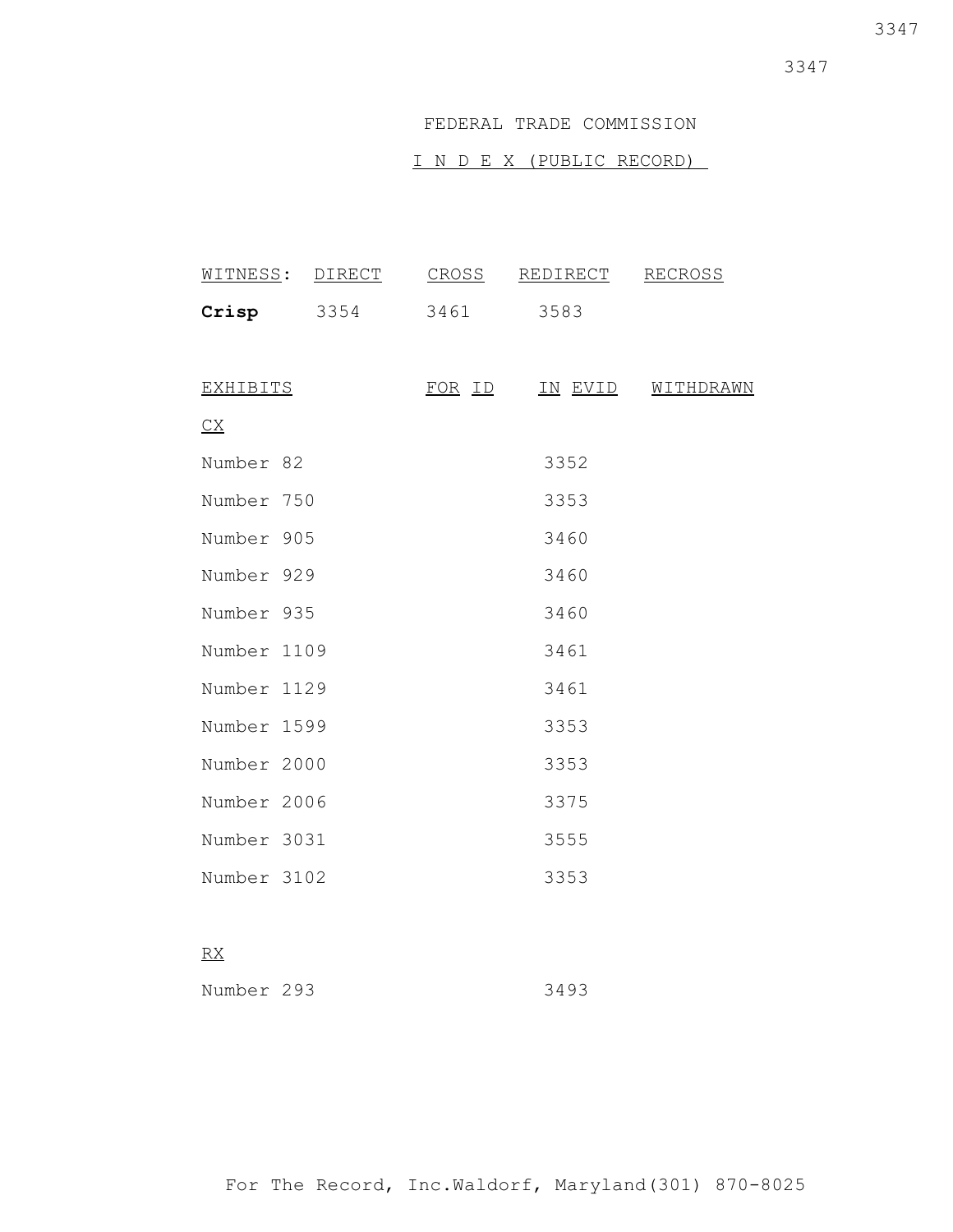# EXHIBITS FOR ID IN EVID WITHDRAWN

JX

None

 $\overline{DX}$ 

Number 28 3458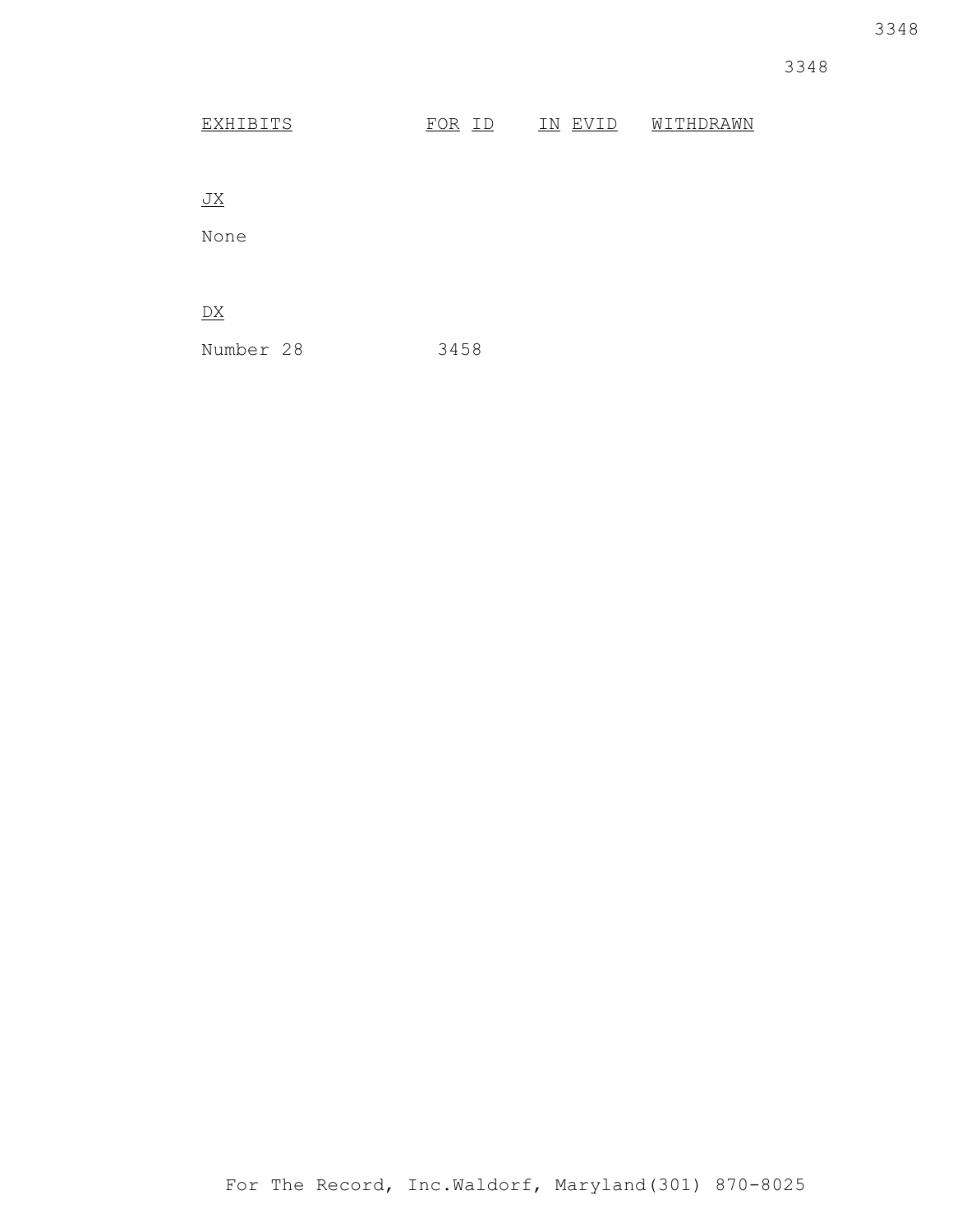# UNITED STATES OF AMERICA FEDERAL TRADE COMMISSION

In the Matter of:  $)$ Rambus, Inc. (a) Docket No. 9302 ------------------------------)

> Thursday, May 29, 2003 9:30 a.m.

> > **TRIAL VOLUME 18**

# **PART 1**

# **PUBLIC RECORD**

BEFORE THE HONORABLE STEPHEN J. MCGUIRE Chief Administrative Law Judge Federal Trade Commission 600 Pennsylvania Avenue, N.W. Washington, D.C.

Reported by: Susanne Bergling, RMR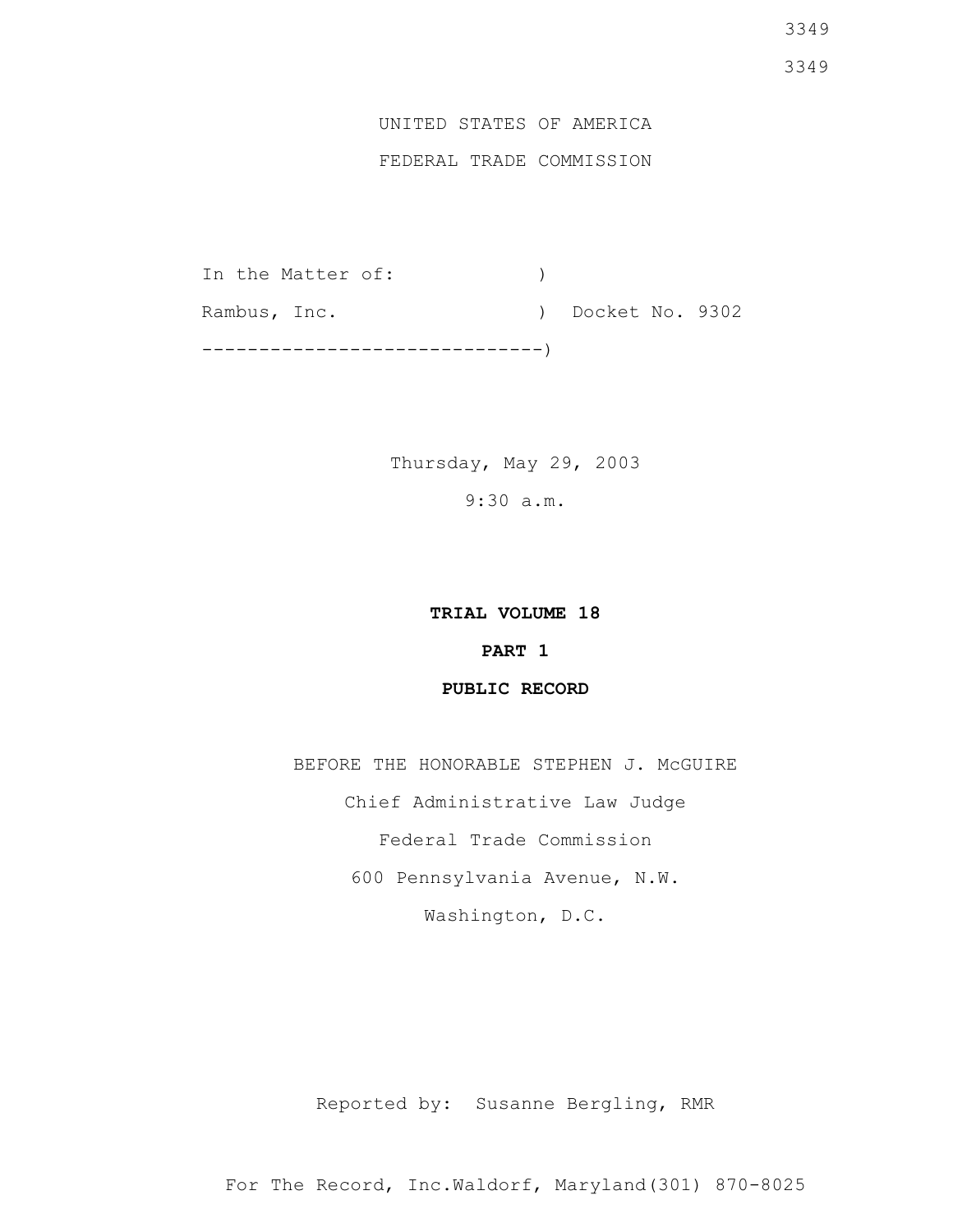APPEARANCES:

### ON BEHALF OF THE FEDERAL TRADE COMMISSION:

**M. SEAN ROYALL, Attorney GEOFFREY OLIVER, Attorney JOHN C. WEBER, Attorney CHARLOTTE MANNING, Attorney** Federal Trade Commission 601 New Jersey Avenue, N.W. Washington, D.C. 20580-0000 (202) 326-3663

ON BEHALF OF THE RESPONDENT:

**GREGORY P. STONE, Attorney STEVEN M. PERRY, Attorney PETER A. DETRE, Attorney SEAN GATES, Attorney** Munger, Tolles & Olson LLP 355 South Grand Avenue, 35th Floor Los Angeles, California 90071-1560 (213) 683-9255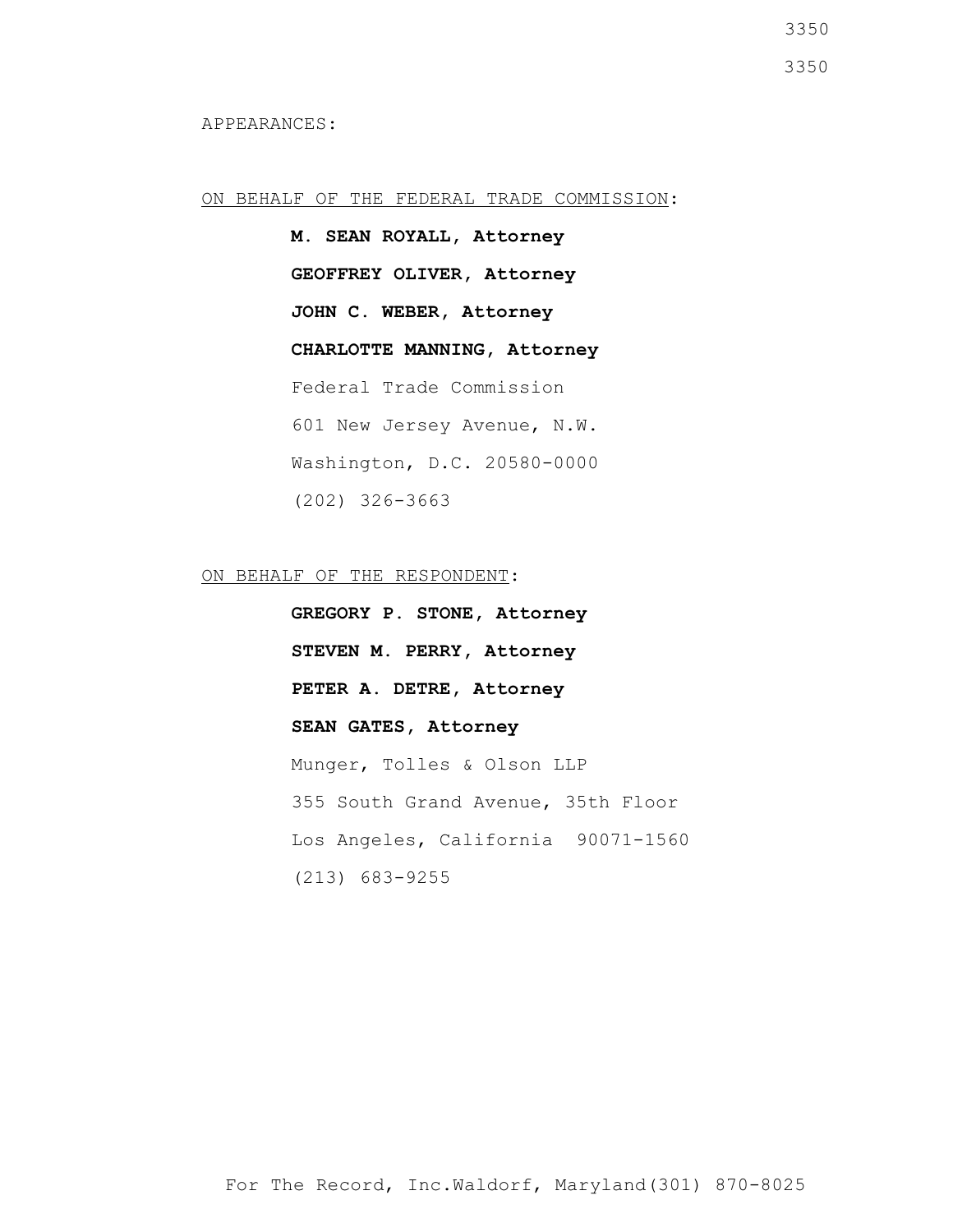3351

3351

### APPEARANCES:

ON BEHALF OF THE RESPONDENT:

# **A. DOUGLAS MELAMED, Attorney**

Wilmer, Cutler & Pickering 2445 M Street, N.W. Washington, D.C. 20037-1420 (202) 663-6090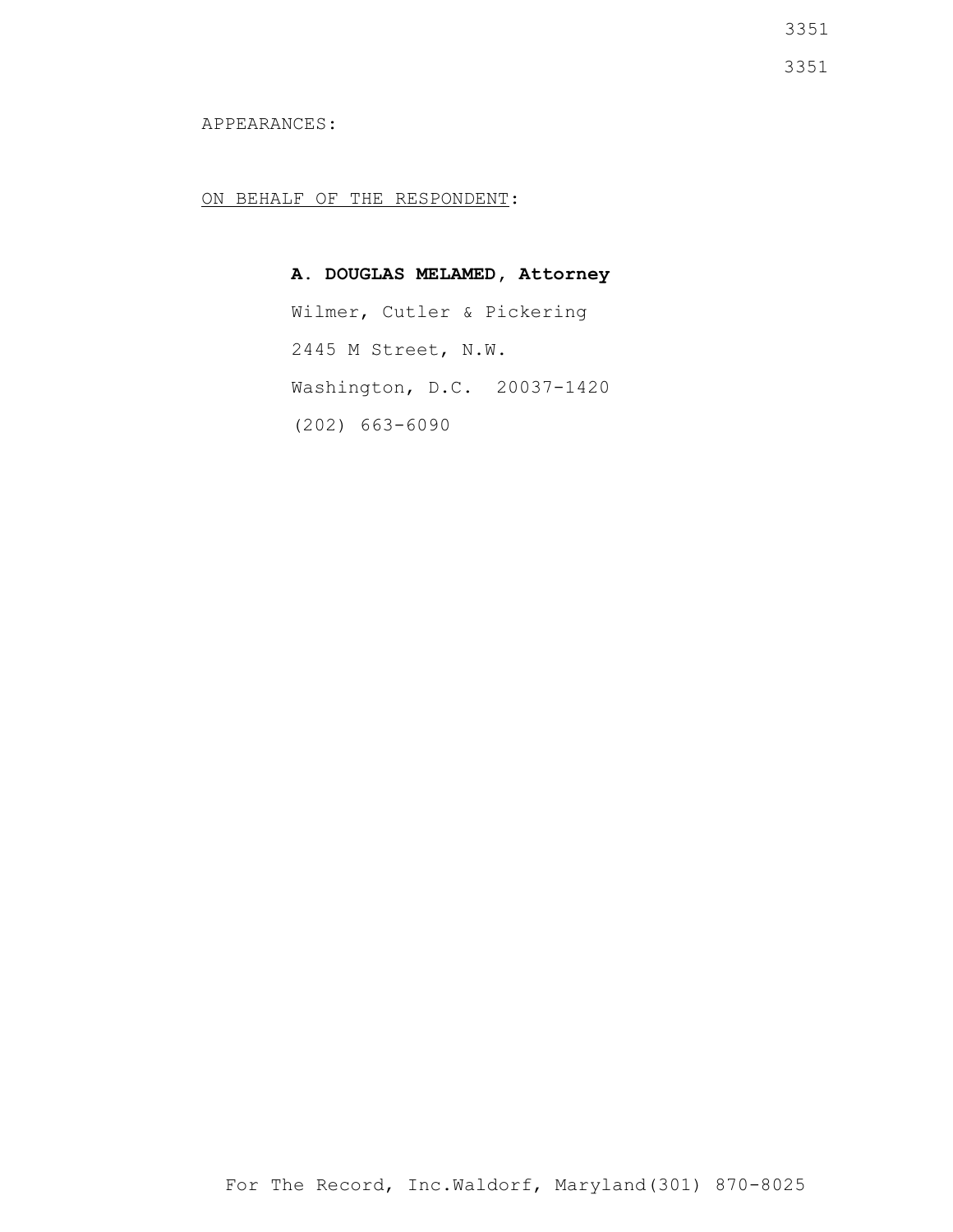### **P R O C E E D I N G S**

**- - - - -**

 JUDGE McGUIRE: This hearing is in order. Any items that we need to take up this morning? MR. OLIVER: No, Your Honor.

 JUDGE McGUIRE: If not, you may proceed at this time, Mr. Oliver.

> Mr. Crisp, how are you this morning? THE WITNESS: I'm very tired, Your Honor. JUDGE McGUIRE: Yes.

All right, Mr. Oliver, go ahead.

 MR. OLIVER: Thank you, Your Honor. Before we start, I'd like to move to admit five documents from complaint counsel's exhibit list that we've used in the past day. First is CX-82. These are the JC-16 meeting minutes from the March 14, 1995 meeting.

MR. PERRY: No objection.

JUDGE McGUIRE: Entered.

 **(CX Exhibit Number 82 was admitted into evidence.)**

 MR. OLIVER: Second is CX-750. This is an August 11, 1994 letter from Mr. Roberts to Mr. Vincent, appears to be identical to the May 5, 1994 letter.

 MR. PERRY: No objection to it coming in, Your Honor. On that one, we think that's just the computer

For The Record, Inc.Waldorf, Maryland(301) 870-8025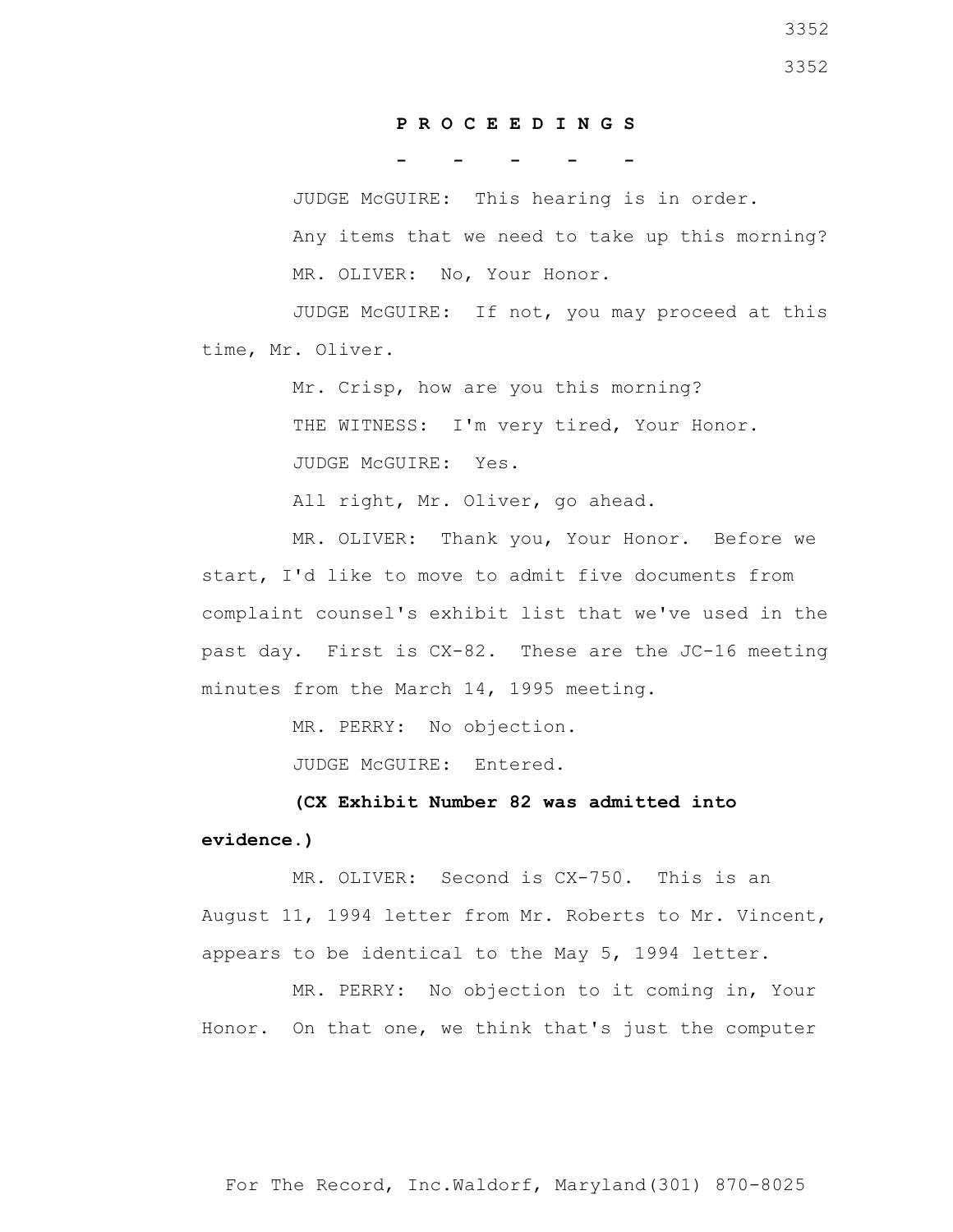spitting it out again with a different date. We're not at all sure that was actually sent twice with the same language.

 JUDGE McGUIRE: All right, so noted and entered on that basis.

 **(CX Exhibit Number 750 was admitted into evidence.)**

 MR. OLIVER: Third, CX-1599. This is the license agreement between Hyundai and Rambus.

MR. PERRY: No objection.

JUDGE McGUIRE: Entered.

 **(CX Exhibit Number 1599 was admitted into evidence.)**

 MR. OLIVER: Fourth is CX-2000, one of the sets of Mr. Vincent's green sheets or billing records.

MR. PERRY: No objection.

JUDGE McGUIRE: Entered.

 **(CX Exhibit Number 2000 was admitted into evidence.)**

 MR. OLIVER: And fifth is CX-3102, this is the file wrapper for the Rambus '575 patent.

MR. PERRY: No objection.

JUDGE McGUIRE: Entered.

 **(CX Exhibit Number 3102 was admitted into evidence.)**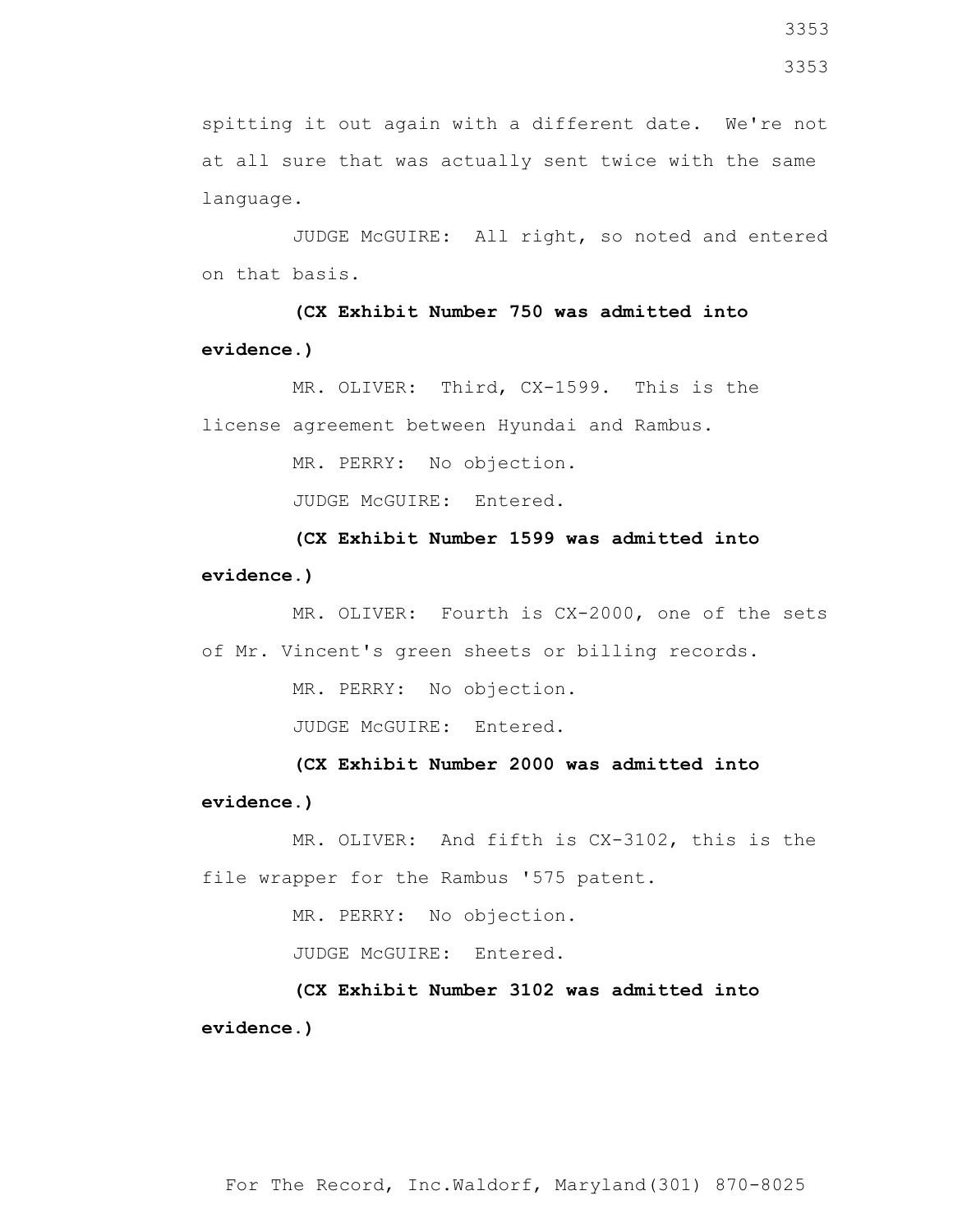3354

Whereupon--

#### **RICHARD CRISP**

a witness, called for examination, having previously been duly sworn, was examined and testified further as follows:

#### **DIRECT EXAMINATION (cont.)**

BY MR. OLIVER:

Q. Good morning, Mr. Crisp.

A. Good morning, Mr. Oliver.

 Q. Mr. Crisp, as you may recall, we left off yesterday having discussed the December 1995 JEDEC meeting. Do you recall that?

A. Yes, sir, I do.

 Q. And that was the meeting at which various responses to the survey ballot were tabulated. Do you recall that?

A. I generally recall we discussed that.

 Q. Now, about a week after that December 1995 meeting, things with respect to Rambus' involvement in JEDEC really started to go south, didn't it?

 MR. PERRY: Your Honor, objection, that's vague.

> MR. OLIVER: Your Honor, I'll -- JUDGE McGUIRE: Sustained. MR. OLIVER: Thank you, Your Honor.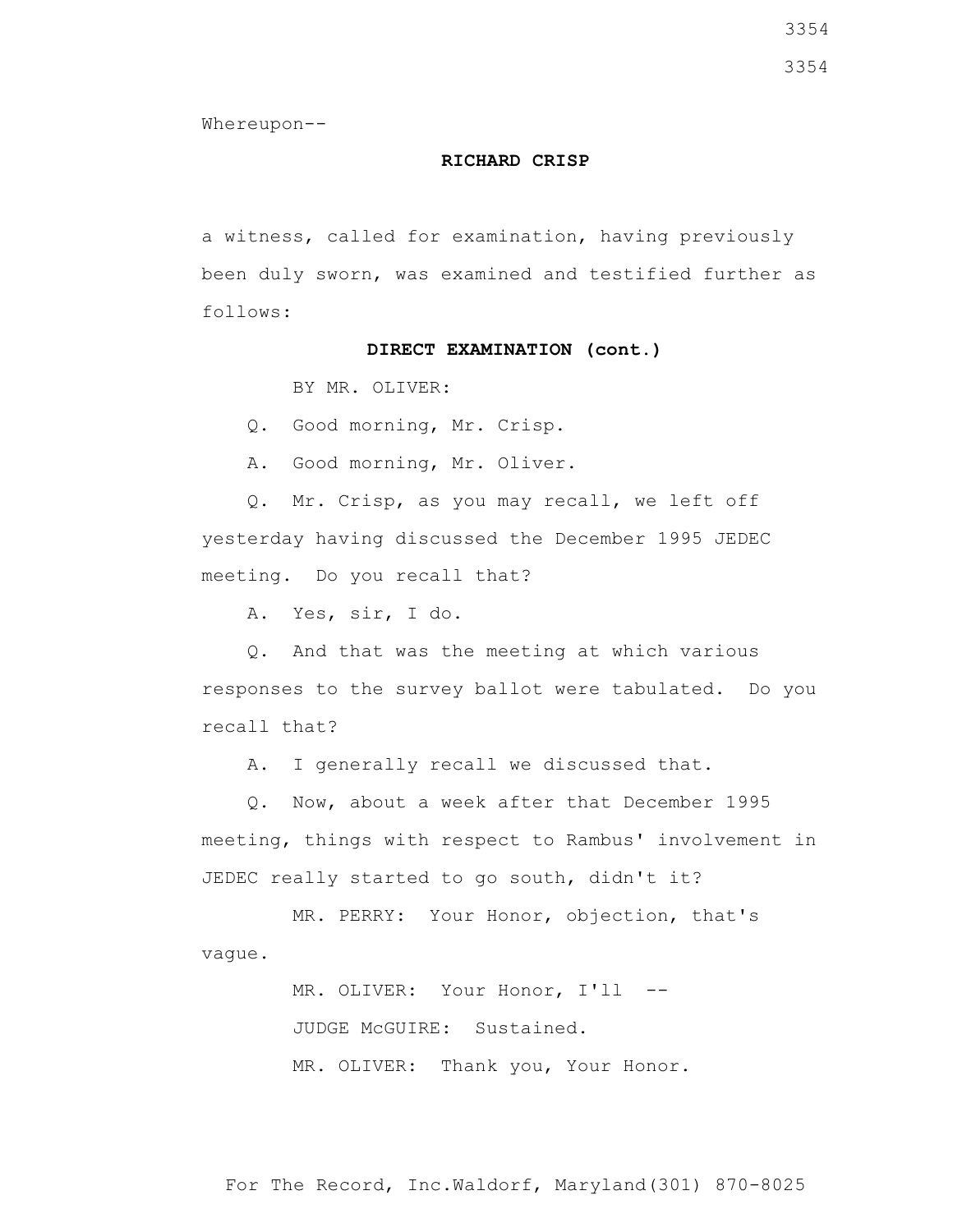BY MR. OLIVER:

 Q. Well, shortly after that December 1995 meeting, Mr. Crisp, Rambus received a letter from the IEEE, right?

A. I don't remember.

 MR. OLIVER: May I approach, Your Honor? JUDGE McGUIRE: Yes.

BY MR. OLIVER:

 Q. Mr. Crisp, I've handed you a document marked as CX-487. That is on the letterhead of IEEE dated December 13, 1995, addressed to Mr. Geoff Tate from Cheryl Rhoden.

 Now, in this letter, the IEEE was following up on the possibility that Rambus might have patent rights relating to the proposed synchronous standard. Is that right?

A. Yes, sir, I believe that's what this says.

 Q. And then a few days after that, Mr. Lester Vincent forwarded to Rambus the FTC's proposed order in the Dell case, right?

A. I don't know about that.

 MR. OLIVER: May I approach, Your Honor? JUDGE McGUIRE: Yes. BY MR. OLIVER: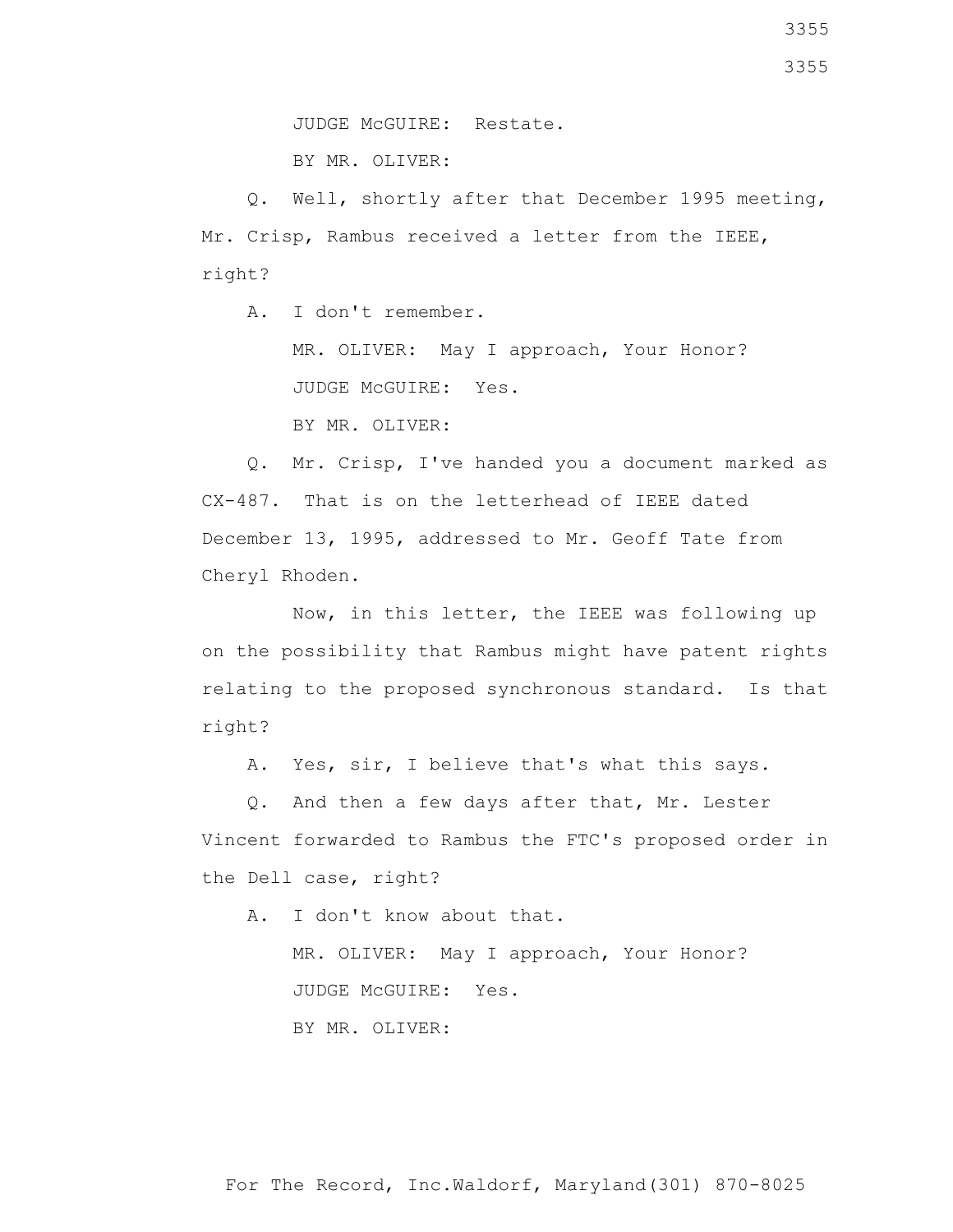Q. Mr. Crisp, I've handed you a document marked as CX-1990. It is on Blakely Sokoloff letterhead dated December 19, 1995, addressed to Mr. Anthony Diepenbrock from Mr. Lester Vincent, and the first sentence reads, "Enclosed for your review are materials relating to the proposed consent order regarding Dell Computer."

 Does CX-1990 refresh your recollection that in December of 1995, Mr. Lester Vincent forwarded to Rambus a copy of the FTC's proposed consent in the Dell matter?

A. No.

 Q. But you certainly heard discussions of the FTC Dell consent during the course of December and January, didn't you?

 A. I remember hearing some discussion about it. I don't remember the time frame.

 Q. And these two events caused considerable concern within Rambus management, didn't they?

A. I don't know.

 Q. Well, a meeting was held in early January 1996 to discuss whether Rambus should continue to participate in JEDEC or withdraw. Isn't that right?

A. I don't remember that date.

 Q. You do remember a meeting on that topic, though?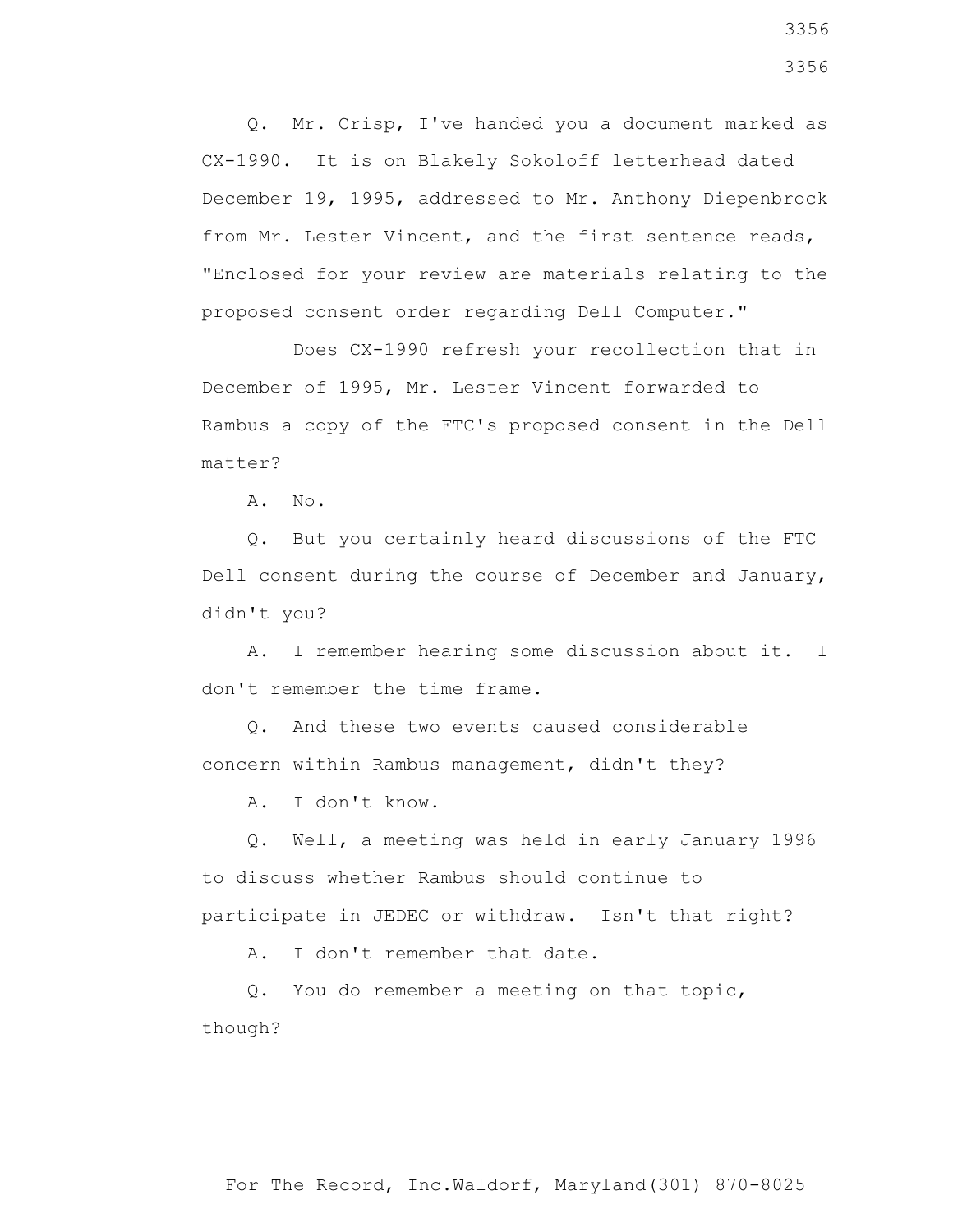- A. I can remember a meeting on that topic, yes.
- Q. And you attended that meeting, right?

 A. Well, I'm not sure which meeting you're referring to. It's possible there was another meeting. I did attend one meeting where that was the topic.

 Q. Okay. You attended a meeting with respect to whether Rambus should remain a member of JEDEC or withdraw. Isn't that right?

A. That's correct, I did.

- Q. And Mr. Lester Vincent attended that meeting?
- A. That's right.

 Q. And Mr. Ed Taylor, a senior partner at his firm, also attended that meeting?

A. That's correct.

Q. And CEO Geoff Tate was there?

A. I think that's right.

Q. And vice president David Mooring was there?

A. Yes, he was.

 Q. And in-house counsel Tony Diepenbrock was also there, right?

A. I don't remember.

Q. And the decision was made to withdraw from

JEDEC, right?

 A. I believe that was the result from the meeting. MR. OLIVER: May I approach, Your Honor?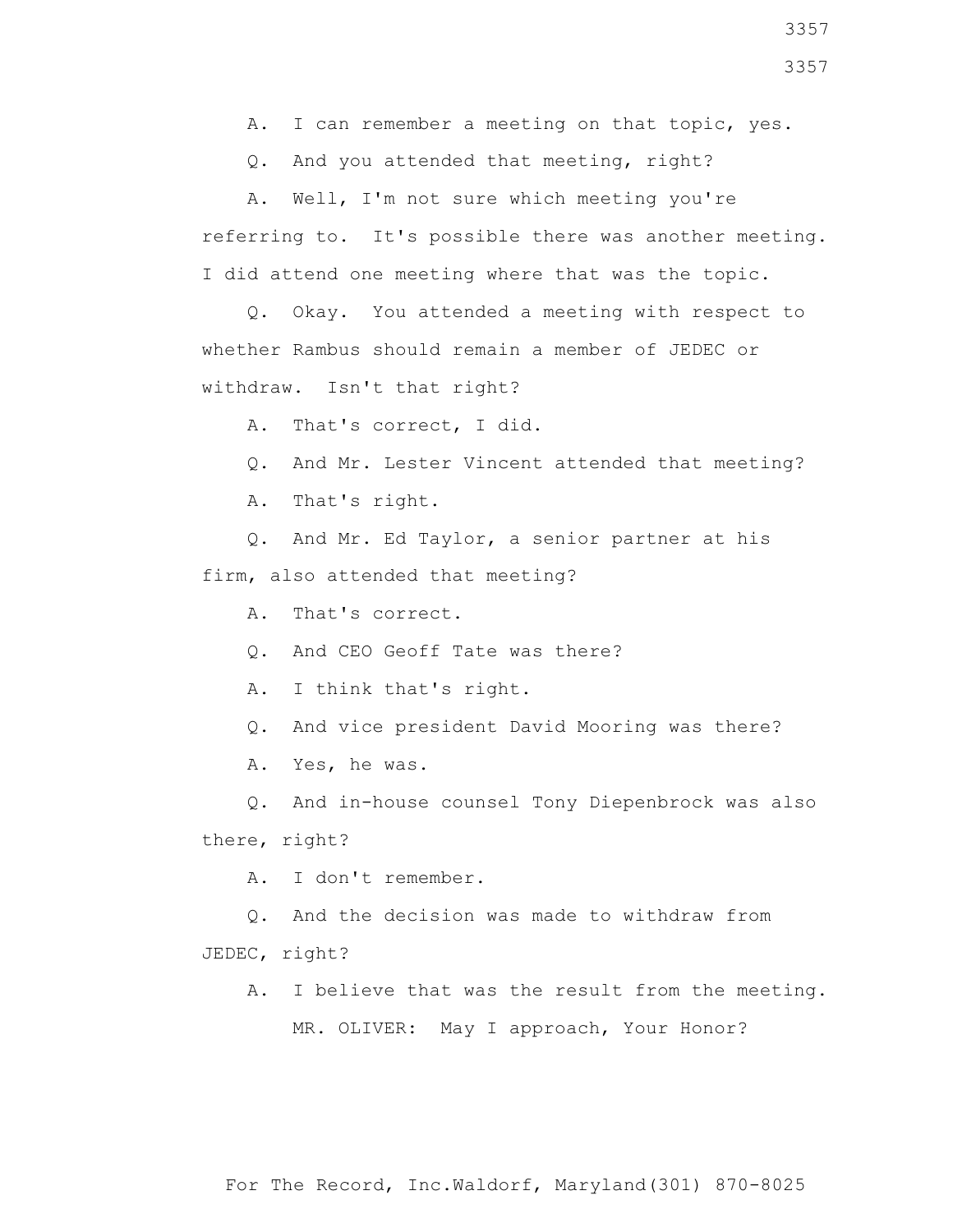JUDGE McGUIRE: You may. BY MR. OLIVER:

 Q. Mr. Crisp, I've handed you a document marked CX-858. This is an email from you to CEO Geoff Tate and a number of others dated January 22nd, 1996.

Do you see that?

A. Yes, sir, I do.

 Q. And if I could direct your attention to page 2 of this email and specifically to the sixth paragraph toward the bottom of the page, do you see the sentence there, "So in the future, the current plan is to go to no more JEDEC meetings due to fear that we have exposure in some possible future litigation."

Do you see that?

A. Yes, sir, I do.

 Q. Now, you did not agree with that decision, did you?

A. I don't think that's entirely accurate.

 Q. Well, you thought that Rambus gained a lot of intelligence by attending the JEDEC meetings, didn't you?

 A. I think that we gathered some intelligence. I think we had some useful contacts we had established there. And I also agreed with Mr. Taylor that there could be some potential downside to attending the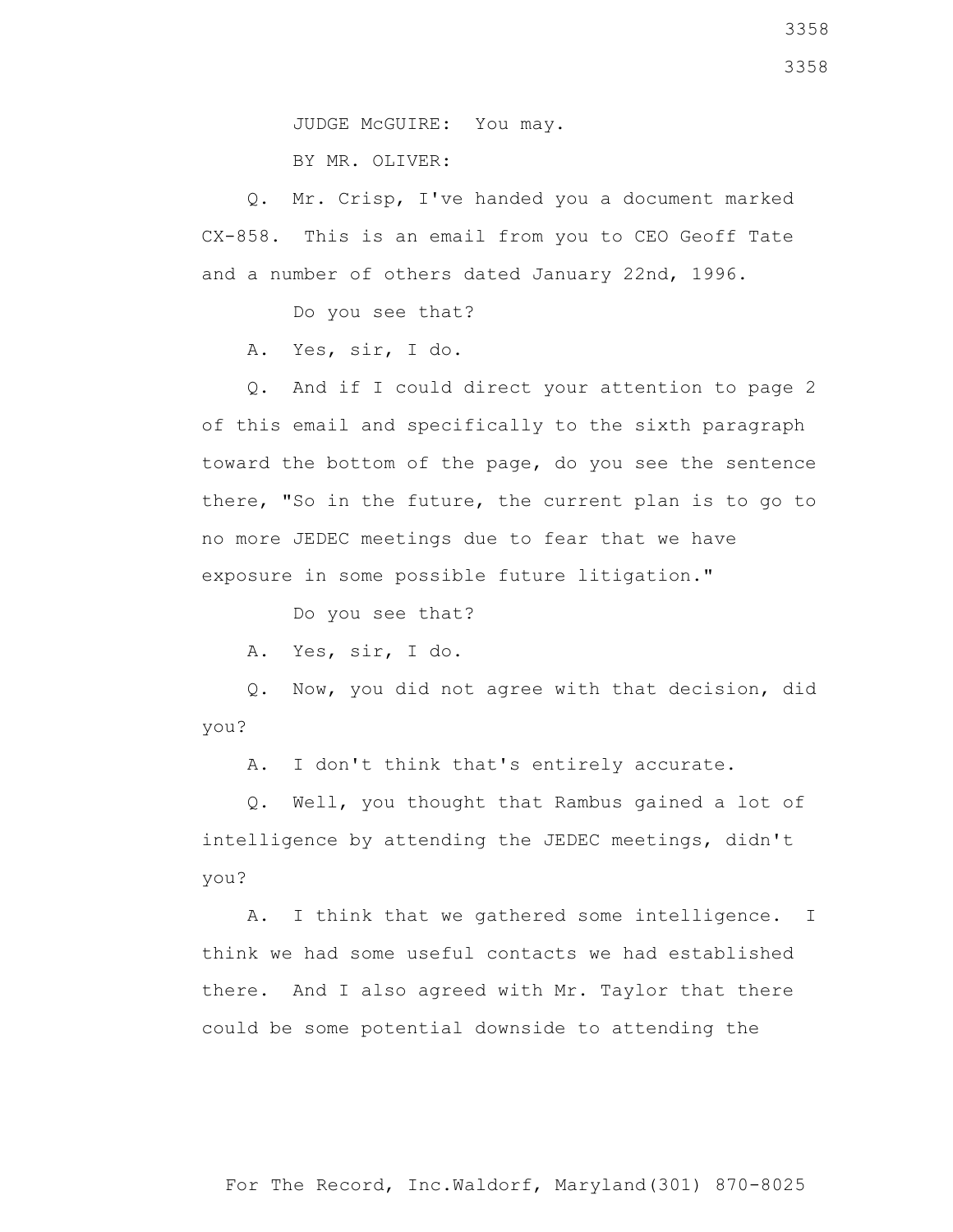meetings. I mean, he had told us we had done nothing wrong but that if we did wind up in some litigation at some point in time, it could be misunderstood by a jury what our role was there.

 MR. OLIVER: Your Honor, move to strike everything after the first sentence of his answer as nonresponsive.

JUDGE McGUIRE: Sustained.

BY MR. OLIVER:

 Q. Now, Mr. Crisp, isn't it true that you thought the concerns about equitable estoppel and potential exposure were less than other people were expressing at that meeting? Isn't that right?

 A. I had that belief at least at some point in time.

 Q. But others expressed concern about the JEDEC patent policy, didn't they?

 A. I think some people did express some concern about that, yes.

 Q. And they were concerned about potential exposure in the event of future litigation?

 A. I don't think I necessarily remember hearing it said that way, but I did hear the topic of potential future litigation coming up.

Q. Let me direct your attention to page 2 of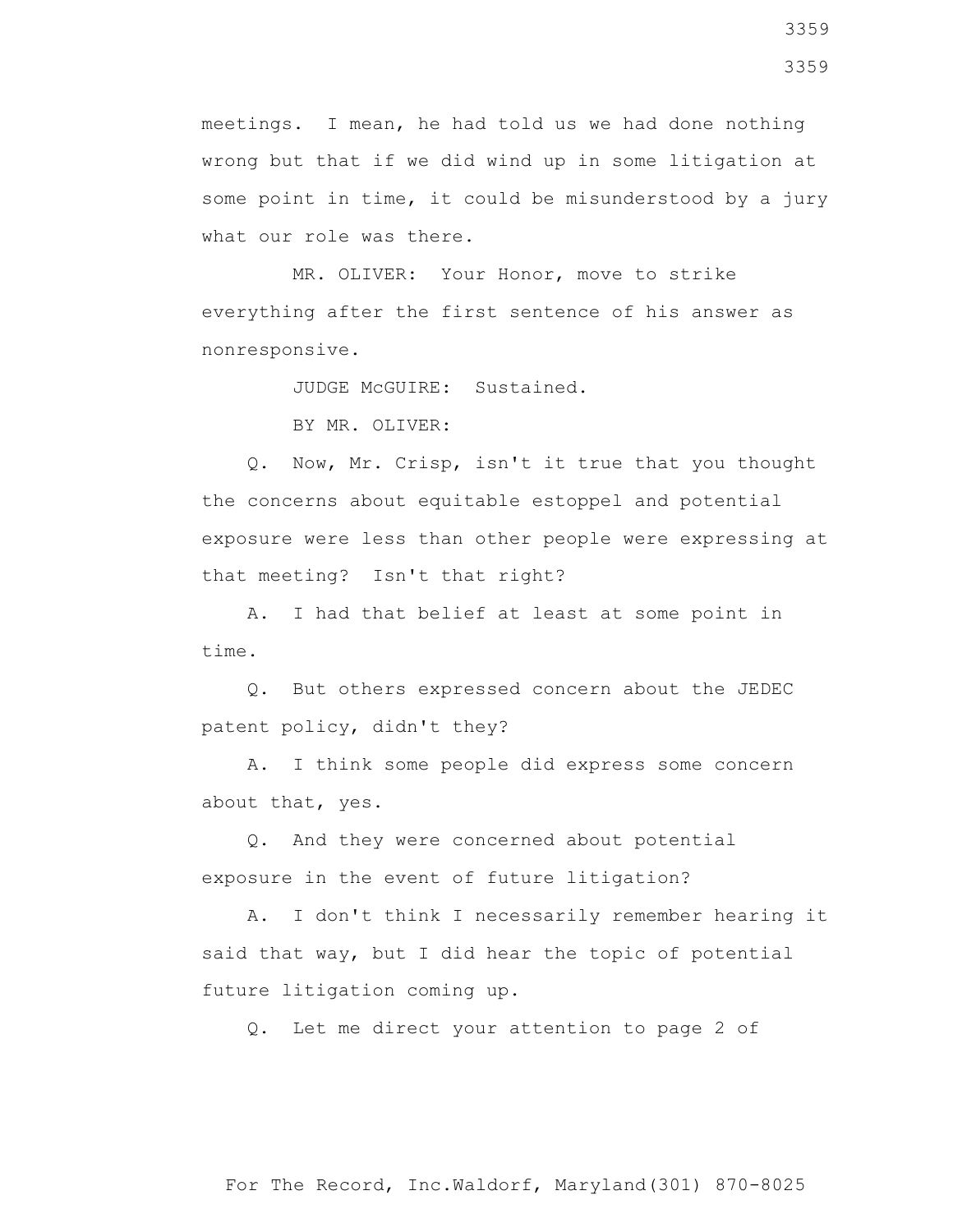CX-858, the fourth paragraph, the second sentence there. It reads, "I understand the concerns about the patent policy and some potential exposure we could have in the event of a future litigation."

Do you see that?

A. Yes, I do.

 Q. And the concern expressed related to equitable estoppel and laches, right?

A. I believe I heard those concerns expressed.

 Q. And in fact, Lester Vincent said no further participation in any standards body, do not even get close. Do you recall that?

 A. Not -- no, I don't recall that. MR. OLIVER: May I approach, Your Honor? JUDGE McGUIRE: Yes. BY MR. OLIVER:

 Q. Mr. Crisp, I've handed you a document marked CX-1928. It's a page of handwritten notes from Mr. Lester Vincent, and if I could direct your attention beginning about seven lines down, lines 7 through 10, it reads, "No further participation in any standards body (if there has been any) -- don't even get close," with three underlines under the word "close" and a couple of exclamation points.

Does that refresh your recollection that Mr.

3360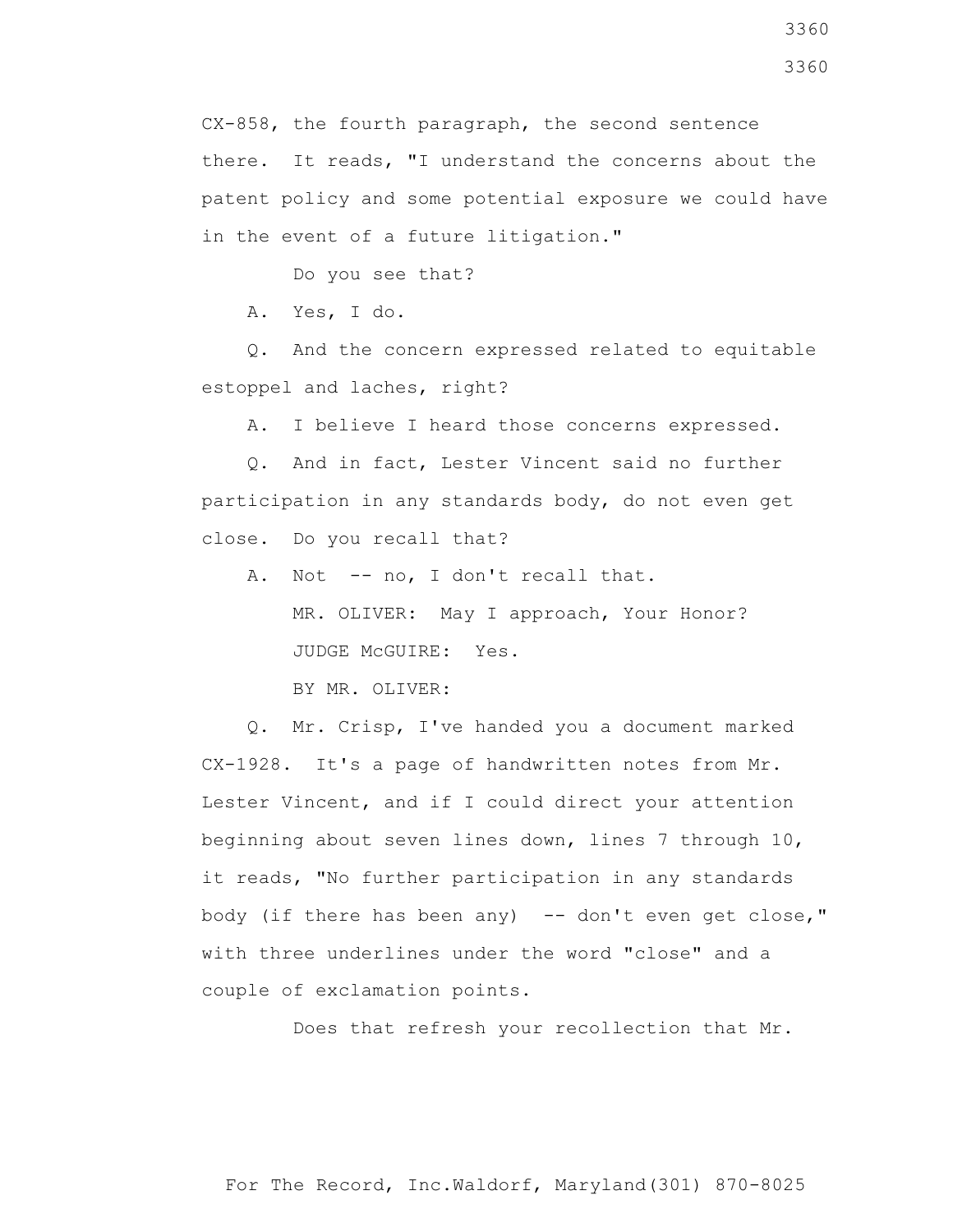Vincent said no further participation in any standards body, don't even get close?

A. No.

 Q. So, the decision was made to stop attending JEDEC meetings because of fear of exposure in some possible future litigation. Is that right?

 A. My recollection was that was one of the considerations.

 Q. Well, that's the only consideration that you listed in CX-858. Isn't that right?

 MR. PERRY: Your Honor, he hasn't allowed him to read the entire document. He's certainly only been showing the snippets he likes. That's not a fair question.

 JUDGE McGUIRE: All right, then let's take a minute, and sir, you may read the entire document.

THE WITNESS: Thank you, Your Honor. (Document review.)

BY MR. OLIVER:

Q. Have you had a chance to look at CX-858?

A. Yes, sir.

 Q. And directing your attention to the sixth paragraph on page 2, the concern you identified there is the fear that we may have exposure in some possible future litigation. Isn't that right?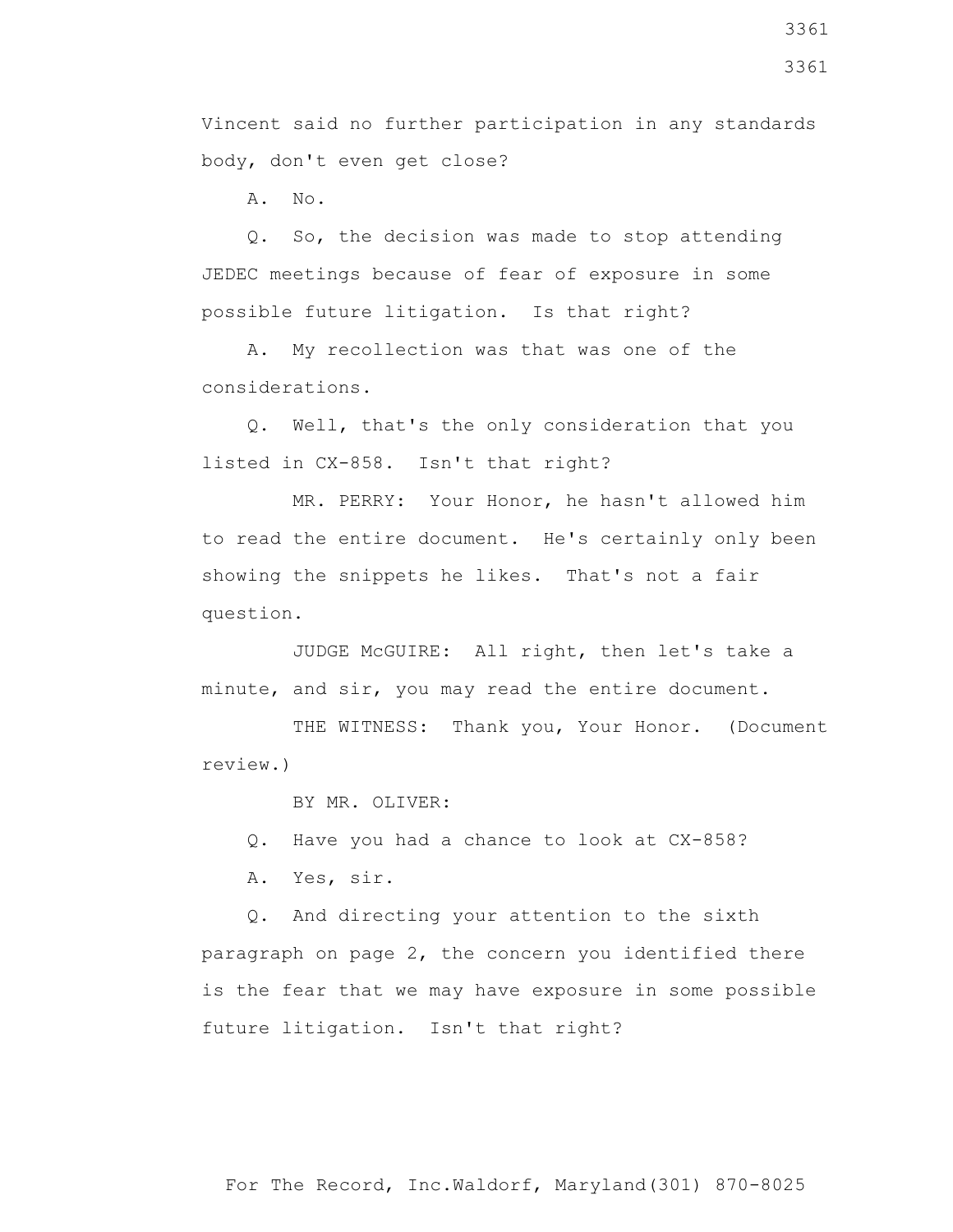A. Yes, that's what I wrote there.

 Q. Now, even though Rambus had decided not to attend any more JEDEC meetings, Rambus had not officially withdrawn from JEDEC at this point. Isn't that right?

 A. Well, we hadn't sent any letter to the effect that we were going to discontinue our membership.

 Q. Well, Rambus was still being carried as a member on the JEDEC records. Isn't that right?

 A. I don't really have any knowledge of that. I think it's true, but I don't really know that.

 Q. Well, you do know that you received a copy of the JEDEC minutes from the interim JEDEC meeting held in January 1996, right?

A. Yes, sir, that's correct.

 Q. And in fact, when you received a copy of those minutes, you distributed them to CEO Geoff Tate, vice president Mooring, vice president Roberts and a number of other individuals. Isn't that right?

 A. I know I distributed them. I don't know who I gave them to. I don't remember.

> MR. OLIVER: May I approach, Your Honor? JUDGE McGUIRE: Yes.

BY MR. OLIVER:

Q. Mr. Crisp, I've handed you a document marked

3362 3362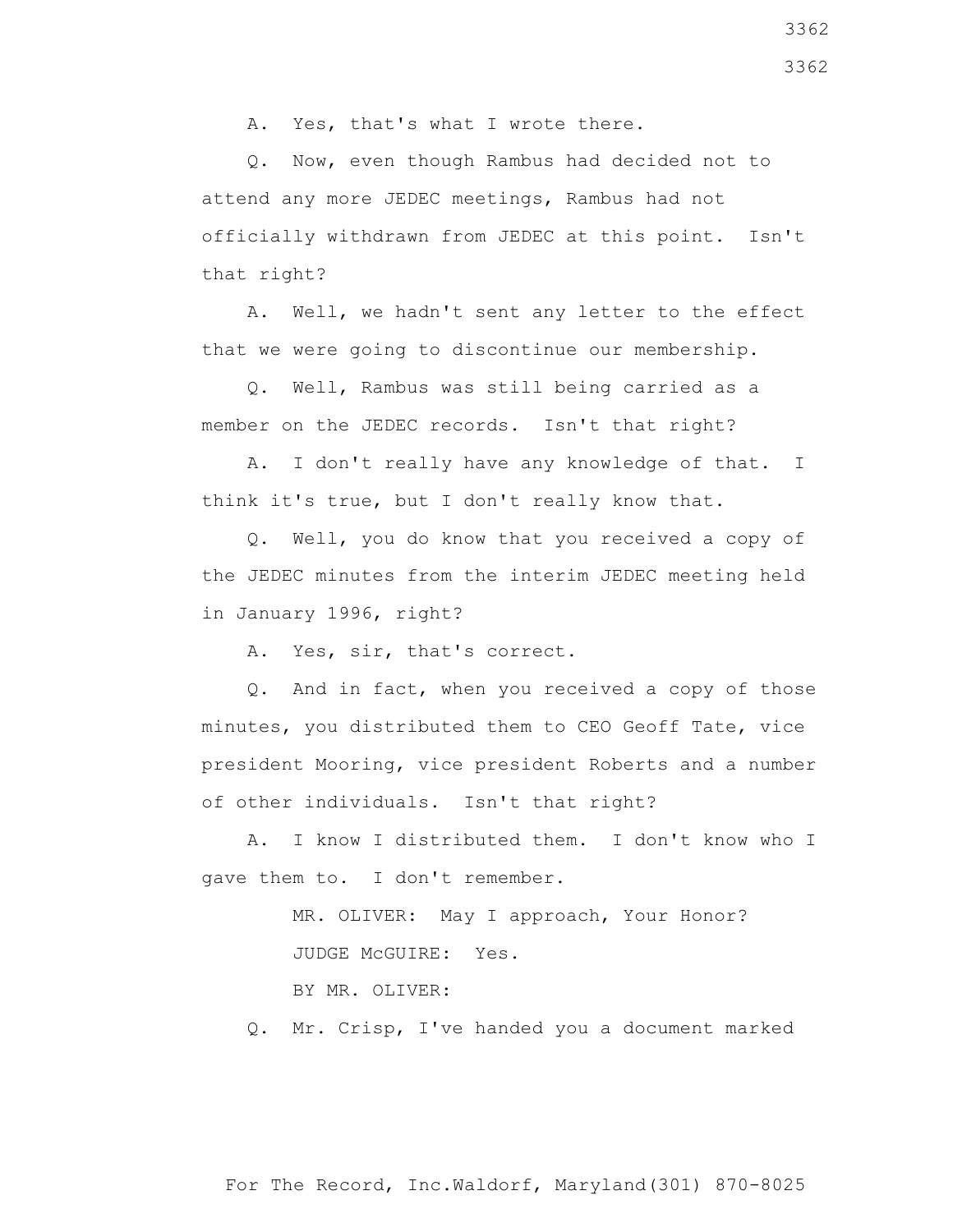CX-868. This is an email from you dated February 20, 1996. Now, does this refresh your recollection that you, in fact, sent a copy of the JEDEC meeting minutes to vice president Mooring, CEO Tate, vice president Roberts and certain others?

A. Yes, sir, it does.

 Q. And you included in-house lawyer Tony Diepenbrock in that list as well, right?

A. Yes, sir, that's right.

 Q. And in your cover note, you point out in particular a Micron presentation with separate transmit and receive clocks.

Do you see that?

A. Yes, sir, I do.

 Q. Okay, let's take a look at the presentation that caught your attention.

May I approach, Your Honor?

JUDGE McGUIRE: Yes.

BY MR. OLIVER:

 Q. Mr. Crisp, I've handed you a document marked JX-29. It is a copy of the minutes of interim meeting JC-42.3 committee dated January 31, 1996.

If I could ask you to turn, please, to page 17 in JX-29, now, this is a page captioned at the top, Future SDRAM - Clock Issues, and then handwritten on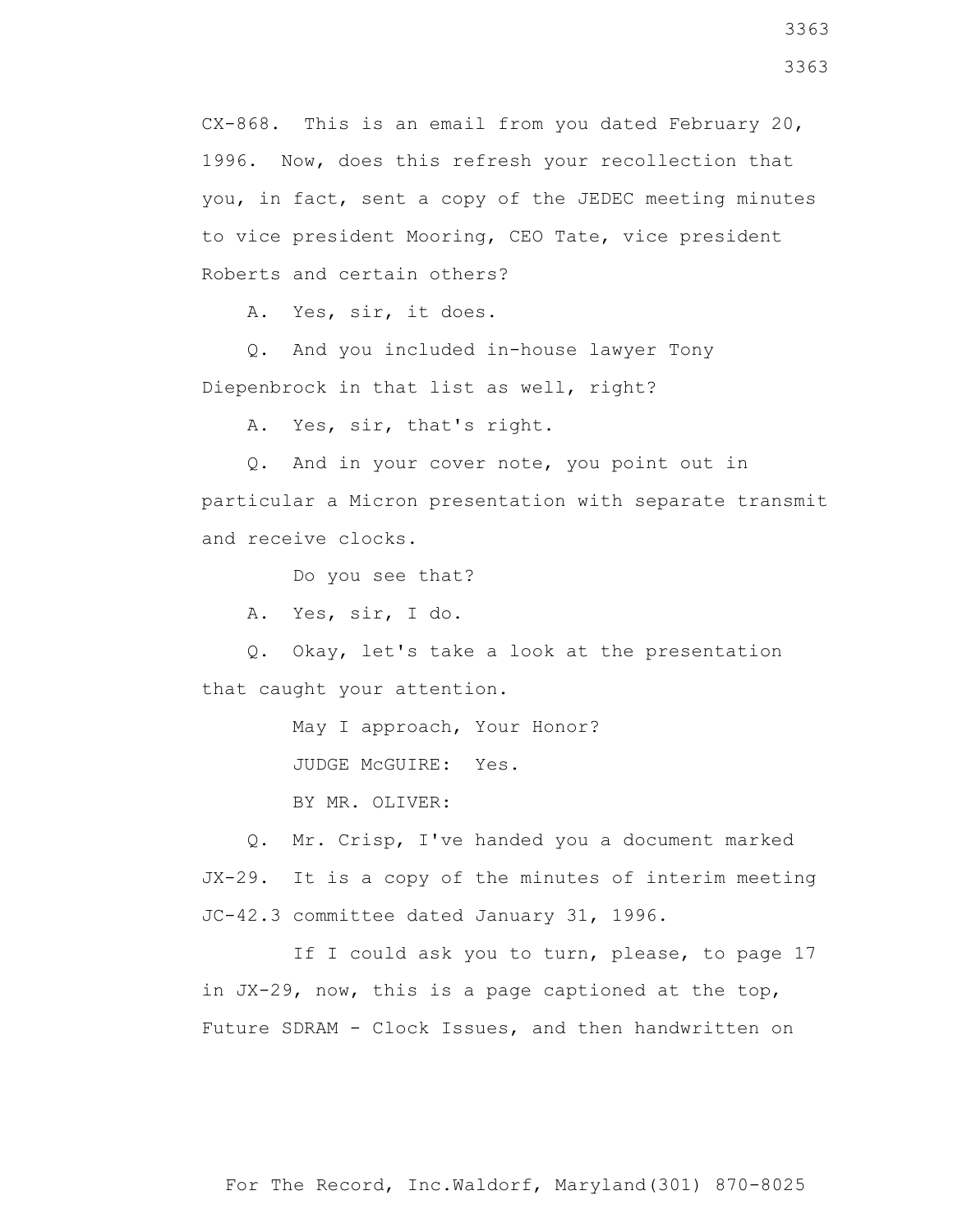the side, "Attachment F." I believe the lower right-hand side bears the caption of Micron.

 Now, this presentation is directed at a standard for future SDRAMs, right?

 MR. PERRY: That's vague as to "standard for future DRAMs." That's unintelligible.

 JUDGE McGUIRE: Mr. Oliver, do you want to respond?

 MR. OLIVER: I'll rephrase the question, Your Honor.

JUDGE McGUIRE: All right, restate it.

BY MR. OLIVER:

 Q. This presentation was not intended to revise any earlier JEDEC standard. Isn't that right?

 MR. PERRY: Also speculation. He is not from Micron. He didn't make the presentation.

 MR. OLIVER: Your Honor, he did receive the minutes, he read the minutes, and he circulated the minutes within Rambus with comments.

JUDGE McGUIRE: Well, you -- the question was that the presentation was not intended to revise any earlier JEDEC standard. To the extent that he can comment on that based on his observation at -- now, was he at the meeting?

MR. OLIVER: Your Honor, he was not at the

3364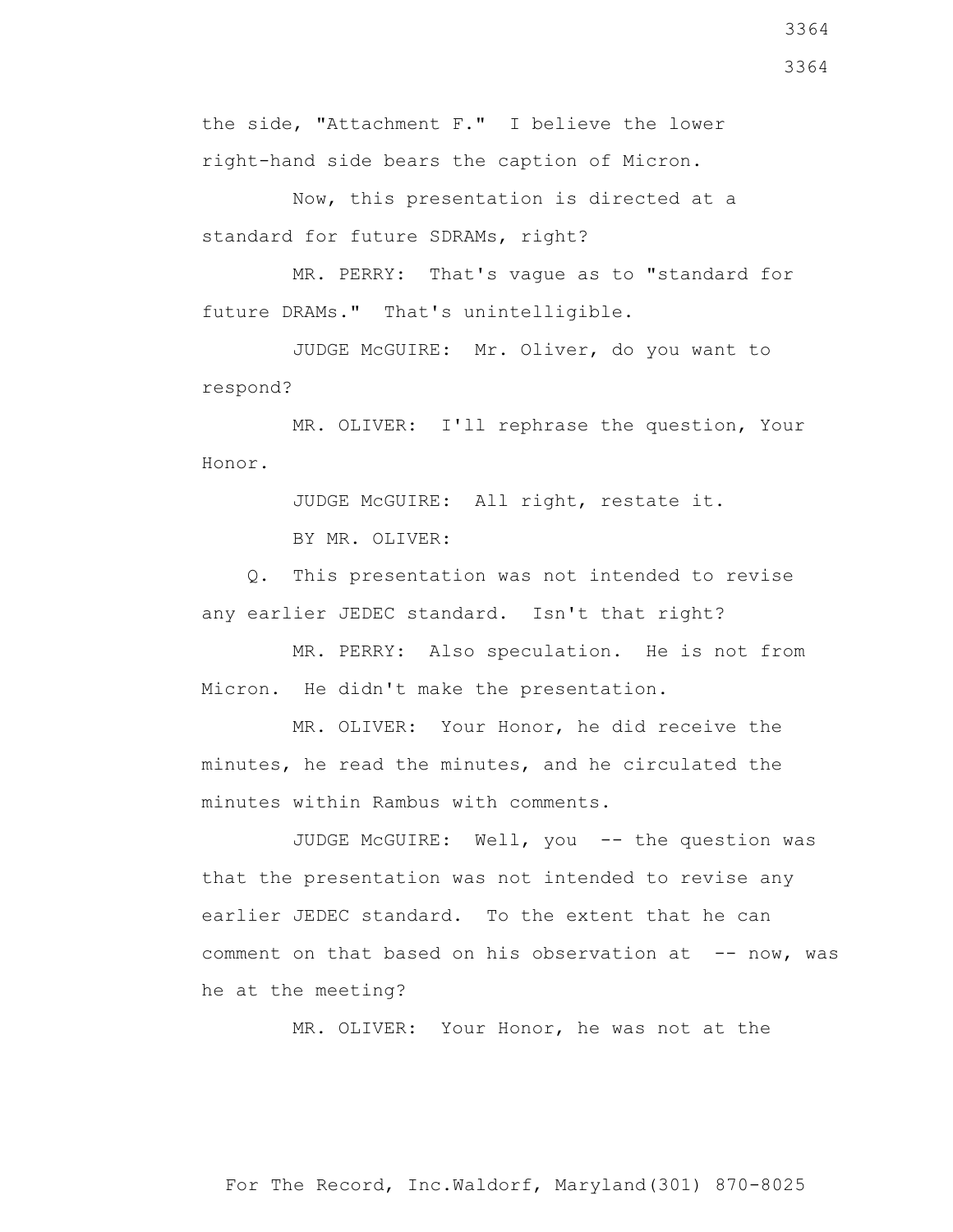3365

3365

meeting. If you like, I could rephrase the question. JUDGE McGUIRE: All right, restate it.

BY MR. OLIVER:

 Q. Mr. Crisp, when you saw this set of minutes, you understood that the Micron presentation was not intended to revise an earlier JEDEC standard. Isn't that right?

A. Yes, sir, I think that's right.

 Q. In other words, your understanding was that this was a presentation related to a future SDRAM standard. Isn't that right?

A. May I have a moment to look at the --

Q. Oh, certainly, sure.

 A. -- minutes in addition to the presentation, since I wasn't at the meeting? (Document review.) The minutes indicate it as being a first presentation on clock issues. That's all the information that I have as to anything regarding their intent behind the presentation.

 Q. But you do see the caption at the top of the first page, "Future SDRAM"?

A. Yes, sir, I do.

 MR. PERRY: Your Honor, I'll object that he hasn't allowed -- he hasn't been allowed to see the rest of it. If he's going to be asked to make a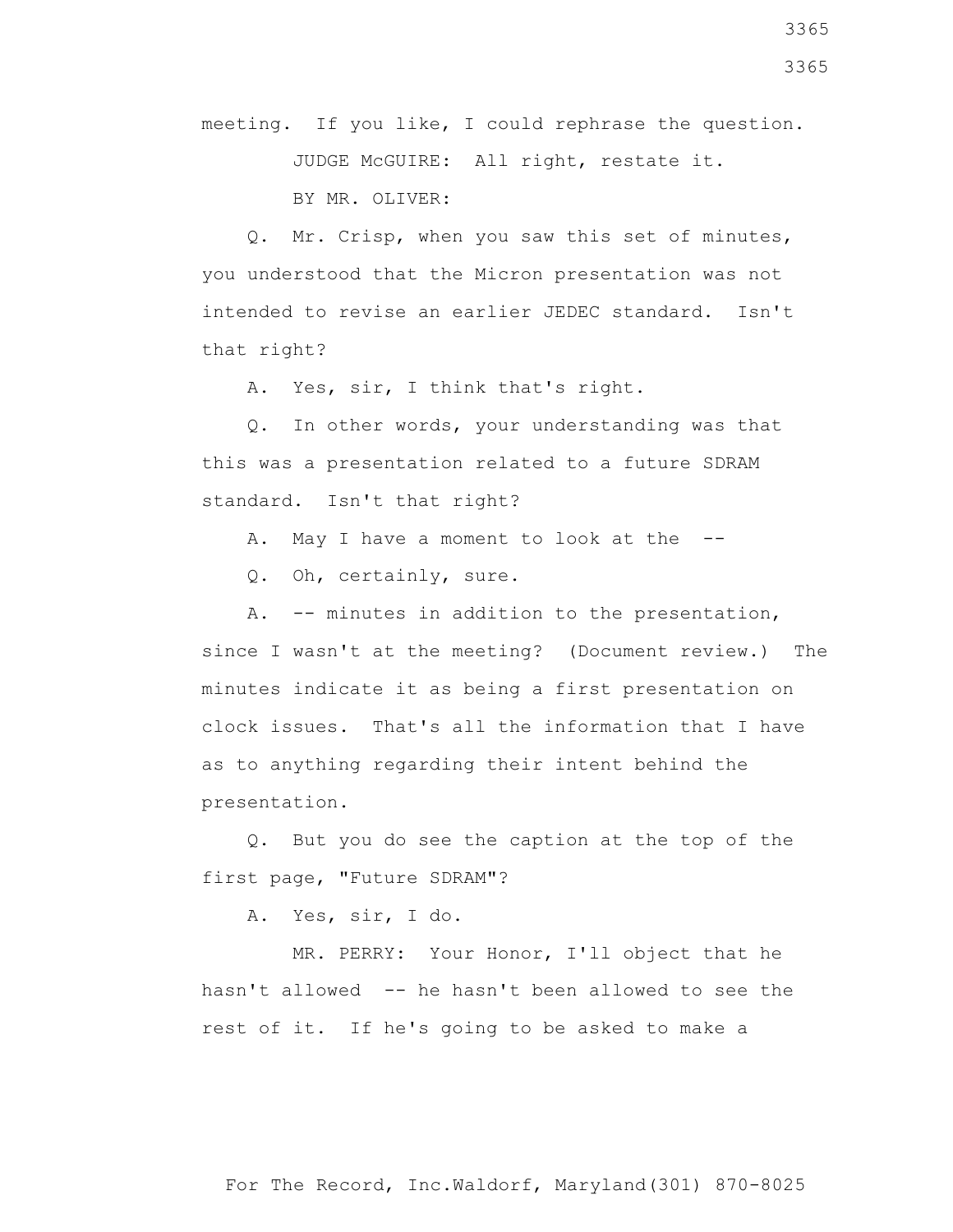conclusion based on that one page, there's other stuff that relates to the intent of Micron, and I object that we're trying to get testimony about the intent of Micron. Let's ask Micron.

 JUDGE McGUIRE: Well, in his last question, he's just asking about the headings, so I'm going to entertain that question. If he asks about other portions, then I'll uphold that objection to the extent he hasn't had a chance to go through it.

So, you may proceed, Mr. Oliver.

MR. OLIVER: Certainly. Thank you, Your Honor. BY MR. OLIVER:

 Q. Mr. Crisp, why don't you go ahead and take a look at pages 17 through 22 of JX-29.

A. (Document review.)

 Q. Mr. Crisp, you don't see anything in there that would indicate that this presentation was not directed at future SDRAMs, do you?

 A. The only thing I can see that makes me in any way confused about whether it was directed solely at future SDRAMs is just the comments that they made on page 4 of that presentation, which is page 20 of the exhibit, where they just speak of DRAMs. So, I'm not sure that it's limited solely to future SDRAMs.

Q. But it would certainly appear to encompass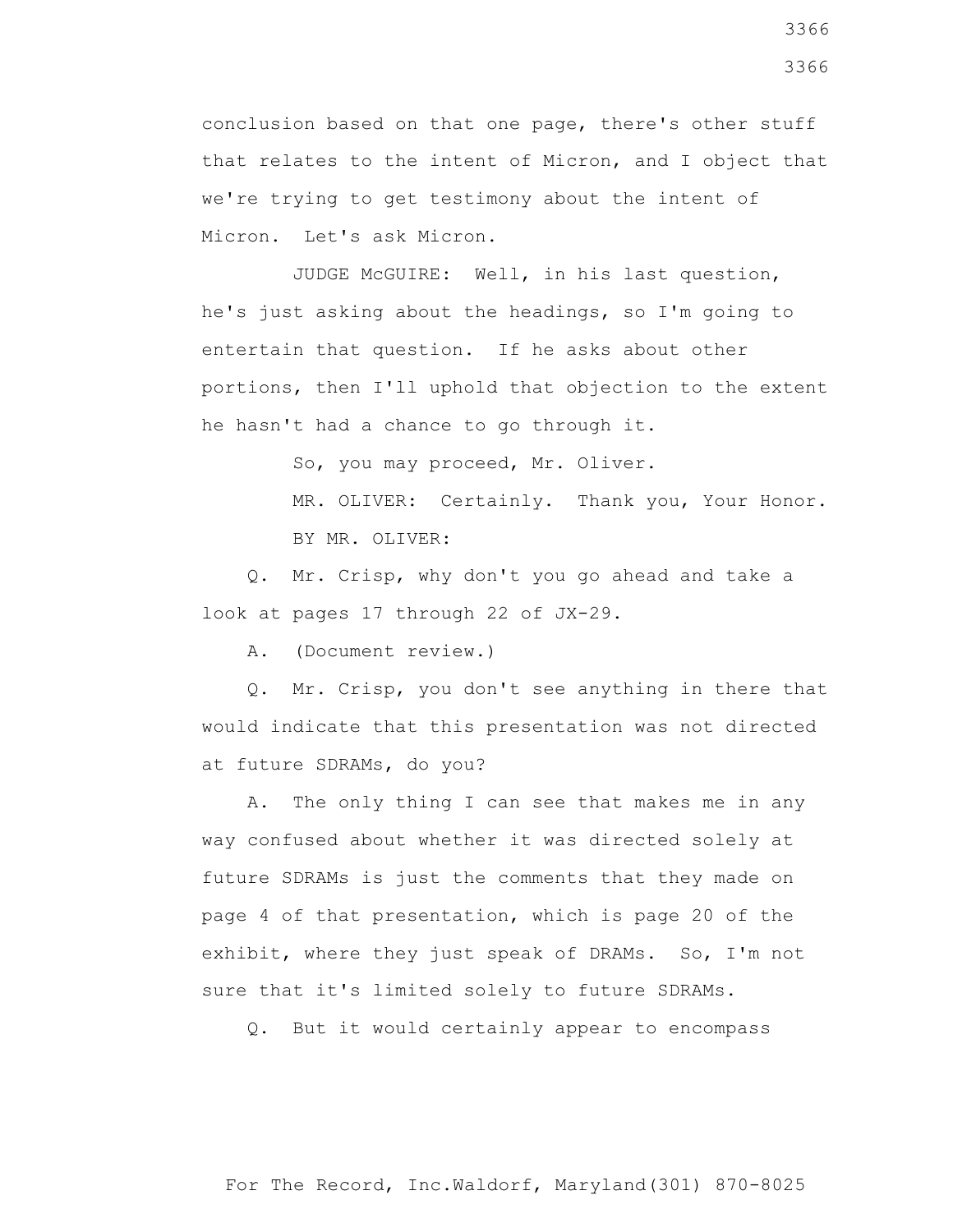A. Well, certainly based on their title on each of the pages of it, it seems that's what their  $-$ - their focus was.

 Q. Okay. If I could direct your attention back to page 17, which was the first page of the Micron presentation, the presentation starts off by noting that PLL/DLL circuits are being considered to reduce the apparent access time.

Do you see that?

future SDRAMs. Is that right?

A. Yes, sir, I do.

 Q. So, in other words, you understood when you saw this that PLL/DLL circuits were being considered for future SDRAMs within JEDEC. Isn't that right?

 A. All I know is when I saw this that Micron stated they were being considered.

 Q. Now, when you circulated this presentation to CEO Tate, vice president Mooring, vice president Roberts, Tony Diepenbrock and others, you suggested that Rambus have a long, hard look at its IP, right?

A. Yes, sir, that's right.

 Q. And you suggested that if there's a problem, Rambus should tell JEDEC, didn't you?

A. Yes, sir, that's correct.

Q. But Rambus never did tell JEDEC that this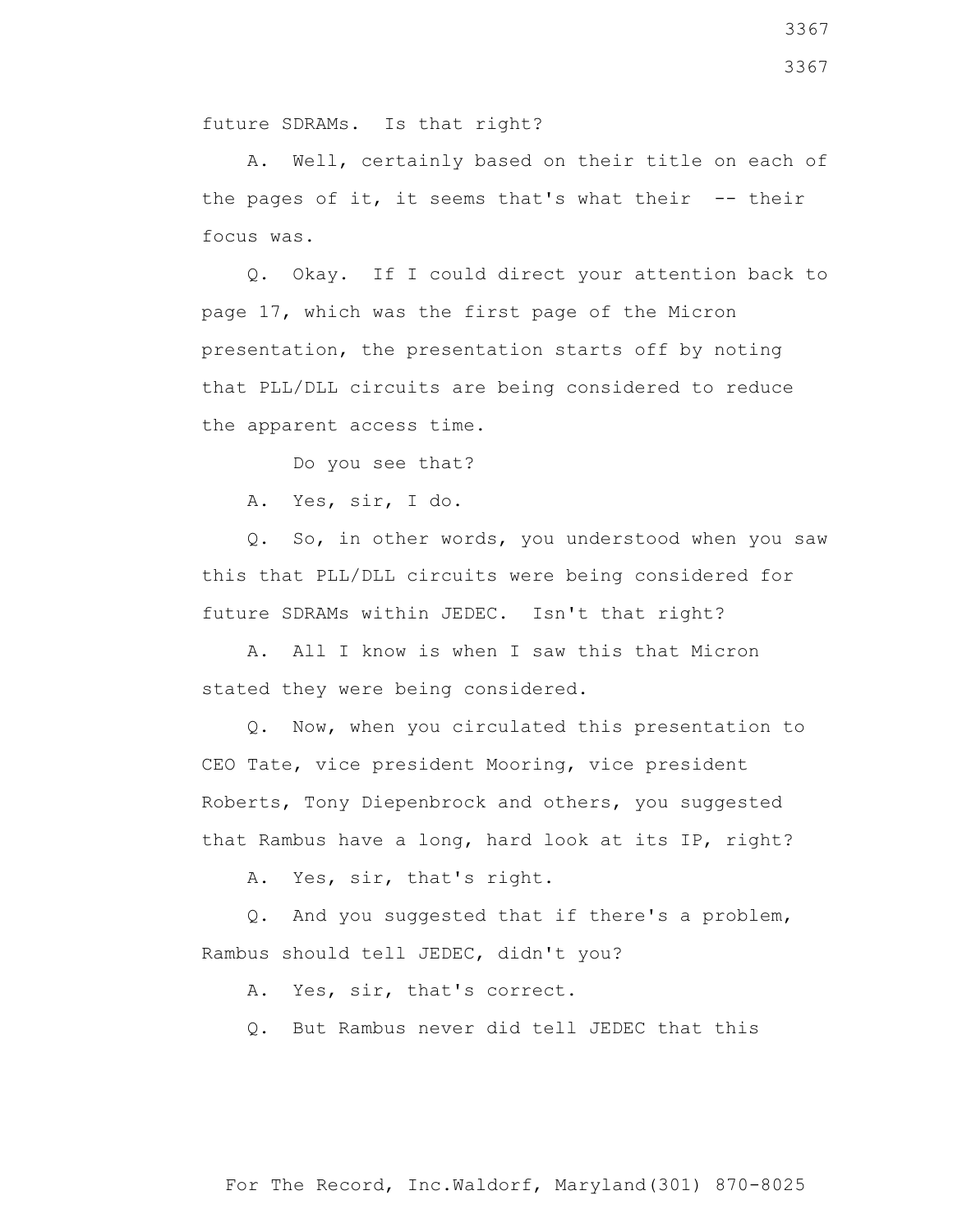presentation could raise a problem with respect to Rambus' IP, did it?

 MR. PERRY: Assumes facts not in evidence, that it did raise problems, Your Honor.

JUDGE McGUIRE: Mr. Oliver?

 MR. OLIVER: Your Honor, I'm not assuming any facts. I'm simply asking for his -- his answer that Rambus, in fact, did not say these things to JEDEC.

 JUDGE McGUIRE: Overruled. I'll hear the question.

THE WITNESS: I have no information that we provided any information to Micron or to JEDEC that there might possibly be any sort of problem.

BY MR. OLIVER:

 Q. Now, during this time, Rambus was also following the progress of its '646 application very closely, wasn't it?

A. I'm not sure I know what that is, sir.

 Q. You were involved during the course of 1996 in negotiations with a company by the name of Mosys, right?

 A. I sat in a meeting with Mosys, representatives of Mosys as well as Mr. Tate and Mr. Mooring.

 Q. And one of the issues being discussed with Mosys was possible infringement of a Rambus patent.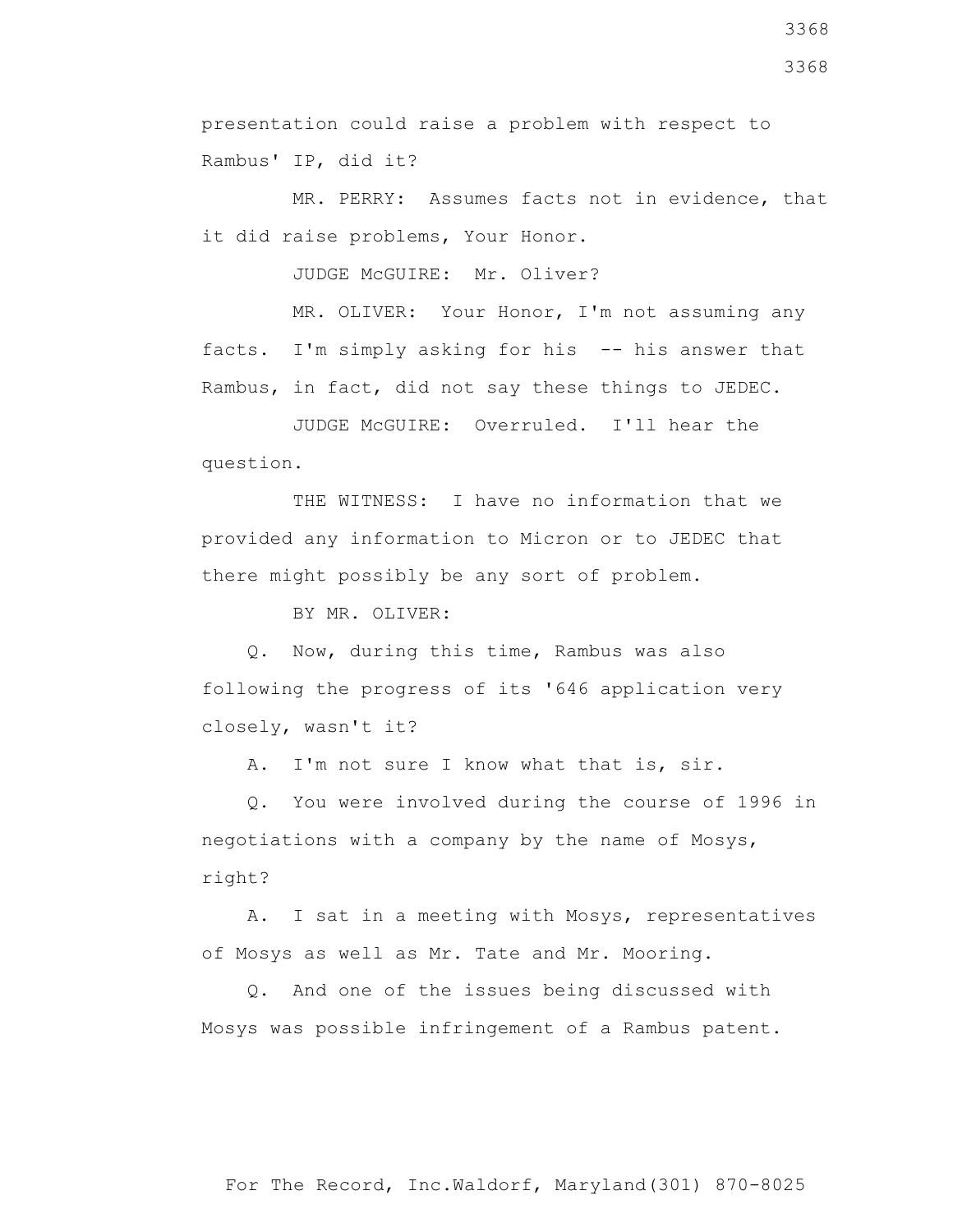Isn't that right?

 A. Yes, sir, that's what I remember from the meeting I sat in.

 Q. And do you recall that one of the features of the Mosys DRAM that Rambus believed infringed its patents was dual edge clocking technology?

 MR. PERRY: It's overbroad, Your Honor, as to dual edge clocking technology.

 MR. OLIVER: Your Honor, I'm simply asking for his understanding as to what the issue was.

 JUDGE McGUIRE: Overruled. I'll hear the answer.

THE WITNESS: What I remember was there was a particular implementation that we had a patent on that had some relation to dual edge clocking. It was a way of actually implementing it on the chip, and my recollection is that was the subject of the patent that we discussed with them.

BY MR. OLIVER:

 Q. And you recall that during the early months of 1996, Rambus was engaged in preparations for negotiations with Mosys?

 A. I -- I learned of that sometime in the mid part of 1996, that there was some sort of preparatory work being done within Rambus for a meeting with Mosys.

3369 3369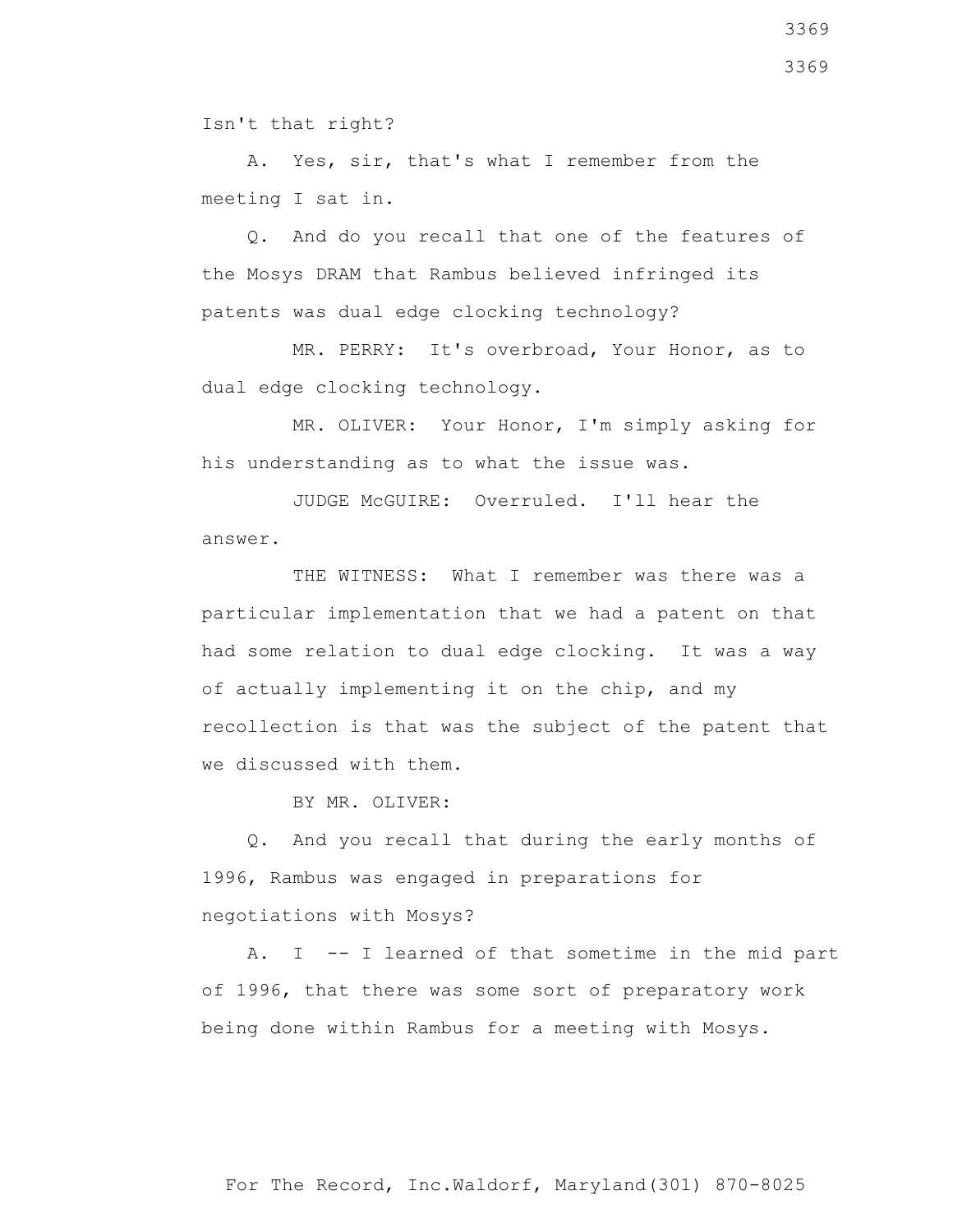MR. OLIVER: May I approach, Your Honor? JUDGE McGUIRE: Yes. BY MR. OLIVER:

 Q. Mr. Crisp, I've handed you a document marked CX-1316. It has a caption at the top with the Rambus logo. Underneath that, it reads, "Mosys Competitive Summary," and a date in the lower left-hand corner of January 19, 1996.

 Does CX-1316 refresh your recollection that in the early part of 1996, Rambus was preparing for either potential enforcement or potential negotiations - excuse me, potential enforcement against or potential negotiations with Mosys?

A. No, sir, it doesn't.

 MR. OLIVER: May I approach, Your Honor? JUDGE McGUIRE: You may.

BY MR. OLIVER:

 Q. Mr. Crisp, I've handed you a document marked CX-1319. This is a document also bearing a Rambus logo, also entitled Mosys Competitive Summary, with a date in the lower left-hand corner of March 29, 1996.

 Does this document refresh your recollection that as of March 1996, Rambus was preparing for either enforcement against or negotiations with Mosys?

A. No, sir, it doesn't.

3370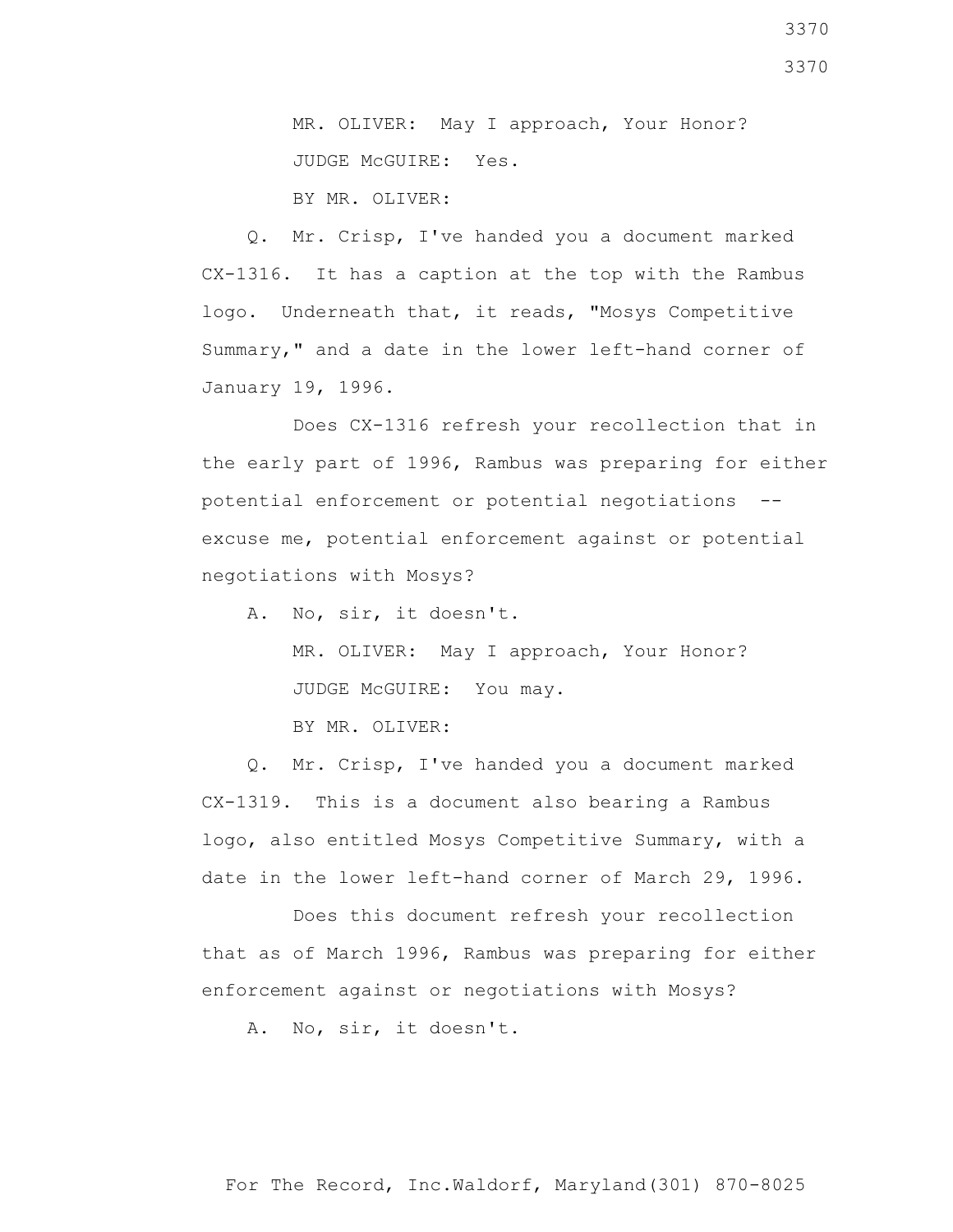Q. Now, Mr. Crisp, during the -- during early 1996, Rambus was also preparing a letter for its formal withdrawal from JEDEC, right?

A. Yes, sir, that's correct.

 MR. OLIVER: May I approach, Your Honor? JUDGE McGUIRE: Yes.

BY MR. OLIVER:

 Q. Mr. Crisp, I've handed you five documents marked CX-873, CX-874, CX-876, CX-880 and CX-879. Do you recognize these as five drafts of a letter from you to the Electronic Industries Association?

A. Yes, sir, I do.

 Q. Now, your signature appears on CX-873, 874, 876 and 880, but as I understand it, that was a computer-generated signature. Is that right?

 A. Pretty close to that. It was part of the template file that I used for documents that were created on my PC, so it just appeared basically on any document that I created.

 JUDGE McGUIRE: Wait, I don't understand that answer. He asked you about the signature, and I'm not sure I understand what your answer is, so --

THE WITNESS: I'm sorry, Your Honor. You want me to clarify?

JUDGE McGUIRE: Yes, go ahead and clarify if

For The Record, Inc.Waldorf, Maryland(301) 870-8025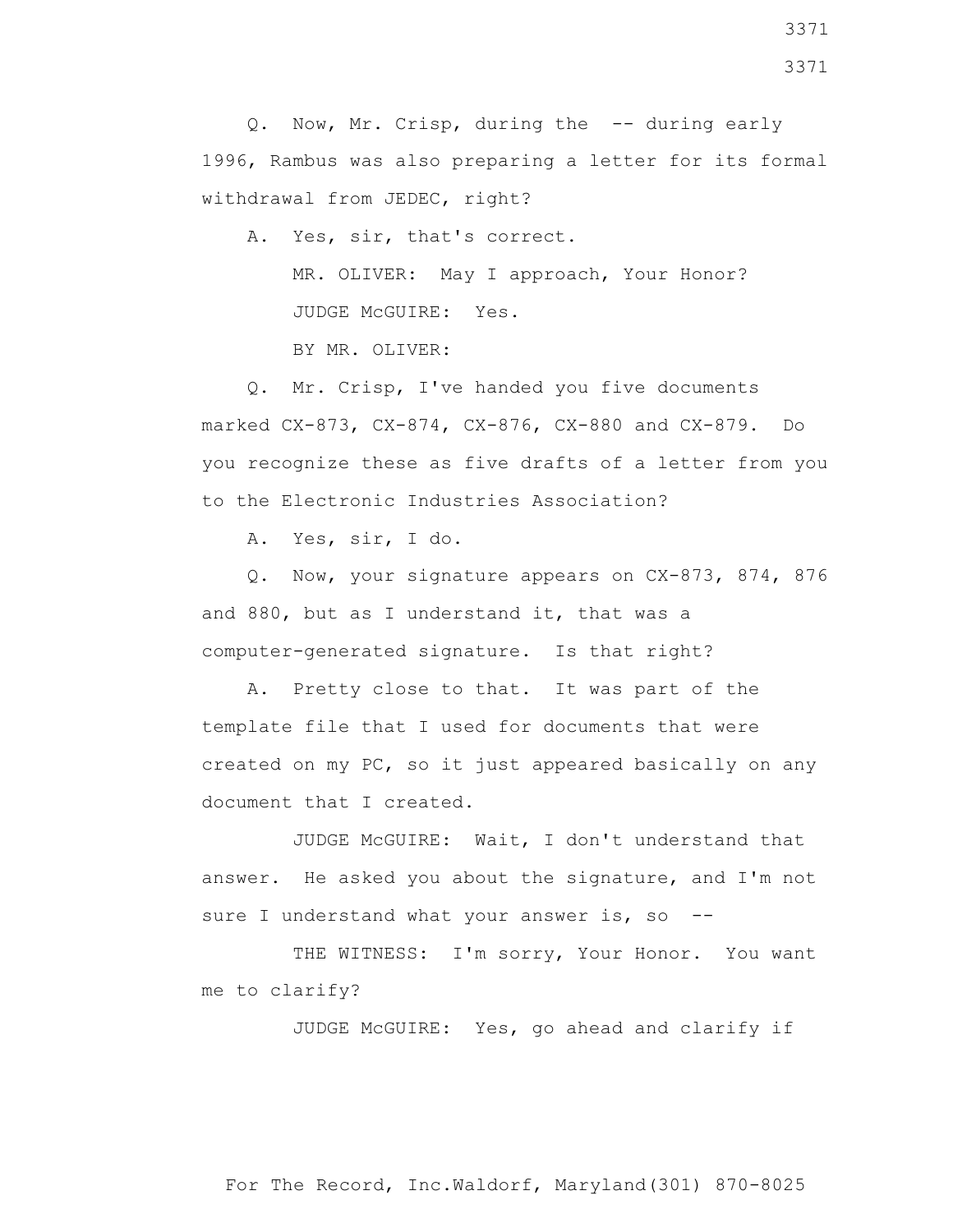THE WITNESS: The way we had our document creation program set up is it had an electronic signature in file on our computer, and so documents that I created using that program automatically had a signature affixed to them.

JUDGE McGUIRE: I see, okay.

THE WITNESS: So, it wasn't truly computer generated. I originally created the signature, but it automatically appeared.

JUDGE McGUIRE: I understand, okay.

All right, Mr. Oliver.

MR. OLIVER: Thank you, Your Honor.

BY MR. OLIVER:

 Q. In any event, the fact that there is a signature on CX-873, 874, 876 and 880 does not indicate that those documents were ever sent. Is that right?

A. Yes, sir, that's correct.

 Q. Now, Mr. Crisp, you prepared CX-873, CX-874, CX-876 and CX-880. Is that right?

 A. No, sir, I don't believe that I did create those.

Q. Who did create those?

 A. I had a role in creating at least one of these documents. Mr. Diepenbrock had a role in editing these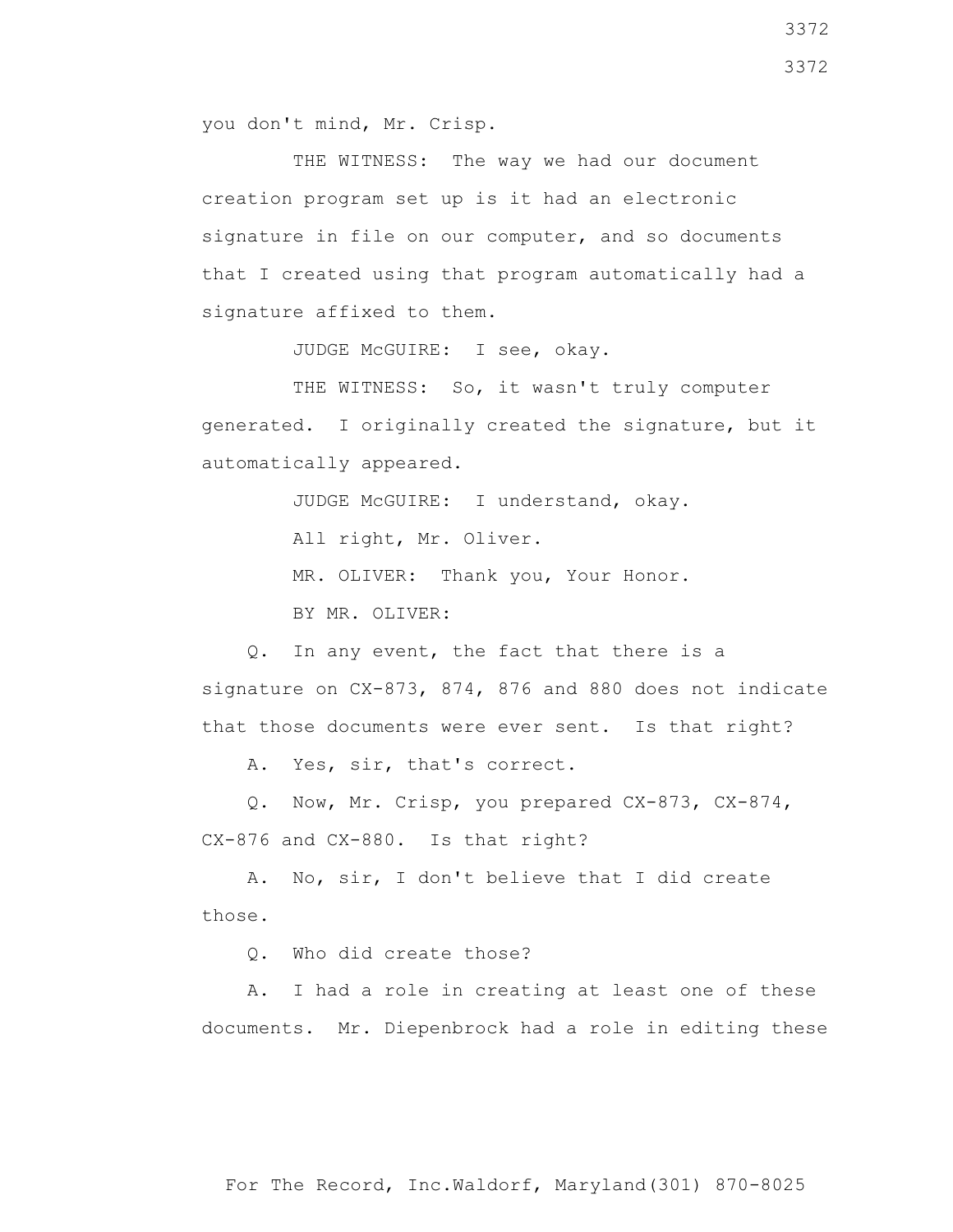documents, and Mr. Vincent did as well from my recollection.

 Q. So, it would be fair to say, then, that CX-873, CX-874, CX-876 and CX-880 reflect joint work of you, of Mr. Diepenbrock and of Mr. Vincent?

 A. I think that's true. It's possible there may have been some other inputs as well from other people.

Q. Did vice president Mooring have some input?

A. I'm not certain, but I -- I think that he did.

 Q. Wasn't it vice president Mooring's suggestion that Rambus include a list of its issued patents in this letter?

 A. I don't remember who suggested that. It may have been Mr. Mooring. I just -- I really don't remember.

 Q. In any event, CX-873, CX-874, CX-876 and CX-880 all do contain a list of issued Rambus patents. Is that right?

A. Yes, sir, that's what I understand those -those numbers to be.

 Q. Now, on March 26th, 1996, you spoke with Mr. Lester Vincent with respect to JEDEC. Isn't that right?

A. I don't remember.

MR. OLIVER: May I approach, Your Honor?

3373 3373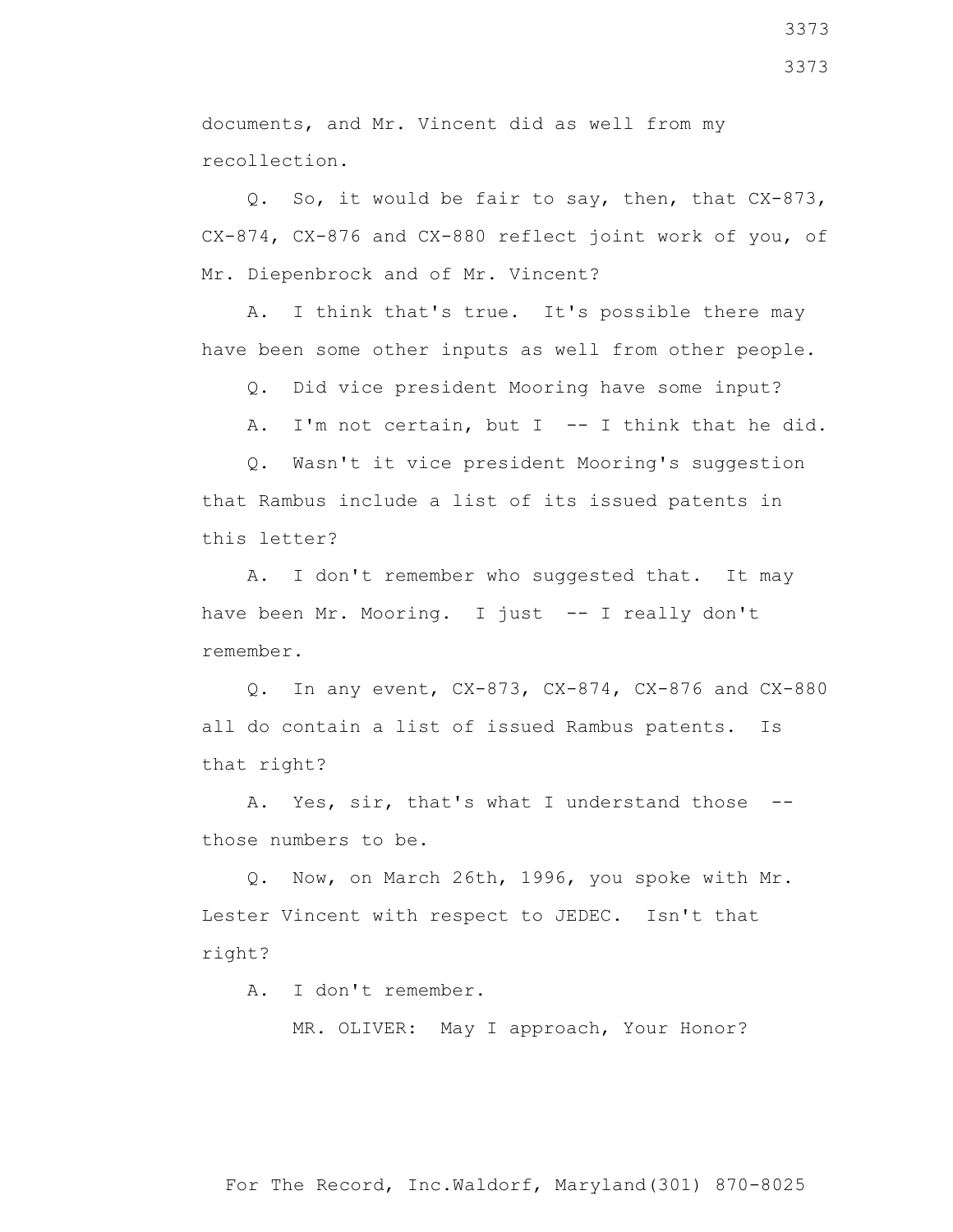Q. Mr. Crisp, I've handed you a document marked CX-2006. These are handwritten notes from Mr. Lester Vincent, the date in the upper left-hand corner 3/26/96, the caption at the top, Telecon, for teleconference, with Richard Crisp.

 If I could direct your attention towards the top of the page underneath "Thursday," it reads, "Voted one time on 4 ballots."

Do you see that?

A. Yes, sir, I do.

 Q. And underneath that, there's a reference to early 1992, a reference to SDRAM.

Do you see that?

A. Yes, sir, I do.

 Q. And then some further details follow. If you look further down the page, it's "Richard Cri," I assume for Richard Crisp; underneath that, "Billy Garrett, alternate member."

Do you see that?

A. Yes, sir, I do.

 Q. Now, does this refresh your recollection that on March 26th, 1996, you had a conversation with Mr. Vincent concerning the Rambus role in JEDEC?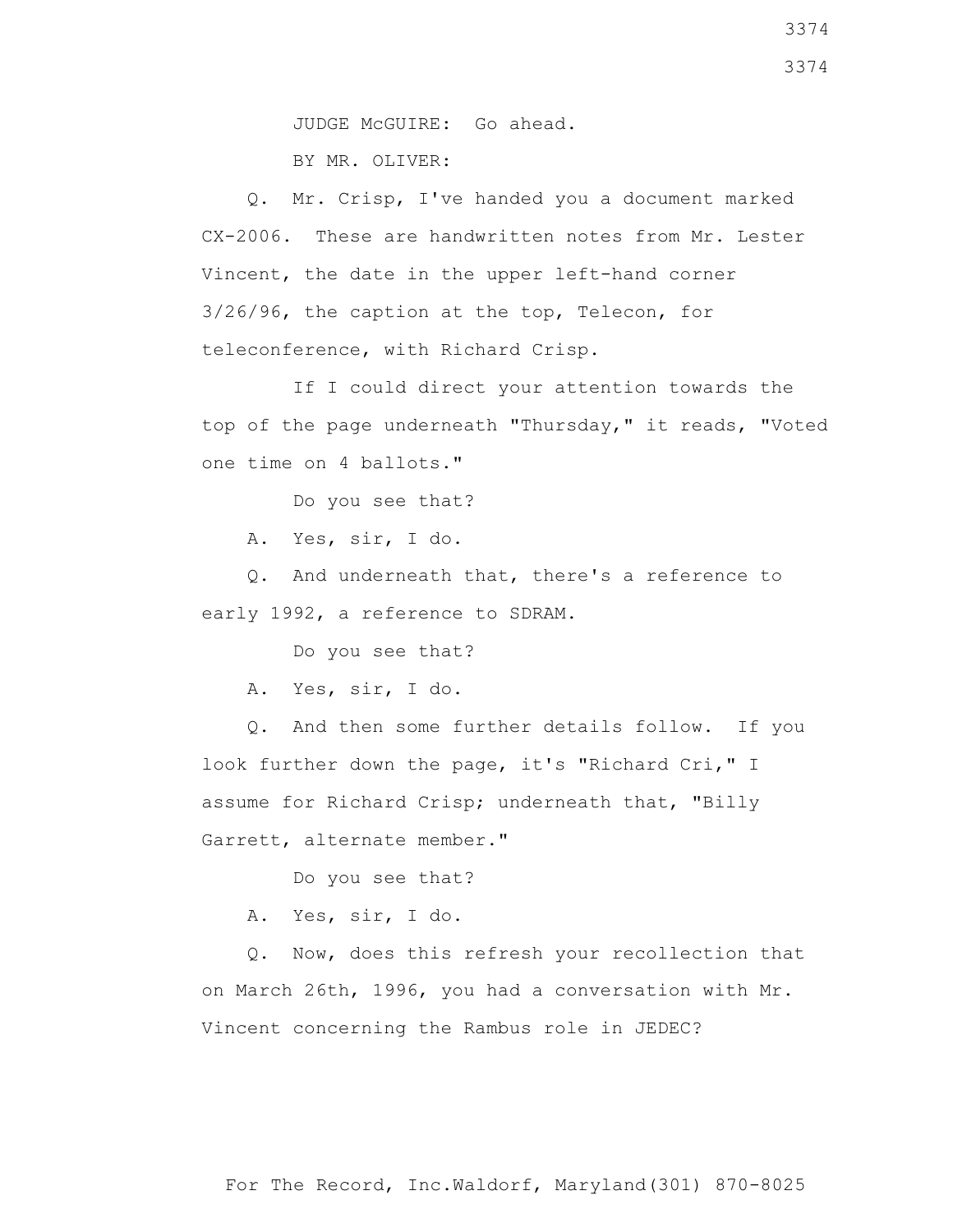A. No.

 MR. OLIVER: May I approach, Your Honor? JUDGE McGUIRE: Yes.

 MR. OLIVER: Your Honor, before I proceed, at this time complaint counsel moves to admit CX-2006.

MR. PERRY: No objection.

JUDGE McGUIRE: Entered.

 **(CX Exhibit Number 2006 was admitted into evidence.)**

BY MR. PERRY:

 Q. Mr. Crisp, I've handed you a document marked CX-2005. These are handwritten notes of Lester Vincent dated March 27, 1996. Again, at the top, Telecon, for teleconference, with Richard Crisp.

 If I could direct your attention to the beginning of the handwritten text, "JC-16, JC-42.X, Richard Crisp went to." Underneath that, "The other ones, John Dillon."

Do you see that?

A. Yes, sir, I do.

 Q. And if you look about 10 or 12 lines down, there's a notation, "Take off email list circulating."

Do you see that?

- A. Yes, sir, I do.
- Q. And then four lines from the bottom, it reads,

For The Record, Inc.Waldorf, Maryland(301) 870-8025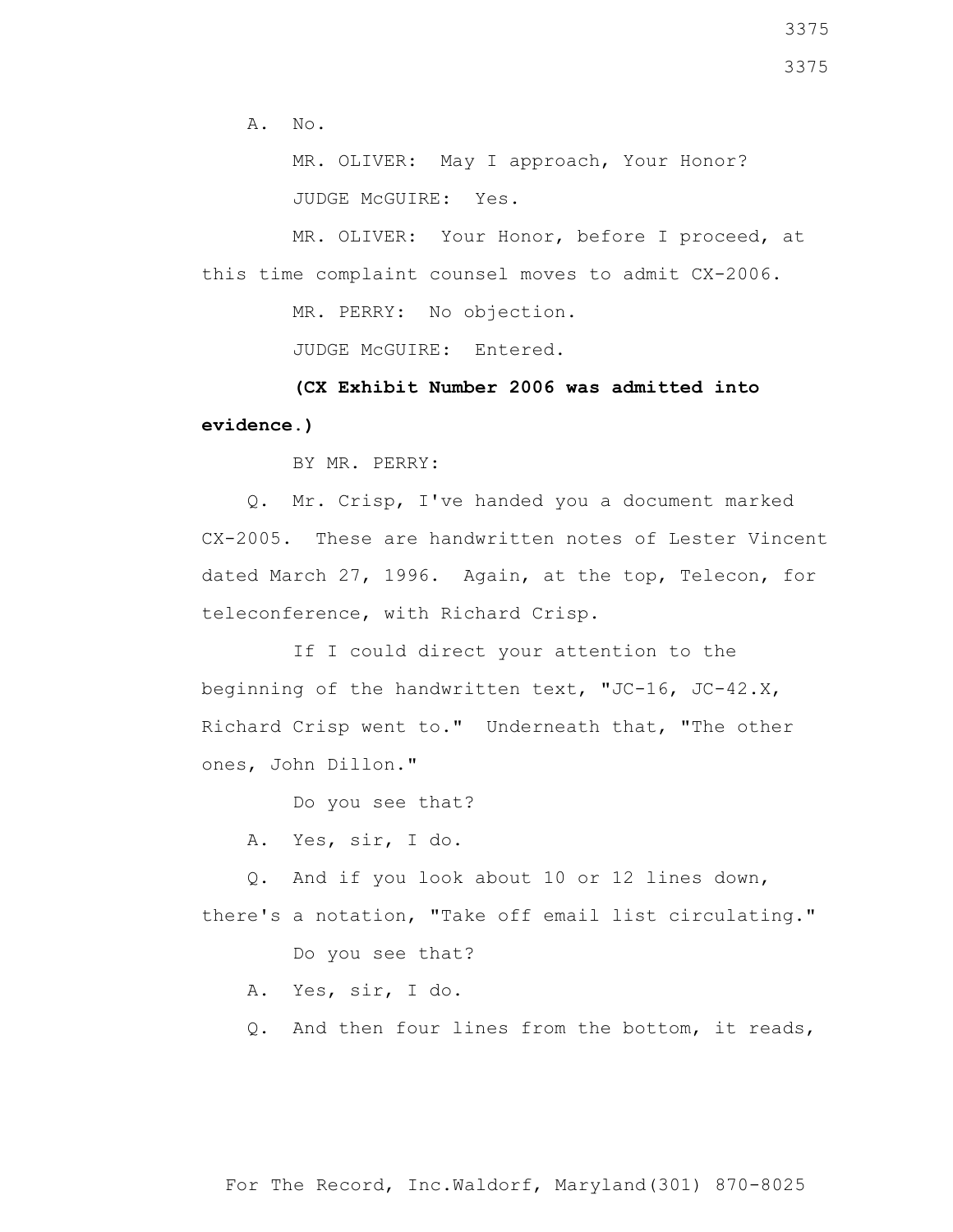"JEDEC, if member, you are a voting member."

Do you see that?

A. Yes, I do.

 Q. Now, does this refresh your recollection that on March 27th, 1996, you also had a telephone conference -- conversation with Lester Vincent concerning the Rambus role in JEDEC?

A. No, sir, it doesn't.

 Q. Now, on March 27th, you also sent Lester Vincent copies of the draft letters that you had prepared, right?

 MR. PERRY: Objection, Your Honor, he didn't say he had prepared them. There's already been testimony.

 MR. OLIVER: I'll withdraw the question, Your Honor.

JUDGE McGUIRE: Restate.

BY MR. OLIVER:

 Q. On March 27th, 1996, you sent Lester Vincent copies of the draft letters that reflected the work of you, of Mr. Diepenbrock, Mr. Vincent and possibly Mr. Mooring. Is that right?

A. I don't remember the date.

 MR. OLIVER: May I approach, Your Honor? JUDGE McGUIRE: Yes.

3376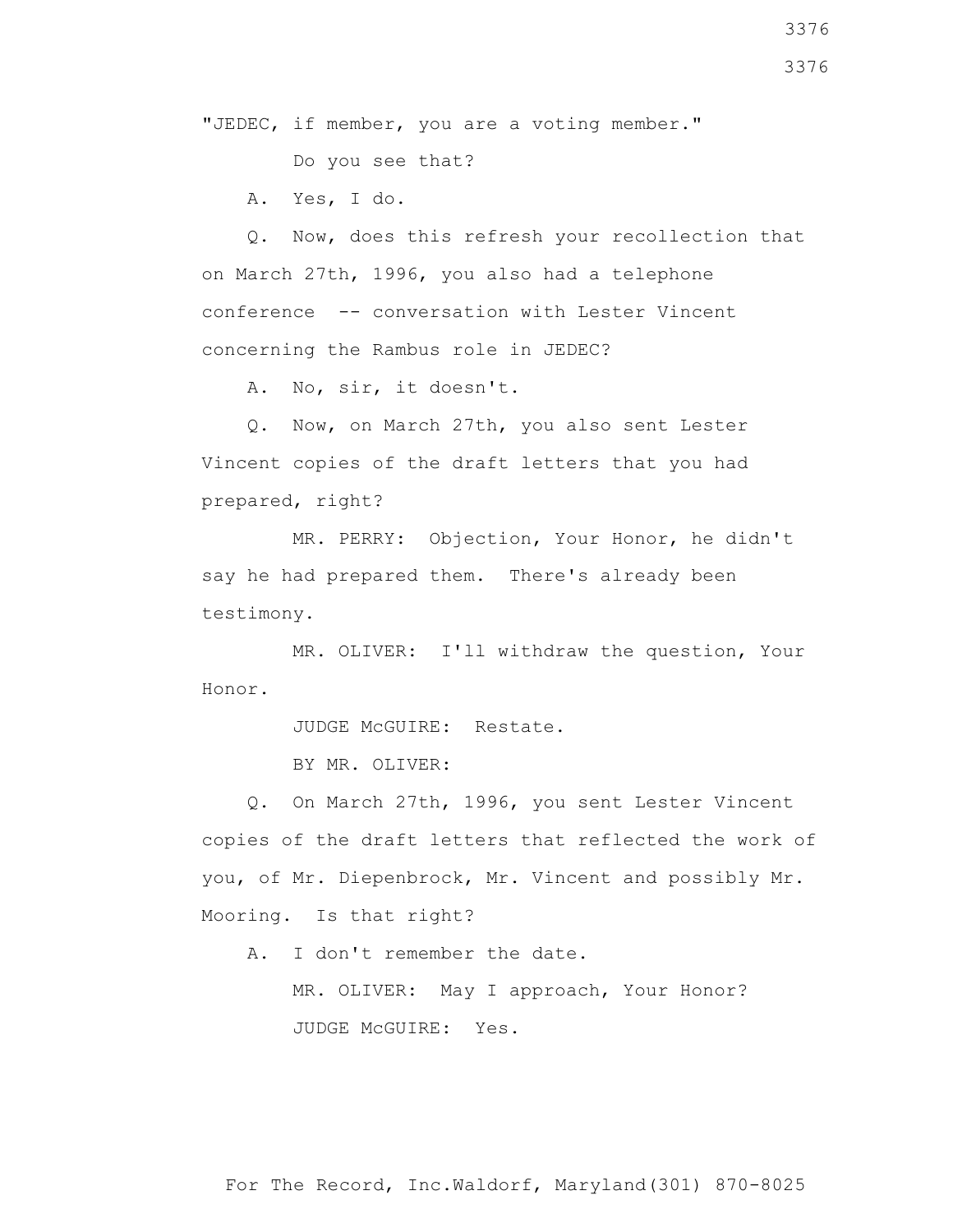BY MR. OLIVER:

 Q. Mr. Crisp, I've handed you a document marked CX-882. It's a facsimile sheet with the Rambus logo in the upper left-hand corner, the date March 27, 1996. The left-hand box, to Lester Vincent, and the right-hand box, from Richard Crisp, and in the text below, the first sentence reads, "As we discussed Tuesday the 26th of March, I am sending you several draft letters we have considered sending to JEDEC letting them know of our intention not to renew our membership."

Do you see that?

A. I see something that's pretty close to that.

 Q. Does that refresh your recollection that on March 27th, 1996, you did send a set of several draft letters to Lester Vincent?

A. Yes, sir, it does.

 Q. Now, after this date, things were -- things were put on hold for a while, weren't they?

A. I'm not sure what -- what you mean by that.

 Q. Well, no letter was actually sent to JEDEC for three months after this. Isn't that right?

A. Yes, that's what I now understand.

 Q. Now, in the meantime, on April 30, 1996, Rambus' '327 patent issued. Isn't that right?

For The Record, Inc.Waldorf, Maryland(301) 870-8025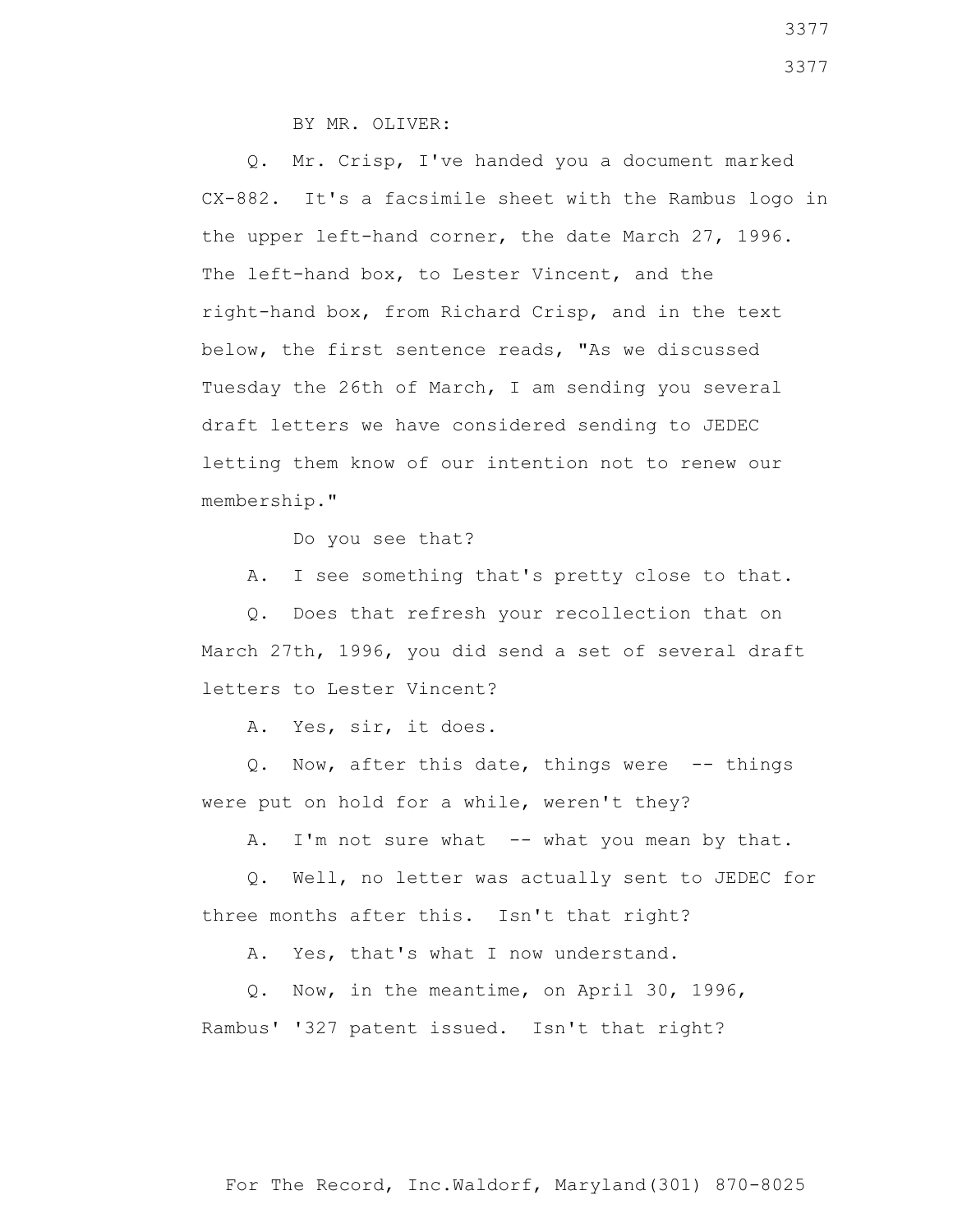$A.$  I didn't  $-$ 

MR. PERRY: No foundation, Your Honor.

 MR. OLIVER: I don't know if there is or not. I'm asking him if he knows.

JUDGE McGUIRE: Overruled.

THE WITNESS: I know that the '327 patent issued at some time in 1996, but I don't know what date it issued on, sir.

MR. OLIVER: May I approach, Your Honor?

JUDGE McGUIRE: Yes.

BY MR. OLIVER:

 Q. Mr. Crisp, I've handed you a document marked CX-1494. It bears a caption in the upper left-hand corner, United States Patent, Farmwald, et al., the right-hand side patent number, 5,513,327. Underneath that, date of patent, April 30, 1996.

 Does CX-1494 refresh your recollection that Rambus' '327 patent issued on April 30th, 1996?

A. No, sir, it doesn't.

 Q. Well, Mr. Crisp, Rambus' '327 patent is the patent that Rambus was considering enforcing against Mosys. Isn't that right?

A. Yes --

 MR. PERRY: Vague as to time, Your Honor. JUDGE McGUIRE: Sustained. Restate.

3378

3378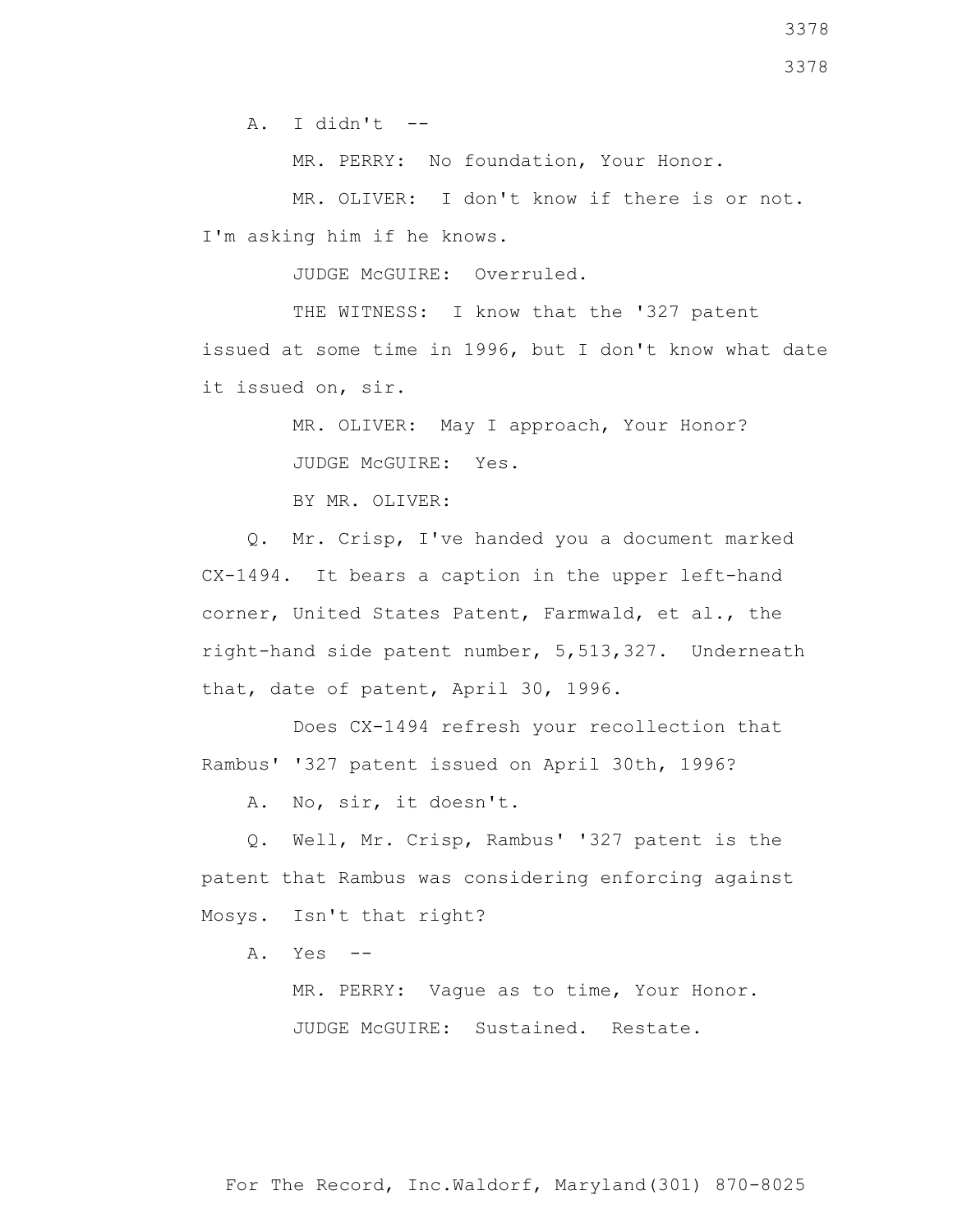MR. PERRY: Your Honor, may I strike the answer? I don't think there was an answer, but there's one that appears in the transcript. The objection was sustained.

JUDGE McGUIRE: Sustained.

BY MR. OLIVER:

 Q. Mr. Crisp, as of May and June 1996, Rambus' '327 patent was the patent that Rambus was considering enforcing against Mosys. Isn't that right?

 A. I'm not sure of the time frame, but I know we were planning to enforce some sort of a patent -- or the '327 patent against Mosys, but I just don't remember the time frame when I first learned that.

> MR. OLIVER: May I approach, Your Honor? JUDGE McGUIRE: Yes.

BY MR. OLIVER:

 Q. Mr. Crisp, I've handed you a document marked CX-889. The first page appears to be a fax page to Lester Vincent from Anthony Diepenbrock. The second page is a letter to Lester Vincent from Anthony Diepenbrock dated June 17, 1996.

 If I could direct your attention to the first five lines, it reads, "Pursuant to our discussion of June 13, 1996 regarding our issued patent, U.S. 5,513,327," and I'll skip the description, picking up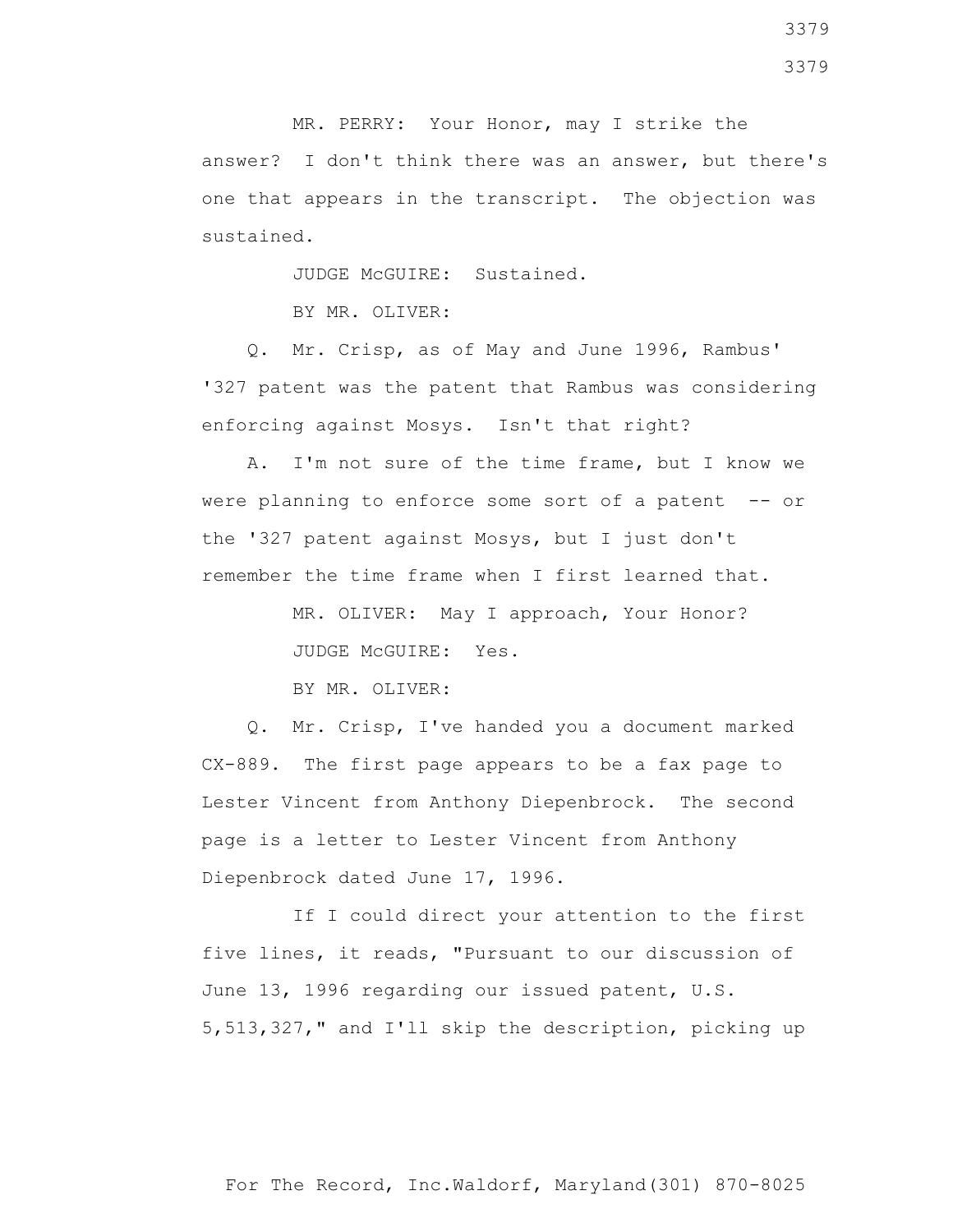with the next line, "we would like your firm to give a legal opinion on the enforcement readiness of this patent. We would also like your firm's opinion regarding whether this patent would be infringed, literally or otherwise, if a device were constructed according to the information sent to you on June 14th."

Now, do you see that?

A. Yes, sir, I do.

 Q. Does this refresh your recollection that as of June 1996, Rambus was considering enforcing the '327 patent with respect to Mosys?

A. No, sir, it doesn't.

 Q. Now, on June 17, 1996, Rambus also sent its final withdrawal letter to JEDEC. Isn't that right?

A. I don't remember the date, sir.

 MR. OLIVER: May I approach, Your Honor? JUDGE McGUIRE: Yes.

BY MR. OLIVER:

 Q. Mr. Crisp, I've handed you a document marked CX-887. It consists of two pages. The first page is a letter addressed to Mr. McGhee dated June 17, 1996 from you, and attached to that is a second page with the caption Rambus U.S. and Foreign Patents, also with a date in the upper right-hand corner of June 17, 1996.

Does CX-887 refresh your recollection that June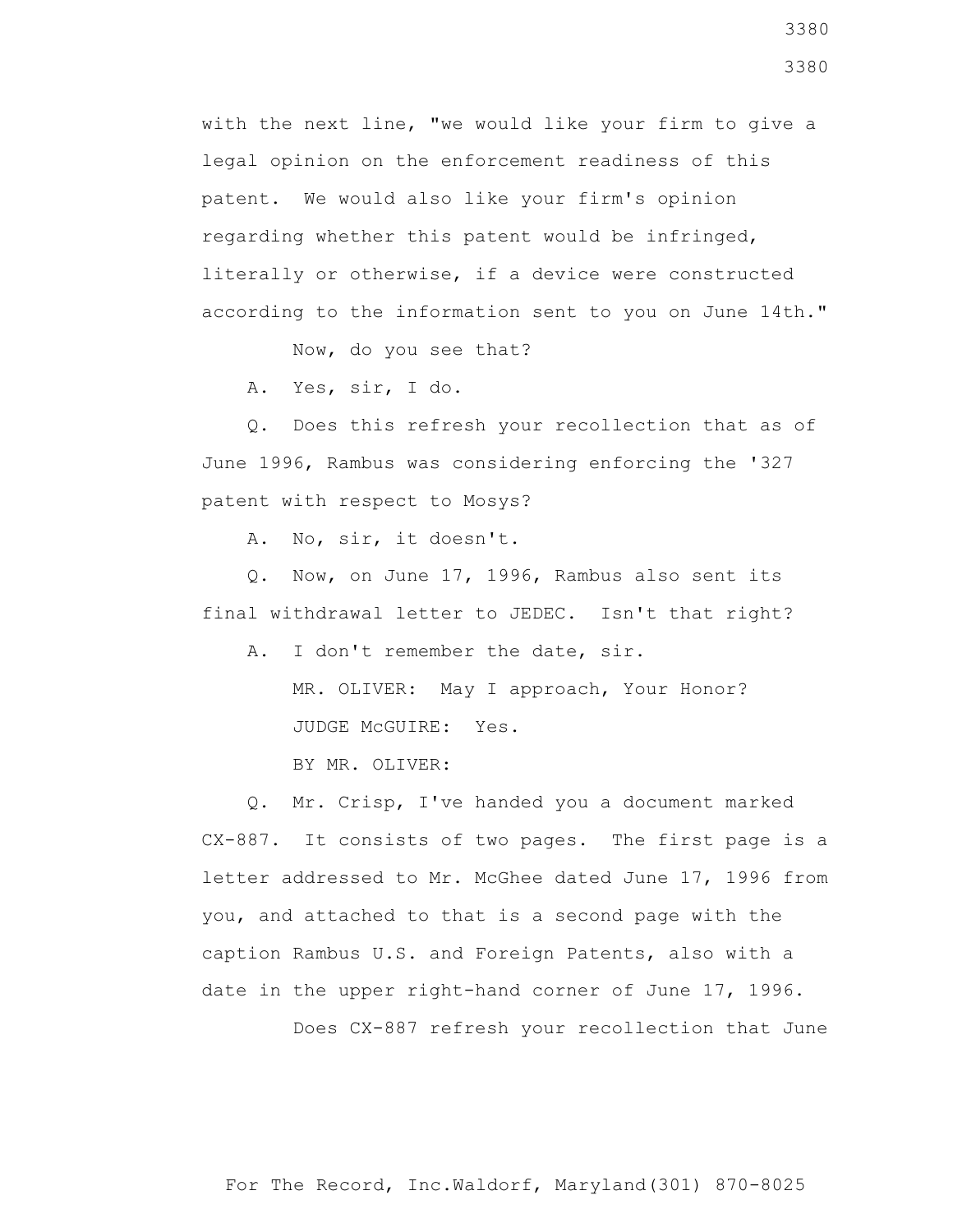17, 1996 was the date that you sent the final version of -- or I should say the operative version of the Rambus withdrawal letter to JEDEC?

A. No, sir, it doesn't.

 Q. Mr. Crisp, if I could direct your attention to page 2 of CX-887, this is the list of patents. Now, you are aware that Rambus' '327 patent has been omitted from that list, right?

A. Yes, I'm aware that it's not on the list.

 Q. Now, Mr. Crisp, you had suggested that Rambus inform JEDEC that it was providing a list of all issued U.S. patents in the spirit of full disclosure, right?

 A. I don't know that that was me who made that suggestion.

 Q. In any event, somebody made that suggestion in the earlier draft letters. Isn't that right?

A. Yes, sir, that's correct.

 Q. If we take a look back at the draft letters we looked at earlier, CX-873, 874, 876 and 880, do you still have those in front of you?

 A. I think I have them here. Just give me a moment to find them. Yes, I do have them in front of me, sir.

Q. Thank you.

If I could ask you to look first at CX-873,

For The Record, Inc.Waldorf, Maryland(301) 870-8025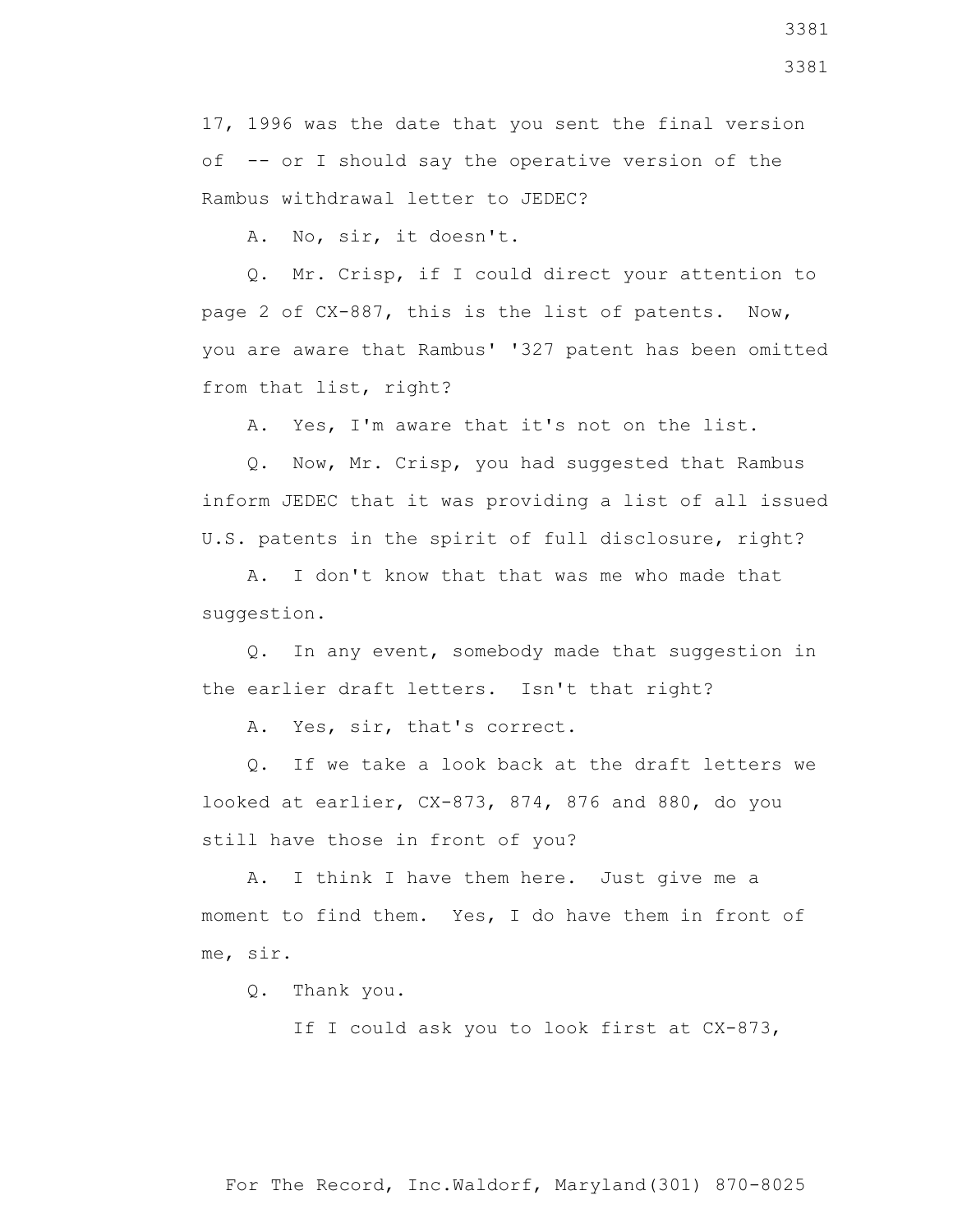please, and if I could direct your attention to the - towards the bottom of the page, the paragraph appearing just before the list of patent numbers, it reads, "In the spirit of full disclosure, Rambus, Inc. would like to bring to the attention of JEDEC all issued U.S. patents held by Rambus, Inc. "

Do you see that?

A. Yes, sir, I do.

 Q. And then if I could ask you to turn next to CX-874, and again looking at the line appearing just before the list of patents, do you see the identical language appearing there?

 A. I'm sorry, could you ask the question again, please?

 Q. Yes. In CX-874, if I could direct your attention to the line appearing immediately before the list of Rambus patents.

A. Yes, I see --

 Q. And do you see the same language appearing there, "In the spirit of full disclosure, Rambus, Inc. would like to bring to the attention of JEDEC all issued U.S. patents held by Rambus, Inc."?

A. Yes, I see that.

 Q. And if you take a look at CX-876 and CX-880, you'll see the identical language appears in those two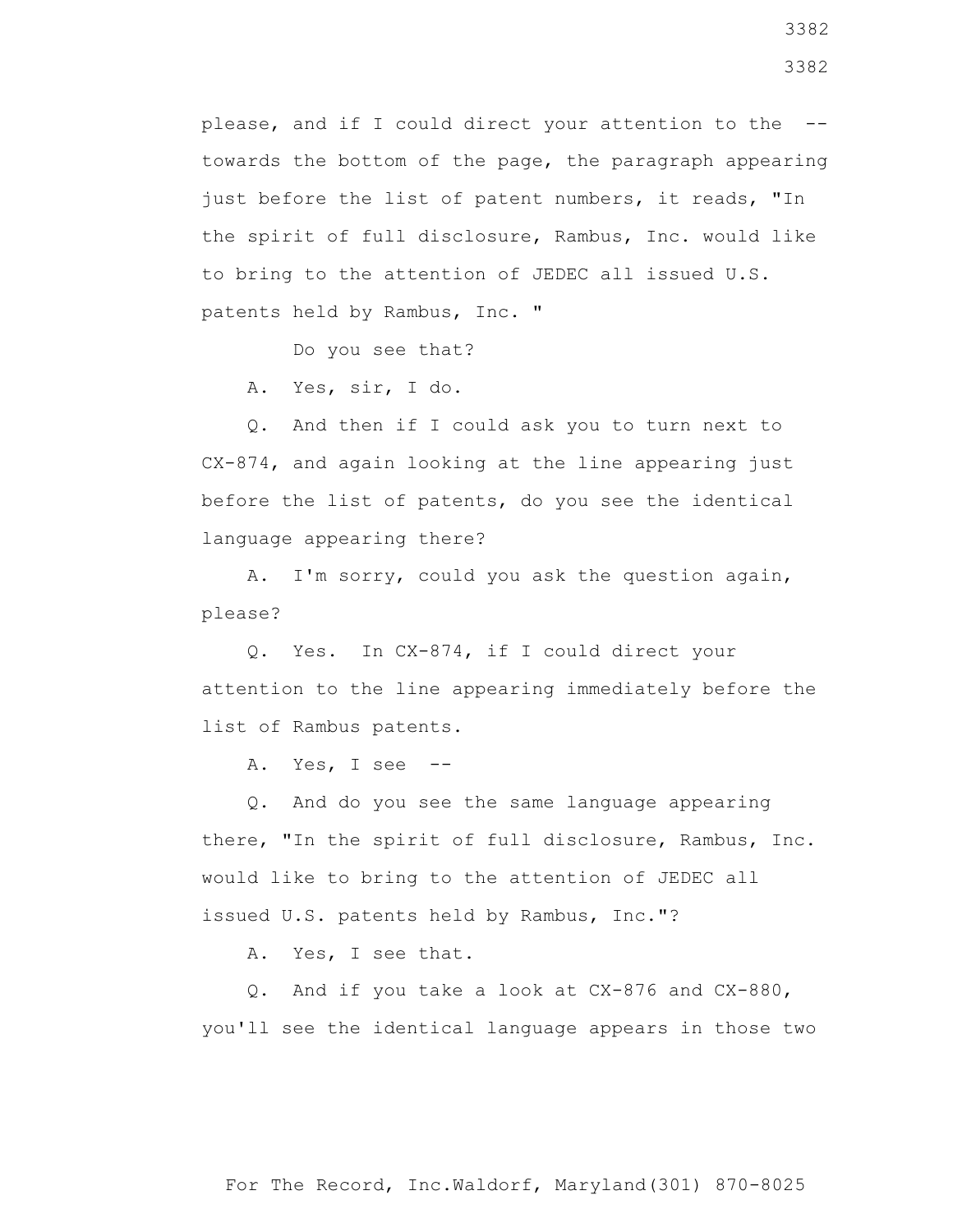drafts as well?

A. Yes, I do see that.

 Q. If you could look now at CX-887, the letter that was actually sent to JEDEC, that language does not appear there, does it?

A. Yes, sir, that's correct.

Q. Now, in the earlier drafts, possibly you,

possibly someone else, but someone has suggested that Rambus also confirm to JEDEC that the list of patents was complete, right?

A. That's the conclusion I would reach.

 Q. Let me ask you to turn again back to CX-873, please. If you look after the sentence we just looked at a moment ago, the last sentence before the list of patents reads, "The list is complete as of this writing and follows below."

Do you see that?

A. Yes, sir, I do.

 Q. And again, if you could turn to CX-874, please, and you'll see the identical language appearing in CX-874?

A. Yes, sir, that's right.

 Q. And if you look also at CX-876 and CX-880, you'll see that the same language appears in those two drafts as well?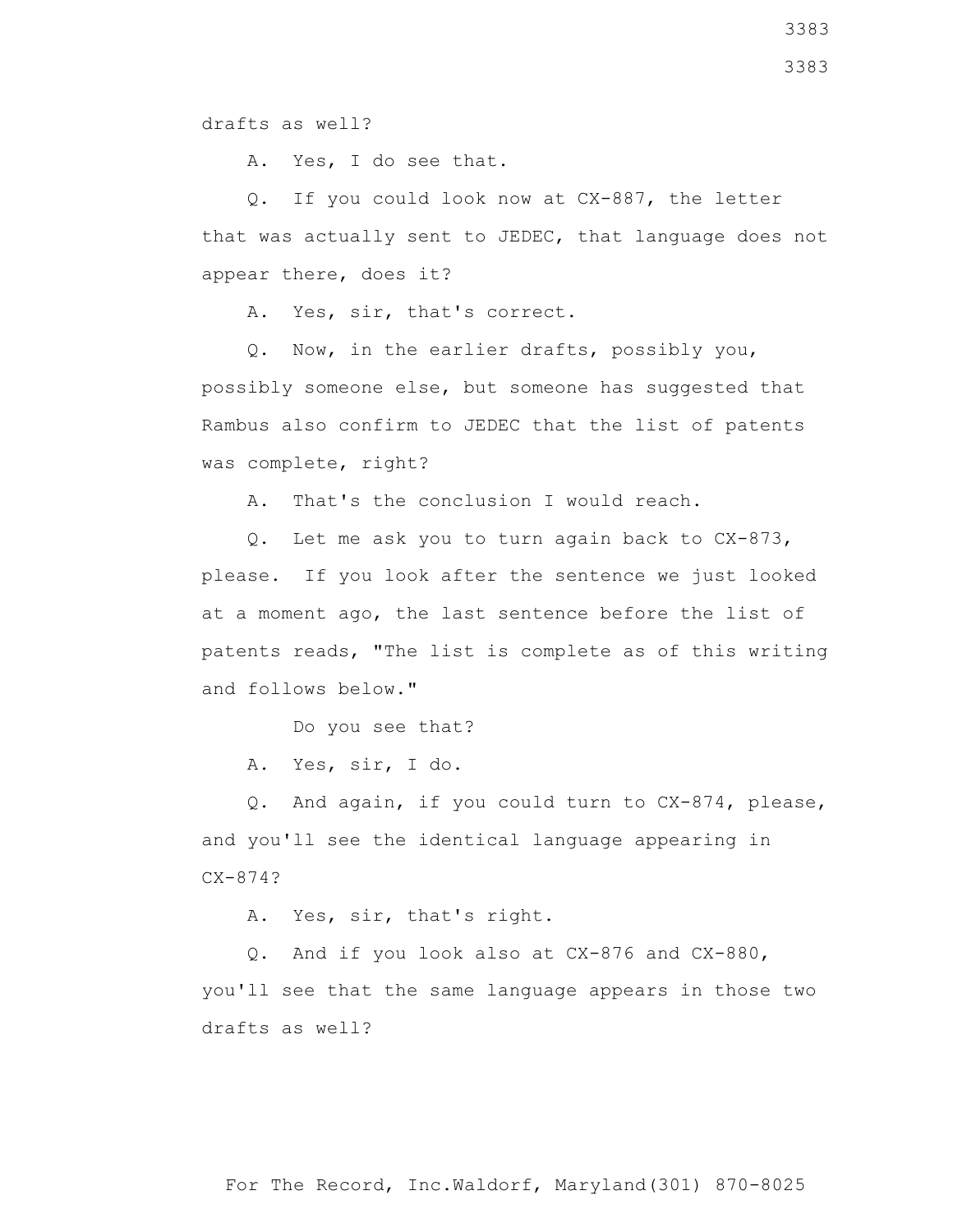Q. But again, if you look at CX-887, the letter that was actually sent to JEDEC, there's no statement that the list of patents is complete as of the time of the writing, is there?

A. That's correct.

 Q. And in fact, the list of patents attached to the letter sent to JEDEC was not complete, was it?

A. At what point in time?

 Q. At the time that the letter was sent to JEDEC on June 17, 1996.

 A. What I know is the '327 patent is not on there. I'm not sure about any -- anything else other than that.

 Q. But in other words, because of that, the list attached to the letter sent to JEDEC was not complete. Isn't that right?

A. Yes, sir, that's correct.

 Q. Now, someone had also suggested that Rambus tell JEDEC that Rambus would not agree to the terms of the JEDEC patent licensing policy. Isn't that right?

A. Yes, sir, that's correct.

 Q. If I can direct your attention specifically to CX-873, and the third paragraph there, the second sentence beginning, "Accordingly."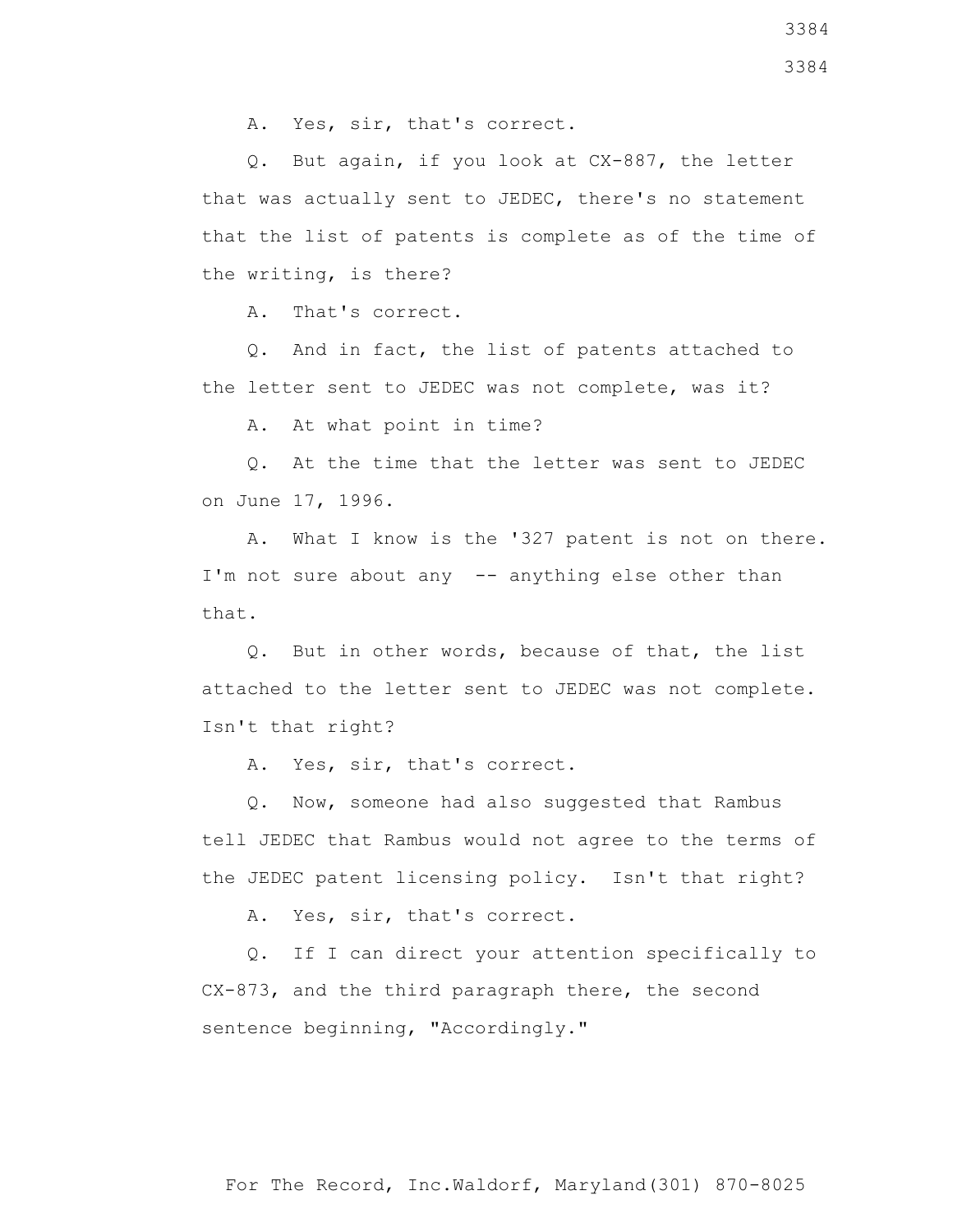A. Yes.

 Q. That reads, "Accordingly, Rambus, Inc. cannot agree to the terms of the JEDEC patent policy as it limits our ability to solely control the dissemination and use of our intellectual property."

Do you see that?

A. Yes, sir, I do.

 Q. And then if I could ask you to take a look at CX-874, please, and again, if I could direct your attention to the third paragraph there, please, the second sentence in this paragraph reads, "Rambus, Inc. cannot agree to the terms of the JEDEC patent policy as it limits our ability to conduct business according to our business model."

Do you see that?

A. Yes, sir, I do.

 Q. But neither of those statements appears in the final letter that was sent to JEDEC, does it?

A. That's correct, yes.

 Q. Now, the final letter that was sent to JEDEC does not identify any specific pending patent applications, does it?

A. That's correct.

 Q. It just makes a general reference to Rambus having applied for a number of additional patents?

For The Record, Inc.Waldorf, Maryland(301) 870-8025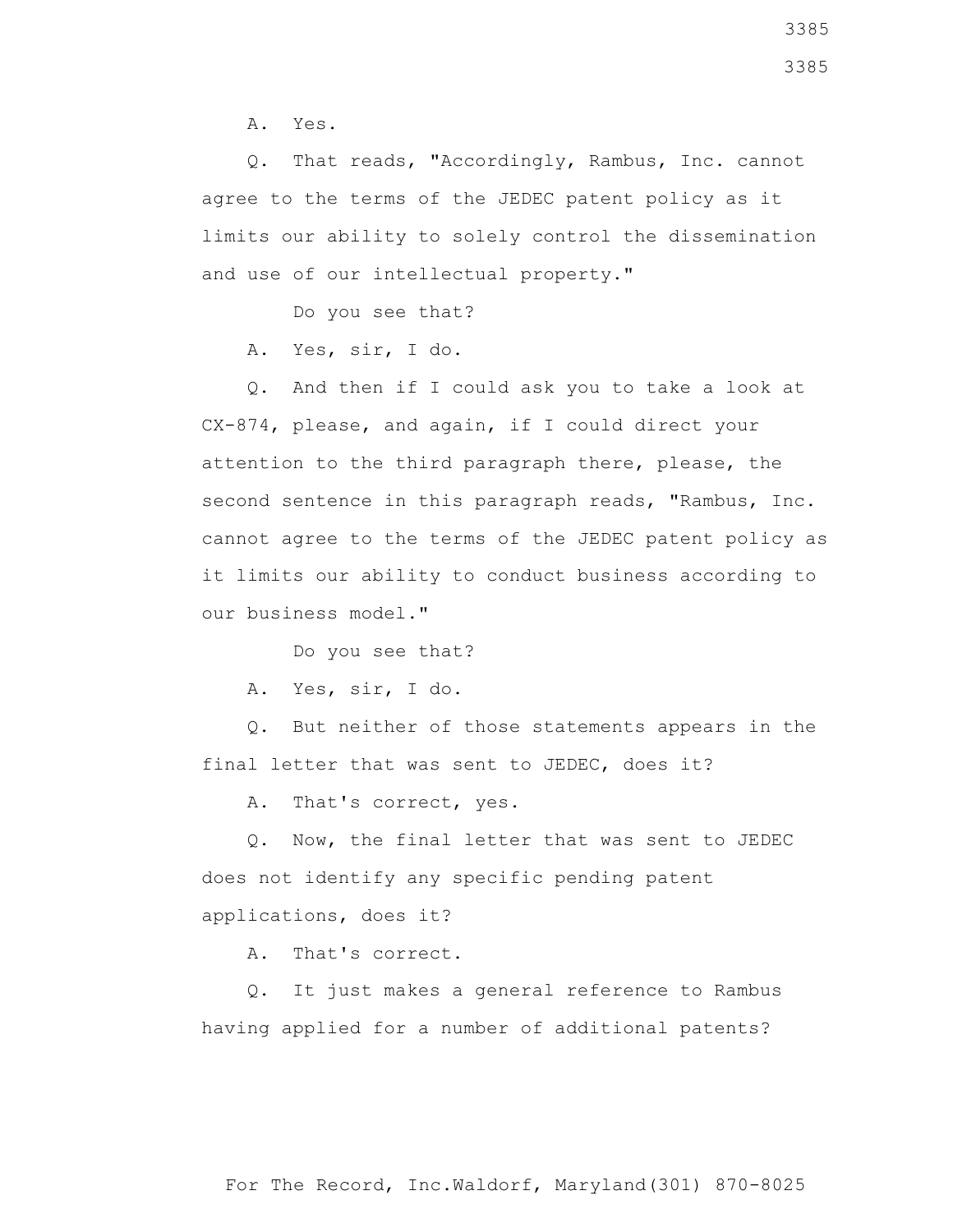A. Yes, sir, that's correct.

 Q. Now, the earlier suggestion was that Rambus at least tell JEDEC that the pending patent applications related to high bandwidth memory and signaling technology, right?

A. I don't remember that.

 Q. If I could ask you to turn to CX-880, please. If I could direct your attention to the next to last sentence, please, it reads, "In addition, there are numerous pending applications relating to high bandwidth memory and signaling technology."

Do you see that?

A. Yes, sir, I do.

 Q. But again, that language did not appear in the final letter sent to JEDEC, did it?

A. That's correct.

 Q. Instead, it was replaced with a sentence reading -- and I'll direct your attention here to CX-887, the last sentence of the letter, it was replaced with the sentence reading, "Rambus has also applied for a number of additional patents in order to protect Rambus technology."

 That's what was put in the final letter to JEDEC, right?

A. Yes, sir, that's correct.

For The Record, Inc.Waldorf, Maryland(301) 870-8025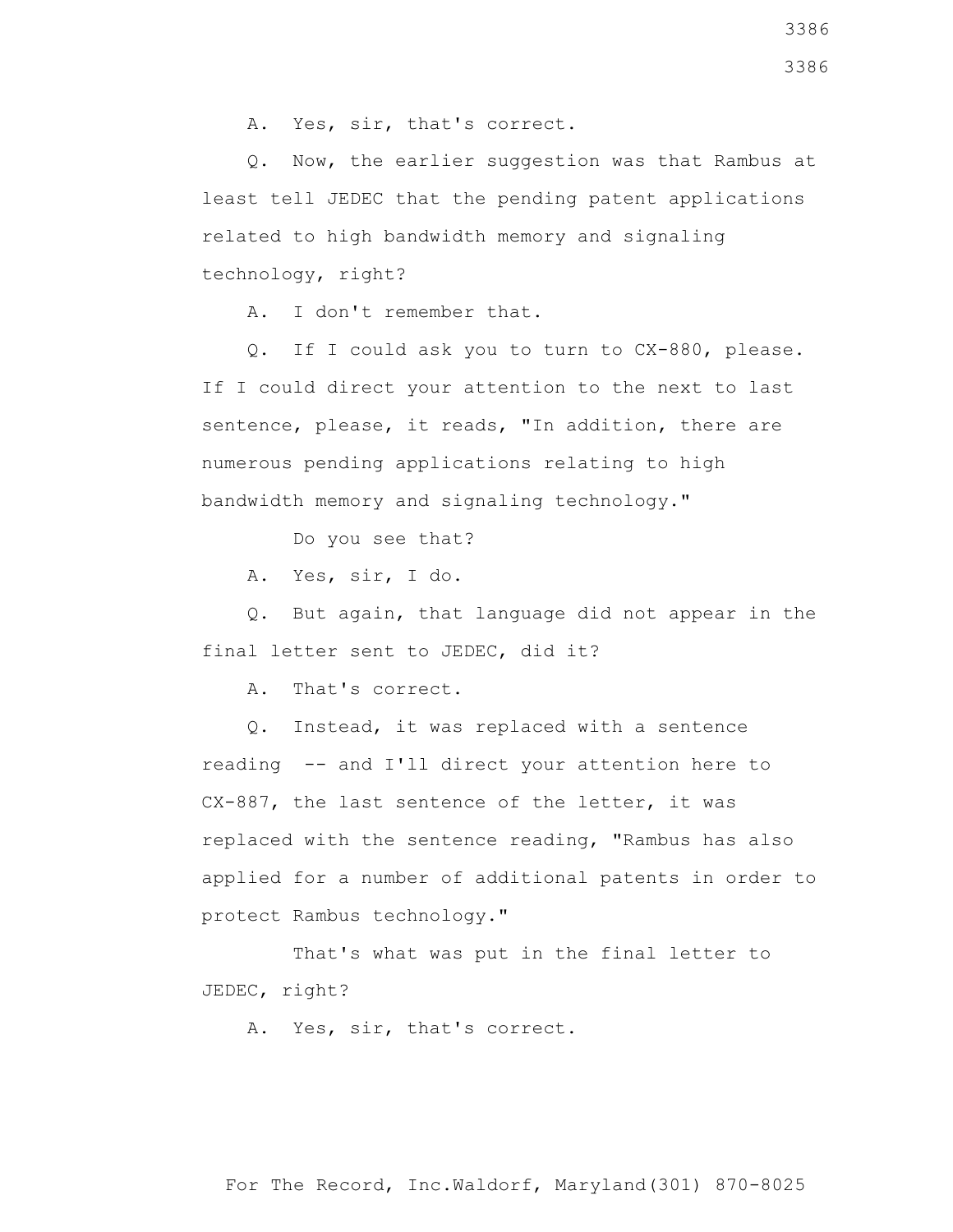A. That's correct, sir.

 Q. In fact, the withdrawal letter basically just said it has applications relating to Rambus technology, right?

 MR. PERRY: Misstates the document, Your Honor, which by this point ought to speak for itself.

JUDGE McGUIRE: Sustained.

BY MR. OLIVER:

 Q. Mr. Crisp, the letter actually sent to JEDEC reads that the patent applications protect Rambus technology. Isn't that right?

 A. No, sir, I don't see those words on this document.

 Q. Looking again at CX-887, the last sentence, "Rambus has also applied for a number of additional patents in order to protect Rambus technology."

Isn't that right?

A. Yes, sir, it does say that.

 Q. Now, Mr. Crisp, don't you think it's misleading to send to JEDEC a withdrawal letter that refers to a list of Rambus patents, but you leave off the list the only issued Rambus patent that relates to ongoing JEDEC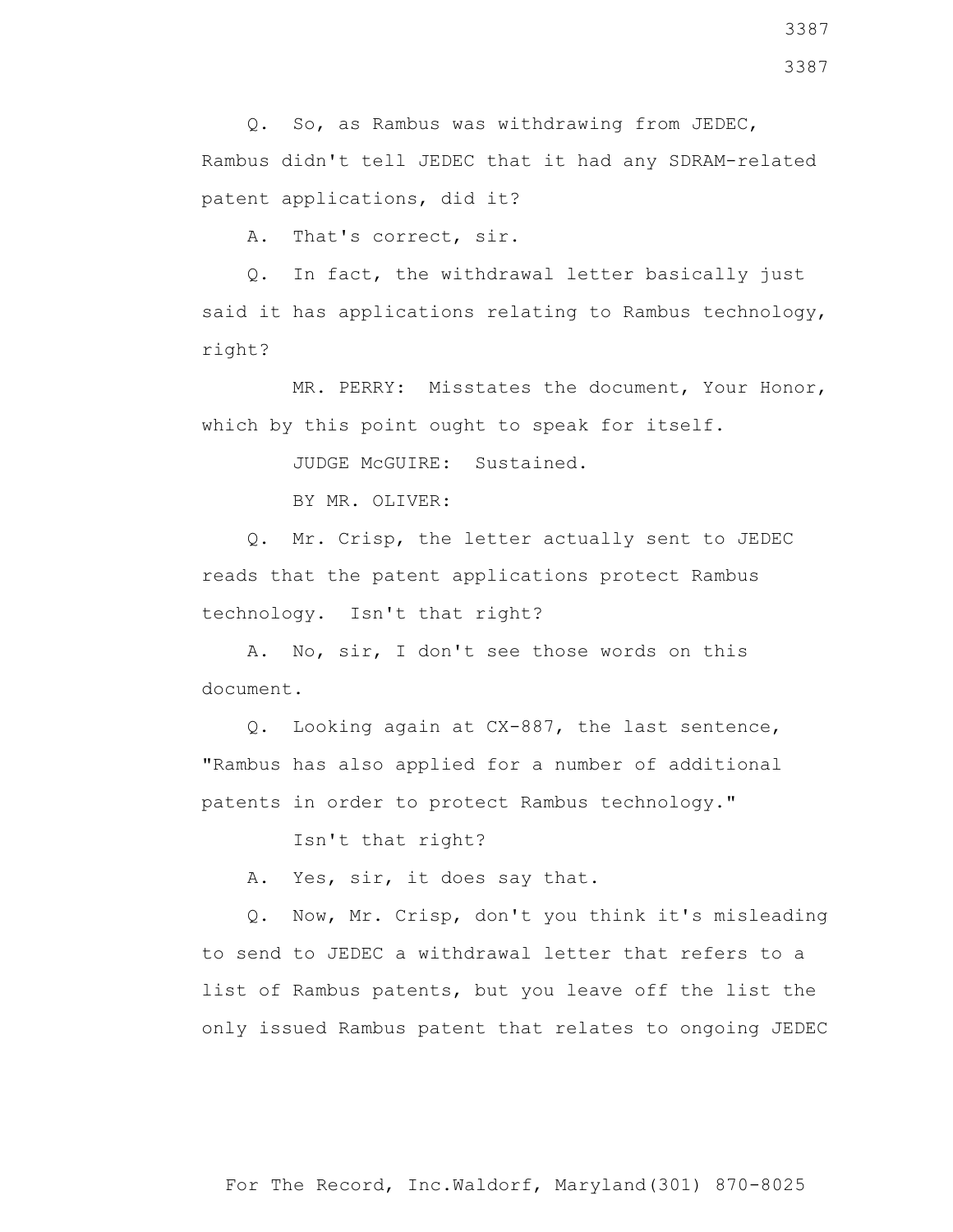work?

 MR. PERRY: Objection, assumes facts not in evidence that it was intentional.

JUDGE McGUIRE: Mr. Oliver?

 MR. OLIVER: Your Honor, I'm not assuming it was intentional. I'm just asking whether he understands that to be misleading.

 MR. PERRY: If he's not going to claim that "misleading" has any intent element, Your Honor, then that's fine. I had not understood from his many briefs that that's what his view was of the word "misleading."

JUDGE McGUIRE: Then sustained.

BY MR. OLIVER:

Q. Mr. Crisp, I'll move on.

 After Rambus withdrew from JEDEC, it continued to monitor the activities of JEDEC, right?

 A. Maybe you could be a little more specific by what you mean when you say "monitored."

 Q. Well, you still had an interest in the activities of JEDEC. Isn't that right?

 A. I certainly was curious what was going on within JEDEC, yes.

 Q. And you also had an interest in what was going on with SyncLink. Isn't that right?

A. Yes, sir, I had an interest in any areas that

3388 3388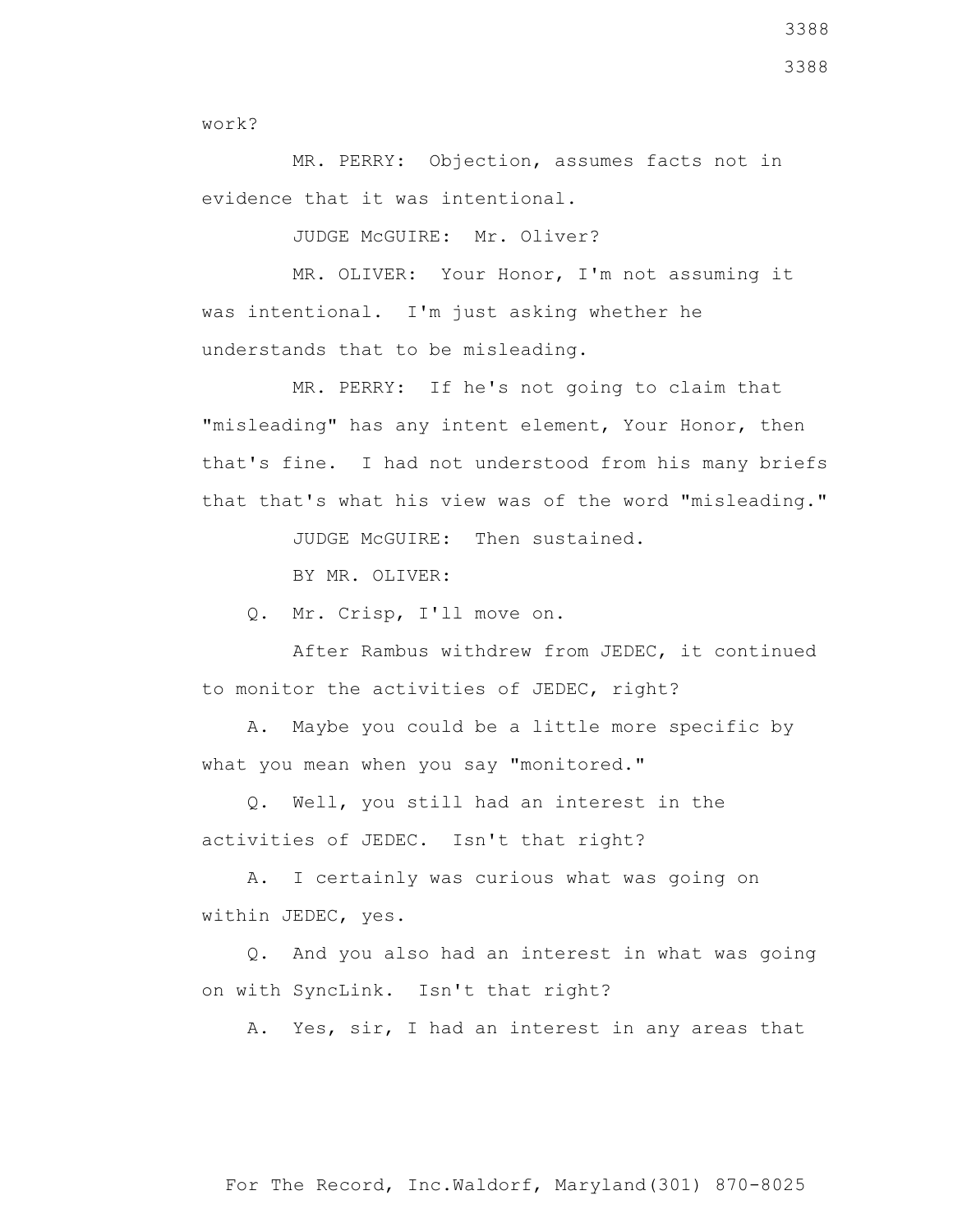may represent potential competition.

 MR. OLIVER: Could I have just a moment, Your Honor?

JUDGE McGUIRE: Yes.

**(Pause in the proceedings.)**

BY MR. OLIVER:

 Q. Mr. Crisp, in about August of 1996, CEO Geoff Tate passed on some thoughts regarding 200-megahertz SDRAM. Is that right?

 A. I don't remember that. MR. OLIVER: May I approach, Your Honor? JUDGE McGUIRE: Yes.

BY MR. OLIVER:

 Q. Mr. Crisp, I've handed you a document marked CX-897. This is an email from CEO Geoff Tate to the executive group and a number of others at Rambus. I'll note that you are not listed on this list, but I will follow up to see if you did, in fact, become aware of this document at this time.

 Let me start, though, by directing your attention under the caption 200-Megahertz SDRAM, and there's a statement, "Do we know that the proposal is clocking on both edges of a 100 megahertz clock?"

Do you see that?

JUDGE McGUIRE: Mr. Perry?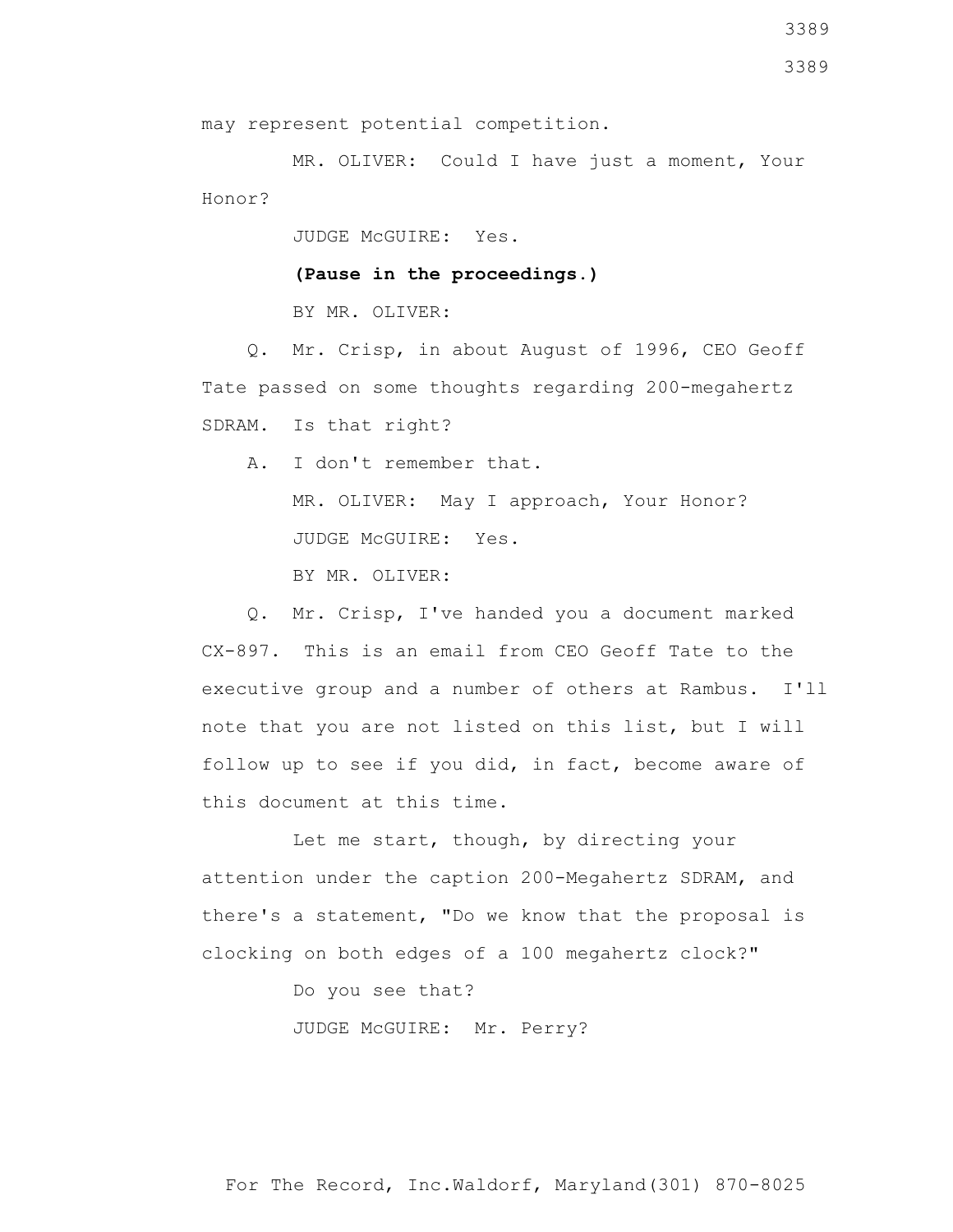MR. PERRY: Your Honor, could we establish some foundation that he's seen this before instead of reading the whole thing and wasting much more time?

JUDGE McGUIRE: Yes.

 MR. OLIVER: Your Honor, I am trying to establish a foundation. I do need to read this --

 JUDGE McGUIRE: Well, you don't need to read it. You need to ask him if he's ever seen this document, and then we'll go from there, and then maybe at that point I'll let you make some reference, but let's ask the most inherent question, which is have you seen this document.

> MR. OLIVER: Your Honor, may I approach? JUDGE McGUIRE: Yes.

BY MR. OLIVER:

 Q. Mr. Crisp, I've handed you a document marked CX-89 -- excuse me, 898. This is from Rick Barth to CEO Tate, copying the executive group and a number of other individuals also dated August 15, 1996, and you'll see here the first sentence reads, "I think Richard Crisp might know something about both edges of the clock."

Do you see that?

- A. Yes, sir, I do.
- Q. Now, with that in mind, if I could ask you to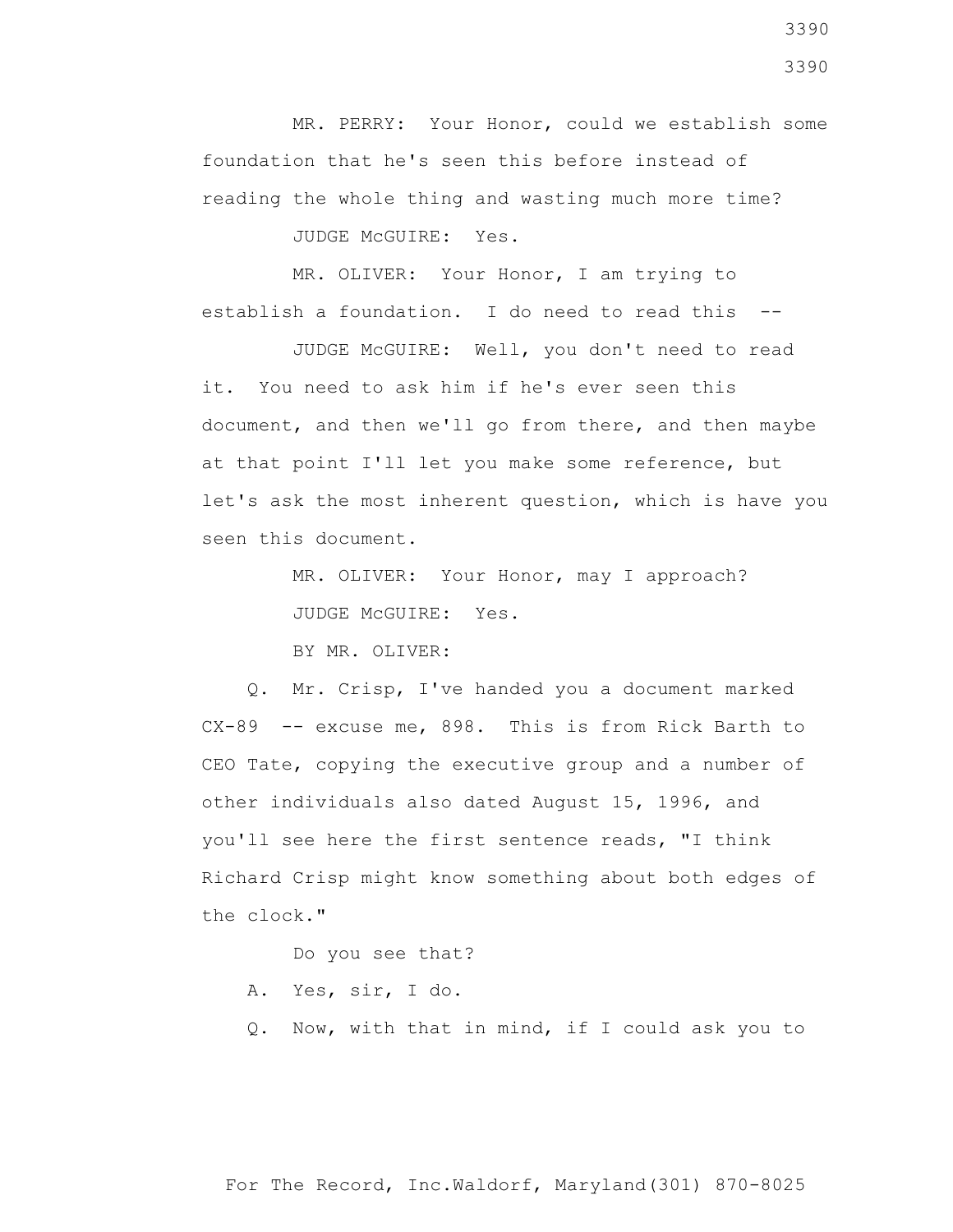look back at CX-897, and if I could direct you to the statement under 200-Megahertz SDRAM --

 MR. PERRY: Your Honor, excuse me, but you directed Mr. Oliver to ask him if he had seen that document before, and all he's shown is another document he's not listed as receiving where his name's in it.

 JUDGE McGUIRE: Yes, I did that, Mr. Perry, that's true.

Mr. Oliver?

MR. OLIVER: Your Honor, I want to -- the next question I want to ask about is whether he had any conversations with individuals about this issue, but I need to establish what the issue is in order to be able to ask whether he had conversations.

 JUDGE McGUIRE: All right, I am going to give him that opportunity, Mr. Perry, and then you are going to ask him that question that I asked you to ask him, right?

> MR. OLIVER: Yes, Your Honor. JUDGE McGUIRE: Okay, very good. BY MR. OLIVER:

 Q. Let me start by asking the question, with respect to CX-897, do you recall seeing this document in or about August 15, 1996?

A. No.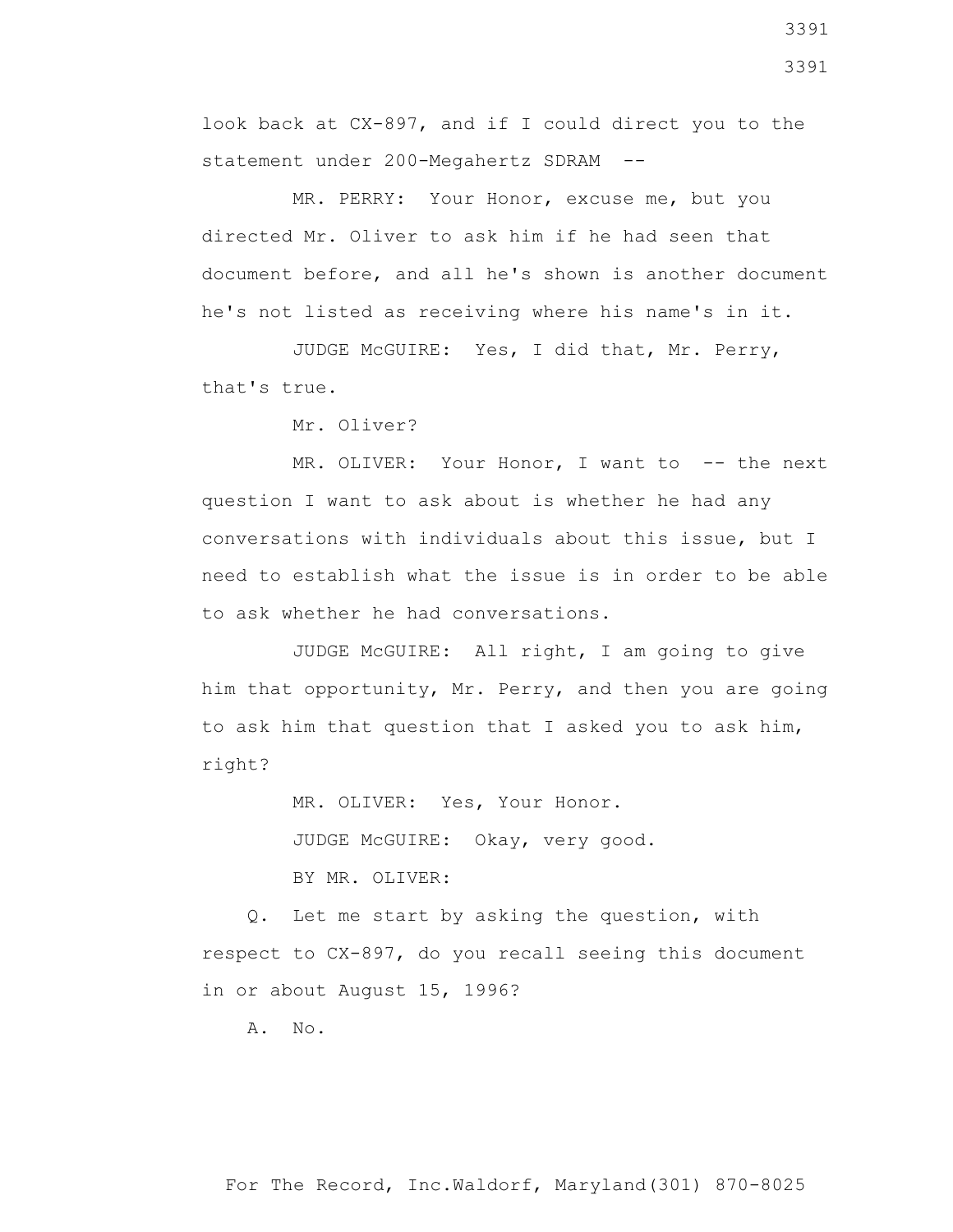clocking on both edges of a 100 megahertz clock?"

Do you see that?

A. Yes, sir, I do see that.

 Q. Now, do you recall discussing with CEO Tate or any other members of the executive group or Rick Barth in about August of 1996 whether 200-megahertz SDRAM was clocking on both edges of the 100-megahertz clock?

A. No.

 Q. Now, Mr. Crisp, a couple of weeks later, you prepared a series of slides on the so-called rambler, right?

A. I don't remember.

 MR. OLIVER: May I approach, Your Honor? JUDGE McGUIRE: Yes.

BY MR. OLIVER:

 Q. Mr. Crisp, I've handed you a document marked CX-1320. It's a document that consists of about four slides per page and five pages. The lower left-hand corner, in the small print, reads, "R. Crisp, Rambler, 8/30/96."

Do you see this?

A. Yes, sir, I do.

Q. Now, CX-1320 is a document that you prepared on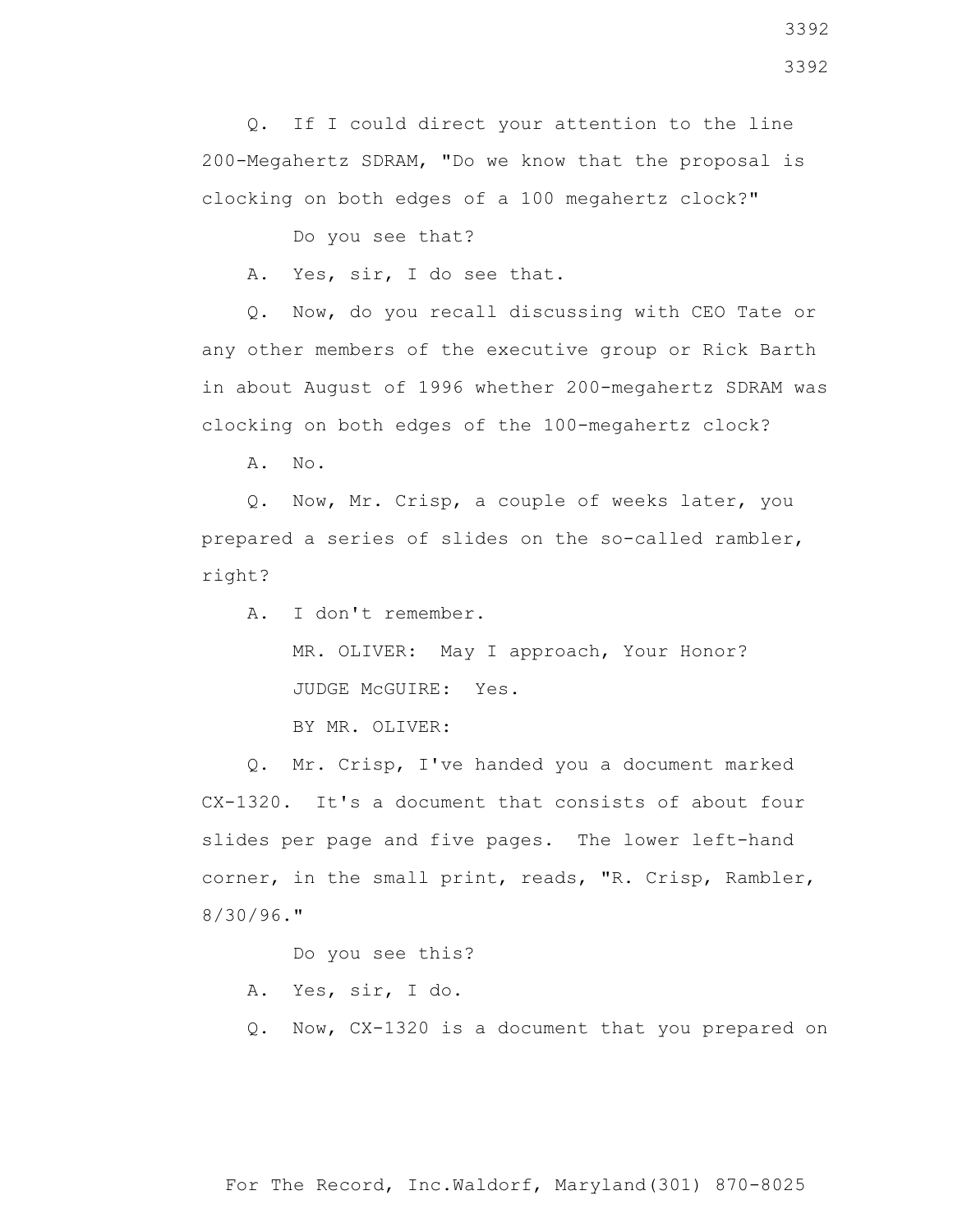or before August 30, 1996. Is that right?

A. Yes, that's right.

Q. Now, the Rambus -- excuse me, the rambler was a document that was circulated within Rambus. Is that right?

A. I'm sorry, could you ask that question again?

 Q. Yes. The rambler was a document that was circulated within Rambus?

 A. The rambler was actually the name of a meeting that we held from time to time in the company over lunch hour, and whoever made a presentation generally circulated their presentation to those that were in attendance at the meeting and anyone else that might not have been that was interested in it.

 Q. So, CX-1320 is a presentation you made at one of those meetings. Is that right?

A. Yes, sir, that's correct.

 Q. And your presentation was based on the theme of why SDRAMs won't run fast?

 A. Actually, what it says is why SDRAMs won't run fast in PCs.

 Q. Okay. Now, within your discussion of SDRAMs, you also asked what about double clocked data, right?

A. Yes, sir, that's correct.

Q. And if I could direct your attention to page 4

3393 3393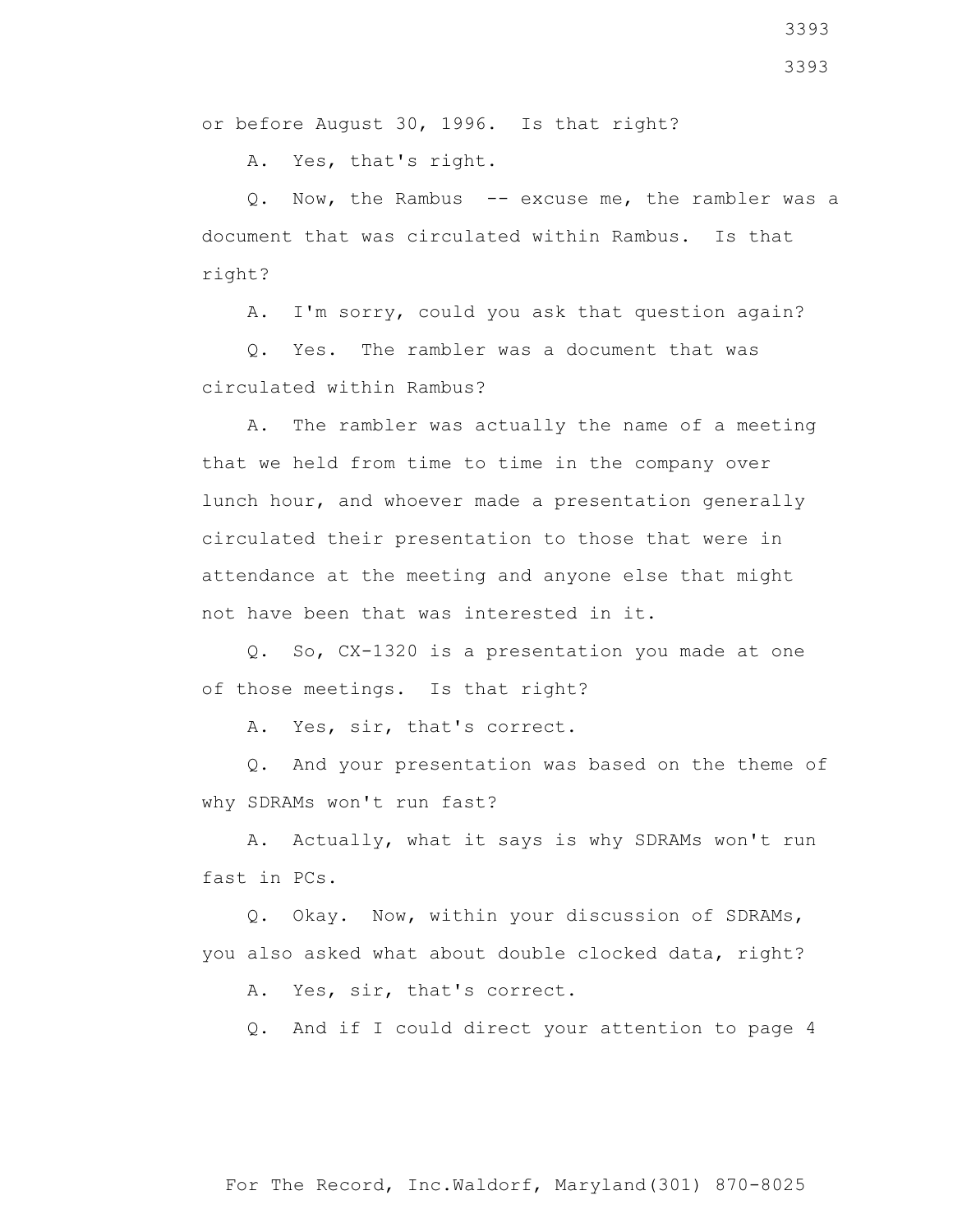and specifically to the slide in the lower right-hand corner, it's the beginning of your discussion of what about double clocked data.

Do you see that?

A. Yes, sir, I do.

 Q. And the wave diagrams in the bottom part of that slide reflect data transition on both the rising and falling edges of the clock, right?

A. Yes, sir, that's correct.

 Q. And if I could ask you to turn to page 5, please, do you see the top two slides outline double clocked data, one for read case and one for write case?

A. Yes, sir, that's correct.

 Q. So, in other words, a little over two months after submitting your withdrawal letter to JEDEC, you were outlining for others within Rambus SDRAMs using double clocked data, right?

A. I would describe this document differently.

 Q. Well, in fact, CX-1320 is based in part on information you had obtained at JEDEC. Isn't that right?

 A. Well, certainly nothing that had anything to do with double clocked data. It was just simply some of the wave forms of the other nets that are shown on the circuit diagram I had on the front page.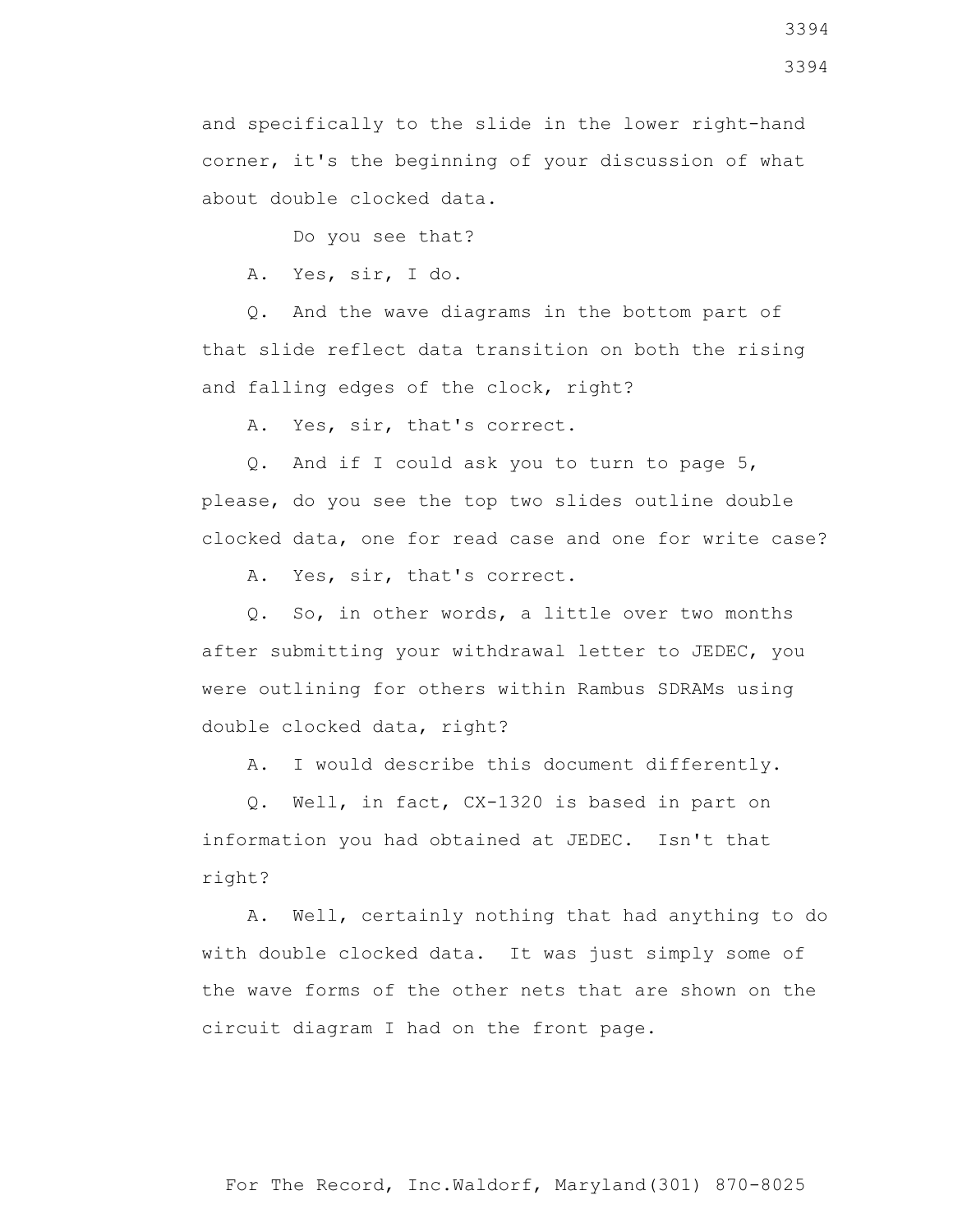MR. OLIVER: May I approach, Your Honor? JUDGE McGUIRE: Yes. BY MR. OLIVER:

 Q. Mr. Crisp, I've handed you a document marked CX-905. This is an email from you to all Rambus staff dated September 4, 1996, and if I could direct your attention to the first line, "One more time so that all hear: The material I presented in my Rambler contained some JEDEC material which is not permitted to be shared with any company who is not a member of JEDEC."

 So, this was actually a follow-up reminder you issued to various individuals at Rambus. Isn't that right?

A. Yes, sir, that's correct.

 Q. Now, during this time period, you continued to follow events of SyncLink, right?

A. I'm not sure how to answer that question. I --I certainly had a curiosity about what sort of things were happening in the area of development of the SyncLink specification.

> MR. OLIVER: May I approach, Your Honor? JUDGE McGUIRE: Yes.

BY MR. OLIVER:

 Q. Mr. Crisp, if I could ask you to turn, please, to page 183 in CX-711, if I could direct your attention

3395

3395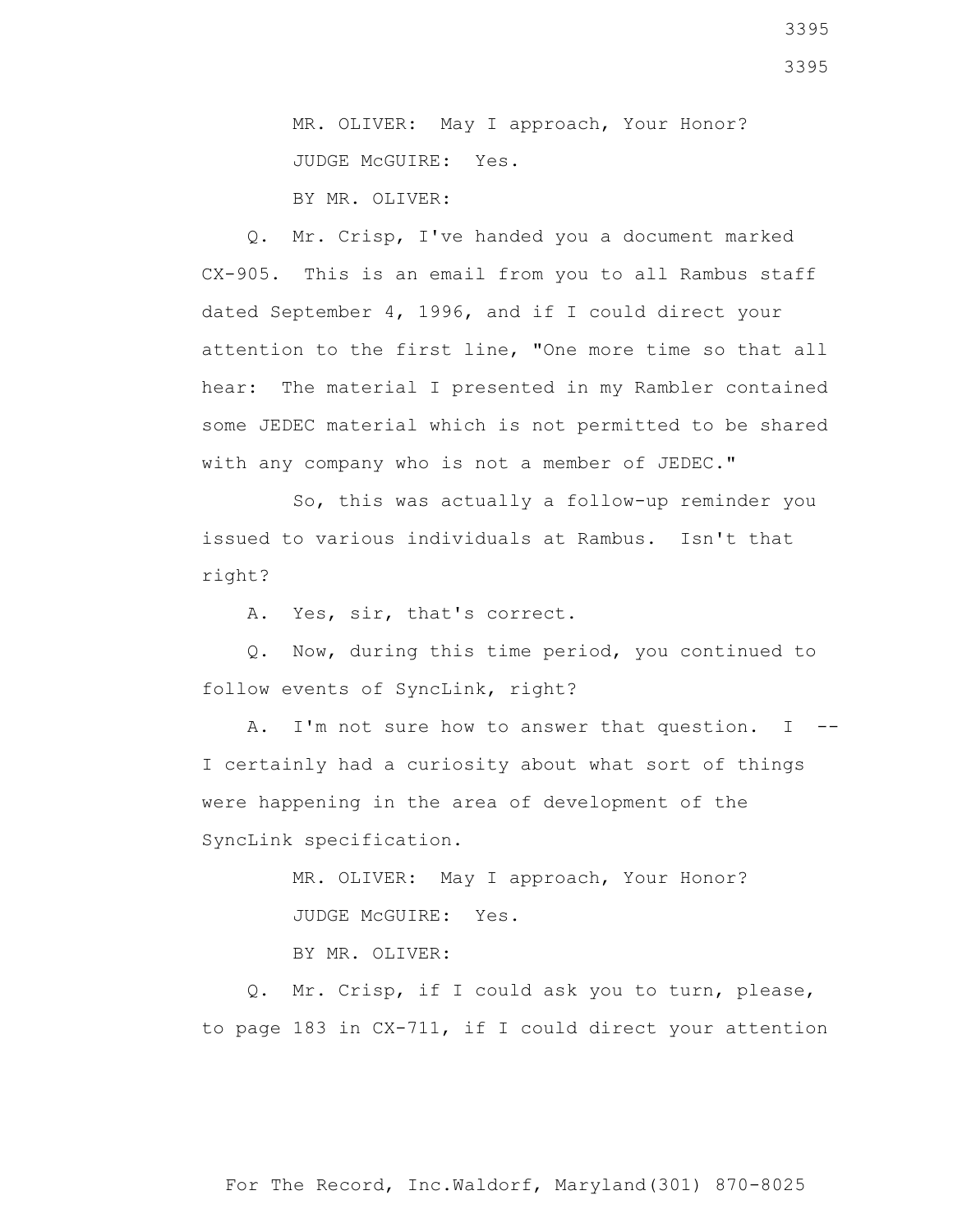about one-third of the way down page 183, you'll see that there's the beginning of a new email. It is sent from you to the executive group at Rambus, also business development group and to  $-$ - I think that's a Ms. Laura Fleming of Rambus. Is that right?

A. Yes, sir, that's correct.

 Q. And the date of this document was August 30, 1996?

A. Yes, sir, that's right.

 Q. And if you look at the Subject line about halfway down the page, it's towards the bottom of the caption, "SyncLink/Toshiba/NEC/Intel's request for questions."

Do you see that?

A. Yes, I do.

 Q. And you understand that a portion of the email was describing events at SyncLink?

 A. I'd like to have a chance to look over the document before I answer that question.

Q. Okay.

A. (Document review.) I've looked it over.

 Q. Do you see a number of references to SyncLink throughout this email?

A. Yes, sir, I do.

Q. Now, if I could direct your attention to page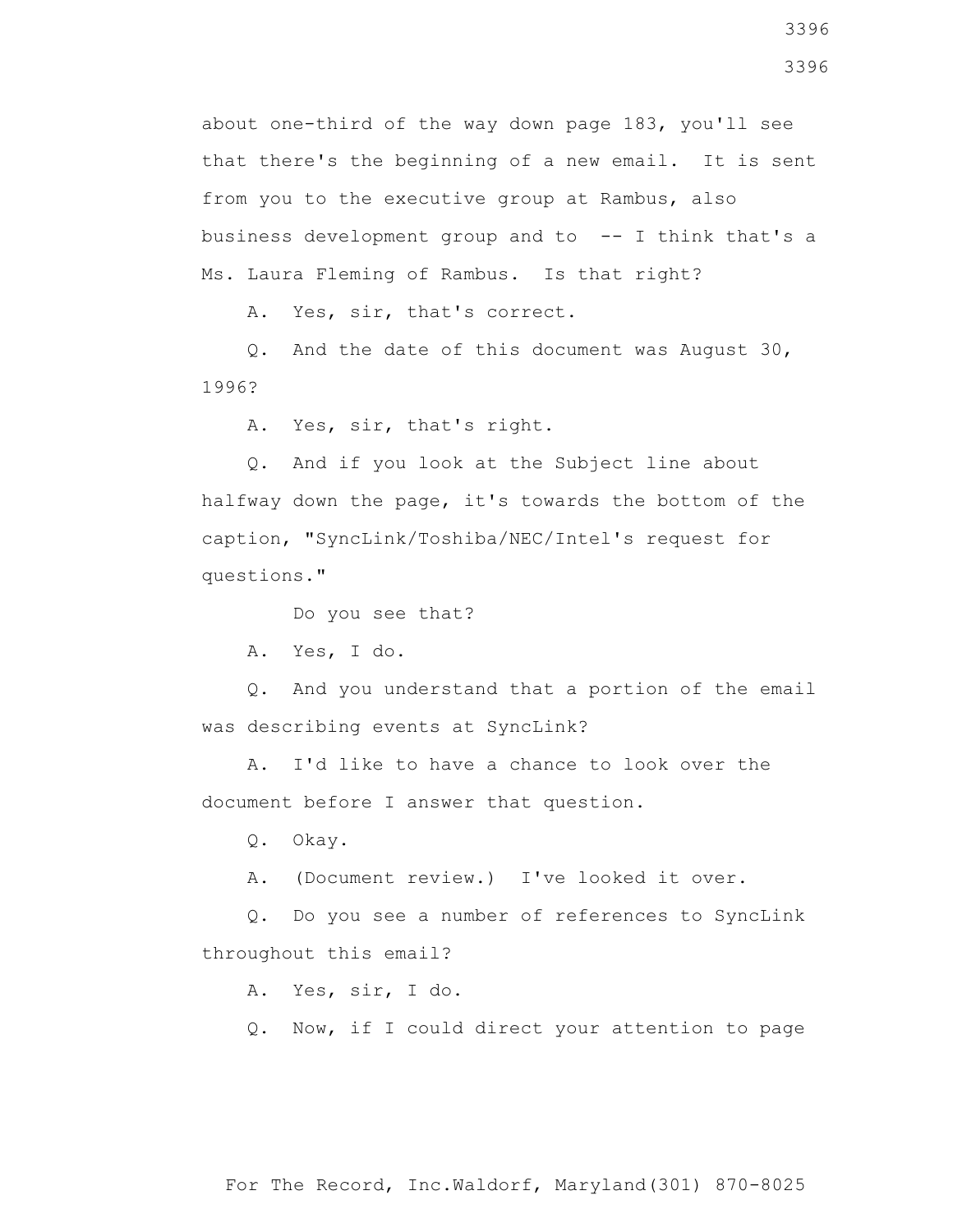184, do you see the last four lines there, the discussion of Intel? Let me read the passage to you.

 "I have this great concern that Intel has simply realized that they have us and the rest of the DRAM industry over a barrel, that they can play us off of them, and when the time is right from their perspective, they will actually make their decision of what to actually use. In the meantime, they," and carrying over now to the top of page 185, "will say internally that they are pushing forward two if not three different potential technologies (R2, SyncLink, and 200-plus megahertz SDRAM?), Are keeping the players 'honest' by playing one off the other."

Do you see that?

A. Yes, I do.

 Q. Now, in the passage that I've just read, with R2, you were referring to a version of the RDRAM, right?

A. Yes, sir, that's correct.

 Q. And by 200-megahertz SDRAM, you meant the next generation of SDRAM. Isn't that right?

 A. Well, I didn't know what the next generation was, but that represented something we'd heard about that was under consideration.

Q. Certainly it was more advanced that any SDRAMs

For The Record, Inc.Waldorf, Maryland(301) 870-8025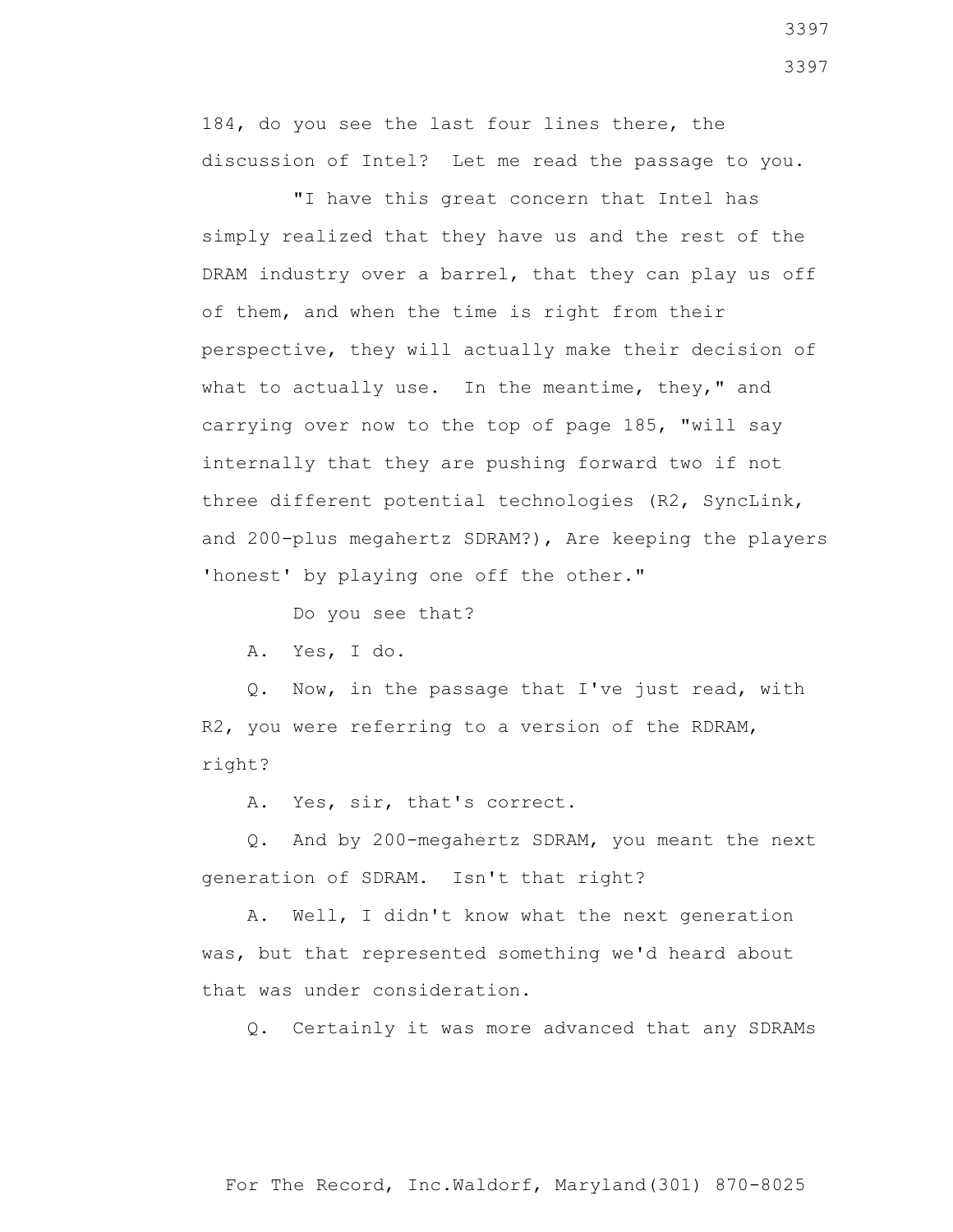that were being sold as of 1996. Isn't that right?

A. Yes, I believe that's correct.

 Q. Now, once again at this point, you were recommending to the executive group that Rambus review its intellectual property to figure out what it had that would cover SyncLink. Isn't that right?

 A. I don't remember. Yes, that's right, I see something in here about -- let me reread that again before I answer your question. (Document review.) Yes, would you please ask your question again?

 Q. Yes. You were recommending that Rambus take another look at its intellectual property with respect to SyncLink, right?

A. I -- yes, sir, we needed to always monitor where our intellectual property position was relative to SyncLink.

 Q. Maybe we can just bring up the last paragraph of the email, the conclusion there that you have written, "Finally, I want to again bring up the issue of IP and the importance that we have our issued patents and any pending claims looked at long and hard to do as much as we can to anticipate the SL work."

Do you see that?

- A. Yes, sir, I do.
- Q. And the reference to SL there is SyncLink,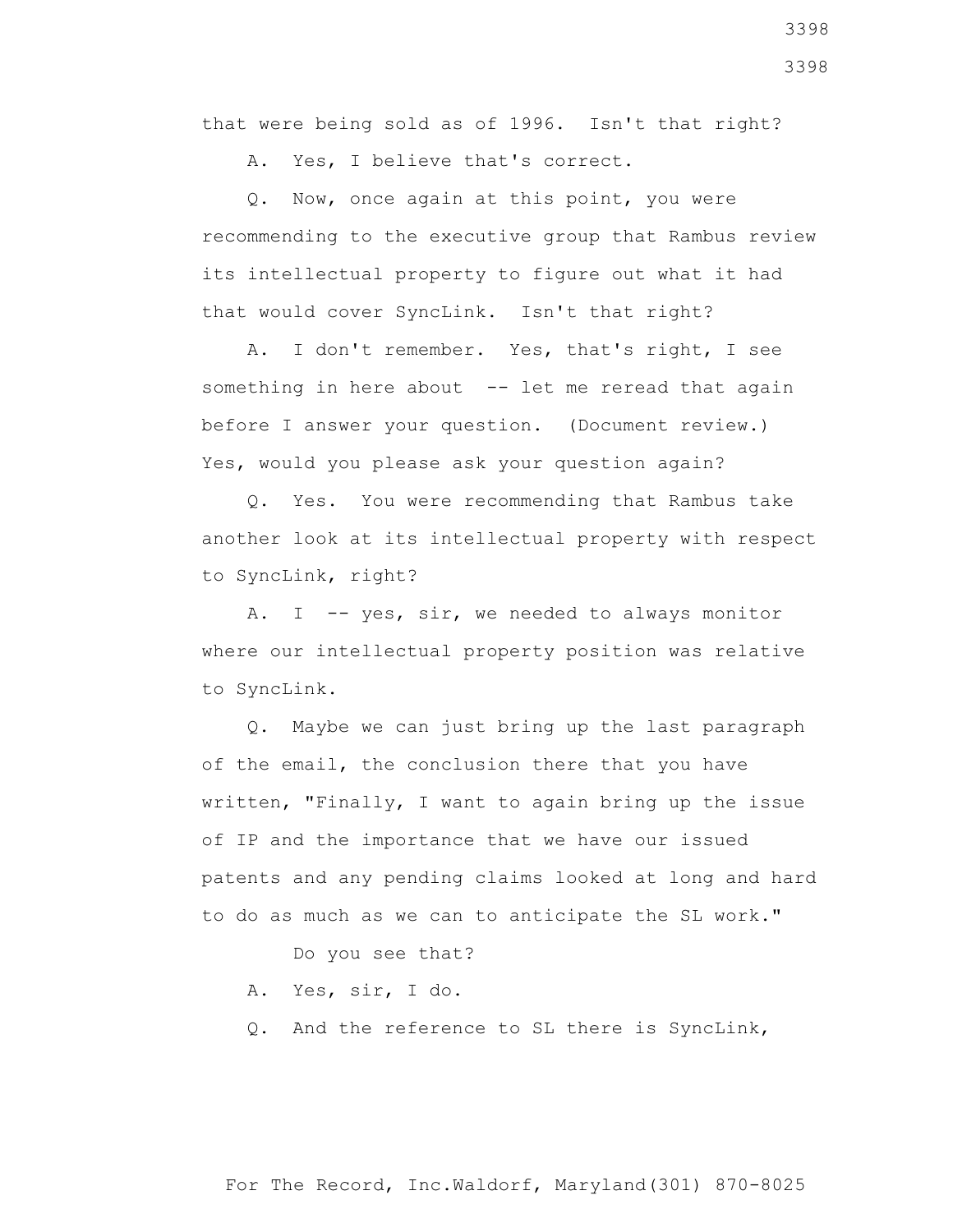right?

A. Yes, sir, that's correct.

 Q. "If they are successful (I doubt it) but we can collect royalties from them, then it probably doesn't matter other than to our pride. As long as we collect big royalty checks every quarter, then we should be OK."

Do you see that?

A. Yes, sir, I do.

 Q. And that was your conclusion that you passed on to the executive group, right?

 A. Well, it was a conclusion I had reached that I passed on to the executive group as well as the other people that were on the distribution list.

 Q. And that conclusion applied equally to the 200-megahertz SDRAM, didn't it?

 A. I don't think I spoke to that in this -- in this email, sir.

 Q. Your rationale would be the same for the 200-megahertz SDRAM, wouldn't it?

 MR. PERRY: Your Honor, it should be clear he's asking him at the time, I mean because he's already answered that he wasn't  $-$ -

> JUDGE McGUIRE: Is that clear, Mr. Oliver? MR. OLIVER: Yes, Your Honor, I did mean at

3399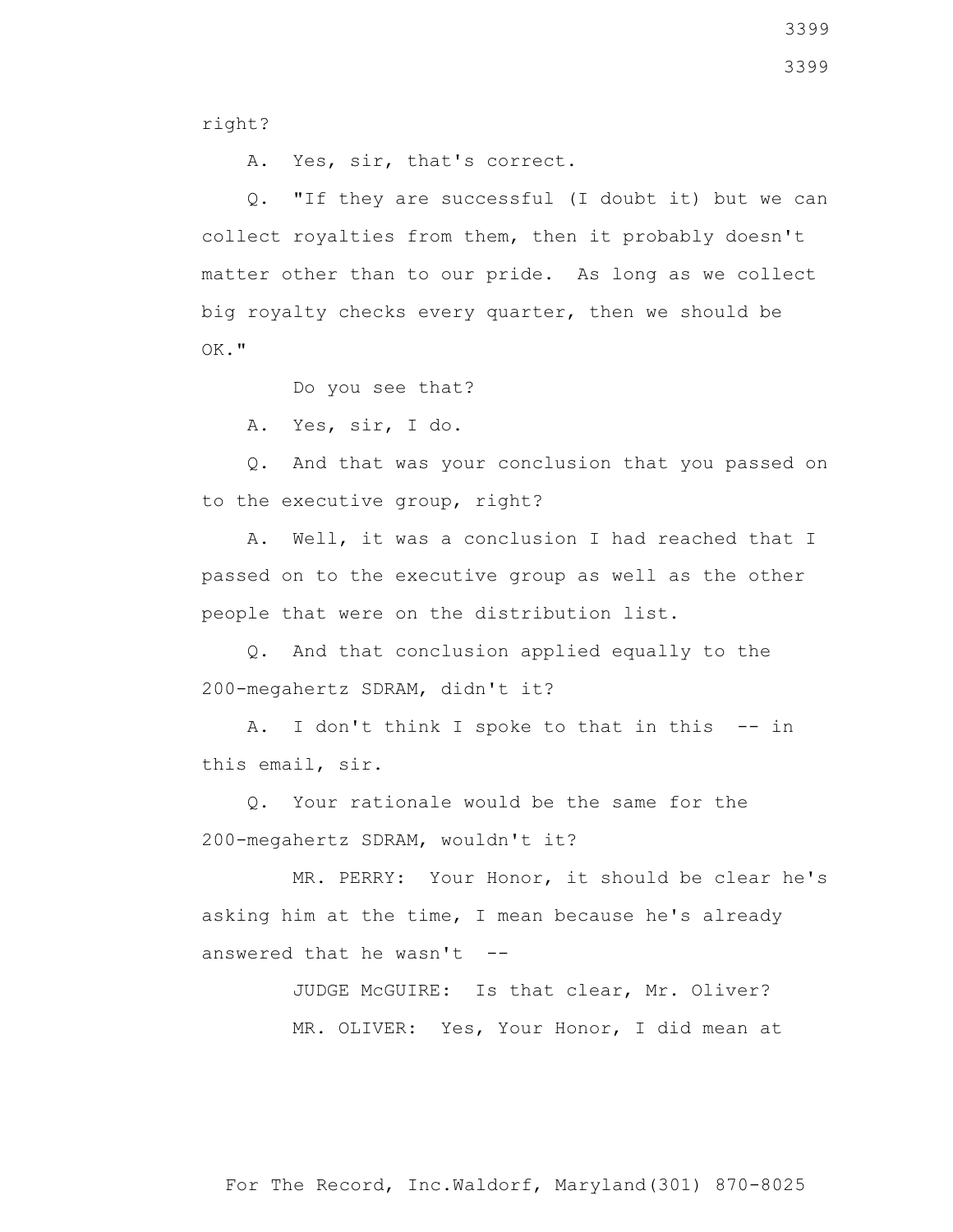that time.

JUDGE McGUIRE: At that time.

 MR. PERRY: Having changed his question, I object to it on the grounds that it's essentially been asked and answered.

JUDGE McGUIRE: Overruled.

 THE WITNESS: Would you please ask the question again, sir?

BY MR. OLIVER:

 Q. Yes. The conclusion that you state in the last paragraph of your email with respect to SyncLink would have applied equally at that time to the 200-megahertz SDRAM. Isn't that right?

 A. I think we would have wanted to understand where our IP looked  $-$ - how it might have any anticipation or read on what might happen with higher speed SDRAM. I didn't speak to that in this, but I think we would have had that same feeling.

 Q. And if you had IP that would have applied, you would have wanted to collect royalty checks with respect to 200-megahertz SDRAM. Isn't that right?

A. Yes, sir, I think we would have.

 MR. OLIVER: May I approach, Your Honor? JUDGE McGUIRE: Yes.

BY MR. OLIVER: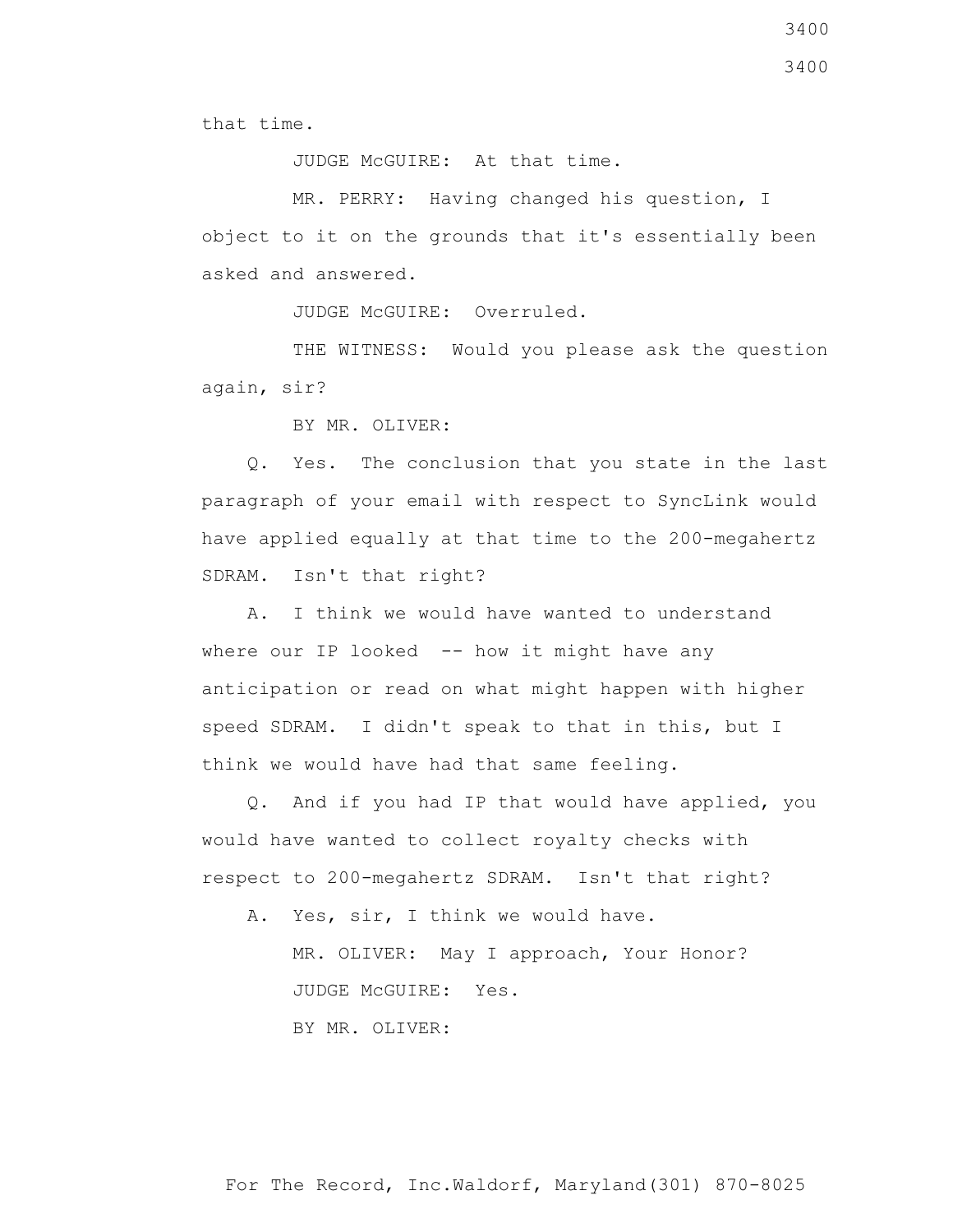Q. Mr. Crisp, I have handed you a document marked CX-911. It is an email to the executive group from a Mr. Toprani dated October 30, 1996, the subject is "An off site proposal."

 Mr. Crisp, let me start by asking, did you attend an off-site meeting held by Rambus in the latter half of 1996?

 A. I don't remember. Was there a particular time frame?

Q. In the latter half of 1996.

A. I don't remember for sure.

 Q. Did Rambus have off-site meetings for all staff?

A. I'm sorry, the echo got me again.

 Q. In the 1996 time frame, did Rambus have off-site meetings for all staff?

 A. We did have some off-site meetings. I can't remember now whether all staff was invited or if it was just most of the staff or some smaller portion.

 Q. But you did attend some off-site meetings from time to time. Is that right?

A. Yes, sir, that's correct.

 Q. Let me direct your attention to the third numbered paragraph in CX-911. It reads, "Competitive Alternatives. 200 megahertz SDRAM, possible? Pros and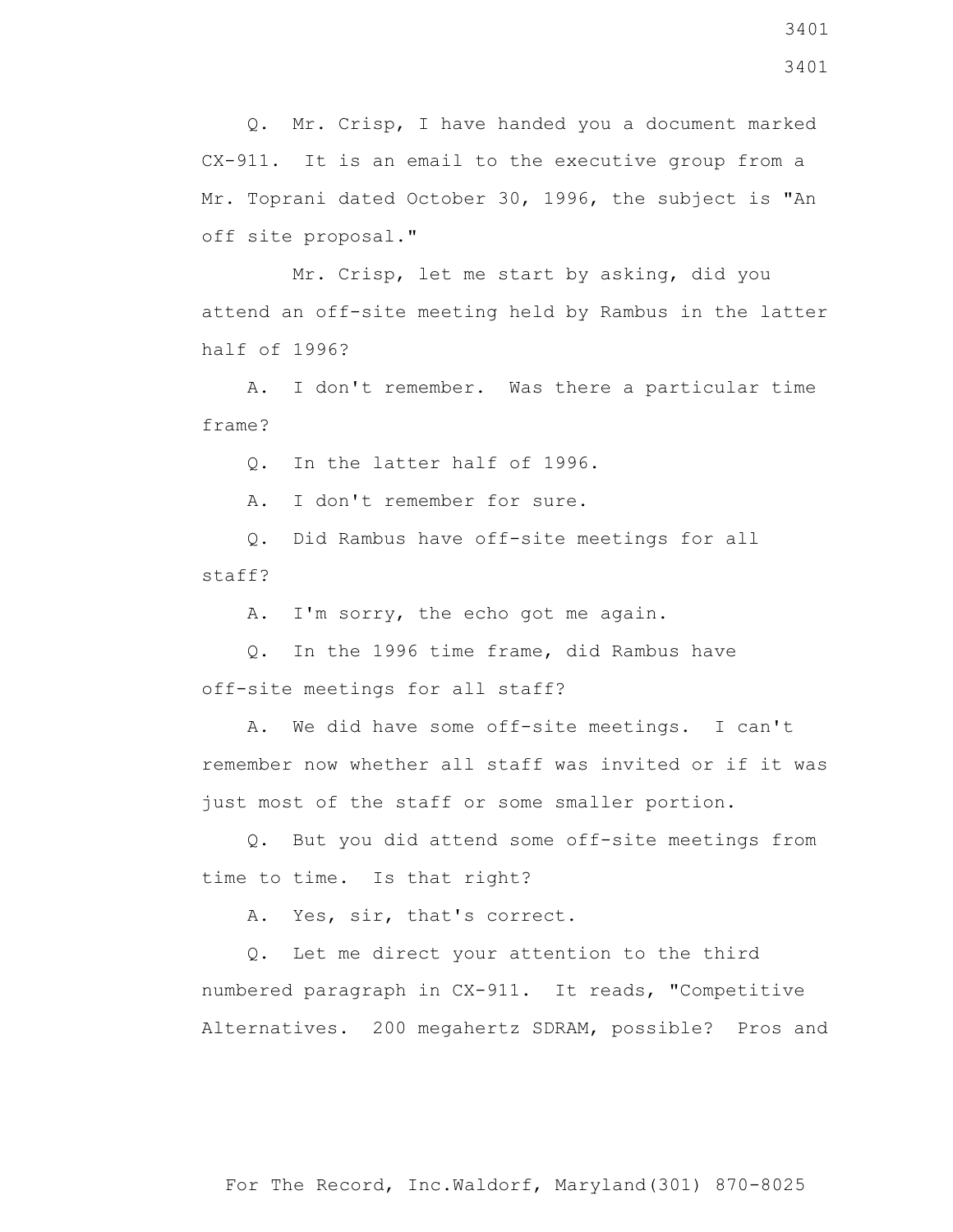3402

cons. SyncLink; is it real or is it Memorex?" Then it goes on to discuss embedded DRAM and SGRAM.

Do you see that?

A. I didn't see the last thing you mentioned.

Q. SGRAM?

 A. Yes, sir, I see SGRAM. I thought you said SDRAM. I just want to make sure the record's correct, sir.

Q. Thank you.

 Do you recall attending an off-site meeting in the latter half of 1996 at which there was a discussion of competitive alternatives, including 200-megahertz SDRAM and SyncLink?

A. I don't really remember right now.

 Q. If I could ask you to turn to the second page of CX-911, please, and if I could direct your attention to item number 8, IP Strategy.

 It reads, "What protection do we have against SDRAM, SyncLink, Embedded DRAM. What more should we be doing."

Do you see that?

A. Yes, I do.

 Q. Do you recall attending an off-site meeting in the latter half of 1996 in which there was a discussion of IP strategy and what protection Rambus had against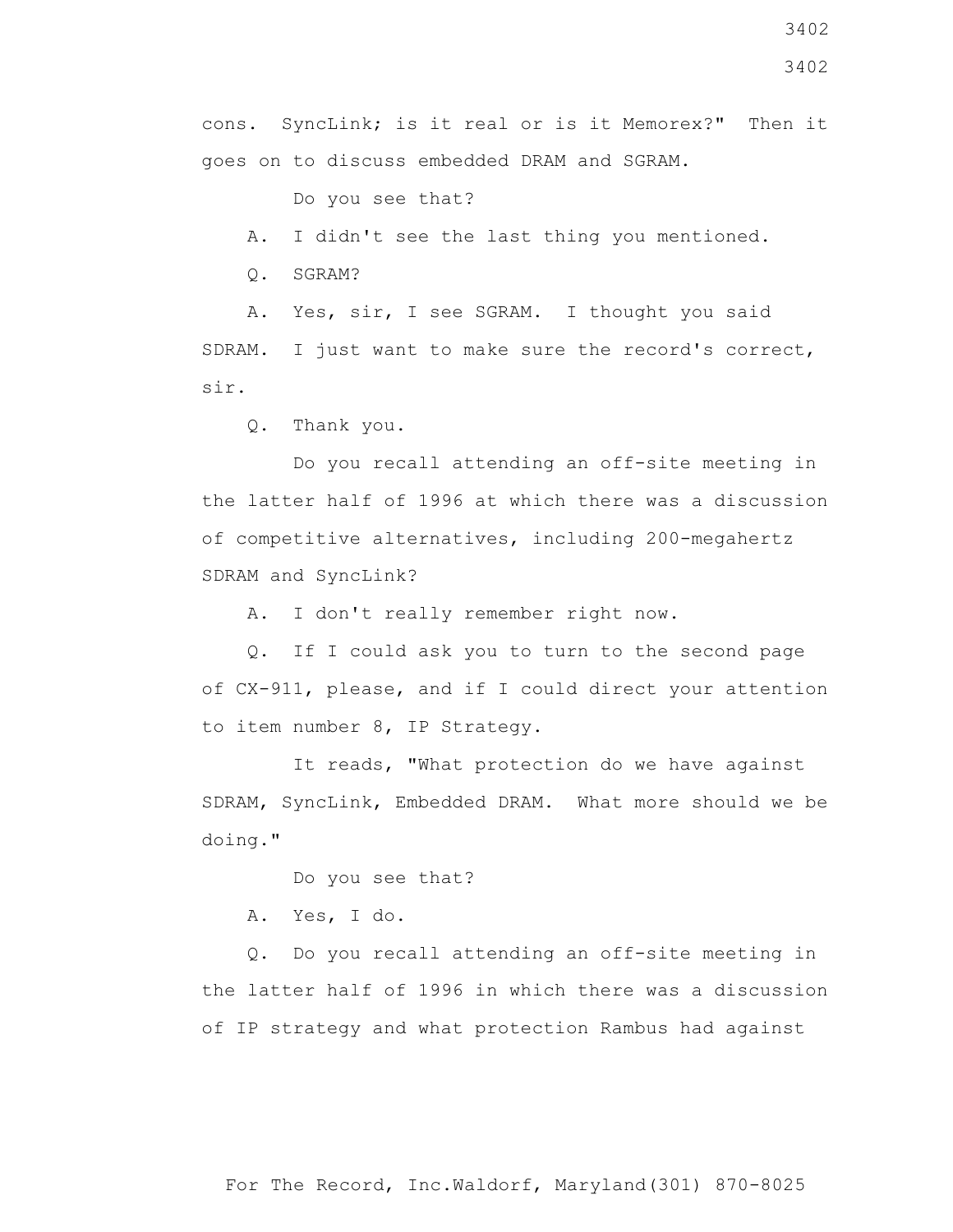SDRAM and SyncLink and what more it should be doing?

 A. I'm sorry, I still -- I don't remember that meeting or at least I don't remember having these topics in discussion at a meeting. I know there was an off-site I attended. I just don't remember exactly what all it was that we discussed.

Q. Now, early in 1997, Rambus held a -- excuse me.

## **(Counsel conferring.)**

 MR. OLIVER: Your Honor, would this be an appropriate place for a break?

 JUDGE McGUIRE: I'm sure it would be. Let's take ten minutes. Off the record.

## **(A brief recess was taken.)**

 JUDGE McGUIRE: On the record. Mr. Oliver, you may proceed. MR. OLIVER: Thank you, Your Honor. BY MR. OLIVER:

 Q. Now, Mr. Crisp, in early 1997, a certain individual at Rambus held a DDR threat assessment meeting. Isn't that right?

- A. I don't remember that, sir. MR. OLIVER: May I approach, Your Honor? JUDGE McGUIRE: Yes. BY MR. OLIVER:
- Q. Mr. Crisp, I've handed you a document marked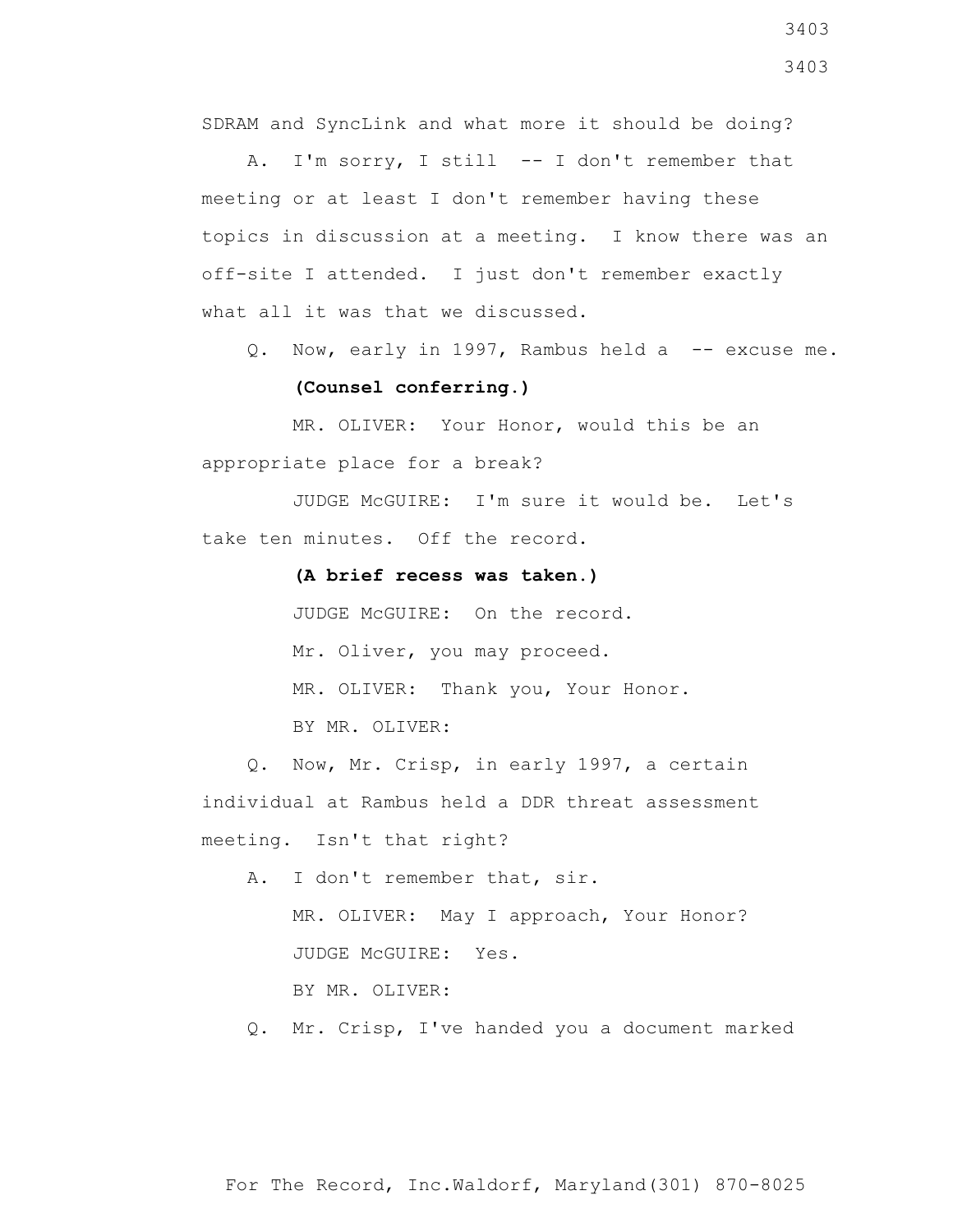CX-919. It is an email to the executive group at Rambus, a number of named individuals at Rambus, subject, "Conclusions and Action Items from DDR Threat Assessment Meeting, 2/10/97," and then follows with ccs, including CEO Geoff Tate, Anthony Diepenbrock, the executive group, the business development and marketing group, engineering managers group, and again, some more individuals.

Do you see that?

A. Yes, sir, I do.

 Q. Again, in February 1997, you were part of the business development and marketing group. Is that right?

A. Yes, sir, I was.

 Q. So, you would have received this email in February of 1997?

A. Yes, that's right.

 Q. And you recognize this email as CEO Geoff Tate's description of the conclusions and action items from the DDR threat assessment meeting from February 10, 1997, right?

A. Yes, I know it came from Mr. Tate.

 Q. If I could direct your attention, please, towards the bottom of the page, specifically about seven lines up from the bottom, there's a statement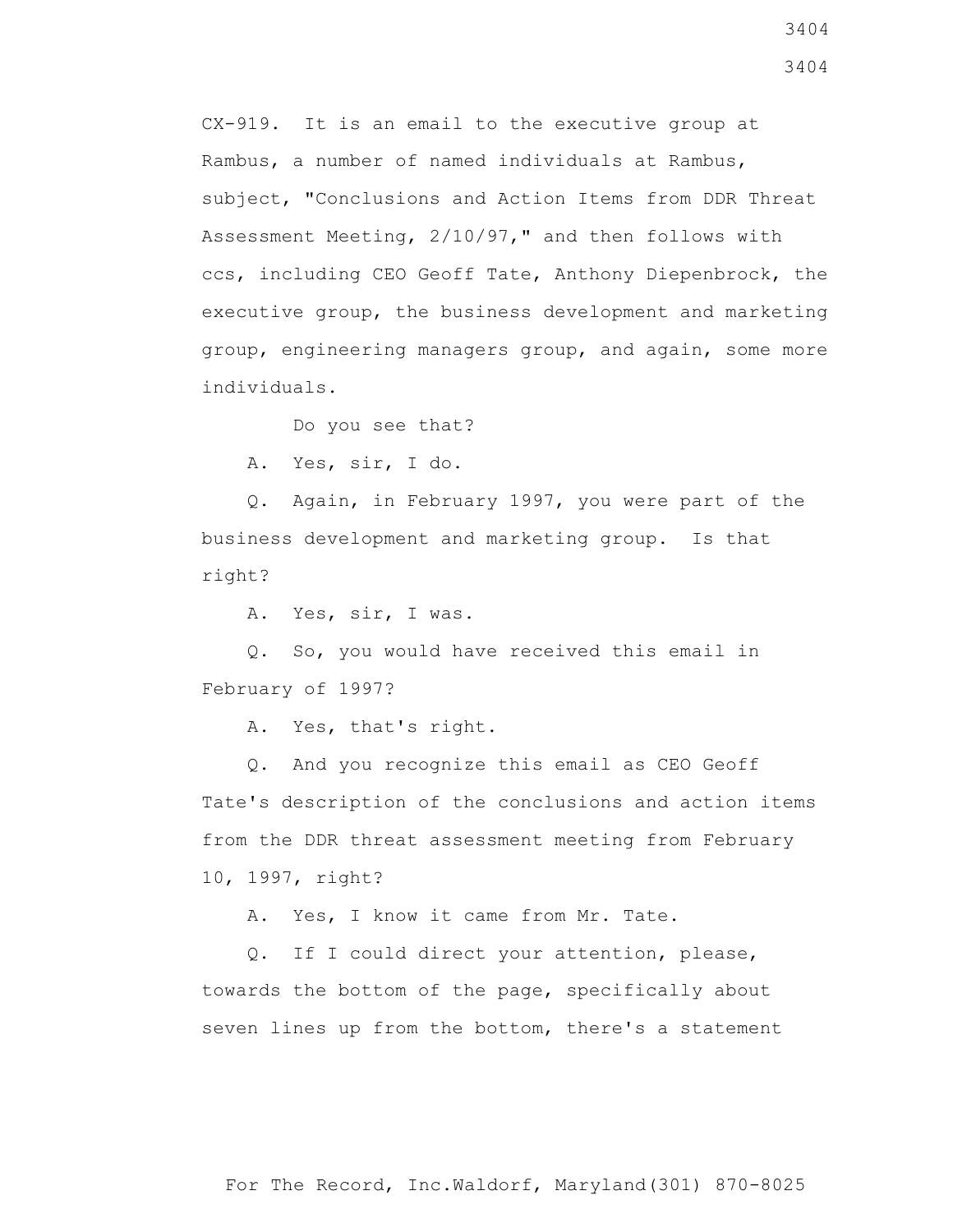that reads, "Action."

Do you see that?

A. Yes, I do.

 Q. And following Action, "1, keep pushing our patents through the patent office."

Do you see that?

A. Yes, sir.

 Q. And you understood this to refer to various patent applications that were pending before the Patent and Trademark Office as of February 1997?

 A. Yes, there and maybe perhaps some foreign patent offices as well.

 Q. And then item number 2 reads, "Do \*NOT\* tell customers/partners that we feel DDR may infringe - our leverage is better to wait."

Do you see that?

A. Yes, sir.

 Q. And you understood that to be Mr. Tate's instruction to staff not to tell individuals that DDR may infringe Rambus patents, right?

 A. Yes, that's right, or at least to the people to whom this was addressed.

 Q. And again, you understood this action item coming out of the DDR threat assessment meeting, right?

A. Yes, sir, that's right.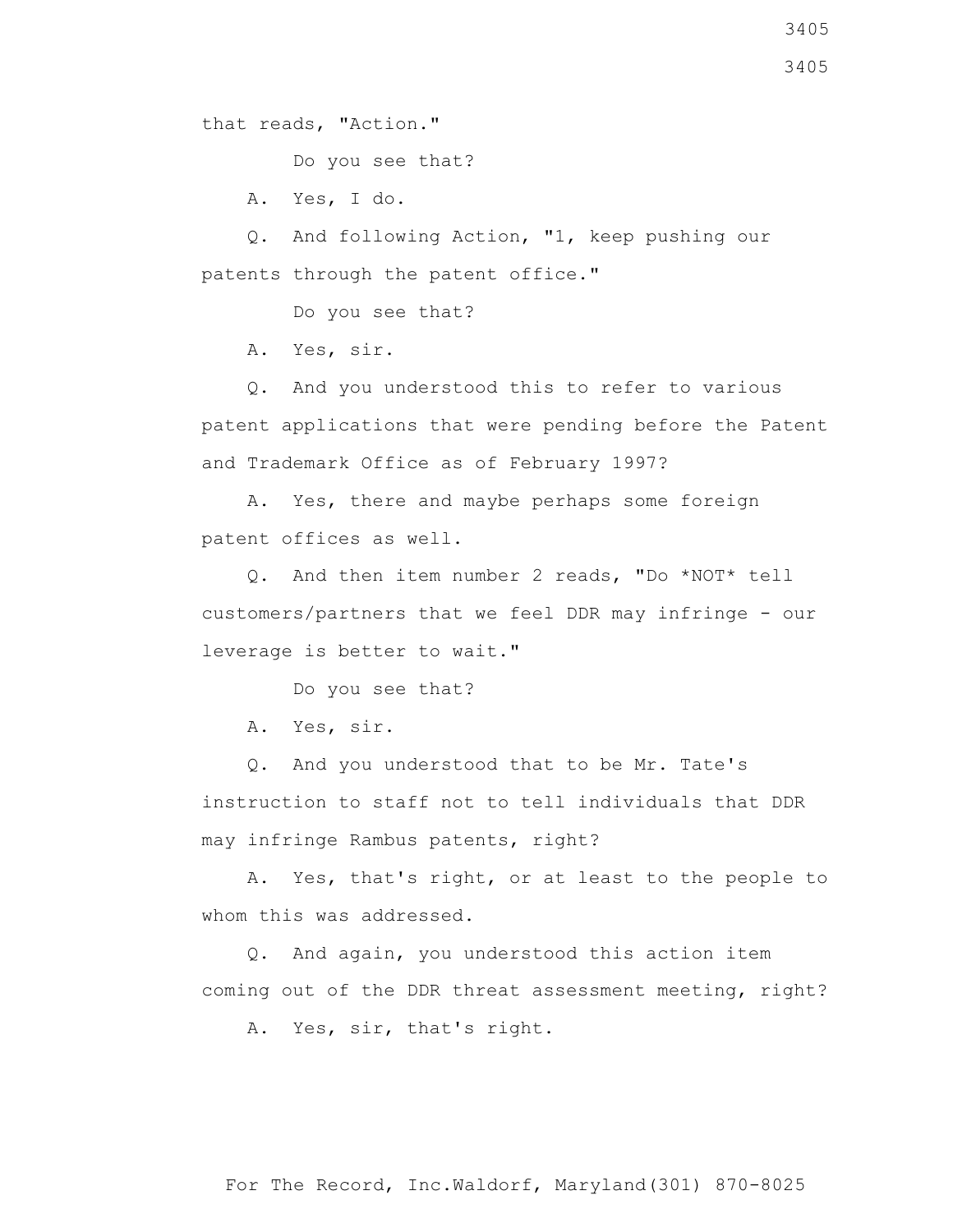Q. And you also understood that the conclusion from that meeting was that Rambus' leverage was better to wait before telling others that DDR might infringe Rambus patents. Isn't that right?

 A. I don't think he has that listed as conclusion. I think that was just action item, sir. There's a section in the email that he has conclusion.

 Q. If I could direct your attention to the second line of the caption, the subject is, "Conclusions and Action Items from DDR Threat Assessment Meeting."

Do you see that?

 A. I'm trying to find that. Can you show me where that was again, please?

 Q. It's being blown up on the screen. It's in the second line, part of the --

A. Oh, yes, yes.

Q. So, you see that it reads, "Subject:

Conclusions and Action Items from DDR Threat Assessment Meeting"?

A. I see that, yes.

 Q. And then the portion I pointed you to towards the bottom of the page is one of those actions. Isn't that right?

 A. Yes, that's certainly one of the actions. I'm just trying to make sure the record's clear that there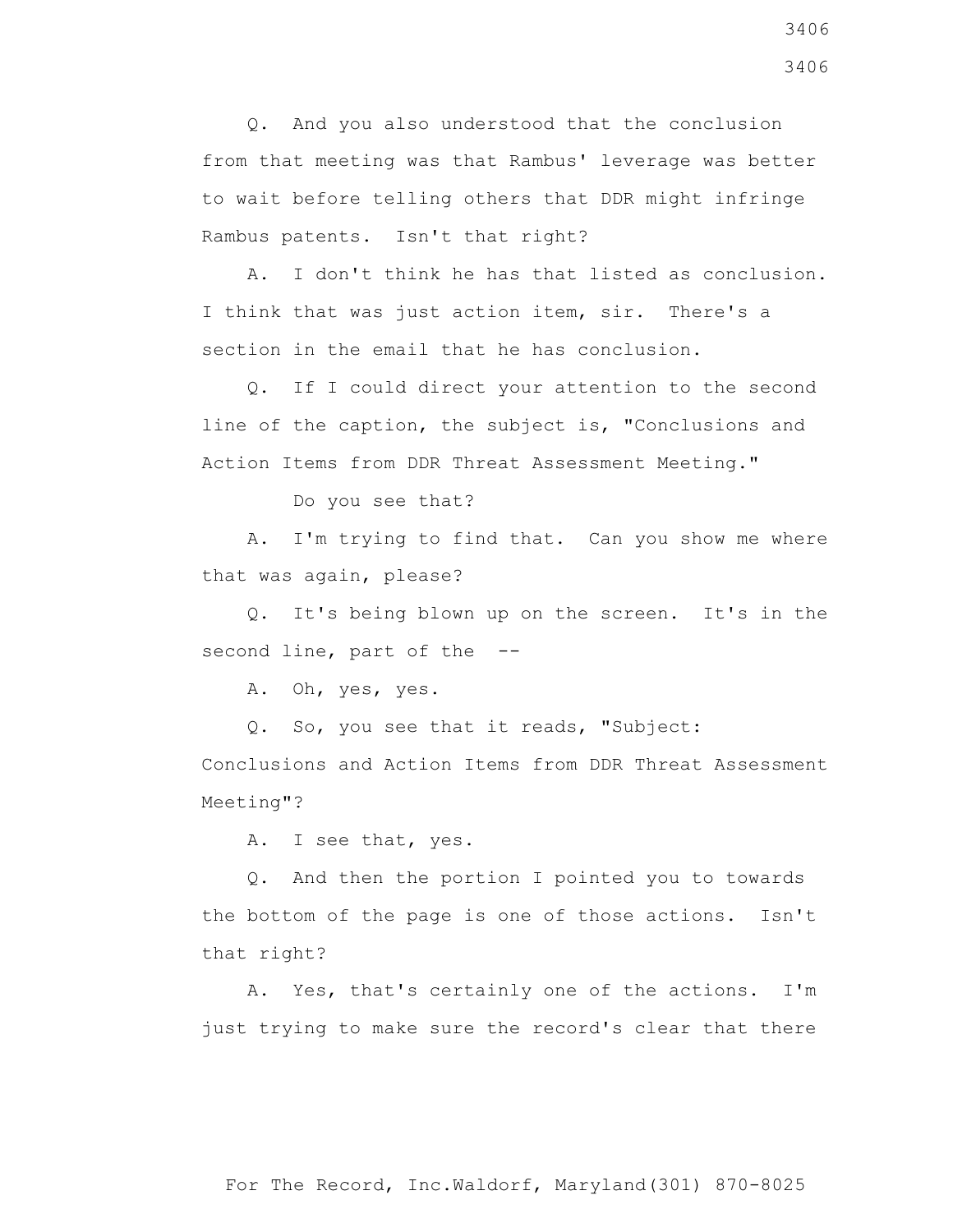3407

were other conclusions, and I'm not sure that he had this in the section entitled Conclusion. He had it --

 JUDGE McGUIRE: All right, that's not the question.

THE WITNESS: I'm sorry, Your Honor.

 JUDGE McGUIRE: You may proceed, Mr. Oliver. MR. OLIVER: Thank you, Your Honor.

BY MR. OLIVER:

 Q. Now, Mr. Crisp, in August of 1997, Rambus' '481 patent issued. Isn't that right?

A. I don't know.

 MR. OLIVER: May I approach, Your Honor? JUDGE McGUIRE: Yes.

BY MR. OLIVER:

 Q. Mr. Crisp, I've handed you a document marked CX-1503. It has a caption in the upper left-hand corner of United States Patent, Farmwald, et al. on the right-hand side, patent number 5,657,481, date of patent, August 12th, 1997.

Do you see that?

A. Yes, sir, I do.

 Q. Does that refresh your recollection that the '481 patent issued in August of 1997?

A. No, sir, it doesn't.

Q. Now, Mr. Crisp, at the time that the '481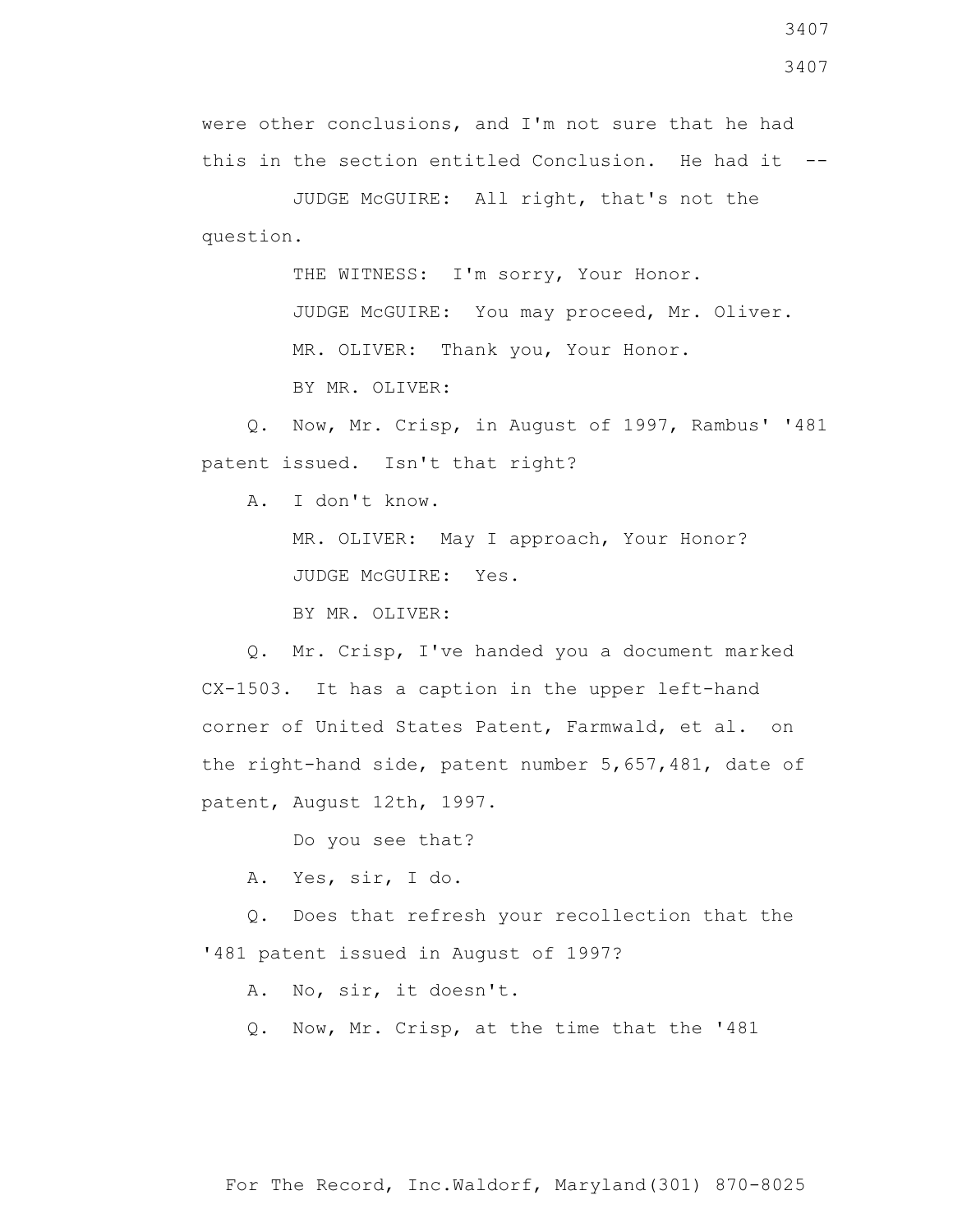patent issued, Rambus took steps not to let on to the public that it thought DDR SDRAMs would infringe Rambus patents. Isn't that right?

 A. Well, I think Mr. Tate had explained to people in that memo you had previously cited that he didn't want us to make any allegations that there might be some infringement.

 Q. That was the conclusions of the DDR threat assessment meeting in February of 1997. Isn't that right?

 A. I'm sorry, I don't remember the date, but we were just looking at the document. Yeah, we were -- we were basically told to not be telling customers and partners that we think DDR might infringe our patents.

 Q. And then as of August 1997, at the time that the '481 patent issued, Rambus took further steps to ensure that staff would not tell others outside of Rambus that Rambus thought DDR SDRAM would infringe Rambus patents. Isn't that right?

A. I don't remember, sir.

 MR. OLIVER: May I approach, Your Honor? JUDGE McGUIRE: Yes.

BY MR. OLIVER:

 Q. Mr. Crisp, I've handed you a document marked CX-947. It is from Michele Clarke dated August 15,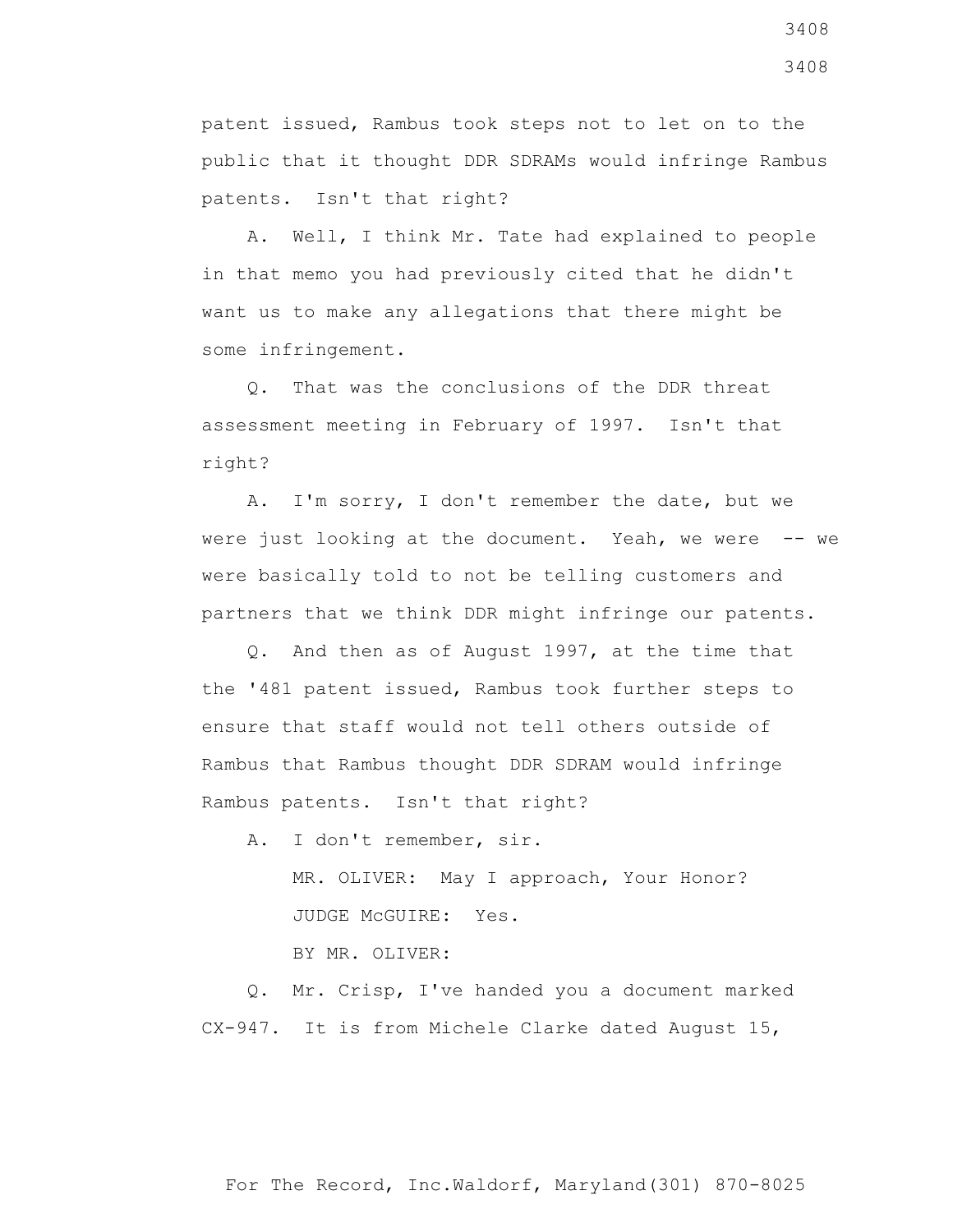1997. In the form that it was produced to us, the "to" line, cc line or bcc line were blank. If you look at the document, however, you'll see the subject is, "Rambus Confidential: Approved Q&A for latest patent," and towards the bottom of the first page and the second page a series of apparently approved questions and answers.

Do you recognize this document?

A. No, sir, I don't.

 Q. Does this appear to you to be a document - actually, strike that.

Who was Michele Clarke as of August 1997?

 A. She was -- I don't remember her title, but her responsibility was handling public relations.

 Q. Do you recognize this as a document that a public relations person in Rambus would have circulated to all Rambus staff?

 MR. PERRY: Your Honor, he's already said he doesn't recognize the document. It's a waste of time.

 MR. OLIVER: Your Honor, I'm trying to understand that since we don't have a "to" line here or cc line here, I'm trying to understand something about this document.

 JUDGE McGUIRE: Well, that last question is inappropriate, because he's already answered it.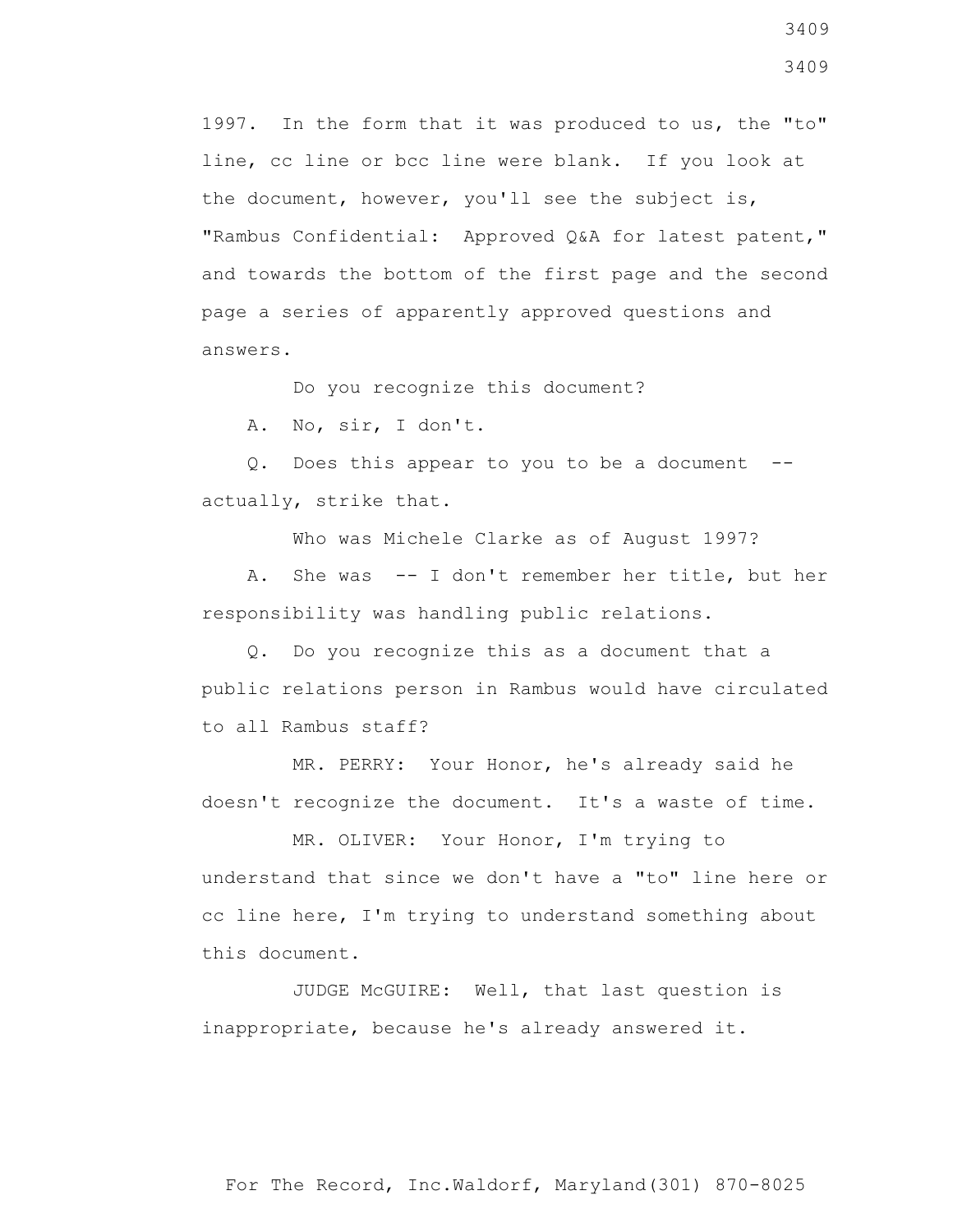BY MR. OLIVER:

 Q. Mr. Crisp, let me direct your attention to question number 3 and the answer towards the bottom of the page. The question reads, "Do Double Data Rate (DDR) SDRAMs use this patent? Answer: We don't know yet. No DDR products exist for us to evaluate."

Do you see that?

A. Yes, sir, I do.

 Q. Do you recall receiving any instructions or having any conversations during the course of the summer of 1997 to answer that you didn't know to any questions concerning whether or not DDR SDRAMs use Rambus patents?

 A. I don't have any recollection of that or any -- I just don't remember.

 Q. Now, Mr. Crisp, in the latter part of 1997, Mr. Joel Karp joined Rambus. Is that right?

 A. I believe that's the approximate time frame at which he joined the company.

 Q. And at the time that Mr. Karp joined Rambus, you understood that his responsibilities would include assessing potential application for Rambus patents or patent applications to competing technologies?

A. I think I remember his title was -- I think it was vice president of intellectual property, and I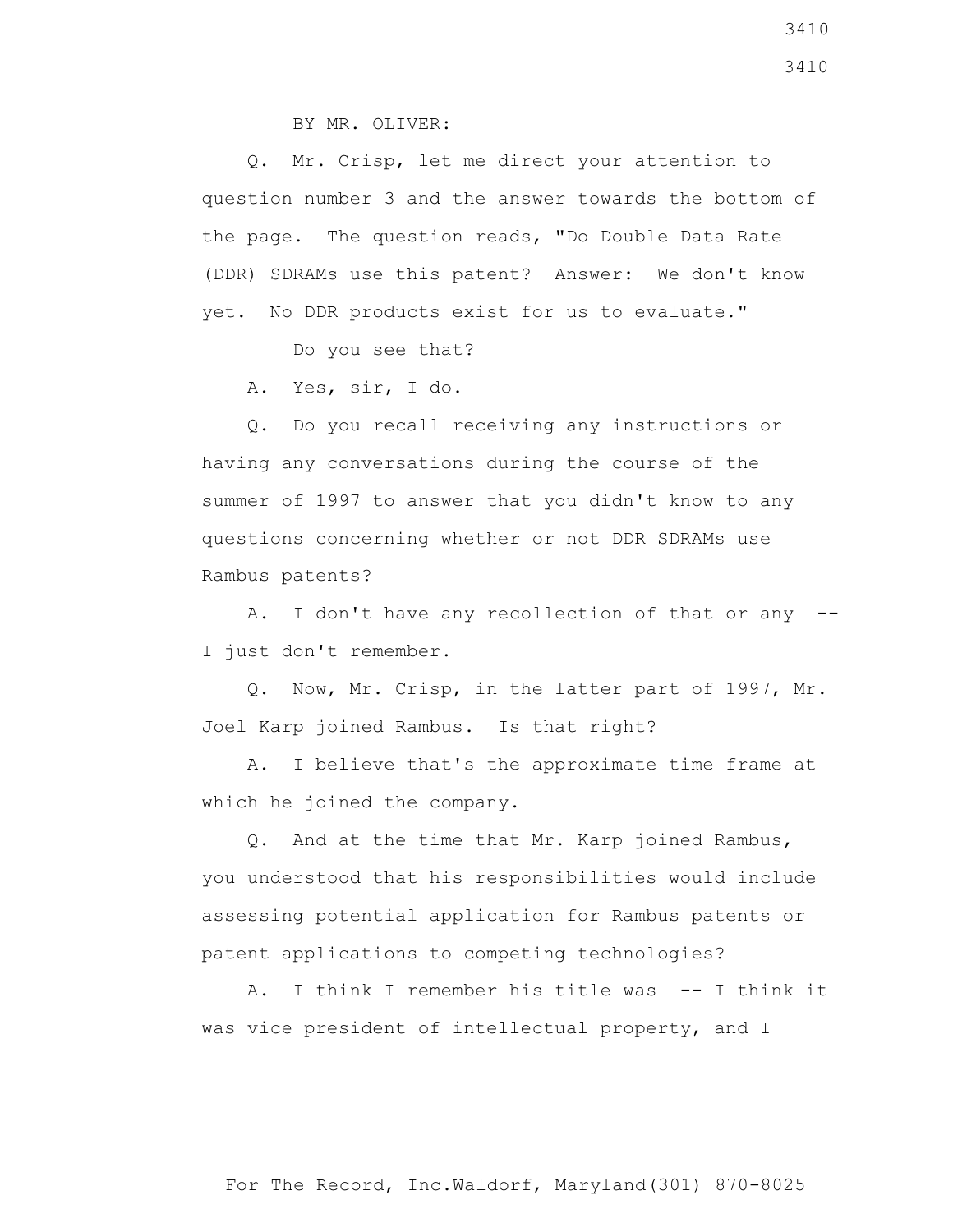don't remember all of his role in that job, but I think his primary responsibility was managing the Rambus intellectual property portfolio.

 Q. Well, you understood that part of his role was that he would be assessing DDR SDRAM with respect to Rambus patents. Isn't that right?

 A. I think I would have understood him to have that responsibility, yes.

 Q. And at the time that he was hired, Rambus took steps to conceal that role from the outside world, didn't it?

 A. I don't know about that. MR. OLIVER: May I approach, Your Honor? JUDGE McGUIRE: Yes. BY MR. OLIVER:

 Q. Mr. Crisp, I've handed you a document marked CX-963 from CEO Geoff Tate dated October 21, 1997 to staff, subject, "Joel Karp joins Rambus; \*note\* message to outside is only that 'Joel is going to help us with contract negotiations.'"

Do you see that?

A. Yes, sir, I do.

 Q. If I could then direct your attention down to the beginning of the fourth paragraph that begins with, "Currently."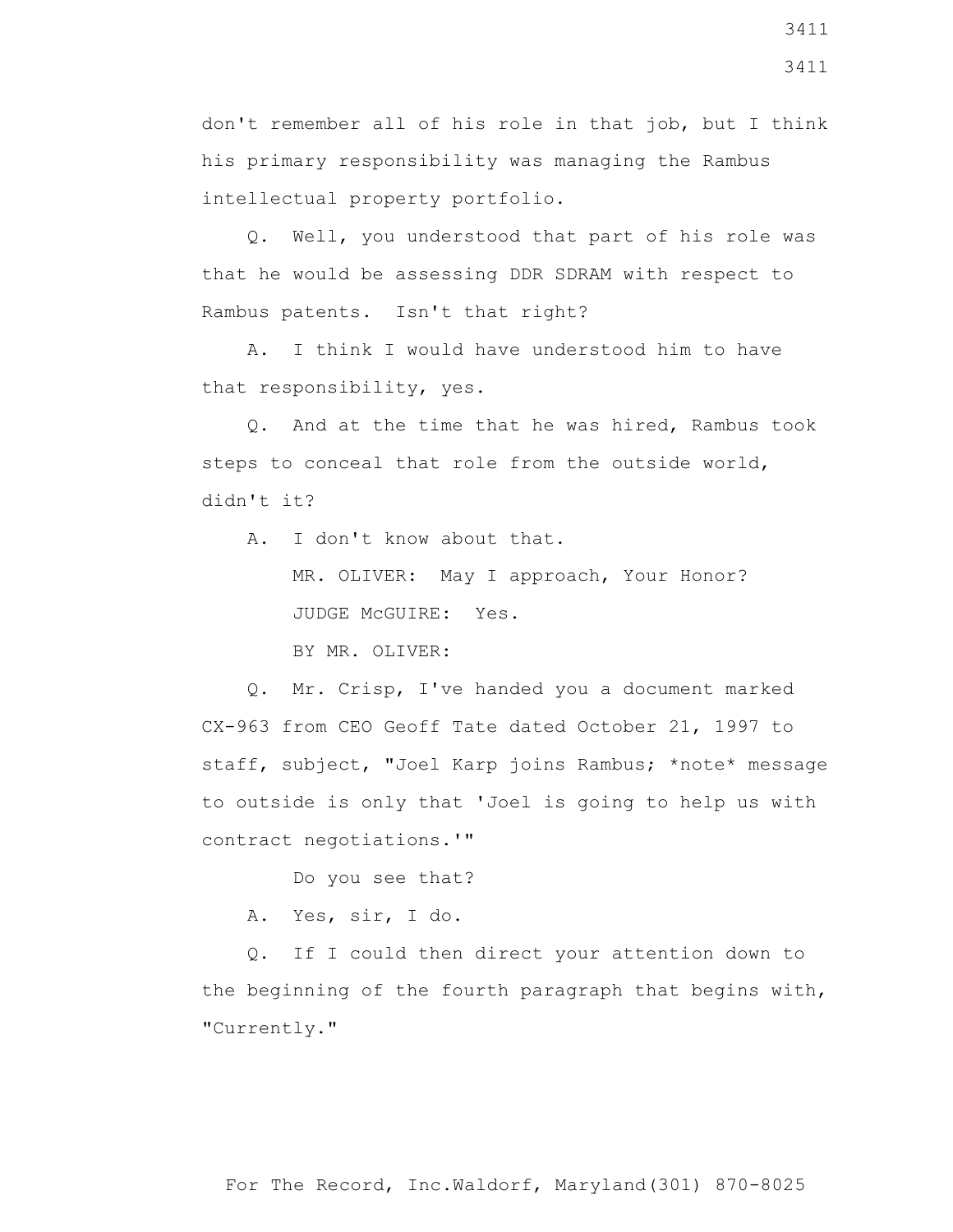Do you see that?

A. Yes.

 Q. The sentence there reads, "Currently we expect based on datasheets that both ddr sdram/sgram and sldram will infringe our patents."

Do you see that?

A. Yes, I do.

 Q. Then if you look down to the following paragraph, you'll see again "\*\*NOTE\*\* We are not making any public statement outside of Rambus about Joel joining."

Do you see that?

A. Yes, I do.

 Q. Then the final sentence of that paragraph, "Our strategy is to downplay the whole infringement/IP issue until there is actual infringement."

Do you see that?

A. Yes, I do, sir.

 Q. Does that refresh your recollection that Rambus took steps at the time that Mr. Karp joined Rambus to conceal his true role from the outside world?

A. No, it doesn't.

 Q. Now, Mr. Crisp, after Rambus withdrew from JEDEC, you continued to monitor what was going on within JEDEC with respect to SDRAM and DDR SDRAM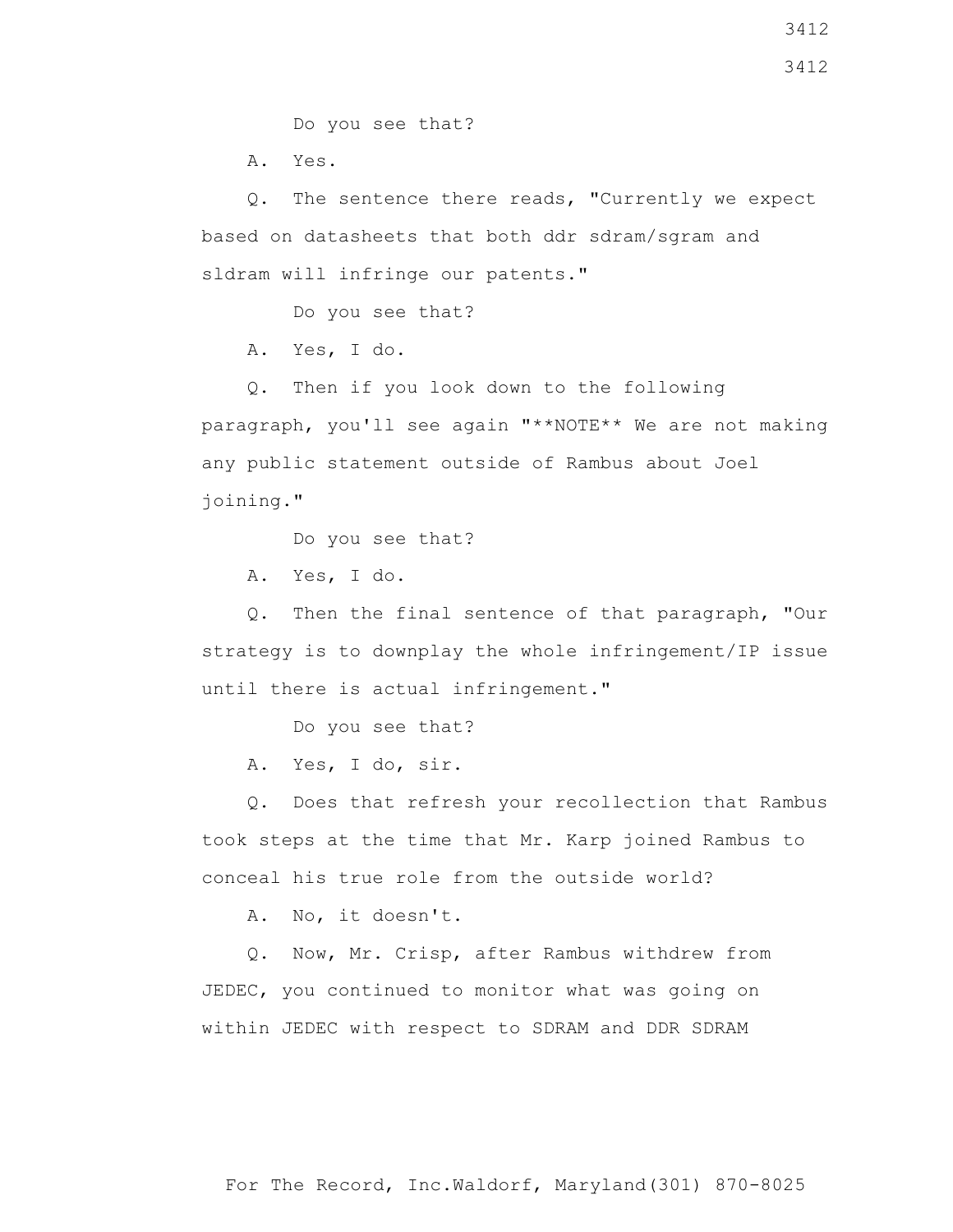For The Record, Inc.Waldorf, Maryland(301) 870-8025

standardization, didn't you?

 A. I guess it depends on what you mean by "monitor."

 Q. Well, you actually obtained information from a number of different sources within JEDEC, right?

 A. Obtained information? I certainly had conversations with people that I knew that attended JEDEC meetings. Sometimes they offered me information; sometimes I asked for information.

 Q. And in fact, a number of sources leaked information to you from JEDEC meetings. Isn't that right?

A. I think there may have been one or two.

 Q. Do you recall receiving an email from a so-called "deep throat"?

 A. I don't have a specific memory of that. I don't remember that.

> MR. OLIVER: May I approach, Your Honor? JUDGE McGUIRE: Yes.

BY MR. OLIVER:

 Q. Mr. Crisp, I've handed you two different documents marked CX-929 and CX-932. They appear to be copies of an identical email. One is missing the date, and the other is missing the "to" and the cc and the bcc line, but I think putting the two documents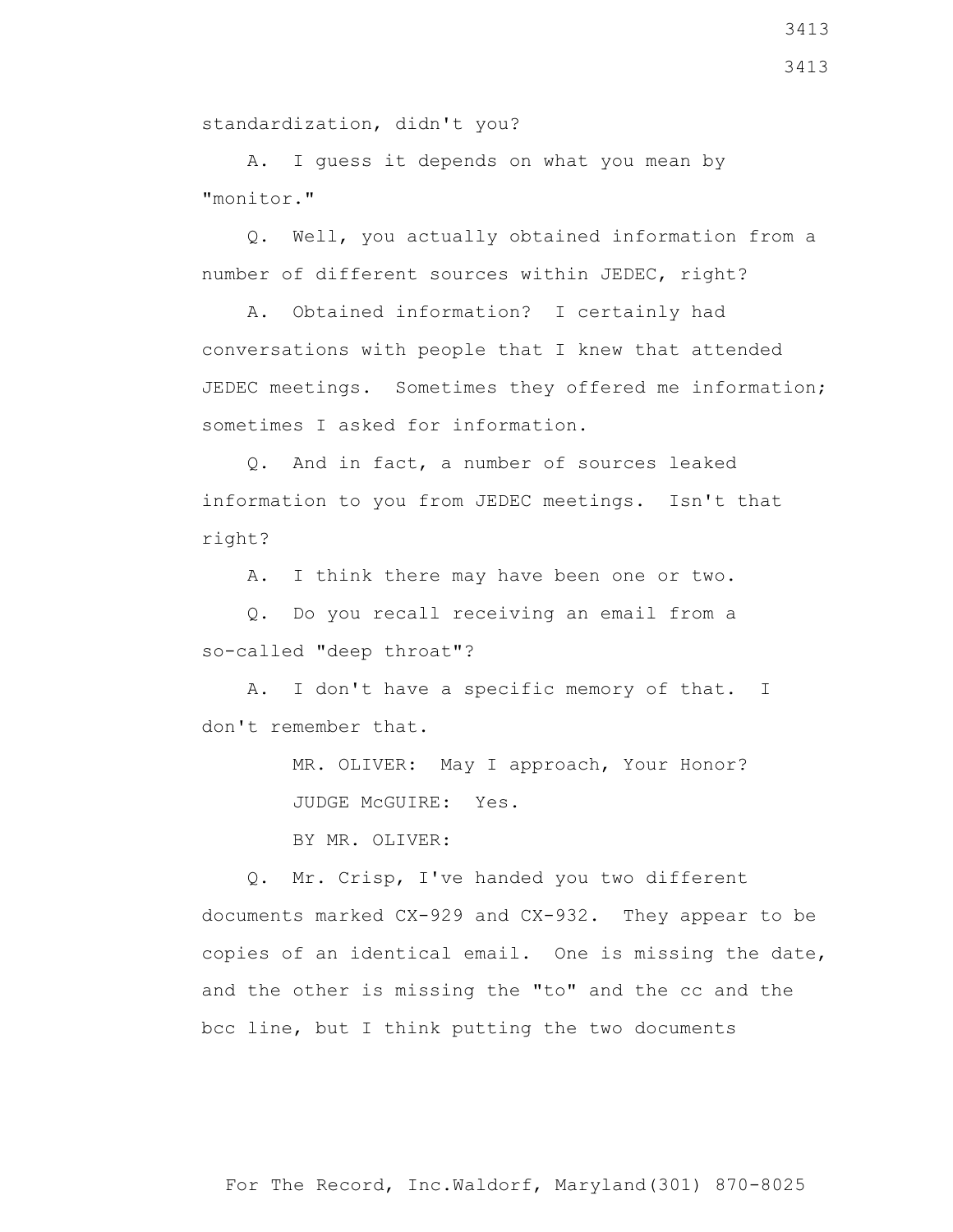together, we will have the complete information.

 Do you recognize the CX-929 and CX-932 as being an email that you forwarded to the business development and marketing group, the entire executive group of Rambus and the engineering managers of Rambus on June 13, 1997?

- A. Yes, I do.
- Q. And the subject there is, "JEDEC G2." Do you see that?

A. Yes, sir, that's right.

 Q. And by G2, you are referring to a type of military intelligence. Is that right?

 A. I'm not sure where that term came from. I generally understood it to mean just information, rumors, those types of things.

Q. A type of intelligence, shall we say?

A. I think you could call it that.

 Q. In the first sentence of your email to the business development and marketing group, the executive group and the engineering managers, "My 'deep throat' source told me that the DDR bandwagon is moving fast within JEDEC with all companies participating."

Do you see that?

- A. Yes, I do.
- Q. Now, you also received information from -- from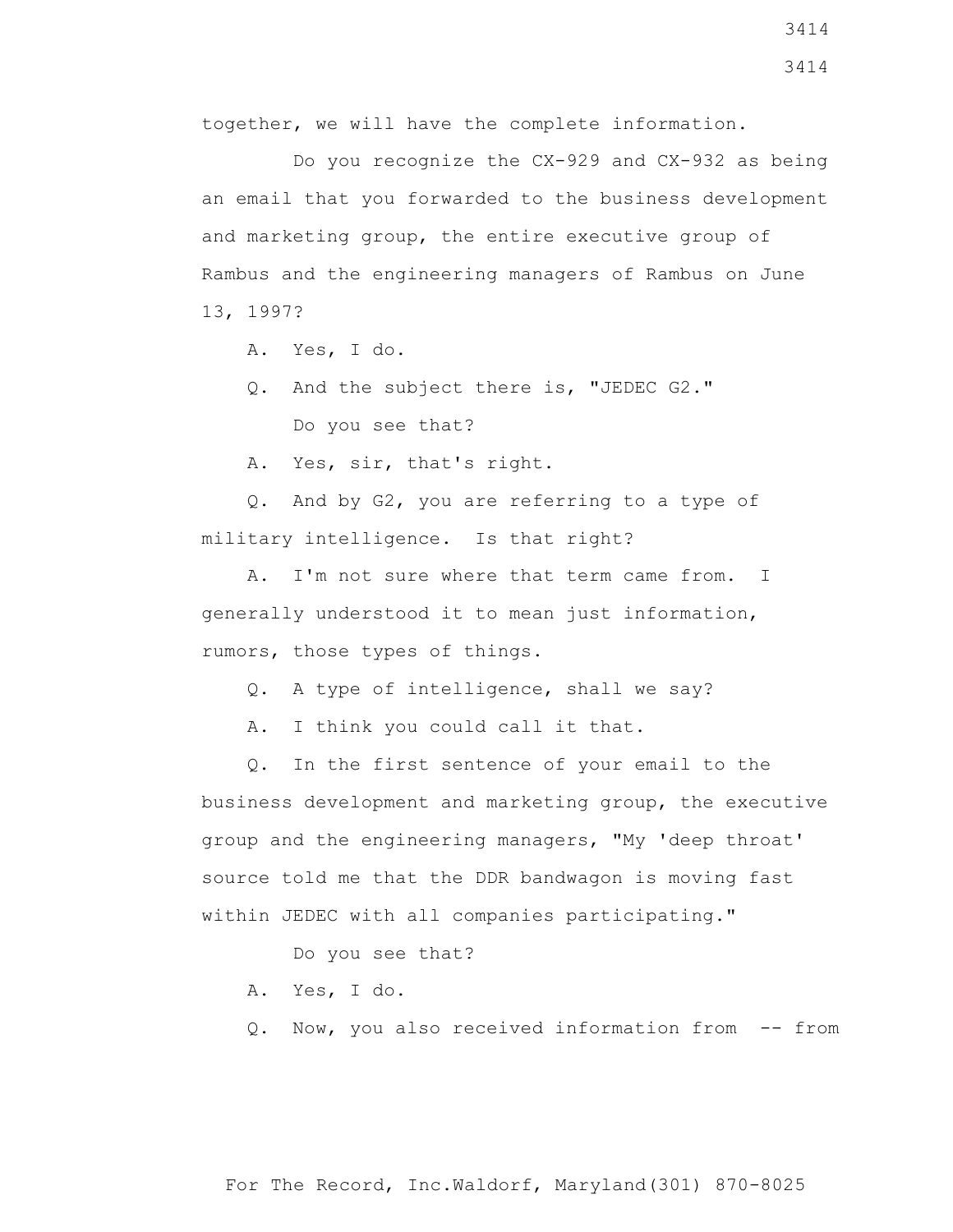your so-called Carroll contact within JEDEC. Is that right?

A. Mr. Carroll was not a JEDEC person.

 Q. But you nevertheless received information from him concerning activities at JEDEC, right?

 A. Yes, he -- he was a reporter invited to go to a meeting, and he told me what happened there.

 Q. And again, you circulated that information to the executive group and others within Rambus, right?

 A. I don't remember exactly what I did with it. It's very possible I would have done that.

> MR. OLIVER: May I approach, Your Honor? JUDGE McGUIRE: You may.

BY MR. OLIVER:

 Q. Mr. Crisp, I show you a document marked CX-935. This one does not have a date. At the top, it's to business development/marketing at Rambus, execs at Rambus, subject, "More stuff on Taipei JEDEC meeting," cc Crisp, and at the bottom you'll see your initials and your name.

 Does this refresh your recollection that you did, in fact, forward information from the Carroll contact to the entire executive group and others within Rambus?

A. Yes, it does.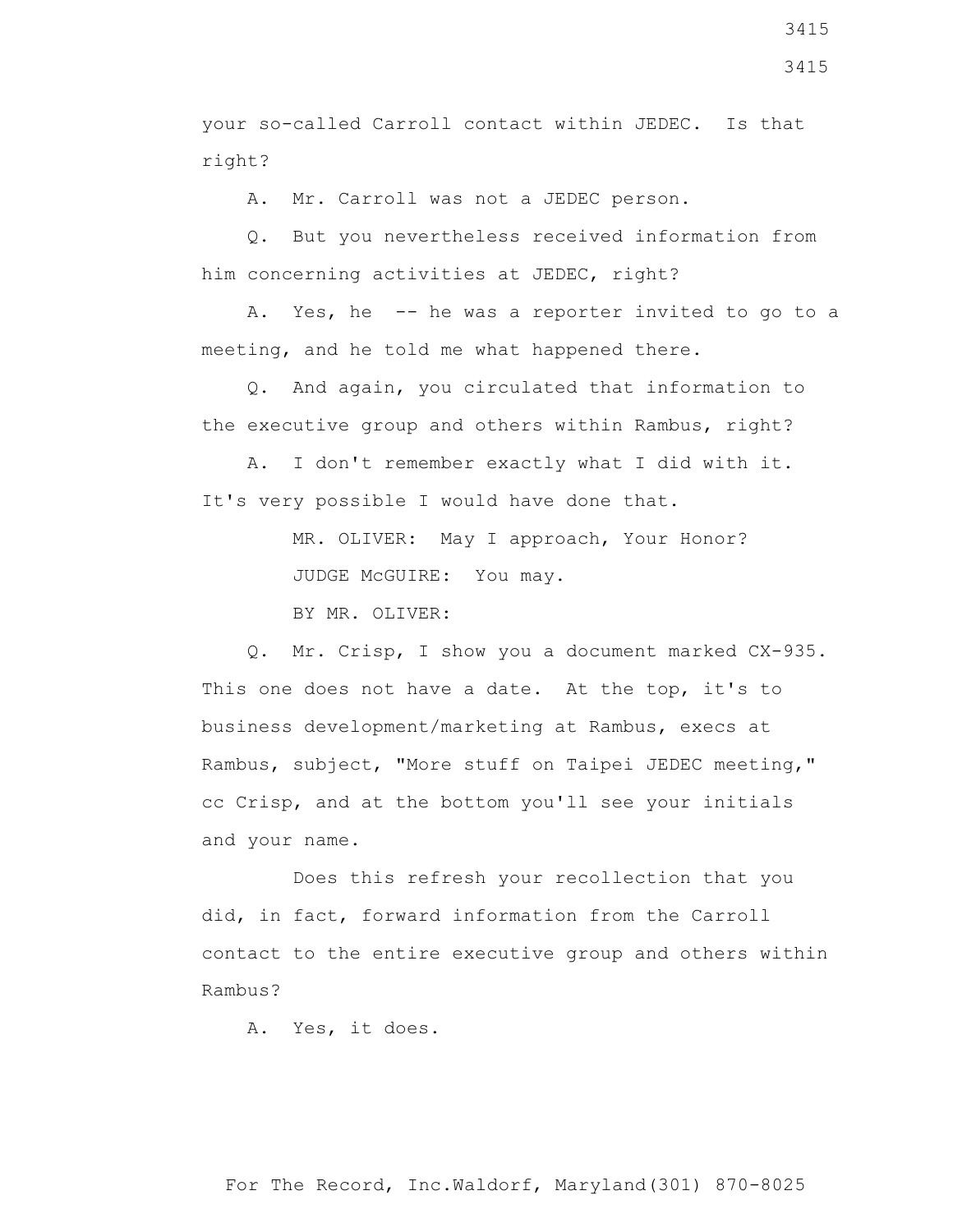Q. Now, Mr. Crisp, you also received an email from a so-called Mixmaster. Is that right?

 A. I received an email with a return address from something called Mixmaster, that's correct.

Q. I'm sorry, were you finished?

A. Yes, sir, I am.

 Q. Mixmaster is a so-called anonymizer. Is that right?

A. That's my understanding.

 Q. Permits someone to send an email without revealing the email address. Is that right?

A. I believe that's correct, yes.

Q. And the -- strike that.

 Once again, you forwarded the information that you received from Mixmaster to others within Rambus. Is that right?

 A. My recollection is that I mentioned it to a very small group of people.

 Q. But you did forward it to some people within Rambus, right?

 A. I can't remember if I forwarded an email or just discussed it.

 Q. You also received email from a source known as Secret Squirrel. Is that right?

A. I did receive an email with a return address

For The Record, Inc.Waldorf, Maryland(301) 870-8025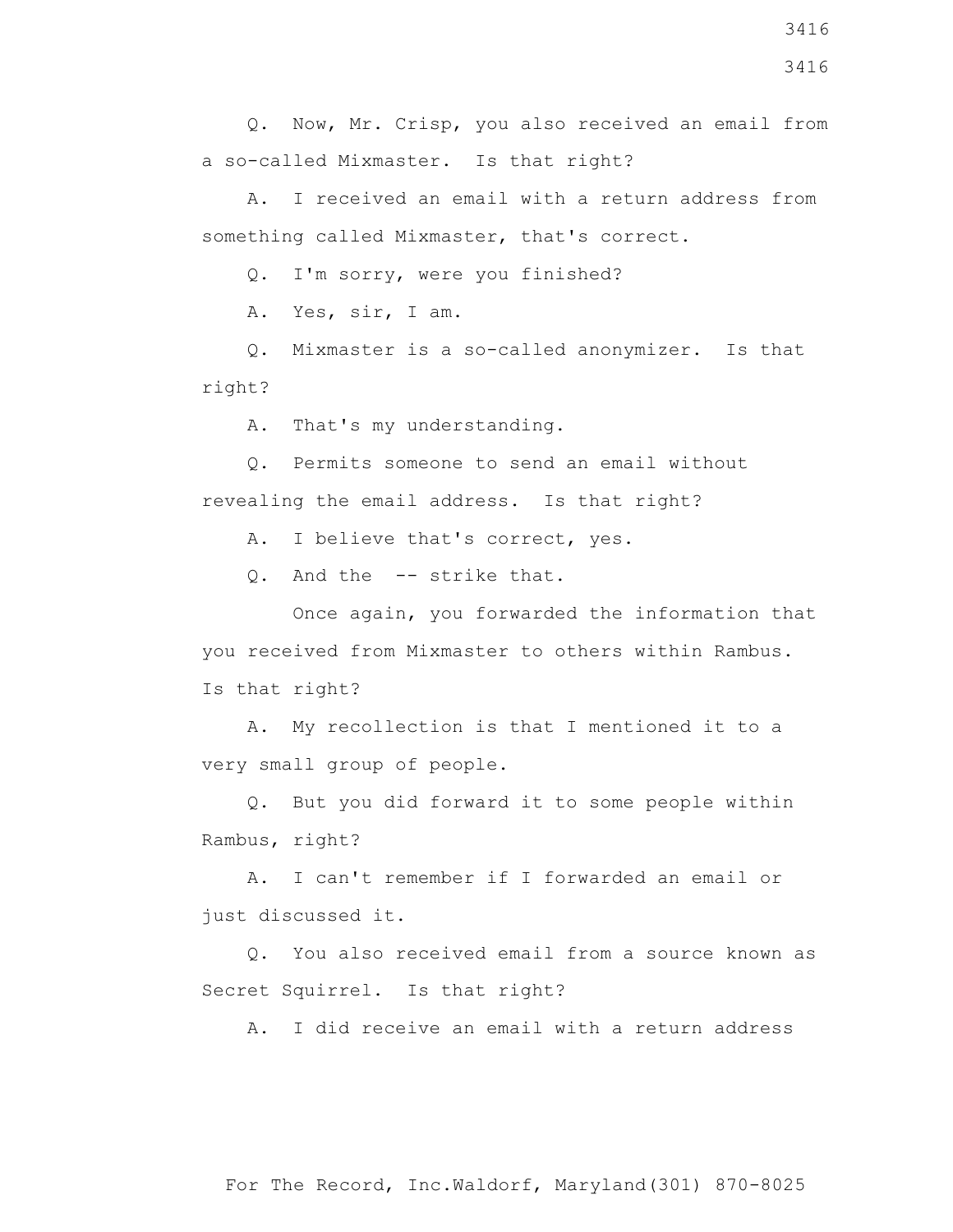Q. Again, providing information to you related to proceedings at JEDEC?

 A. I don't know if it had anything to do exactly with JEDEC. I  $-$  it may have; it may not have. But it did have some information in there that was of interest to me.

Q. Now, one of the purposes that -- strike that.

 One of the reasons that you were interested in keeping tabs on JEDEC discussions was that Rambus would know what technologies JEDEC was planning to incorporate in its next generation standard. Isn't that right?

 A. I think we were just more interested in the competitive landscape, how devices that were being discussed for standardization might stack up from a performance perspective with what we were doing and what sort of schedules we might see for those devices.

 Q. But that also included an understanding of the features that were to be used. Isn't that right?

 A. Sometimes the features are helpful in understanding the viability of the device proposals and making some sort of estimation of their performance.

 Q. Now, that in turn also permitted Rambus to continue the process of amending the scope of its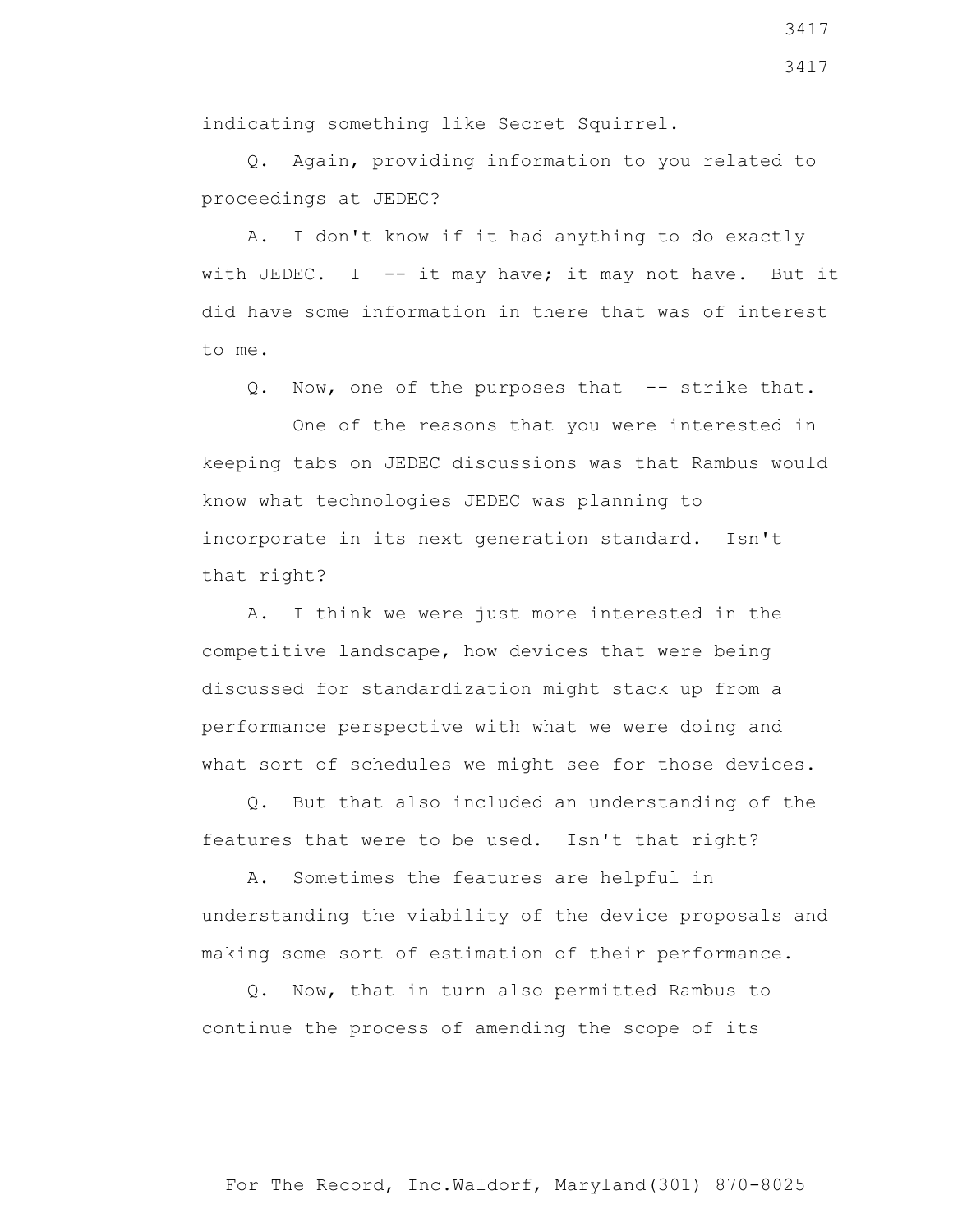patent claims in order to cover the next standard. Isn't that right?

 A. It's not clear. Usually data sheets were more useful for that.

 Q. But in any event, Rambus was still in the process of amending its patent applications to cover technologies. Isn't that right?

 A. I know Rambus has been in the process of filing and amending and prosecuting patent applications ever since I joined the company, and I assume they continue doing it even to this day.

 Q. And information that you would gather was used for that purpose. Isn't that right?

A. I would -- I would think that it would be.

 Q. We looked at a document a moment ago relating to Mr. Joel Karp joining Rambus. Once Mr. Karp started at Rambus, he began planning a campaign to collect royalties from DDR SDRAM and other non-RDRAM products. Isn't that right?

 A. I think he was working on a project like that, yes.

 Q. Now, during the course of 1998, Mr. Joel Karp also instituted a document retention policy at Rambus, right?

A. I can't remember if Mr. Karp instituted it or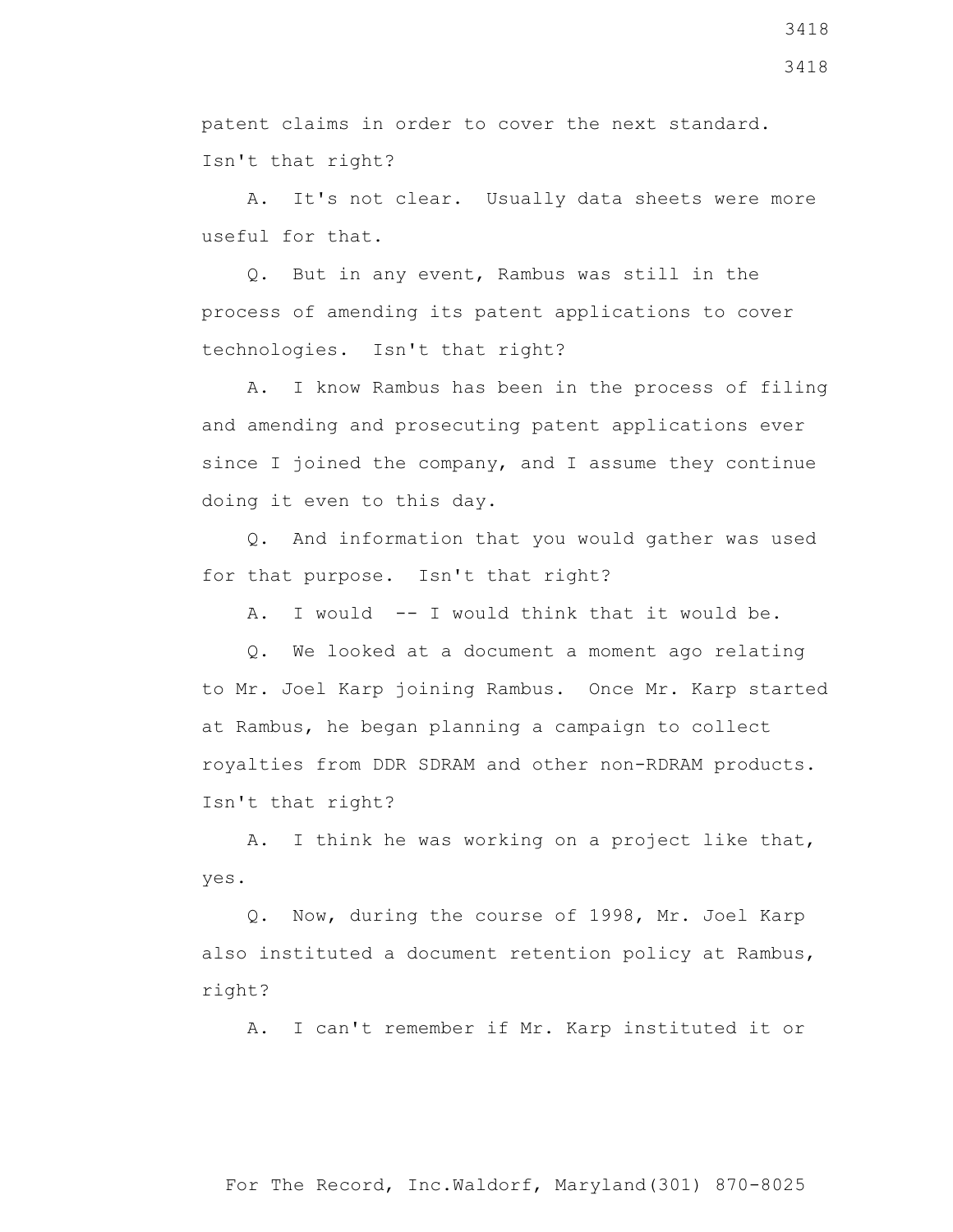not, but we did have one that went into place, and Mr. Karp certainly was the one that communicated to me that such a program would be put into place.

 Q. And he held a number of meetings to explain the policy to staff. Is that right?

A. I can remember one meeting.

 Q. And Mr. Karp also circulated a number of documents relating to the policy, right?

 A. What I remember was him showing some slides at one of those company rambler meetings.

MR. OLIVER: May I approach, Your Honor?

JUDGE McGUIRE: Yes.

BY MR. OLIVER:

 Q. Mr. Crisp, I've handed you two documents marked as CX-1045 and CX-1048.

A. I'm sorry, I only got one document.

Q. I apologize. Which one do you have?

A. I have 1048, sir.

 Q. Do you now have a copy of CX-1045 and a copy of CX-1048?

A. Yes, I do.

 Q. Do you recognize CX-1045 as an email from Joel Karp to all staff dated August 24, 1998 regarding document retention at Rambus?

A. Yes, sir, I do.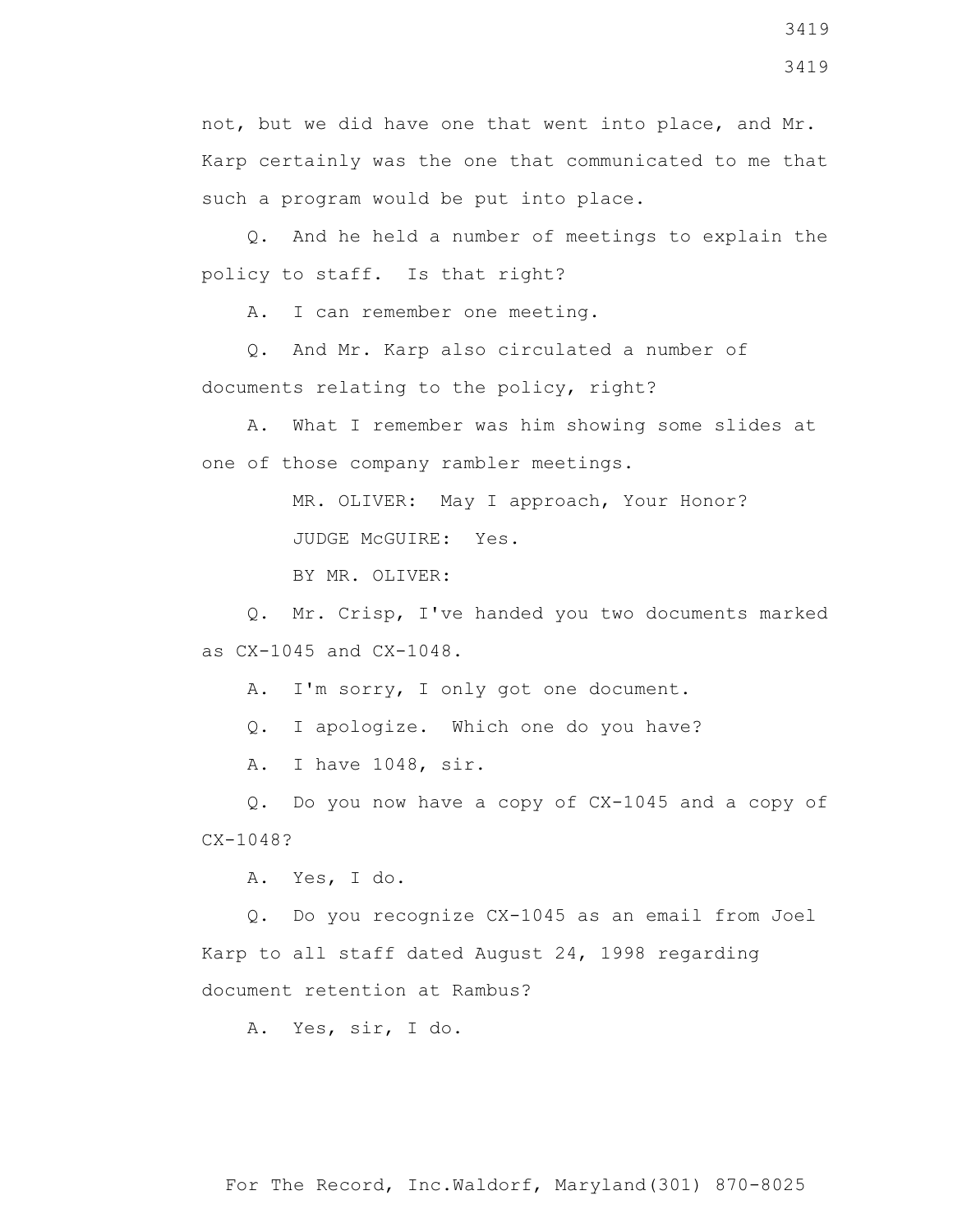Q. The first sentence reads, "By now, everyone at Rambus should have heard at least one presentation on the implementation of the document retention policy."

A. Yes, I see that.

 Q. And then if you look at CX-1048, you'll see it's another email from Joel Karp to all staff dated August 31, 1998, "Document Retention (Make Up Session)."

Do you see that?

A. Yes, I do.

 Q. And that reads, "There will be a make up session on Document Retention at 11 a.m. today in San Diego conference room. If you missed seeing the presentation or if you have questions you would like answered, please attend."

Do you see that?

A. Yes, I do.

 Q. Does that refresh your recollection that Mr. Karp actually had a number of different sessions regarding the document retention plan?

A. No.

 MR. OLIVER: May I approach, Your Honor? JUDGE McGUIRE: You may.

BY MR. OLIVER:

Q. Mr. Crisp, I've handed you a document marked

For The Record, Inc.Waldorf, Maryland(301) 870-8025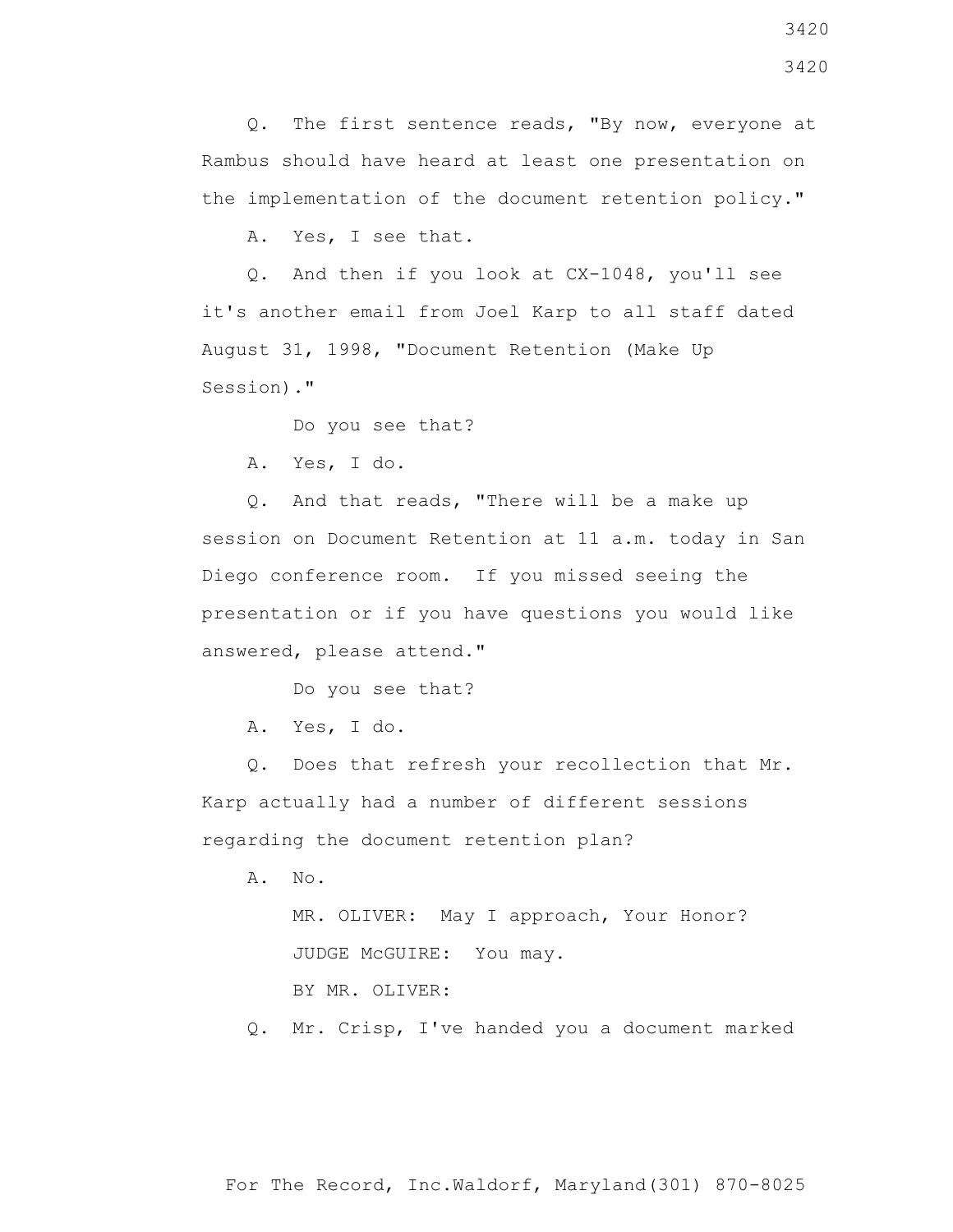CX-1264. It consists of a number of what appear to be slides. The first one has a caption Email - Throw It Away.

When you referred a moment ago to Mr. Karp showing some slides at the meeting that you attended, is CX-1264 what you had in mind?

 A. I -- I can't remember if these are the slides he showed or not.

 Q. Let me direct your attention to the top of the first page underneath Email - Throw it Away, the first bullet point reads, "Email is Discoverable in Litigation or Pursuant to a Subpoena."

Do you see that?

A. Yes, I do.

 Q. Do you recall Mr. Karp explaining that you should throw email away because it is discoverable in litigation or pursuant to a subpoena?

A. I don't really remember that.

 Q. Now, Mr. Ed Larsen informed staff that Rambus had hired a shredding service to come to Rambus, right?

A. I don't remember that either.

 MR. OLIVER: May I approach, Your Honor? JUDGE McGUIRE: You may.

BY MR. OLIVER:

Q. Mr. Crisp, I've handed you a document marked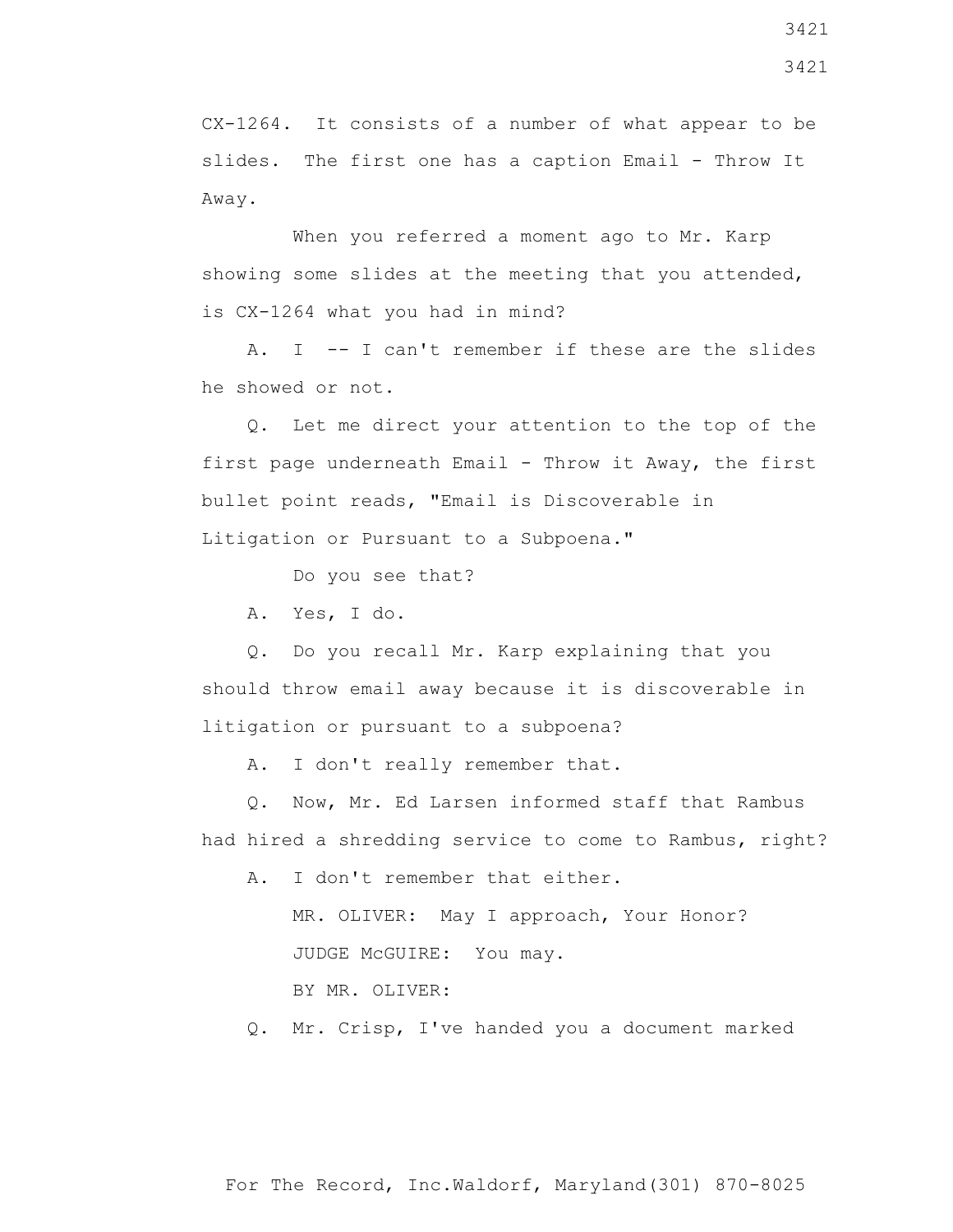CX-1044. This is an email from Ed Larsen dated August 19, 1998, to staff, subject, "Thursday 9/3: Shredder Day."

Do you see that?

A. Yes, I do.

Q. Now, in August 1998, who was Ed Larsen?

A. He was the vice president of  $-$ - I think it was human relations or personnel or whatever we called that department.

 Q. Does CX-1044 refresh your recollection that Rambus had hired a shredding service to come to Rambus?

A. Yes, it does.

 Q. And Mr. Larsen also announced that Rambus would hand out burlap bags to all employees for those paper documents that needed to be shredded in compliance with Rambus' document retention policy. Is that right?

A. Yes, that's what this email indicates.

 Q. He also announced that they have food and drinks to celebrate completion of the project, right?

 A. Yes, we had food and drinks lots of times at Rambus.

 Q. In fact, they even named Thursday, September 3, 1998 as Shred Day, right?

 A. I don't know that. I don't think I was there that day.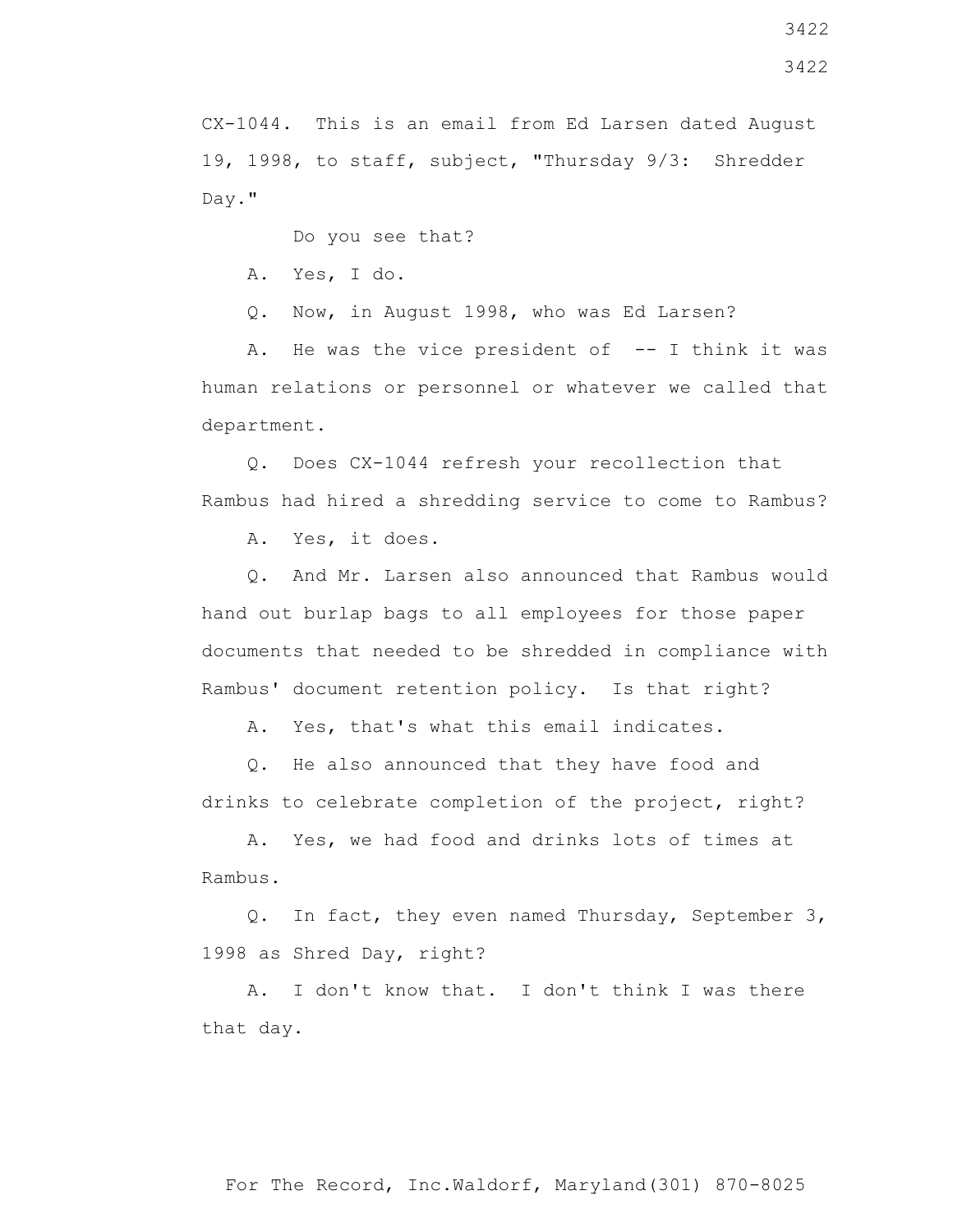3423

3423

 MR. OLIVER: May I approach, Your Honor? JUDGE McGUIRE: Yes.

BY MR. OLIVER:

 Q. I've handed you a document marked CX-1051. That's an email from Ed Larsen to staff dated September 2, 1998, subject, "Shred Day 1998."

 If I could direct your attention to the first sentence, "Thursday is Shred Day 1998."

Do you see that?

A. Yes, I do.

 Q. Does that refresh your recollection that Rambus named Thursday, September 3, 1998 as Shred Day?

A. No, I'm sorry, it doesn't.

 Q. Now, a day before Shred Day, Mr. Larsen reminded people that they should start reviewing the documents that very day. Isn't that right?

 A. Well, according to this email, he made a statement similar to that. I think it was encouraging people to get it done if they haven't yet done it.

 Q. The second sentence reads, "If you haven't started reviewing your documents for compliance with our Document Retention Policy, please do so TODAY," today being in all caps.

Do you see that?

A. Yes, that's right.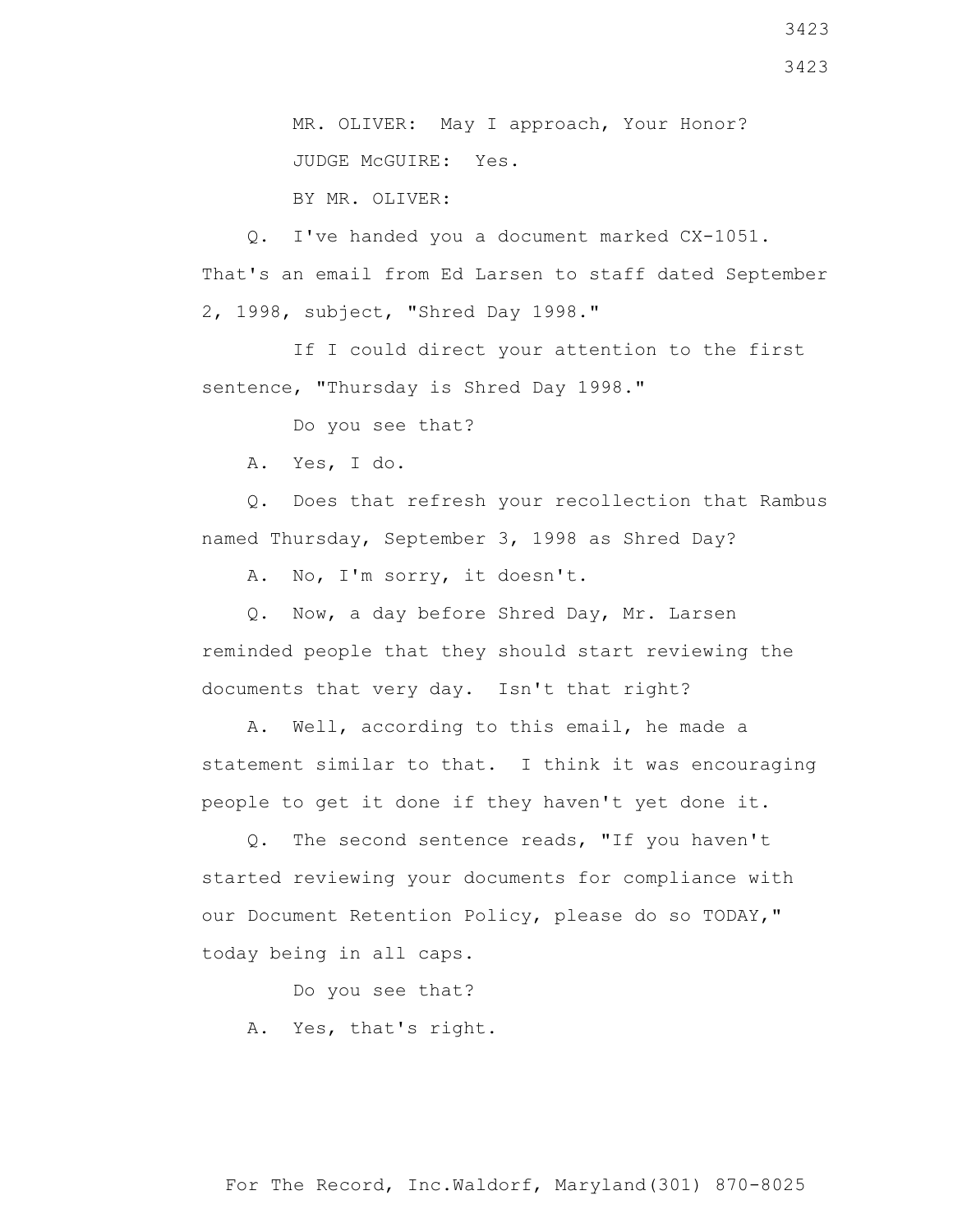Q. Then that's follow by the next sentence, "The shredding service will be here Thursday a.m. to begin the process. Please leave your burlap bags in the hallway outside your cube."

Do you see that?

A. Yes, sir, I do.

 Q. Then on Shred Day, Mr. Joel Karp sent around a status report, right?

A. I don't know.

MR. OLIVER: May I approach?

JUDGE McGUIRE: Yes.

BY MR. OLIVER:

 Q. Mr. Crisp, I've handed you a document marked CX-1052. It is an email from Joel Karp to all staff sent Thursday, September 3, 1998, subject, "Shred Day: Status Report."

 Does that refresh your recollection that Mr. Karp, in fact, sent around a status report during the course of Shred Day?

 A. No, I think I was -- I don't think I knew about that. I was overseas or something.

 Q. But nevertheless, you would have received a copy of the email, right?

A. I probably would have. I just don't remember.

Q. One of the points that Mr. Karp informs staff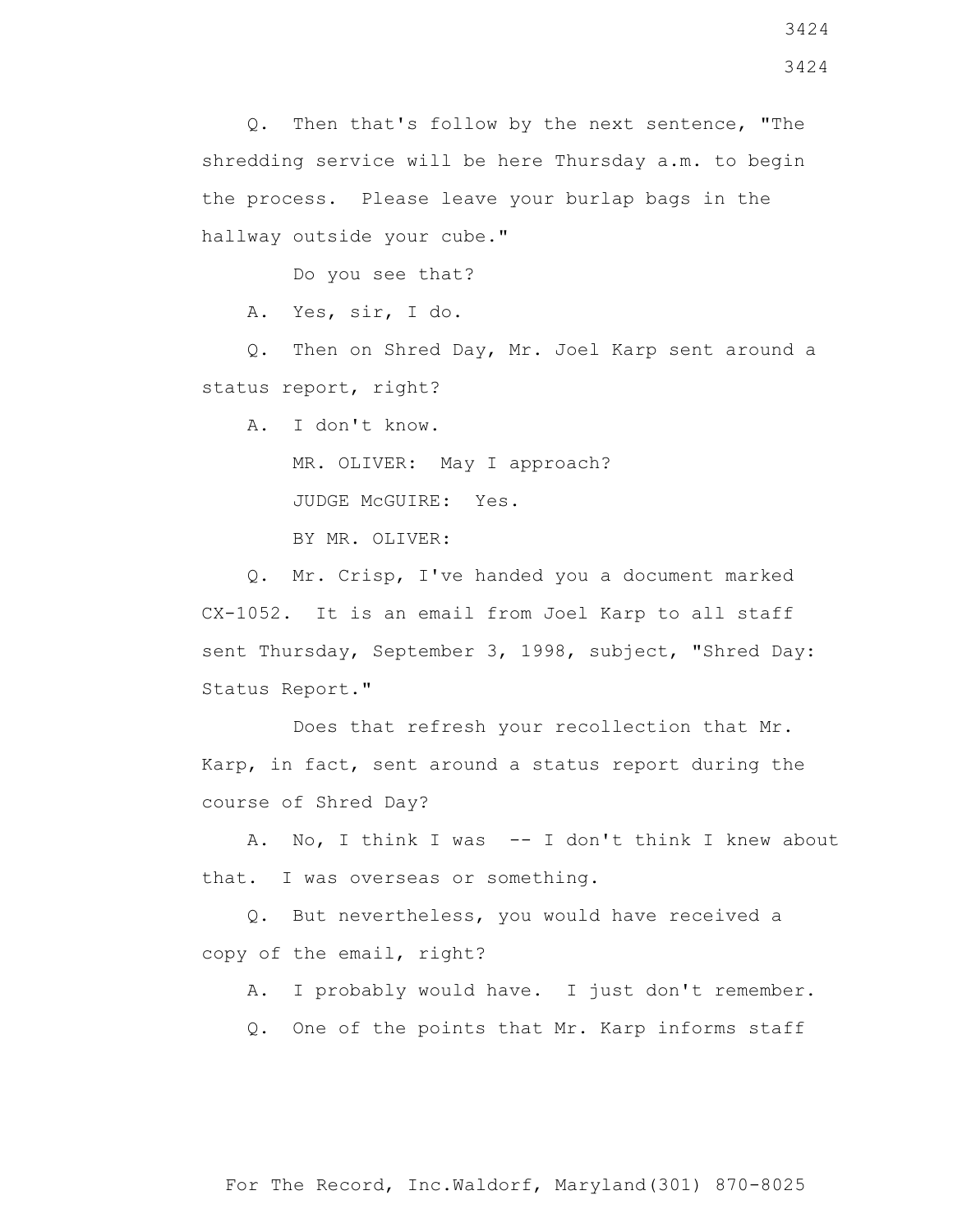3425

is that it took five hours to fill the shredding truck with a capacity of 20,000 pounds. Is that right?

A. That's what the document says.

 Q. Then it says that they think they can come back and finish the job tomorrow, right?

A. Yes, it also says that.

 Q. But worst case, they might have to come back Tuesday to pick up anything else, right?

A. Yes, that's -- that's right.

 Q. But if you look at the end of the second paragraph, he says, "Next time we do this it should be a lot easier," right?

A. Yes, that's right.

 Q. Now, in response to Mr. Karp's directives, you went through your files, right?

A. Yes, sir, I did. Excuse me. I'm okay now.

 Q. And you knew that you were expected to dispose of paper, right?

A. Yes, that's right.

 Q. But no one gave you any advice as to what to keep or what to throw away, did they?

A. Well, I think I got some advice on that.

 MR. OLIVER: If I could have just a moment, please, Your Honor.

JUDGE McGUIRE: Go ahead.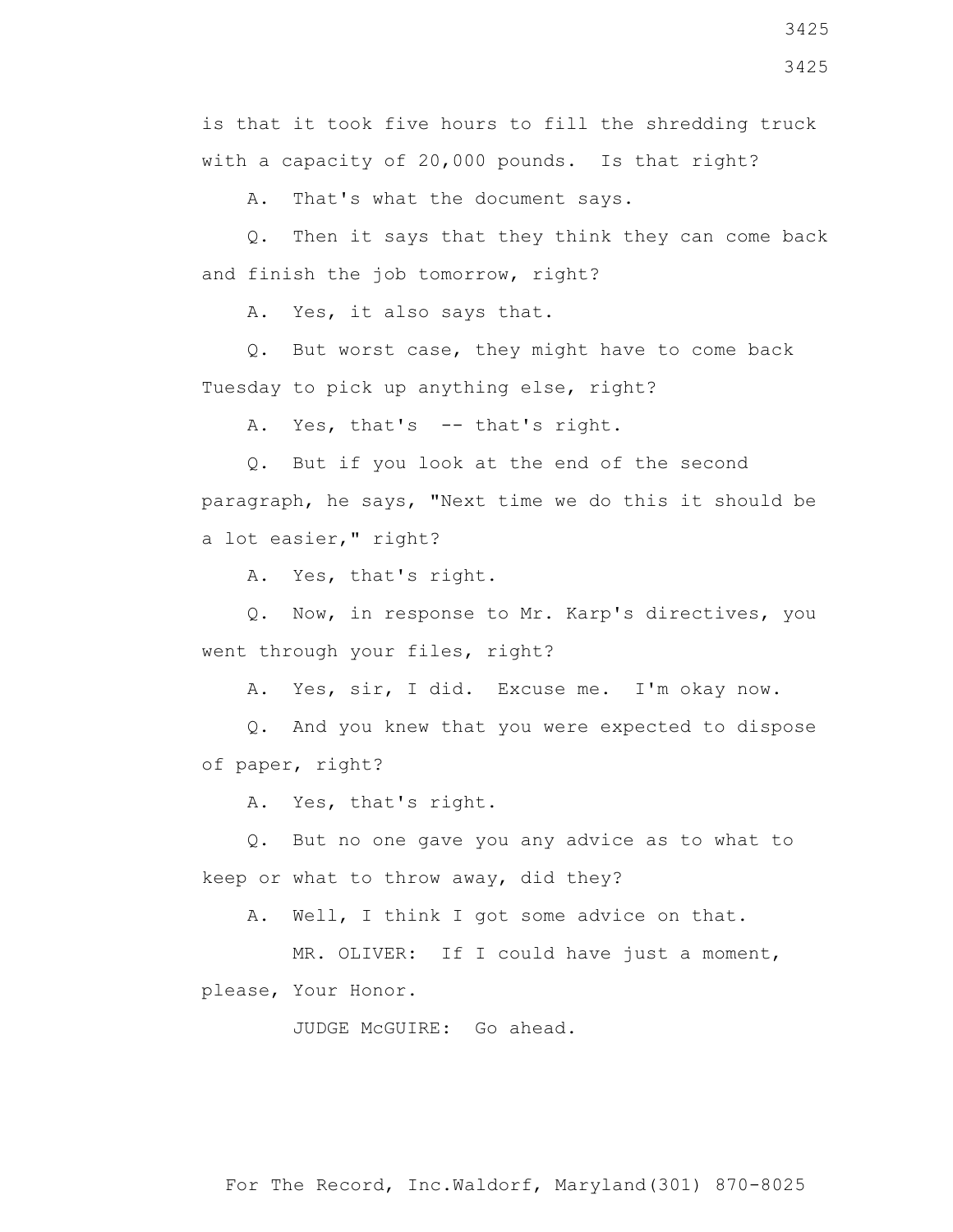## **(Pause in the proceedings.)**

 MR. OLIVER: May I approach, Your Honor? JUDGE McGUIRE: Yes.

BY MR. OLIVER:

 Q. Mr. Crisp, I've handed you a copy of your transcript, the deposition taken in the Micron litigation dated Tuesday, April 24, 2001, and I'd like to ask you to turn, please, to page 236. I'd like to direct your attention to the bottom of page 236, the question beginning on line 24.

 "QUESTION: I take it no one provided you any advice as to what you ought to keep or what you ought to throw away?

> "ANSWER: That's correct." Do you see that? MR. PERRY: You can answer. THE WITNESS: Yes, I do see that line, yes. **(Counsel conferring.)**

 MR. PERRY: Okay, Your Honor, the very next page it talks about what he was told, and we would object to that as attempted impeachment. The very next page of the transcript.

 MR. OLIVER: Your Honor, if they want to cover that in their questioning, they're entitled to do that. JUDGE McGUIRE: Overruled.

For The Record, Inc.Waldorf, Maryland(301) 870-8025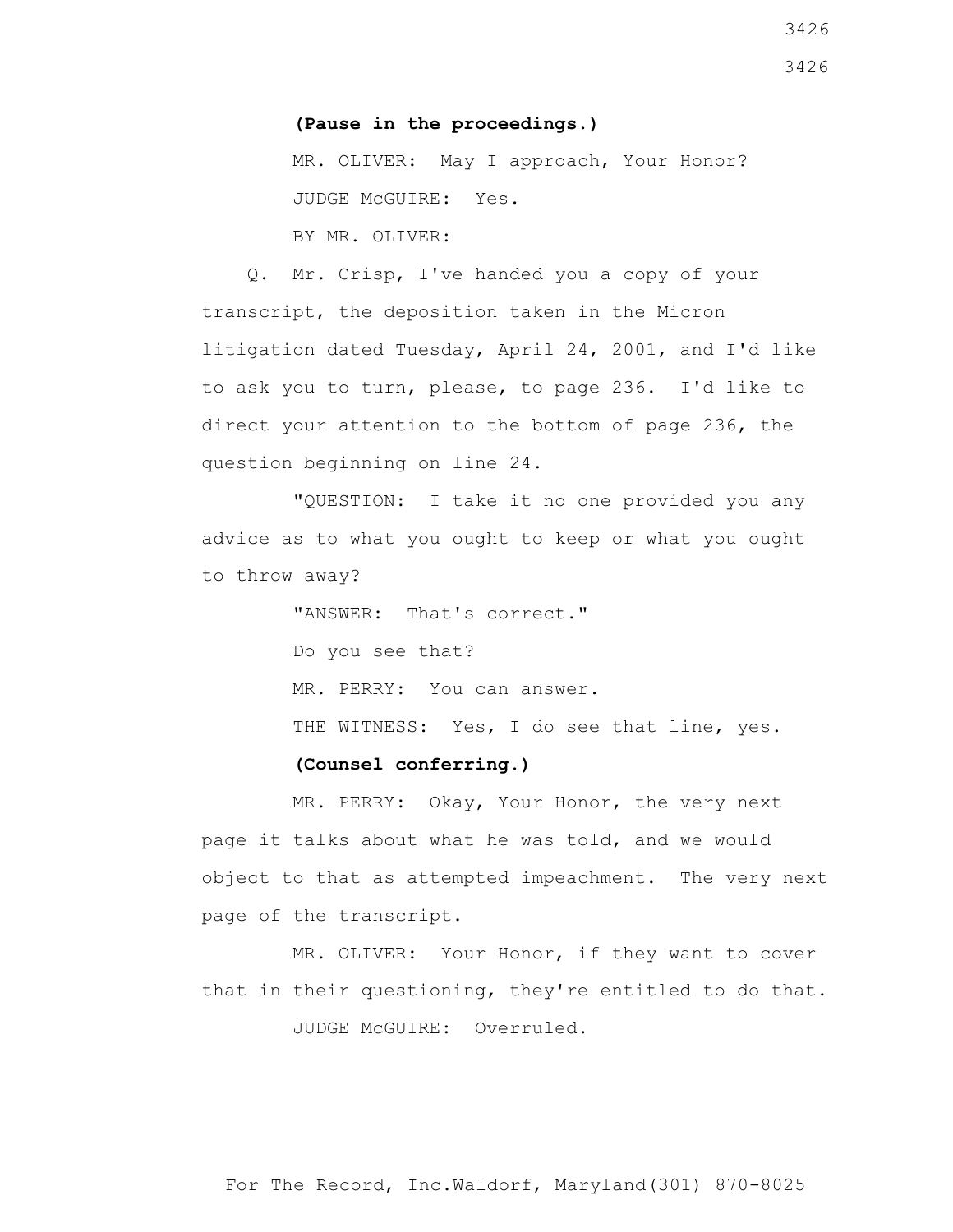Q. Now, basically, Mr. Crisp, everything that -- Mr. Crisp, why don't you set the transcript aside, if you would, please.

 Basically, Mr. Crisp, everything that you couldn't justify keeping, you put in a burlap sack to be shredded. Isn't that right?

A. I think that's basically correct.

 Q. At the time, you had a business trip planned to Asia?

A. Yes, that's what I remember.

 Q. And as a result, you didn't have a lot of time, did you?

 A. I'm not sure what you mean by having a lot of time.

 Q. Well, I think you had stated that you did not have a lot of time to complete this project. Isn't that right?

A. Yes, that's right.

 Q. So, you didn't give a lot of thought to what to keep, did you?

 A. Well, actually, I made every attempt that I could to try to keep the documents that I'd been advised that I should keep.

Q. Isn't it true, though, Mr. Crisp, that at the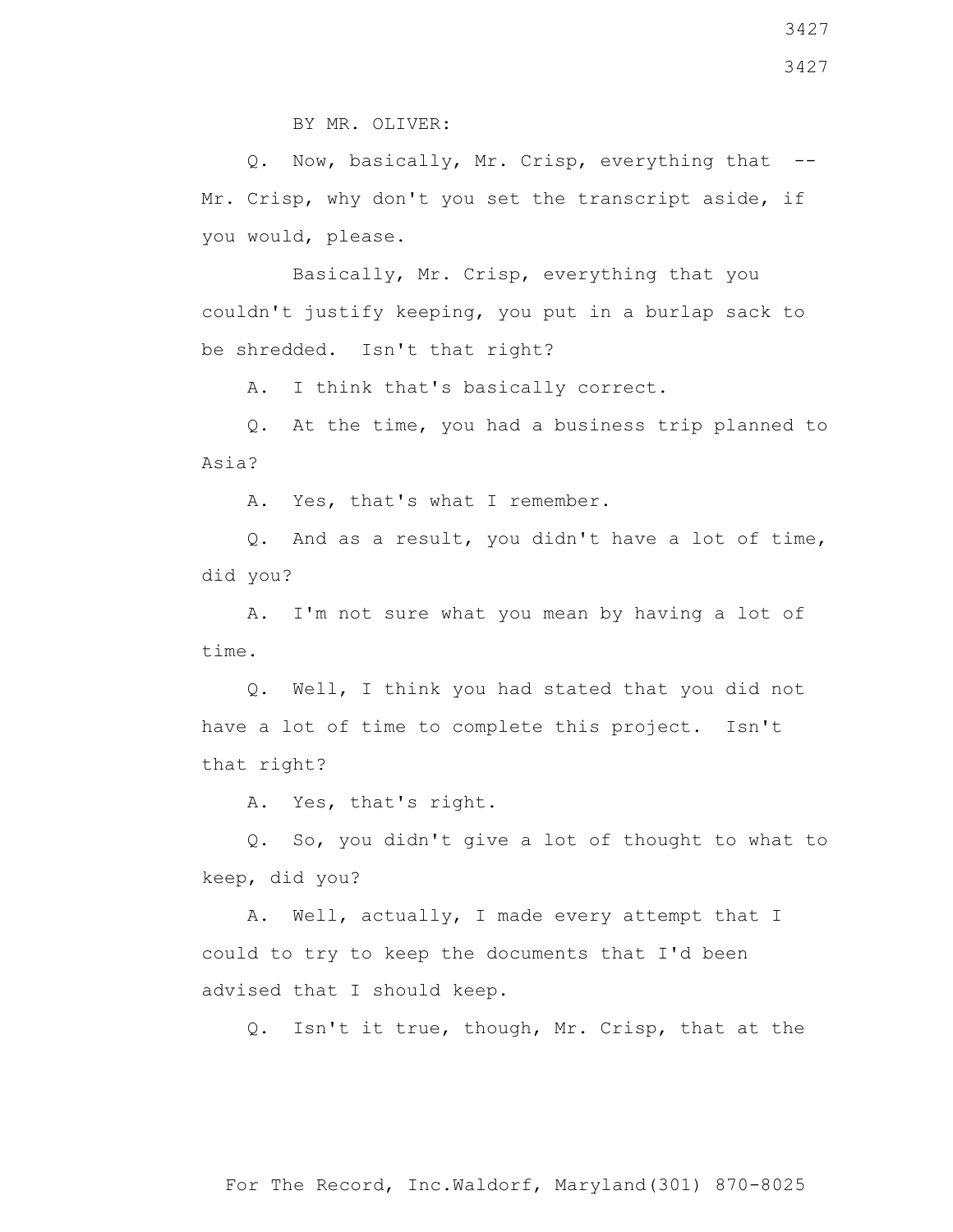time that you were putting the documents in the burlap sack that you really didn't give it a lot of thought?

 A. I'm not sure what you mean by that. I know what I had in mind that I should be keeping and be looking for to keep, and that's what I did.

 Q. Isn't it true that you pretty much just dumped most of the paper you had in your office --

 A. Yes, that's right, because most of the paper I had in my office were things I knew I didn't need to keep. Most of the things I needed to keep were electronic files that I had on my computer.

 Q. So, you didn't have a lot of time, and you really didn't give it a lot of thought, did you?

 A. Well, I think I gave a great deal of thought to what I needed to keep that was on my computer. The kinds of documents that I had been asked to keep were things that were in electronic form, and I made an attempt to preserve those documents, many of which we have been reviewing in this case.

 Q. You pretty much dumped most of the paper in your office, though, right?

A. Yes, I -- I had a lot of paper in my office, data books and brochures from marketing conferences that I had attended and --

JUDGE McGUIRE: Okay, that's enough. Just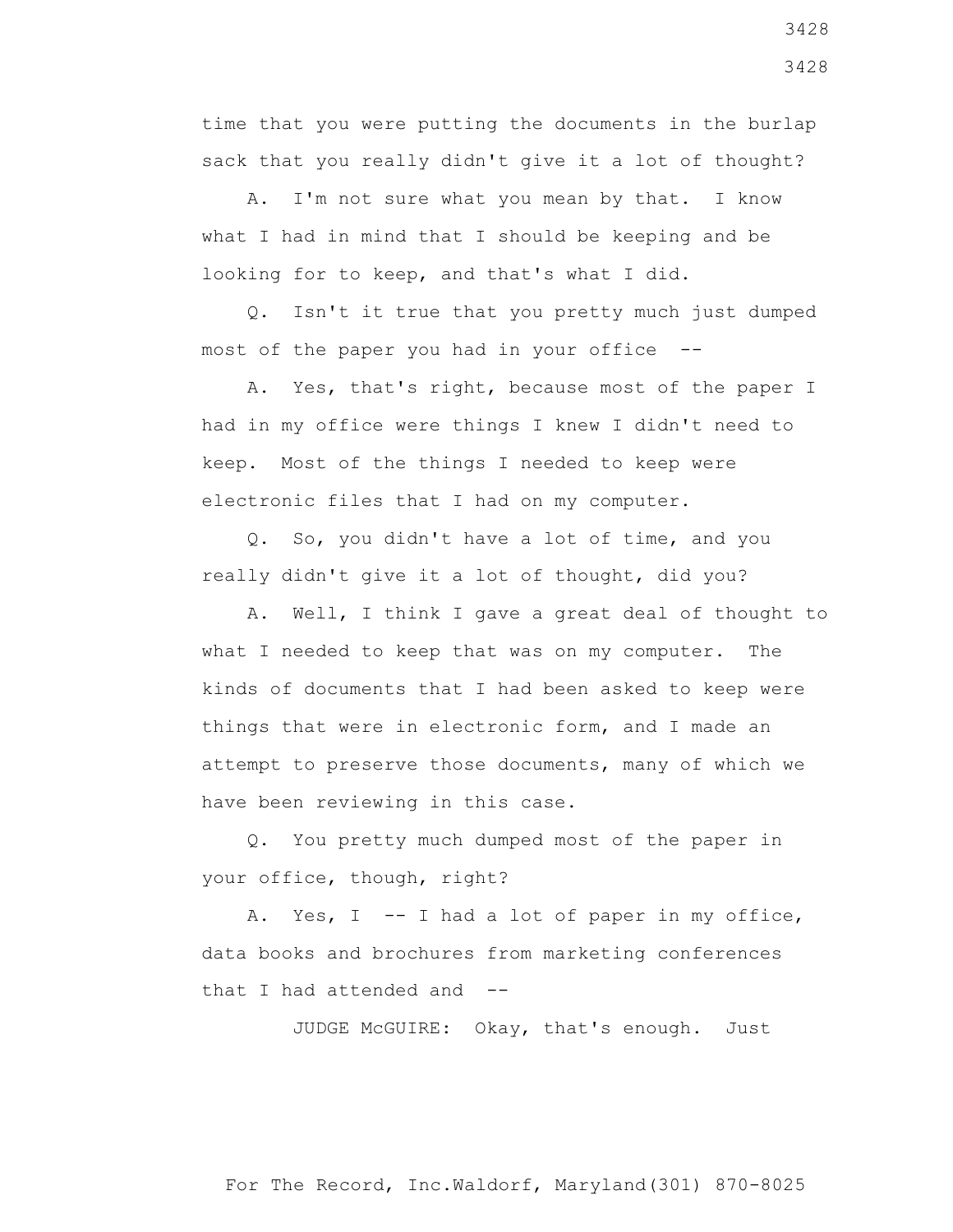answer the question.

THE WITNESS: I had a lot of paper in my office.

 JUDGE McGUIRE: All right, Mr. Crisp, I just want you to answer the question he asked you. If he wants you to expand, he'll give you that opportunity.

THE WITNESS: Yes, sir, Your Honor.

MR. OLIVER: Thank you, Your Honor.

BY MR. OLIVER:

 Q. And then after you put the documents in the burlap sack, you went off on a business trip to Asia, right?

A. Yes, that's correct.

 Q. And you presumed the materials in the burlap sack were shredded, right?

A. Yes, that was my assumption.

 Q. And among the materials you threw out were copies of JEDEC minutes, right?

A. Yes, that's right.

 Q. And any other JEDEC-related material you had on paper you also basically threw away, right?

 A. I think that probably would have been correct, yes.

Q. Excuse me?

A. I said I think that probably would have been

3429

3429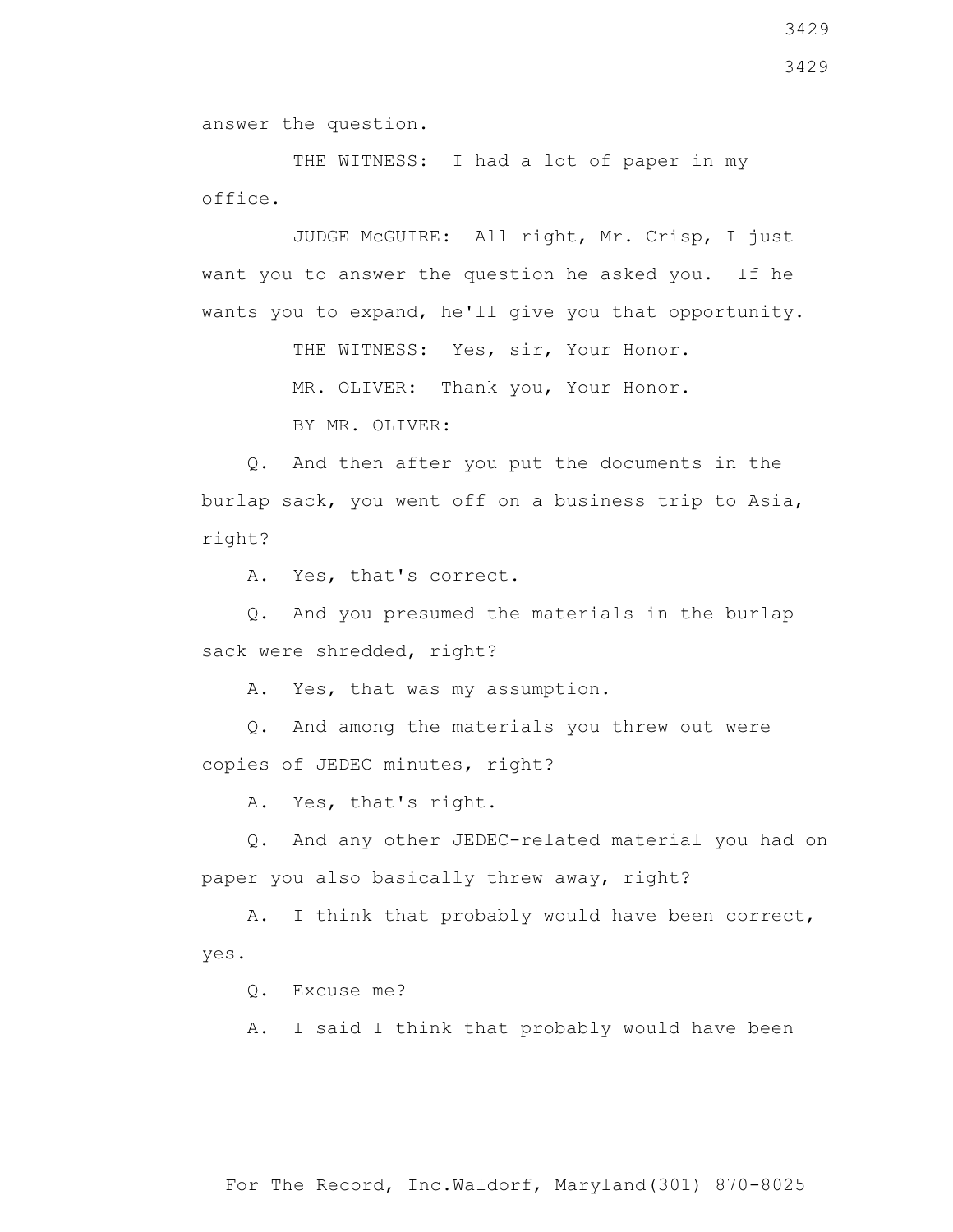correct, yes.

 Q. And to the extent that you still had any documents relating to the patent prosecution work you did with vice president Roberts or Lester Vincent, those documents would have been destroyed as well, right?

 A. Well, I don't know that I had any of those documents.

 Q. To the extent that you did, they would have been destroyed, right?

 A. It's possible I had some of those that were electronic. I don't know what I had that related to that work that I had done earlier, but if it was in paper form, there was a good chance it was thrown away.

 Q. Now, about a year later, you were looking for one of the original DDR SDRAM data sheets from the 1996 and '97 time frame. Do you recall that?

A. No, I don't remember that.

MR. OLIVER: May I approach?

JUDGE McGUIRE: Yes.

BY MR. OLIVER:

 Q. Mr. Crisp, I've handed you a document marked CX-1079. This is an email from you. Again, the "to" line and the cc line are blank in the copies that have been provided to us. The date is October 28, 1999.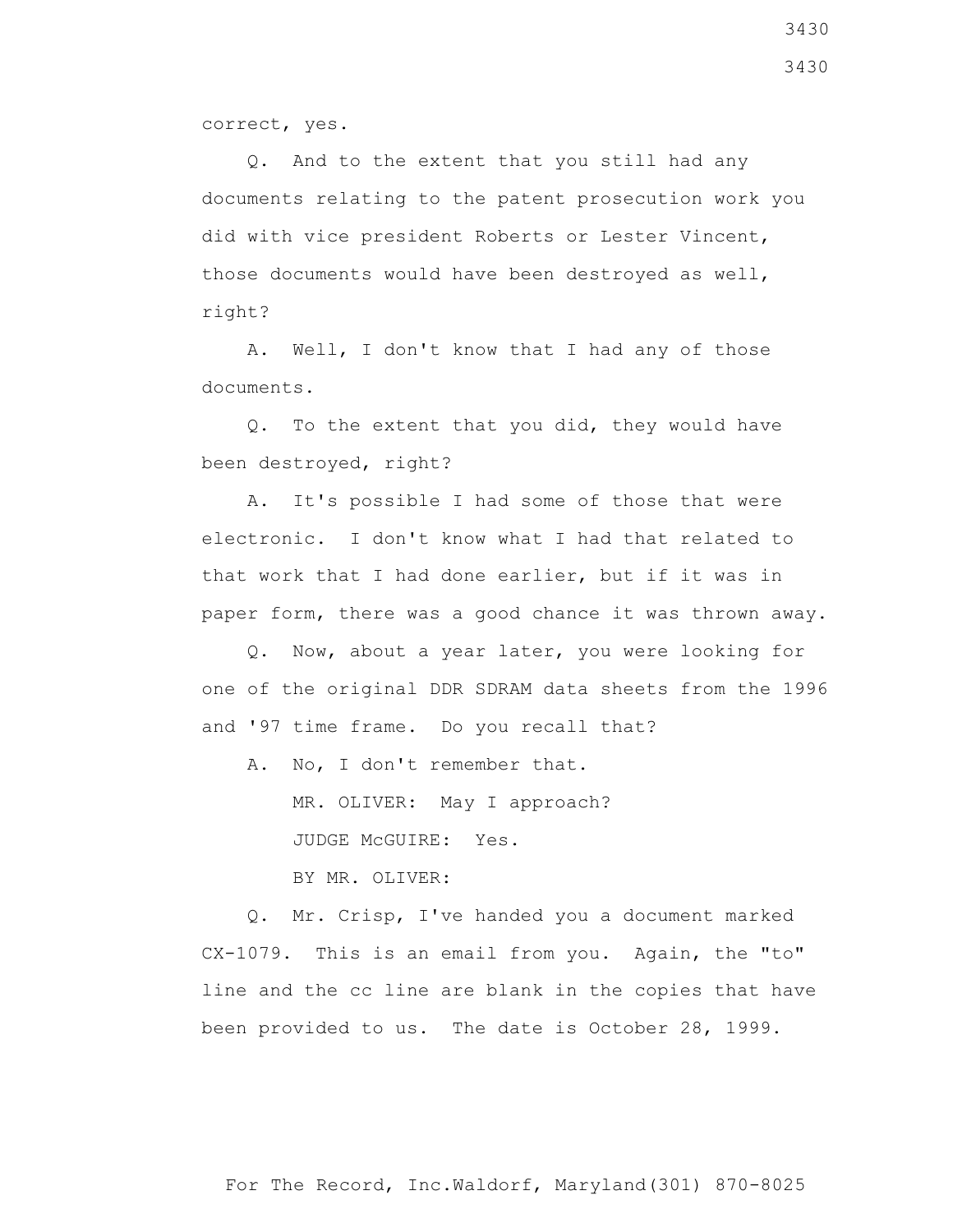The subject is, "Original DDR datasheet anyone?"

 It reads, "I am looking for a copy (paper or electronic) of one of the original DDR datasheets from the 1996/1997 timeframe."

Do you see that?

A. Yes, I do.

 Q. Now, does that refresh your recollection that you were, in fact, trying to find an original DDR data sheet in 1999?

A. Yes, it does.

 Q. And then you wrote in your email, "Hopefully someone here has one that hasn't fallen victim to the document retention policy."

Do you see that?

A. Yes, I do.

 Q. And then at the end of that sentence, you followed that with an emoticon, right?

A. Yes, that's what I call a smiley.

 Q. Okay, indicating that you thought that was humorous, right?

A. Sure.

 Q. And the joke was that the document retention policy actually called for destruction of documents. Isn't that right?

A. Well, I don't think that was the joke. I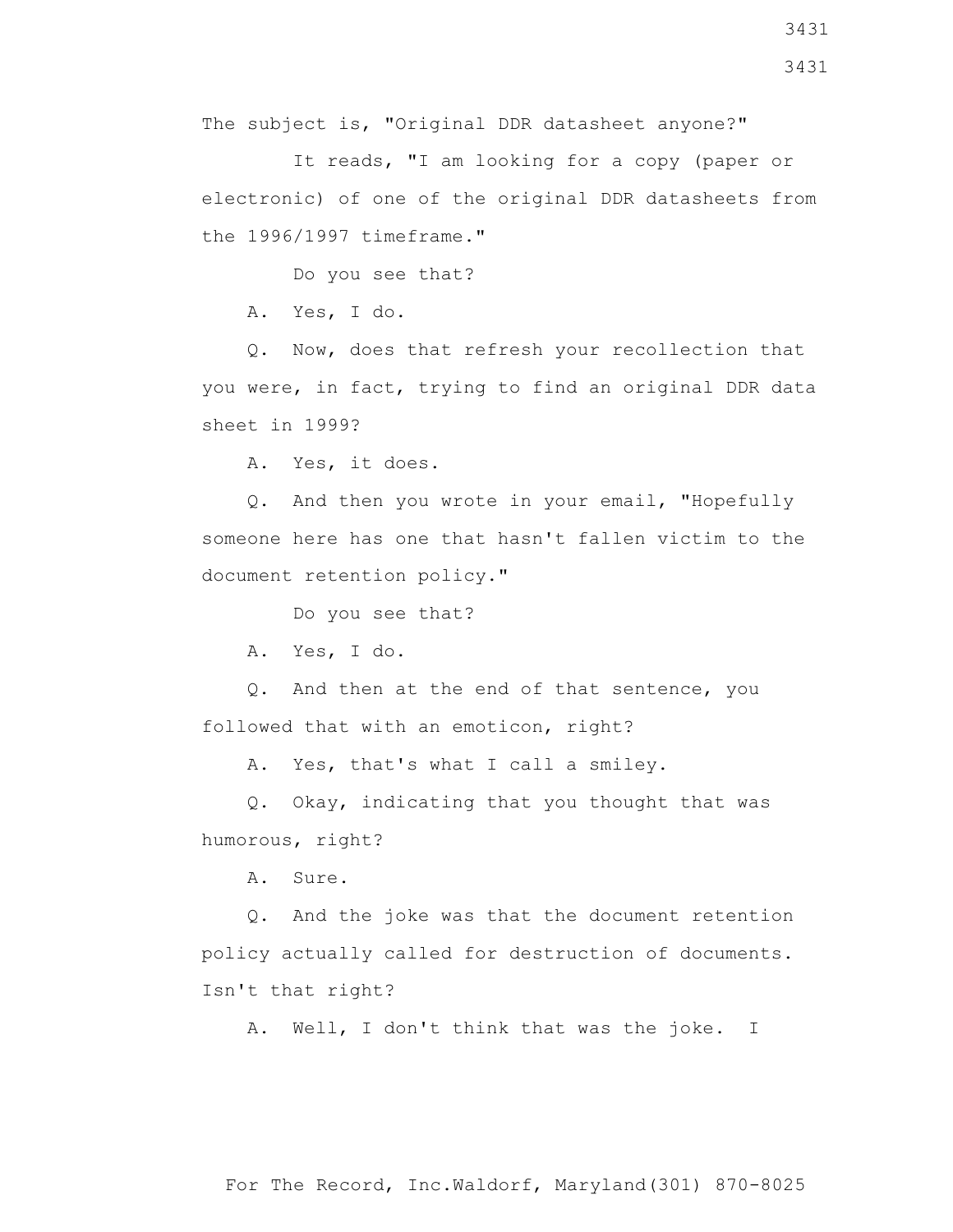think -- I think I had been frustrated because I couldn't find some of the things that I wanted later. Everybody that I asked personally for it didn't seem to have it, so I just thought it was funny at the time.

 Q. Now, in 1998, JEDEC adopted its DDR SDRAM standard, right?

A. I don't know when they did it, sir.

 Q. Do you recall that in 1999 that JEDEC published the DDR SDRAM standard?

A. No, I don't recall that.

 Q. Do you recall that as early as 1998, before the DDR SDRAM standard was published, companies were actually producing DDR SDRAM parts?

A. What year now?

Q. 1998.

 A. I think I had heard of some of those chips existing, and I think there were some data sheets floating around by that time frame.

 Q. Now, at one point in time, Intel announced that its next generation of chipsets would only support the Rambus interface. Is that right?

A. Yes, I remember that.

 Q. Do you recall that happening sometime in late 1996 or early 1997, during that time frame?

A. The time frame sounds familiar, but I'm not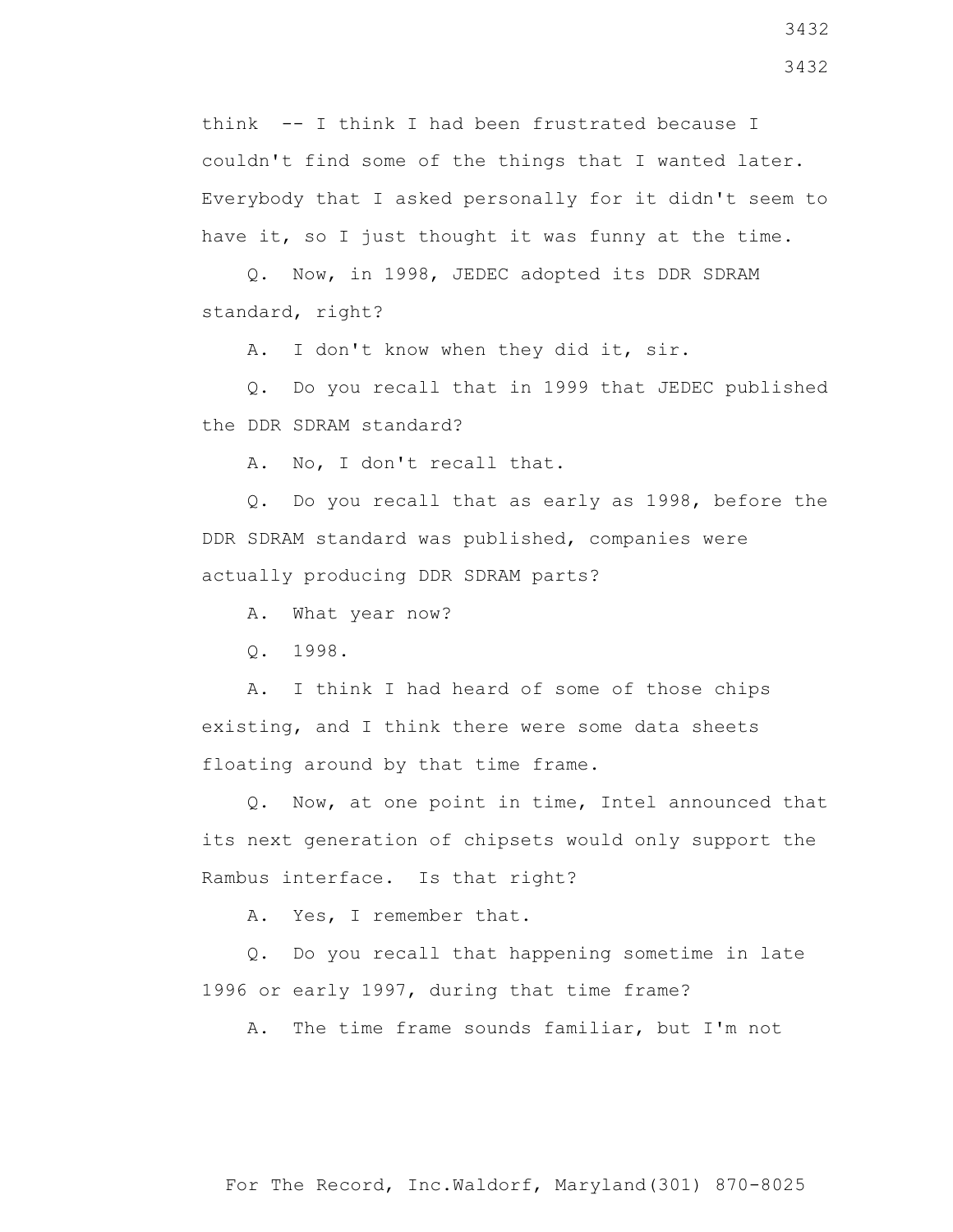exactly sure of it.

 Q. In any event, the impact of the Intel announcement was that its chipsets or its planned future chipset would only work with RDRAM. Is that right?

 A. Well, at least that was true I believe for their desktop PCs. I think they had some other roadmap for their portable and server chipsets, if I remember correctly.

 Q. So, in other words, for a certain period of time, it appeared as though other companies might produce chipsets that would work with DDR SDRAMs, but that Intel would not?

 A. I think there was at least one company that had mentioned that they were planning to build a DDR-based chipset. It wasn't Intel.

 Q. And then in the latter half of 1999, Intel indicated that it was having second thoughts about its earlier decision. Isn't that right?

A. I don't remember that.

 Q. Well, do you recall that in the latter half of 1999, Intel announced that it would, in fact, build chipsets to support DDR SDRAMs?

A. I don't remember that.

Q. Now, also in late 1999, Rambus began to assert

3433

3433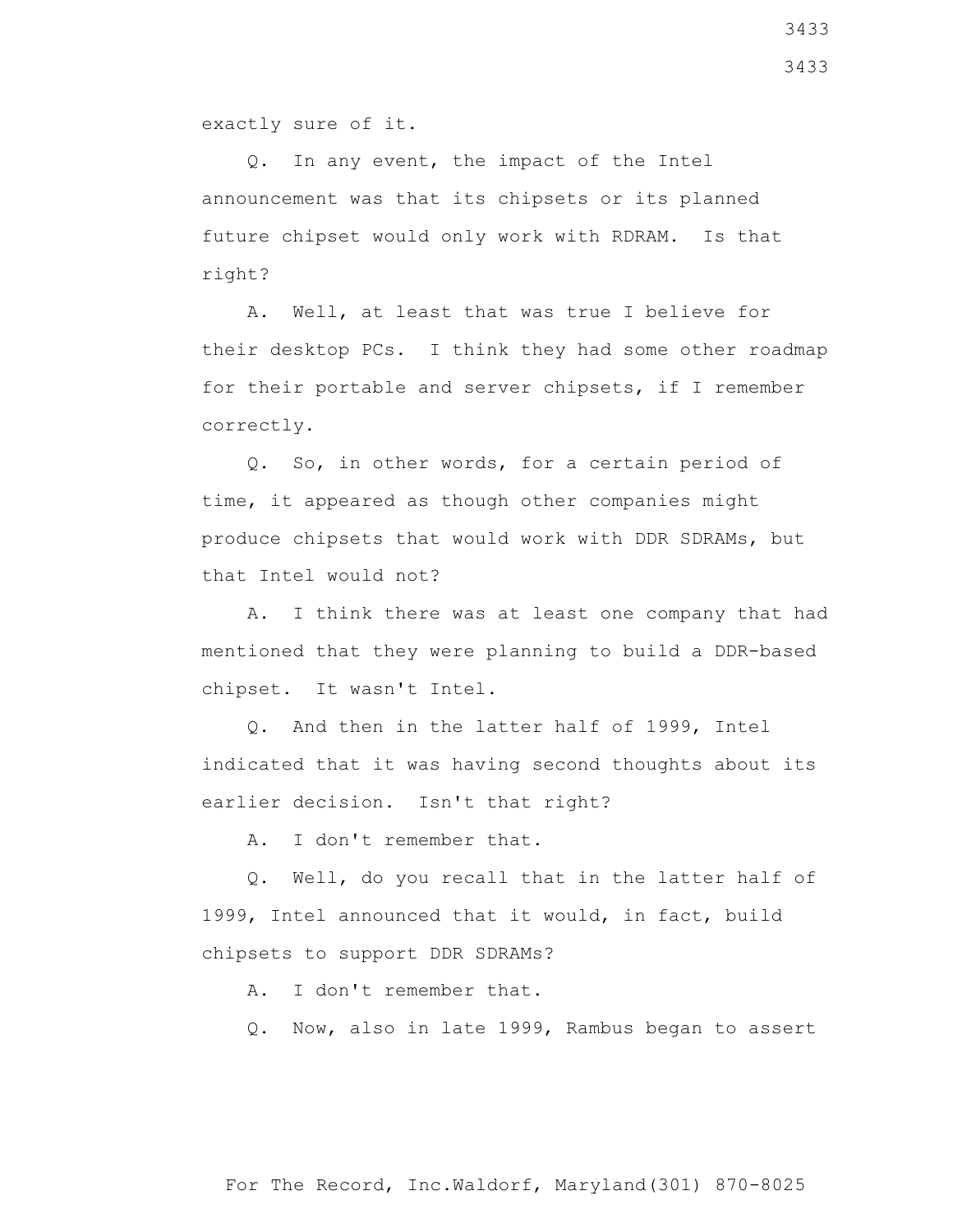patents against companies manufacturing SDRAMs and DDR SDRAMs. Isn't that right?

 A. I know Rambus asserted its patents at some point. I don't remember exactly when that happened. MR. OLIVER: May I approach, Your Honor? JUDGE McGUIRE: Yes.

 MR. OLIVER: I apologize, Your Honor, I'm getting a little bit ahead of the rest of my team here. BY MR. OLIVER:

 Q. Mr. Crisp, I've handed you a document marked CX-1084. This is an email from you. Again the "to" line and the cc line are blank in the copy that was provided to us. The date is November 19, 1999. The subject, "DDR meaning."

 It reads, "Here is what it currently means: Desperate to Destroy Rambus. It will prove to mean: Didn't Destroy Rambus. And in a year or two: Doubled DRAM Royalties (for Rambus)."

Do you see that?

A. Yes, I do.

 Q. Does that refresh your recollection in the late 1999 time period that Rambus began to assert patents against SDRAM and DDR SDRAMs?

A. No, this doesn't refresh -- refresh my memory on that.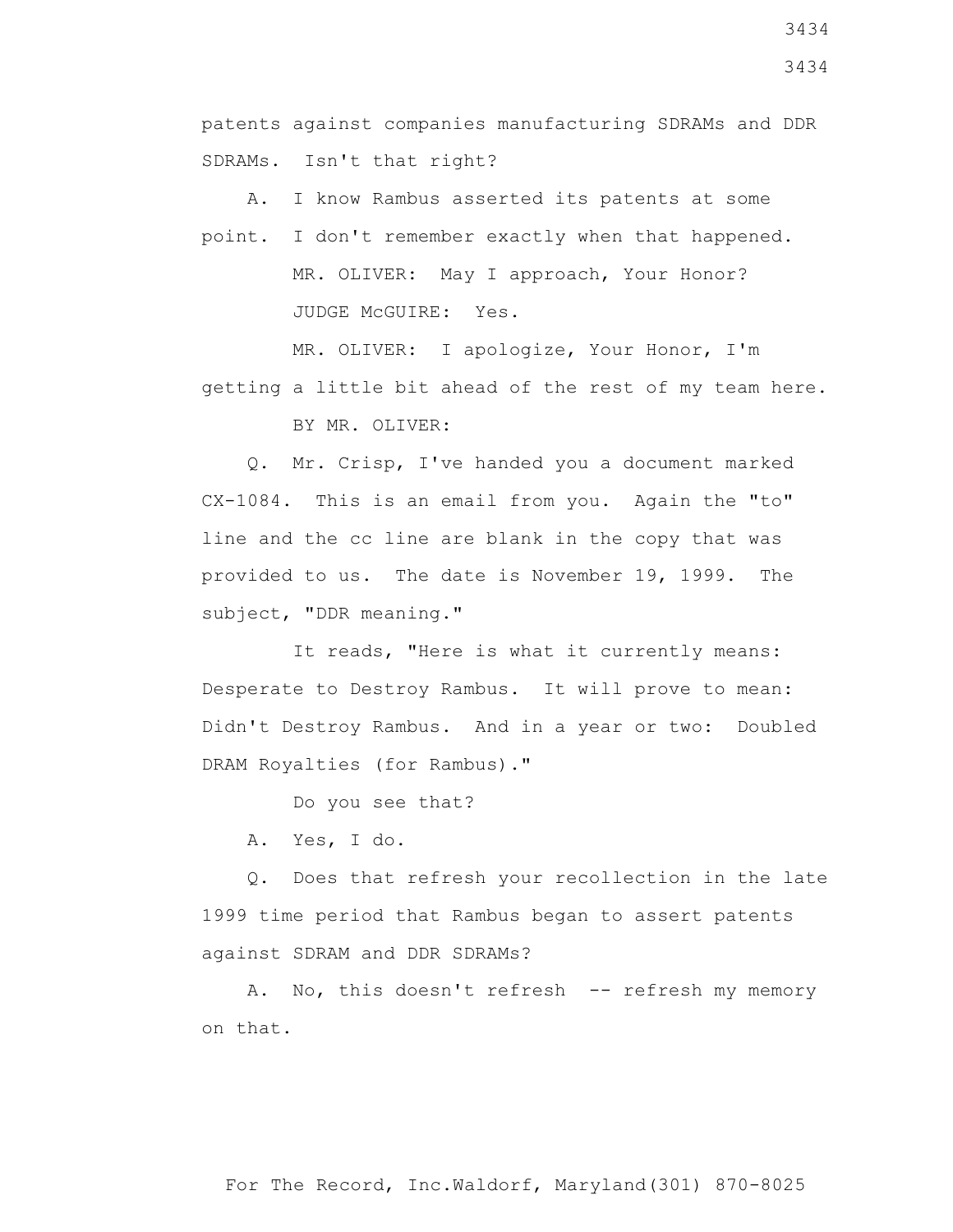Q. Do you recall that in January of 2000, Rambus sued Hitachi for patent infringement?

 A. I don't remember when that happened. I know that Rambus did sue Hitachi at one point for patent infringement.

 Q. And do you recall that the infringement suit was for SDRAM and DDR SDRAMs produced by Hitachi?

 A. Gosh, I don't remember if it was just for SDRAMs or DDR and SDRAMs. I just don't remember for certain.

 Q. Do you also recall in roughly the same time period Rambus began to threaten a number of other companies as well?

 A. You say "threaten." I'm not sure what you mean by that.

 MR. OLIVER: Could we have just a moment, please, Your Honor?

JUDGE McGUIRE: Yes.

**(Pause in the proceedings.)**

 MR. OLIVER: May I approach, Your Honor? JUDGE McGUIRE: Yes.

BY MR. OLIVER:

 Q. Mr. Crisp, I've handed you two documents. CX-1109, that is a document to a Dr. Nagasawa of Mitsubishi Electric Corporation from Neil Steinberg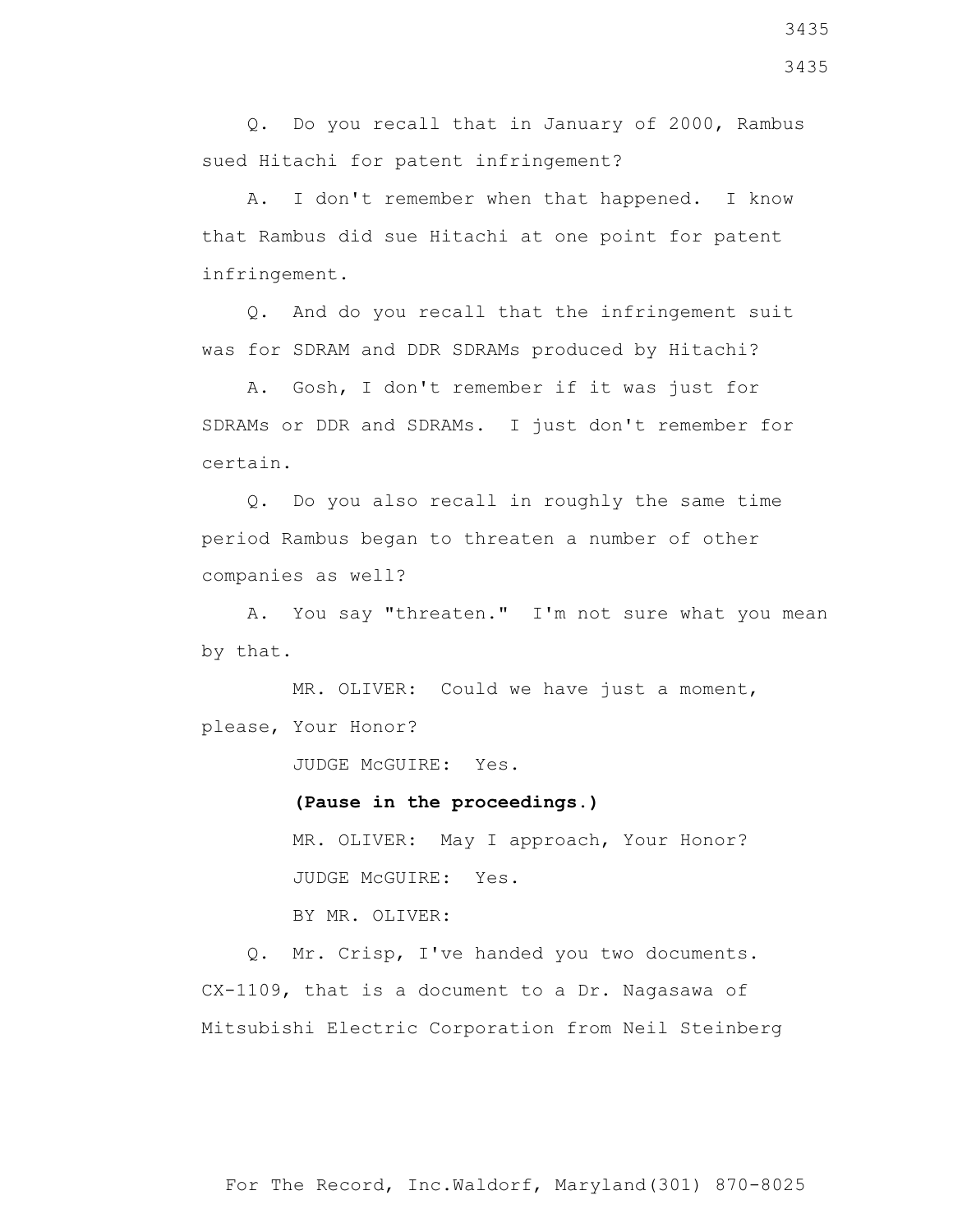dated April 3, 2000. Also, CX-1129, a letter to Dr. Sang Park of Hyundai Microelectronics dated June 23, 2000, also from Neil Steinberg. I'll give you a chance to look over those letters.

A. (Document review.)

 Q. Mr. Crisp, if I could direct your attention in particular in CX-1129 to page 2 in that document, and do you see that page 2 consists of a table, Rambus IP, Hyundai Product Line Overview, a list of Hyundai products on the left-hand side and a series of patents across the top of the table?

Do you see that?

A. Yes, sir, I do.

 Q. Does either CX-1109 or CX-1129 refresh your recollection that in the first part of 2000, Rambus began to enforce its patents against a number of other companies?

A. Yes, it does.

 Q. Now, beginning in the year 2000, a number of other companies started to sign license agreements with Rambus with respect to SDRAMs and DDR SDRAMs. Isn't that right?

 A. I'm not sure of the time frame in which that occurred, but I do recall that a number of companies did sign license agreements as you mentioned.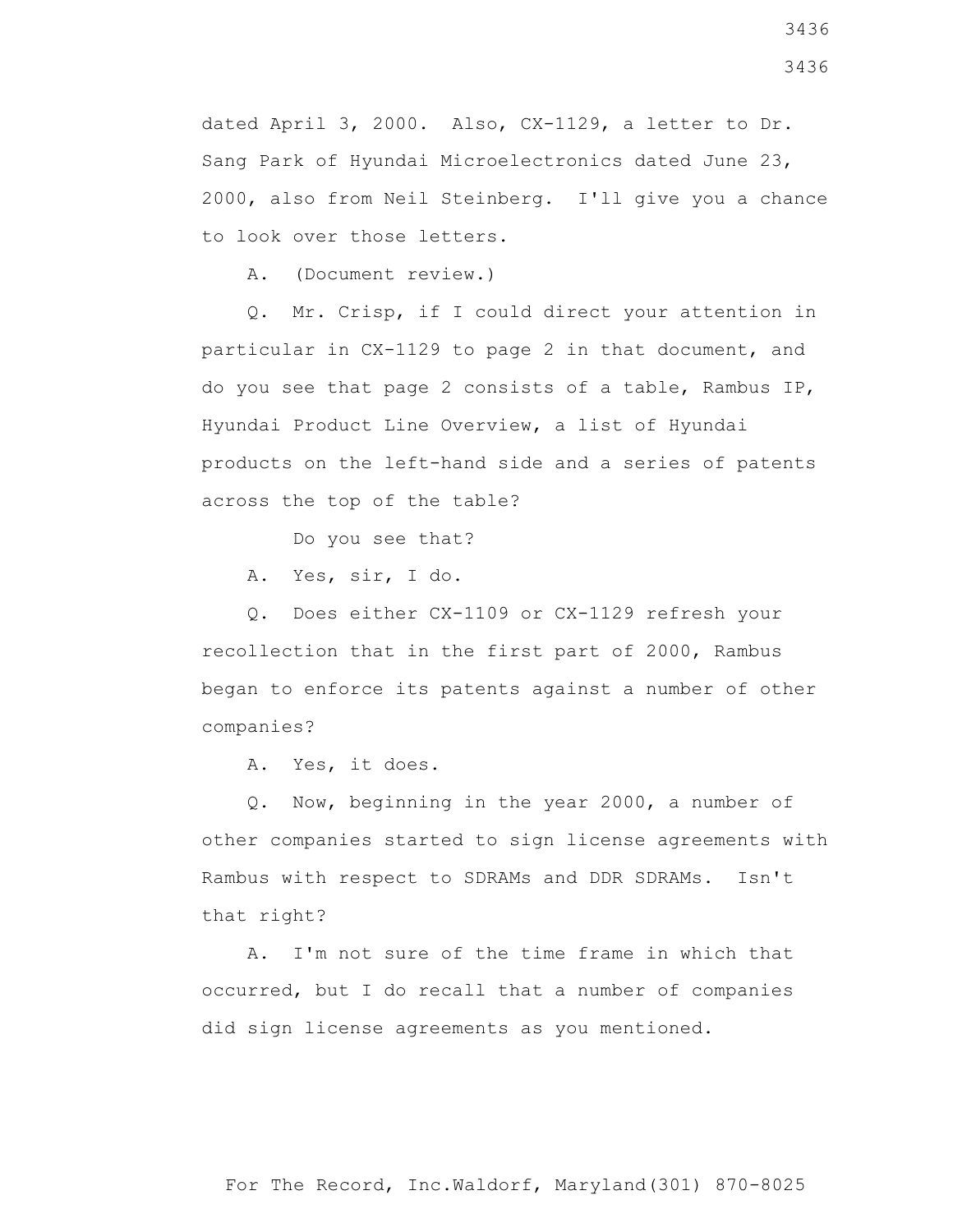Q. In other words -- strike that.

 But in any event, you do understand that companies including Toshiba, NEC, Samsung, Mitsubishi, Elpida and OKI all signed license agreements with Rambus that would cover production of SDRAMs and DDR SDRAMs?

 A. I'm not sure who all was on the list, but I know some of those company names were for sure. I'm just not sure about all of them.

 Q. But you also understand that a few companies did not sign license agreements with Rambus for SDRAMs and DDR SDRAMs?

A. Yes, that's my understanding.

 Q. And you understand that Rambus sued Infineon in U.S. district Court in Virginia?

A. Yes, I am aware of that.

 Q. And the Rambus lawsuit against Infineon in Virginia pertained to Infineon's production of SDRAMs and DDR SDRAMs. Is that right?

A. I think that's correct, yes.

 Q. Now, do you also understand that Rambus sued Infineon in Germany?

A. I think that's correct.

 MR. PERRY: Your Honor, these are all facts of public record about when lawsuits were filed, and I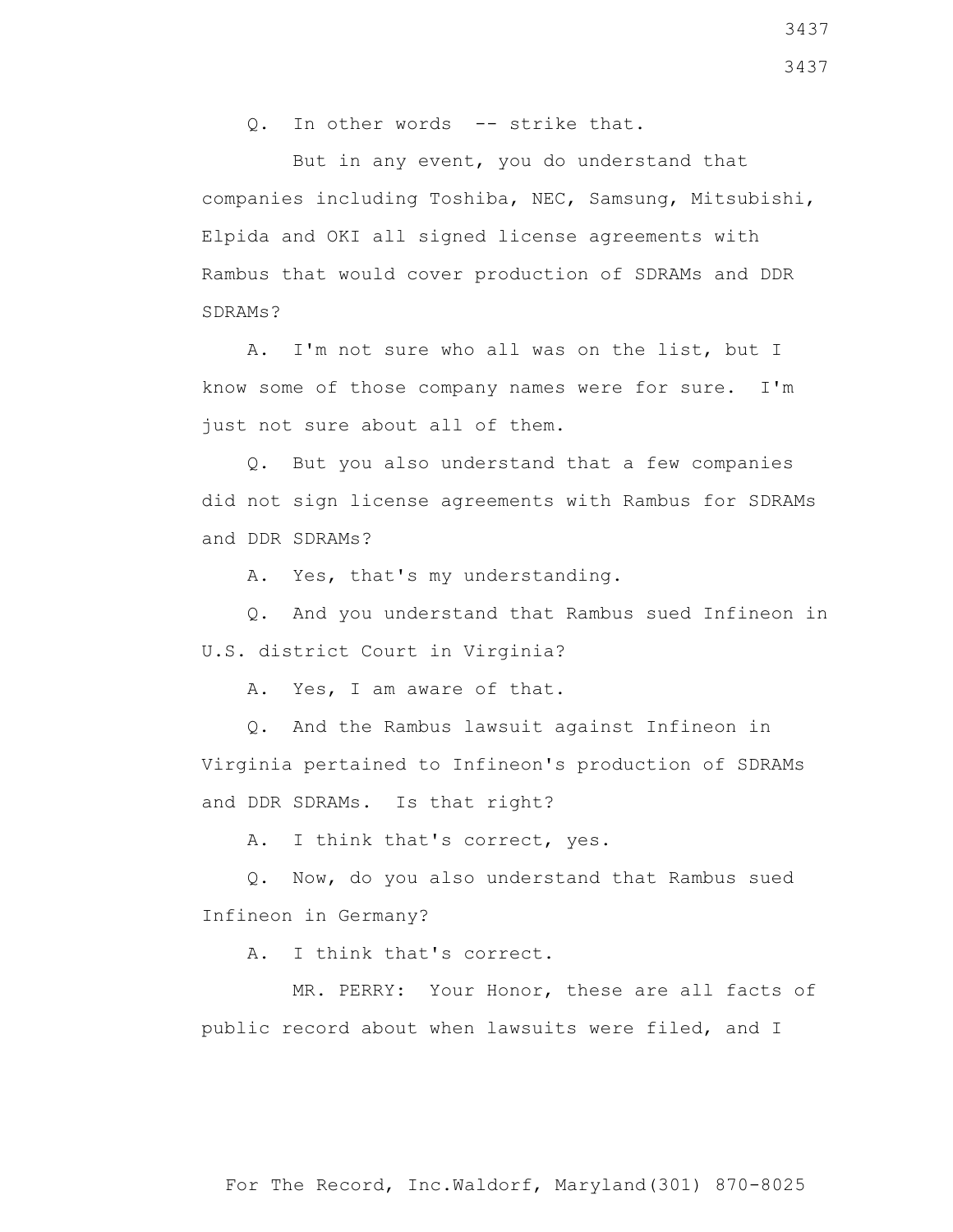just think we're wasting our time with this witness who had no involvement in that other than being a witness.

> JUDGE McGUIRE: Mr. Oliver, response to that? MR. OLIVER: I'll move on, Your Honor.

JUDGE McGUIRE: It seems well-founded.

 MR. OLIVER: Your Honor, we're approaching the end of what I'd like to do with Mr. Crisp, but I would ask if I could have a short break at this time.

 JUDGE McGUIRE: Okay, how much more time do you need?

 MR. OLIVER: I'm guessing it would be about 20 to 25 minutes, Your Honor.

 JUDGE McGUIRE: Okay, let's take a five-minute break, then.

> MR. OLIVER: Thank you, Your Honor. JUDGE McGUIRE: Off the record.

 **(A brief recess was taken.)**

MR. OLIVER: On the record.

 At this time, you may proceed, Mr. Oliver. MR. OLIVER: Thank you very much, Your Honor. May I approach, Your Honor? JUDGE McGUIRE: Yes. BY MR. OLIVER:

 Q. Mr. Crisp, I've handed you a copy of Exhibit CX-711. If I could ask you to turn in that document to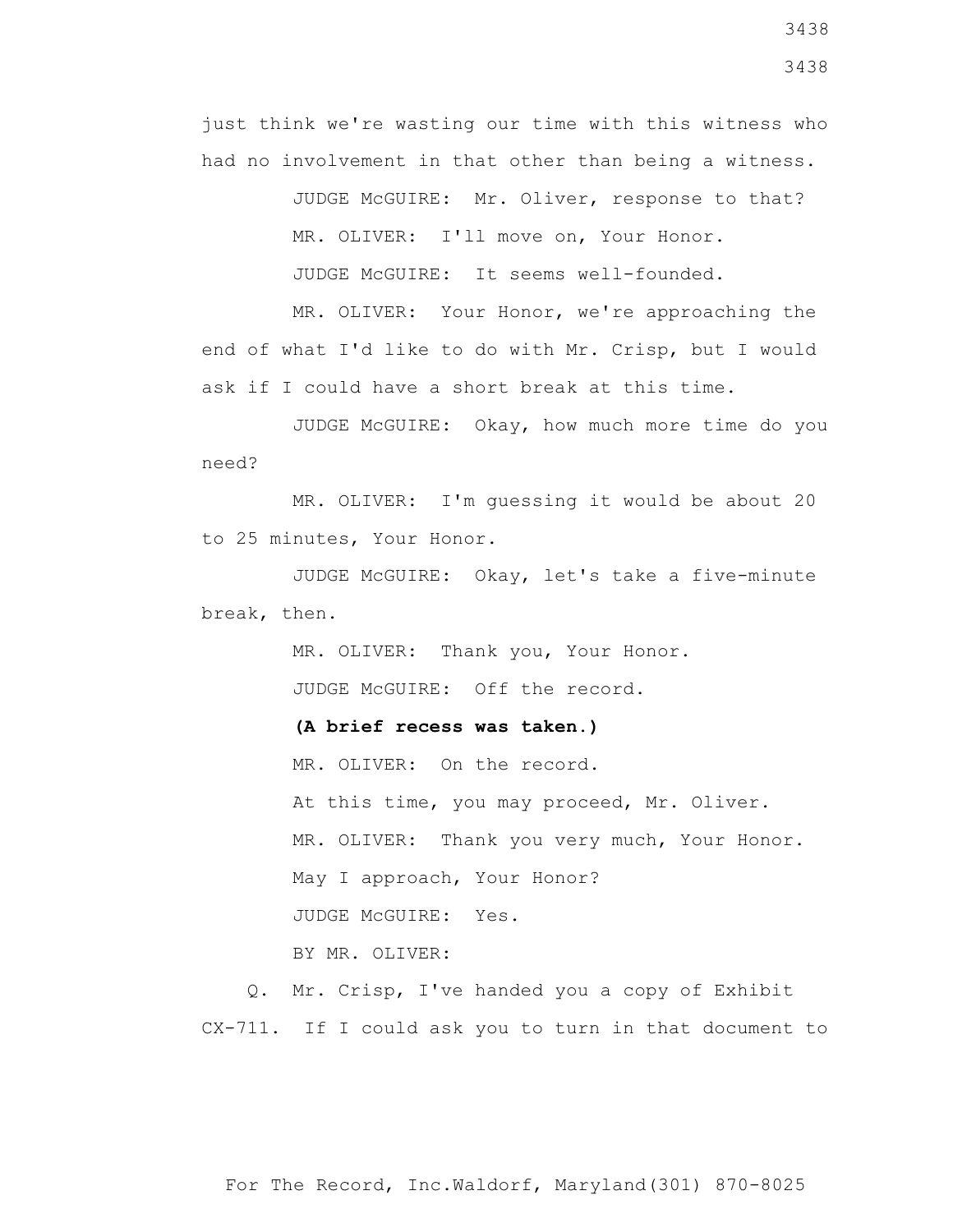page 187, please, there's an email that I wanted to direct your attention to beginning about a quarter of the way down page 187. That is an email from you to certain individuals and the entire executive group, the business development and marketing group at Rambus, and the engineering managers, and then A. Diepenbrock. I understand that is Mr. Tony Diepenbrock. Is that right?

 A. I'm sorry, I'm still trying to find where we are. Page 187?

Q. Page 187.

A. Okay, I'm there.

 Q. There's a caption about a quarter of the way down the page.

A. Yes, I see that.

 Q. That begins, "from," question marks, and then Tuesday, December 5, 1995.

Do you see that?

A. Yes, yes, I see that.

 Q. A few lines down below that, do you see the "to" line?

A. Yes, I do.

 Q. And it's to certain individuals, the business development and marketing group, the executive group, engineering managers, and then I believe that's Mr.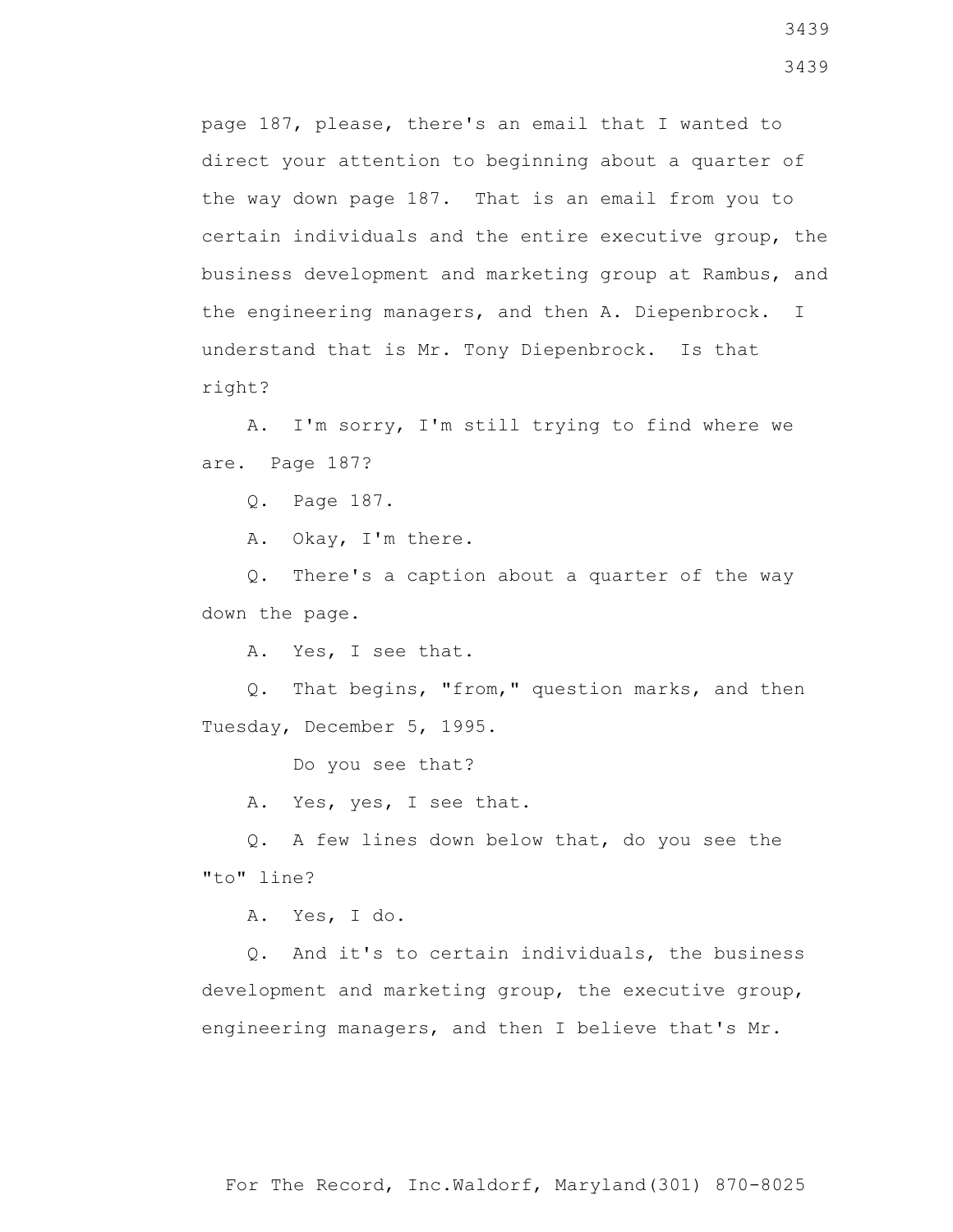Diepenbrock there?

A. Yes, that's right.

 Q. And the subject, again, is "JEDEC meeting notes." Is that right?

A. Yes, that's right.

 Q. Now, if I could direct your attention towards the bottom of page  $187$ , start with the paragraph  $-$  the last paragraph there that starts with, "Townsend of Toshiba."

Do you see that?

A. Yes.

 Q. And if I could ask you to read to yourself that paragraph and then carry over onto the next page, about three-quarters of the following page.

A. I'm sorry, on the second page do what?

 Q. I'd like you to read to yourself, go through it, the last paragraph at the bottom of page 187.

A. Yes.

 Q. And then most of page 188 down to the short dotted line.

A. Okay. (Document review.)

 Q. Mr. Crisp, I just want to be clear about what was happening at this point. At this meeting you were seeking additional guidance into the JEDEC patent policy. Is that right?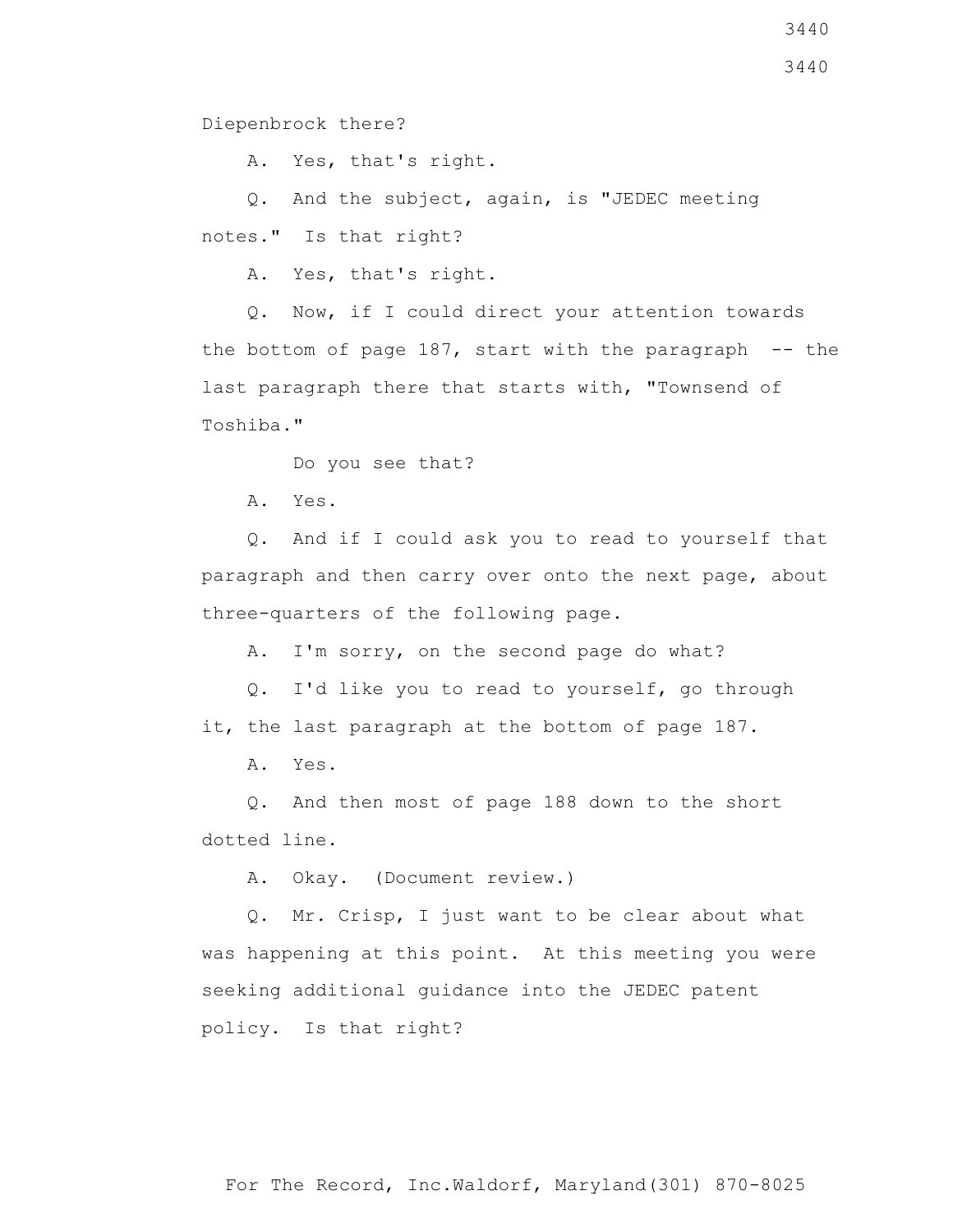Q. And Mr. Sussman is somebody that you knew as a

For The Record, Inc.Waldorf, Maryland(301) 870-8025

A. Generally that was true, yes.

was giving the presentation at the beginning of each meeting, right?

long time JEDEC leader and current task group chairman

 A. Yes, that's right. Q. And Mr. Townsend, of course, is the person who

Q. And then you also went to speak to Mr. Sussman?

clarification with respect to the JEDEC patent policy, the first person you went to speak with was Mr. Townsend, right? A. Yes, sir, that's correct.

Q. So, when you were looking for additional

this two or three times now, just answer the question. THE WITNESS: Yes, sir. Yes, sir, Your Honor.

 MR. OLIVER: Your Honor, could we please have everything stricken after the --

JUDGE McGUIRE: Mr. Crisp, I have asked you

 Q. Mr. Crisp -- A. You said you were wanting to clarify it, so I'm

trying to clarify it for you.

BY MR. OLIVER:

A. Yes, I -- the reason I was doing that, of course, is because I was planning on making a presentation and --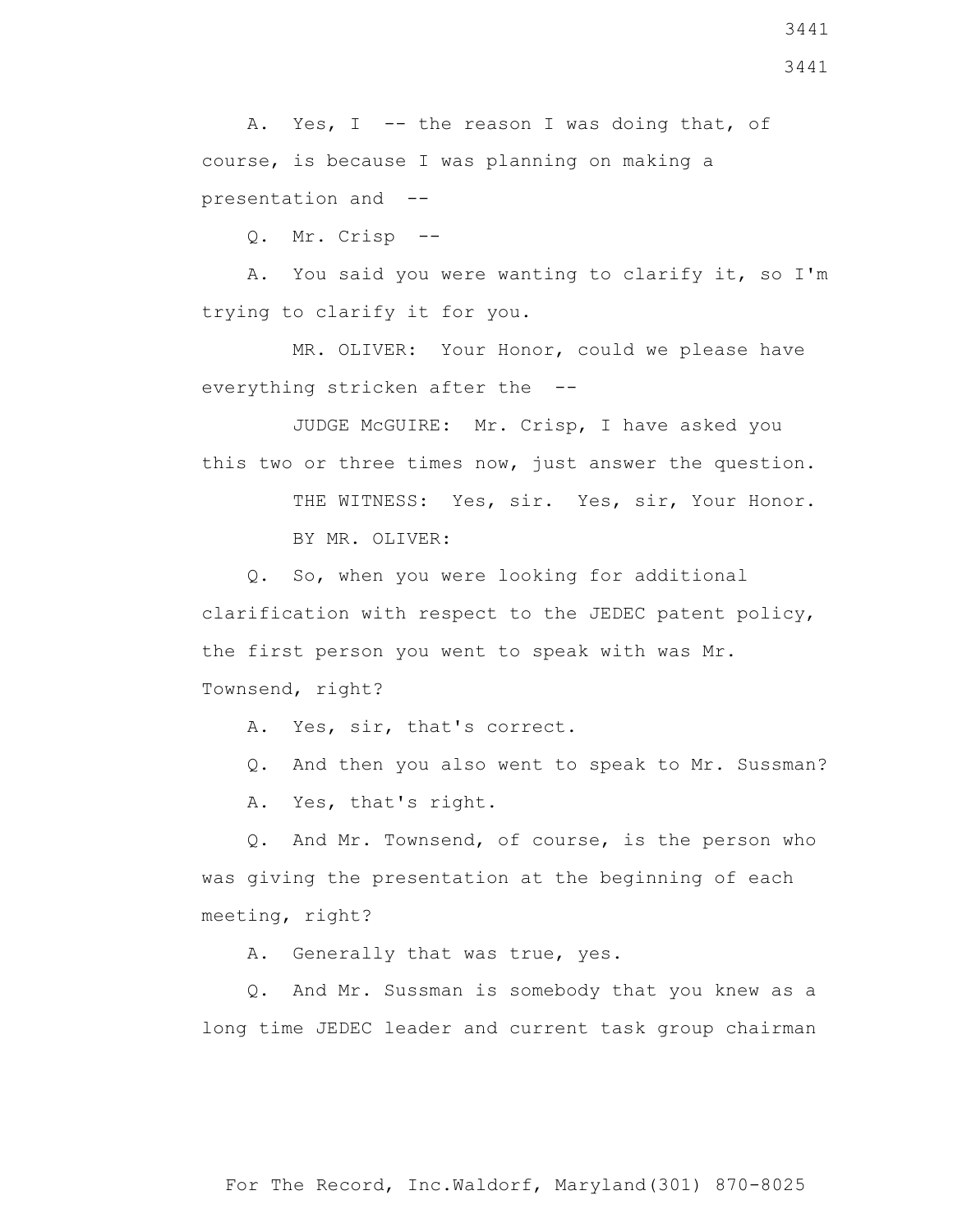of the JC-42.4 committee?

A. I think that's right.

 Q. And you also chose to go speak with Mr. Desi Rhoden, right?

A. Yes, that's also correct.

 Q. Because he was a long-time JEDEC veteran and chair of the SDRAM group. Is that right?

A. Yes, that's right. That's what I wrote.

 Q. Now, I'd like to put in context what you were doing at this JEDEC meeting. Now, do you recall that we discussed yesterday Mr. Tony Diepenbrock started at Rambus in September of 1995?

A. I think that's the date, yes.

 Q. And in September of 1995, Mr. Diepenbrock expressed to you concern with respect to Rambus' participation in JEDEC. Isn't that right?

A. He had raised that issue with me, yes.

 Q. And his concern was because of risk of equitable estoppel associated with JEDEC's participation in Rambus, right?

 A. Yes, I believe that's what he had expressed, among other things.

 Q. And it would be fair to say that Mr. Diepenbrock would have preferred it if Rambus didn't participate in JEDEC, right?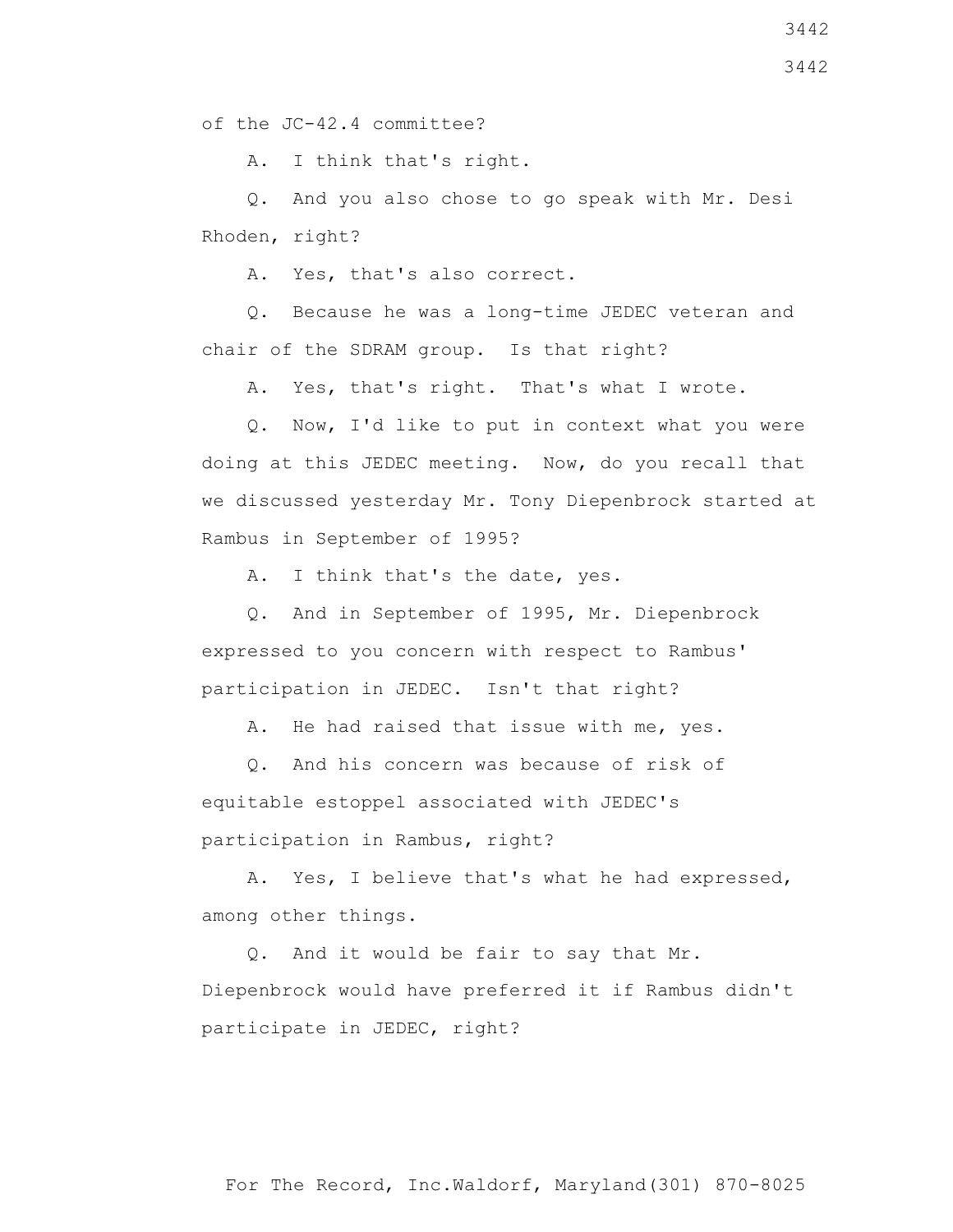Q. And you did not necessarily agree with Mr. Diepenbrock's concerns, did you?

A. I had a -- we had a difference of opinion on that.

 Q. You wanted to continue participating in JEDEC, right?

 A. I saw some advantages in continuing to participate and thought we should do that.

 Q. Now, this December 1995 meeting was the first JEDEC meeting you attended after the conversation with Mr. Diepenbrock, right?

 A. I imagine that was true. I don't remember what other meeting dates there were in between, so that's probably -- that's probably right.

 Q. So, you took the opportunity, then, to speak with a number of individuals concerning the JEDEC patent disclosure and licensing policies, right?

A. Yes, that's correct.

 Q. And you drafted the email that we've just looked at, right?

A. Yes, that's also correct.

 Q. And again, the email was circulated not only to Tony Diepenbrock but to all executives and the entire business development and marketing group. Is that

3443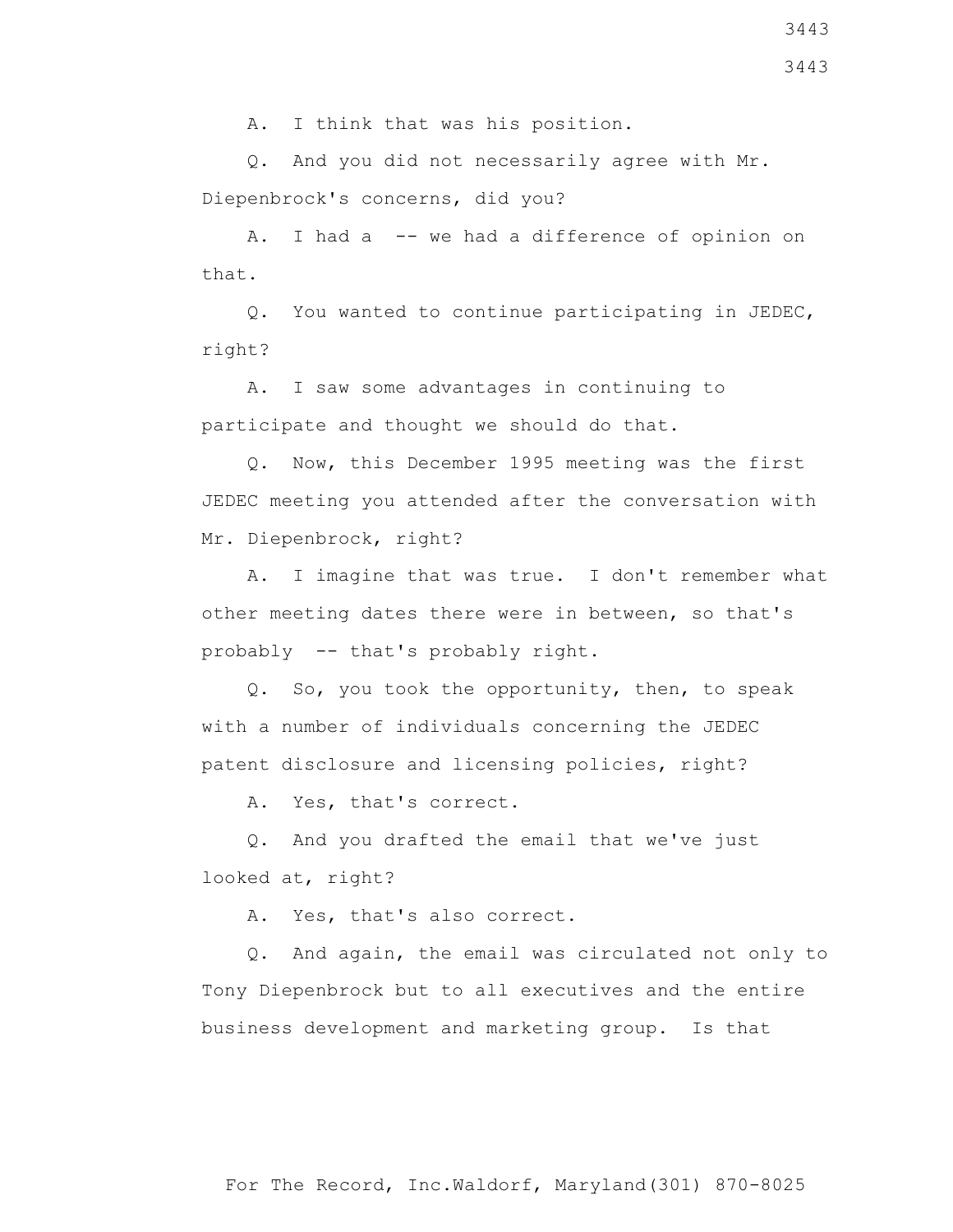A. Yes, that's right, among others.

 Q. And you wanted to persuade them that the JEDEC disclosure policy shouldn't cause Rambus to decide to leave JEDEC. Is that right?

 A. Actually, I think it was a little different than that.

 Q. Well, you wanted to continue participating in JEDEC. Is that right?

 A. Well, we were considering making a proposal there, and we needed to understand what it was, and there had been a misunderstanding I think on the part of some individuals.

 Q. My question, Mr. Crisp, was you wanted to continue to participate in JEDEC. Isn't that right?

A. I think that's right, yes.

Q. And Mr. Diepenbrock didn't. Is that right?

A. He was recommending that we not.

 Q. Now, if I could direct your attention to page 188 of CX-711, there's a line appearing almost halfway down the page that begins, "So the conclusion I reach."

Do you see that?

A. Yes.

 Q. And this appears immediately after your discussion of your lunch with Mr. Townsend and your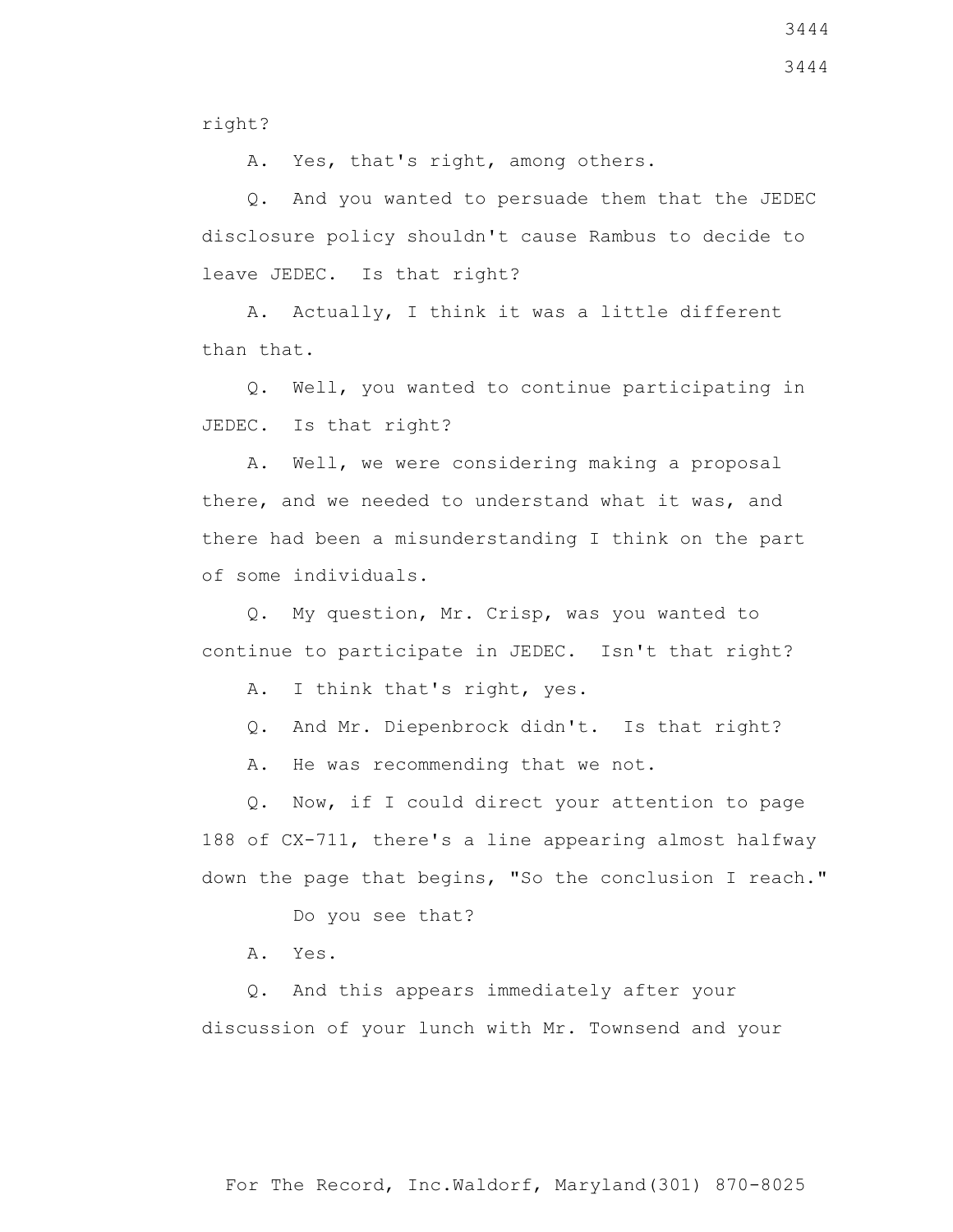conversations with Mr. Sussman and Mr. Rhoden, right?

 A. I'm sorry, could you ask the question again, please?

 Q. Yes. The sentence that I've just pointed to, "So the conclusion I reach," that appears immediately after your discussion of your lunch with Mr. Townsend and your discussions with Mr. Sussman and Mr. Rhoden, right?

A. Yes, it does.

 Q. And you write there, "So the conclusion I reach here is that we can abide by the patent policy on a case-by-case basis."

Do you see that?

A. Yes.

 Q. And what you're referring to there is the JEDEC license policy, right?

A. Yes, that's right.

 Q. And then if you look a few lines further down, there's a sentence that begins, "As long as we mention."

Do you see that?

 MR. PERRY: Your Honor, I would just like to state for the record he didn't finish reading the sentence. I didn't want the record to say that he finished that sentence as it's appearing there in the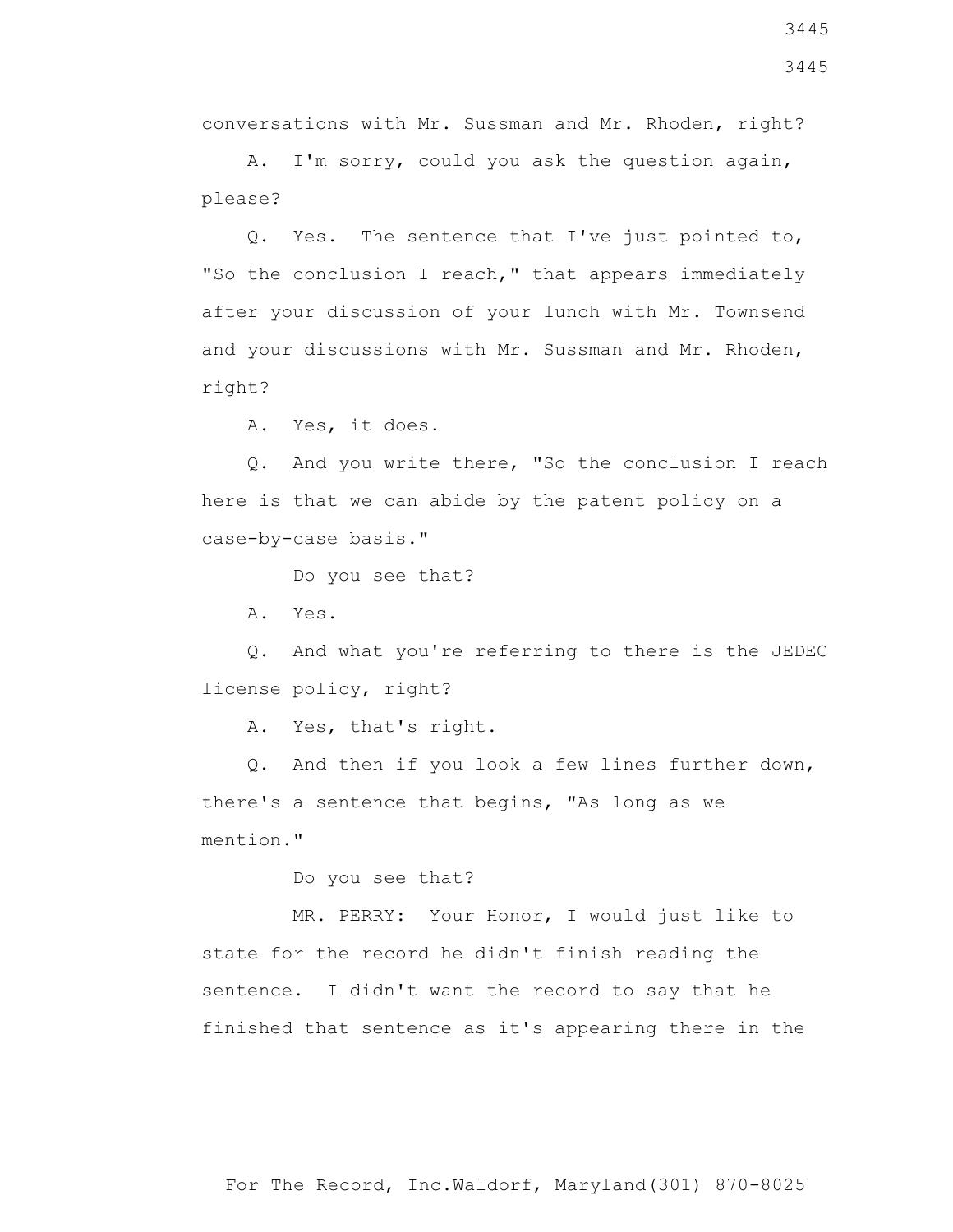3446

transcript.

JUDGE McGUIRE: So noted.

BY MR. OLIVER:

 Q. If I could direct your attention a few lines further down, that begins, "As long as we mention."

Do you see that?

A. Yes, I see that.

 Q. That reads, "As long as we mention that there are potential patent issues when a showing or a ballot comes to floor, then we have not engaged in

'inequitable behavior.'"

Do you see that?

A. Yes, I do.

 Q. Now, at that point you were talking about the JEDEC patent disclosure policy, right?

A. Yes, for presenters.

 Q. And then if I could direct your attention down to the next paragraph, it begins, "The things we should not do."

Do you see that?

A. Yes, I do.

 Q. And it reads there, "The things we should not do are to not speak up when we know that there is a patent issue, to intentionally propose something as a standard and quietly have a patent in our back pocket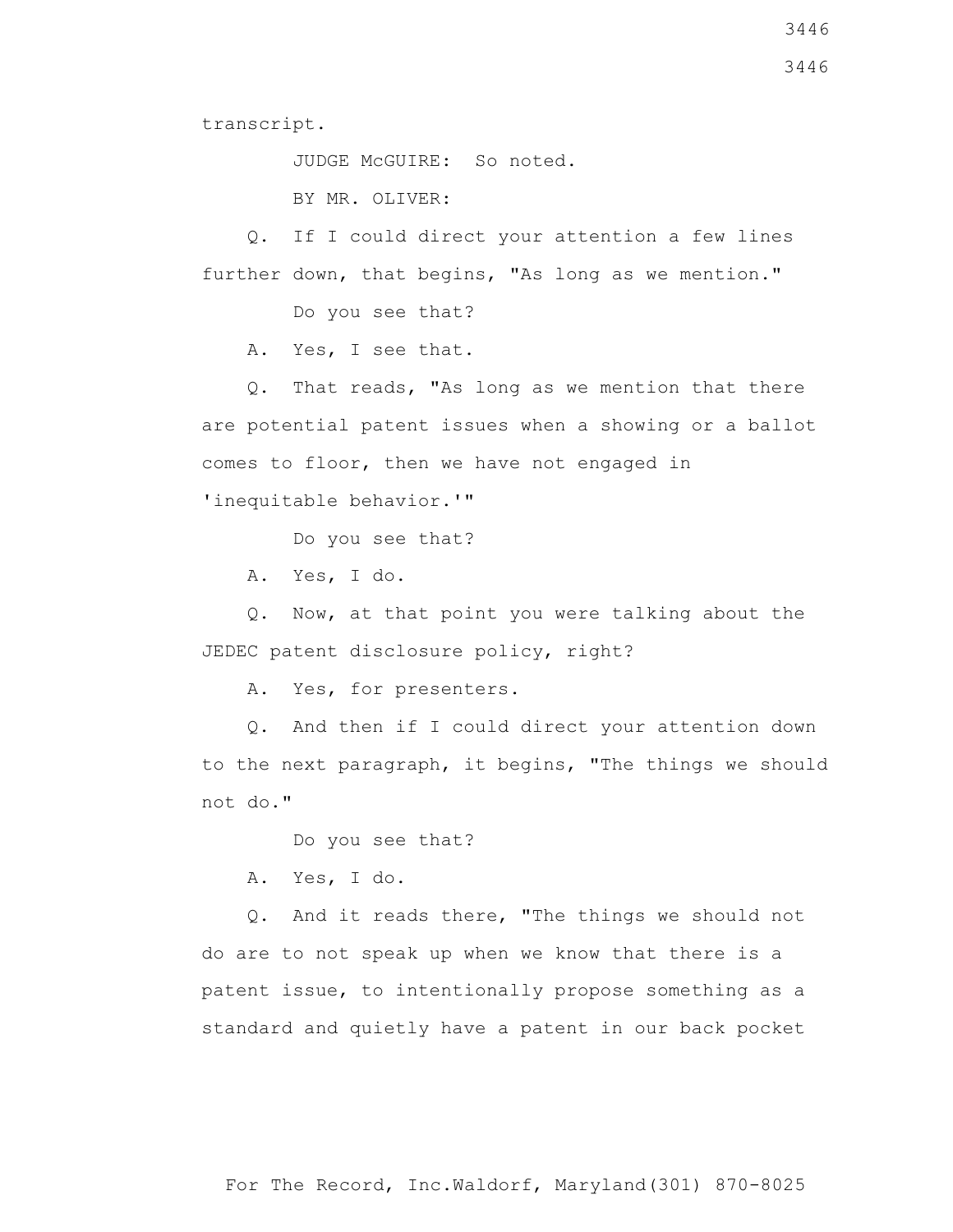we are keeping secret that is required to implement the standard and then stick it to them later (as WANG and SEEQ did)."

Do you see that?

A. Yes, I do.

 Q. And then the next sentence reads, "I am unaware of us doing this -- doing any of this or of any plans to do this."

Do you see that?

A. Yes, I do.

 Q. Now, isn't it true, though, Mr. Crisp, that you were, in fact, aware of Rambus plans to do that?

 A. No, sir. Again, I was speaking about making a presentation or a proposal there at JEDEC.

 Q. Well, you certainly were aware of Rambus plans not to tell JEDEC when it knew that there was a patent issue and then to stick it to the industry later. Isn't that right?

A. I'm sorry, could you ask that question again?

 Q. Yes. You were aware -- excuse me. You were aware of Rambus plans not to speak up at JEDEC when Rambus knew that there was a patent issue and then to stick it to the industry later. Isn't that right?

 A. I don't think I had that knowledge. Again, I was speaking about making a presentation there, making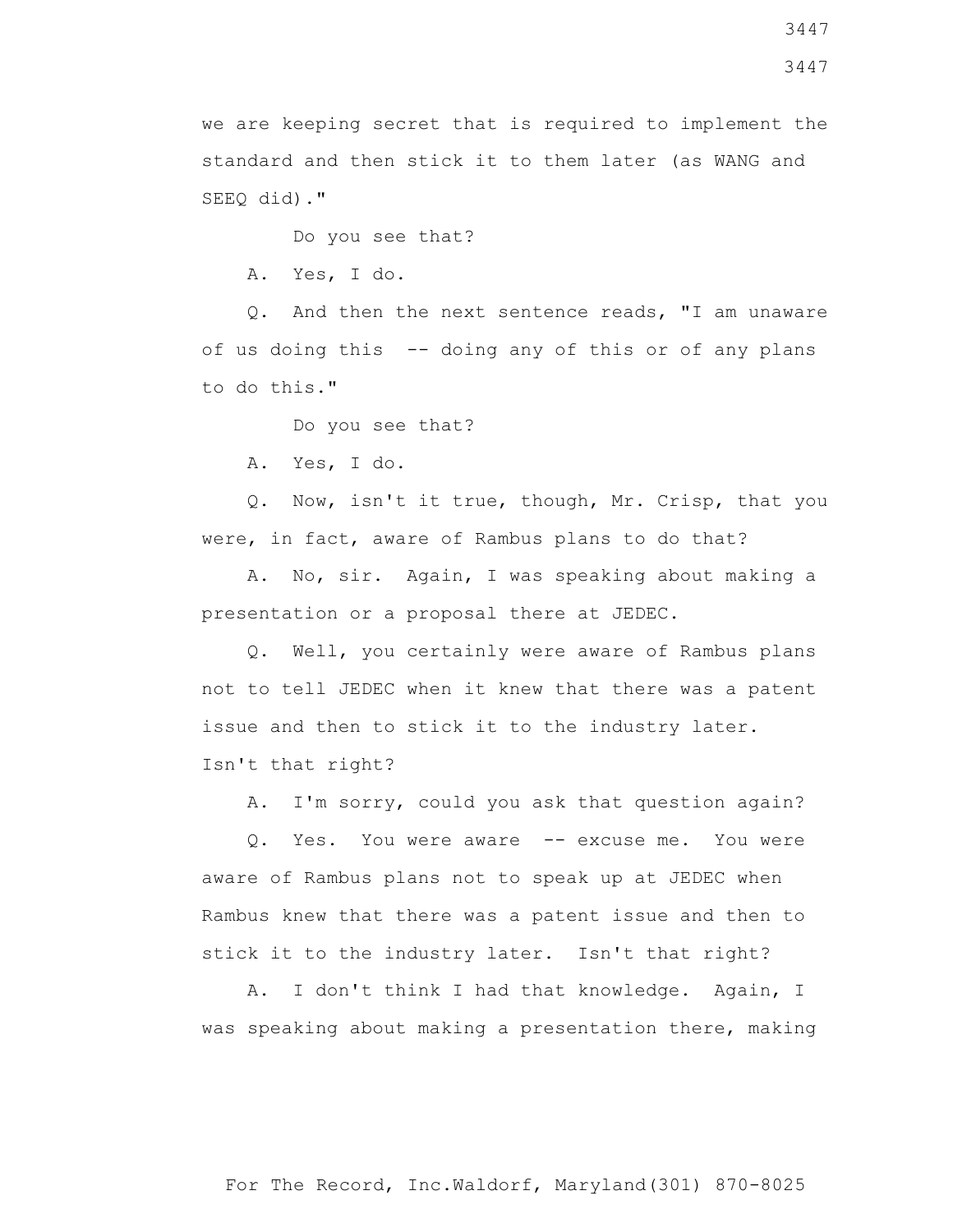a proposal. This was the first time I had been faced with that.

 Q. My question is unrelated to a proposal. My question is simply, isn't it true that you knew of Rambus plans not to speak up at JEDEC when you knew that there was a patent issue and then to stick it to the industry later? Isn't that right?

 A. I'm not sure how to answer your question, because I -- it's taken out of context.

 Q. Mr. Crisp, why don't you set the document down for a moment.

 Isn't it true that in December 1995, you were aware of Rambus plans not to tell JEDEC when there was a patent issue at JEDEC and then to stick it to the industry later?

 A. Well, I certainly knew that we were not making any disclosures of our patents at JEDEC. I'm not sure about the last part of it.

> MR. OLIVER: May I approach, Your Honor? JUDGE McGUIRE: Yes.

BY MR. OLIVER:

 Q. Mr. Crisp, I've handed you a number of documents that I actually do not think you will need, my questions will not necessarily reference the documents, but I did want to give those documents to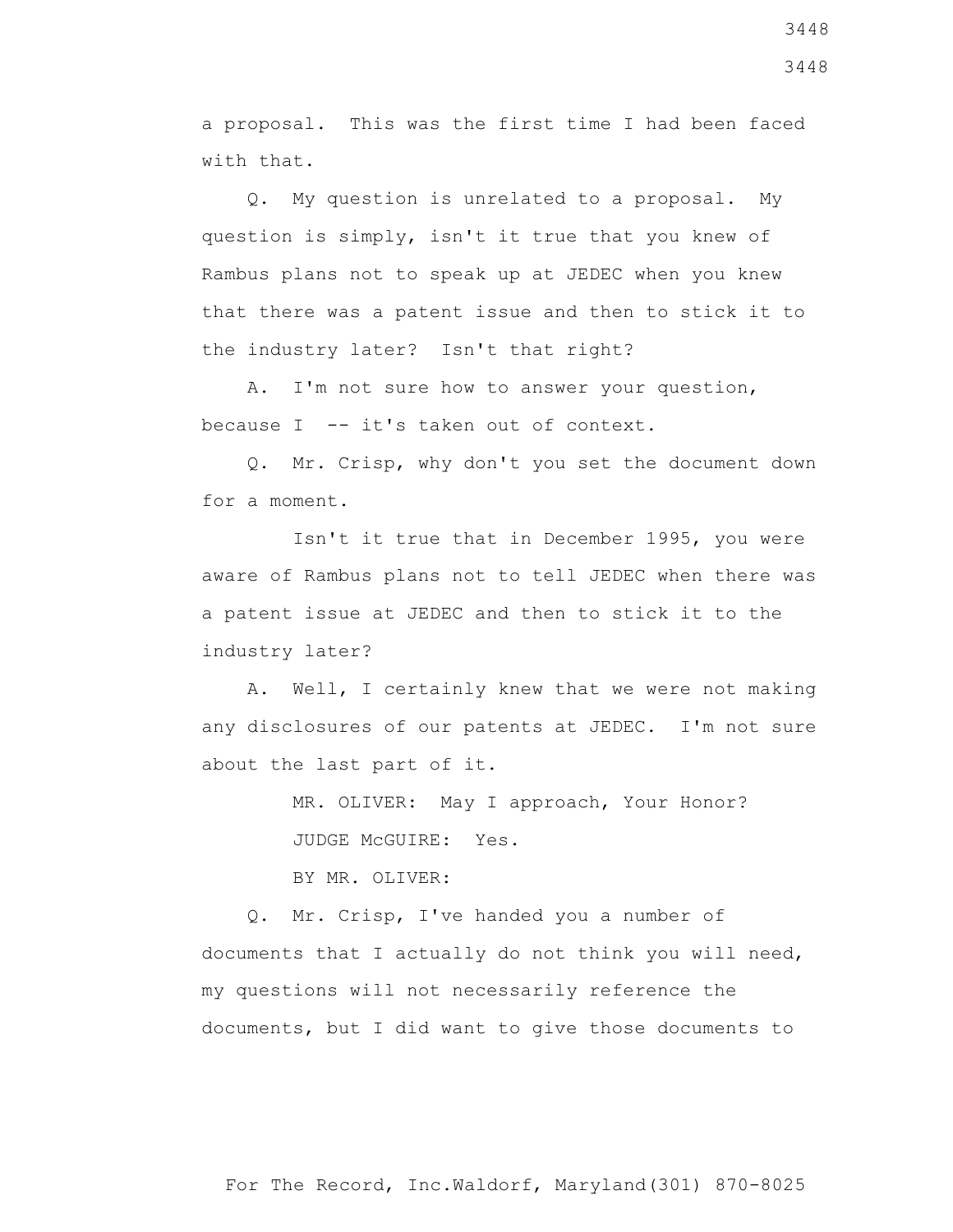you for your reference in case you do want to look at them.

 I should note also that you do have the CX-711 in front of you, and there are tabs on certain pages that you may want to consult if you choose to do so, but as I said, I don't think you'll necessarily have to.

 Mr. Crisp, we probably don't have time to discuss all the events, but I would like to run through my top ten list of instances of patent issues involving JEDEC of which you were aware and of which you did not inform JEDEC and which you understood that Rambus could stick it to the industry with.

 MR. PERRY: Your Honor, excuse me. I don't think that ought to be a part of the question. It's pure argument. There is no jury.

 JUDGE McGUIRE: Mr. Oliver, that's true. That's argument. Now, that's something you can certainly make in your post-hearing brief, but I am not going to hear pure argument in the form of a question.

MR. OLIVER: Thank you, Your Honor.

BY MR. OLIVER:

 Q. Mr. Crisp, I'd like to run through ten events. I won't put these in any particular order, just chronologically.

3449 3449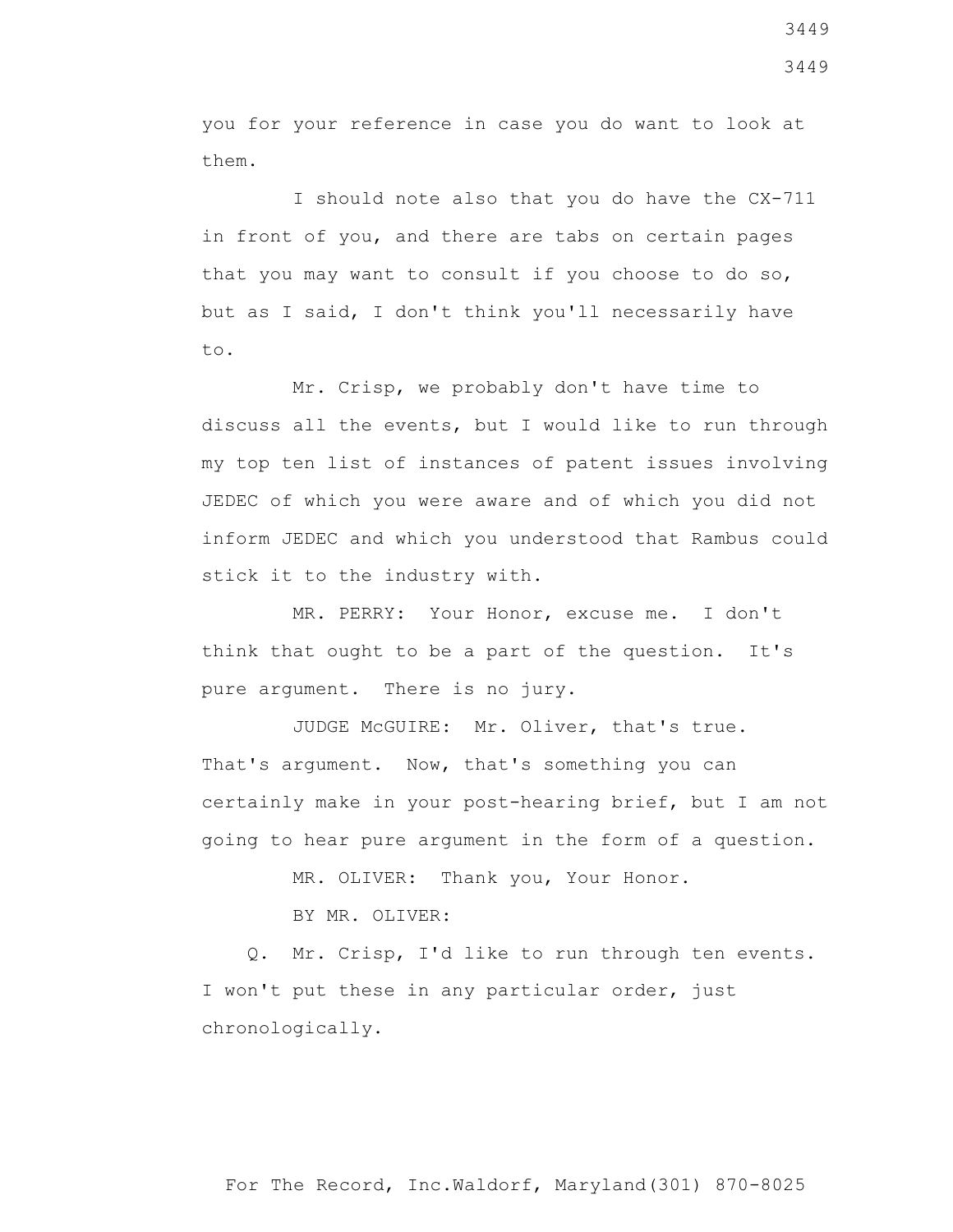Number ten, in February 1992, Billy Garrett told you and others, based on events at a JEDEC meeting, that Rambus could use its patents to keep current mode interfaces off of DRAMs, but you're not aware that you or anyone else ever told JEDEC that. Isn't that right?

 A. Yes, that's true. I don't know that we had any patents for that.

 Q. Number nine, in September of 1992, you met with Lester Vincent to propose claims covering DRAM with multiple open rows and a DRAM with programmable latency in order to cause problems with synchronous DRAMs, but you never told JEDEC that Rambus was pursuing those claims. Isn't that right?

 MR. PERRY: Compound and misstates the testimony and the evidence. Objection.

JUDGE McGUIRE: Mr. Oliver?

 MR. OLIVER: Your Honor, I am asking him if he can answer the question. If he believes it misstates the testimony, he can correct it.

JUDGE McGUIRE: Overruled.

THE WITNESS: Please ask the question again.

BY MR. OLIVER:

 Q. Yes. In September of 1992, you met with Lester Vincent to propose claims covering DRAM with multiple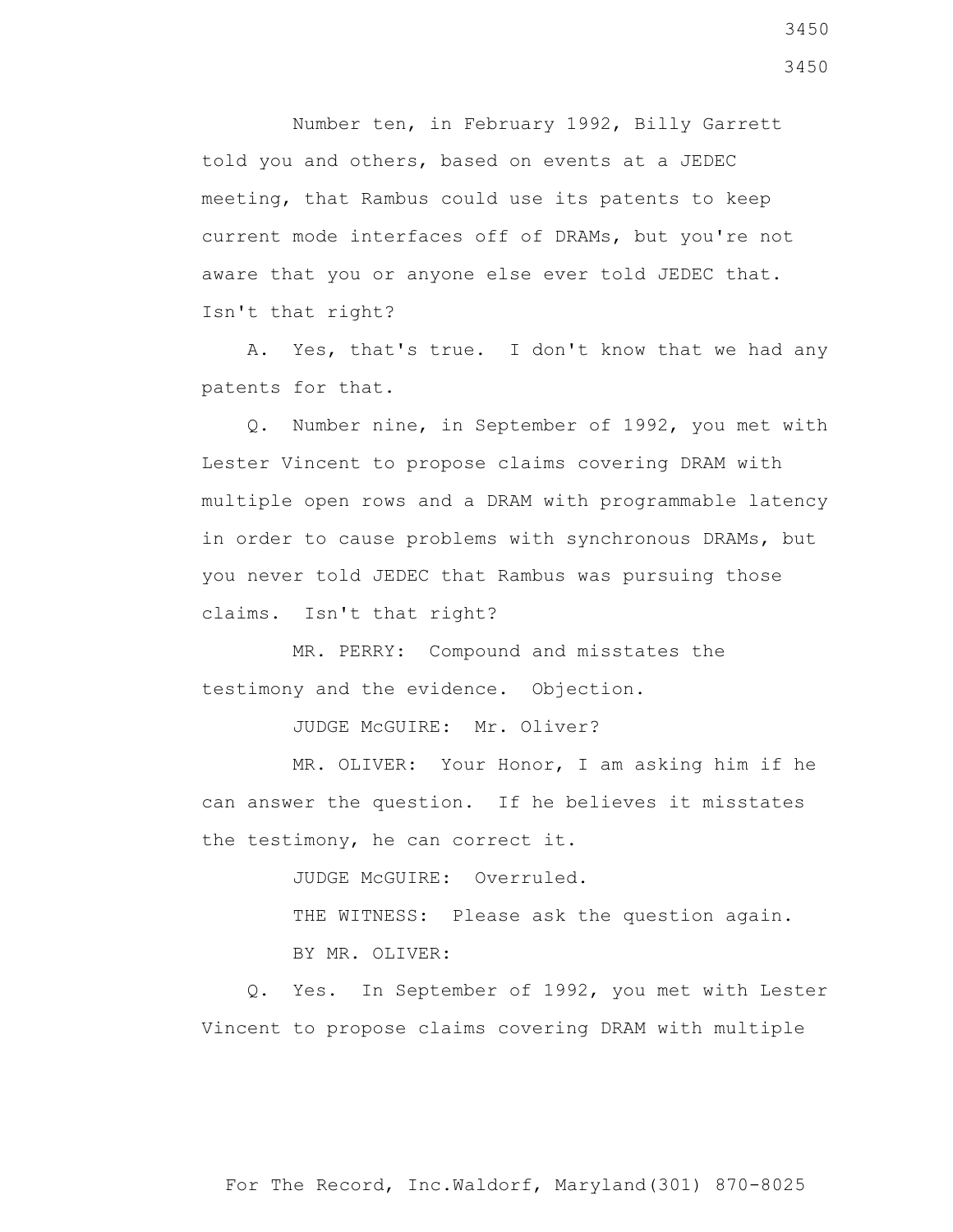open row addresses and DRAM with programmable latency in order to cause problems with synchronous DRAMs, but you never told JEDEC about that, did you?

MR. PERRY: Same objection.

JUDGE McGUIRE: Overruled.

THE WITNESS: I never told JEDEC about the meeting I had with my attorney, that's correct.

BY MR. OLIVER:

 Q. Number eight, in June 1993, you received an email from Fred Ware following his discussion with Mr. Lester Vincent discussing claims covering programmable CAS latency as being directed against SDRAMs and claims covering PLL clock generation as being directed against future SDRAMs, but you never told JEDEC that Rambus was pursuing those claims, did you?

 A. That's correct, I never said anything about that.

 Q. Number seven, in May 1994, in response to a presentation at JEDEC, you stated that Rambus might be able to slow down or stop or at least collect from various devices using external supplied reference voltage, but you never told JEDEC that, did you?

A. That's correct.

 Q. Number six, in September 1994, after having seen a presentation at JEDEC relating to on-chip PLL,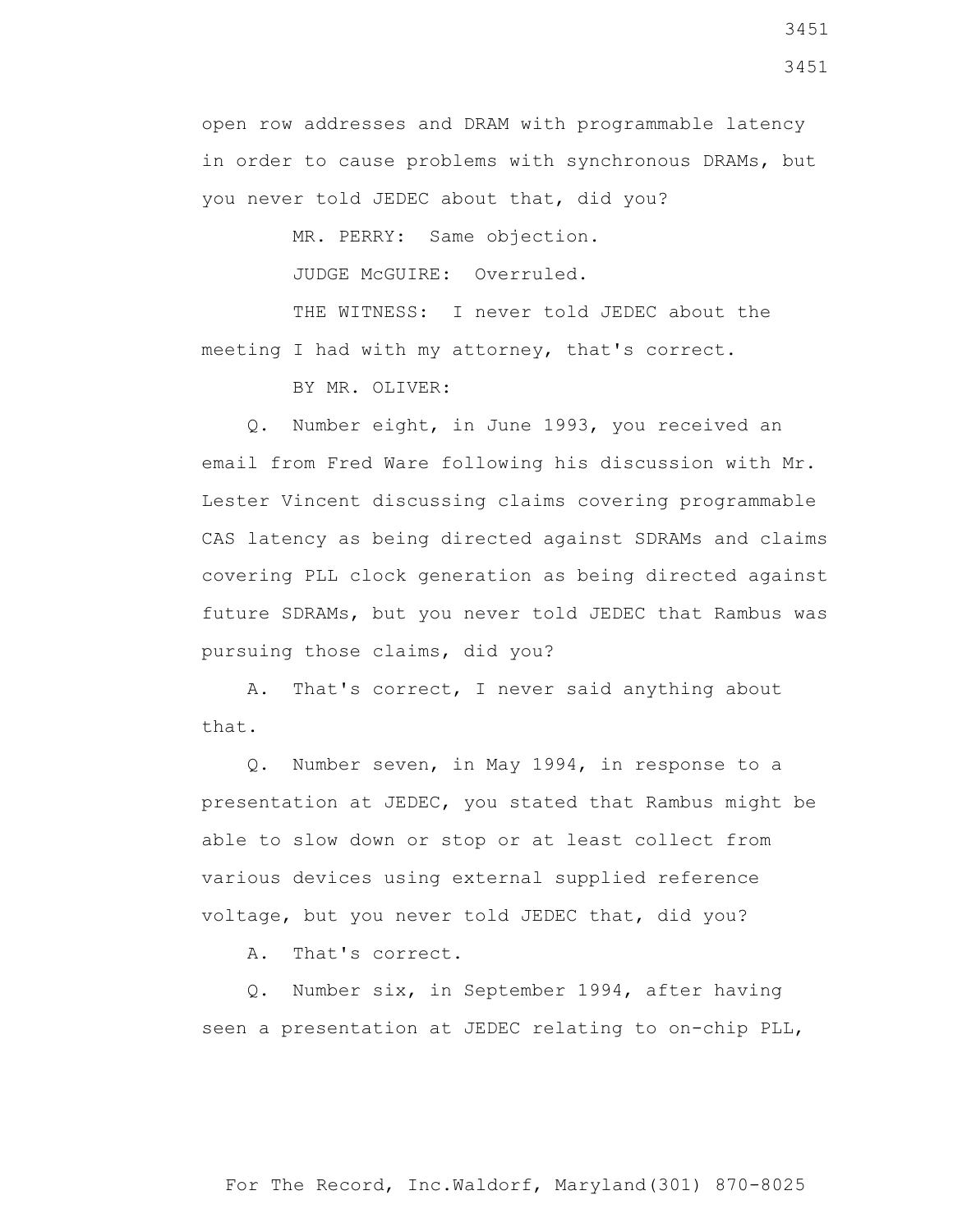you wrote in an email that it seemed likely that Rambus would have to fight litigation, but you never told JEDEC that, did you?

 A. I never said anything to JEDEC about that, that's correct.

 Q. Number five, in October 1994, one month after having seen a presentation at JEDEC regarding on-chip PLL, you wrote that you hoped Rambus would sue other companies, but you never informed JEDEC of that, did you?

 A. Well, I think we discussed yesterday that that presentation was different than what you've represented, but the fact is I never said anything to them about it.

 Q. Number four, in March 1995, after observing a presentation at JEDEC involving an external reference voltage, you stated that the proposal may well infringe Rambus' work, but you never informed JEDEC of that, did you?

A. That's correct.

 Q. Number three, also in March 1995, after observing a separate presentation at JEDEC involving source synchronous clocking, you wrote that they might get into patent trouble if they did this, but you never told JEDEC that, did you?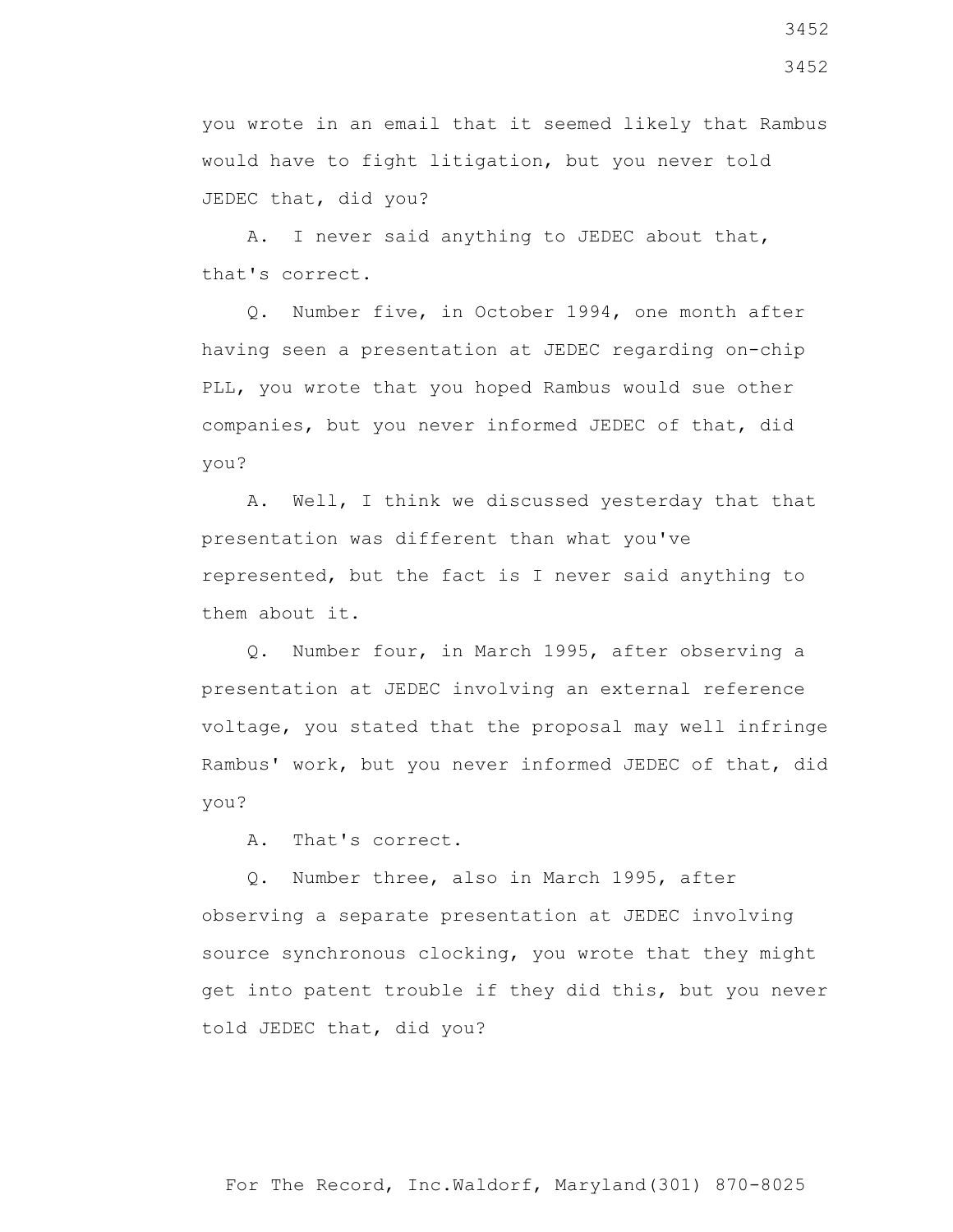A. That's correct.

 Q. Number two, after identifying intellectual property issues relating to SyncLink following a May 1995 presentation, and the issues you identified including low voltage -- I'm sorry, please allow me to start that question again.

 Number two, at a May 1995 JEDEC meeting, after identifying intellectual property issues relating to SyncLink, including low swing signaling and programmable access latency, you advised others at Rambus that it was not a really key issue, it makes no sense to alert them to a potential problem they could easily work around, right?

 A. I'm having trouble with the first part of your question. I think the issues that you or the things you referred to as issues I think I identified as potential issues, but no matter, I did not inform JEDEC of any of that.

 Q. Number one, in June of 1995, you undertook to help get a claim to shoot SyncLink in the head, but you never told JEDEC what you were doing. Isn't that right?

 A. Well, I'm not sure exactly what you mean by "undertook."

Q. You took ownership of trying to do work to get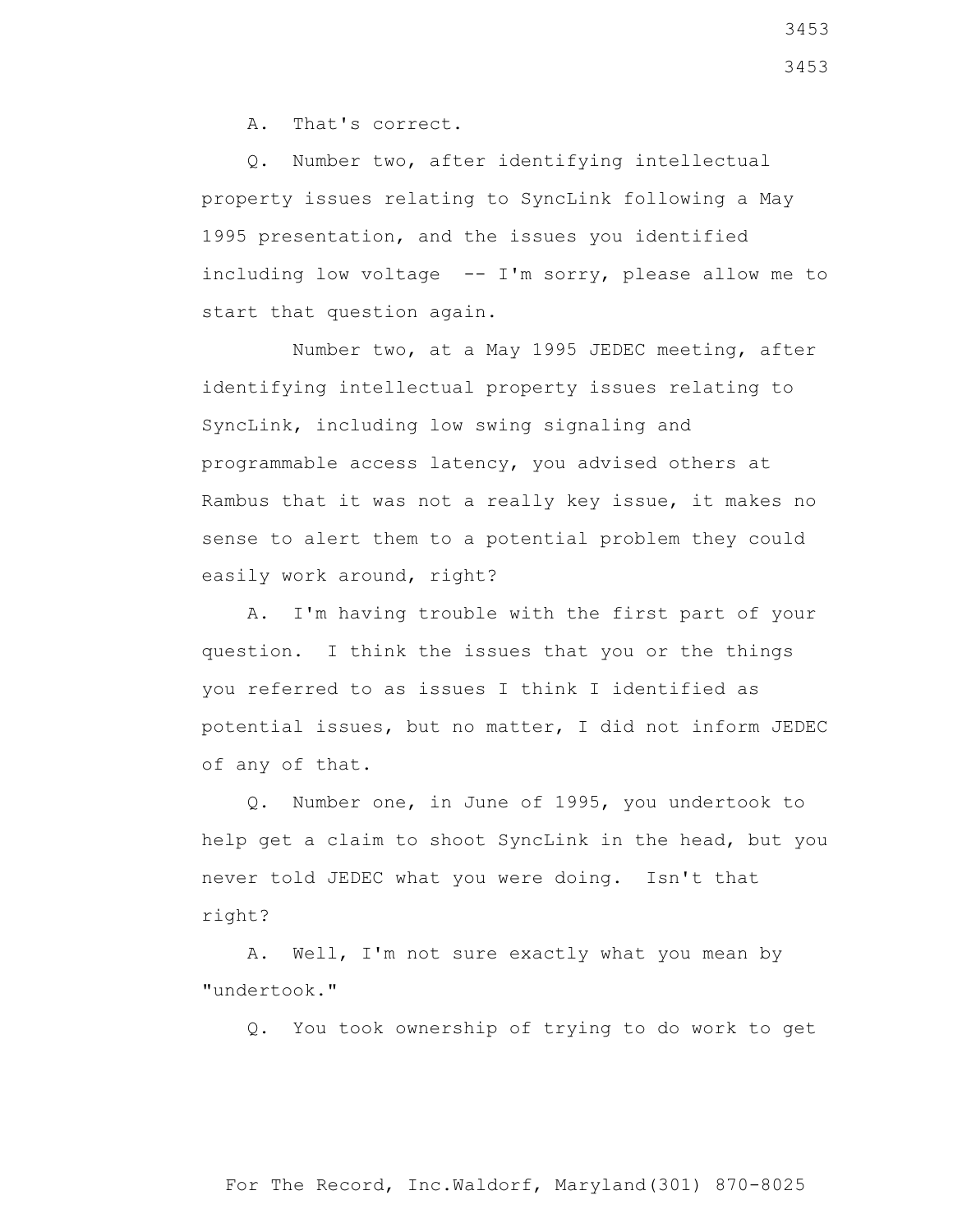3454

claims to shoot SyncLink in the head. Is that right?

 A. I think my recollection was I offered to take ownership.

Q. And you never told JEDEC about that, did you?

A. That's correct, I never did.

 MR. OLIVER: Your Honor, may I approach the table?

JUDGE McGUIRE: Yes.

BY MR. OLIVER:

 Q. Mr. Crisp, you never told JEDEC that you believed that Rambus could obtain patent rights covering low voltage output swings. Isn't that right?

MR. PERRY: Assumes facts not in evidence.

JUDGE McGUIRE: Mr. Oliver?

 MR. OLIVER: Your Honor, I'm simply asking the question.

 MR. PERRY: I'm sorry, Your Honor, there's no evidence to support it. If the question is did you ever say those words, you know, we've already been over all this. There weren't any disclosures, and we're going to hear now what the reason for that was, but he hasn't established that there was any state of mind of this individual that there was patent coverage for these technologies, and I think it's just a waste of time to go through that.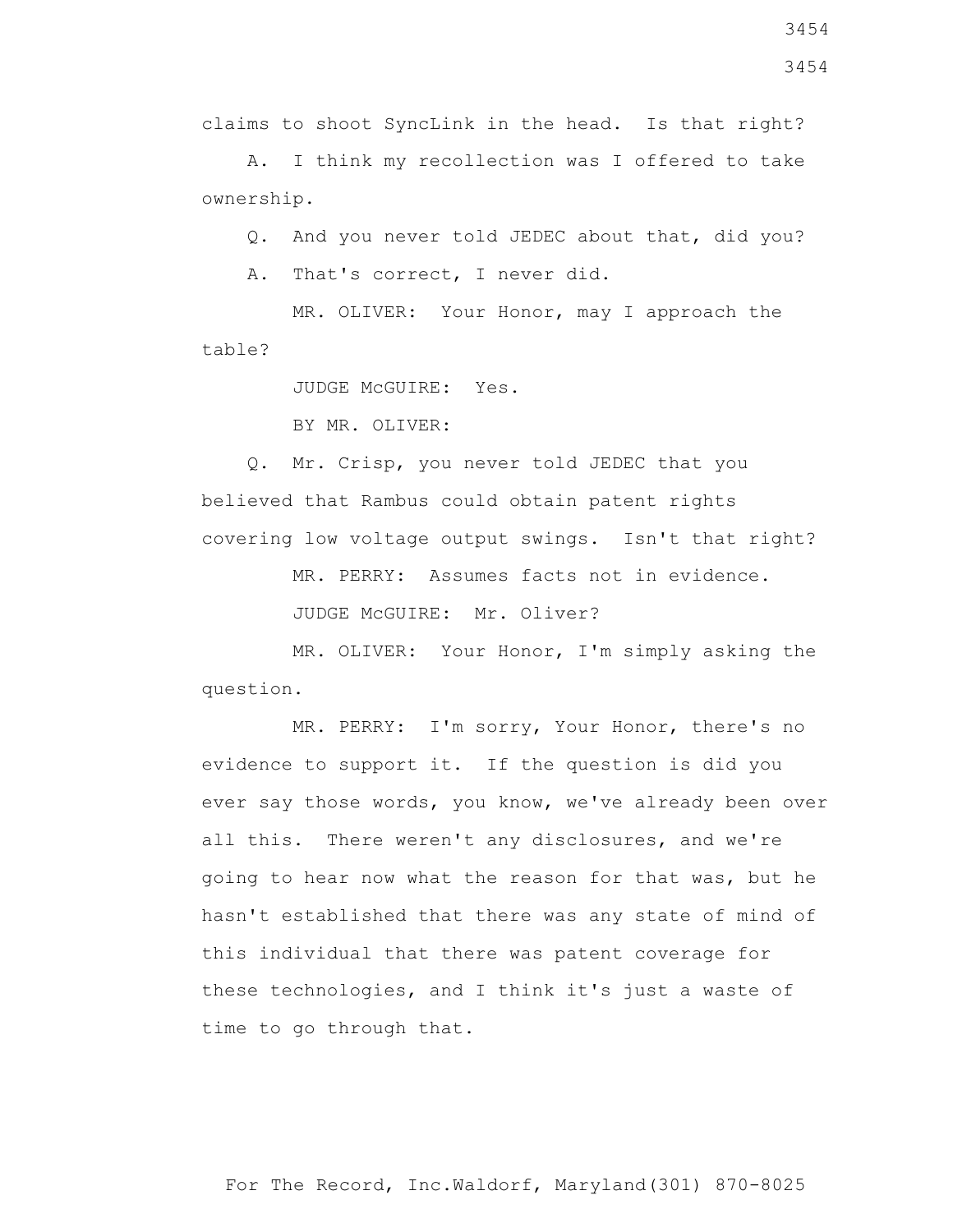JUDGE McGUIRE: I'll let you take that up on your cross.

Go ahead.

MR. OLIVER: Thank you, Your Honor.

BY MR. OLIVER:

 Q. Mr. Crisp, you never told JEDEC that you believed that Rambus could obtain patent coverage over low voltage output swings. Isn't that right?

A. That's correct.

 MR. PERRY: Your Honor, I am going to object that it's vague as to the coverage of swings with respect to what?

 JUDGE McGUIRE: All right, sustained on that one.

BY MR. OLIVER:

 Q. You never informed JEDEC that you believed that Rambus could obtain patent coverage with respect to low voltage output swings as being discussed in JEDEC. Isn't that right?

A. That's correct.

 Q. You never informed JEDEC that you believed Rambus could obtain coverage -- could obtain patent coverage over programmable CAS latency as that technology was being discussed within JEDEC. Isn't that right?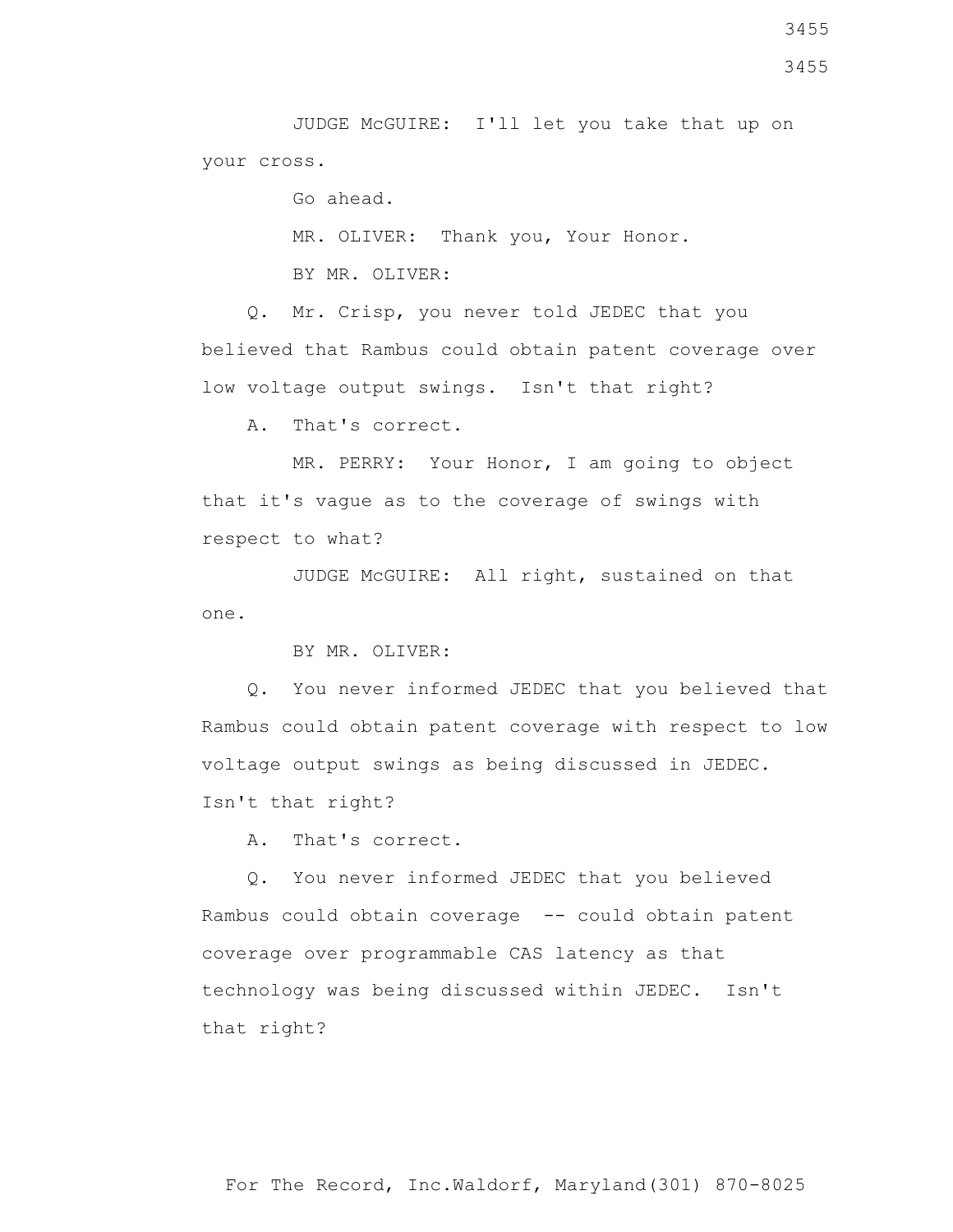A. Yes, that's correct.

 Q. You never informed JEDEC that you believed Rambus could obtain patent coverage over programmable burst or wrap length as that technology was being discussed within JEDEC. Isn't that right?

A. Yes, that's correct.

 MR. OLIVER: May I approach the table, Your Honor?

JUDGE McGUIRE: I'm sorry? Yes.

BY MR. OLIVER:

 Q. Mr. Crisp, you never informed JEDEC that you believed Rambus could obtain patent coverage over external reference voltage as that technology was being discussed within JEDEC. Isn't that right?

A. Yes, sir, that's correct.

 Q. You never informed JEDEC that you believed Rambus could obtain patent coverage over use of two banks as that technology was being discussed within JEDEC. Isn't that right?

A. Yes, that's correct.

 Q. You never informed JEDEC that you believed Rambus could obtain patent coverage over use of dual edge output or input technology as that technology was being discussed within JEDEC. Isn't that right?

A. Yes, that's also correct.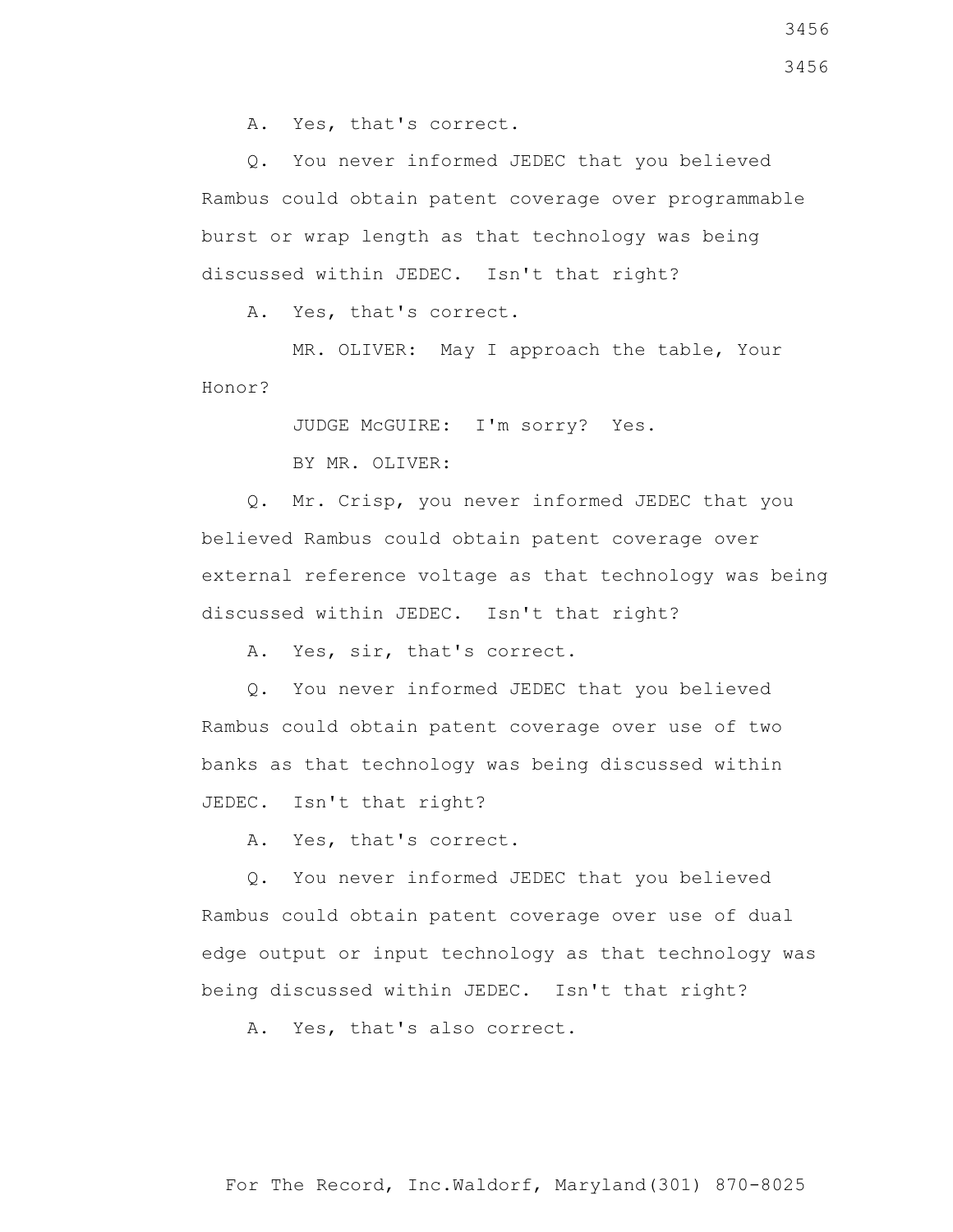Q. You never informed JEDEC that you believed Rambus could obtain patent coverage over source synchronous clocking as that technology was being discussed in JEDEC. Isn't that right?

A. Yes, that's correct.

 Q. You never informed JEDEC that you believed that Rambus could obtain auto-precharge -- excuse me, could obtain patent coverage over auto-precharge as that technology was being discussed in JEDEC. Isn't that right?

A. Yes, that's correct.

 Q. You never informed JEDEC that you believed that Rambus could obtain patent coverage over on-chip PLL or DLL technology as that technology was being discussed within JEDEC. Isn't that right?

A. Yes, that's correct.

 MR. OLIVER: Your Honor, I would like to have the table marked as the next demonstrative, and with permission of opposing counsel, I would like to use a darker marker to go over the title one more time.

 JUDGE McGUIRE: Well, you can do that at the break, but we ought to mark it  $-$ - I think we're up to about, what, DX-28 or something like that at this point? Does anyone have -- been tracking that? How about our court reporter?

3457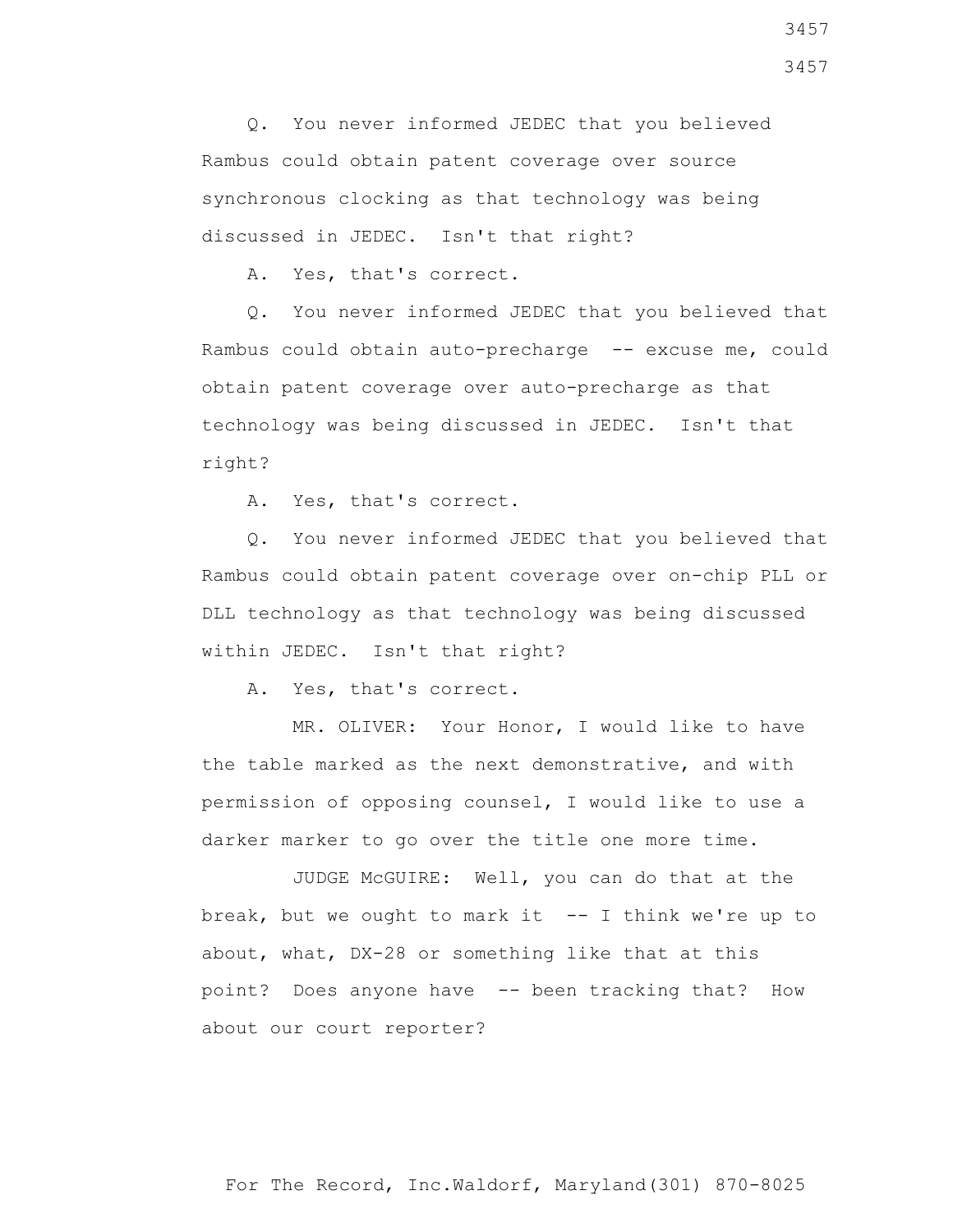THE REPORTER: I can find out at the lunch break, how about that?

 JUDGE McGUIRE: I think we will call it in the interim DX-28, and if that's improper, when we come back, we will change it.

 **(DX Exhibit Number 28 was marked for identification.)**

MR. OLIVER: Thank you, Your Honor.

 At this point we will pass the witness, Your Honor.

 JUDGE McGUIRE: Okay, it's 20 until 1:00. Let's take off until 2:00, and at that time we will come back. Mr. Perry, you may at that point have your inquiry.

MR. PERRY: Thank you.

JUDGE McGUIRE: Off the record.

 **(Whereupon, at 12:40 p.m., a lunch recess was taken.)**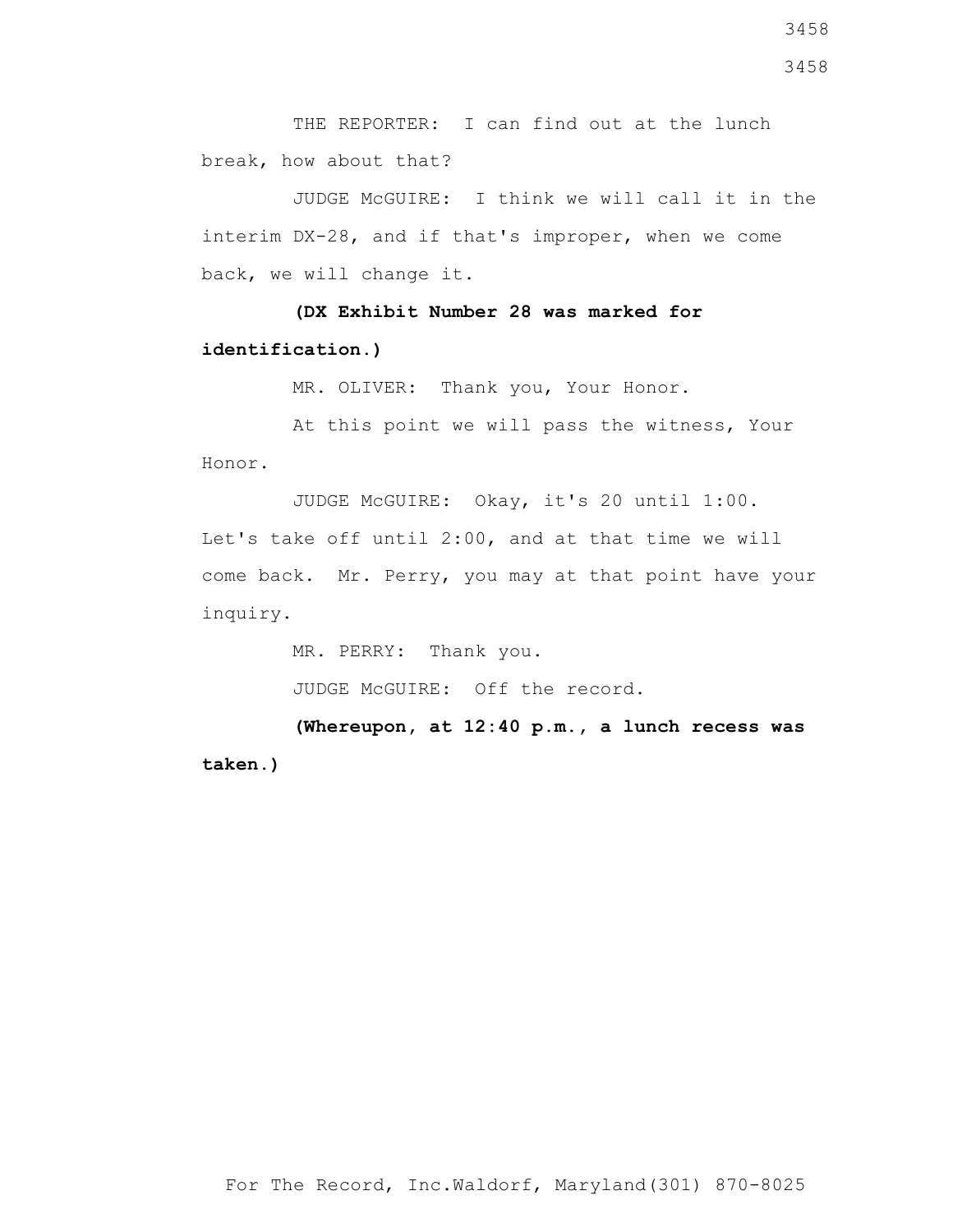## **AFTERNOON SESSION**

## **(2:00 p.m.)**

 JUDGE McGUIRE: On the record. Any items that need to come up for the Court's consideration?

 MR. STONE: I think either now or at the end of the day we should talk about schedule, Your Honor.

 JUDGE McGUIRE: Okay, let's do it at the end of the day, because I anticipate issuing an order sometime this afternoon that may impact on that, so we'll take it up at that time.

MR. STONE: Okay.

 JUDGE McGUIRE: Do we intend to go today until, what,  $4:30$  or  $5:00$  or are we going to  $-$ 

 MR. PERRY: Your Honor, Mr. Crisp and I would both prefer that this be his last day of testimony.

JUDGE McGUIRE: I can understand.

 MR. PERRY: And I have whittled down what I need to do to the bare minimum, I hope it is at least the minimum.

 JUDGE McGUIRE: Okay, let's proceed on that basis, and then when these other issues come up, we'll take them up at the end of the day or at whatever point it's convenient, but yeah, I would like to go ahead and I think conclude with him, you know, for his benefit as well, and so we'll attempt to do that this afternoon.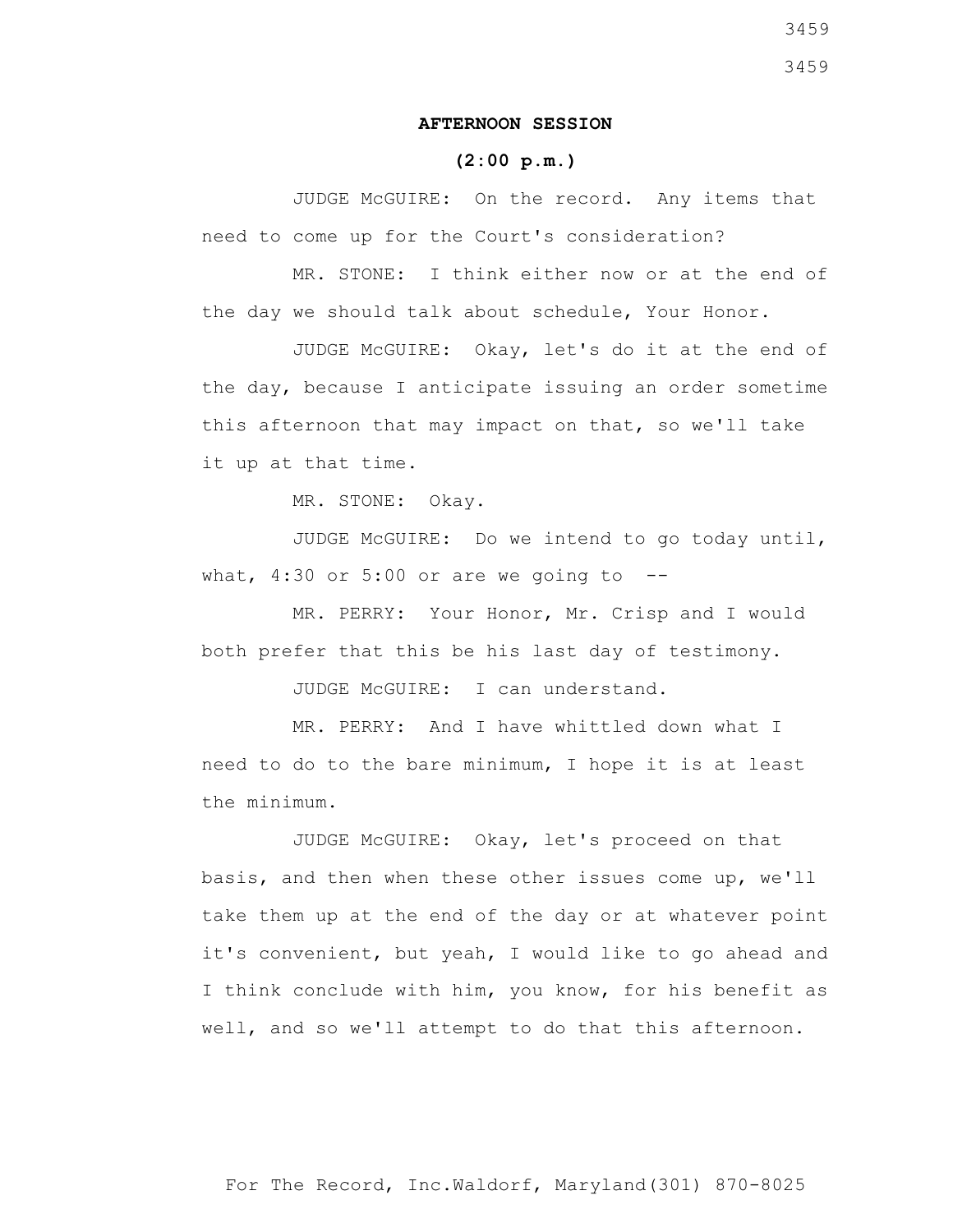3460

Okay, anything else?

 MR. OLIVER: Your Honor, there's five exhibits from this morning that I omitted to move into evidence, if I may do so.

JUDGE McGUIRE: Okay, go ahead.

 MR. OLIVER: The first is CX-905, an email from Mr. Crisp to staff dated December 4, 1996.

 MR. PERRY: Can I just look at this list and we can do it all at once? That's fine.

MR. OLIVER: CX-905?

MR. PERRY: No objection.

JUDGE McGUIRE: Entered.

 **(CX Exhibit Number 905 was admitted into evidence.)**

> MR. OLIVER: CX-929? MR. PERRY: No objection. JUDGE McGUIRE: Entered.

 **(CX Exhibit Number 929 was admitted into evidence.)**

> MR. OLIVER: CX-935? MR. PERRY: No objection. JUDGE McGUIRE: Entered.

 **(CX Exhibit Number 935 was admitted into evidence.)**

MR. OLIVER: CX-1109?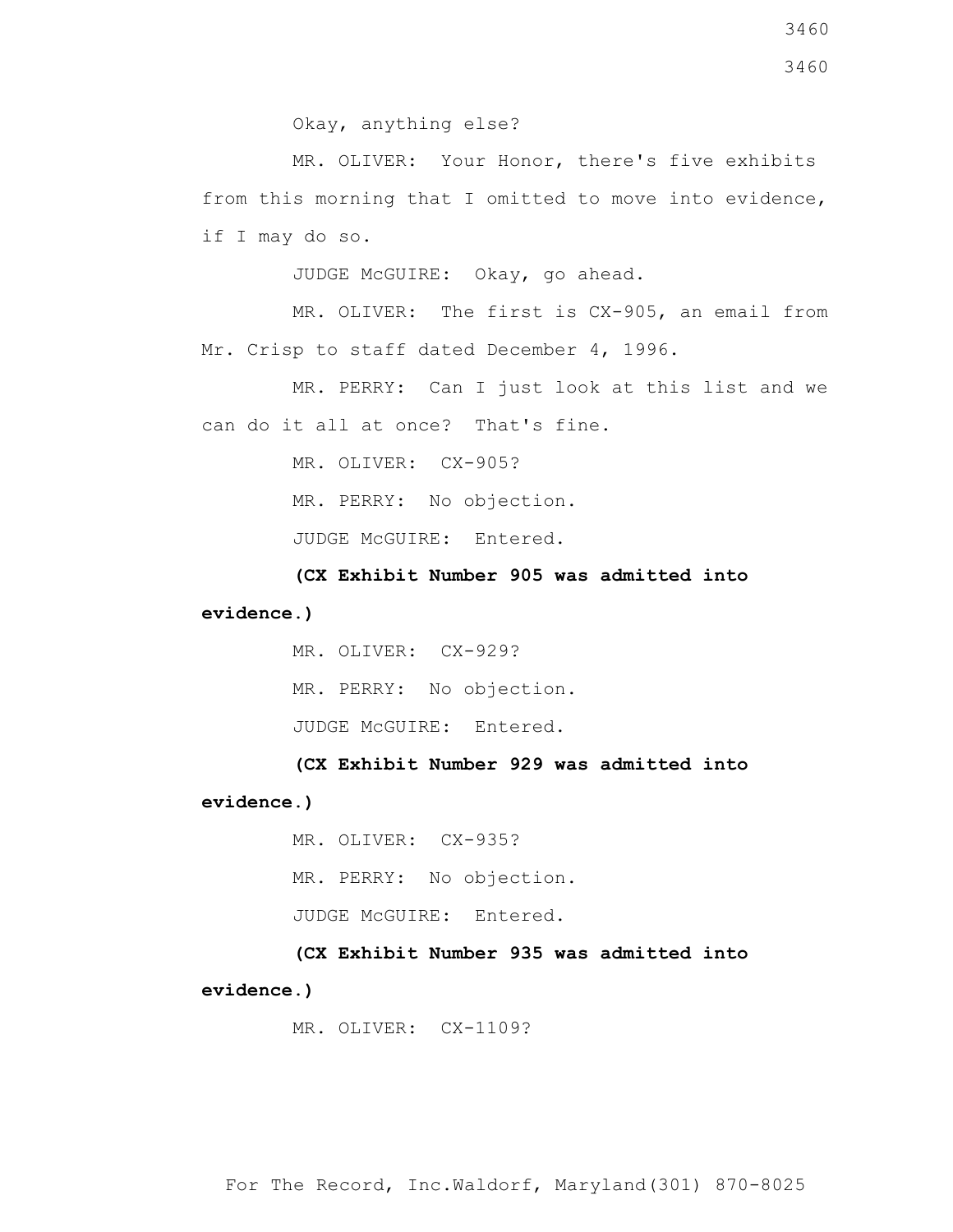MR. PERRY: No objection.

JUDGE McGUIRE: Entered.

 **(CX Exhibit Number 1109 was admitted into evidence.)**

MR. OLIVER: CX -1129?

MR. PERRY: No objection.

JUDGE McGUIRE: Entered.

 **(CX Exhibit Number 1129 was admitted into evidence.)**

MR. OLIVER: Thank you, Your Honor.

 JUDGE McGUIRE: Mr. Perry, you may proceed with your examination.

MR. PERRY: Thank you, Your Honor.

## **CROSS EXAMINATION**

BY MR. PERRY:

Q. Mr. Crisp, are you ready?

A. Yes, sir.

 Q. When we finished or Mr. Oliver finished just before lunch, he asked you a series of questions about whether or not you had informed JEDEC that you believed that Rambus could obtain patent coverage over this list of technologies that he put on that piece of butcher paper.

Do you remember that?

A. Yes, sir, I do.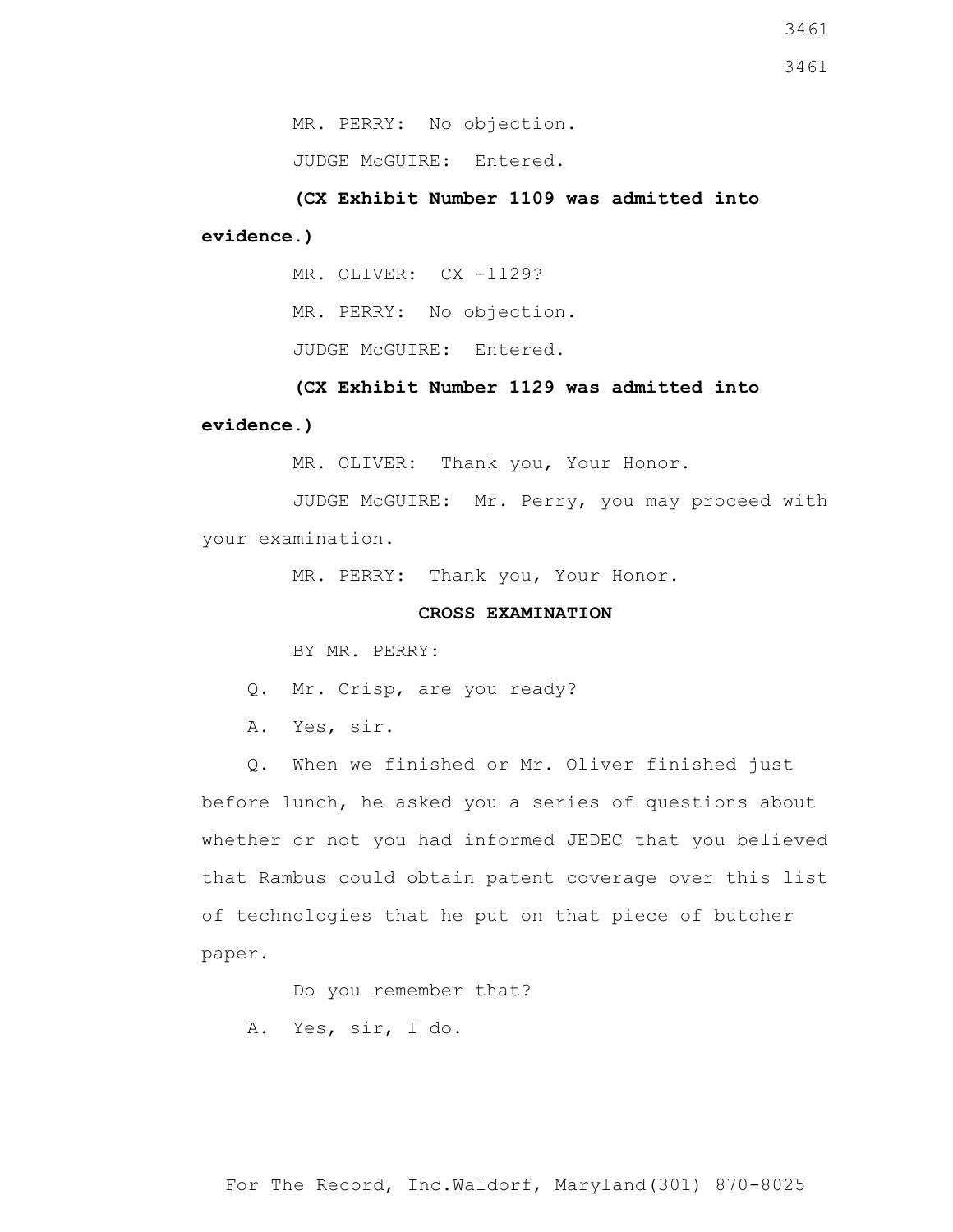Q. Well, I want to follow up on that just before I get started with the rest of my questions and ask you with respect to each one a couple of questions.

Can you see the list from there?

A. Yes, sir, I can.

 Q. During the time that Rambus was a JEDEC member, did you ever see a Rambus patent or patent application with claims that would read on an SDRAM with low voltage output swings as that technology was being discussed at JEDEC?

A. No.

 Q. While Rambus was a JEDEC member, did you ever see a Rambus patent or patent application with claims that would read on an SDRAM that had programmable CAS latency as that technology was being discussed at JEDEC?

A. No.

 Q. While Rambus was a JEDEC member, did you ever see a Rambus patent or patent application with claims that would read on an SDRAM that had programmable burst or programmable wrap length as that technology was being discussed at JEDEC?

A. No.

MR. PERRY: Let me -- may I approach and turn the page?

For The Record, Inc.Waldorf, Maryland(301) 870-8025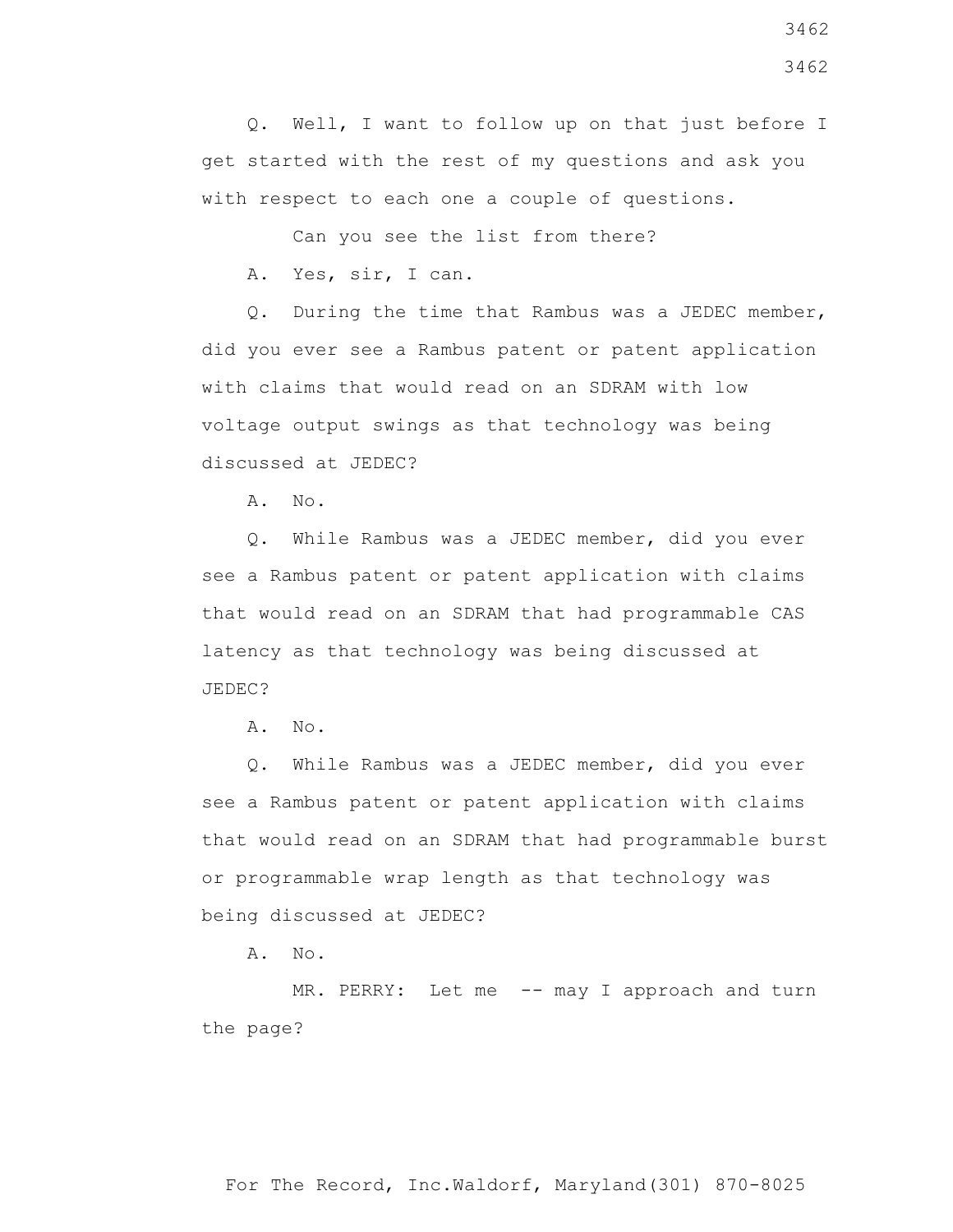JUDGE McGUIRE: Go ahead. BY MR. PERRY:

 Q. While Rambus was a JEDEC member, Mr. Crisp, did you ever see a Rambus patent or patent application with claims that would read on an SDRAM with external reference voltage as that technology was being discussed at JEDEC?

 MR. OLIVER: Objection, Your Honor, I have been unfortunately slow to object, but these questions are calling for legal conclusions. To the extent he's asking about "reading on," that's a technical, legal patent term.

 JUDGE McGUIRE: Do you want to comment on that, Mr. Perry?

 MR. PERRY: I was asking for his understanding throughout.

 JUDGE McGUIRE: Well, that's not going to do it if it's a question of law. I mean --

 MR. PERRY: It was his understanding as to whether or not the claims would read on it, but I'm happy to revise the question --

 JUDGE McGUIRE: All right, why don't you revise them to address the objection, if you will.

 MR. PERRY: I am going to have to go back and do them again, though.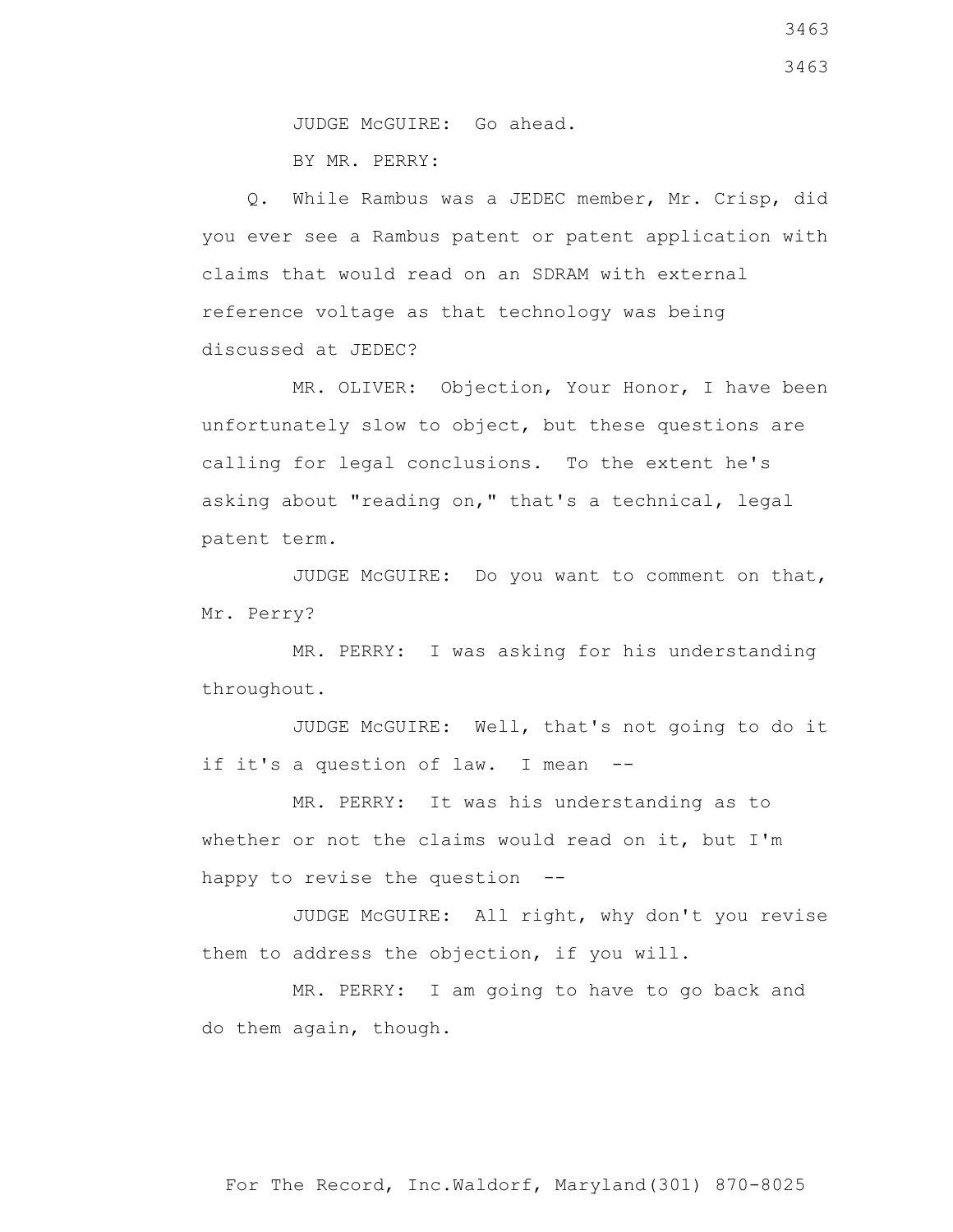JUDGE McGUIRE: That depends on his opposition. Do you -- is your current opposition to all the questions he's asked so far or just to the --

> MR. OLIVER: Yes, Your Honor, it is. JUDGE McGUIRE: Then let's go back. MR. PERRY: May I? JUDGE McGUIRE: You may.

BY MR. PERRY:

 Q. Let me ask the question as Mr. Oliver phrased it when he finished with you.

 While Rambus was a JEDEC member, did you ever see a Rambus patent or patent application over an SDRAM with low voltage output swings as that technology was being discussed at JEDEC?

A. No.

 Q. While Rambus was a JEDEC member, did you ever see a Rambus patent or patent application with claims over an SDRAM with programmable CAS latency as that technology was being discussed at JEDEC?

A. No.

 Q. While Rambus was a JEDEC member, did you ever see a Rambus patent or patent application with claims over an SDRAM that had programmable burst length or wrap length as that technology was being discussed at JEDEC?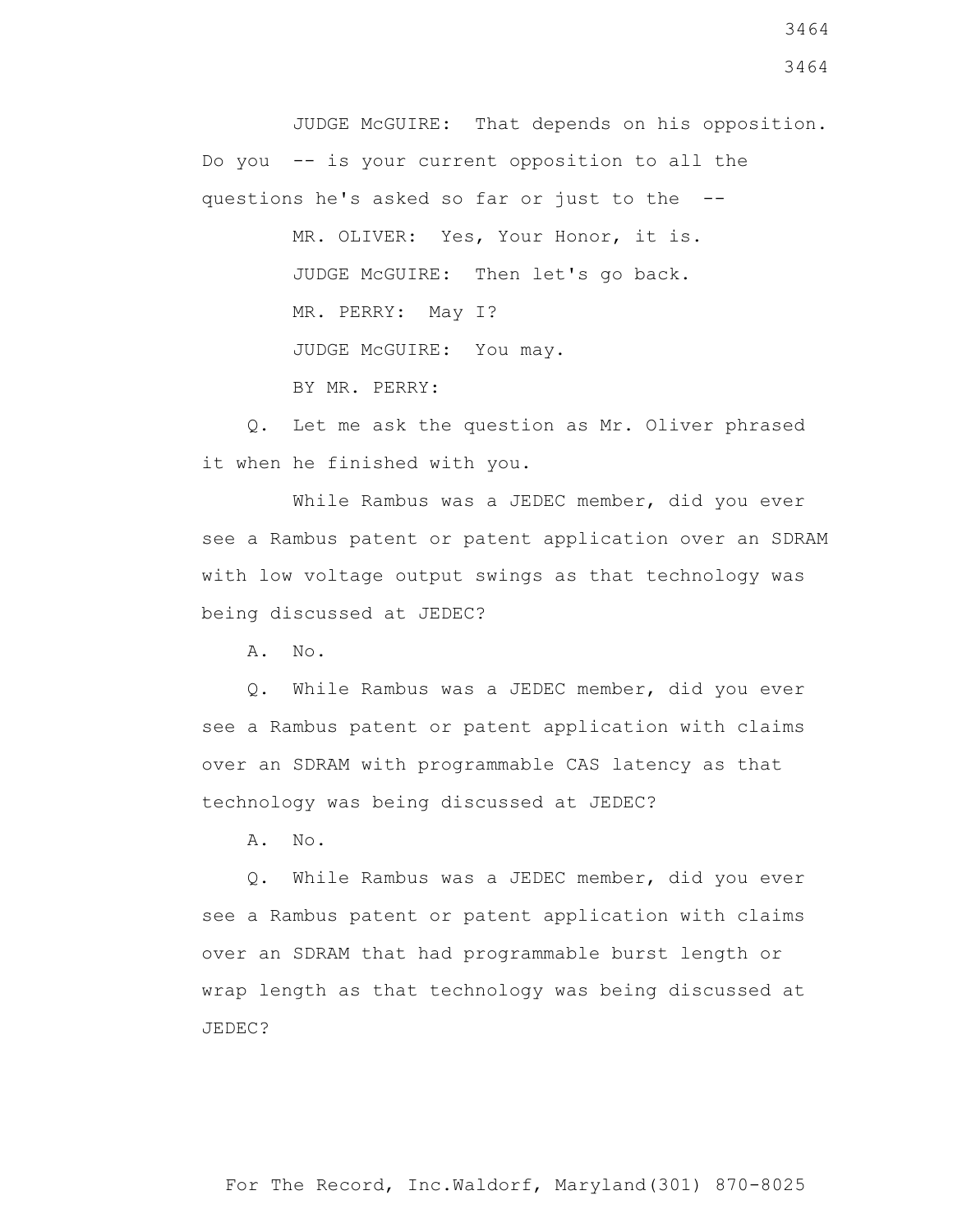A. No.

 Q. While Rambus was a JEDEC member, did you ever see a Rambus patent or patent application with claims over an SDRAM with external reference voltage as that technology was being discussed at JEDEC?

A. No.

 Q. While Rambus was a JEDEC member, did you ever see a Rambus patent or patent application with claims over an SDRAM with two banks as that technology was being discussed at JEDEC?

A. No.

 Q. While Rambus was a JEDEC member, did you ever see a Rambus patent or patent application with claims over an SDRAM with dual edge output or input as that technology was being discussed at JEDEC?

 $A. \tNo.$ 

 Q. While Rambus was a JEDEC member, did you ever see a Rambus patent or patent application with claims over an SDRAM with source synchronous clocking as that technology was being discussed at JEDEC?

A. No.

 Q. While Rambus was a JEDEC member, did you ever see a Rambus patent or patent application with claims over an SDRAM that had auto-precharge as that technology was being discussed at JEDEC?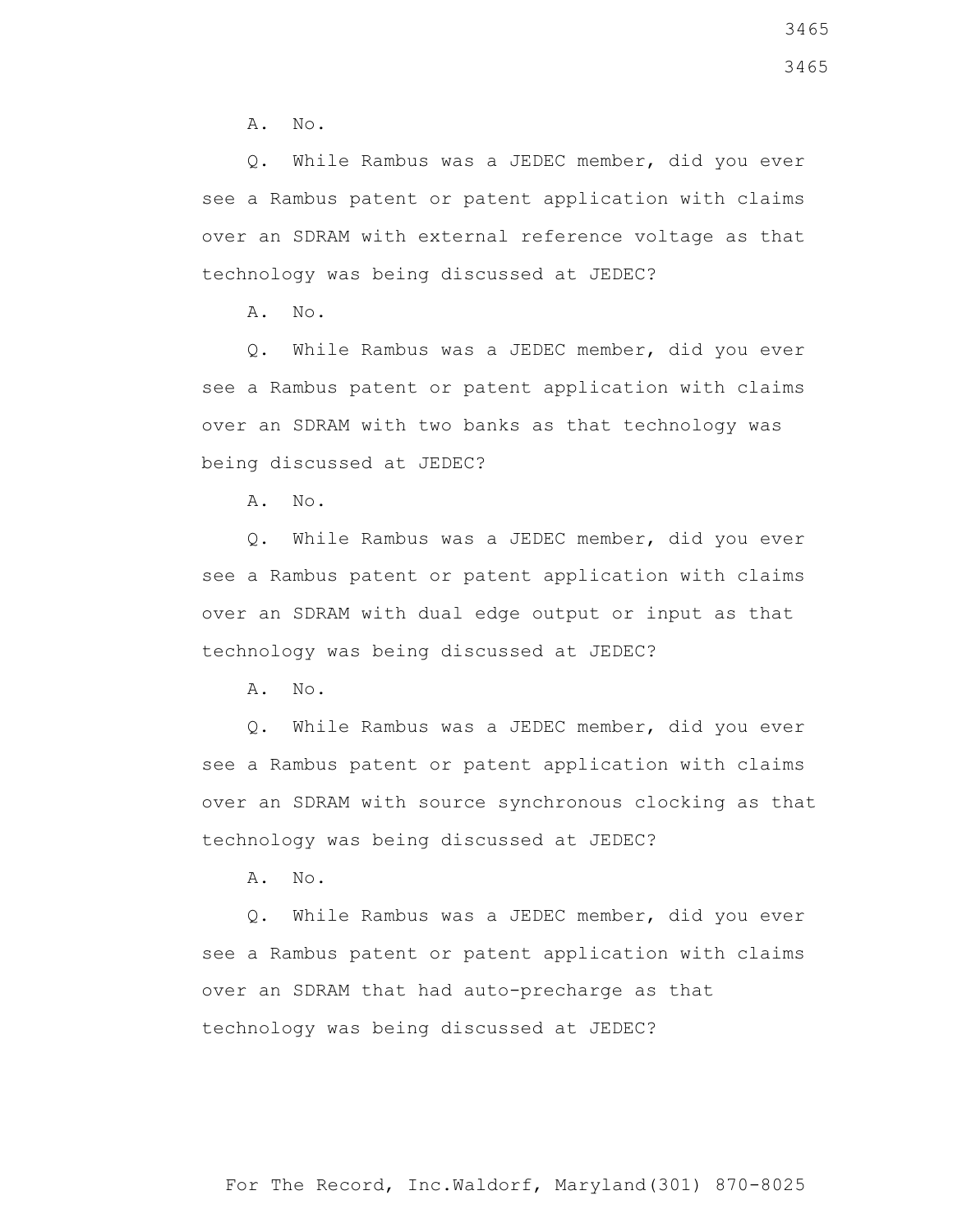A. No.

 Q. While Rambus was a JEDEC member, did you ever see a Rambus patent or patent application with claims over an SDRAM with on-chip PLL or on-chip DLL as that technology was being discussed at JEDEC?

A. No.

 Q. With respect to any of these technologies listed on this demonstrative, interim DX-28, did you, while Rambus was a JEDEC member, know one way or the other whether Rambus had patents or patent applications with claims over an SDRAM with any of those features?

A. No.

 Q. I want to take you back to 1992. Was it in 1992 -- just a little background. Was it in 1992 when you first started attending JEDEC meetings on behalf of Rambus?

- A. Yes, sir, it was.
- Q. Had you ever been to a JEDEC meeting before?
- A. Yes, I had, one time.
- Q. One time. Was that before you came to Rambus?
- A. Yes, sir, that's correct.

 Q. Now, when you came to Rambus, what was your title?

A. DRAM project manager.

Q. What time was that, again?

For The Record, Inc.Waldorf, Maryland(301) 870-8025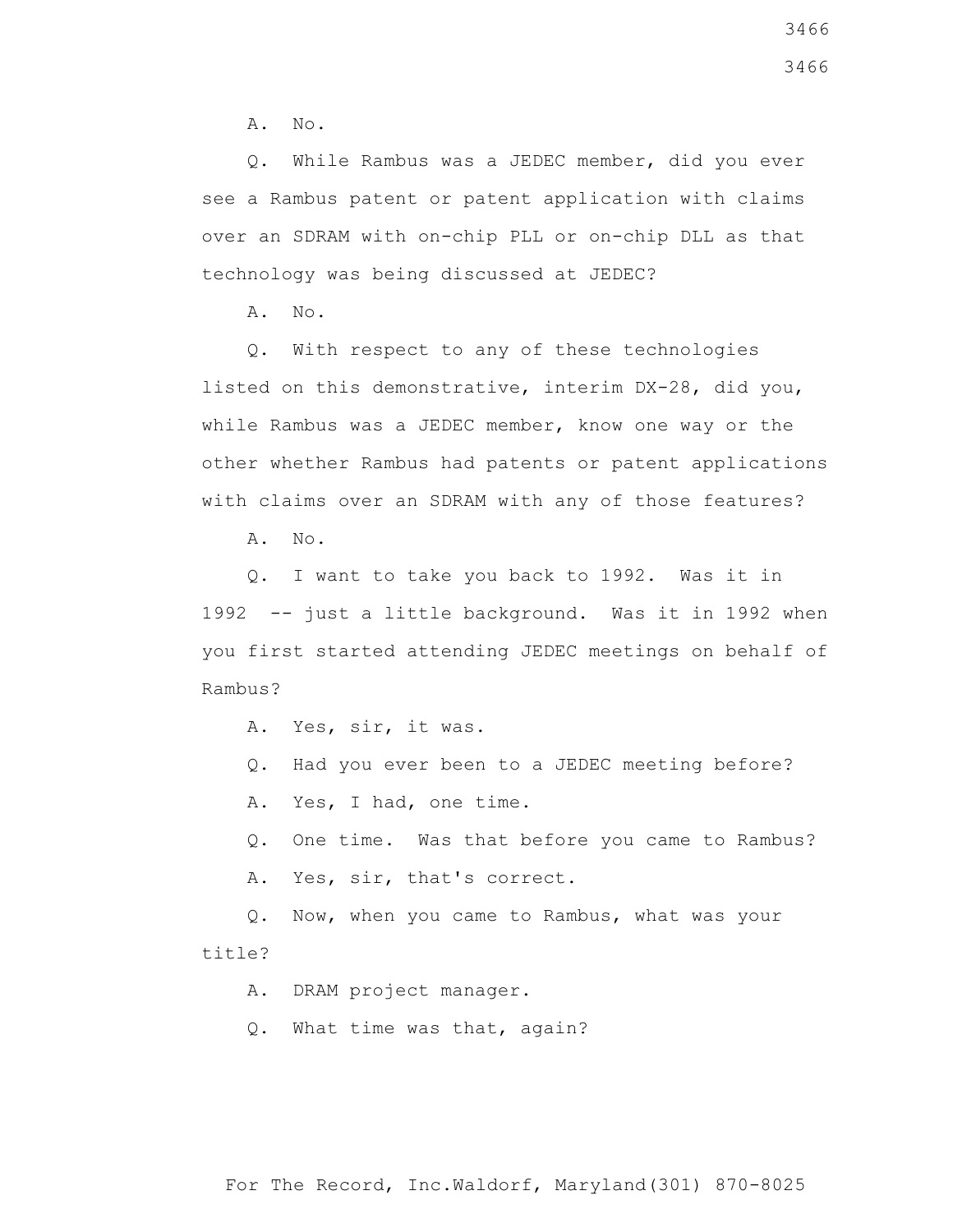A. That was in early October of 1991.

 Q. All right. And how long did you remain a DRAM project manager at Rambus?

A. I think it was a little -- well, I -- I changed

jobs in March of '93 within the company, so however much time that was, about a year and a half, something like that.

 Q. When you say you changed jobs, did you leave Rambus?

 A. No, sir, I changed departments, had a different job function.

 Q. All right. So, is it correct that you were in the engineering department from October '91 to March '93?

 A. Yes, that's correct, until sometime in March. It was sometime during the middle of March when I changed departments.

 Q. What were your principal duties and responsibilities while you were in the engineering department at Rambus in that time period?

 A. Well, my principal responsibilities were overall project management and staffing for all the DRAM projects that we were engaged with the various Rambus licensees that we had at the time. Those were my primary responsibilities.

3467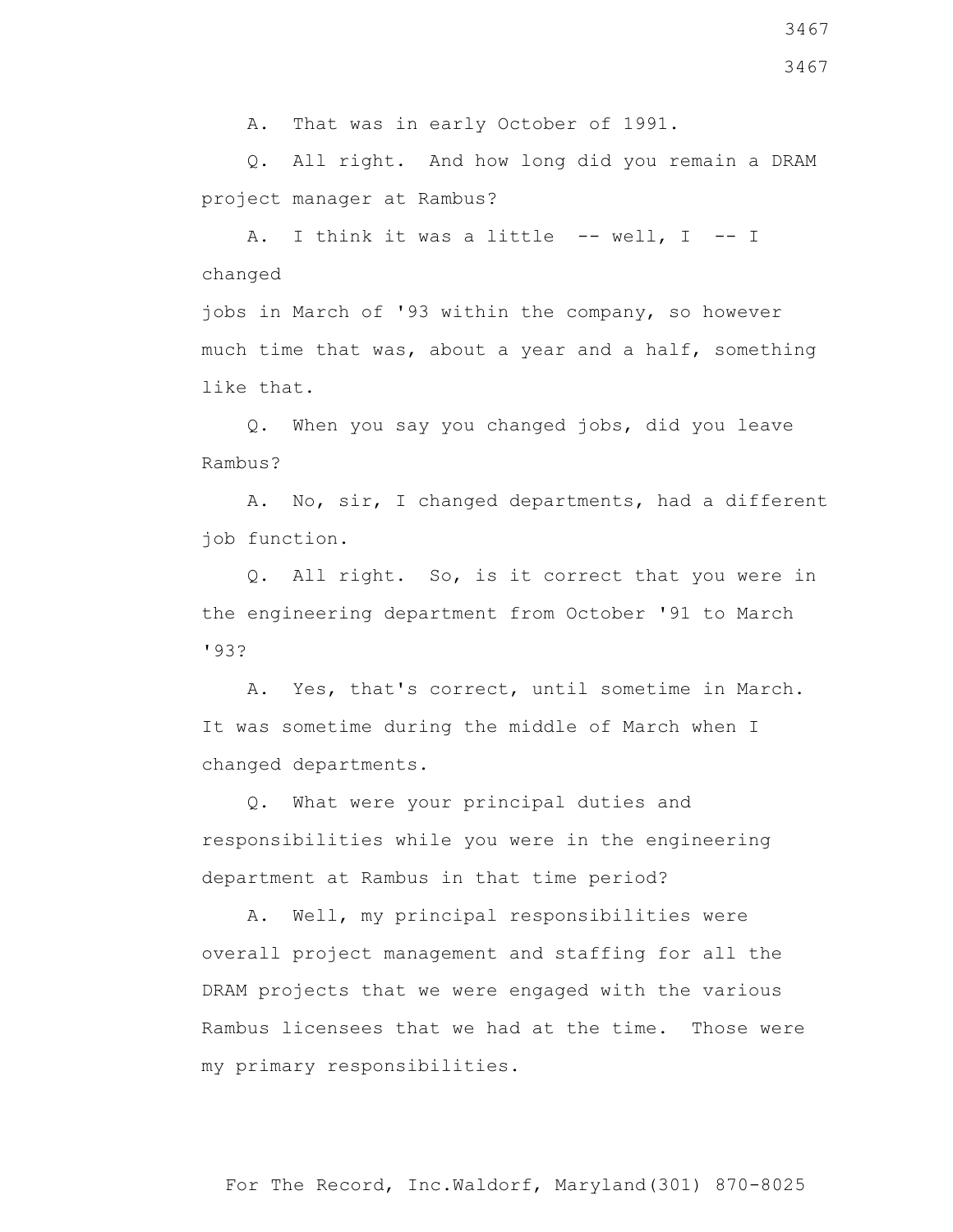Q. And when you say "DRAM projects," is that RDRAM?

A. Yes, sir, that's correct.

 Q. In connection with -- in connection with your engineering responsibilities, did you have occasion to meet with or talk with Lester Vincent?

A. Yes, I did.

 Q. What about your engineering responsibilities led you to talk or meet with Lester Vincent?

 A. Many of the people that worked for me were inventing things, and part of my responsibility was to ensure that we were getting patent applications - well, at least disclosures of what we thought we had invented to the patent attorney so that he could write up patent applications and file them.

 Q. When you say "disclosures" in that answer, what does that mean?

 A. I'm sorry, that's a technical term. Basically when somebody invented something, we had a practice of essentially writing up on a few sheets of paper what the invention was and what we thought the key elements were so that the attorney had something to go by when he wrote the patent applications.

 Q. Now, as -- did you have an understanding one way or the other at the time about whether these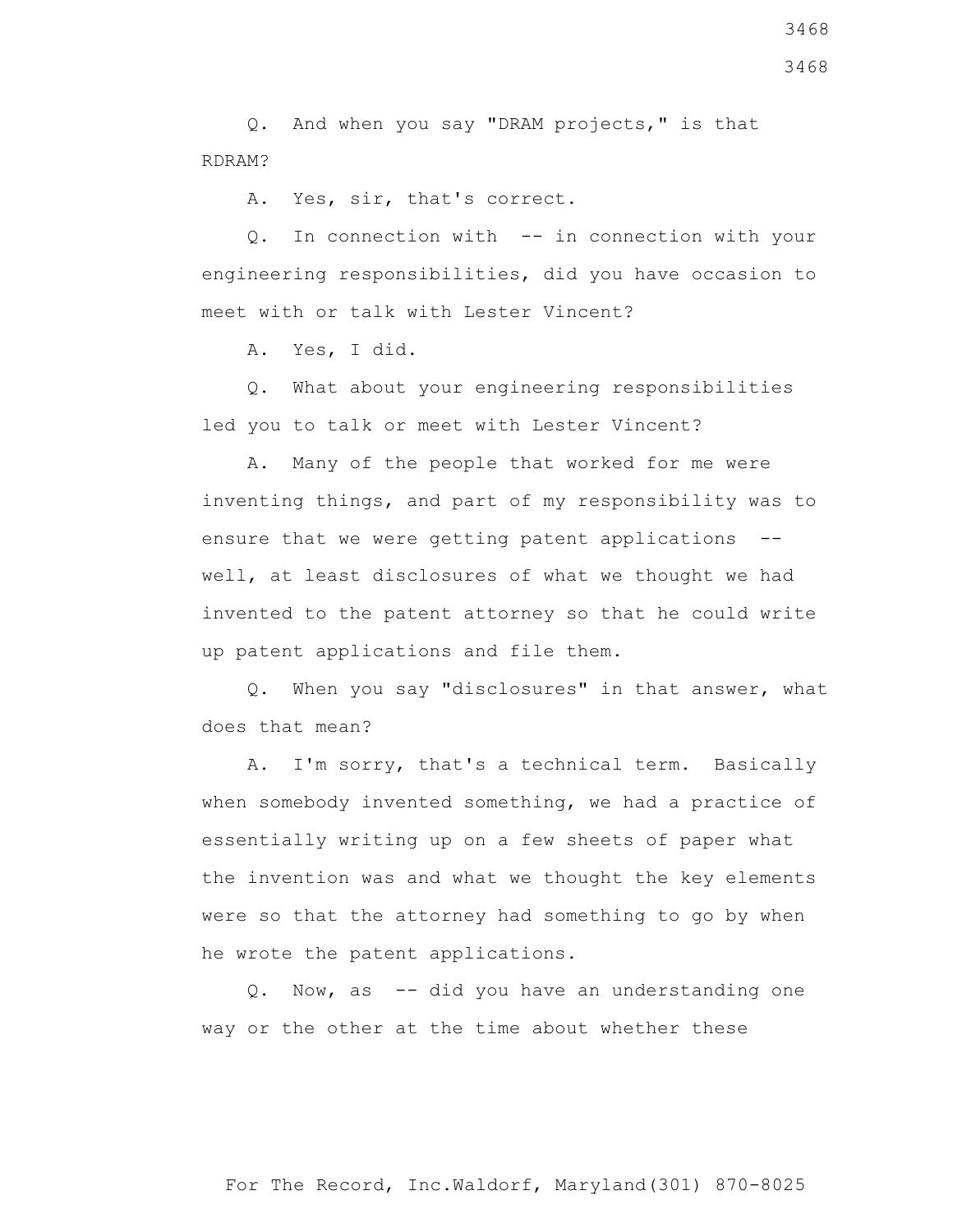inventions that your engineers were working on were part of the original Farmwald-Horowitz patent application?

A. I'm sorry, would you ask the question again?

 Q. Yeah. Did you have an understanding when you were doing this engineering work that the inventions your engineers were working on were independent inventions that were going to be filed separately, or were they going to be filed as part of the Farmwald-Horowitz original application?

 A. No, these were new inventions that would be filed separately with new patent applications.

 Q. In addition to talking with and meeting with Lester Vincent about these new inventions, did you from time to time meet with him or talk to him about some ideas you had for the Farmwald-Horowitz application?

A. Yes, sir, I did.

 Q. And let me show you some of Lester Vincent's notes that Mr. Oliver showed you, if we could bring up CX-1942.

> May I approach? JUDGE McGUIRE: Yes. BY MR. PERRY:

 Q. Now, Mr. Oliver represented yesterday that the date on this was March 27, 1992, may have been the day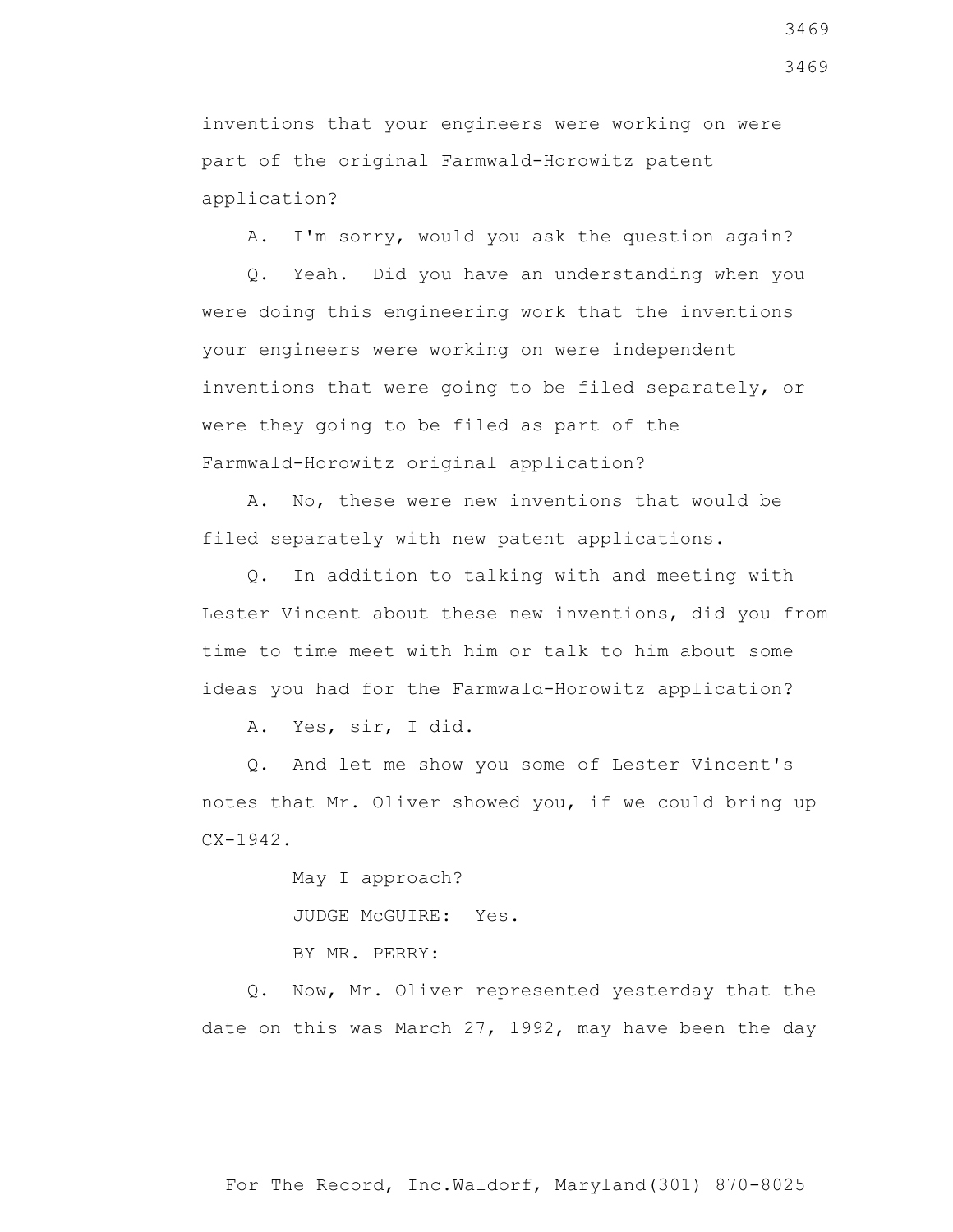before yesterday at this point, and said these were Mr. Vincent's notes of a conference with you and Mr. Roberts, and I want to focus you on something that he asked you to look at, and that's the bottom half that begins with, "I said there could be."

Now, read that to yourself, if you would.

A. (Document review.)

 Q. Did Mr. Vincent at this meeting advise you or Mr. Roberts not to go to JEDEC meetings?

A. No, sir, he didn't.

 Q. Did you take away a message from the meeting with Mr. Vincent?

A. Yes, sir, I did.

Q. And what was the message you understood?

 A. Well, the two key things that I walked away from the meeting understanding was that Rambus should not go and promote a standard, and we should not mislead JEDEC into thinking that we wouldn't enforce our property rights.

 Q. Did you do anything with the advice he gave you?

A. Yes, sir.

Q. What did you do with it?

A. I followed it.

 Q. I want to -- did you -- how long did you follow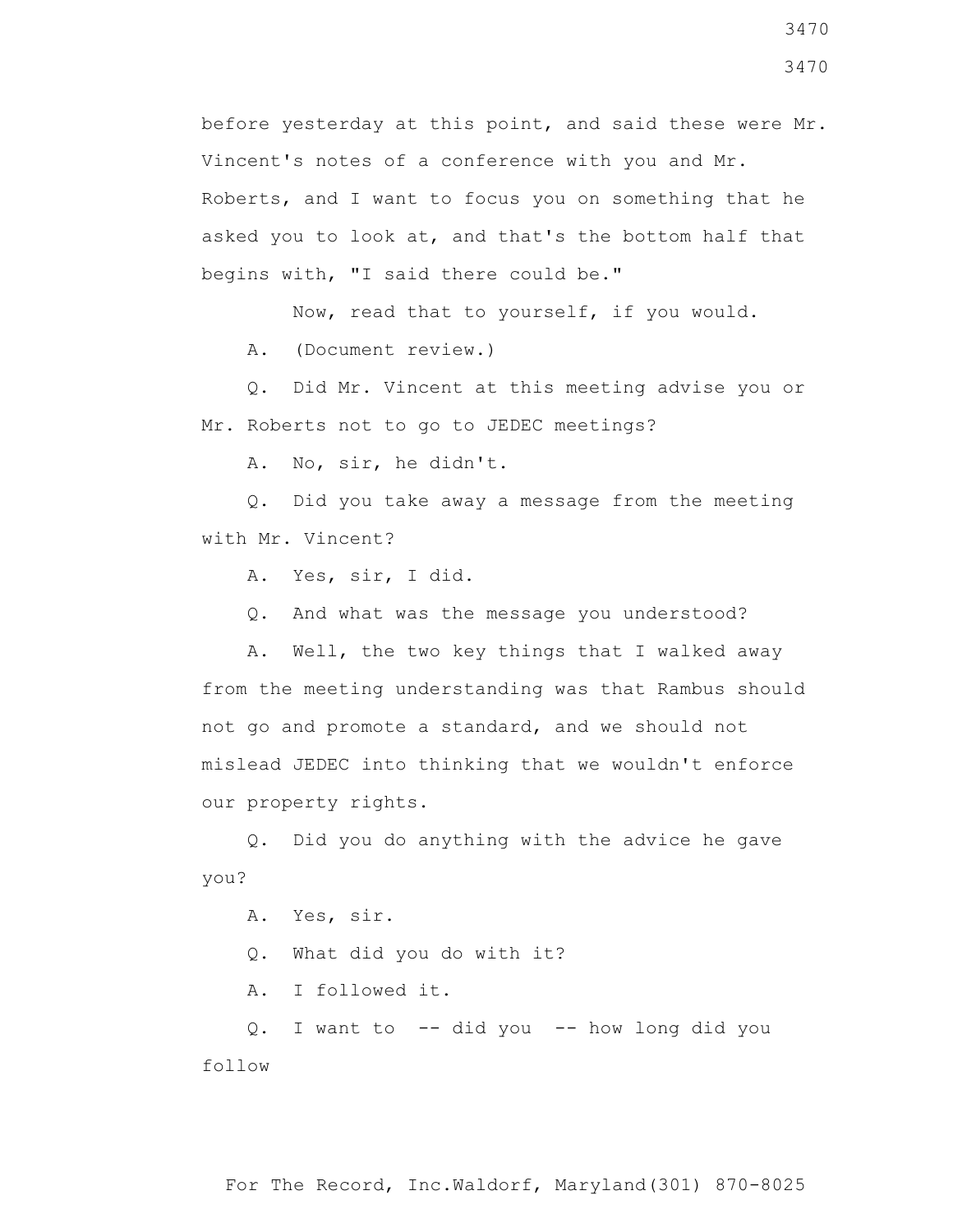it?

 A. I followed it throughout the duration of the time that I attended JEDEC meetings.

 Q. Now, I want to show you a document close to the end of that time period that Mr. Oliver also showed you, and that's CX-837.

May I approach?

JUDGE McGUIRE: Yes.

BY MR. PERRY:

 Q. Is this an email that you wrote in about September 23, 1995 to Mr. Diepenbrock and other folks at Rambus?

A. Yes, it is.

 Q. And was this right after Mr. Diepenbrock joined, September 1995?

 A. Yes, sir, I believe he joined sometime in 1995 -- or September 1995.

 Q. Let me ask you to focus on the -- some of the portions that Mr. Oliver did ask you about, and let's start with at the bottom of this first page just after the break marks where it says, "Having said all of that." Let's pull up that paragraph, just the paragraph.

 Now, just for background, this says, "Having said all of that, Tony brings up a good point regarding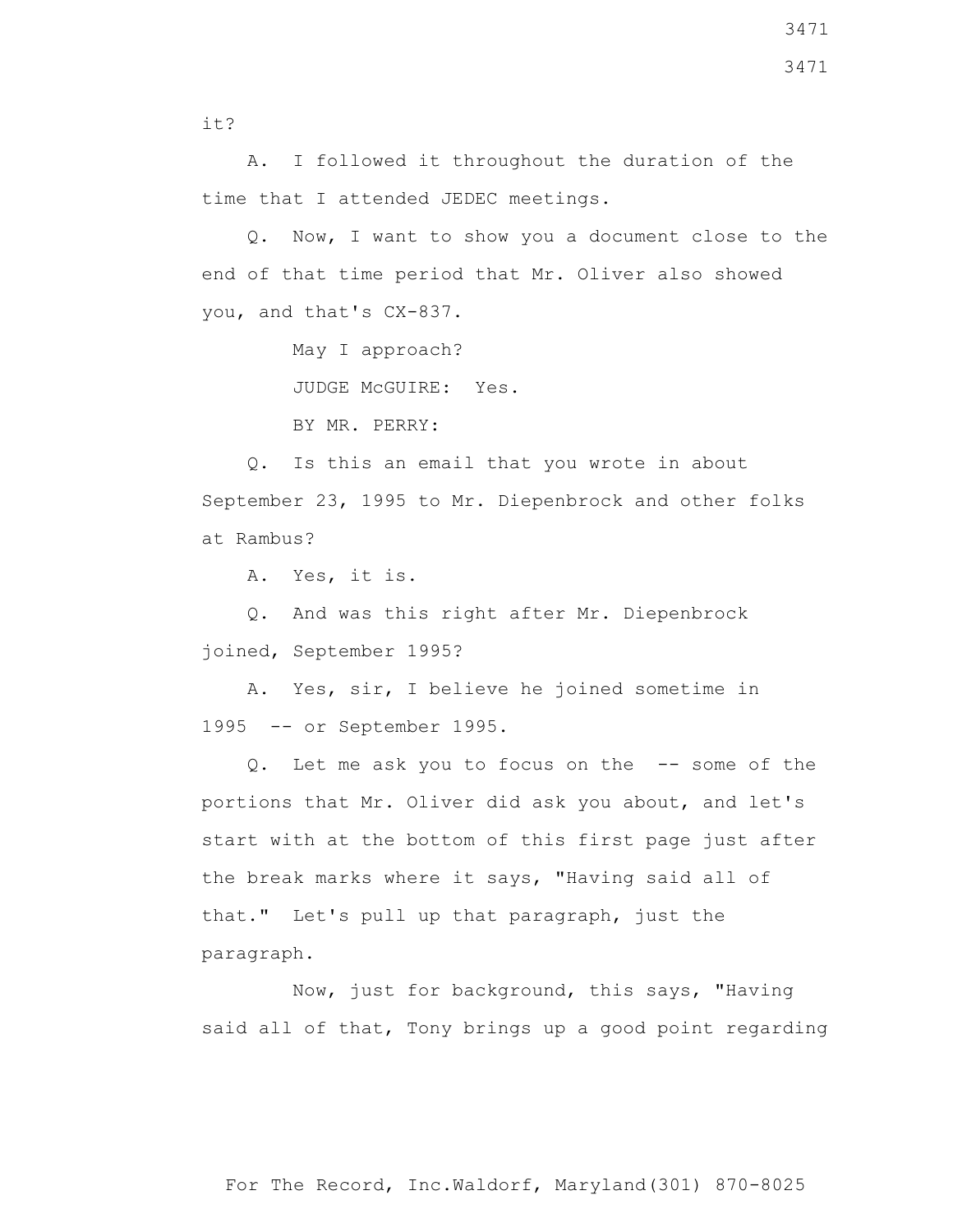our patent position within the standards organizations."

Do you see that?

A. Yes, sir, I do.

 Q. And then it goes on to say, "At the time we began attending JEDEC we did so to learn what the competition was working on and what sort of performance systems using that technology would be able to achieve," goes on from there.

Do you see that?

A. Yes, sir, I do.

 Q. Now, look at, if you could, at the top of the next page, the first full paragraph. Now, Mr. Oliver asked you if a group within Rambus had decided not to disclose patent applications to JEDEC. Do you remember that question? Do you remember the question that he asked you?

A. I think I remember that being asked today.

 Q. Well, the record will show it. Let's look at this paragraph. It says, "During the beginning of this period, we had no issued patents."

What period is that talking about?

A. Well, that was -- that was when we first began attending or when I first began attending JEDEC meetings. That was in early 1992.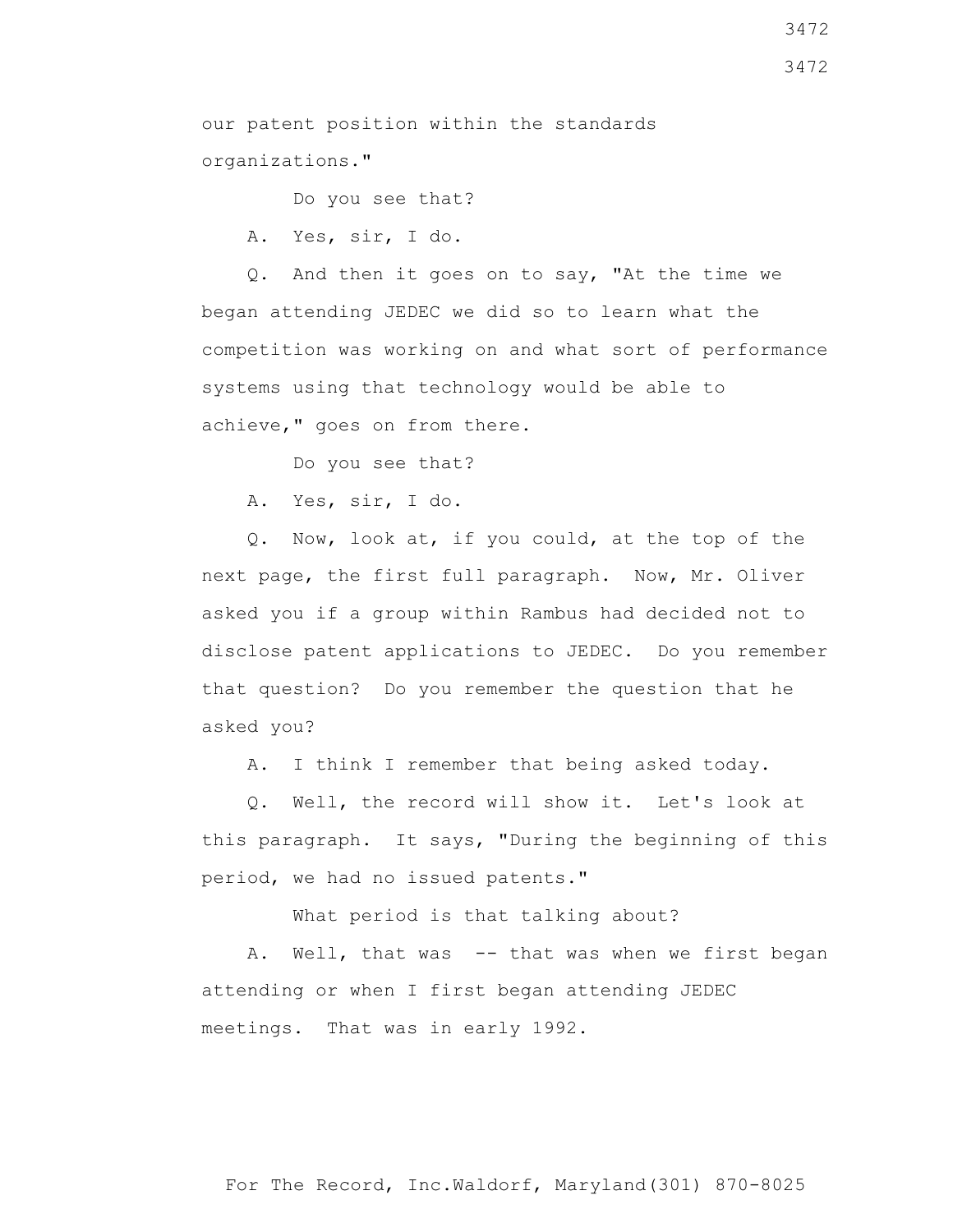Q. "During the beginning of this period, we had no issued patents."

Do you see that?

A. Yes, sir, I do.

 Q. Then you said, "We decided that we really could not be expected to talk about potential infringement for patents that had not issued both from the perspective of not knowing what would wind up being acceptable to the examiner, and from the perspective of not disclosing our trade secrets any earlier than we are forced to."

Do you see that?

A. Yes, sir, I do.

Q. Who had you learned that information from?

 A. Well, that was primarily from Mr. Vincent, as I recall.

 Q. When you talk about this decision in this paragraph, is that somehow related to the conversation you had with Mr. Roberts and Mr. Vincent back in March of '92?

 A. I'm not sure of the date, but it would have been in a meeting with them, yes.

 Q. Now, in the rest of this page, you talk about patents and disclosure of patents. Is that right?

A. Let me read it, sir.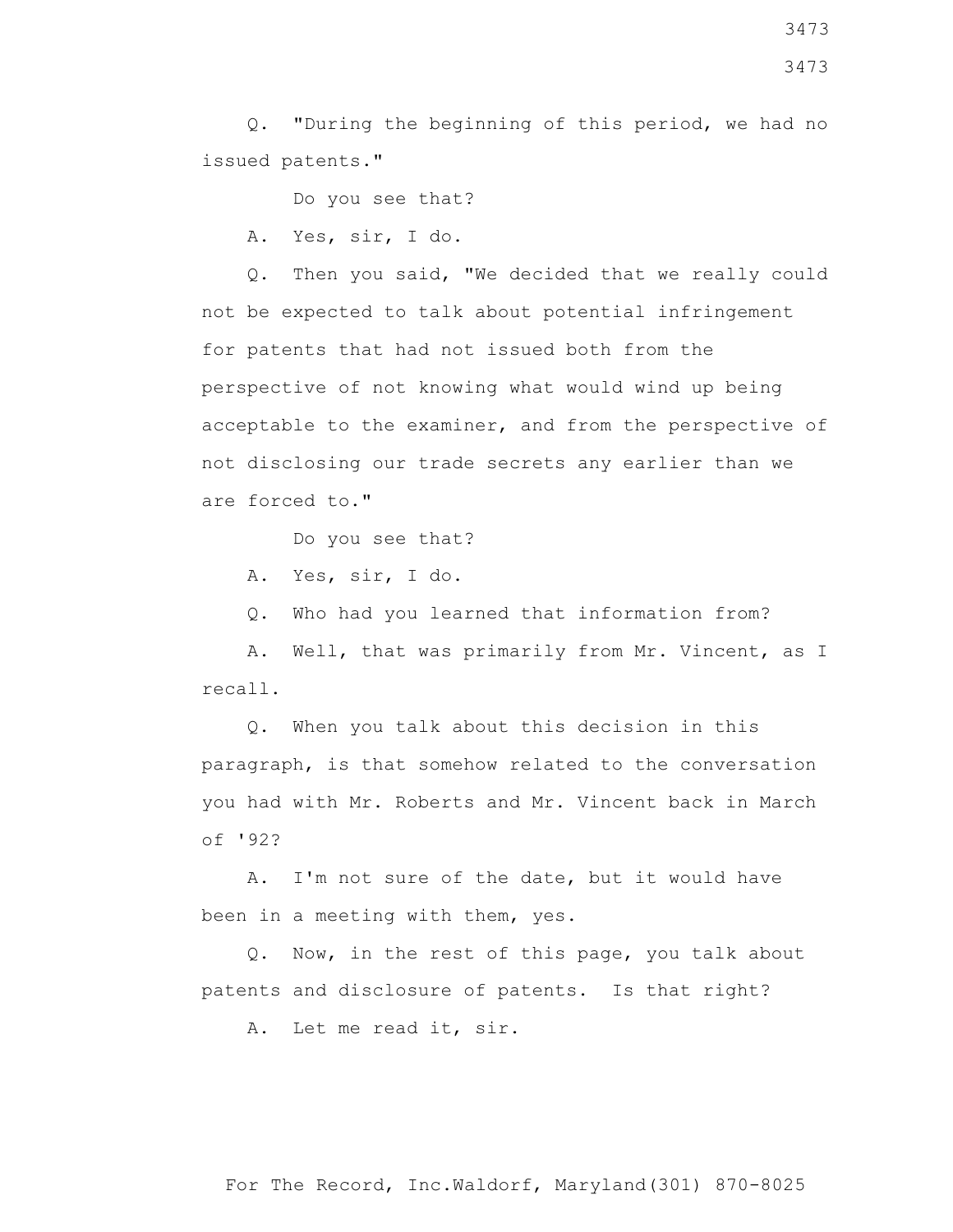Q. Sure, just read it to yourself.

A. (Document review.)

 Q. Let me ask a different question. Is there anything in the rest of this memo after that paragraph that talks about patent applications?

 Let me see if I can cut through this, Mr. Crisp. I'm trying to hurry it up. Let me focus on a different issue.

 In September of 1995, that was when you had that JEDEC meeting where you brought in this letter about your response to the JEDEC questions about SyncLink. Do you remember that?

A. Yes, sir, I do.

 Q. In connection with your efforts to come up with a response to the questions that had been asked to you at the May 1995 meeting, did you do anything to get any information about the JEDEC patent policy?

A. Yes, I did.

Q. Tell us what you did.

 A. I contacted Mr. Townsend, and I had a conversation with him asking him, among other things, what written documents I could get that would better help me understand what those policies were.

 Q. Now, the first day you were here, I think that was Tuesday of this week, Mr. Oliver asked you about

3474 3474

For The Record, Inc.Waldorf, Maryland(301) 870-8025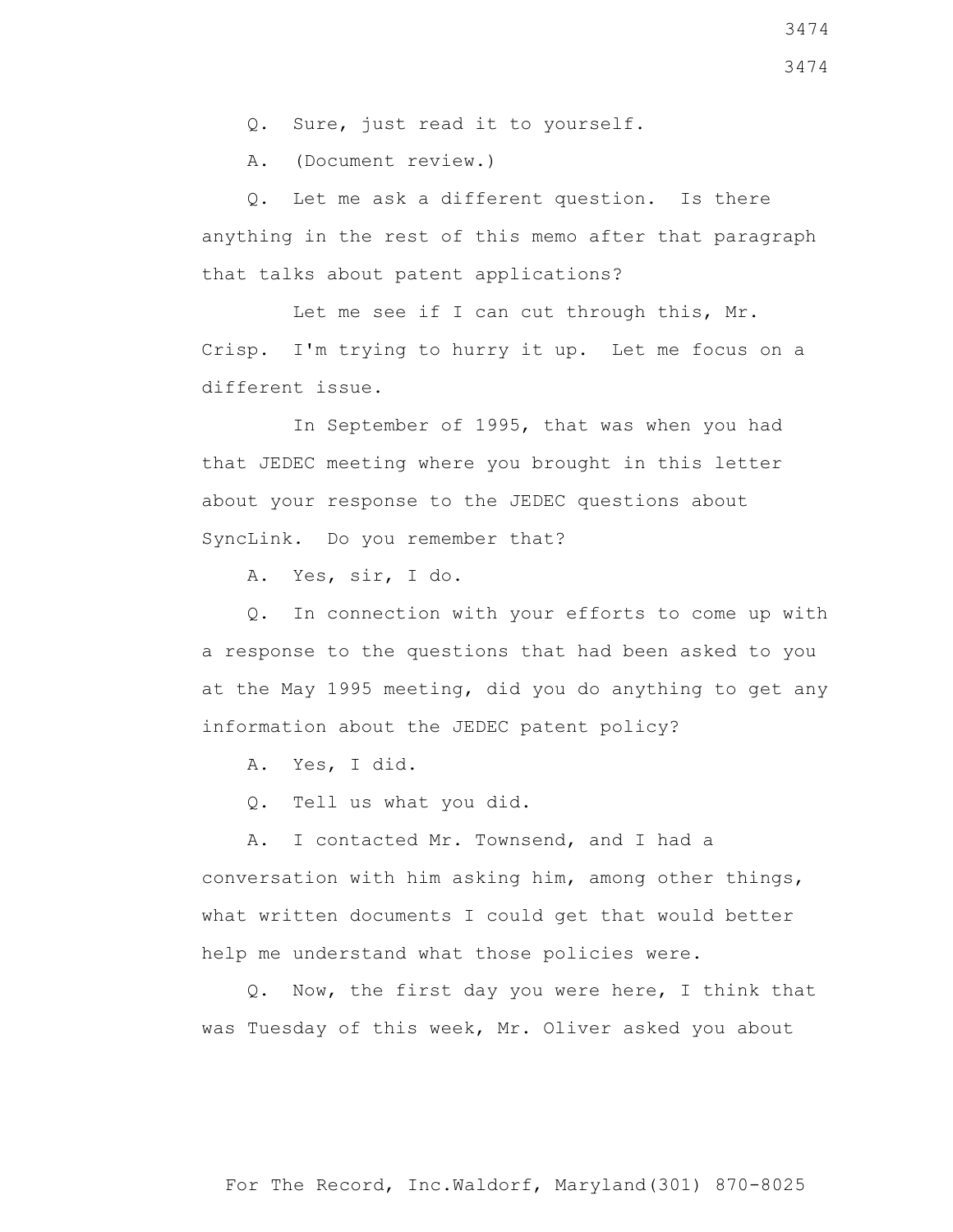When did you get 21-I?

 A. I don't remember the exact date, but it was after that meeting in May of 1995 and before the September meeting of 1995.

Q. Who provided it to you?

A. Mr. Townsend did.

 Q. And as you understood it, was he providing it to you in response to your inquiry that you just described?

A. Yes, that's right.

 Q. And you told Mr. Oliver on Tuesday that he had given you two manuals, right?

A. That's correct.

 Q. What was the other manual that you got from Mr. Townsend?

A. It was the JC-42 Members' Manual.

 Q. And did you look at both manuals when you got them?

A. Yes, sir, I did.

 Q. Let me show you the Members' Manual. It's RX-507.

May I?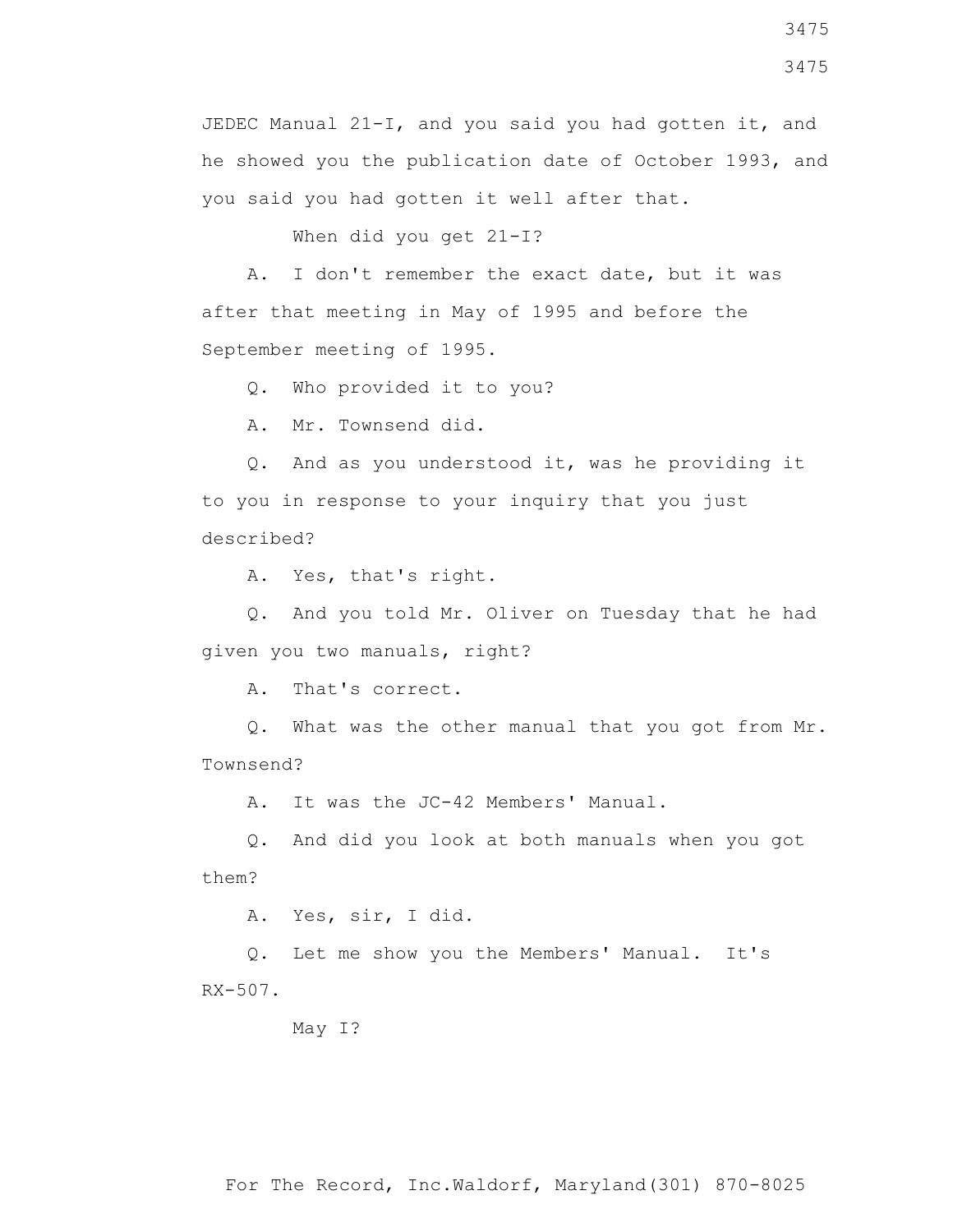BY MR. PERRY:

 Q. When you got this, did you understand the purpose of the 42 -- the JC-42 Members' Manual?

A. Well, my -- yes, yes.

Q. What was your understanding?

 A. Well, my understanding was that it was to be used as a guide for members of JC-42 subcommittee.

 Q. And did you -- did you review it with any purpose in mind?

A. Yes, sir, I did.

Q. What was your purpose?

 A. Well, my purpose was to learn what the patent policy was.

 Q. Well, would you look on page -- I think it's page 15 of the exhibit, but my copy doesn't have numbers, but in the lower right-hand corner, it says, R156900, if you could find that page.

A. Yes, sir.

 Q. And I'll ask you to look at the paragraph numbered 4.1, First Presentation, and let's pull that up. Did you read this paragraph when you were reviewing this back in the summer of 1995?

A. Yes, sir, I did.

Q. Did you reach any conclusion -- did you arrive

3476

For The Record, Inc.Waldorf, Maryland(301) 870-8025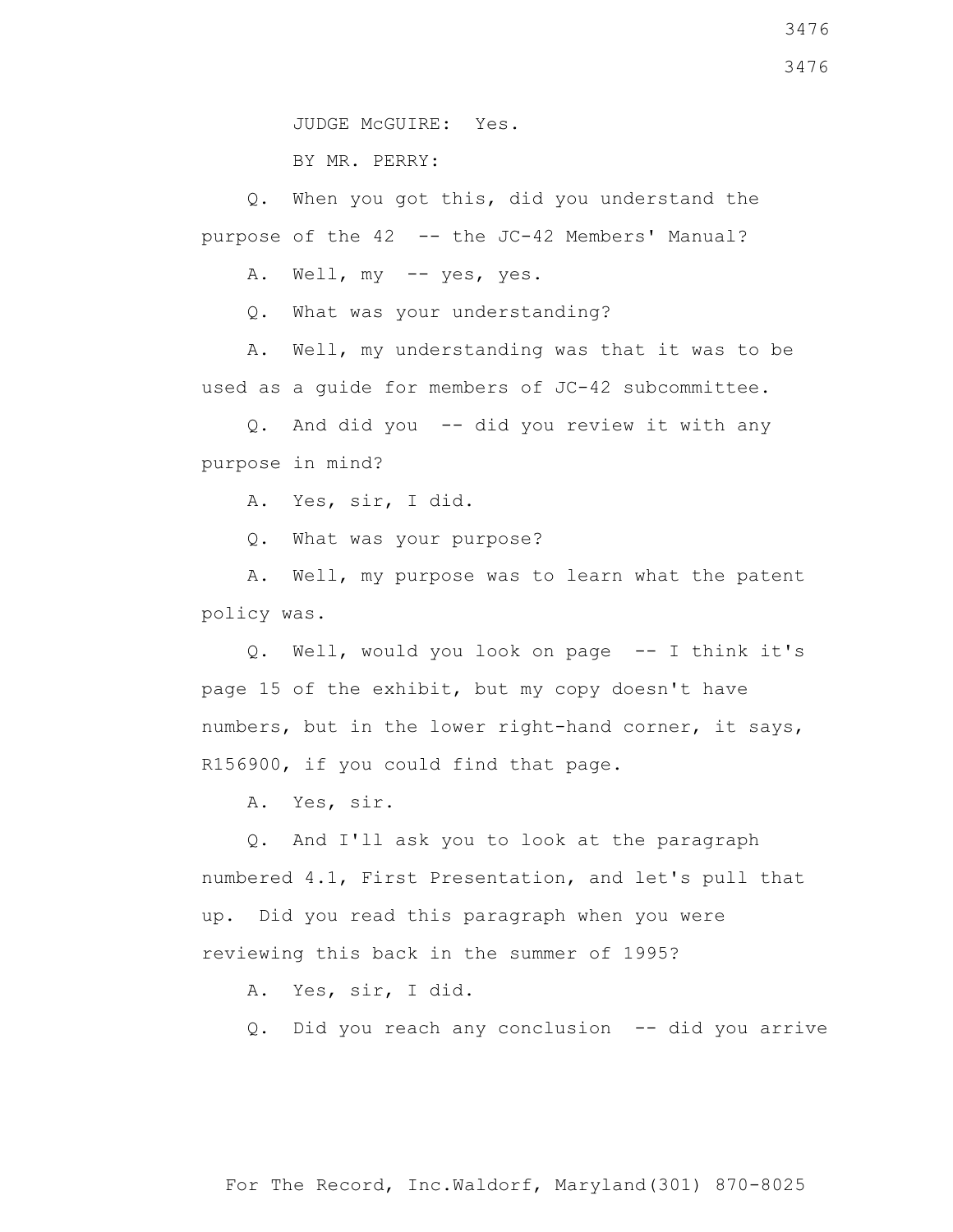3477

at any understanding with respect to the JEDEC patent policy as a result of reading this paragraph?

A. Yes, I did.

Q. What was that understanding?

 A. My understanding was that presenters, at the time of their proposal, were required to disclose both patents as well as patent applications they were aware of that was in their company that would be required by the standard.

 Q. Now, did you also read the patent-related sections of Manual 21-I that Mr. Townsend gave you?

A. Yes, sir, I believe I did.

 Q. Did you get any understanding about obligations of non-presenters, people who weren't proposing technology for standardization, from that manual?

A. Yes, sir.

 Q. And was that the first time you had gotten 21-I, the summer of '95?

A. Yes, sir, that was.

 Q. What conclusion or understanding did you get after reading 21-I and JC-42 Members' Manual together about obligations of non-presenters?

 A. Non-presenters were obligated to disclose any known patents they had at the time of the committee letter ballot if those patents were required to -- were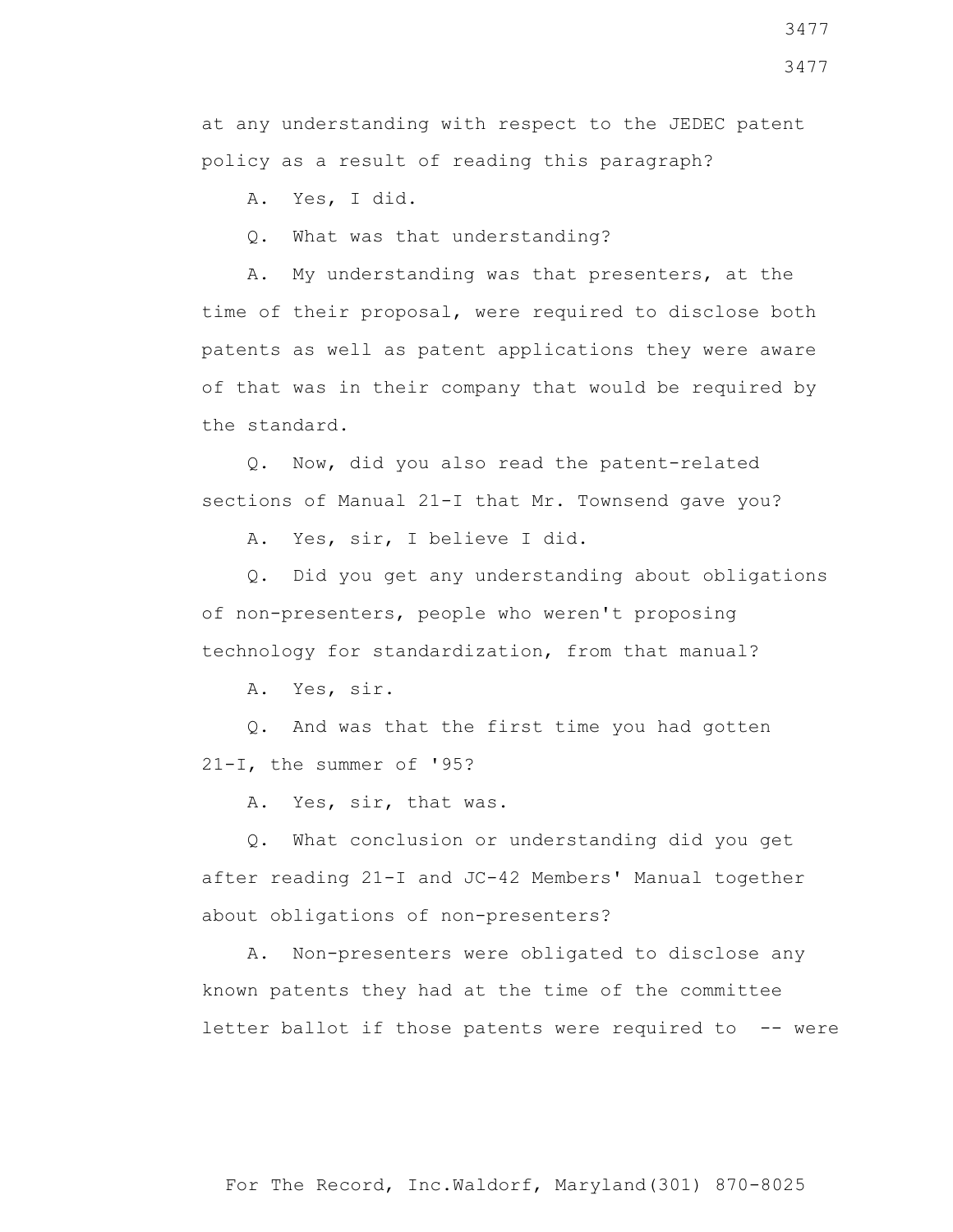required by the standard.

 Q. And did you have any understanding at any point in time while you were at JEDEC that there was any obligation to disclose patents or patent applications by non-presenters before the time of the committee letter ballot?

A. I'm sorry, would you ask the question again?

 Q. Yeah. At any time while you were a JEDEC representative on behalf of Rambus, did you ever believe that there was an obligation on the part of a non-presenter to disclose either a patent or a patent application prior to the time of the committee letter ballot?

A. No, sir.

 Q. Now, I want to show you another document that Mr. Oliver asked you about I think today, and it's in CX-711, which is that big collection of emails that's in front of you. If you'll pull up page 187, do you have that in front of you?

A. Yes, sir, I do.

 Q. Do you recognize that to be a December 5, 1995 email from you that Mr. Oliver asked some questions about to you?

A. Yes, sir, that's correct.

Q. I want to ask you to go over it, take a little

For The Record, Inc.Waldorf, Maryland(301) 870-8025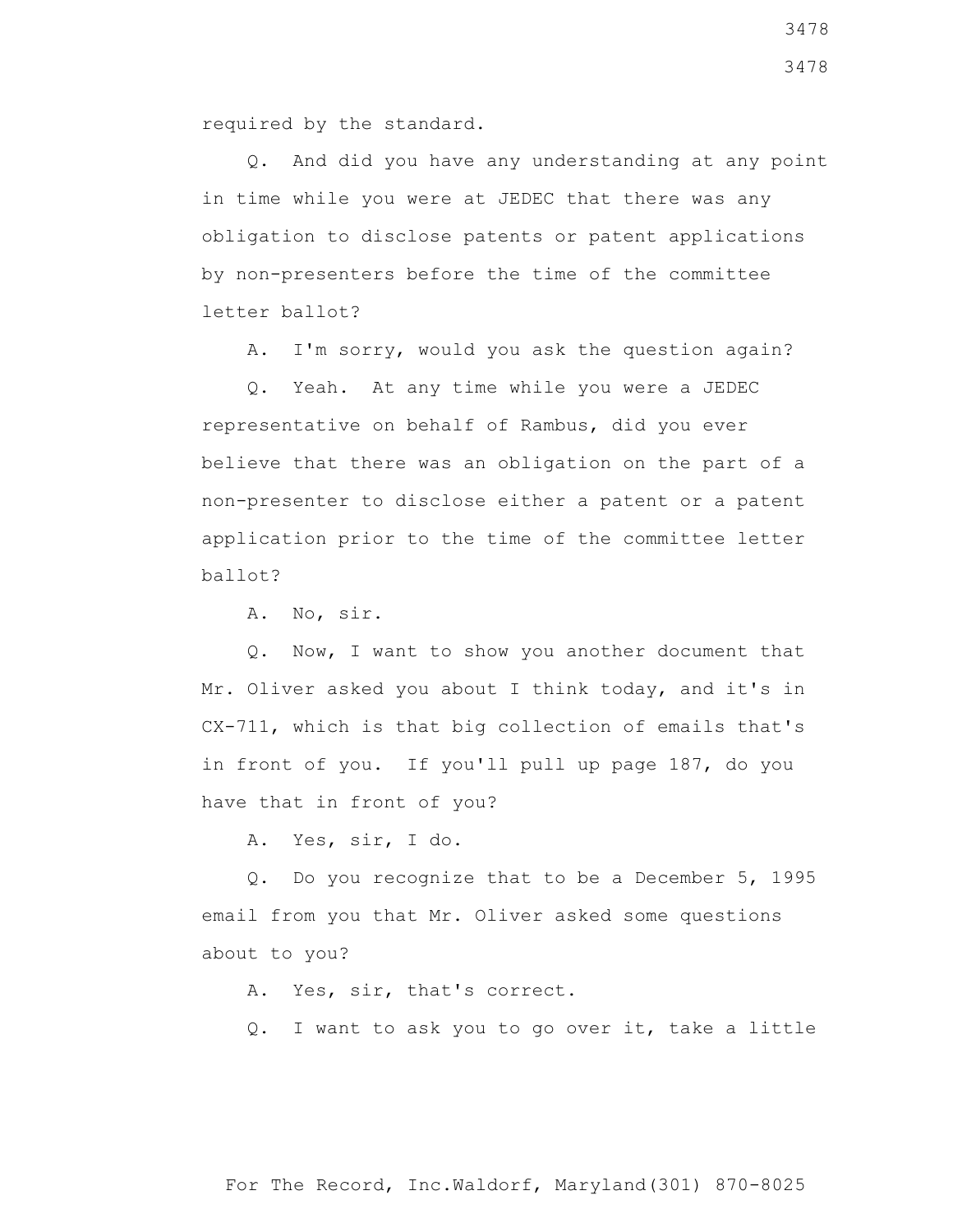bit longer with it. Let's go to the bottom of the first page of the email where it says, "Townsend of Toshiba," and pull up that portion. Thank you. Read that to yourself, if you could.

A. (Document review.)

 Q. Well, let me read it. It says, "Townsend of Toshiba (general chairman of JEDEC JC42) and I had lunch together and we talked a bit about the patent policy, and how we could get an R-Module standardized."

Do you see that?

A. Yes, sir, I do.

Q. At that point in time, what was an R-Module?

 A. An R-Module was a memory module that had been developed by Rambus that would contain RDRAMs.

 Q. And it says, "how we could get an R-Module standardized."

 Were you considering making a proposal at JEDEC to standardize the R-Module?

A. Yes, sir, that's correct.

 Q. Now, what did that have to do with your lunch with Jim Townsend? What was your purpose in having lunch with him?

 A. Well, my purpose was I wanted to make sure I understood what the patent policy would be if I were to do that and if we might be able to propose the R-Module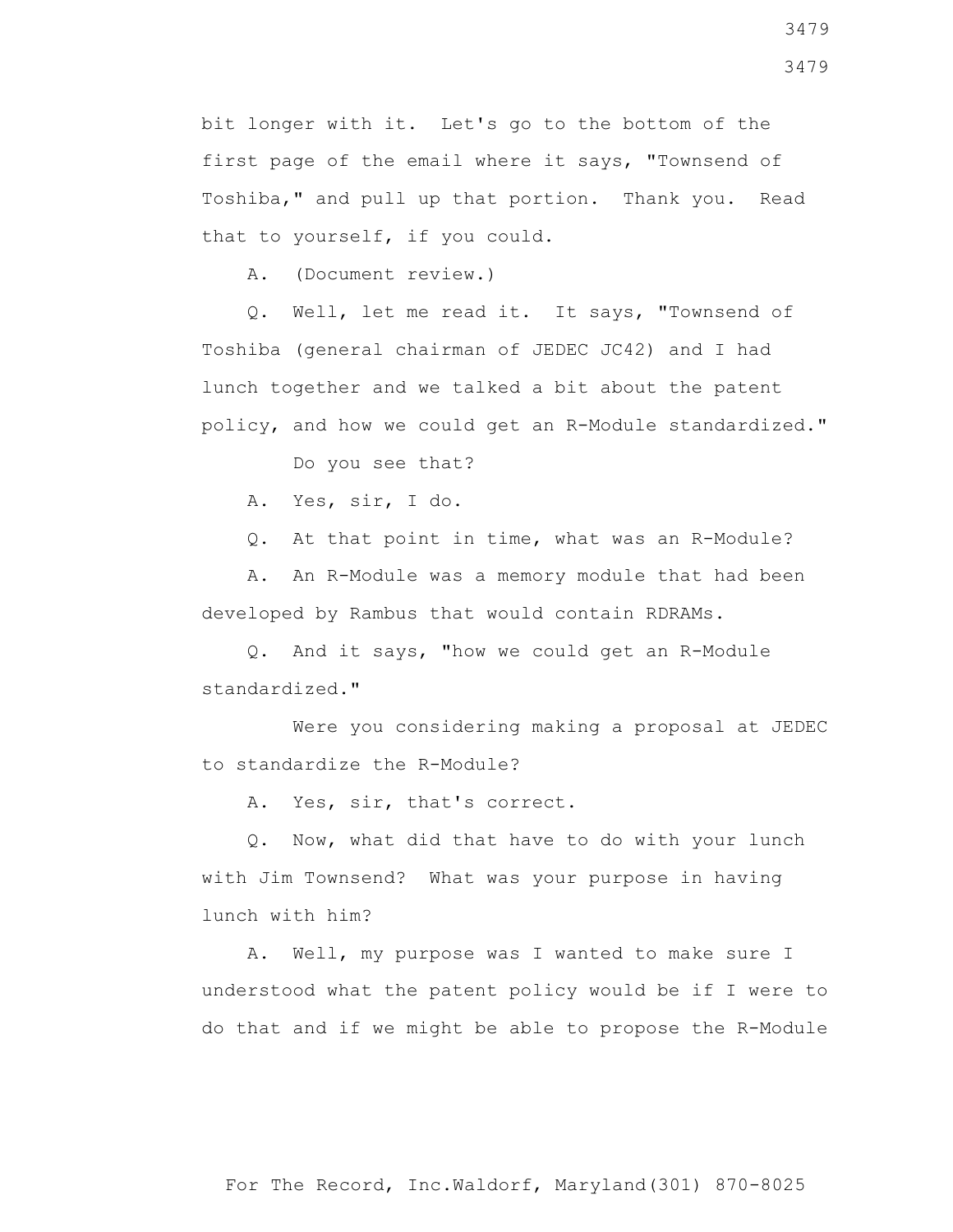for standard without having to propose the RDRAMs as a standard.

 Q. By the time of that December 5, 1995 lunch with Mr. Townsend, had you looked at the JC-42 Members' Manual and the 21-I Manual?

A. Yes, that's correct.

 Q. And by that time, had you developed some understandings about the obligations of the presenters that you talked about a few minutes ago?

A. Yes, that's correct.

 Q. And let's look at the next page, if we could, and pull up the part that starts with, "Sussman," about five lines down and go about 15 lines down from that. Thank you.

 And after you had lunch or at the same meeting, the same JEDEC meeting, I don't know if it was after or before, you talked to Howard Sussman, right?

A. Yes, sir, that's correct.

Q. And he was with NEC at the time?

 A. Actually, he was working for Sanyo by that time.

Q. Sanyo, that's right.

 And did he tell you something about what the definition was of "reasonable license fees and royalties" under the JEDEC patent policy?

3480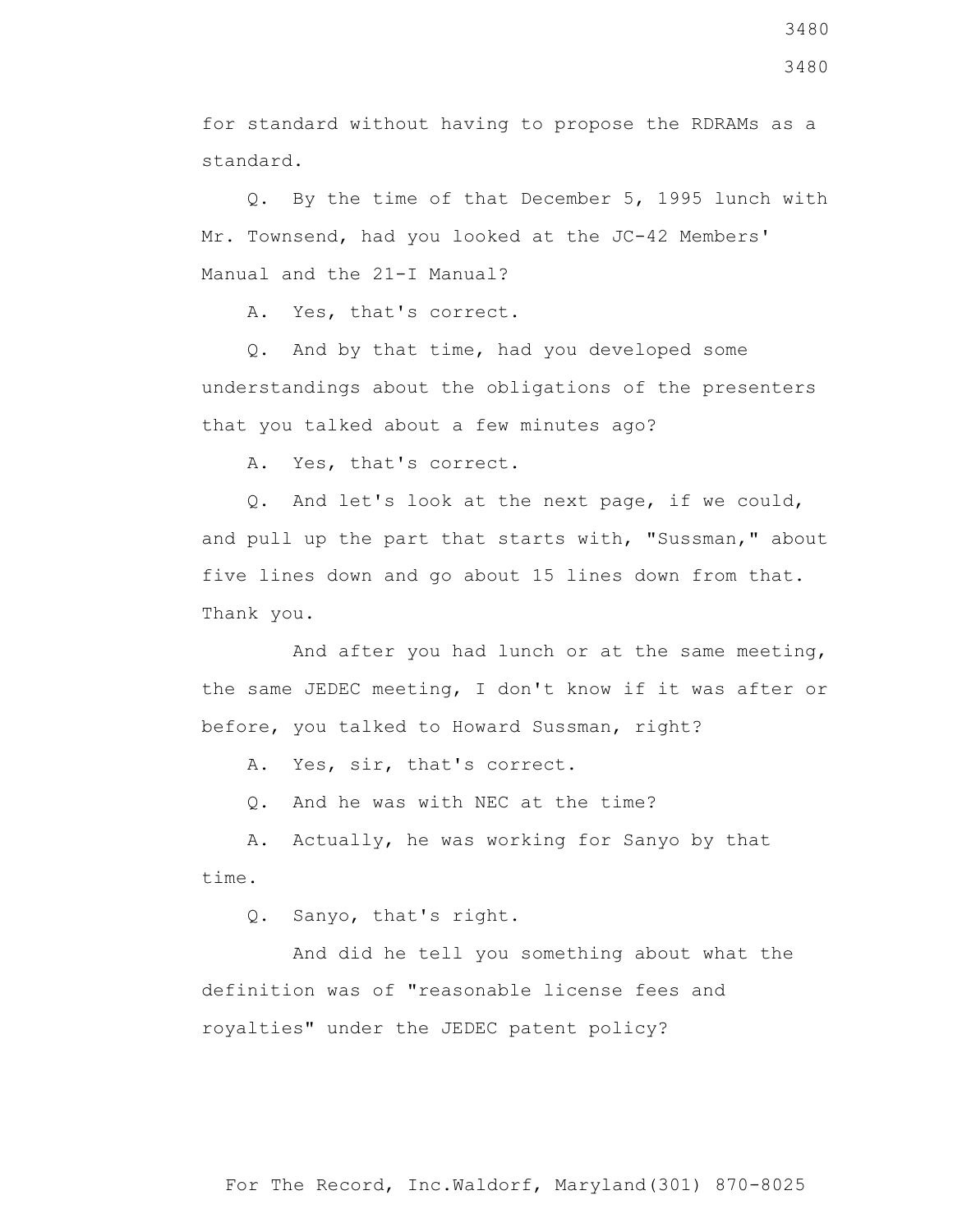A. Yes, sir, he did.

Q. What did he say?

 A. What I remember him telling me was that "reasonable" meant almost anything we wanted it to mean.

 Q. Did he say that JEDEC had some role in determining what "reasonable" was?

A. No, sir.

 Q. Did he say that JEDEC didn't have any role in determining --

A. Yes, he said that.

 Q. And then you also talked to Mr. Rhoden about the patent policy. Is that right?

A. Yes, sir, that's correct.

 Q. And did he say anything to you about the disclosure parts of the patent policy in that meeting, in that conversation?

 A. I need to read this to refresh my recollection, sir.

Q. Go ahead.

A. (Document review.)

 Q. Let me ask it a different way. Let me push that through.

When you were talking to Mr. Rhoden of VLSI, did you explain to him why you were asking questions?

For The Record, Inc.Waldorf, Maryland(301) 870-8025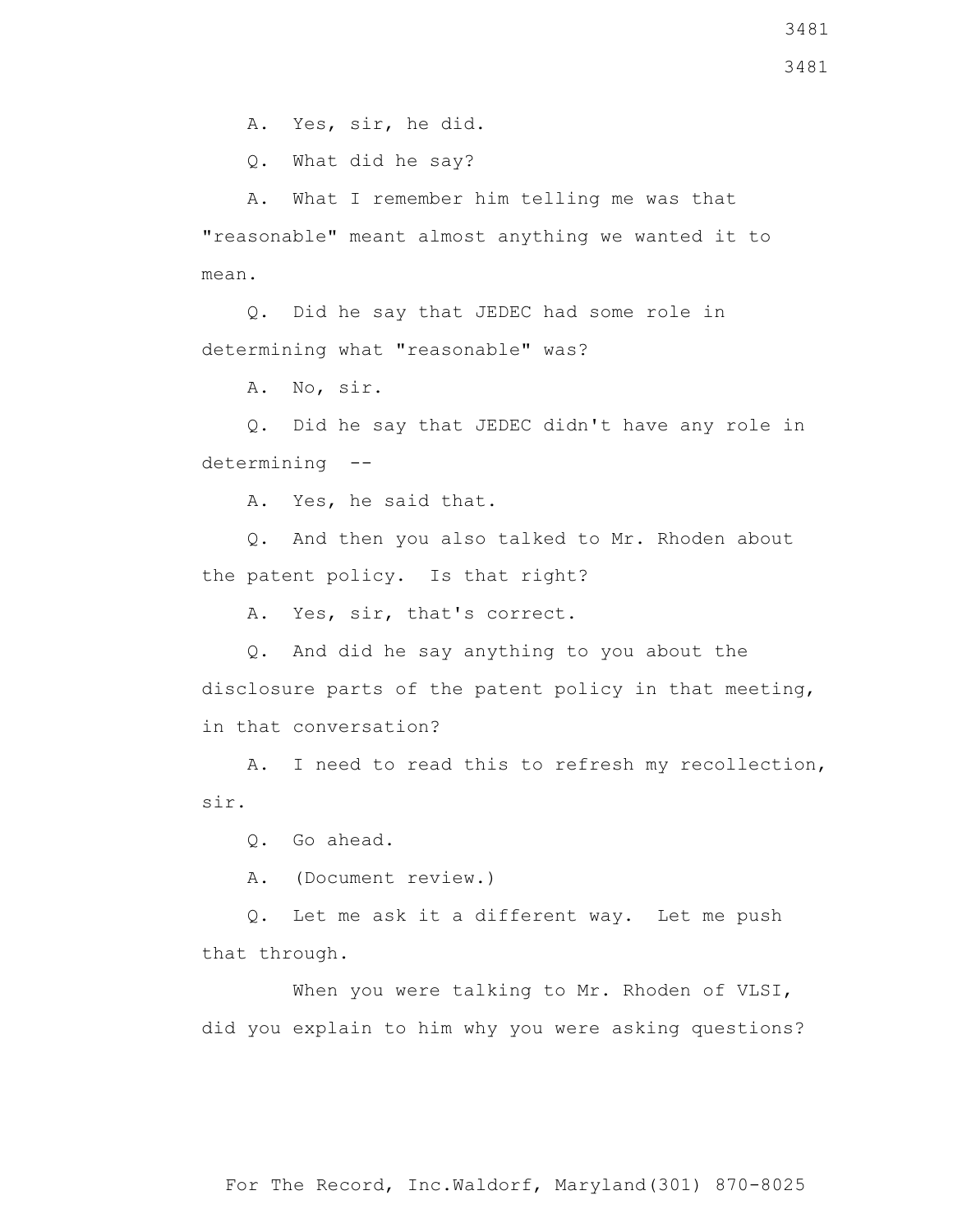A. I believe I did, yes.

Q. What did you say?

 A. I told him that I was giving consideration to promoting or proposing an R-Module as the JEDEC standard.

Q. And did Mr. Rhoden respond to you?

A. Yes, sir, he did.

 Q. And let me just read what the email says. It says, "He says the same thing as Sussman: We can say on a case-by-case basis that we will abide by the policy where it is relevant, we can say when a showing is made that there may be patent activity in that area."

Do you see that?

A. Yes, sir, I see that.

 Q. Did you have an understanding of whether he was responding to your inquiry about getting the R-Module standardized?

A. Yes, sir.

 Q. What was your understanding? Was it your understanding that that's what he was talking about?

 A. Yes, that's what he was talking about. He was answering my question.

 Q. So, then when we get to the next line -- pull up four or five -- when we get to the next line in

For The Record, Inc.Waldorf, Maryland(301) 870-8025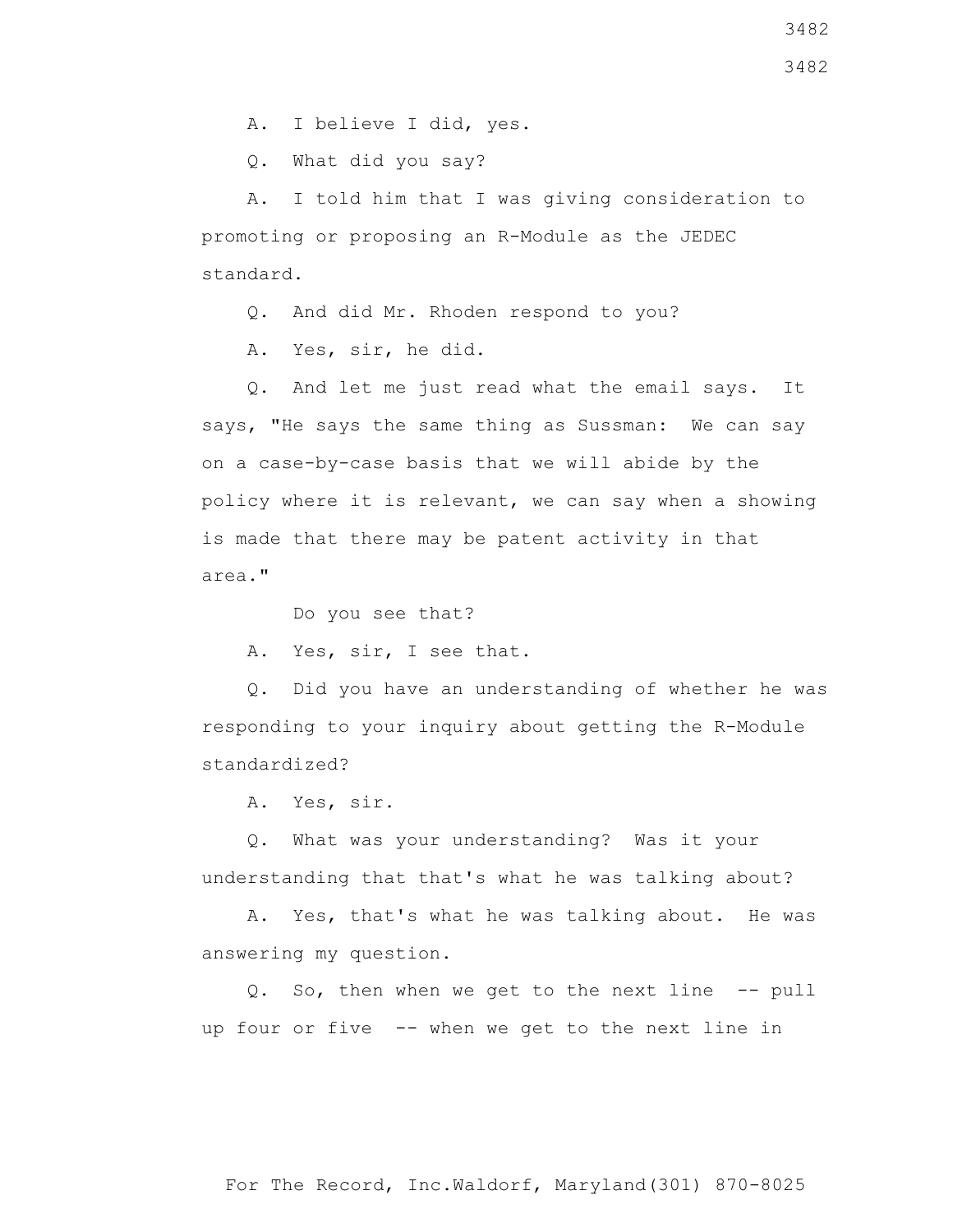this, it says, "So the conclusion I reach here is that we can abide by the patent policy on a case-by-case basis, are free to set the terms of our license arrangements to what we like (as long as we agree to license all-comers to build our modules), and we give up nothing else in the process."

Do you see that?

A. Yes, sir, I do.

 Q. Were you referring to the R-Module standardization possibility in that line?

A. That's correct.

 Q. And then it says, "So the patent policy is something that you deal with on a ballot by ballot basis as Sussman had recently advised me."

Do you see that?

A. Yes, sir, I do.

 Q. Is that a reference to the R-Module standardization possibility?

A. That's correct.

 Q. And then you say, "Personally, I don't think this is nearly as onerous as some of us had earlier believed."

Why do you say that?

A. Well, I --

Q. Why did you say that?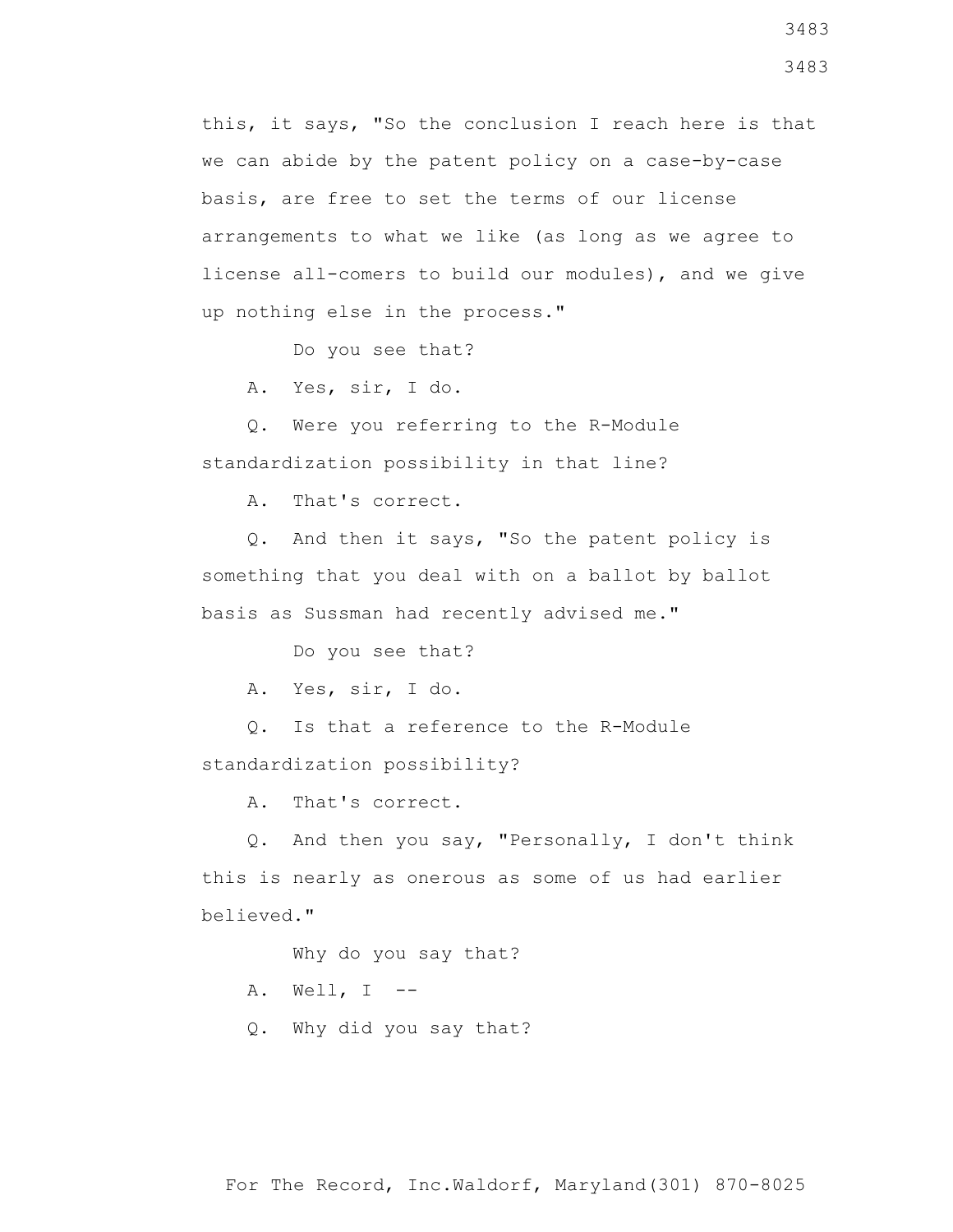A. I'm sorry?

Q. Why did you say that?

 A. The reason I said that was a number of us had believed that we couldn't charge a royalty higher than 1 percent.

Q. If what?

 A. If -- if we were to license our patents to all-comers for building a product that we had proposed as a standard.

Q. Do you know where that belief had come from?

A. I don't know, sir.

 Q. Okay. And then it goes on, "As long as we mention that there are potential patent issues when a showing or a ballot comes to floor, then we have not engaged in inequitable behavior."

What did that refer to?

A. Well, that -- that referred to our obligation as a presenter to make any required patent or patent application disclosures at the time that we made our proposal for one of these ballots, for a standard.

 Q. And then the -- jumping one sentence, let's go to the one that says, "The things." It says, "The things --" this is the part that Mr. Oliver read to you. "The things that we should not do are to not speak up when we know that there is a patent issue, to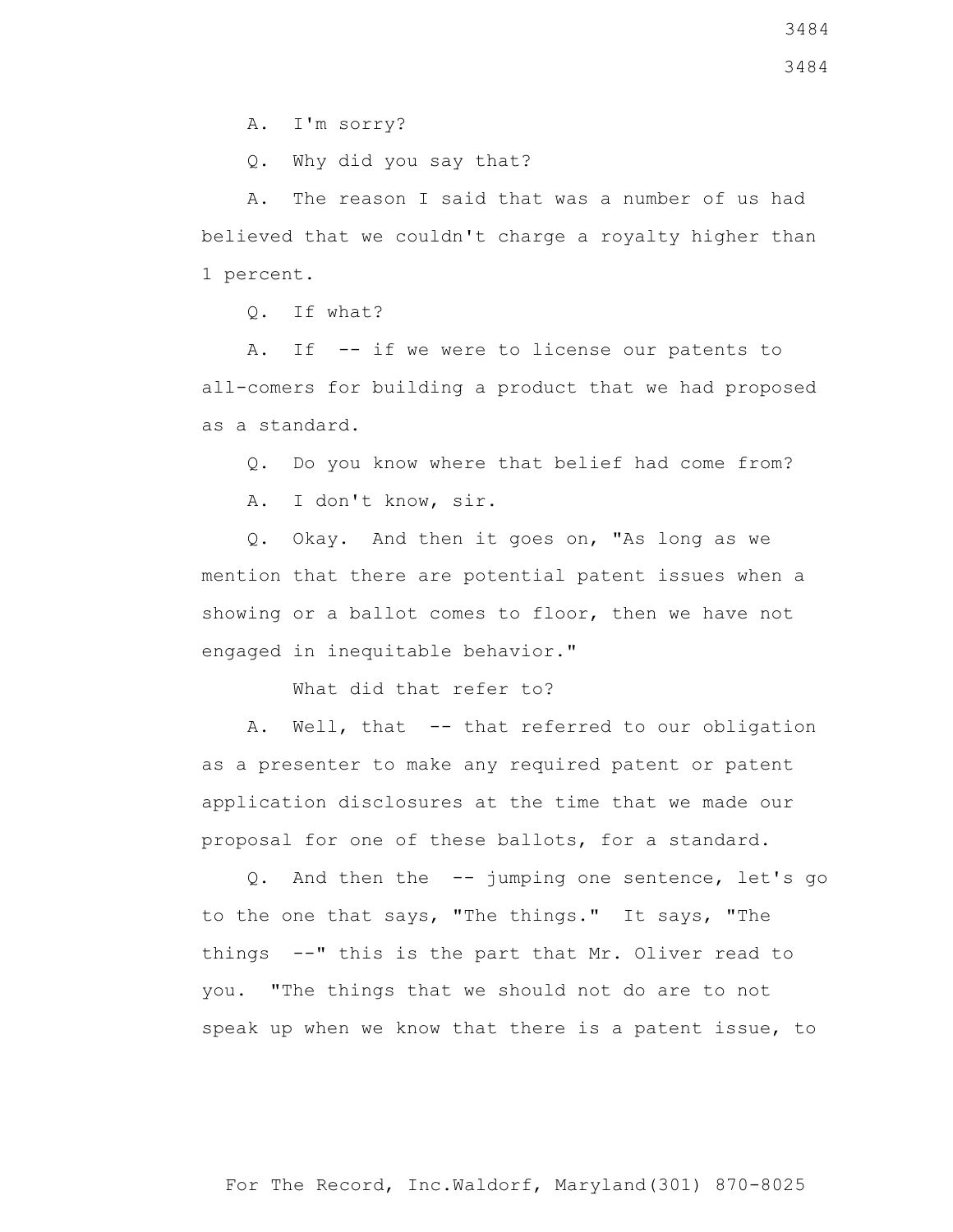intentionally propose something as a standard and quietly have a patent in our back pocket we are keeping secret that is required to implement the standard and then stick it to them later (as WANG and SEEQ did). I am unaware of us doing any of this or of any plans to do this."

 In that section that I just read, what were you referring to?

 A. Well, I was referring to what we would have to do and what we should not do in the event that we were to propose the R-Module as a standard.

 Q. Now, was there a decision made at Rambus not to propose the R-Module for standardization?

A. Yes, there was.

 Q. Let's go back, if we could, for a second to that March 1992 Lester Vincent notes that's in front of you. That was CX-1942. Just one page of handwritten notes from March 1992.

 Do you see in the second bullet point, it says, "Allen is ordering JEDEC bylaws"?

Do you see that?

A. Yes, sir, I do.

 Q. Now, I want to show you the EIA Legal Guides that Mr. Oliver asked you to look at. That's CX-204.

May I?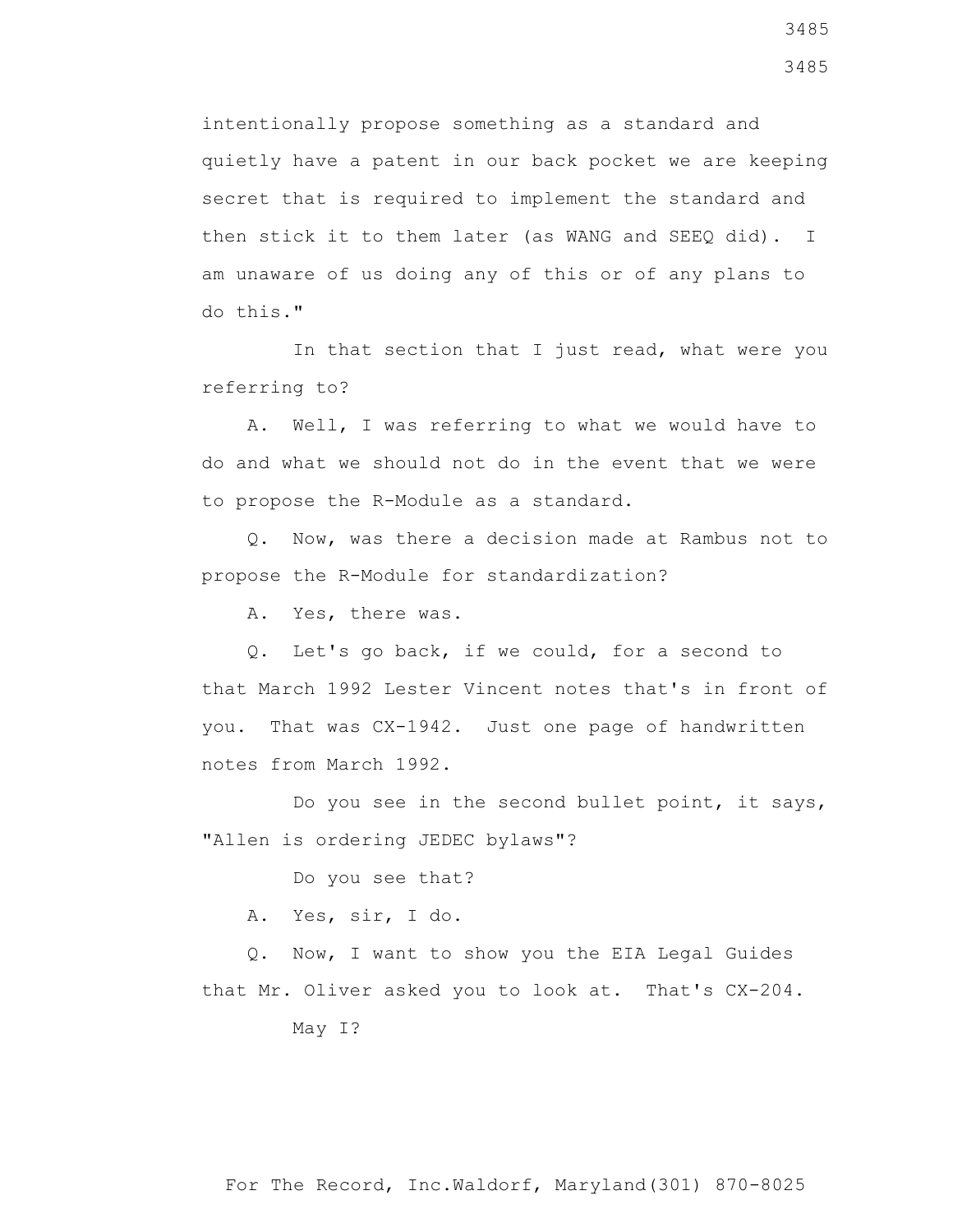Do you remember that he asked you to look at these Legal Guides?

A. Yes, sir, I believe I remember that.

 Q. I want you to look at a couple of sections that we didn't look at earlier this week. If you will look at 204-3, and if you'll look under the heading, it says, "General Guides Applicable to all EIA Activities."

Do you see that?

A. Yes, I do.

 Q. And it's a little hard to read, the italicized part. "This Part I includes general guides applicable to all Electronic Industries Association activities."

Do you see that?

A. Yes, sir, I do see that.

 Q. And I think you told Mr. Oliver that it was your understanding that JEDEC activities were conducted under the EIA Legal Guides. Is that what you recall?

A. Yes, sir, that's what I recall.

 Q. Now, if we look down at Section A, Improper Activities and Programs, do you see that heading?

A. Yes, sir, I do.

 Q. And then it says, "EIA activities or programs relating to any of the following subjects are improper and are not permitted."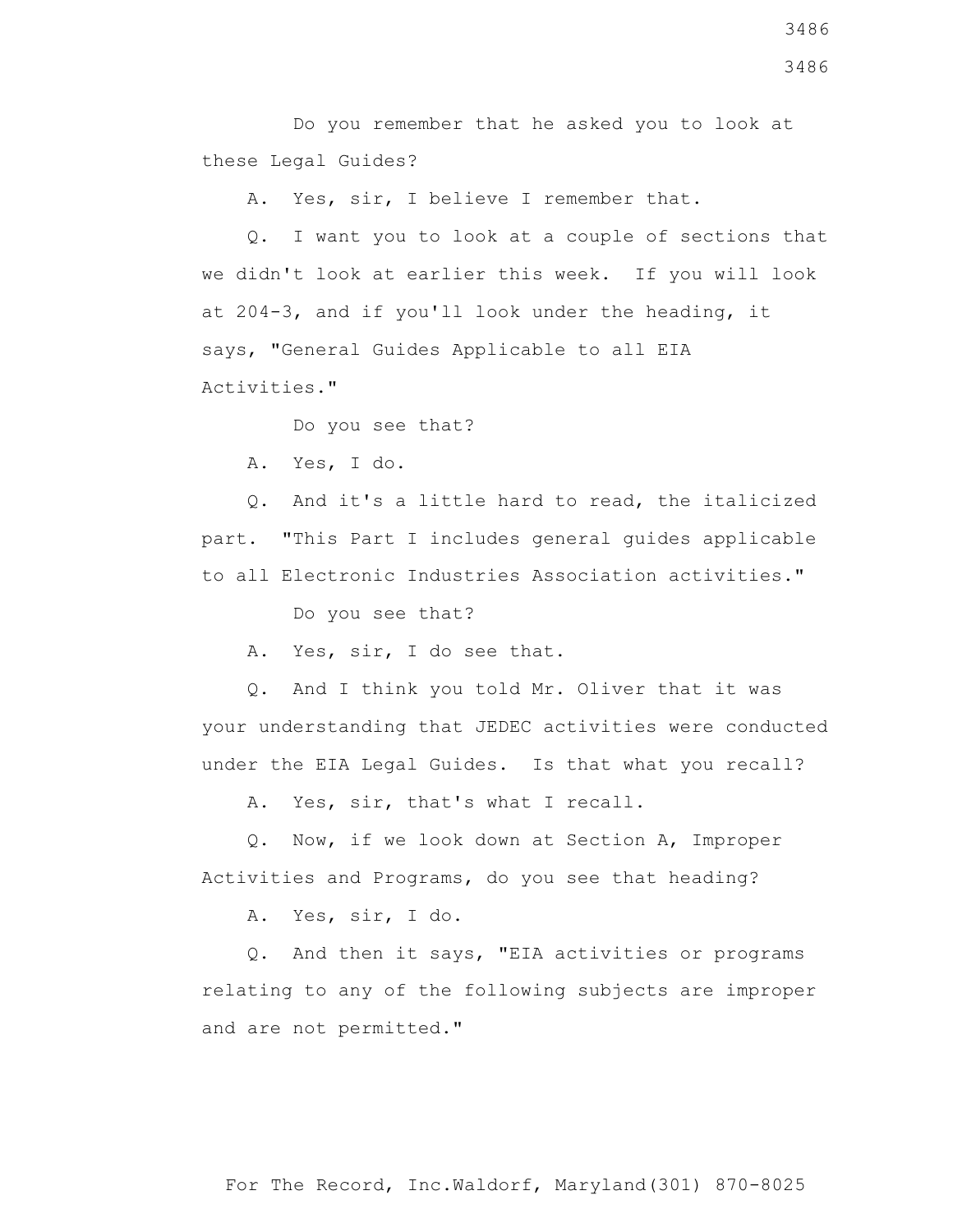Do you see that language?

A. Yes, sir, I do.

 Q. And look down at item 5. It says, "Programs involving the exchange of company information relating to future plans affecting the design, research and development, production, and distribution or marketing of products are also improper."

Do you see that?

A. Yes, sir, I do.

 Q. Now, look on the next page, page 4, and look under Section B on the right side, Statement of Policy, and that says, "The following statement of policy, reflecting the basic objectives of all standardization programs, shall be included in all EIA standards."

Do you see that?

A. Yes, sir, I do.

 Q. And then the second paragraph under that says, "Standards are proposed or adopted by EIA without regard to whether their proposal or adoption may in any way involve patents or articles, materials, or processes."

Do you see that?

A. Yes, I do.

 Q. When you first joined JEDEC, did anyone at any JEDEC meeting in 199 -- in the spring of 1992 -- let me

3487 3487

For The Record, Inc.Waldorf, Maryland(301) 870-8025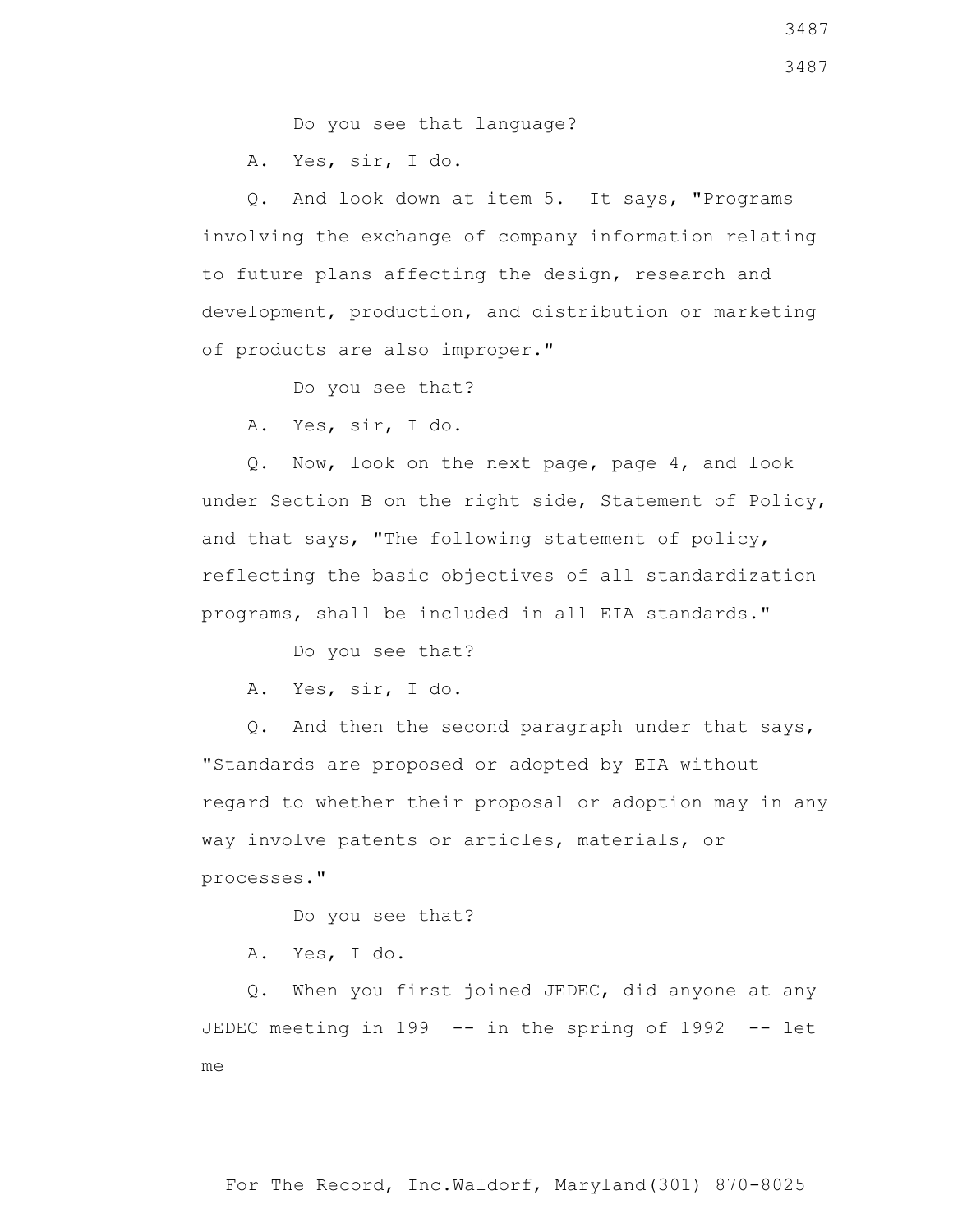3488

back up.

 You went to a task group meeting in February '92, is that right, in Santa Clara?

A. Yes, sir, that's correct.

 Q. And you went to an April '92 meeting in Dallas, right?

A. Yes, sir, that's correct.

Q. Of the task group, correct?

A. Yes, that's correct.

 Q. And we've seen your notes from that one. And you went to your first official meeting in May 1992, right?

A. Yes, sir, that's correct.

 Q. At any of those three meetings, did anyone at the meeting suggest that JEDEC was not following that basic objective, which is, "Standards are proposed or adopted by EIA without regard to whether their proposal or adoption may in any way involve patents"?

A. I don't remember that happening, sir.

 Q. Well, let's talk now about the -- about some of the events that happened chronologically that Mr. Oliver took you through, and I'm going to start with that April 1992 task group meeting in Dallas that you said you attended.

I'll show you your -- what you have identified

For The Record, Inc.Waldorf, Maryland(301) 870-8025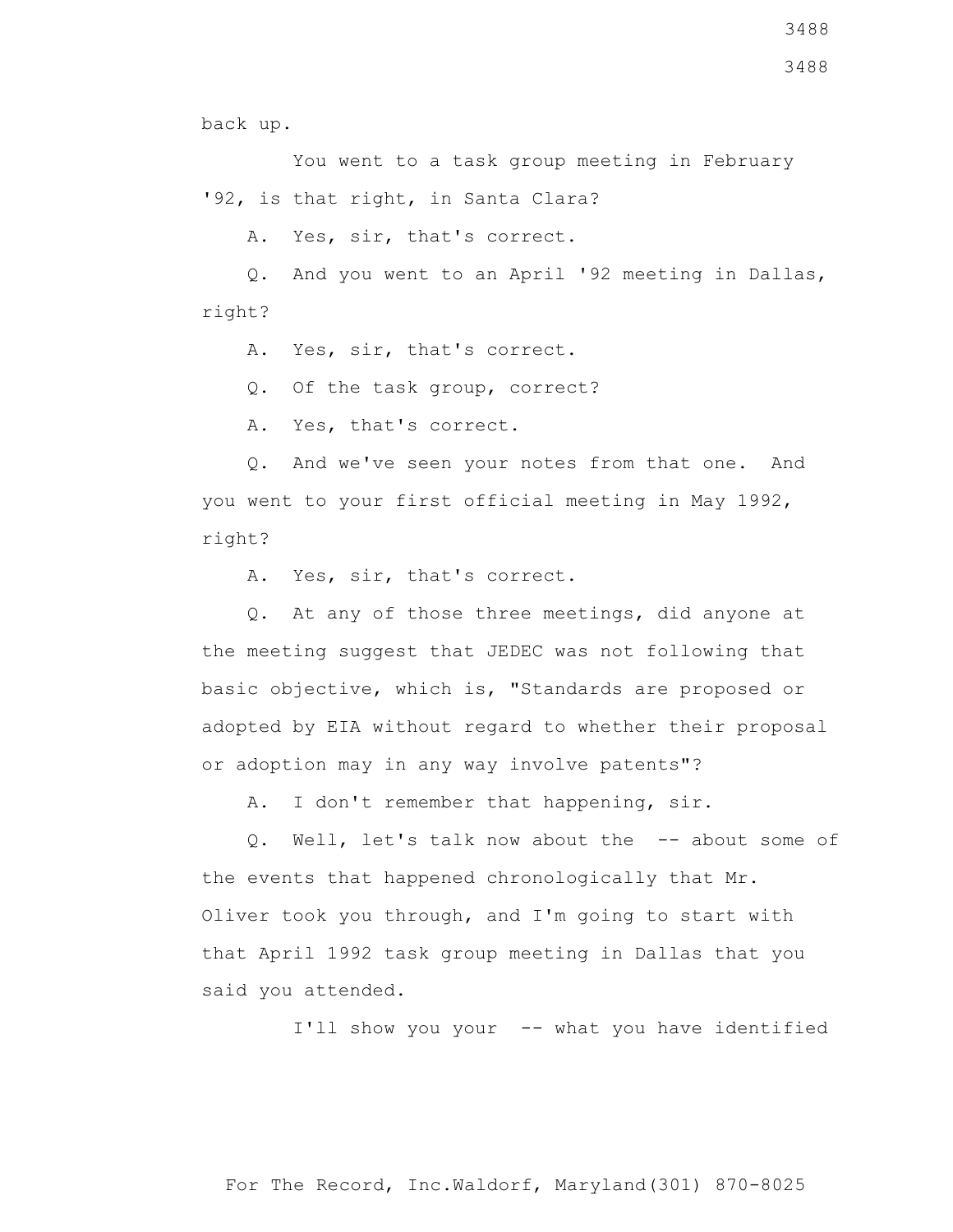as an email or a memo from that meeting, CX-1708. May I? JUDGE McGUIRE: Yes.

BY MR. PERRY:

 Q. I just have a couple of questions about this one.

 This was April 1992. Did Rambus have any issued patents on anything as of April 1992?

A. No, sir.

 Q. If you look at paragraph 2 on the first page, and pull up that  $-$ - that  $-$ - there you go, thank you, Matthew.

 Mr. Oliver asked you to look at that paragraph as well, and that says in the second sentence that, "Hardell from Austin had a proposal for what was basically an asynchronous DRAM with a dual edge triggered output register."

Do you see that?

A. Yes, sir, I do.

Q. Now, was Gordon Kelley at this meeting?

A. Yes, he was.

 Q. And these other folks from IBM that you mentioned were also at the meeting?

A. Yes, they were there.

Q. Did any of the IBM people at the meeting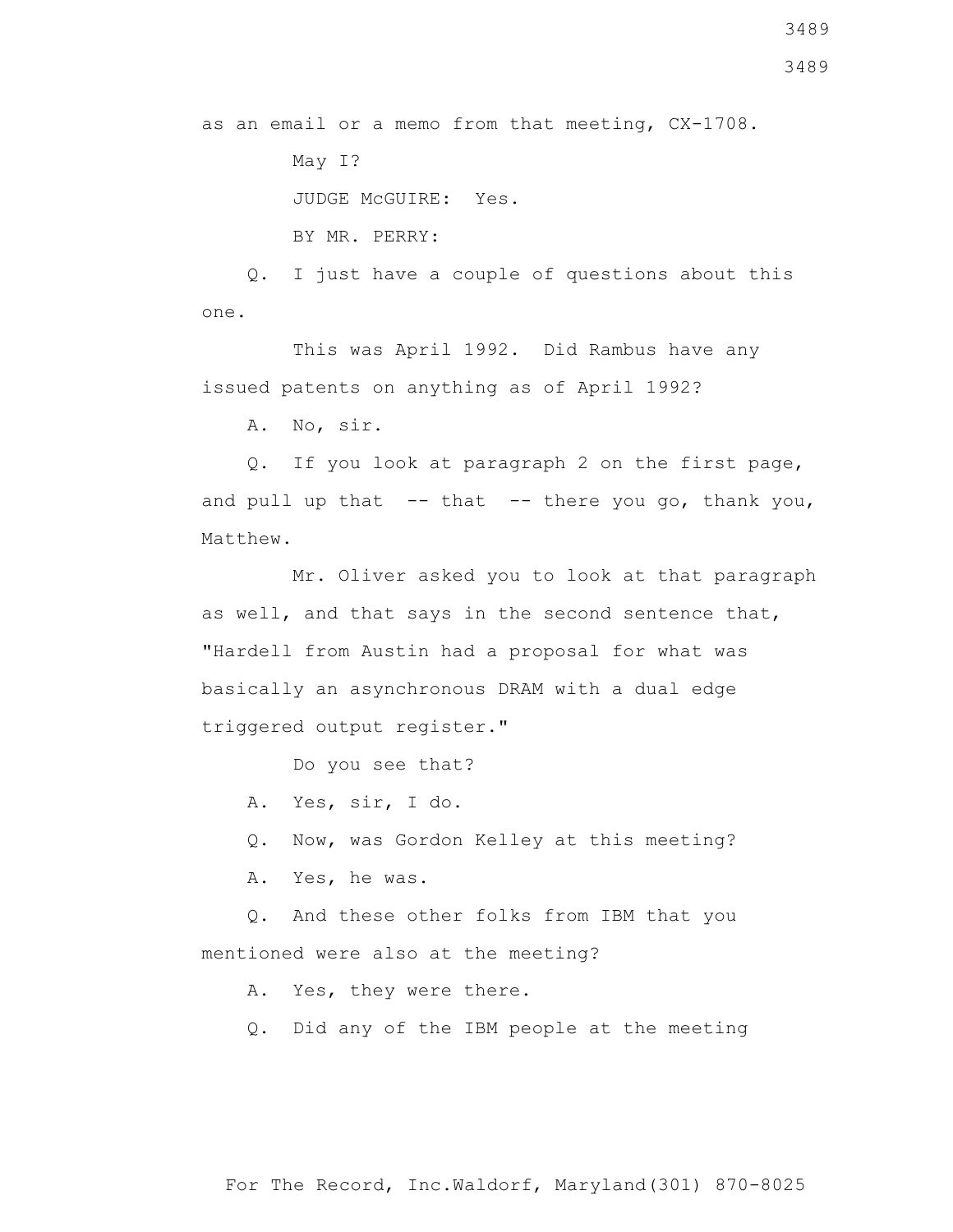3490

disclose that IBM had patents relating to their proposal for an asynchronous DRAM with a dual edge triggered output register?

A. No, they didn't.

 Q. Let's go to the May 1992 meeting, and I'll ask you to look at one of your emails back from that meeting, CX-673.

 Do you remember that Mr. Oliver showed you this?

A. Yes, I do.

 Q. If we look at item number 3, it's about five lines down, and pull up about three sentences.

 Do you see where it says, "3, Siemens expressed concern over potential Rambus Patents covering 2 bank designs"?

Do you see that?

A. Yes, sir.

 Q. "Gordon Kelley of IBM asked me if we would comment which I declined."

Did that happen?

A. Yes, it did.

 Q. When you declined to comment, did Gordon Kelley or anyone else in the room tell you that under the JEDEC patent policy, you were required to answer that question?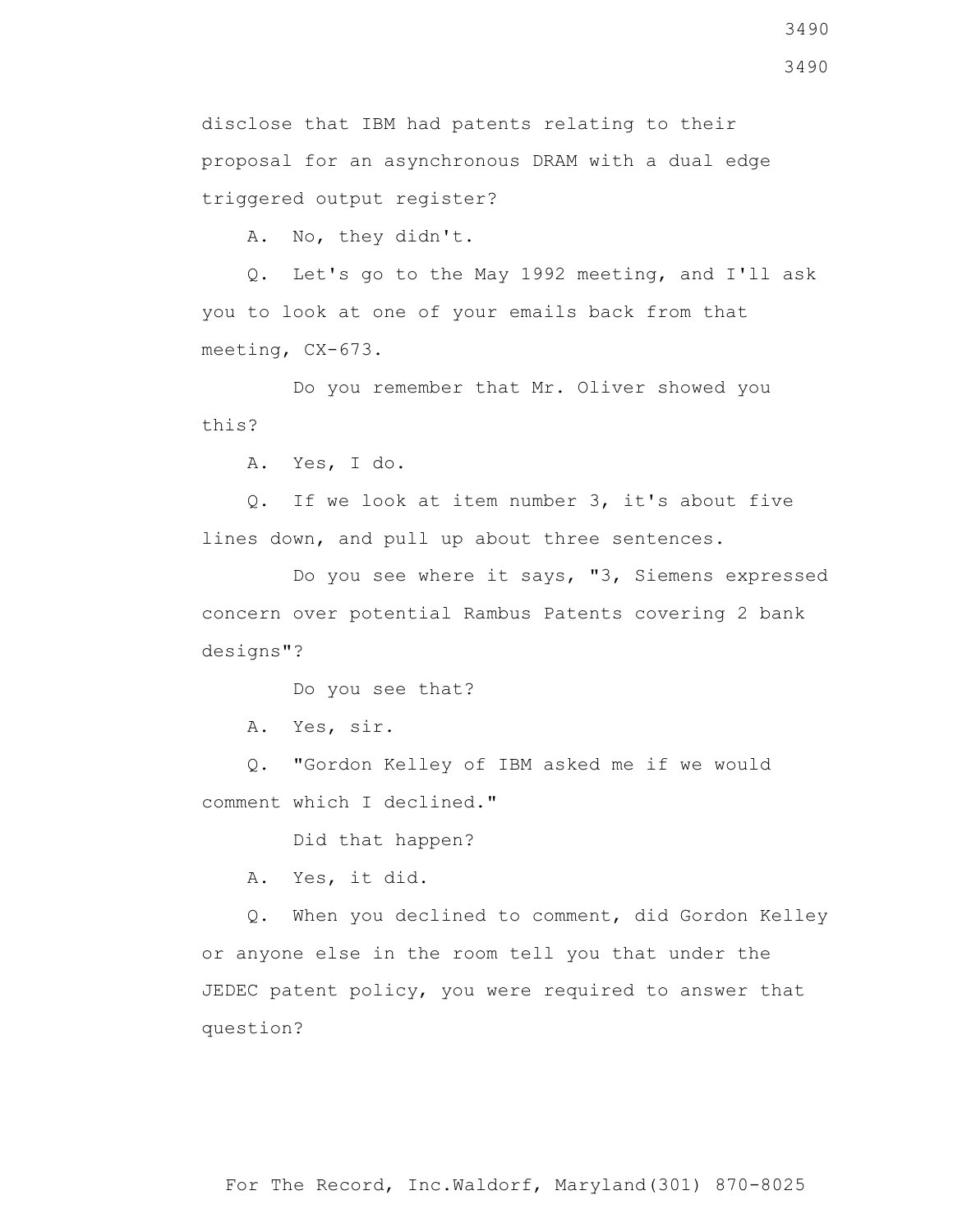A. No, no one told me that.

 Q. Did anyone in the room suggest that you had done anything wrong by declining to comment?

A. No, sir.

 Q. Now, you described Mr. Kelley in that prior email we just saw from April as a senior statesman for IBM. Did you understand him to have a leadership position with this subcommittee that you were attending?

 A. Yes, sir, he was the subcommittee chairman for the JC-42.3 subcommittee.

 Q. Did he indicate to you at this meeting that he had concluded the week before in a presentation he had made that Rambus was a serious competitive threat to TBM?

A. No, sir, he didn't.

 Q. At any time during the time you were going to meetings and Mr. Kelley was the chair of the subcommittee, did he tell you that it was his conclusion that if Rambus became a standard at JEDEC, that IBM would likely suffer competitive harm?

A. No, sir, he didn't.

 Q. Now, Mr. Oliver asked you a little bit about - going back to the meeting notes, Mr. Oliver asked you a little bit about some comments that you attributed to

3491 3491

For The Record, Inc.Waldorf, Maryland(301) 870-8025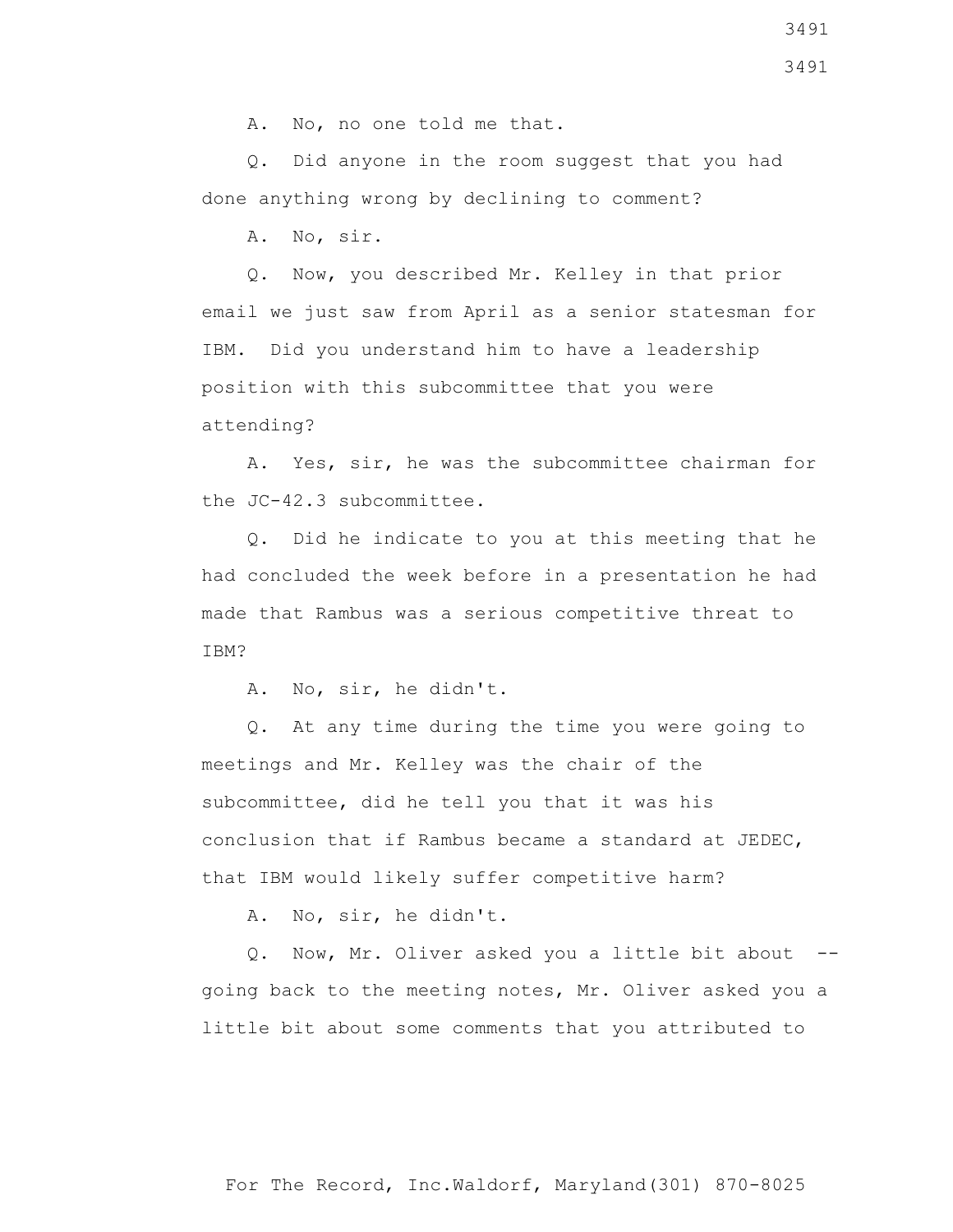Mr. Sussman, and if we could pull up item 4, if you see item 4.

 Mr. Crisp, do you see where it says, "In response to the patent issue, Sussman stated that our patent application is available from foreign patent offices, that he has a copy, and has noted many, many claims that we make that are anticipated by prior art"?

Do you see that?

A. Yes, I do.

 Q. He also stated, "The Motorola patent predated ours (not the filing date) and it too was anticipated by prior art."

Do you see that?

A. Yes.

Q. Is that what he said at the meeting?

A. Yes, that's right.

 Q. Did you have an understanding at the time of what he meant by "prior art," what that term meant?

A. My under -- yes, sir, yes.

Q. What was that understanding?

 A. My understanding is prior art means that somebody else had invented whatever it was that was of interest prior to the person in question.

 Q. So, what was your understanding of the message that he was trying to deliver?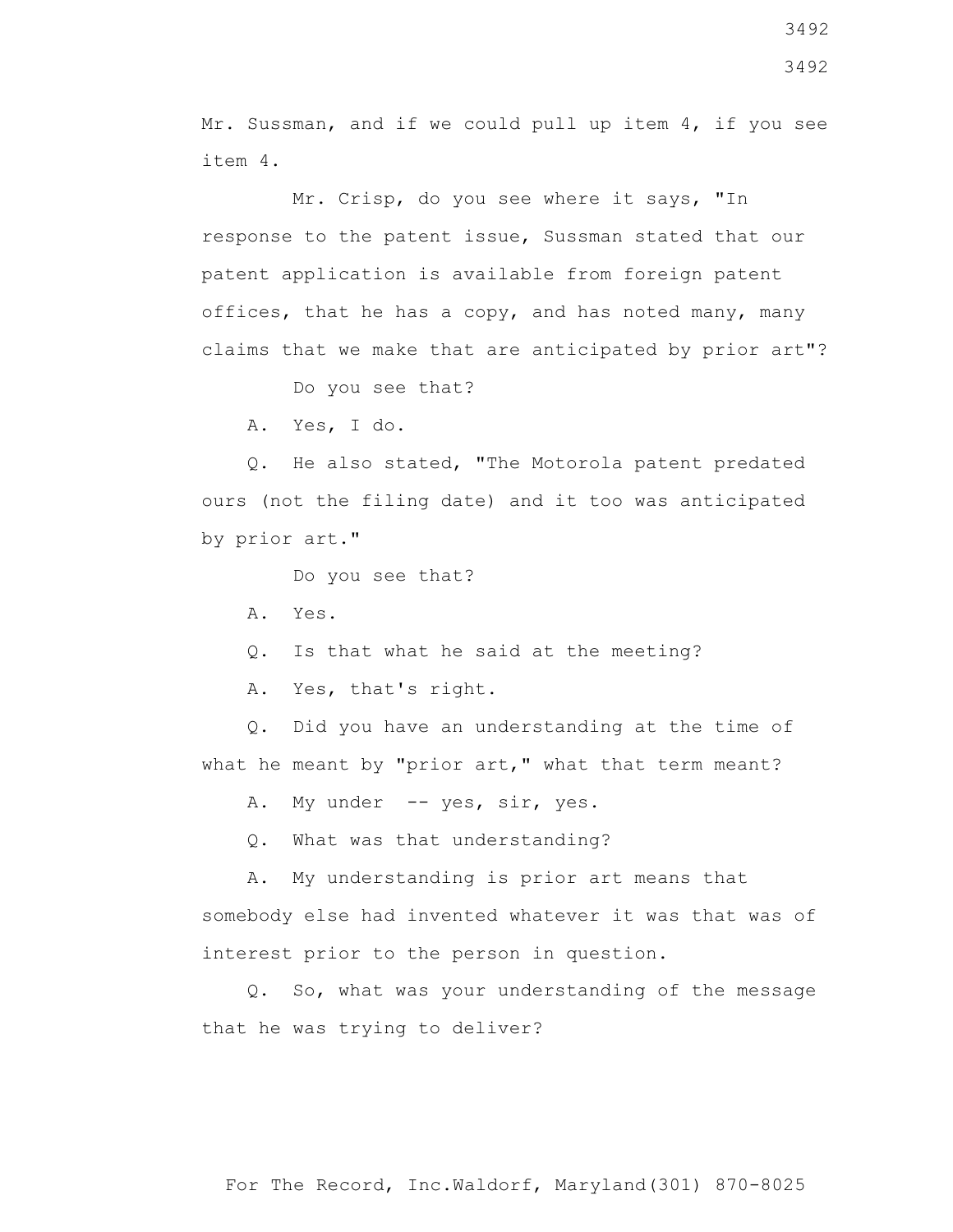A. Well, what I heard him basically saying was that everything that he thought Rambus had invented, somebody else had invented first.

 Q. Did you know at that meeting in May of '92 whether or not, in fact, Rambus had been first with what it thought it had -- with what Farmwald and Horowitz thought they had invented?

A. No, I didn't know.

 Q. Let me show you an email dated the next day. It appears to be from Mr. Tate to you, May 7, 1992, RX-293.

May I?

JUDGE McGUIRE: Yes.

BY MR. PERRY:

 Q. And I simply want to know if this is an email that Geoff Tate sent to you in response to your May 6, 1992 email.

A. Yes, sir, he did.

 MR. PERRY: Your Honor, we would move RX-293 into evidence.

> JUDGE McGUIRE: Objection? MR. OLIVER: No objection, Your Honor. JUDGE McGUIRE: So entered.

 **(RX Exhibit Number 293 was admitted into evidence.)**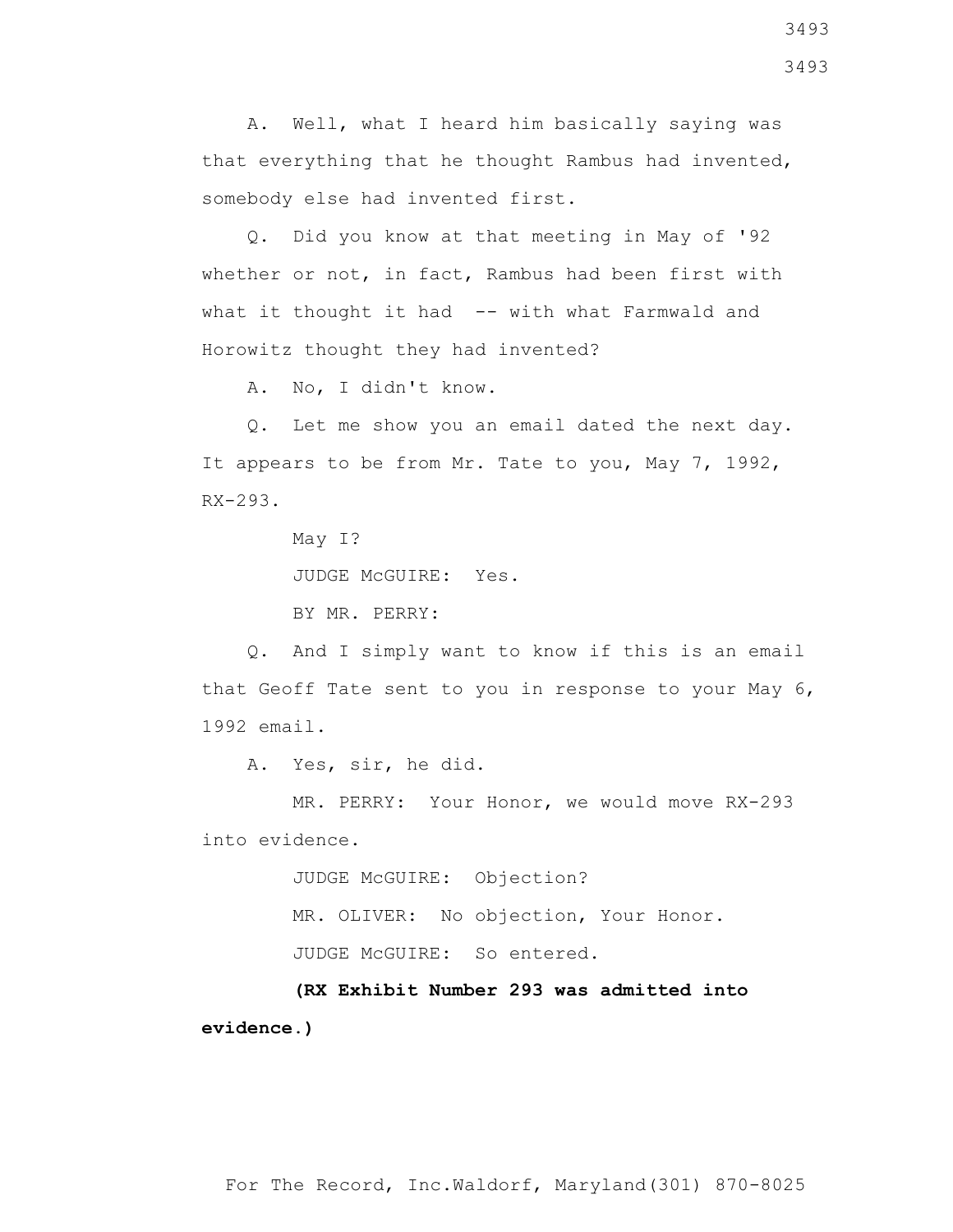Q. Now, let's move forward a bit to the next JEDEC meeting and to a ballot that Mr. Oliver showed you. I'll bring you CX-252A.

May I?

JUDGE McGUIRE: You may.

BY MR. PERRY:

 Q. Now, he actually showed you four ballots. This is the one for it says the DRAM mode register.

Do you see that?

A. Yes, sir, I do.

 Q. Dated June 1992. This was a ballot that Rambus actually voted on, correct?

 A. Yes, this is one of the four ballots we voted on.

Q. And did you vote at more than one meeting?

- A. No, sir, just one meeting.
- Q. And how did you vote on these four ballots?

A. We voted the same in that we voted no.

Q. On each of the ballots?

A. That's correct.

 Q. Now, if you look on page 2 that Mr. Oliver had some questions about, there's four or five boxes, and the last box states, "If anyone receiving this ballot is aware of patents involving this ballot, please alert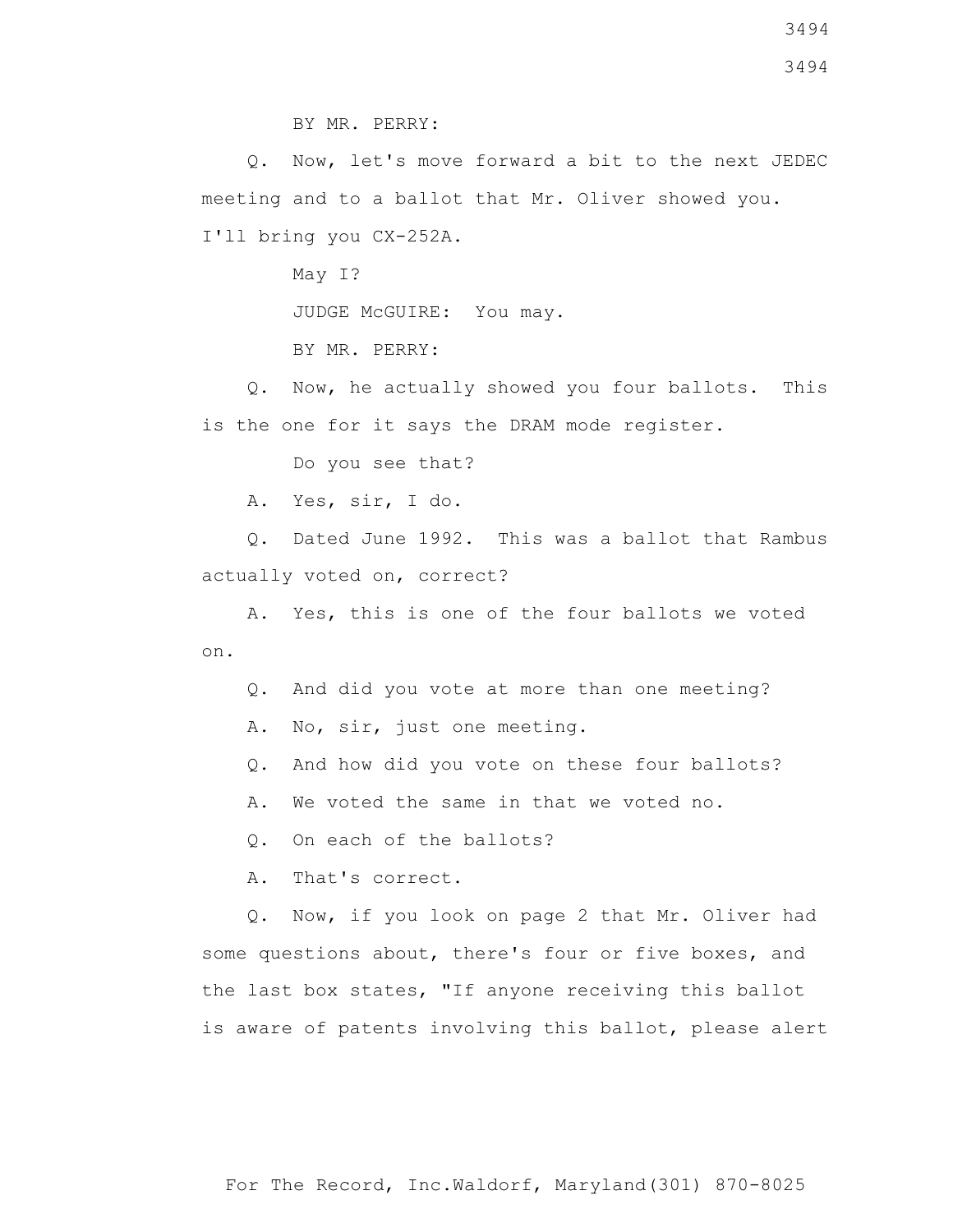3495

the Committee accordingly during your voting response."

Do you see that?

A. Yes, I do.

 Q. Now, that says "patents." Did you ever see any ballot during the time you were attending JEDEC meetings that asked for disclosure -- well, strike that.

 Did you ever see any ballots during the time you were attending JEDEC meetings that had the words on it "patent applications"?

A. No.

 Q. And as of June 1992, did Rambus have any issued patents covering anything?

A. Not -- not by June of 1992.

 Q. Did you have any understanding from any source as of June 1992 with respect to Rambus' position on disclosure of patent applications to anybody?

A. I'm sorry, would you ask the question again?

Q. That was a terrible question.

 Going back to your meeting in the spring of 1992 with Mr. Vincent, do you remember that?

A. Yes, sir.

 Q. And did you also meet with him from time to time in that time period about these new inventions that your engineers were coming up with?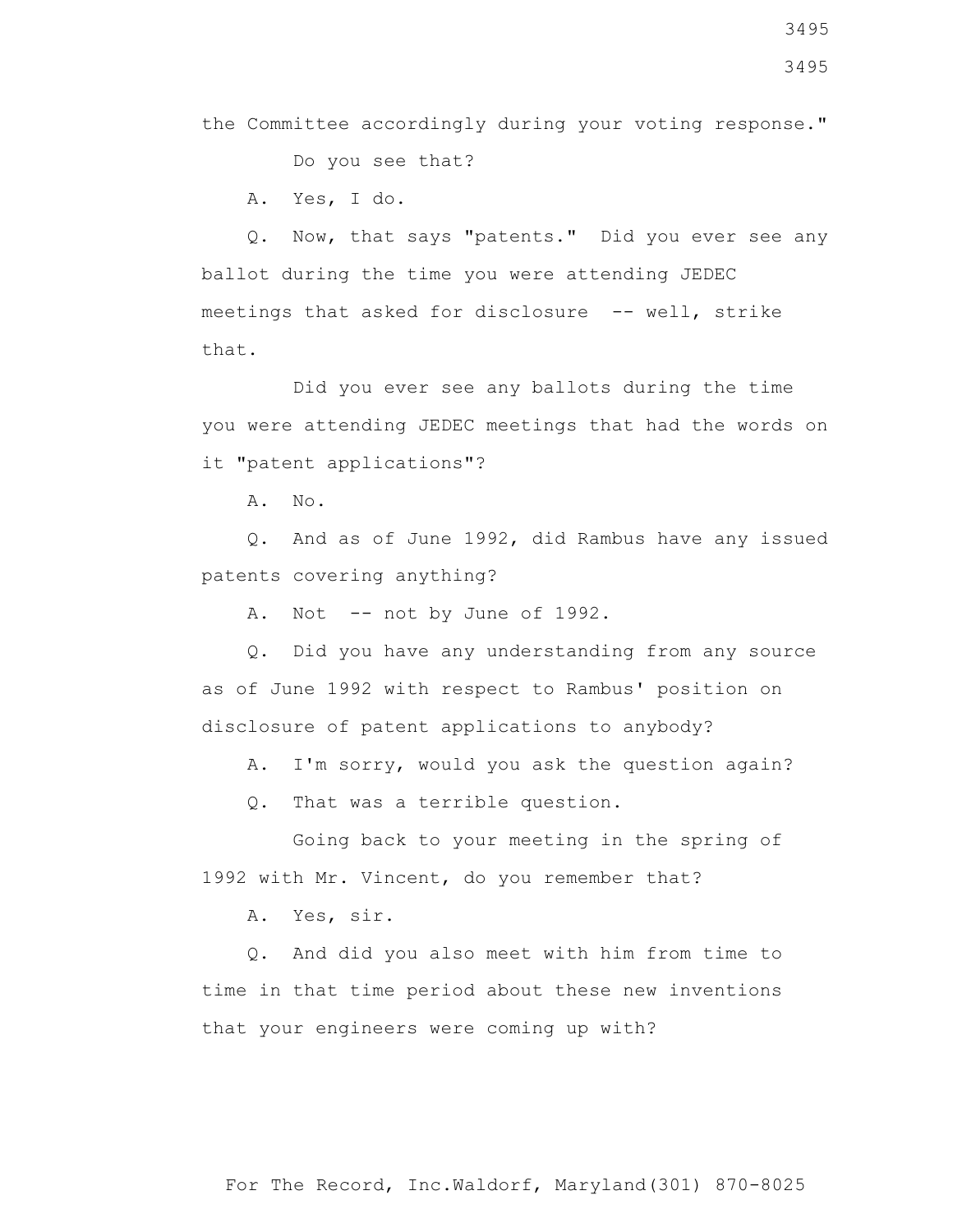A. Yes, that's true.

 Q. Did he at any time give you any legal advice with respect to the disclosure of patent applications?

A. Yes, he did.

Q. What was that advice?

 A. He told us to not disclose our patent applications. They were confidential.

 Q. Did you have an understanding in that time period of any consequences that might result from disclosure of applications?

A. Yes, I did.

Q. What was your understanding at the time?

 A. I understood that companies could potentially file interference actions on our patent applications in the patent office; that in certain countries where the rules are first to file, somebody could potentially file a claim before we actually did; and that we basically would be disclosing trade secrets that could work against us in terms of our competitive position in the marketplace.

 Q. Did you do anything with this advice from Mr. Vincent?

A. Yes, I did.

Q. What did you do?

A. I followed it.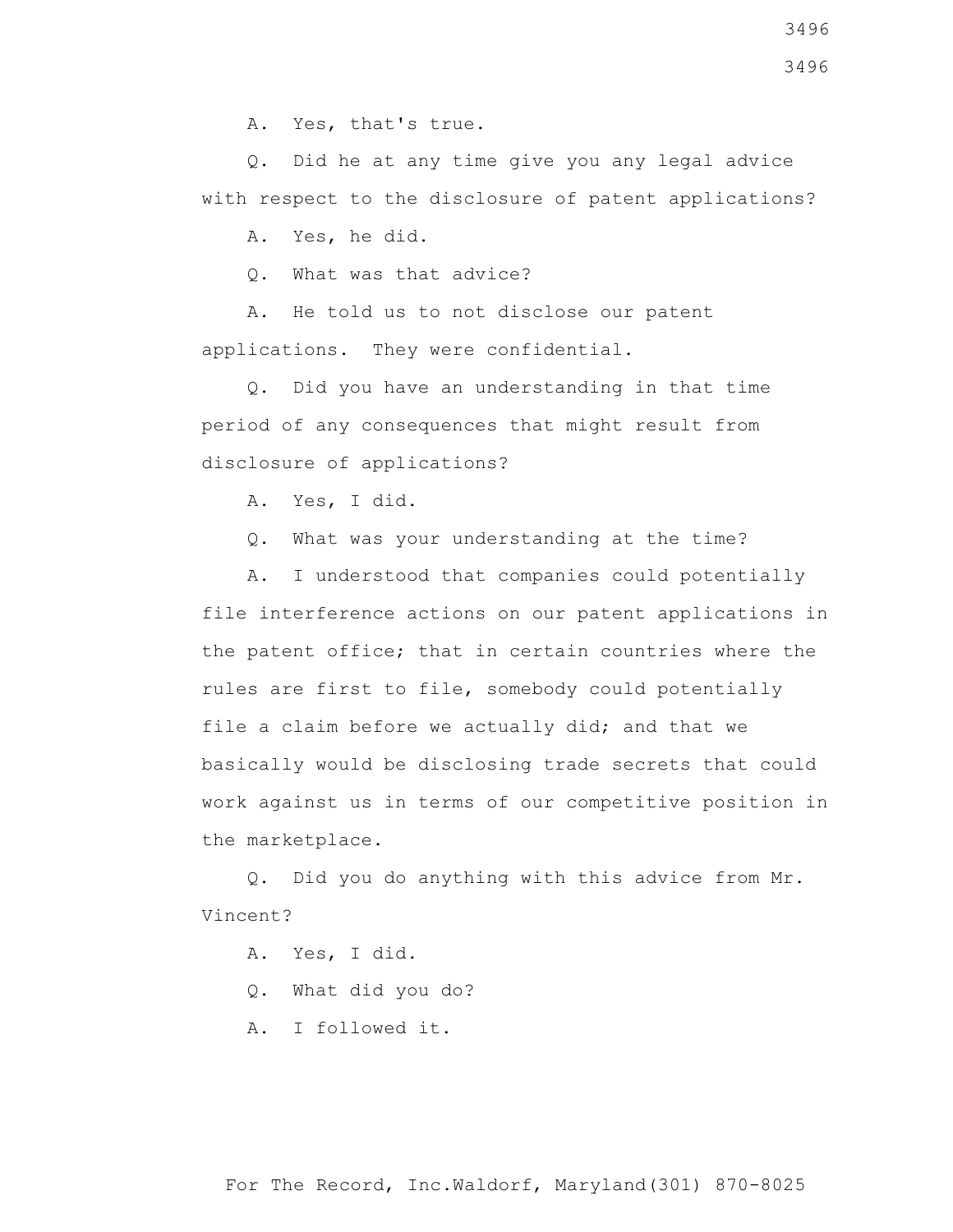Q. Did you follow it at JEDEC meetings?

A. Yes, I did.

 Q. Mr. Oliver also showed you a September 1992 Rambus business plan which is CX-545.

May I?

JUDGE McGUIRE: Yes.

BY MR. PERRY:

Q. Did you prepare this?

A. No, sir, I didn't.

Q. Did you prepare any part of it?

A. No, sir, I didn't.

 Q. If you look on page 22 of this September '92 business plan, do you see where it says, "Corporate Organization, Staffing"? Why don't you pull up that first paragraph down to the policies.

 Now, that says, "Rambus currently consists of 42 employees."

Do you see that?

A. Yes, I do.

 Q. Is that consistent with your recollection that in the fall of '92, there were only about 42 people there?

A. That's about -- about right.

Q. Now, if you look down below that -- well, strike that.

For The Record, Inc.Waldorf, Maryland(301) 870-8025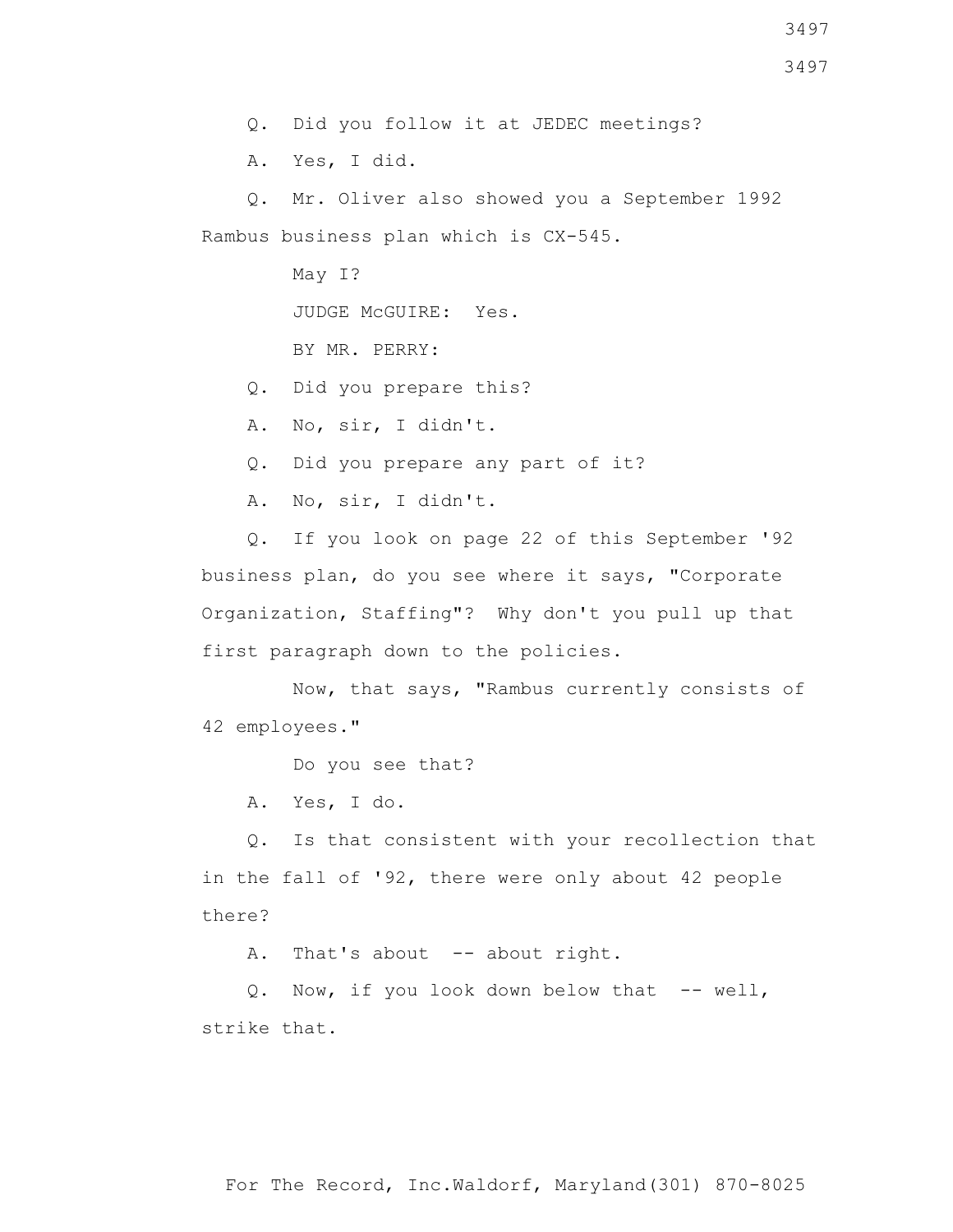A. No, sir.

 Q. And then if you look down below, it says, "7.2, The Management."

Do you see that?

A. Yes, I do.

 Q. And then there's a list of some people on that page and the next page as well? You're not listed there, are you?

A. No, I'm not.

 Q. And I don't mean to offend you, but did you consider yourself to be part of Rambus management during that time period?

A. No, sir, I wasn't.

 Q. Did you consider yourself to be part of Rambus management at any time in the early to mid-nineties?

A. No, I didn't consider myself to be.

 Q. Now, let's -- proceeding as best we can chronologically, let's go back to some JEDEC meetings, and let's look at an email that Mr. Mooring apparently sent from the December 1992 JEDEC meeting.

 Mr. Mooring came to one or two meetings with you?

A. Yes, he was -- he was there at a couple of

For The Record, Inc.Waldorf, Maryland(301) 870-8025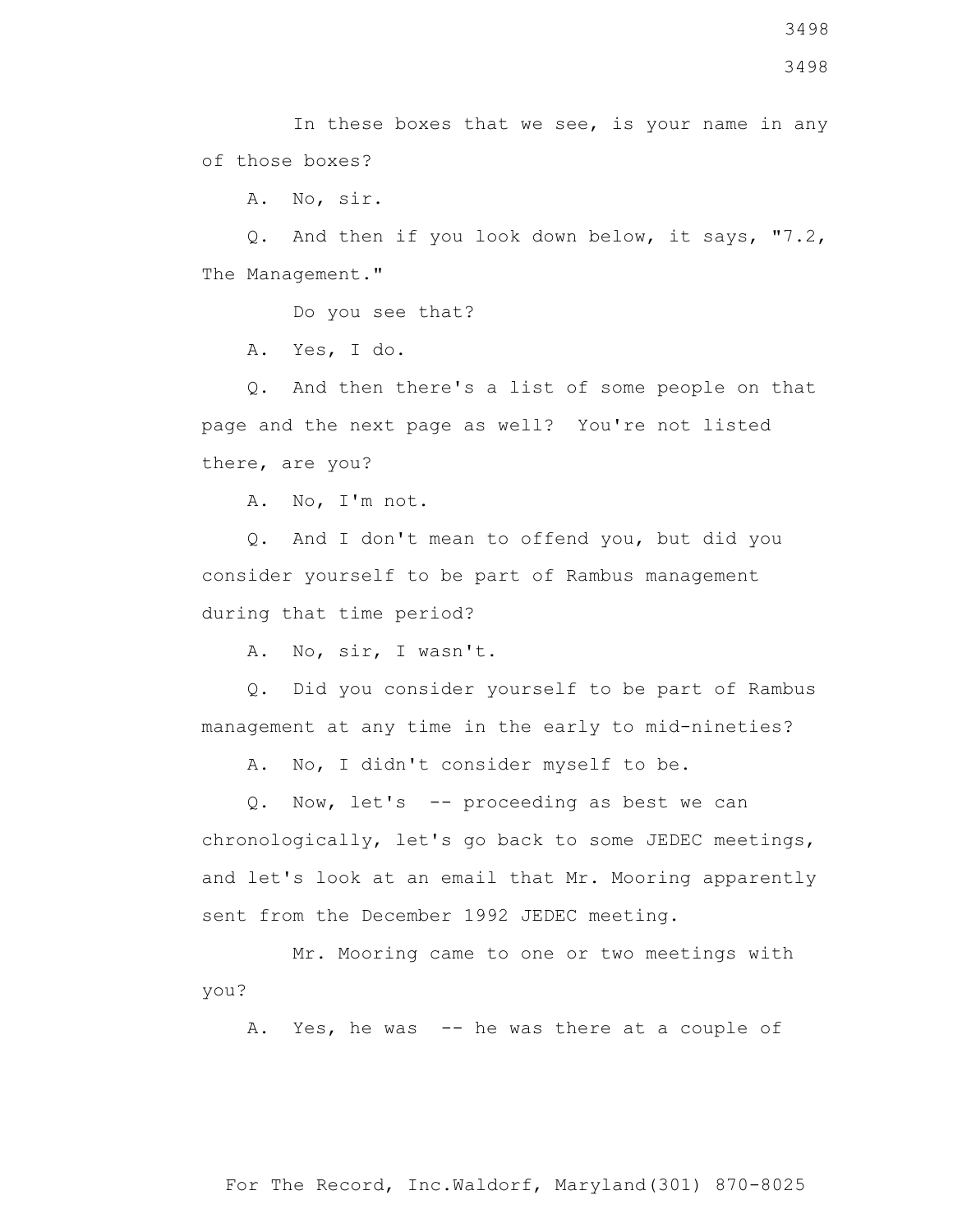meetings.

 Q. Now, you told us before that you had moved - you had changed from the engineering department to a different function. When did you make the move?

 A. It was sometime during approximately the middle of March of 1993.

Q. What did you -- what was your new job?

 A. My new job was working in the business development group.

Q. At Rambus?

A. That's correct.

 Q. What were your responsibilities in the business development group?

 A. Well, my primary responsibility was to promote and license Rambus DRAM and Rambus controller technology to the large semiconductor manufacturers.

 Q. And after you moved from engineering over into business development, did that increase or decrease the amount of time you spent talking to Mr. Vincent?

A. Oh, it decreased it.

Q. By how much?

A. Quite a lot. I don't have a number.

 Q. Well, let's go back then to that December 1992 JEDEC meeting, and I'll show you CX-685.

May I?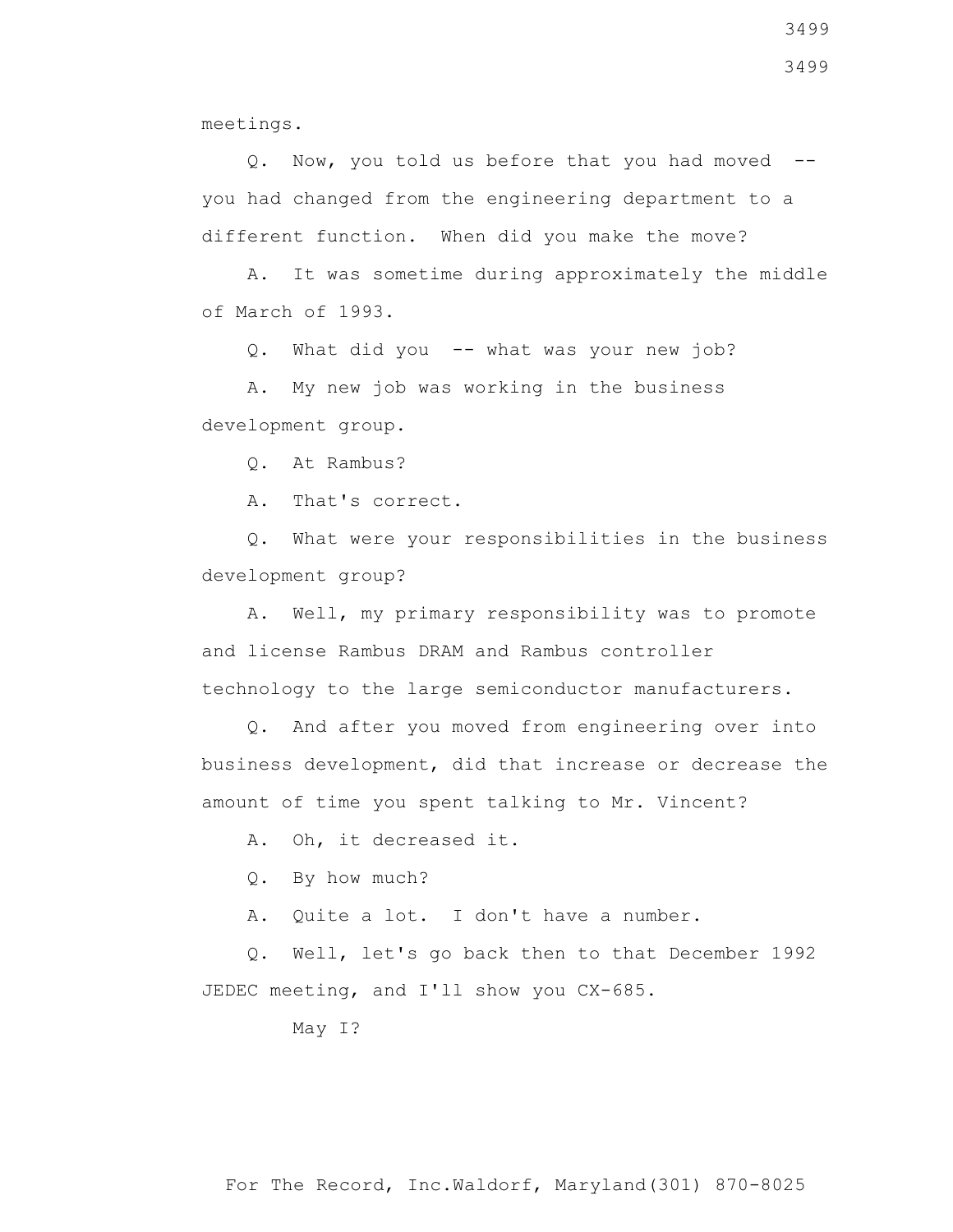JUDGE McGUIRE: Yes.

BY MR. PERRY:

 Q. And this is the email that Mr. Oliver identified as having come from Mr. Mooring about what was going on at that JEDEC meeting, and Mr. Oliver asked you about the third paragraph, if we can pull that up, "IBM."

 Do you see it says, "IBM raised the issue that they were aware that some 'voting' JEDEC attendees have patents pending on SDRAMs that they have not made the committee aware of"?

Do you see that?

A. Yes, I do.

 Q. Then it says, "They will come to the next meeting with a list of the offenders."

Do you see that?

A. Yes, I do.

 Q. Now, in your recollection, did IBM come to the next meeting with a list of offenders, companies that had patents pending on SDRAMs that they hadn't disclosed?

A. I -- I don't know.

 Q. Well, let me show you the minutes of the next meeting, which was March 1993, JX-15.

May I?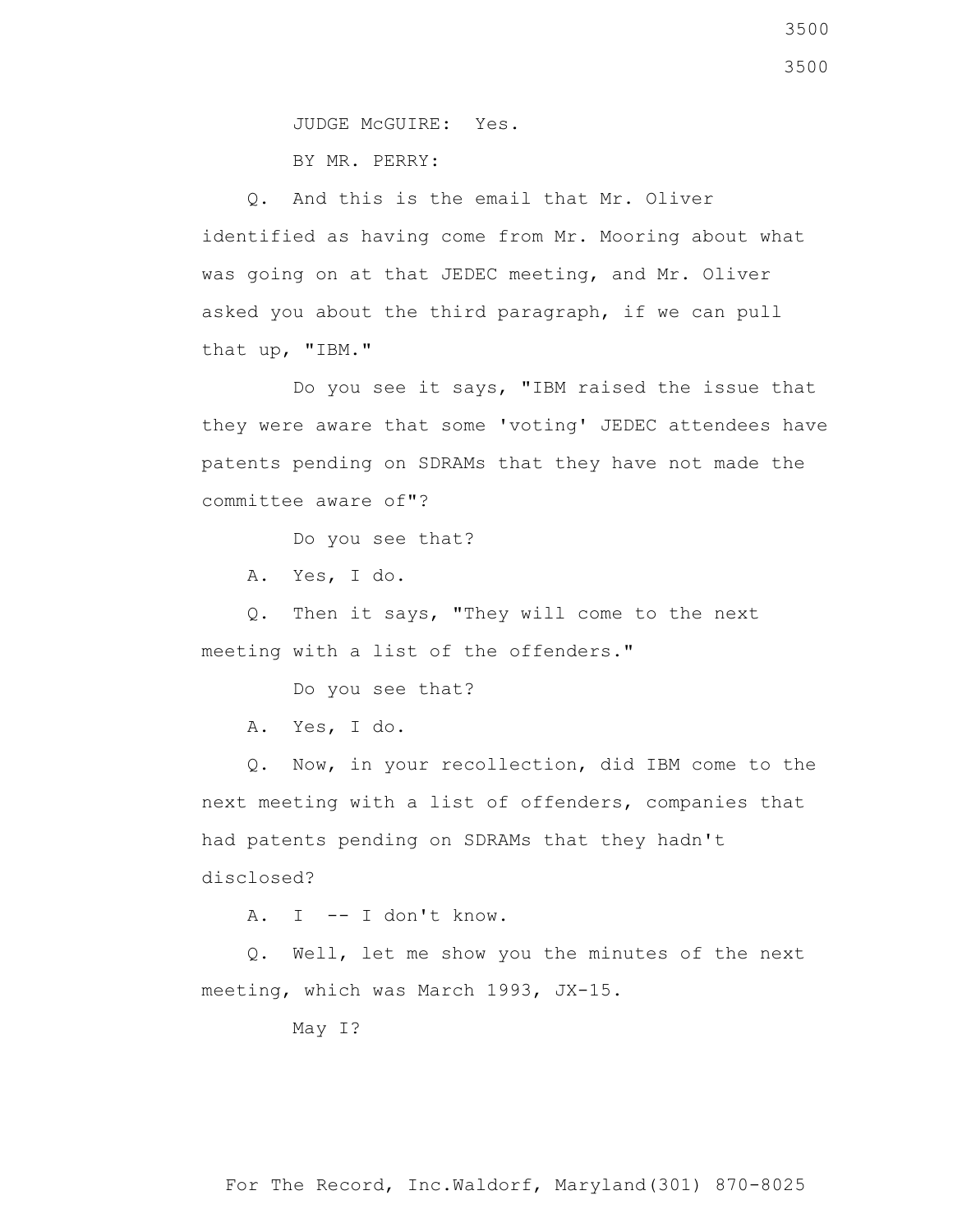JUDGE McGUIRE: Yes.

BY MR. PERRY:

 Q. Now, you saw these yesterday, and you told us you hadn't gone to this meeting, right?

A. Yes, sir, that's correct.

 Q. This is the meeting Mr. Garrett attended, right?

A. Yes, I believe he did.

 Q. I think his name is listed under Others Present.

A. Yes, that's right, he did go to the meeting.

 Q. And you told Mr. Oliver that you regularly received JEDEC minutes, and he asked you a few questions about these minutes. Do you remember that?

A. Yes, I think I remember that.

 Q. And this is March 1993. I want you to look at page 6 up at the top where it starts, "The Committee."

A. I see it.

 Q. And it says, "IBM noted that their view has been to ignore patent disclosure rule because their attorneys have advised them that if they do then a listing may be construed as complete."

Do you see that?

- A. Yes, I do.
- Q. Does that refresh your recollection as to

3501 3501

For The Record, Inc.Waldorf, Maryland(301) 870-8025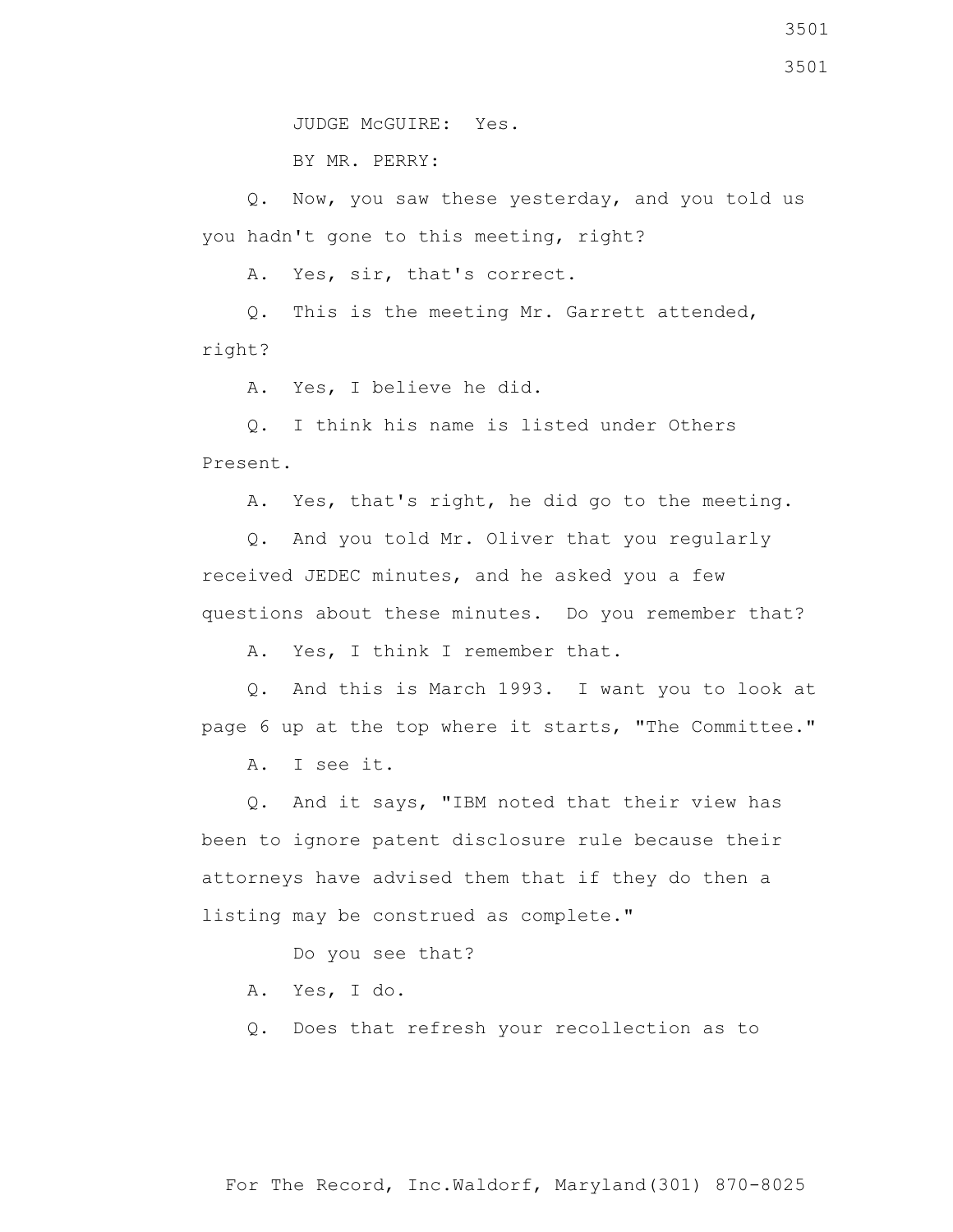3502 3502

whether or not IBM had come to the next meeting with some list of offenders of the JEDEC patent policy?

 MR. OLIVER: Objection, Your Honor, he has already testified he was not at the meeting.

JUDGE McGUIRE: Sustained.

BY MR. PERRY:

 Q. Now, were you at any JEDEC meetings when anyone from IBM said anything about the position they were going to take about the patent policy?

A. Yes, I was.

 Q. Let me show you some minutes for a meeting where you were present, JX-18.

May I?

JUDGE McGUIRE: Yes.

BY MR. PERRY:

 Q. Do you see that this somewhat illegibly says December 1993, JC-42.3?

 A. Yeah, it looks like it says December something or other, 1993.

 Q. And do you see your name about two-thirds of the way down the first page, Richard Crisp from Rambus, correct?

A. Yes, I see that.

Q. And you were present at this meeting, right?

A. Yes, I was.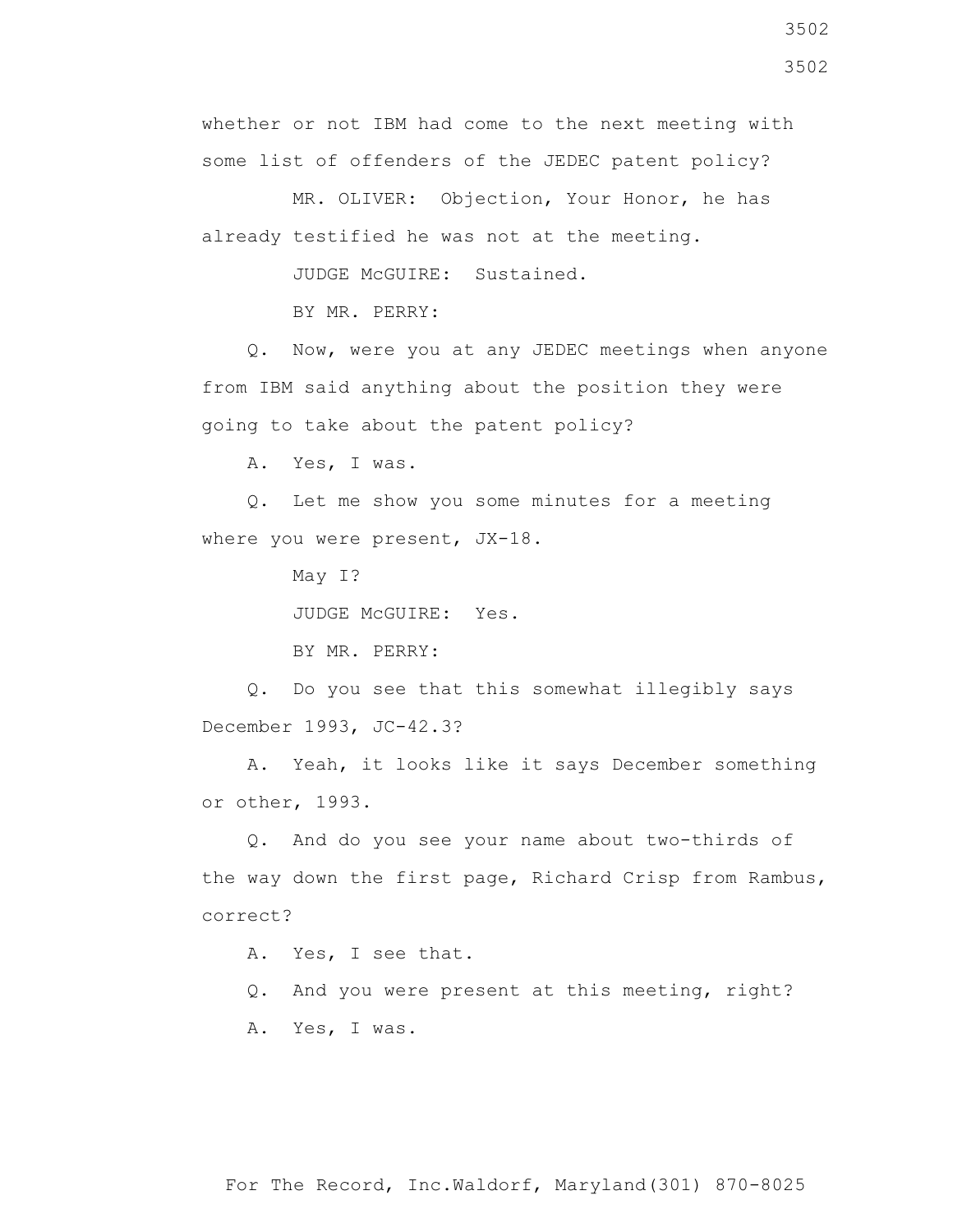Q. In San Diego?

A. Yes, that's correct.

 Q. Let me point you to JX-18-8, and let's pull up the third to the last paragraph. You might be able to read this better on the screen, but that says, "As a side issue, IBM noted that in the future they will not come to the Committee with a list of applicable patents on standards proposals. It is up to the user of the standard to discover which patents apply."

Do you see that?

A. Yes, I do.

 Q. Do you have any recollection apart from the document of Mr. Kelley, Gordon Kelley, the chair of the committee saying anything about IBM's position with respect to the patent disclosures?

A. Yes.

 Q. What do you remember Gordon Kelley saying about the disclosure of patents or patent applications?

A. He said he wasn't going to do it.

Q. Wasn't going to do what?

A. Disclose patent applications.

Q. What do you remember him saying?

 A. I remember him saying that IBM was not going to disclose patent applications at the -- at the JEDEC meetings.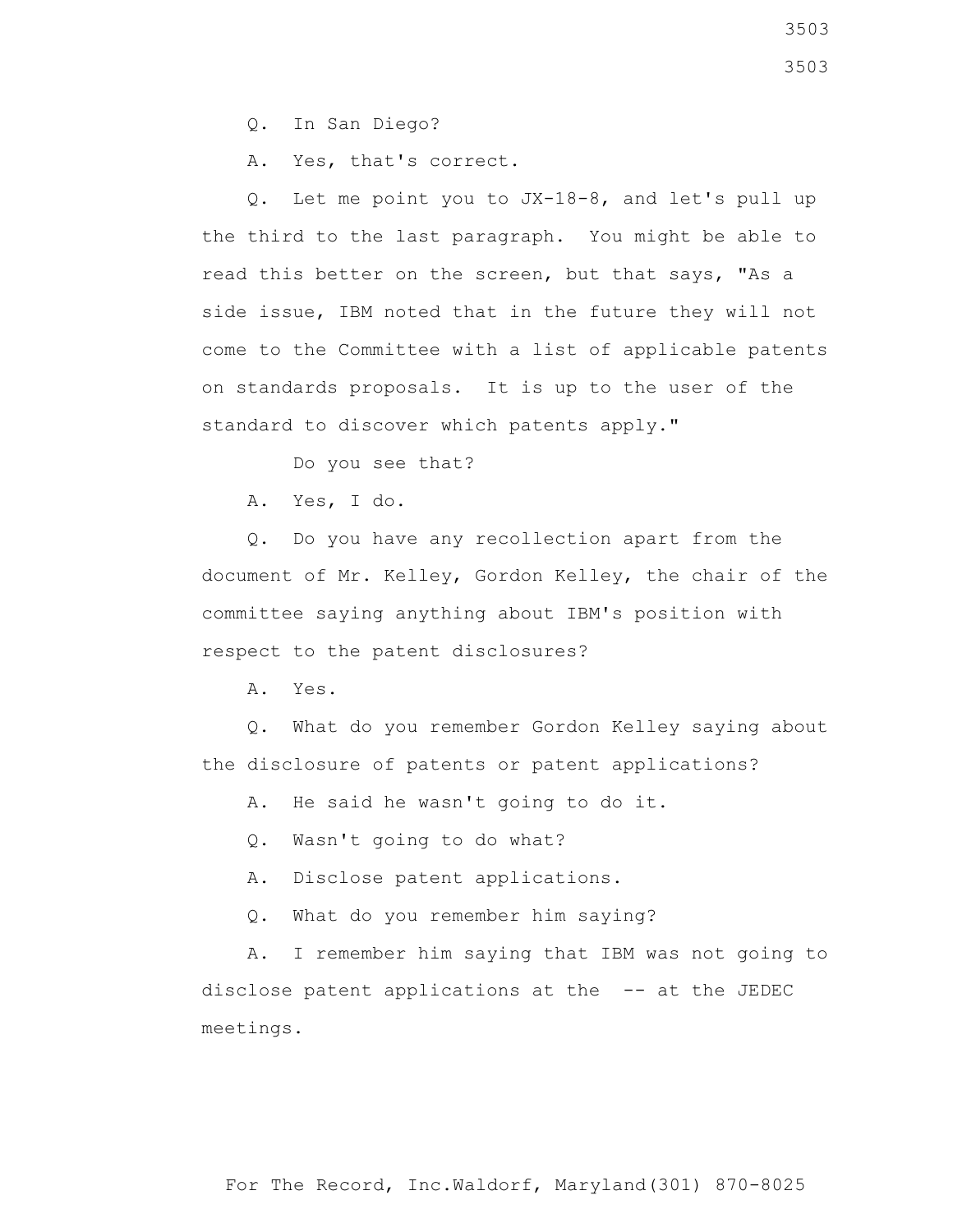Q. Did you -- did you reach any conclusion from hearing that?

A. Yes, I did.

Q. What was your conclusion?

 A. The disclosure of patent applications was not a requirement.

 Q. After that meeting in December 1993, did you ever see any IBM representative disclose a patent application at a JEDEC meeting?

A. No, sir.

 Q. Are you aware that during that time period, IBM got more semiconductor-related patents issued by the United States Patent Office than any other company?

A. No, sir.

 Q. Now, let's just see what kind of stuff Mr. Townsend was showing you folks, if you will look at page 14.

A. Which exhibit, sir?

 Q. Of the one you're in, the minutes from December '93.

A. That would be JX-18?

 Q. Yes. And does it say, "Please refer to the existing rules of the EIA governing patentable matters, which follow"?

Do you see that?

For The Record, Inc.Waldorf, Maryland(301) 870-8025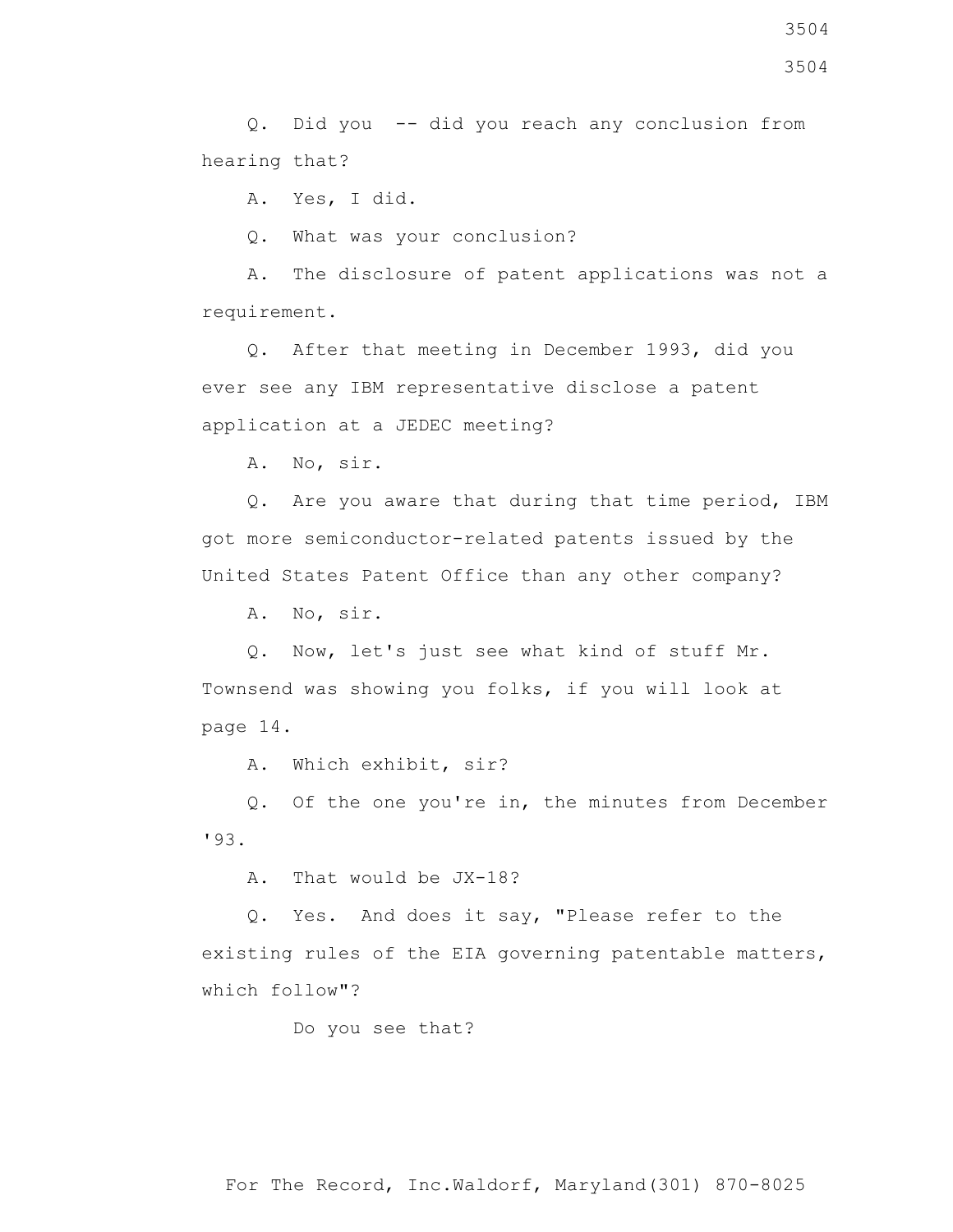3505

A. Yes, I do.

 Q. And do you see the attached two pages, pages 15 and 16, which follow?

A. Yes, I do.

 Q. Do you recognize this to be the viewgraphs that Mr. Townsend showed at most of the JEDEC 42.3 meetings?

A. Yes, I do.

 Q. Well, let's look at the minutes quickly of the next meeting, the March 1994 meeting of the JC-42.3 committee in Orlando. That's JX-19.

May I?

JUDGE McGUIRE: You may.

BY MR. PERRY:

 Q. Do you see that -- this is one that Mr. Oliver also asked you about. Do you see your name about two-thirds of the way down, it says Richard Crisp?

A. Yes, I do.

 Q. Were you present at this March '94 Orlando meeting?

A. Yes.

 Q. Let's go to page 4. This is the page where Mr. Oliver had a question for you. It's four paragraphs down from the top where it says, "TI presented." He pointed out to you that, "TI presented a four page clarification to the Committee on their interpretation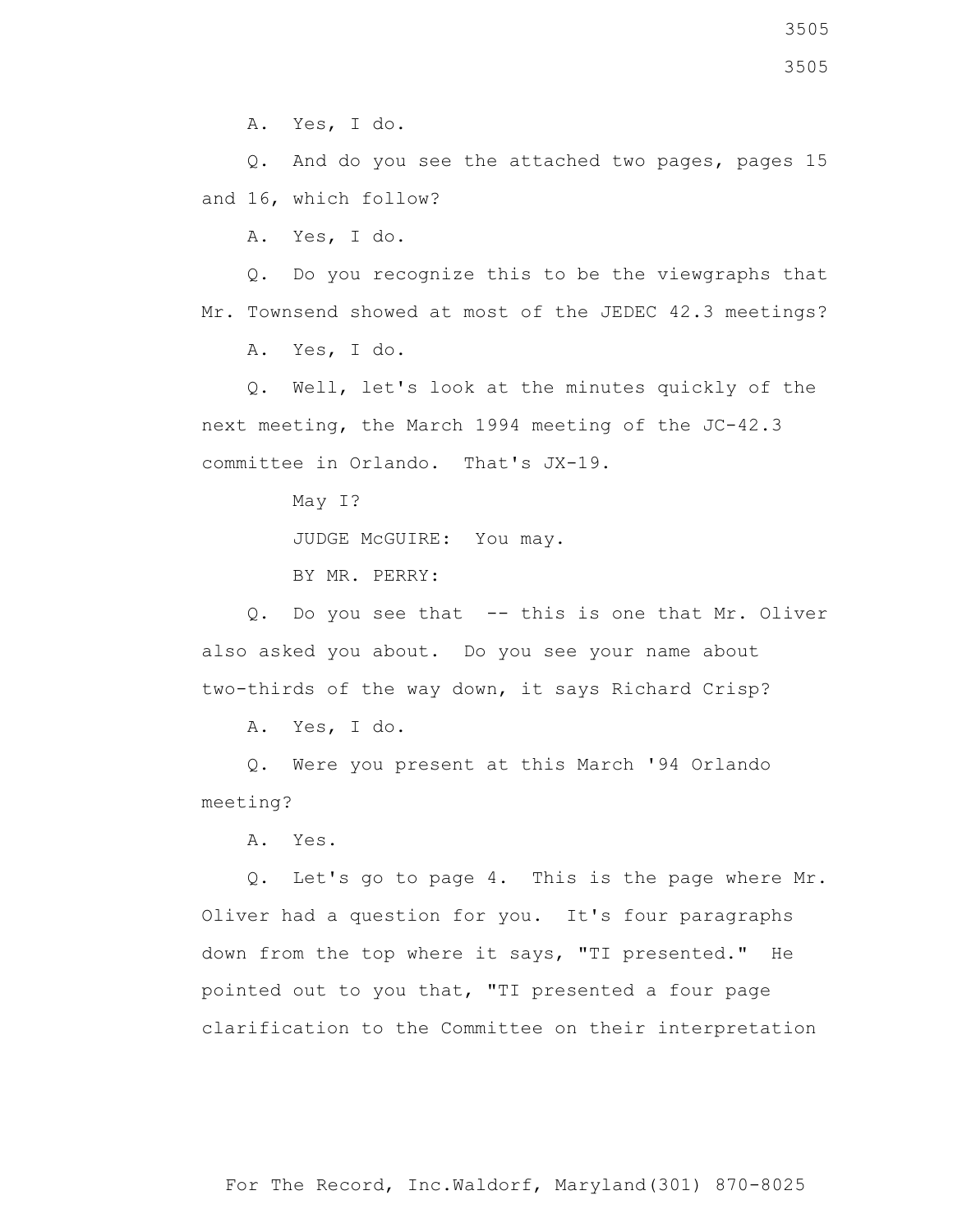of the patent policy. A motion was made as part -- a motion was part of the letter shown. TI then made the motion. The Committee did not second the motion and felt it may be beyond the scope of this Committee. IBM noted that the issue should have been taken to the JEDEC Council because Council has been working on patent policies for some time and are beyond the scope of the Committee."

Do you see that?

A. Yes, I do.

 Q. Was it your understanding at the time, March 1994, that making a patent policy was something for the JEDEC Council or some higher body as opposed to the 42.3 committee?

A. Yes, that was my understanding.

 Q. I want you to follow up on the IBM point that we've already talked about by looking at this attachment from TI, this clarification that Mr. Oliver asked you about, and if you will look at page 27 of the exhibit and pull up the header, it says, "Texas Instruments, Clarification of JC-42.3 Committee's Interpretation of JEDEC Patent Policy."

Do you see that?

- A. Yes, I do.
- Q. I want you to look at page 29 and pull up the

For The Record, Inc.Waldorf, Maryland(301) 870-8025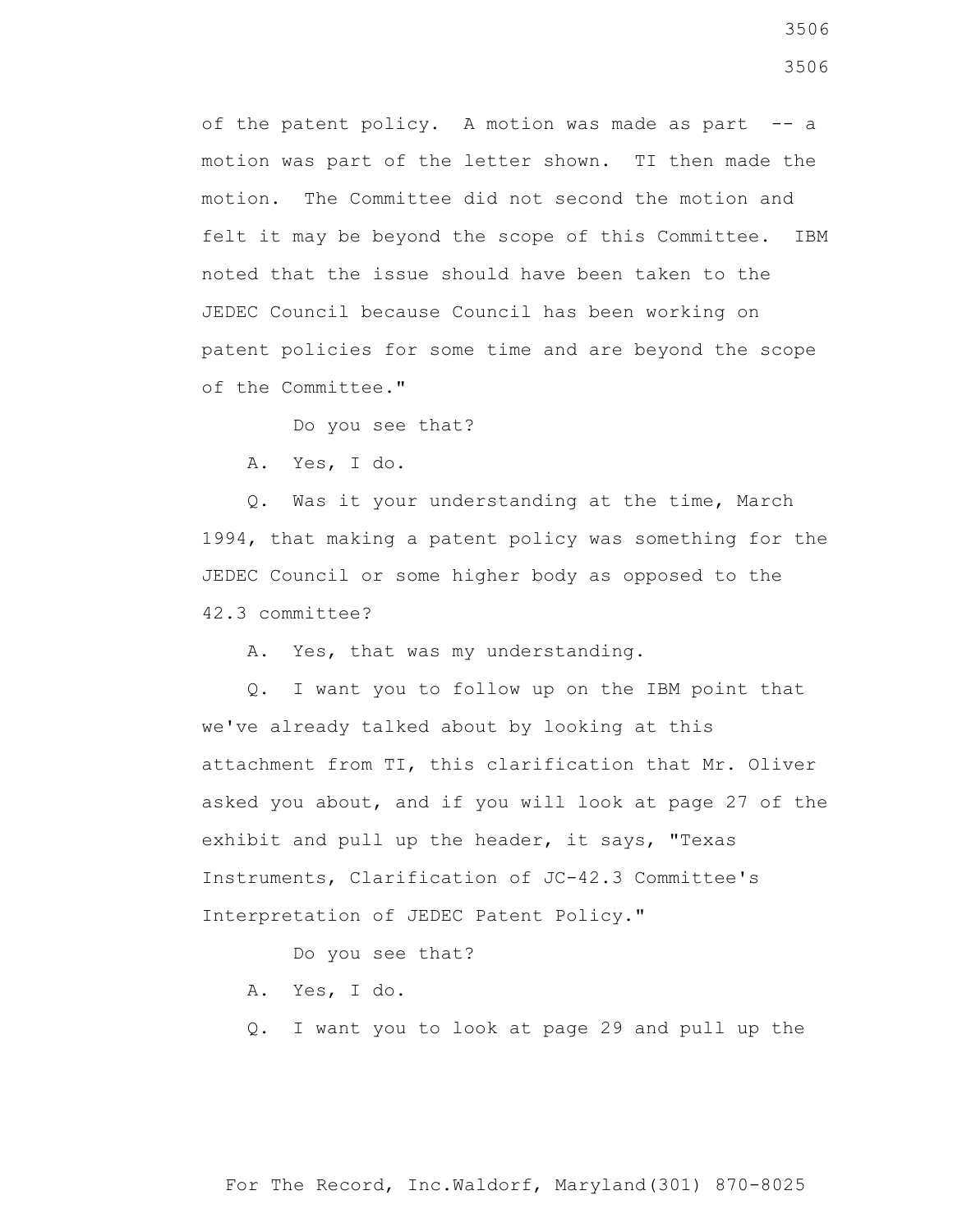carryover paragraph.

Do you see that what TI said there in part is, "It is perhaps because of the unworkable nature of such an interpretation that IBM has advised the committee that in the future it will not come to the committee with a list of applicable patents as contemplated by the JEDEC Patent Policy, leaving it up to the user of the standard to determine which patents apply"?

Do you see that?

A. Yes, I do.

Q. Had you heard Gordon Kelley say precisely that?

A. Yes, I think so.

 Q. Now, I want to go back in time just slightly to May 1993 to another JEDEC meeting. This is JX-16.

May I approach?

JUDGE McGUIRE: You may.

BY MR. PERRY:

 Q. Do you see your name about two-thirds of the way down these May 1993 meeting minutes?

A. Yes, I do.

Q. It says, "Richard Crisp, Rambus," right?

A. That's right.

 Q. You were present at this meeting in Chicago in May 1993?

A. I was.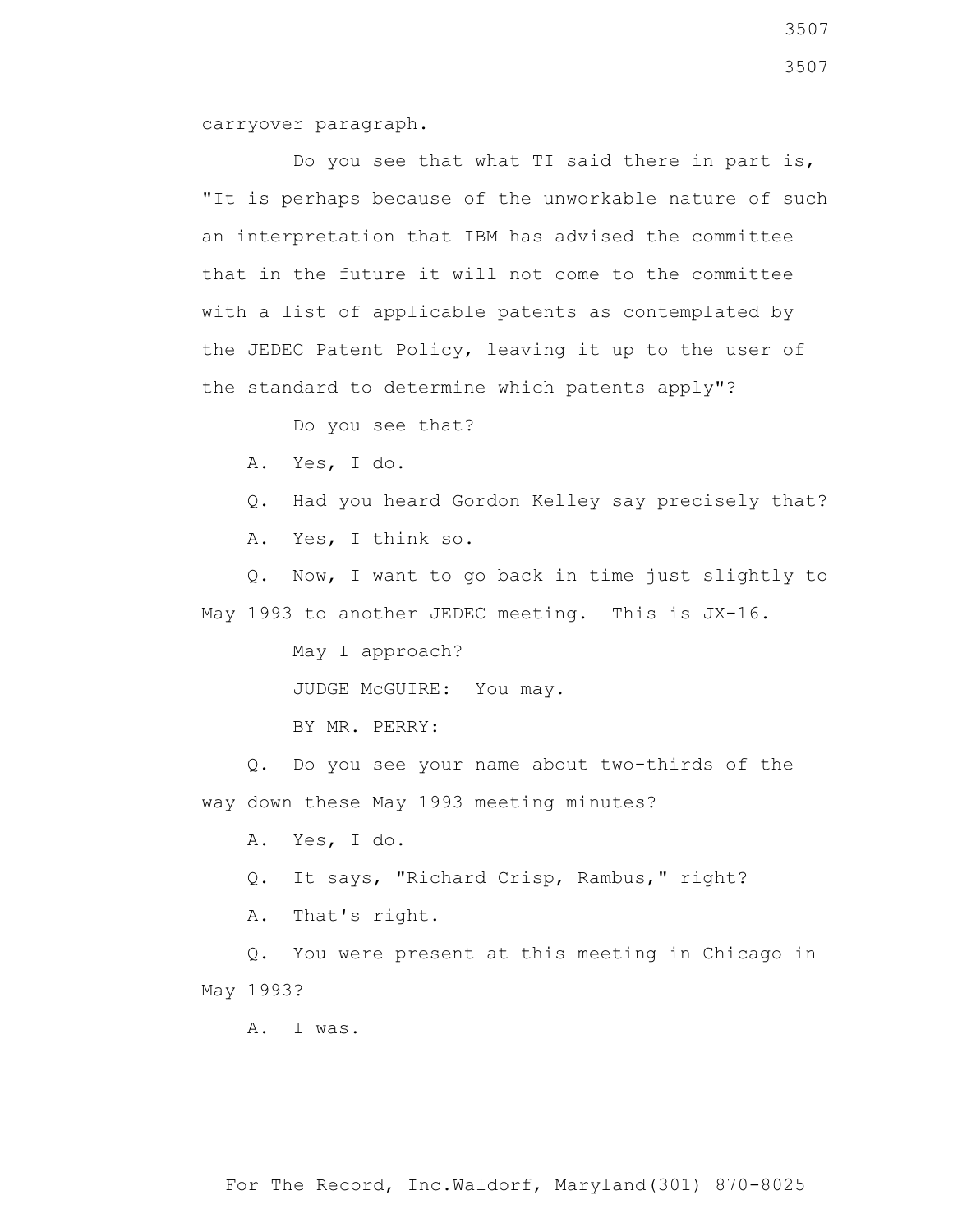Q. If you will look on page 5, it says, "Patent Tracking," paragraph 7.

Do you see that?

 "Mr. Townsend showed the EIA/JEDEC patent policies and the tracking list --"

A. Let me find it first.

 Q. Page 7 -- I'm sorry, page 5. Page 5 up at the top, Patent Tracking.

A. Yes, I see it.

 Q. "Mr. Townsend showed the EIA/JEDEC patent policies and the tracking list." Then it says, "Chipworks patent analysis service was reviewed (See Attachment E)."

Do you see that?

A. Yes, I do.

 Q. Were you present at the May 1993 meeting for some presentation by somebody from a company called Chipworks?

A. Yes.

 Q. Did you have an understanding at the time of what Chipworks was?

A. Only a vague understanding.

 Q. That's the best we can get. What was your vague understanding?

A. My understanding was they provide

3508

For The Record, Inc.Waldorf, Maryland(301) 870-8025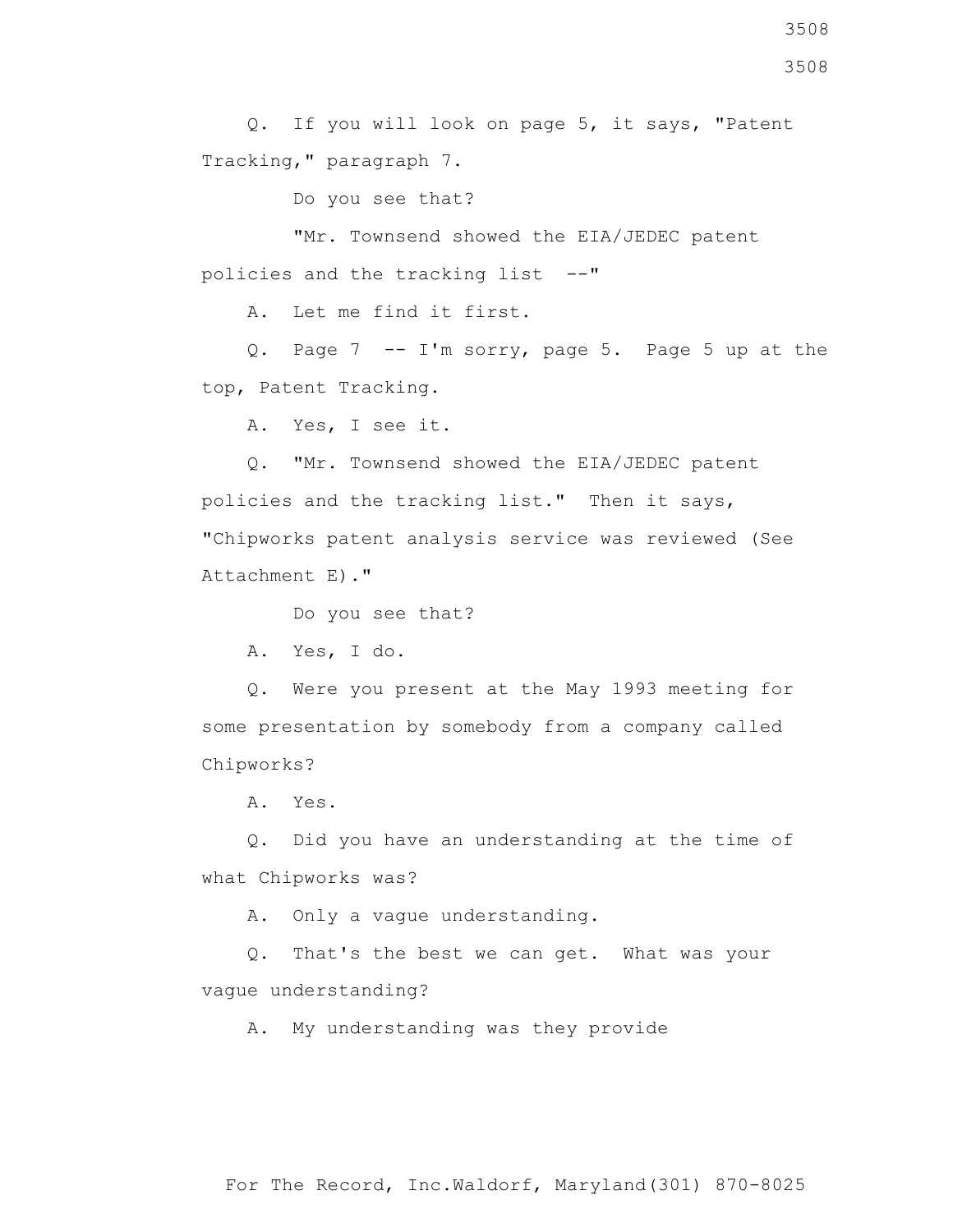3509

reverse-engineering services and other expert opinion type services for -- for companies.

 Q. For companies trying to figure out what, did you know?

 A. Trying to -- either engaged in litigation or trying to figure out what other companies were doing in their chips. That was pretty much my understanding of what they did.

Q. Did it have something to do with patents?

A. Pardon?

Q. Did it have anything to do with patents?

 A. I didn't really know until I heard this presentation. I was aware they offered reverse-engineering services.

 Q. Let's look at the presentation. It starts at page 25. Do you see this is on Chipworks letterhead dated April 20, 1993?

A. Yes, I see that.

 Q. Let me -- it says in the second paragraph, let's focus on that, it says, "I have attached a brief capsule review of some of the patents on your list along with a couple of others which JEDEC may want to track."

Do you see that?

A. Yes, I do, sir.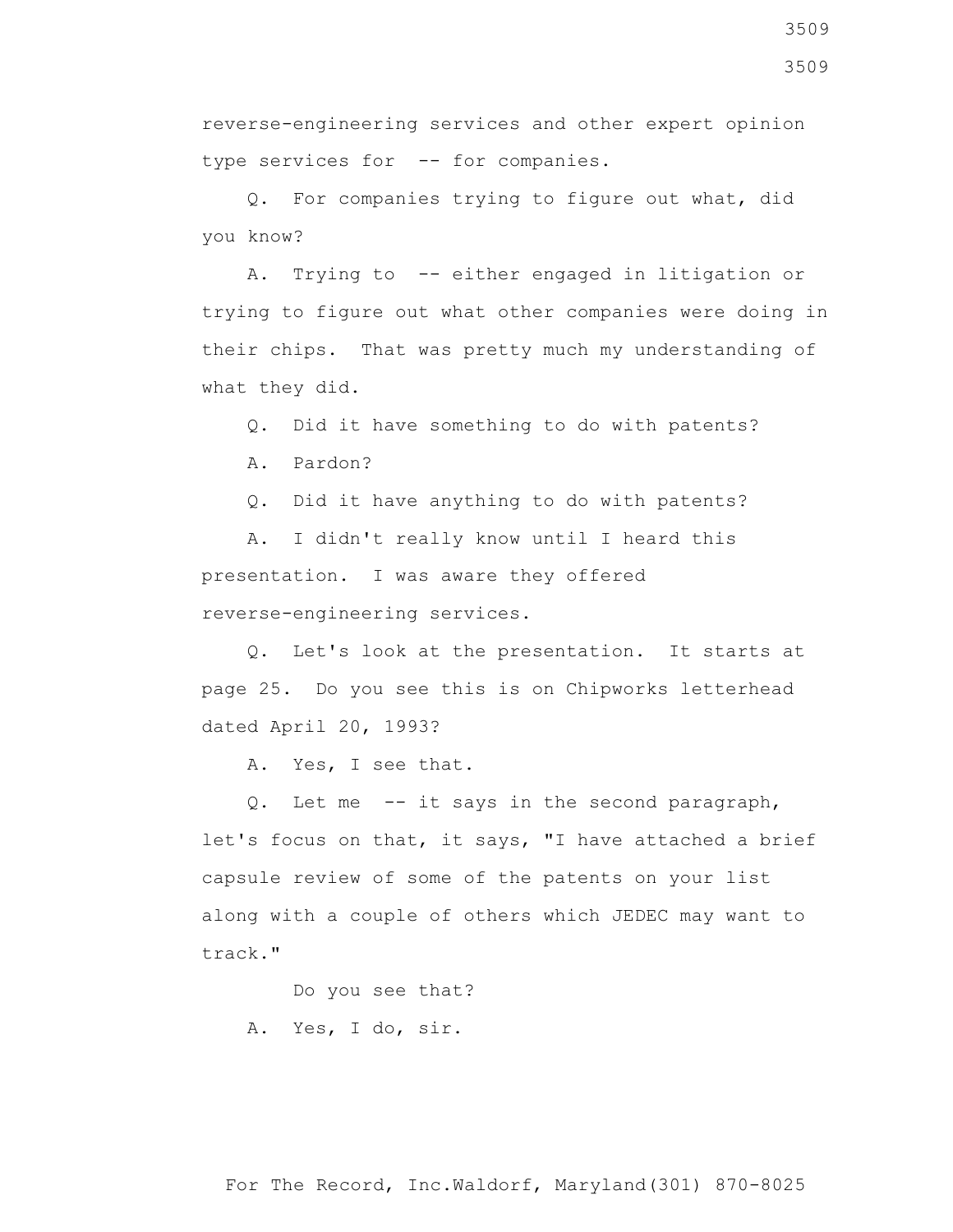3510

 Q. And then it says, "I have attempted to merely flag the issue which the patent deals with," right?

A. Yes.

 Q. And you were present for this presentation about these capsule issues -- capsule analyses of the patents, right?

A. Yes, sir.

 Q. Well, let's look at the next page, and please bring up the third item from the top.

 If you will look at the third patent listed, does that appear to you to be a Hitachi patent?

A. Yes, sir.

 Q. And it says, "Synchronous DRAM related patent." A. Yes.

 Q. Then the next patent do you see is also listed as a Hitachi patent?

A. Yes, sir.

 Q. And that one also says, "Synchronous DRAM related patent"?

A. Yes, sir, it does.

 Q. And then it says, "The patent describes a method of synchronizing the input of the row and column addresses to the operation of a clock signal."

Do you see that?

A. Yes, sir, I do.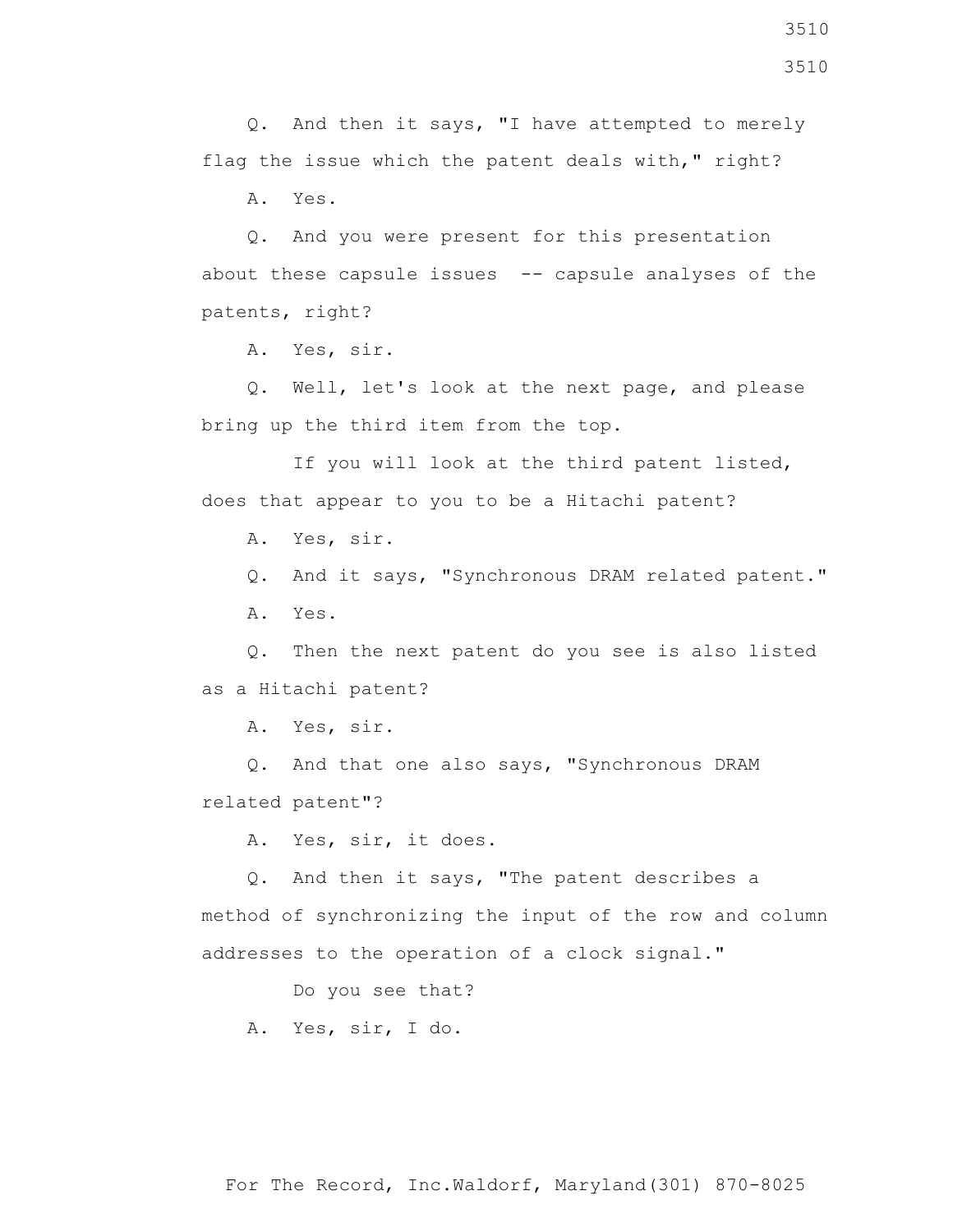Q. Then it says, "Claims 1 and 4 seem to be limited by the requirement for a master Chip Collect signal. Claim 15 does not have this limitation and covers the basic specification for SDRAM. This could be a very powerful patent covering the basic specification for SDRAM."

Do you see that?

A. Yes, I do, sir.

 Q. When you were in the meeting and this was shown to the JC-42.3 and it was revealed that Hitachi had a patent that appeared to be a very powerful patent covering the basic specification for SDRAM, did you hear anyone in the meeting say that Hitachi had violated any basic or fundamental objective of JEDEC by getting a patent covering the basic specification for SDRAM?

 MR. OLIVER: Objection, Your Honor, incomplete question, does not give any information in terms of what patent, when the patent was obtained.

JUDGE McGUIRE: Sustained.

MR. PERRY: All right.

BY MR. PERRY:

 Q. My question relates to what you heard in the meeting, Mr. Crisp.

A. Okay.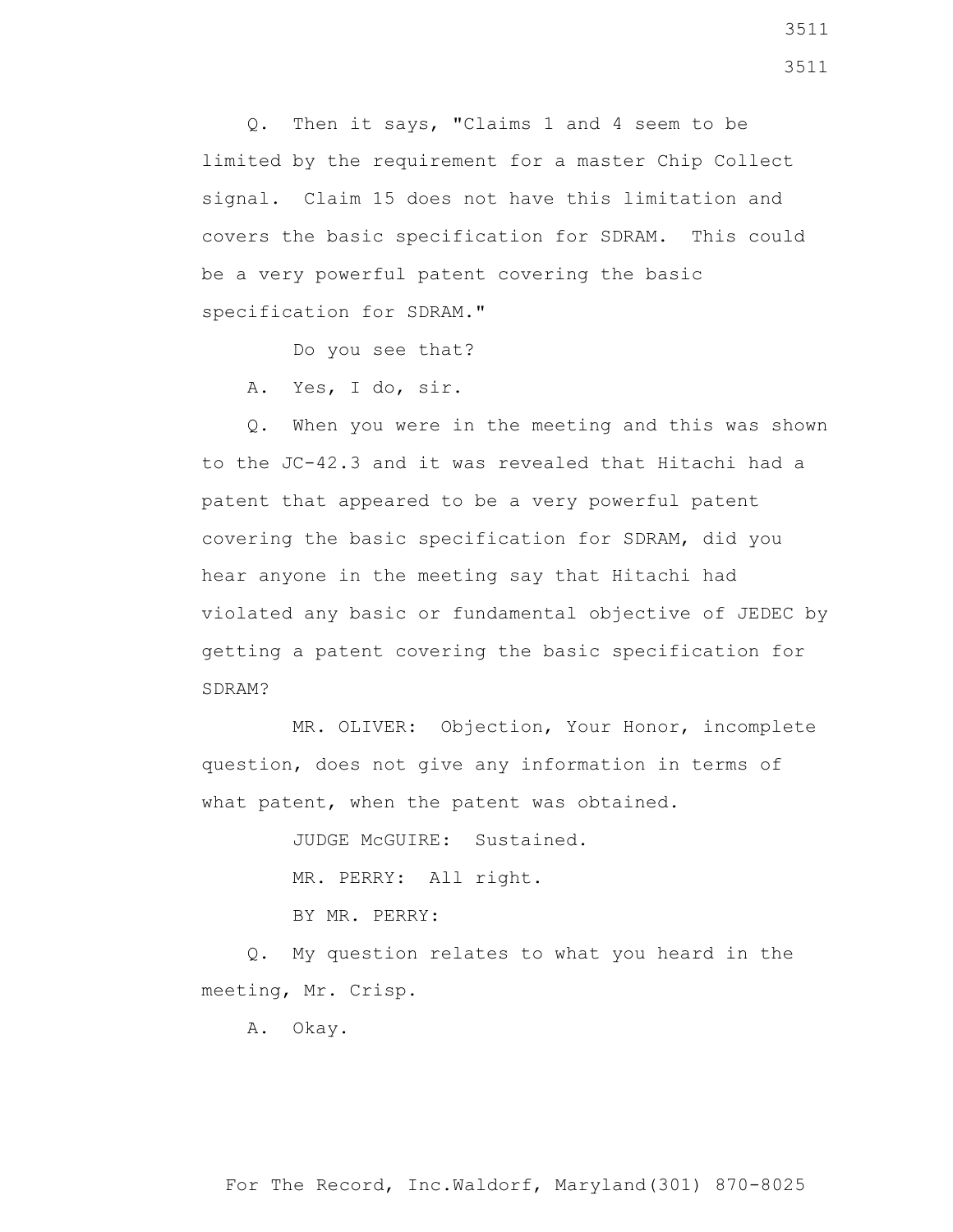Q. And my question is about what you heard in the meeting when the -- when the fellow from Chipworks showed his little capsule analyses of these two synchronous DRAM-related patents, okay? I'm asking what you heard.

A. Okay.

 Q. When it was described to the meeting that Hitachi had "a very powerful patent covering the basic specification for SDRAM," did anyone in the meeting say that Hitachi had violated some basic fundamental objective of JEDEC by obtaining a patent covering the basic specification for SDRAM?

 MR. OLIVER: Objection, Your Honor, it assumes facts not in evidence, unclear again whether he's referring to a patent that was obtained before JEDEC did the work, whether it refers to a patent obtained after JEDEC did the work. It's simply unclear what he's asking.

MR. PERRY: Your Honor --

JUDGE McGUIRE: Go ahead.

 MR. PERRY: -- I'm just asking if he heard somebody say that in the question.

 JUDGE McGUIRE: Overruled. I think that's a good question.

BY MR. PERRY: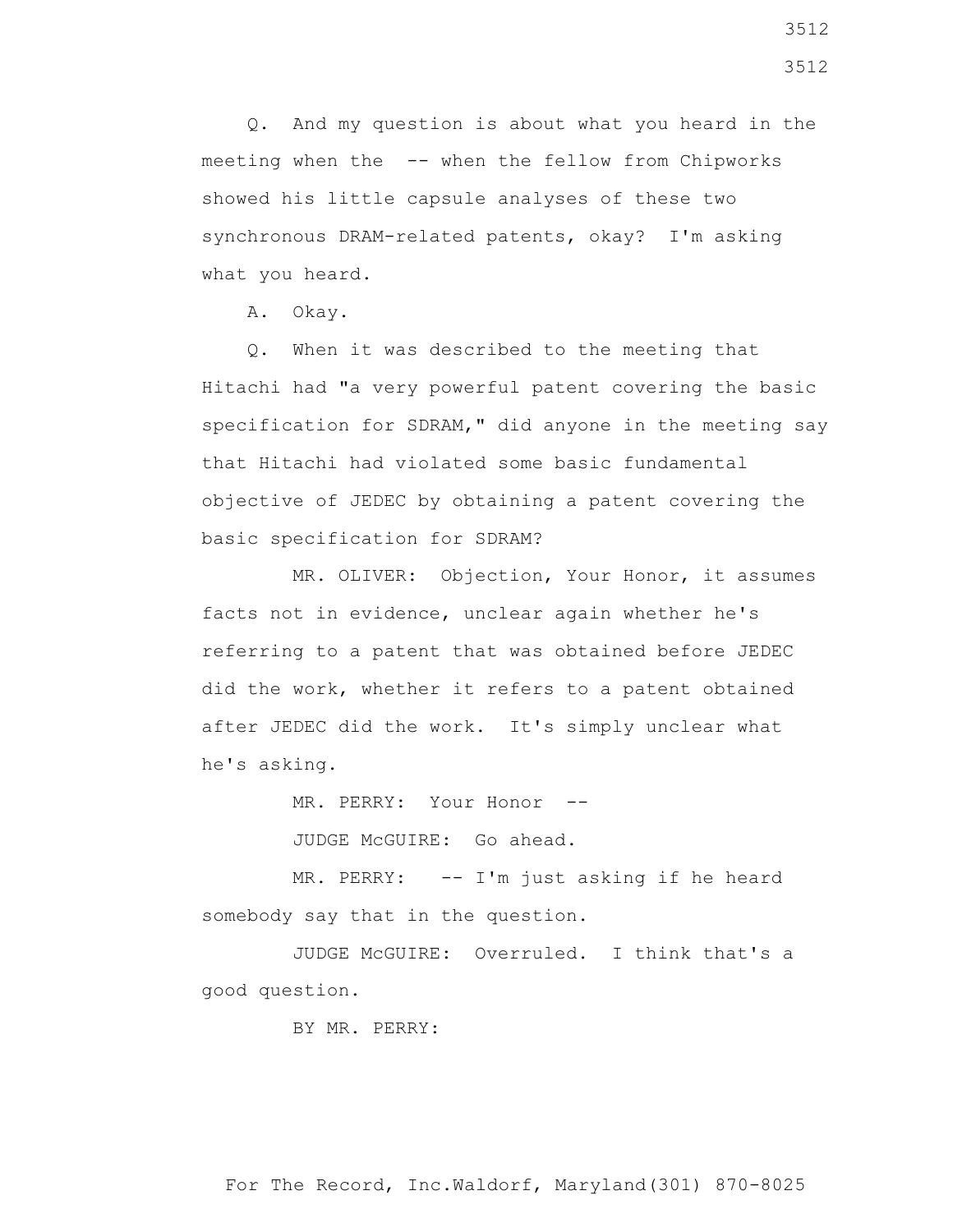Q. You can answer it, Mr. Crisp.

A. No, I didn't hear anything stated like that.

 Q. Did anyone suggest in more general terms that Hitachi should not be trying to get patents that relate to SDRAM because SDRAM was being standardized at JEDEC?

A. No.

 Q. Let's look at the next page, and let's pull up the Motorola reference, the third item listed. Do you see that? Are you with me?

A. I see it, yes, sir.

 Q. And that says, "Motorola," and then it gives a number, and then it says, "Dynamic Random Access Memory (Synch DRAM)," and then it says, "Synchronous DRAM specification patent." Then it says, "Claim 1 is the most general. It describes the Synchronous DRAM specification in words. It includes a little extra detail of the chip architecture but should be general enough to cover almost any SDRAM design."

Do you see that?

A. Yes, I do, sir.

 Q. Now, thinking back to that meeting where you saw this presentation, did anybody in the room say that Motorola was acting in bad faith or violating any fundamental JEDEC objectives by obtaining a patent broad enough to cover almost any DRAM design?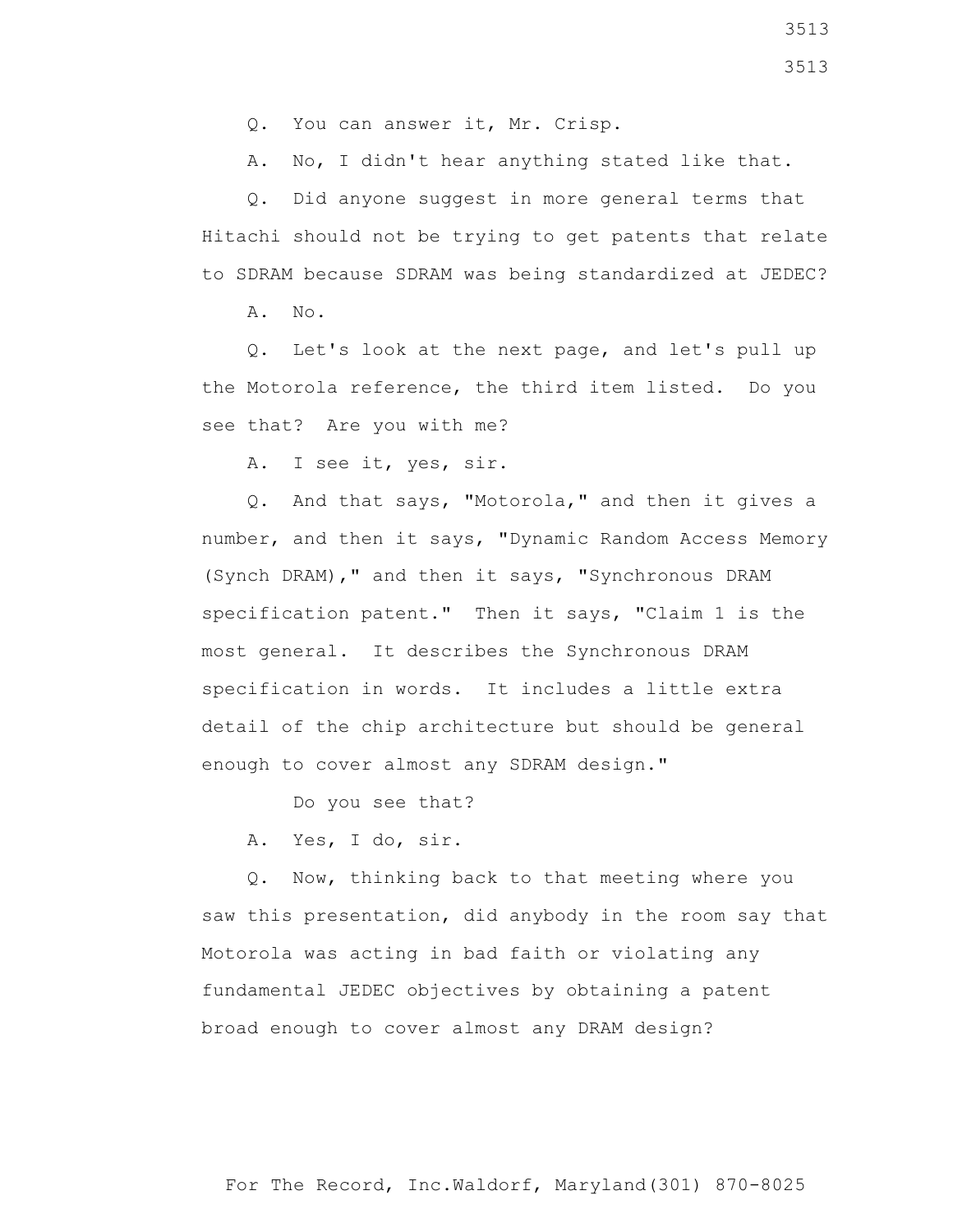A. No, sir.

 Q. Was there any discussion in the meeting when the Chipworks fellow was talking about these SDRAM-related patents that people shouldn't be getting SDRAM-related patents who were JEDEC members?

A. No, sir.

 Q. Now, I'm going to move away from JEDEC minutes in a moment, but let me cover some miscellaneous issues that came up in JEDEC that also came up in Mr. Oliver's presentation -- I'm sorry, his examination, and I'll ask you to look at JX-21, except I don't have a copy to give you, so I am going to have to give you mine or ask my friends across the aisle if they have JX-21. Thank you very much.

May I?

JUDGE McGUIRE: Yes.

BY MR. PERRY:

 Q. And do you see that this appears to be minutes of the JC-42.3 subcommittee from September 1994 in Albuquerque?

A. Yes, I do.

 Q. And do you see your name on the second page as attending? Whoops, you know, I think this is the one where the second page is cut off. I think we can probably work together to get a different second page,

3514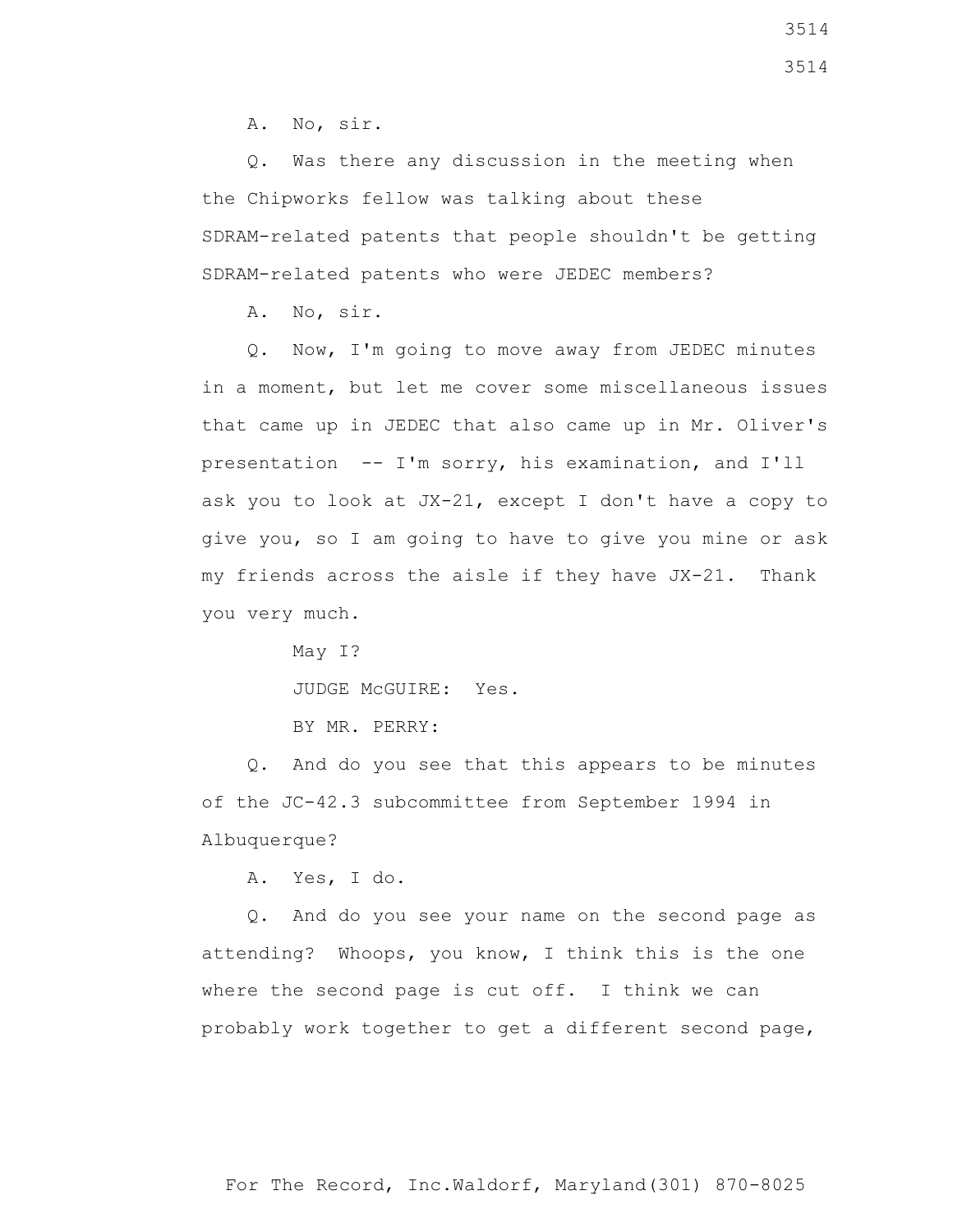but I think there's some information that's been cut off from here.

 Do you remember being at this meeting in Albuquerque?

A. Yes, sir, I remember being there.

 Q. Okay. And Mr. Oliver asked you a few questions about a presentation by NEC, I believe, at this meeting.

A. Was that a question?

 Q. Well, I'm trying to find it. Here we go. I lost my tag.

 Let me ask you to look at the presentation that Mr. Oliver asked you to look at, which begins on or about page 86, I believe. It's Attachment AA to these minutes, and I believe it begins on page 86.

 Now, Mr. Oliver was asking you some questions about the PLL that's referenced in some of these pages. Do you remember that?

A. Yes, I do.

 Q. And I think on several occasions you answered questions about what you understood the purpose of this presentation to be. Can you just look through these viewgraphs or slides that go up to about page 92, and my question -- before you do that, let me tell you what my question's going to be.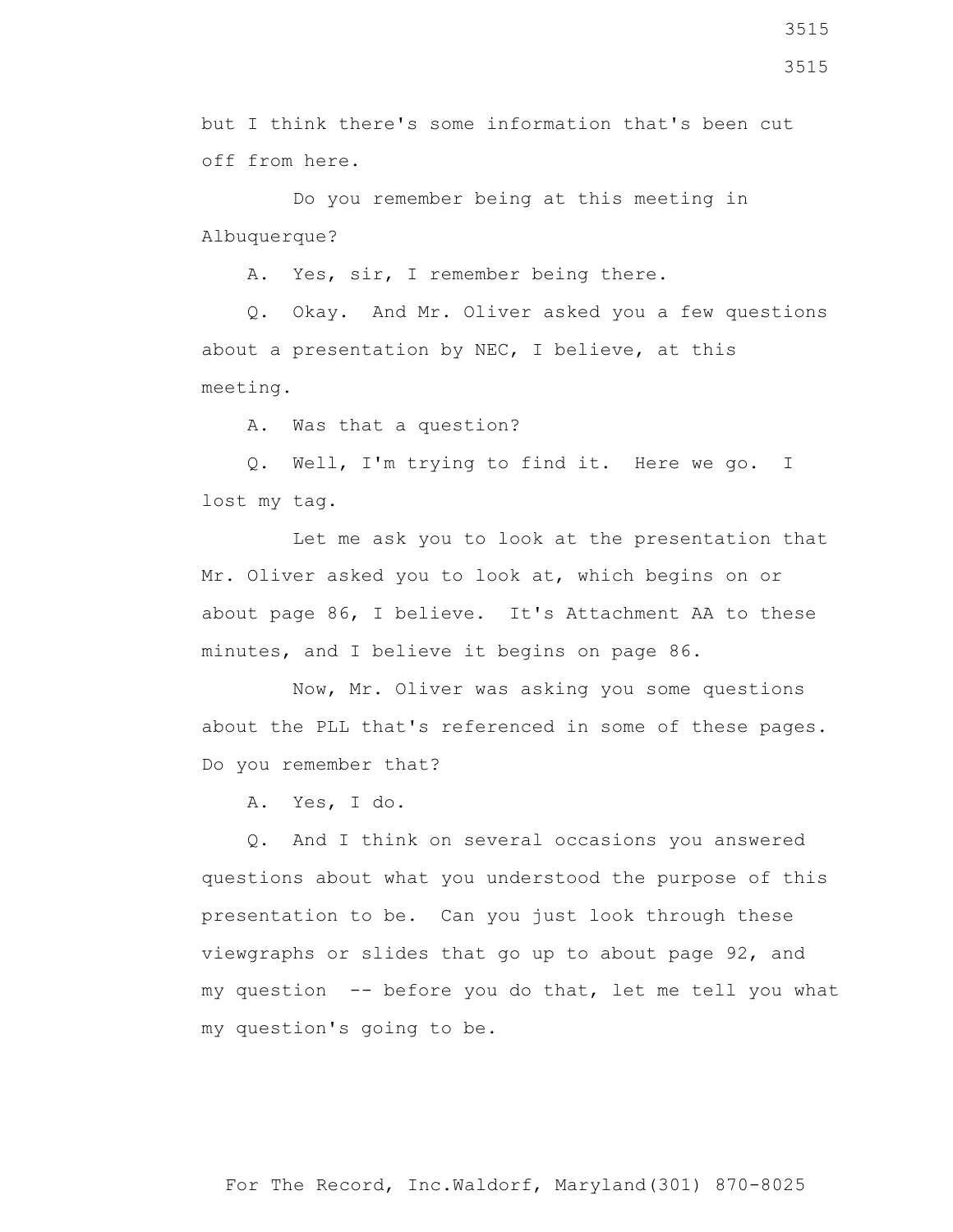My question's going to be, what was your understanding of what NEC's presentation was all about when you sat there in the meeting and heard it? And please don't get too technical on us, but what was your understanding of what this was all about, this NEC presentation that Mr. Oliver was asking you about?

 A. NEC wanted to define some bits in the 16-meg SDRAM mode register that had not previously been defined by the standard and wanted to define those bits in such a way that they could have new and optional definition. So, in other words, they wanted to create some options for how they might be able to utilize these bits that currently weren't used and not really make that a requirement for the standard. They wanted to, in effect, create some options for the implementation of the standard.

 Q. Was it your understanding at the time that NEC was proposing that JEDEC standardize a requirement for using a PLL or DLL on DRAM?

A. That was not my understanding.

 Q. In any event, did this particular presentation ever come to ballot? Did this proposal ever come to ballot?

A. No, sir, it never did.

Q. Let me jump around a little bit and ask you a

3516 3516

For The Record, Inc.Waldorf, Maryland(301) 870-8025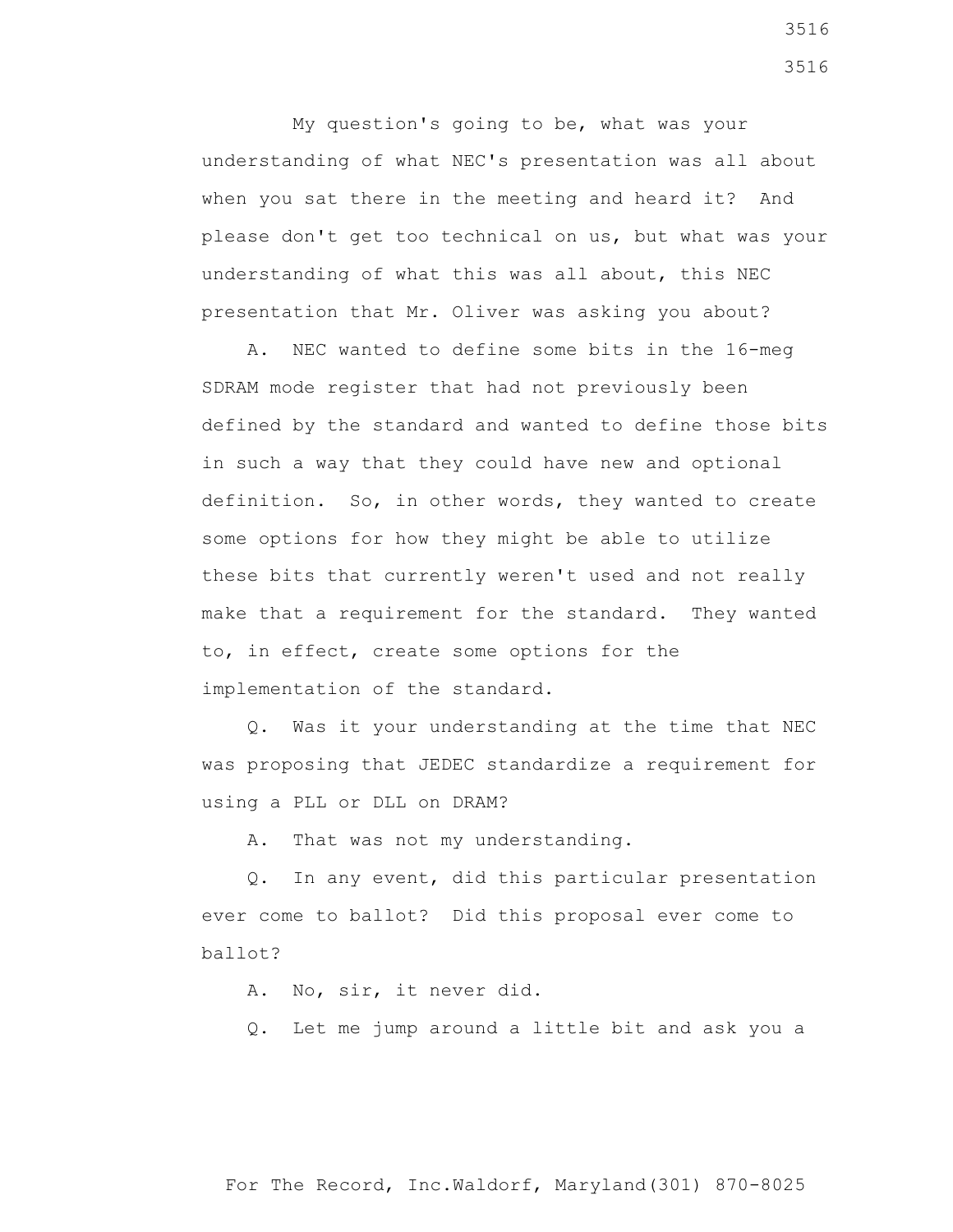few more questions about some of the things Mr. Oliver showed you, and I'll show you now an October 1995 survey ballot, CX-260.

> May I? JUDGE McGUIRE: Yes. BY MR. PERRY:

 Q. Now, do you remember looking at this survey ballot which was entitled Future Synchronous DRAM Features? Do you see that? It's October 1995.

A. Yes, I do see it.

 Q. I have a general question for you about survey ballots. At any time when you were attending JEDEC meetings, did anyone -- anyone -- at any time suggest that anyone was obligated by any patent policy to disclose any patent-related information in response to a survey ballot?

A. No.

 Q. Now, I have a few questions about some of the materials that Mr. Oliver showed you that relate to the Blakely Sokoloff firm's efforts to prosecute some patents, and really it's just a couple of them, and I will want to know if you've ever seen the documents before. These are documents that Mr. Oliver showed you. Let's look at CX-1482 and CX-1988.

May I?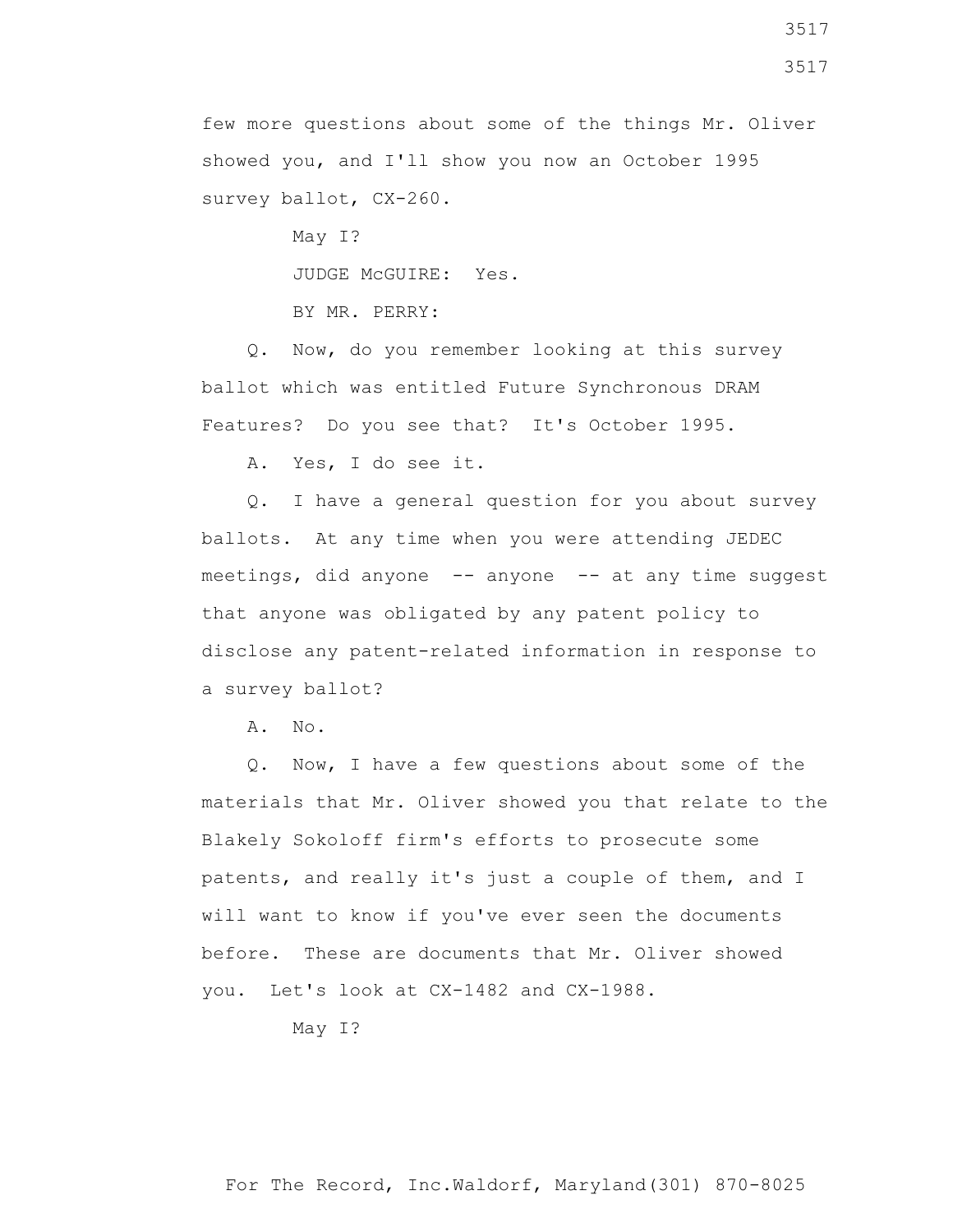BY MR. PERRY:

 Q. Take as much time as you need, Mr. Crisp, and my question for you is, at any time while you were going to JEDEC meetings, did you ever see either of these documents?

A. (Document review.) No, I never saw them.

 Q. I'll ask you now to dig out CX-711. That's the big collection of emails. I'll ask you to turn to page 52. Take your time. Have you got it?

A. Yes, sir, I do.

 Q. Now, this was not an email that Mr. Oliver asked you about, so I'll ask you to take a look at it just so that you are familiar with it.

 Do you see at the bottom of the page, it says, "March 14, 1995"?

Do you see that?

A. Yes, I do, sir.

Q. Well, why don't you -- why don't you -- what I'm going to be asking you about is the discussion at the top of page 54, but I think you probably should read the bottom of page 53 to yourself as well.

A. (Document review.)

 Q. What I'd like to point you to is a statement in -- is this -- well, let me back up.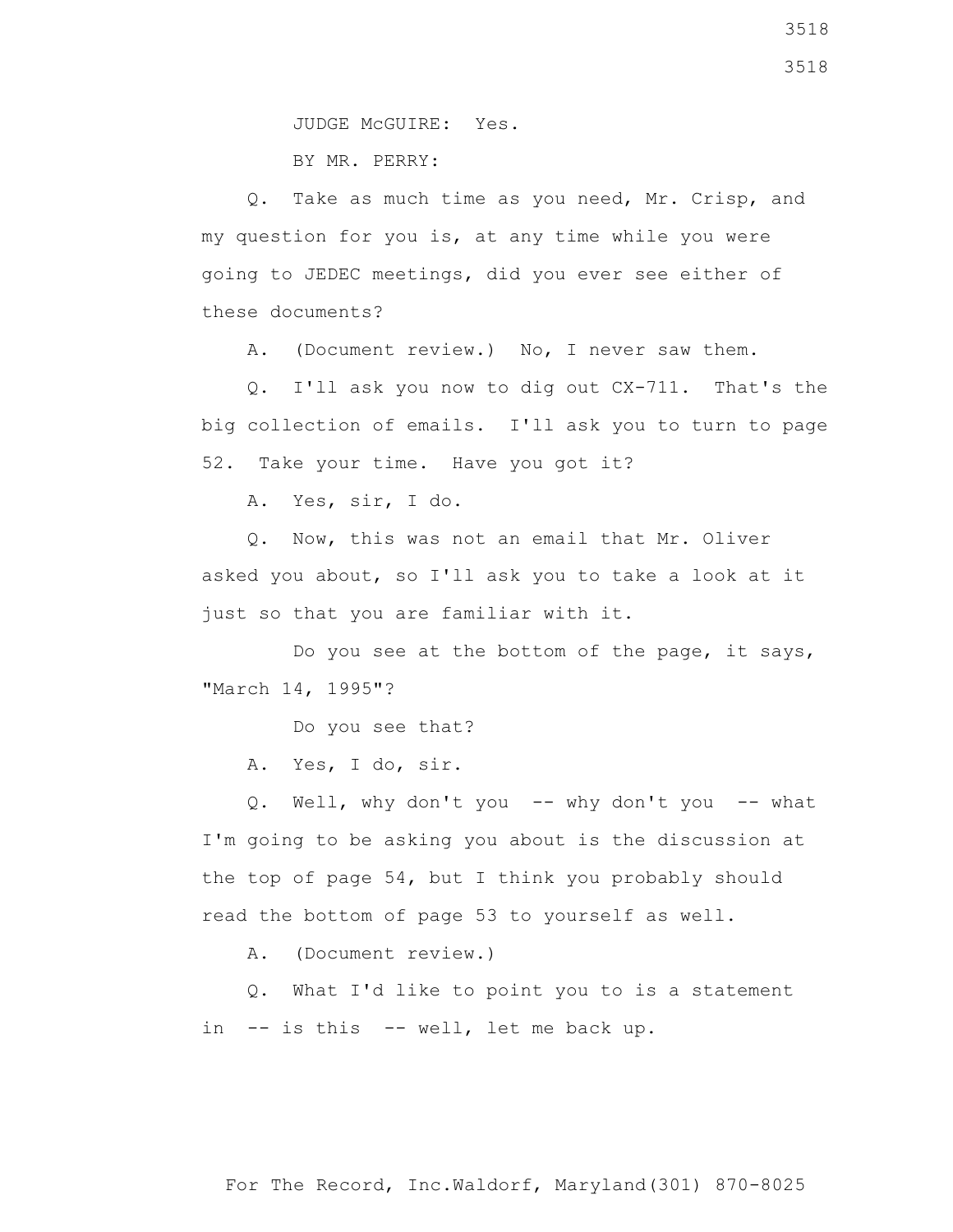A. Yes, it is.

 Q. And the portion on page 53 is about the JC-16 meeting. Is that right? Starting with the JC-16 --

A. Yes, that's correct.

Q. Okay.

A. That's correct.

 Q. And going on to the top of the next page, and let's pull up that first paragraph, and that says, "Much discussion went forth about why should EIAJ," let's stop there.

It was your understanding that was EIA Japan?

A. Yes, that was my understanding.

 Q. That's a Japanese standard-setting body you understood?

A. Yes, that was my understanding.

 Q. It says, "Much discussion went forth about why should EIAJ be standardizing a high speed interface when all the companies in EIAJ are members of JEDEC."

Do you see that?

A. Yes, I do.

 Q. Then it says that, "Sussman's point was that everyone is in the room at JEDEC meetings, so why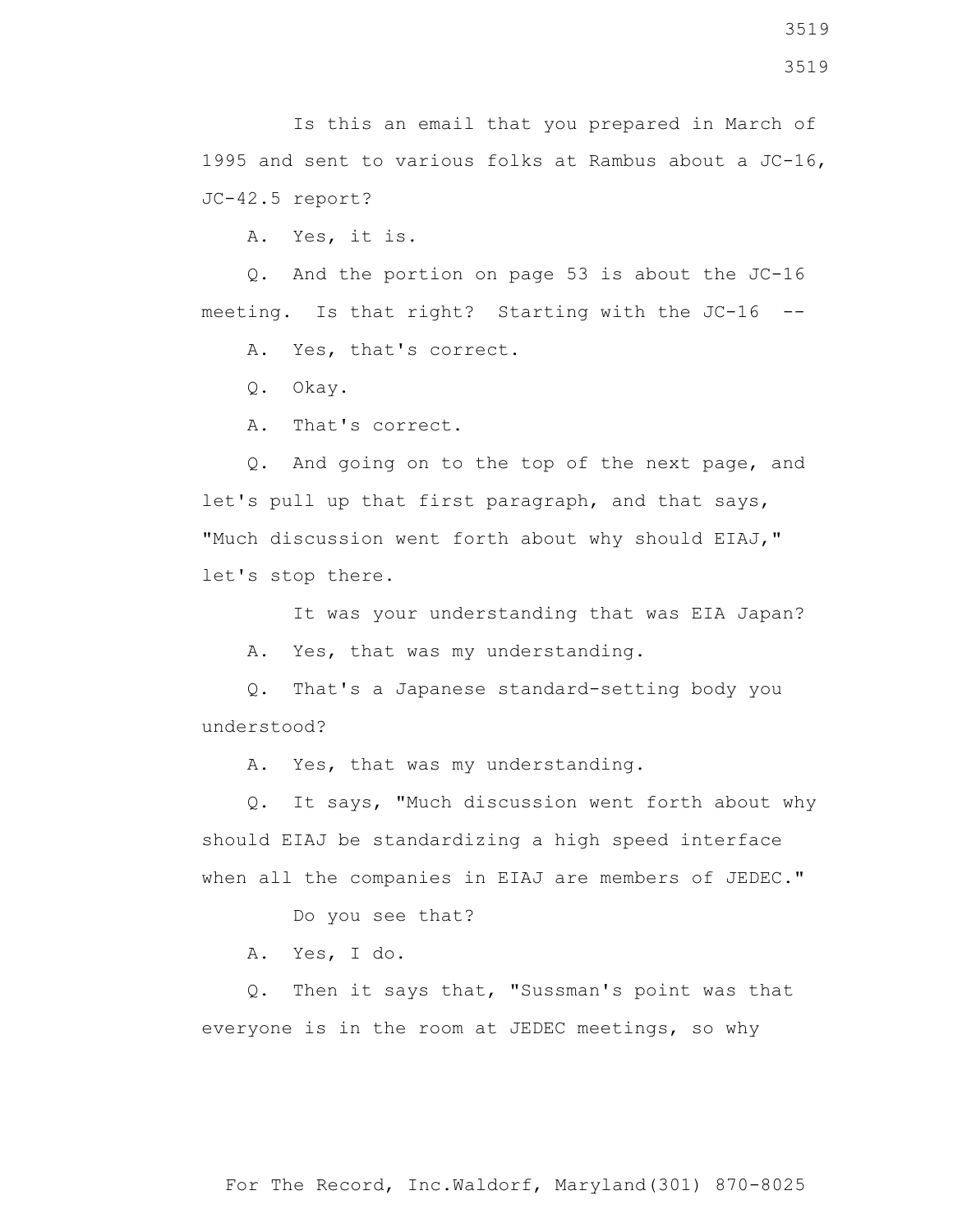Then it says -- then it attributes a quote, in quotes, to Wiggers at HP. Do you see that?

A. Yes, I do.

Q. It says, "Wiggers --" is that Hans Wiggers?

A. Yes, sir, it is.

 JUDGE McGUIRE: I'm sorry, I didn't hear that last --

THE WITNESS: Pardon me, Your Honor.

JUDGE McGUIRE: It's a little ambiguous.

 MR. PERRY: He's pretty tired. I'm going as fast as I can, Mr. Crisp, stay with me.

BY MR. PERRY:

 Q. It says, "Wiggers of HP said bluntly 'because JEDEC has been working for over two years to standardize a high speed interface and has not reached consensus, and the Japanese companies are tired of waiting so they will do it themselves.'"

Do you see that?

A. Yes, I do.

 Q. And was that your effort to quote as best you could what Mr. Wiggers said?

A. Yes, it is.

 Q. What did you understand his statement to be about when he says a "high speed interface"?

3520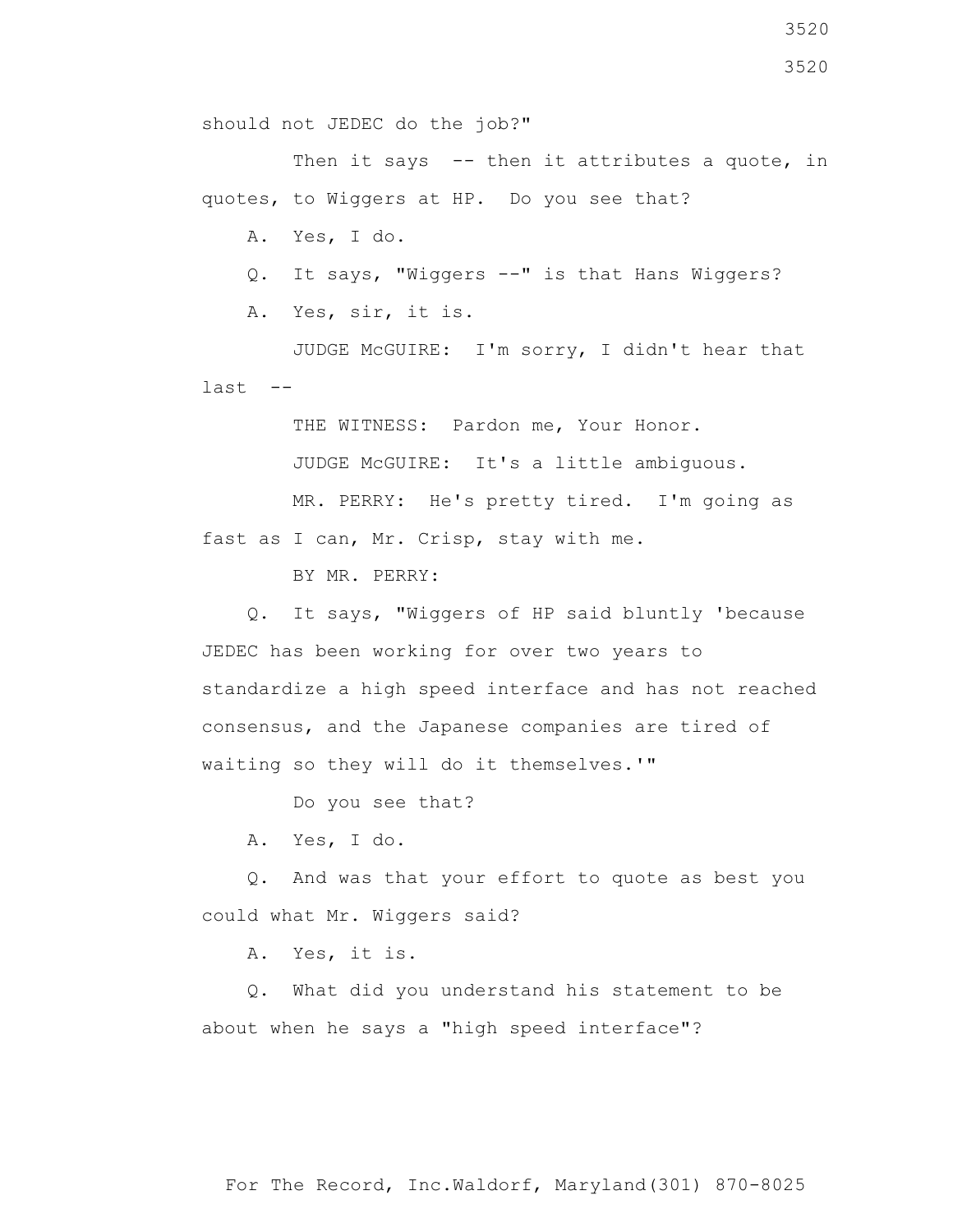A. He was talking about the signaling technology that could be used on almost any kind of a chip.

 Q. And was that something that was within JC-16 as opposed to 42.3?

A. Yes, that's correct.

 Q. And if somebody said that his quote that's in your email was about DDR SDRAM, would that be true?

A. No.

 Q. Let's look, if we could, to an email about another issue that Mr. Oliver raised with you when he was talking about whether or not people believed that the Rambus DRAM cost too much. Do you remember that discussion?

A. I think I remember something about it -- about that.

 Q. Let me ask you to look in the set of emails to page 31. Do you see down at the bottom an email that starts in July of 1994?

A. Yes, sir.

 Q. And if you look at the top of the next page, it says, "Notes are attached from the JC-16 and JC-42.5 JEDEC meetings."

Do you see that?

- A. Yes, I do.
- Q. Is this an email that you sent to a group of

For The Record, Inc.Waldorf, Maryland(301) 870-8025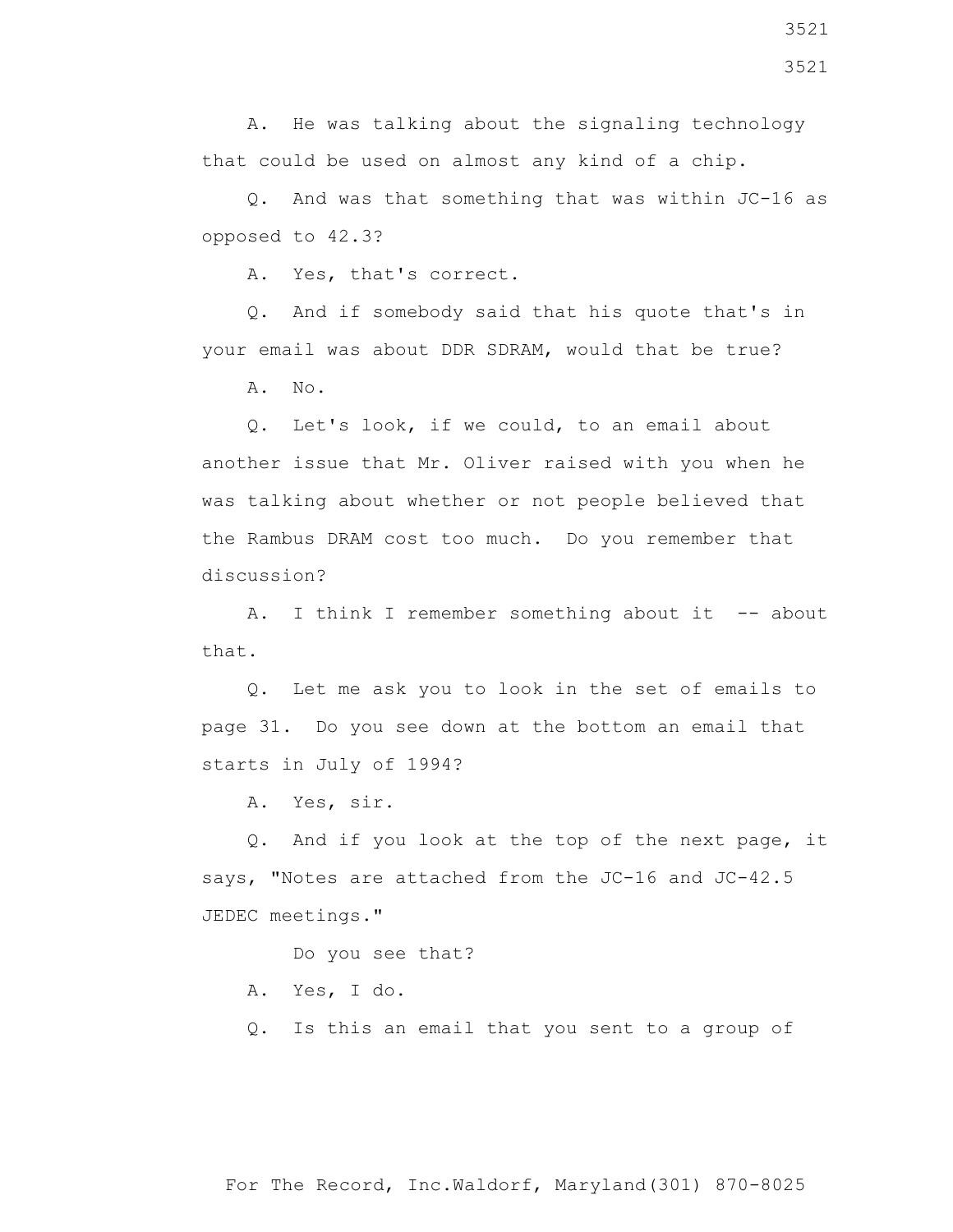people at Rambus about some JEDEC meetings?

A. Yes, I did.

 Q. Let me stop there for a second and ask you some general questions.

 In this time period, '93, '94, '95, you were doing business development, is that right, marketing at Rambus?

A. Business development, yes, that's correct.

 Q. And you were also a JEDEC representative for Rambus, correct?

A. That's correct.

 Q. What percentage of your time on the job in those years did you spend in connection with JEDEC-related responsibilities?

A. I'd say somewhere between 5 and 10 percent.

 Q. And did that stay true over those three years, or did it vary?

 A. It varied a little bit. I mean, the number wasn't precise, but that's approximately what it was. It was about three or four meetings per year.

 Q. Now, in these meetings, by -- you know, we're talking here about 1994, were you typing these emails on a laptop, sometimes actually in a meeting?

A. Yes, sir, that's correct.

Q. Did you see other people using laptops in JEDEC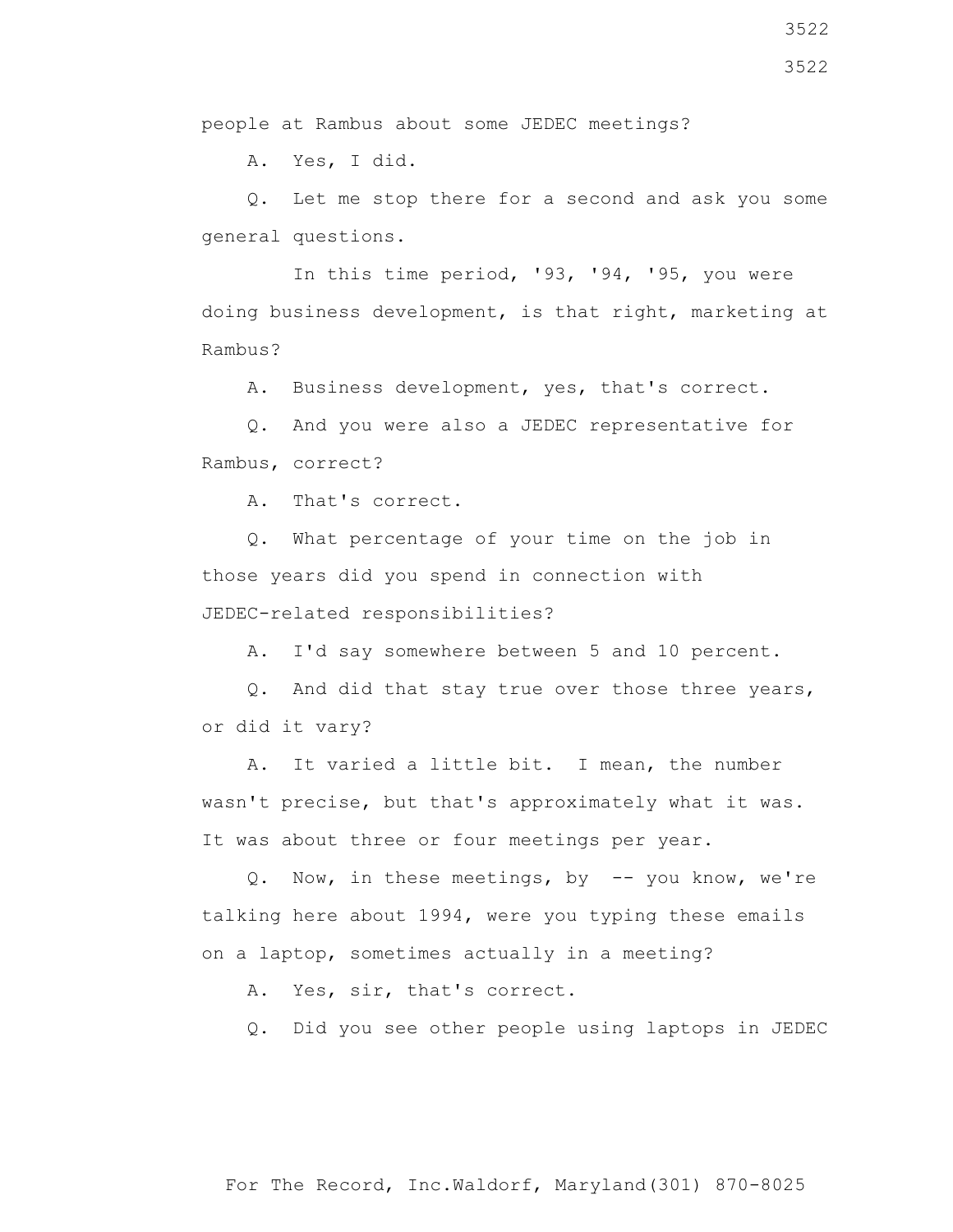meetings?

 A. Oh, yeah. It was very common. People would rush in there first thing in the morning to get next to an electrical outlet so they could keep their laptops running all day. Very common.

 Q. Did anyone ever suggest to you in the meeting that you were not allowed to report back to your company on what was going on in the meeting?

A. No.

 Q. Well, let's move on from those general questions to talk about this particular email from the JC-16 and JC-42.5 meeting in July of 1994, and you'll remember I introduced this by saying I was going to talk about the cost of Rambus, and I want you to look at page 34 and a portion near the  $-$ - actually, this is a portion that Mr. Oliver did talk to you about, I believe, down towards the bottom where it says, "Even Mr. Sync DRAM Desi Rhoden"?

A. Yes, I see that.

 Q. And you say that Mr. Rhoden says they're going to have a hard time getting sync parts introduced and used. His customers tell him they want the cheapest memory solution, period.

Do you see that?

A. Yes.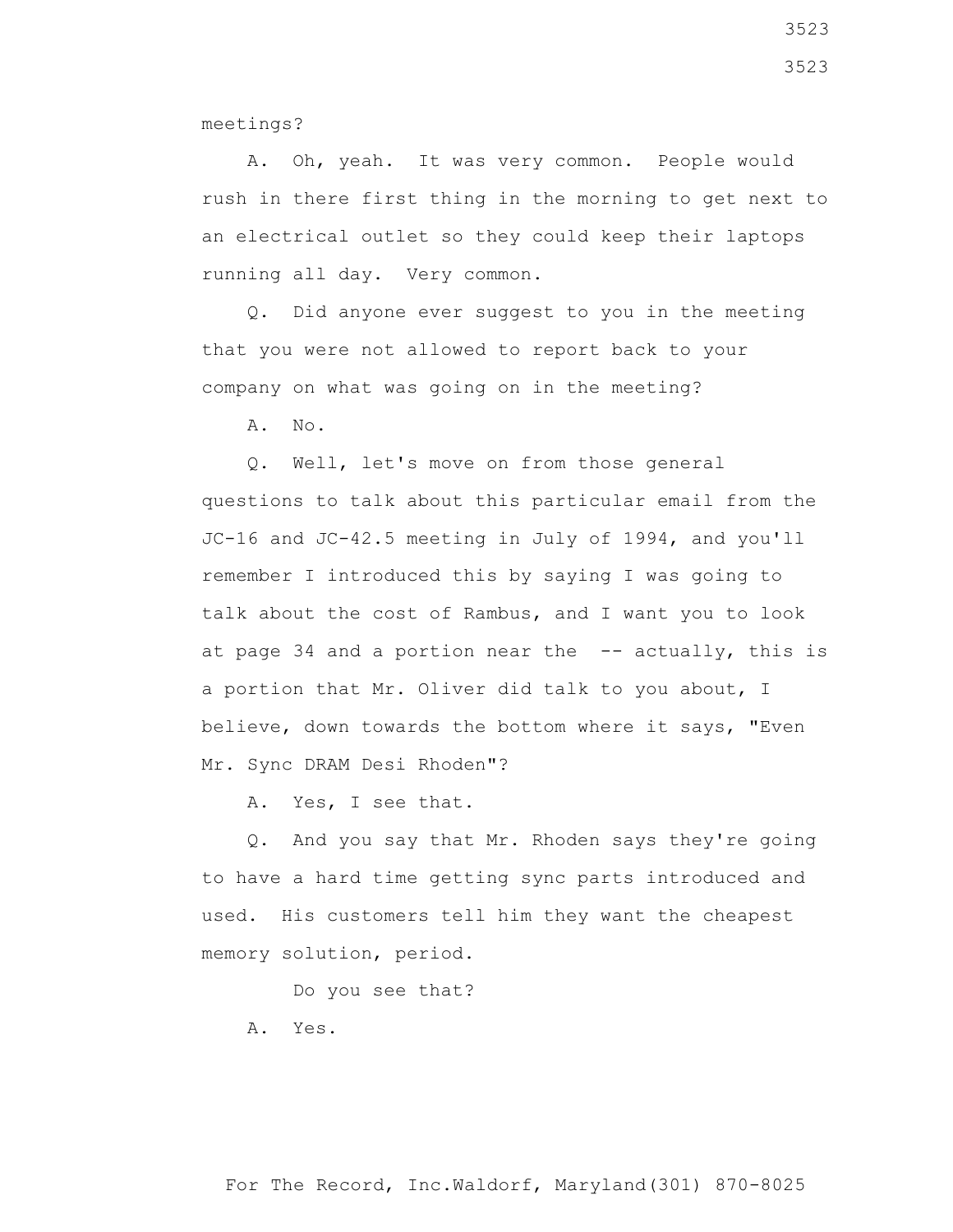Q. And then it says in your email, "The implication here is that customers are willing to leave performance on the table in exchange for having lower cost systems," right?

Do you see that?

A. Yes, that's right.

 Q. And Mr. Oliver pointed that out to you in his examination, right?

A. Yes, I think I remember that.

 Q. Well, I want you to look at the next few sentences. It says, "This may play into our hands regarding lower cost Pentium systems (the ones that will sell in high volume)."

Do you see that?

A. Yes, I do.

 Q. And then read that paragraph to yourself about system cost and cost of Rambus versus competitors, and then I want to ask you what point you were making in that email.

A. (Document review.)

 Q. What point were you making to the executives back at Rambus when you were talking about costs?

 A. The point that I was making was that if systems were built using the Rambus technology, they just didn't take up as much real estate area on the PC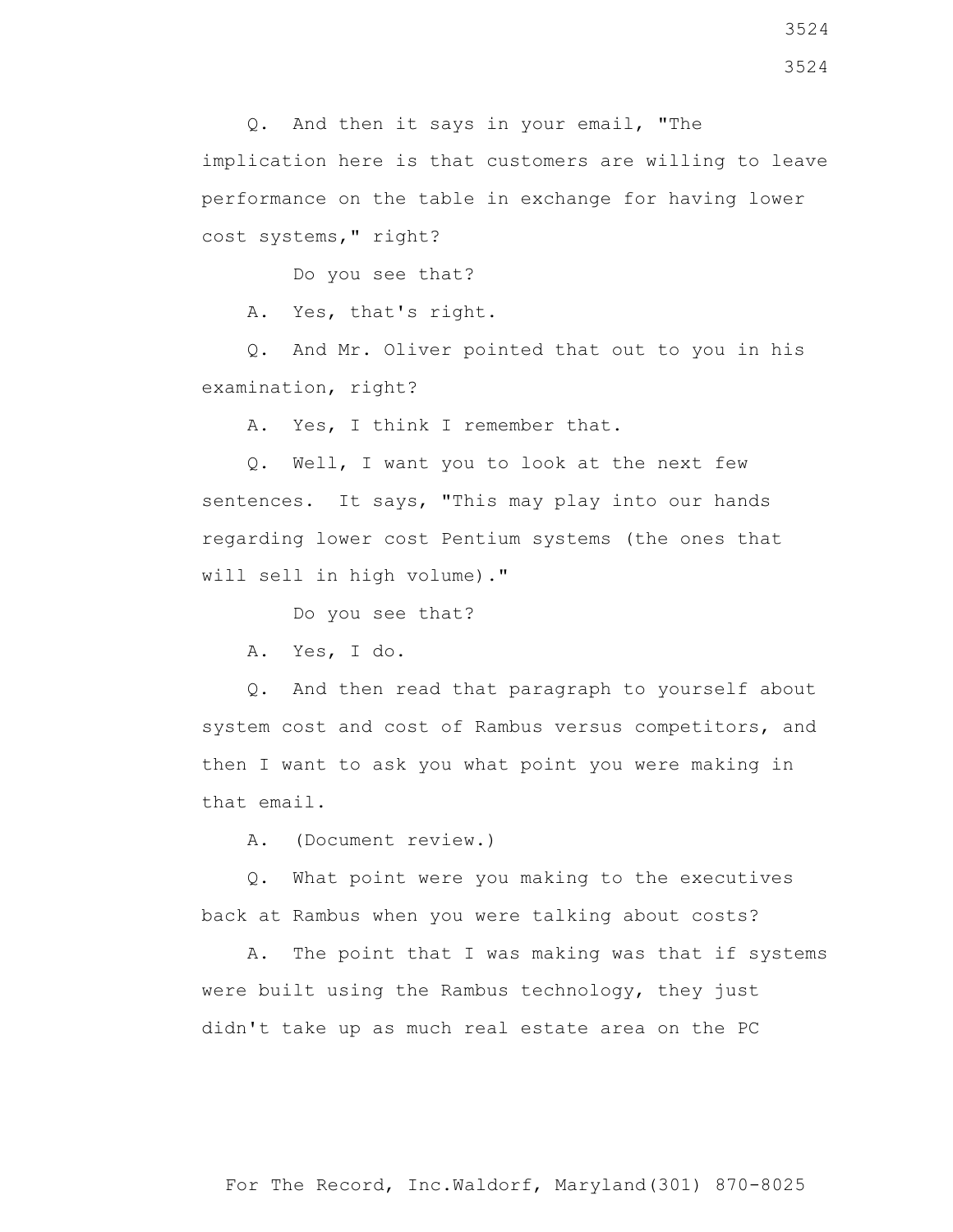board, and so that all of the key functions that you found in a PC at the time, which were on both the main board as well as the plug-in cards, could all be put on the -- just the main board without having to use any plug-in cards, because there was plenty of room by using the really small Rambus footprint chips to put all that function just on one PC board inside the computer, that that should make a lower cost computer, and that should be attractive for the very high volume, cost-sensitive applications.

 Q. And was that something you were telling your licensees and customers and prospective customers?

 A. Yes, I was. I spoke to a number of companies about that -- about that concept.

 Q. Let me ask you something about this architectural issues document that Mr. Oliver showed you. It's CX-1821.

May I?

JUDGE McGUIRE: Yes.

BY MR. PERRY:

 Q. This won't take long. Directing you to 1.2 on the first page, Pressure Points?

A. Yes.

 Q. And there are some letters or acronyms or something down there, and one of them happened to be

For The Record, Inc.Waldorf, Maryland(301) 870-8025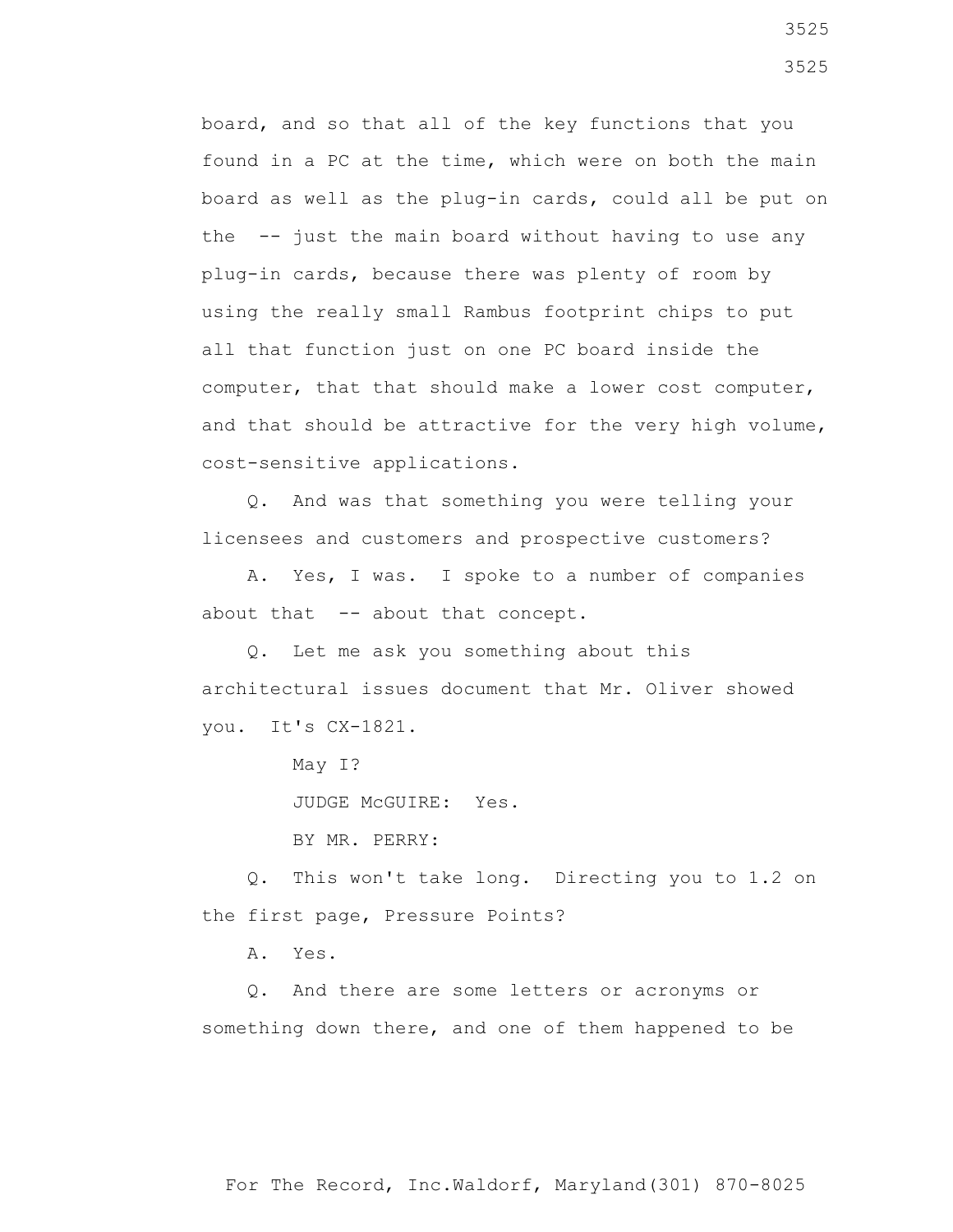3526

RDC.

A. Yes.

 Q. And he asked you if that was you, and you said it wasn't you.

A. That's correct.

Q. Do you know what RDC means in this document?

A. Yes, sir, it means Rambus display controller.

 Q. Is that some kind of device that Rambus was thinking about making?

A. Yes, we were having discussions with --

Q. Just yes or no, Mr. Crisp.

A. I'm sorry, the answer is yes.

 Q. But it wasn't you, was it? You weren't the pressure point?

 A. That's correct. It was actually a proposed chip.

Q. All right, let's talk a little bit --

Your Honor, this would be a good time for a short break.

 JUDGE McGUIRE: Yes, I think it would be. It's 25 to. Why don't we break for 15 minutes, and we'll return here at 10 until 4:00. Off the record.

## **(A brief recess was taken.)**

 JUDGE McGUIRE: Mr. Perry, you may proceed with your examination.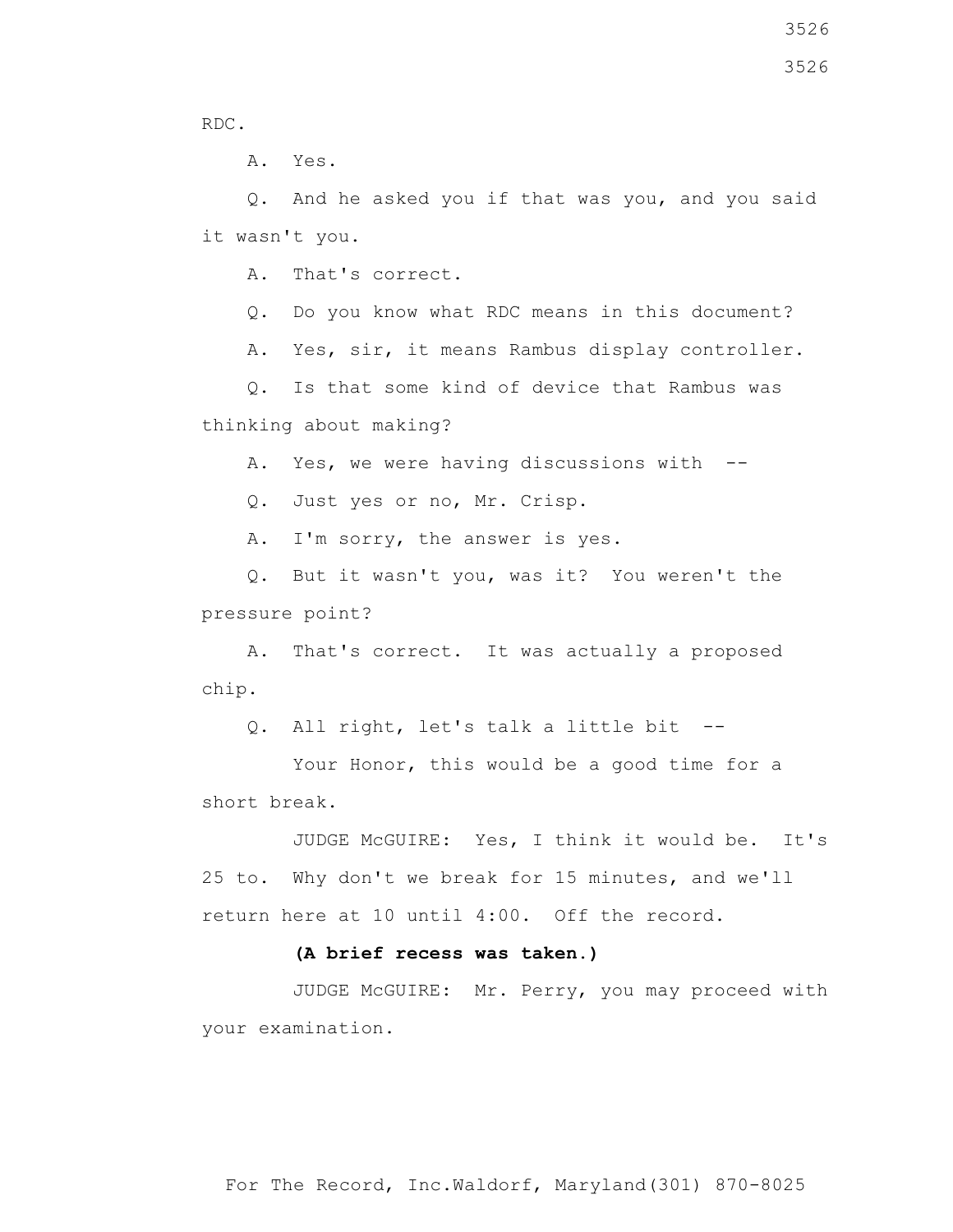MR. PERRY: Thank you, Your Honor. My anticipation is that I'm going to be finished by 5:15.

JUDGE McGUIRE: Fine.

BY MR. PERRY:

 Q. Mr. Crisp, I'm going to change the subject again, move around some in time, and I want to talk now about SyncLink, which we spent some time on yesterday afternoon, and you were asked to describe SyncLink just a little bit, and I want to have you give just a minute of background about what you understood the SyncLink device to be.

 A. Okay, I'm trying to figure out what you're looking for.

Q. Well, was it a memory device?

A. Well, it was actually --

 MR. OLIVER: Objection, Your Honor, if I could ask for a time clarification on this.

BY MR. PERRY:

Q. Sure, let's talk about 199 -- 1995.

A. Okay.

 Q. In the spring of 1995, the summer of 1995, was it a memory device?

 A. It was a proposal for a memory device. It was actually an unfinished proposal. It was just beginning.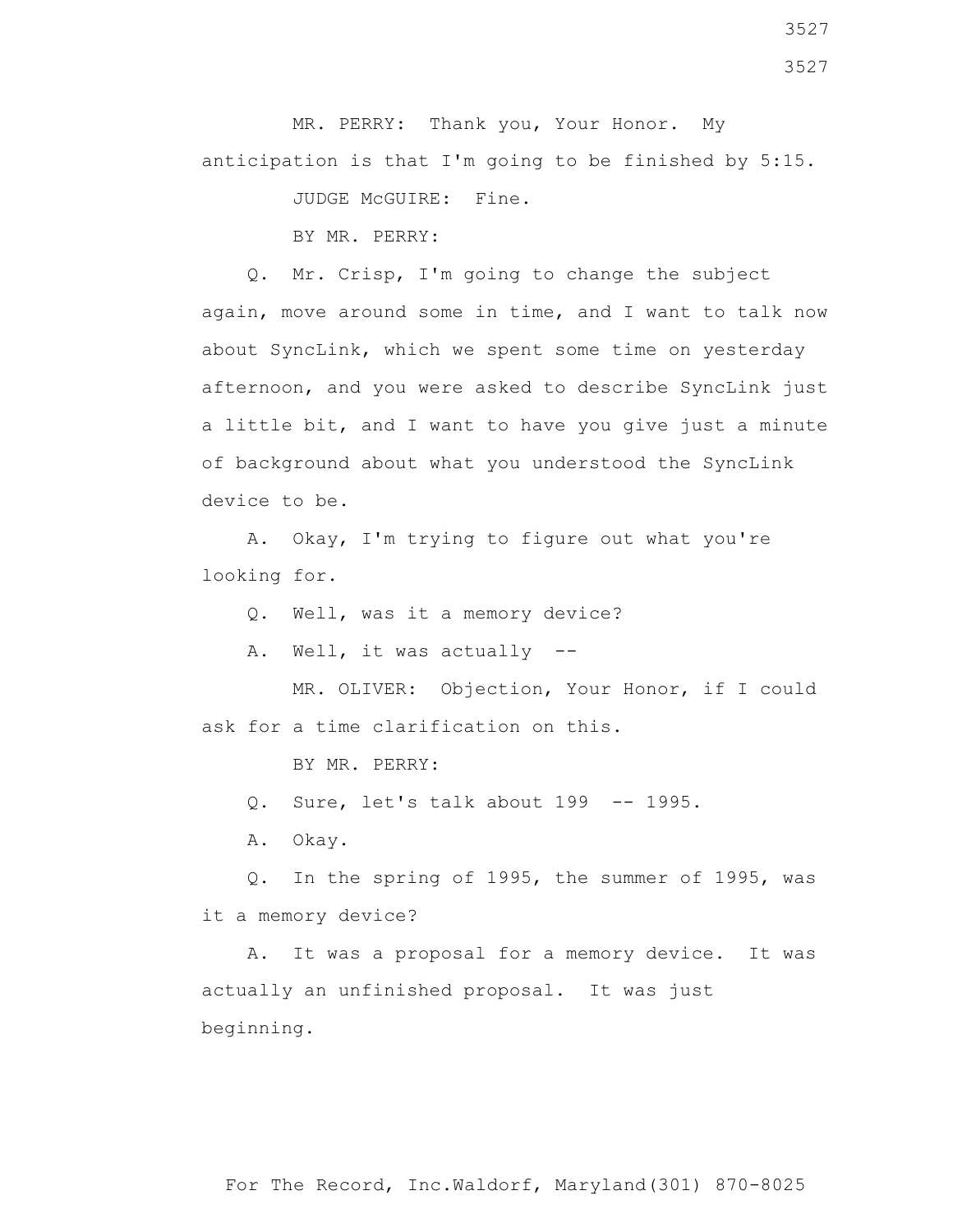Q. And was there a group of companies trying to come together to develop this memory device?

 A. Yes, that's right, a group of companies and then some individuals.

 Q. Did you have an understanding of what kind of time frame they were talking about it being available in the marketplace? Was it going to be available the next month, the next year, three years down the road? Did you have an understanding?

A. Well, they were -- I quess that was one of the points of confusion. There was a -- sort of a representation that it would be a year or two years away. Other people like I thought it might be five years away, three years away. At any rate, it was going to be more than a year away from the time that they actually firmed up their spec.

 Q. And you were attending some of these SyncLink meetings at least in early to mid-'95. Is that correct?

A. Yes, that's correct.

 Q. And you would send some emails about the SyncLink meetings, some of which we looked at yesterday, right?

A. Yes, sir, that's correct.

Q. And I think you testified yesterday that you

3528 3528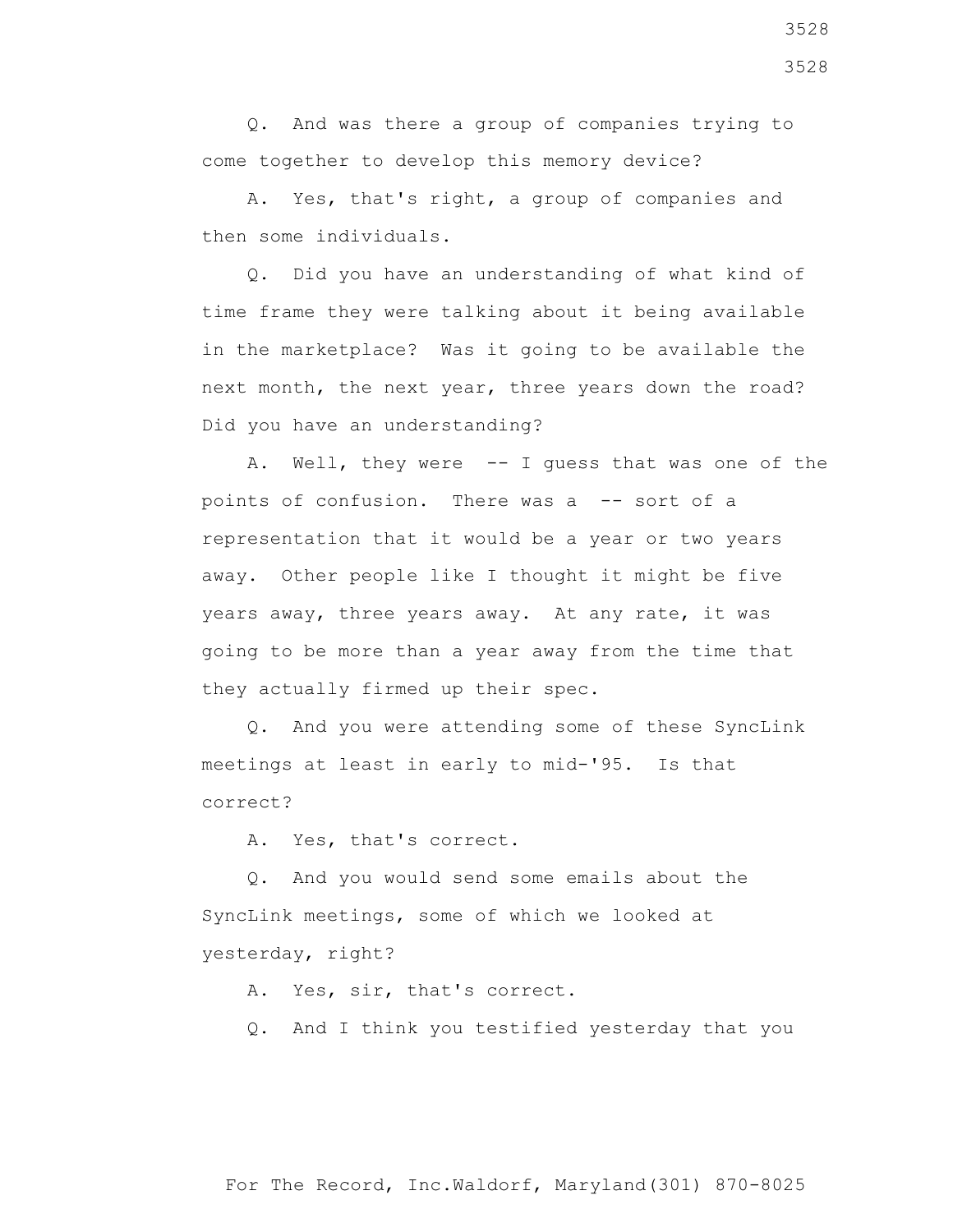A. Yes, sir, that's correct.

 Q. Well, let me show you some of those emails that you were shown yesterday about SyncLink, and this first one is dated February 26th, 1995, CX-783.

I've got an extra, Geoff.

May I?

JUDGE McGUIRE: Yes.

BY MR. PERRY:

 Q. Is this an email that you prepared in February of 1995 with the heading "Farhad Tabrizi/ Hyundai/SyncLink"?

A. Yes, sir, it is.

Q. And Mr. Tabrizi was who at the time?

 A. I forgot his exact title. I think it was something like marketing manager for Hyundai Semiconductor.

Q. And was he based in this country?

A. He was based in San Jose, California.

Q. Where was Hyundai's home base at that point?

 A. They were located -- I forgot which city, it might have been Seoul, but they were in Korea. They were a Korean company.

 Q. And he had some position at Hyundai here in this country?

3529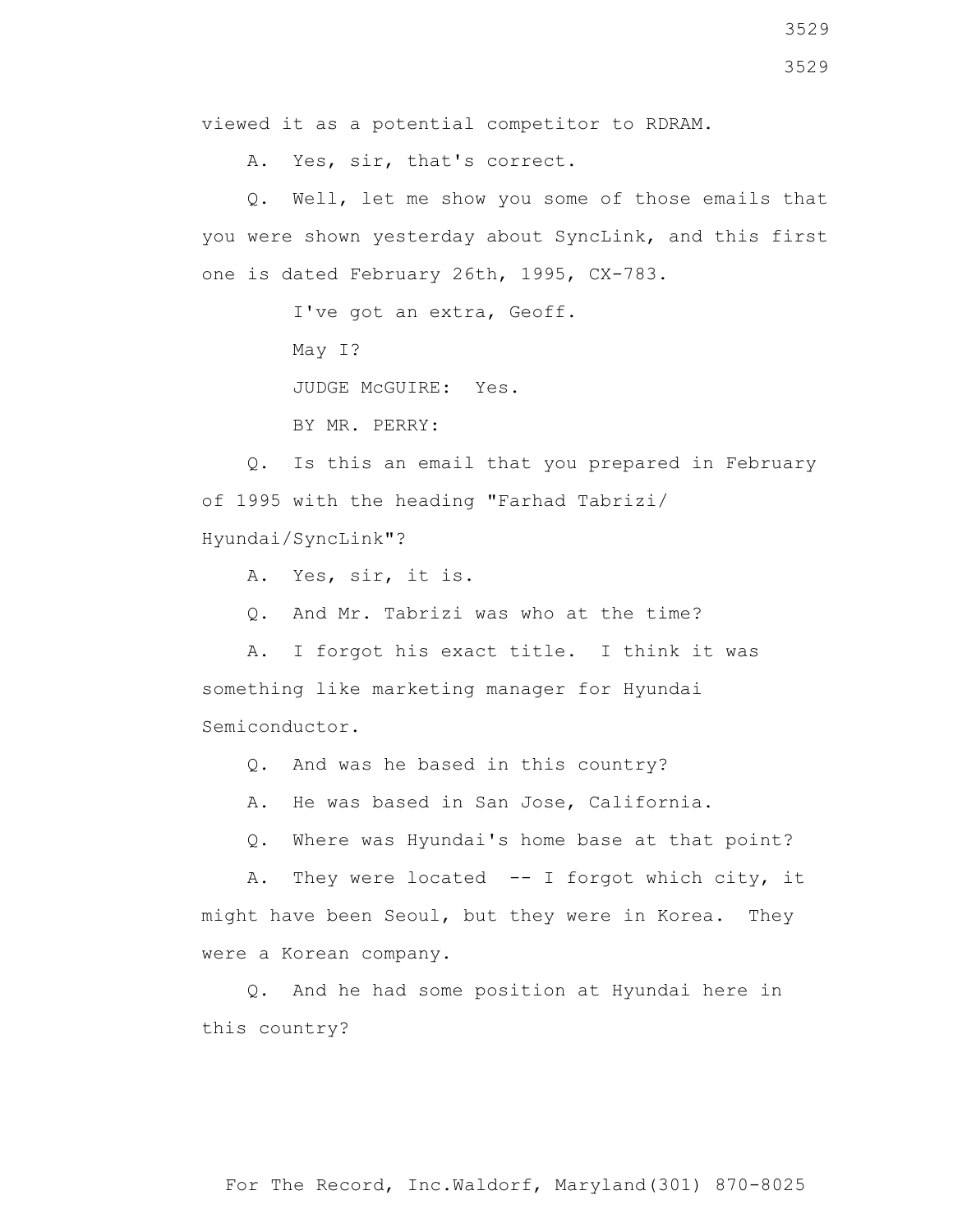A. Yes, Hyundai Electronics America, HEA as they called it.

 Q. And you saw him at JEDEC meetings as well as at SyncLink meetings, right?

A. Yes, that's correct.

 Q. Now, let me just get some background on this particular email, and let's pull up the fourth paragraph. You can read that yourself, Mr. Crisp.

 It says, "Anyway I think that this development could create a lot of problems for us by confusing the market again for the nth time, and if it appeared that TI and Hyundai and a few others decided to jump on that bandwagon, we could suffer an airwar setback that could result in delaying the main memory design in cycle."

Do you see that?

A. Yes, I do.

 Q. And that was something I think we looked at yesterday afternoon.

Then I think Mr. Oliver asked you to look at the last paragraph on this page that says, "One angle we can take is to address the issue head-on with the Korea folks," and then you describe in that paragraph, which goes on to the next page, what you meant by that. Is that right?

A. Yes, that's right.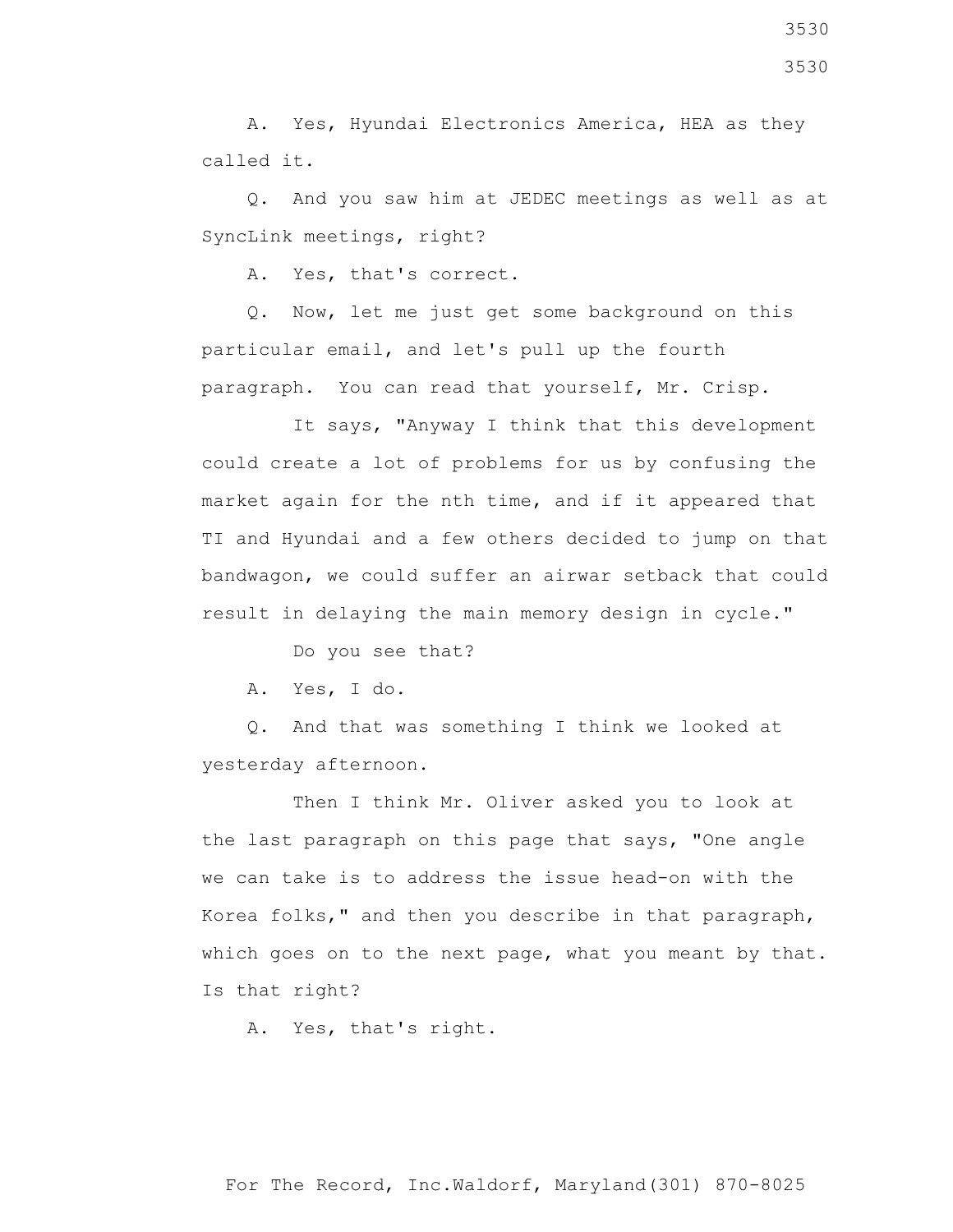Q. And when you -- when you were talking about addressing the issue head-on with the Korea folks, was one of the things you were talking about is warning them about they might run into some intellectual property that Rambus owned in the future?

A. Yes. Yes, that's right.

 Q. And I think Mr. Oliver asked you to look at the last sentence in that paragraph that says, "And then tell them that when they get finished, they will probably find themselves mired in a big intellectual property trap which may result in higher royalties being paid to Rambus than if they simply license the technology and use it for 100% compatible products."

Do you see that?

A. Yes, I do.

 Q. Now, let me ask you, who was setting that trap as you understood the email you were writing?

A. Well, it was -- my belief is that Mr. Tabrizi was setting the trap.

 Q. I want you to explain that, because Mr. Tabrizi worked for Hyundai, so please explain what you meant by that.

 A. Well, Mr. Tabrizi in my opinion was not paying attention to the hard problems facing people that would develop the SyncLink standard both in terms of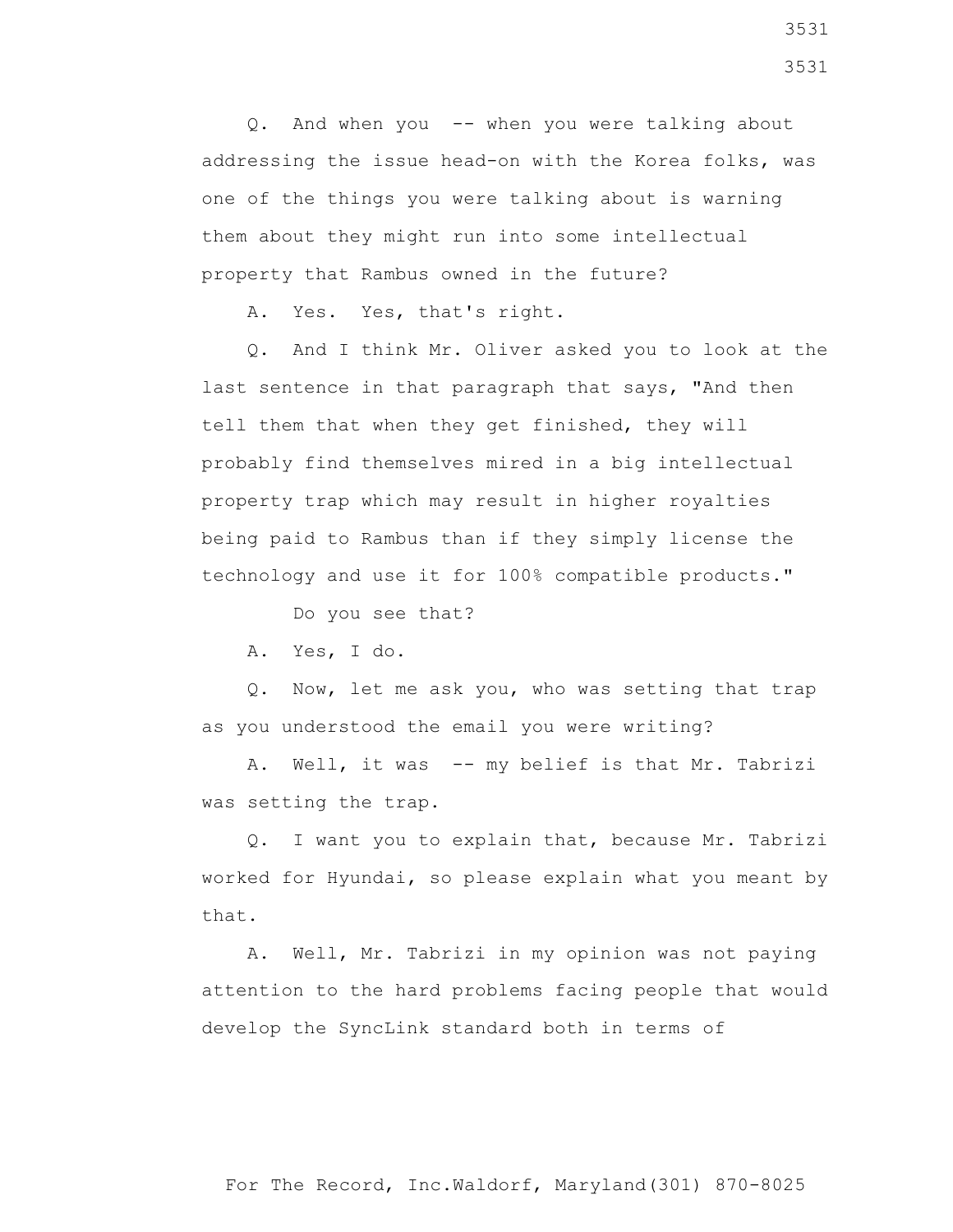underestimating the technical problems and not realizing or maybe not recognizing that as they started to solve the hard technical problems that were really identical to the same problems that Rambus had already solved, not recognizing that they were likely to have to resort to the same sort of conventions that Rambus had invented many years before, and so my feeling was is that they were going to really work very hard to go and solve a lot of technical problems we had already solved and that when they got finished, they were going to find that Rambus was going to have -- very well may have patents that covered their solutions to these problems. So, that's why -- that was my concern.

 Q. Now, this email was dated February 26th, '95 and talks about one angle we can take is to address the issue head-on with the Korea folks. Did you, in fact, follow through and address the issues raised in your email with the Hyundai folks in Korea?

A. Yes, sir, I did.

 Q. Let me show you a letter produced to us by Hyundai dated April 12, 1995 on Rambus letterhead, RX-555.

> May I? JUDGE McGUIRE: Yes. BY MR. PERRY: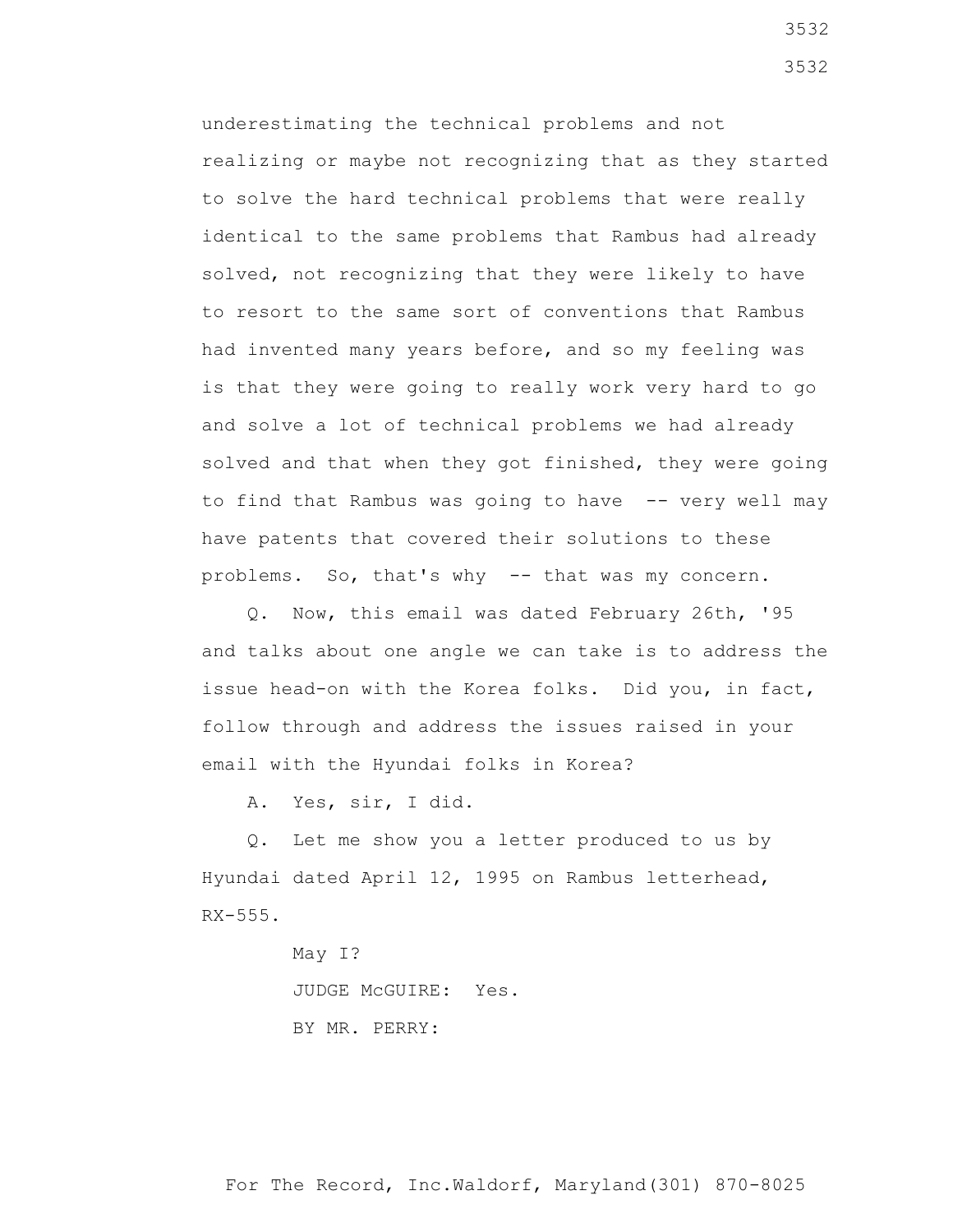Q. Now, I'm going to try, if I can ask for assistance from Mr. Duvall over here, to do a little side by side, if we can bring back up  $-$ - do we have that capability? If we can bring back up CX-783, and I want to bring up that last paragraph on the first page.

Is this a letter you wrote to Hyundai?

 A. Yes, it is. I wrote it to certain individuals at Hyundai.

Q. Is that your signature at the end?

A. Yes, it is.

 Q. And your title then, at least one of your titles, was Asia technology business development manager. Is that correct?

A. That's correct.

 Q. And did you write this letter to K. H. Ho and G. M. Han in Hyundai Korea?

A. Yes, that's right.

 Q. And was this your effort to address those issues head-on that you had raised in your February '95 email?

A. Yes, or at least most of those issues.

 Q. Well, let's see. The first one listed in your email was, "Emphasize the immensely difficult problem that will have to be solved technically to make the proposal work."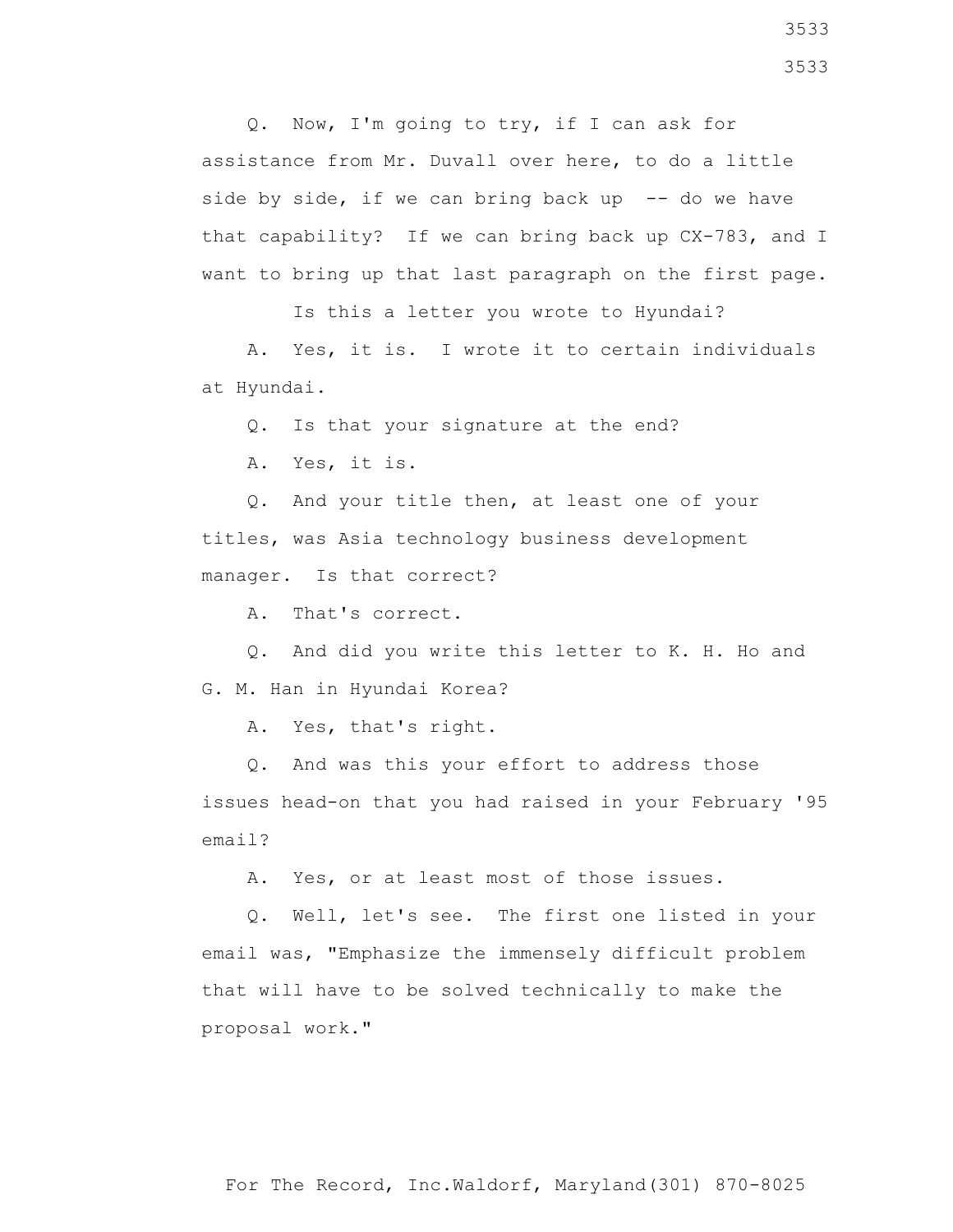Point out, if it appears, where in your April 12, 1995 letter that explanation is in the letter, if it's there. And you can just refer generally to the pages if you find it.

A. (Document review.)

Q. Can I help you, Mr. Crisp?

A. Sure, please do.

Q. Look at page 5 where it talks about RamLink.

A. Yes.

 Q. And if you look in the second paragraph under RamLink, do you see about midway through that paragraph that RamLink will be "no simpler to design than a Rambus DRAM, would have the same difficult circuit to develop, would have the same need for a specialized cell," and so on and so forth?

A. Yes, I do see that.

 Q. And does that correspond to your suggestion in your February '95 email about explaining all the difficult problems that they are going to have to solve to make SyncLink work?

A. Yes, that's certainly a lot of it.

 Q. Well, let's get to what we're talking about here in this intellectual property, and if we can pull up for our comparison the second page of CX-783, and just pull up that carryover paragraph at the top, and

3534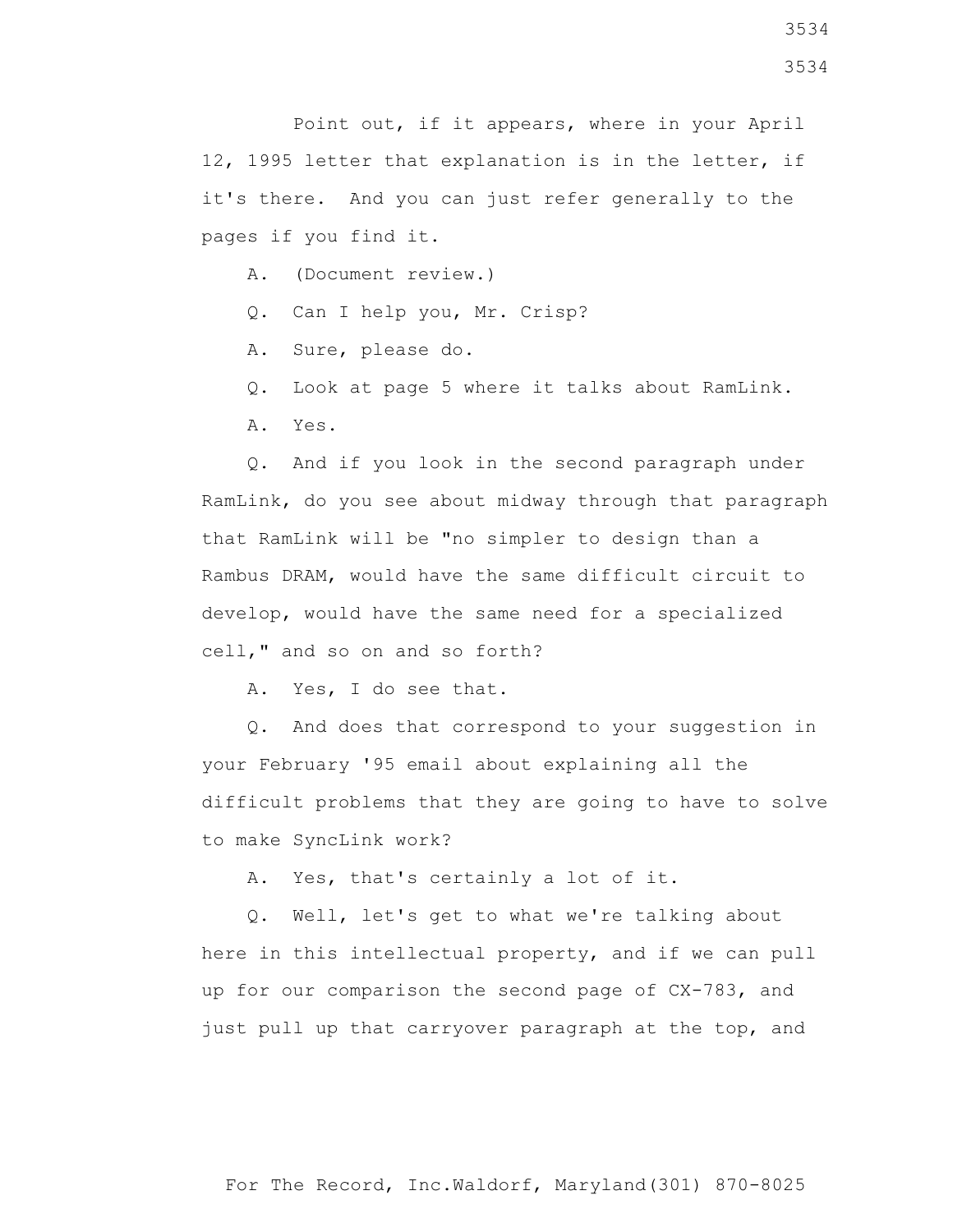then let's pull up the third paragraph under RamLink.

 So, on the screen, we've got the February '95 email on the top part, and at the bottom part, we have got the portion of your April '95 letter.

 Did you in your April 1995 letter tell the folks in Korea or Hyundai that since Rambus was the first low pin count, high bandwidth DRAM and since Rambus has filed and had issued a number of very fundamental patents, it seems unlikely that a device such as RamLink could avoid infringing one or more Rambus patents? Did you tell that to Hyundai?

A. Yes, I did, sir.

 Q. What did you mean by low pin count, high bandwidth DRAM? What's a pin, why is it important to have a low pin count, and why is high bandwidth useful? Give us five minutes.

 A. Okay, a pin, when you make a chip or an integrated circuit, the common way to bring the signals into and out of that chip are through what are called pins. They're just little metal things that kind of look like a sewing pin. And the more -- they can only be placed so close together on the package that the chip is contained -- placed within, and the chip itself can only have the places where the pins connect only placed so close together. They can't be less distance

For The Record, Inc.Waldorf, Maryland(301) 870-8025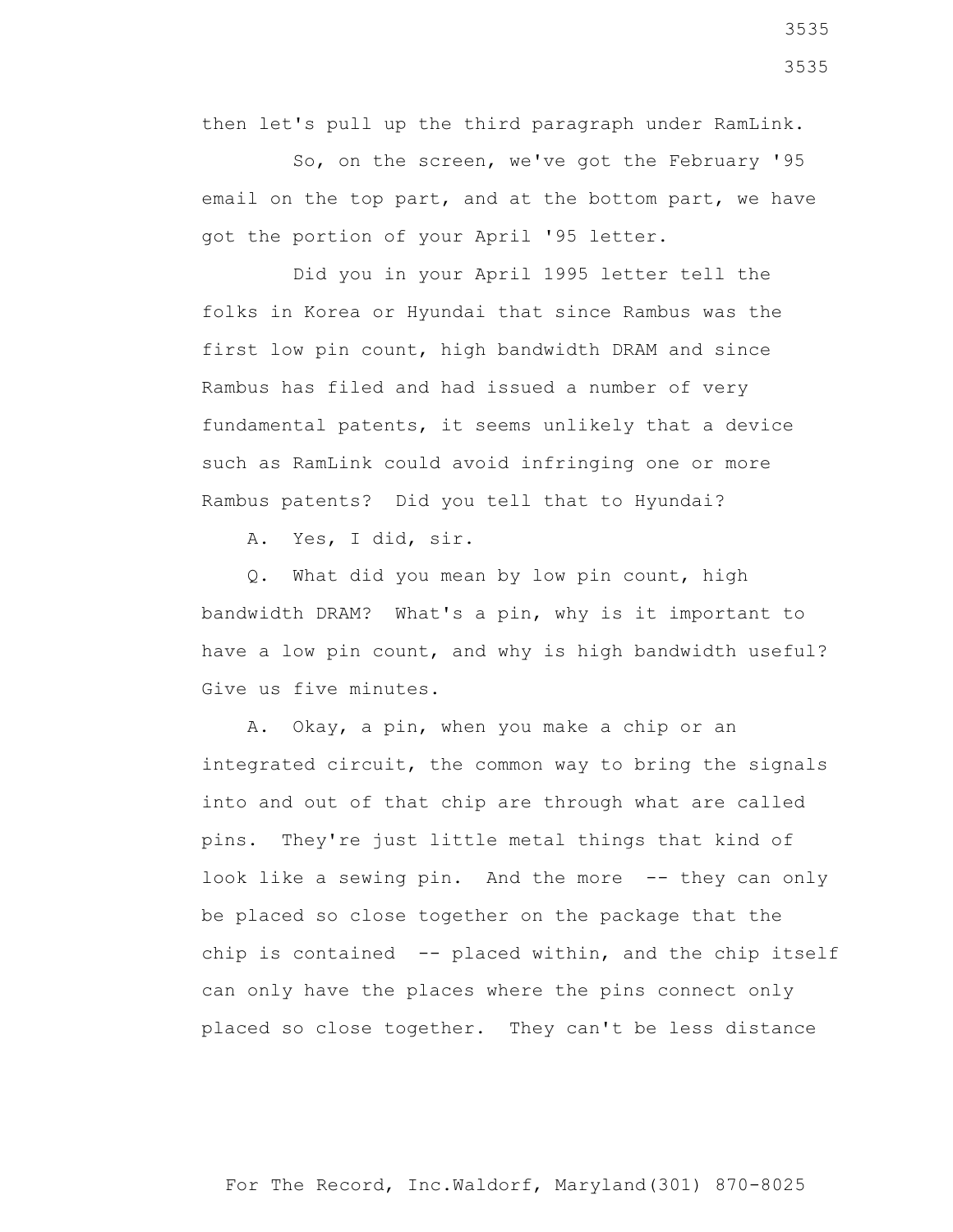than that. So, the more pins, the larger the footprint or the size of the chip will be when it's  $-$ - both in the chip form as well as when it's put in the package.

 In the electronics business, the more space that these things occupy, the higher it really costs both to make them as well as to use them in an electronic system. So, that has a cost impact, to have more pins.

 Additionally, high bandwidth -- high bandwidth is sort of like what we've seen happen over the years with our PCs when they used to just run Windows 3.1, and they would boot up real slow, and the display didn't look so good, and now we have these really fast PCs, and we have really high-speed internet connections, so it doesn't take forever for something to download. Well, that's sort of the idea of bandwidth. So, it's how many bits you can move into or out of a chip in a certain amount of time.

 I guess the best example of that is, like I said, a high-speed internet connection versus using a dial-up modem. So, as a general rule, the higher the bandwidth, the more desirable it is from a user's point of view. And a number of applications that these kinds of chips are used in have a certain minimum amount of bandwidth that's required to get the job done, and if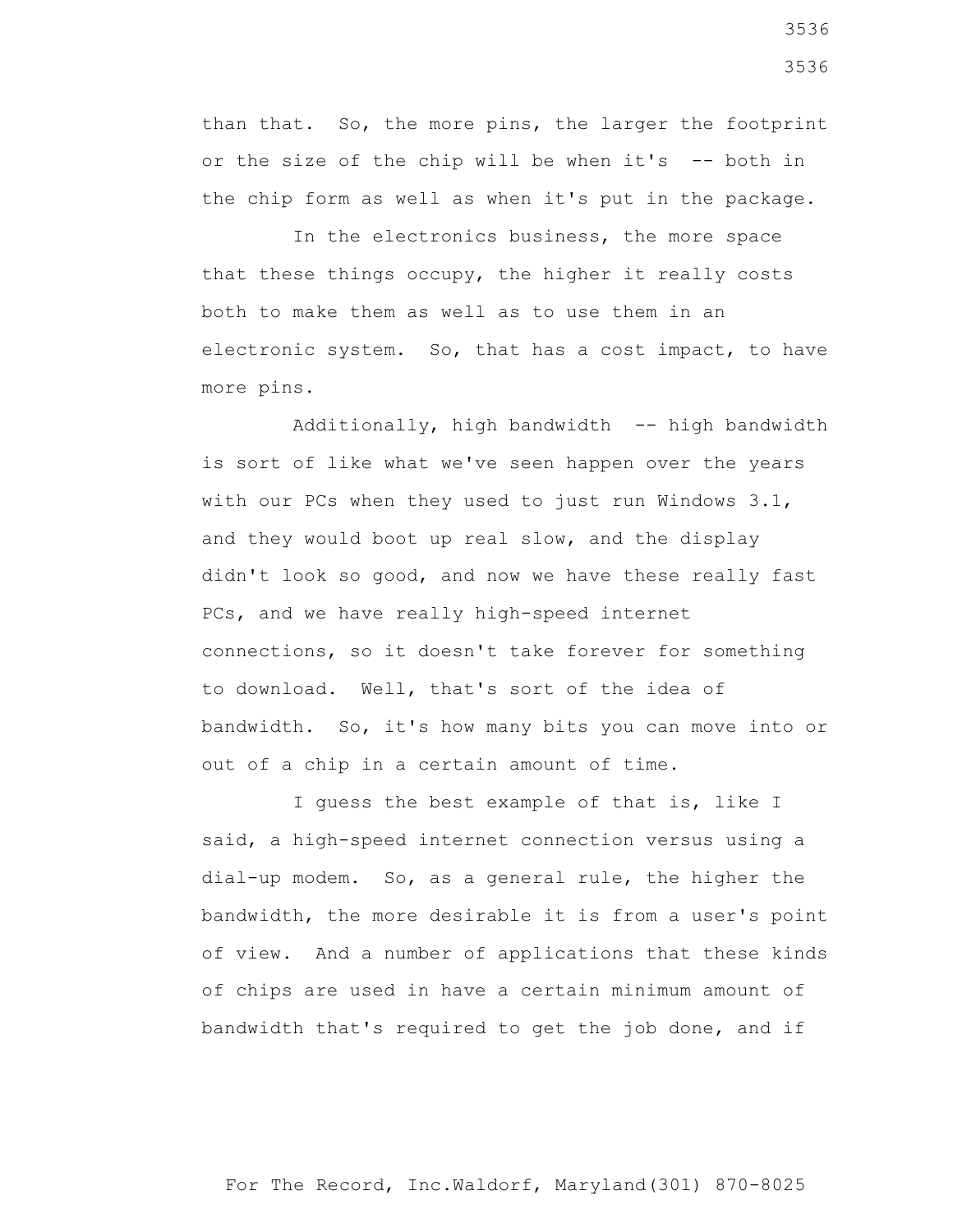you can't have a certain amount there, then you're just not going to be able to get the job done, and if it goes beyond it, then it may be beneficial, but you have to have a certain minimal amount.

 So, what Rambus had done was to develop a very high bandwidth DRAM so that it could move a lot of data into and out of it quickly and do so with a very small number of pins. So, it actually had the highest bandwidth of any single chip DRAM in the world at the time of --

 JUDGE McGUIRE: Okay, I think he's answered your question there.

THE WITNESS: Sorry, sir, sorry.

MR. PERRY: Thank you, Your Honor.

BY MR. PERRY:

Q. And that's what you were telling --

A. Yes, that's what I was telling --

 Q. -- the folks in Korea that Rambus was the first low pin count, high bandwidth --

A. Yes, I was.

 Q. Now, let's move on to SyncLink, some of the stuff Mr. Oliver was showing you, and I am going to get back into CX-711, the big email collection. I'll ask you to turn to page 68, and you'll see there's an email that starts at the bottom of that page dated May 24,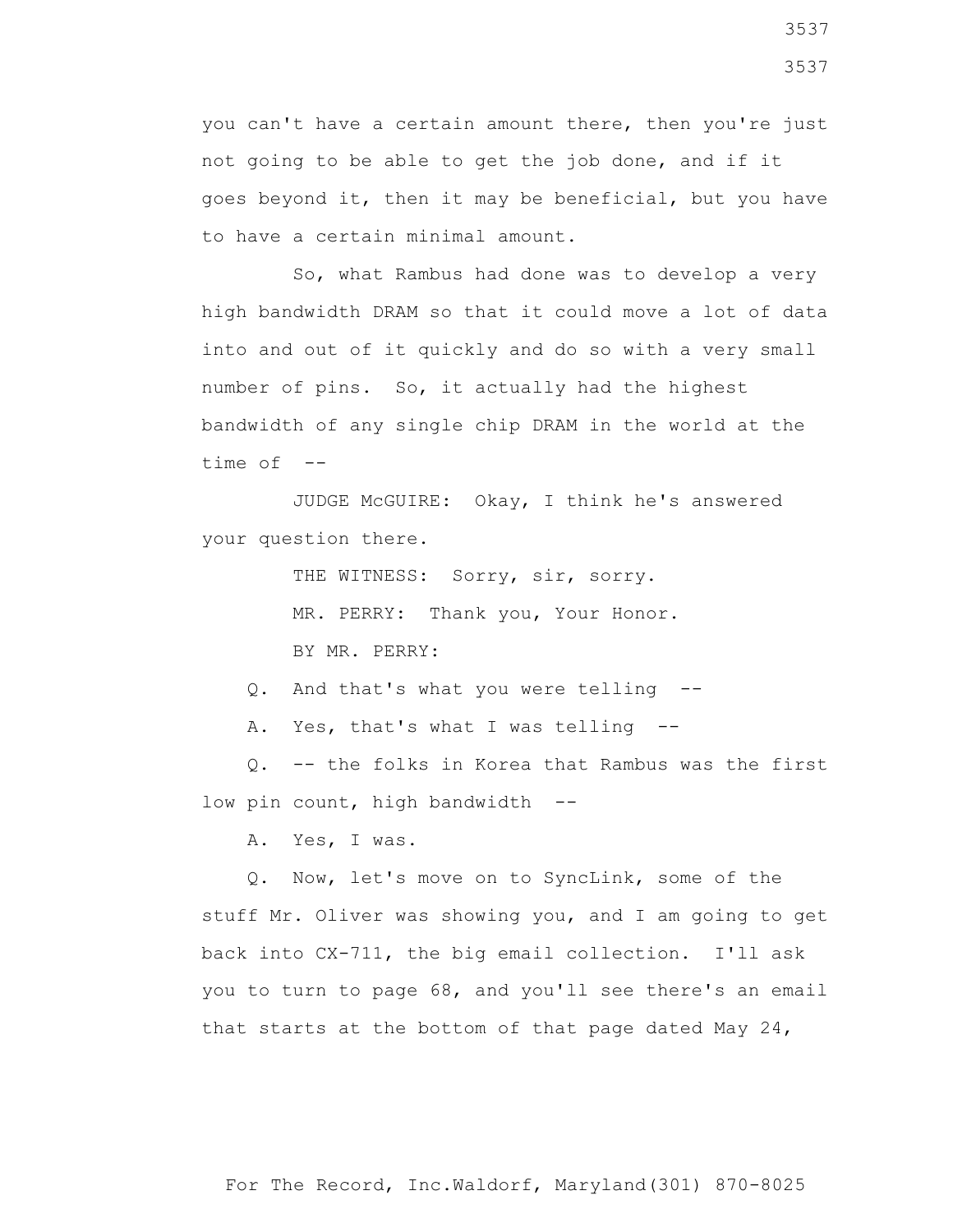1995. You talked about it yesterday afternoon, I believe. This is one from the JC-42 meeting that happened in May 1995. Is that right?

A. Yes, sir, that's -- let me double-check -yes,

sir, that's correct, May 1995.

 Q. Thank you. Well, it's a long email. I want to move forward, if I can, to the SyncLink presentation that's described on page 72, and if you will look up at the top, it says, "Mitsubishi 64-meg SLDRAM."

Do you see that?

A. Yes, I do.

Q. And was SLDRAM somehow related to SyncLink?

 A. Yes, that was an abbreviation for SyncLink DRAM.

Q. So, S and L -- SL stood for SyncLink?

A. That's correct.

 Q. And it says, "Mitsubishi showed a pinout of their desired implementation of SyncLink."

Do you see that?

A. Yes, sir, I do.

 Q. Now, when Mitsubishi showed that, did Desi Rhoden stand up and say he hoped to get a patent on that pinout?

A. No, sir, he didn't.

Q. Or Hans Wiggers, did Hans Wiggers say that at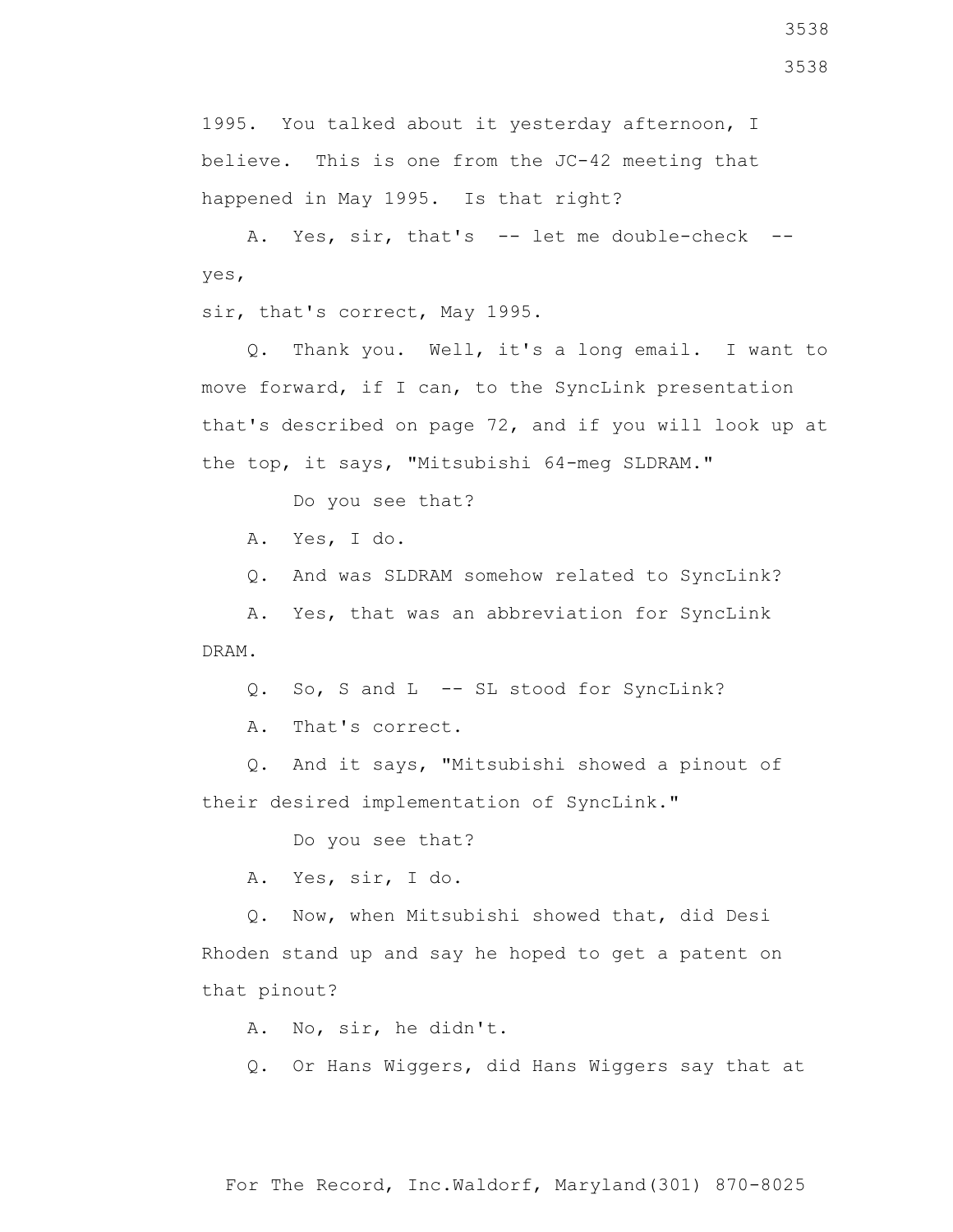the meeting?

A. No, sir, he didn't either.

 Q. Let's move down to the part that Mr. Oliver showed you, and that's about halfway down, the line that starts, "One of the primary issues."

Do you see that?

A. I'm sorry, which page?

Q. The same page, about halfway down.

A. Yes, I do see that.

Q. "One of the primary issues is regarding

patents. The operative assumption is that there are no patents, which Townsend of Toshiba questioned."

Do you see that?

A. Yes, sir, I do.

 Q. And then it says, "Rhoden asked Tabrizi to cool the marketing promotion comments in his presentation."

Do you see that?

A. Yes, sir, I do.

 Q. Had Mr. Tabrizi promised that there would be no royalties for SyncLink?

A. Was -- did that -- was that in here?

 Q. Yeah -- well, it's a question. I'm just trying to see if you remember that, that's all.

 A. I remember there being a representation that he felt it would be free of royalties.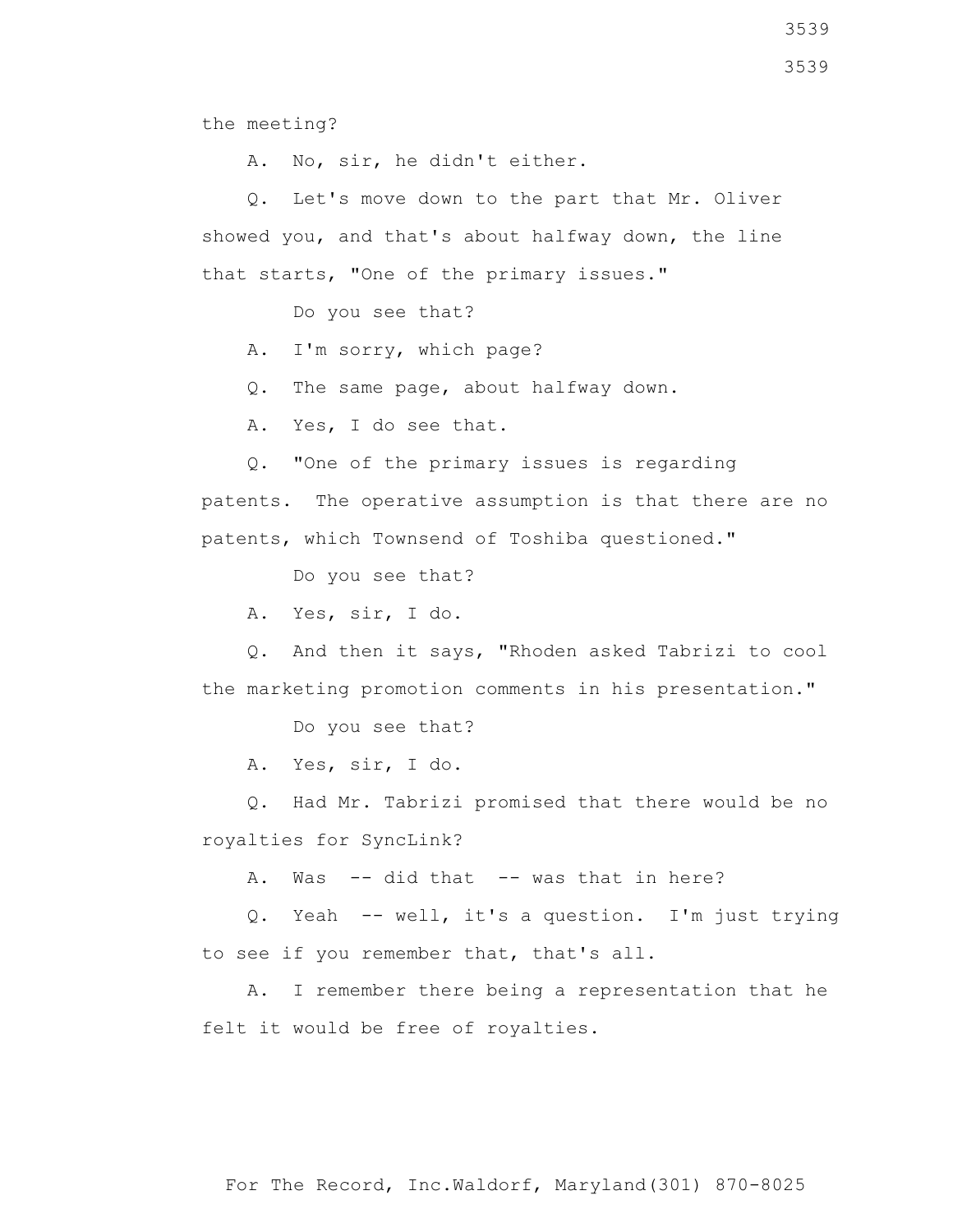Q. Now, if you will look on the next page, and pull up the paragraph that starts at the top with, "Kelley asked." This is something you looked at yesterday.

A. Yes, sir.

Q. It says, "Kelley asked us to state --" it says, "Kelley asked to have us state whether or not Rambus knows of any patents especially ones we have that may read on SyncLink."

Do you see that?

A. Yes, sir, I do.

 Q. And he specifically asked that of Rambus. Is that right?

A. He asked -- he asked me that.

 Q. Did he ask you to go back and research and find out?

A. I ended up with that assignment.

 Q. Well, did he ask Rambus -- did he ask you as the representative --

 A. He asked me -- he asked me as the Rambus JEDEC representative.

Q. To go back and research your company's patents?

 A. He asked me to state whether we would make a comment on our intellectual property position on SyncLink or whether we had any patents that would apply

3540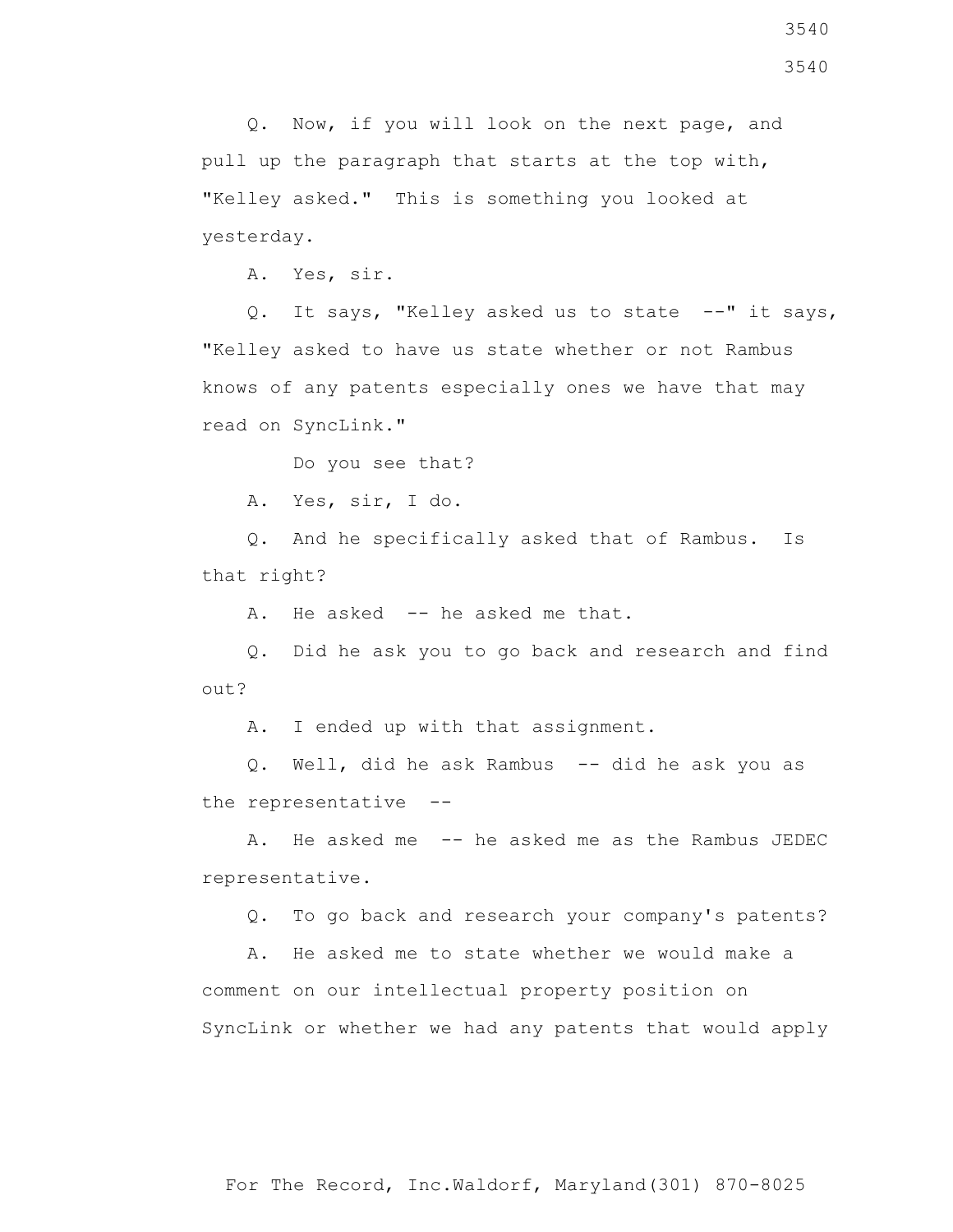3541

to it.

 Q. Okay, all right. And as a result of that, did you do anything?

A. Yes, I did.

Q. What did you do?

 A. I first found out what I could find out about what the JEDEC patent policy was to find out what my obligation was. Then I also talked with some people internally to find out which patents and patent applications would be the best ones to look at to see if we had anything that might already exist that covered the SyncLink spec as we understood it to be, and I took that information with me on a trip that I made to Asia and spent basically the whole plane flight on the way to I think it was Taiwan reading this material.

Q. How long was that flight back then?

 A. Oh, it was probably a 12 or 13-hour flight from San Francisco to Taipei. I'm not going to say I read it for the whole flight but, you know, a good portion of the flight.

 Q. And you took both patents and patent applications?

A. That's what I remember.

Q. And was one of the things that you had seen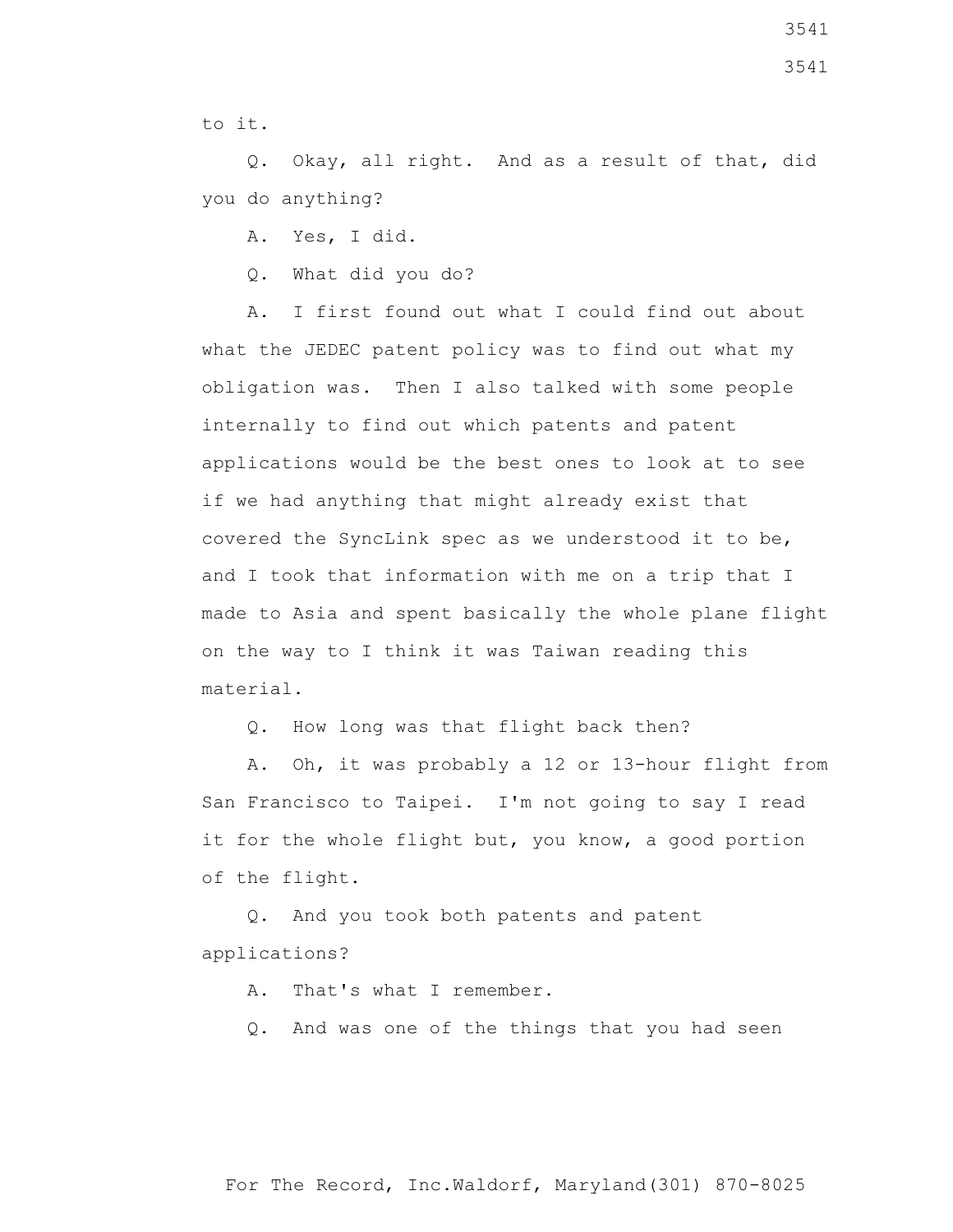about SyncLink is that they were using some form of dual edge clocking?

A. Yes, sir, that's right.

 Q. Were you looking in part to see if there was any patent coverage, patent applications, patents covering dual edge clocking?

 A. I'm sure I looked for that, among other things. I had a list here that I had made.

 Q. Was -- are you talking about the list on page 73?

A. Yes, I had --

 Q. Or was there some other list that you made after you talked to people?

 A. Well, I had this list here on page 73, and then I had some other things that I also had thought of in my mind, so  $I$  -- I had a few key features that I was looking for to see if I could find that in any of our patents or patent applications.

 Q. And did you reach any conclusions -- after reviewing the patents and patent applications that you took with you on this trip and looked through, did you reach any conclusions about the scope of Rambus' patents and patent applications?

A. Yes, I did.

Q. What were those conclusions?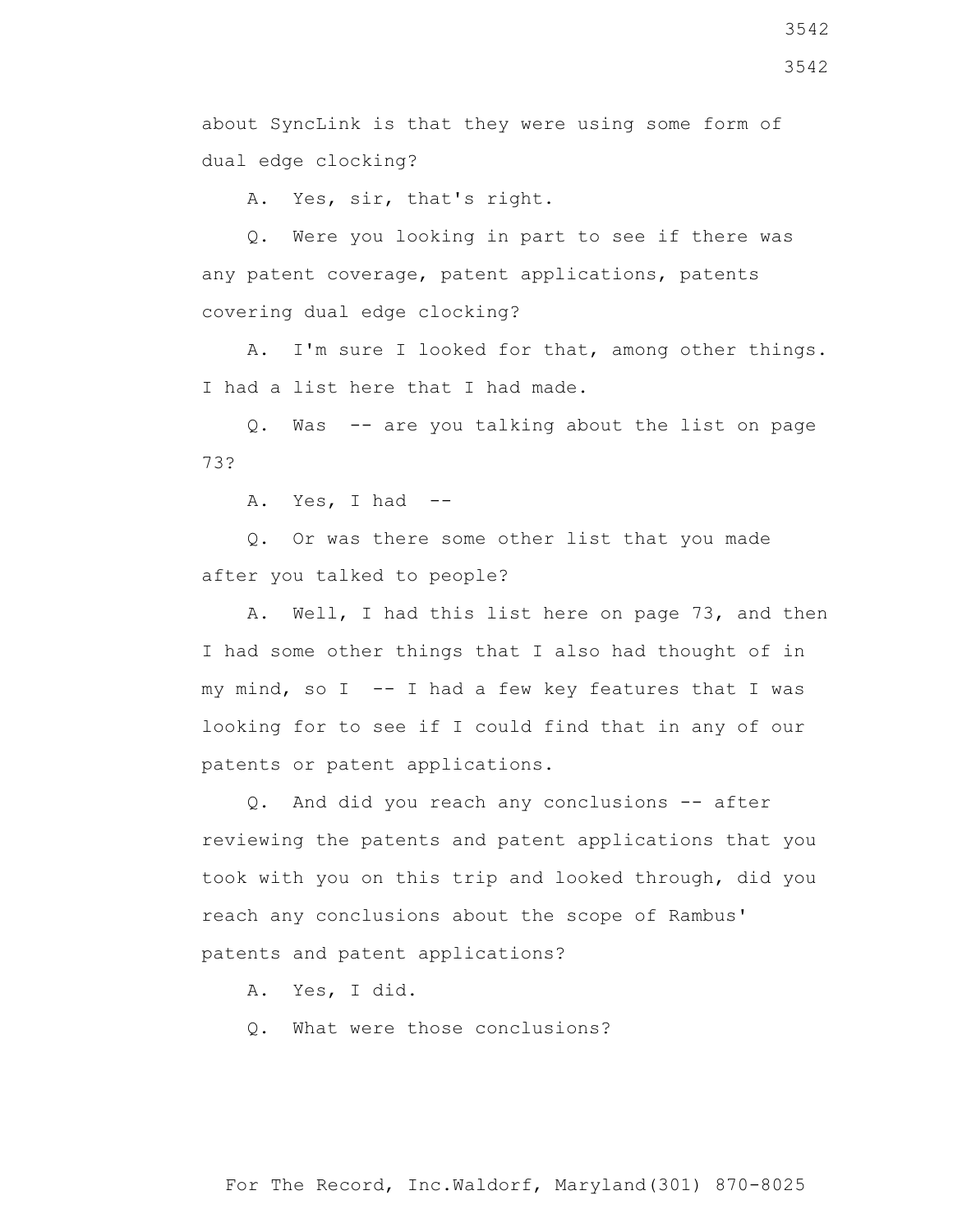A. Well, I reached the conclusion that we didn't have any patents or pending patents that I could find that were required for the SyncLink proposal as I saw it at that point. I also didn't see that we had anything that applied to SDRAM at the time either. And I also concluded that in a lot of cases, we really hadn't done a very good job of protecting RDRAM, to my both surprise and disappointment.

 Q. Now, when you went to the September 1995 JEDEC meeting and made that presentation of the letter that talked about Rambus' response to the request about SyncLink, had you done that review of Rambus' patents and patent applications before you went to that meeting?

A. Yes, I did.

 Q. Well, before we get to that meeting, let me ask you about a different document. Actually, it's within CX-711, and I'll just point you to a different page, and I'll point you to 128, and you were asked about these particular notes. Do you -- are you with me on 128?

- A. I just got there.
- Q. All right, well, take your time. Do you see they are dated July 11, 1995? A. I'm sorry -- yes, yes.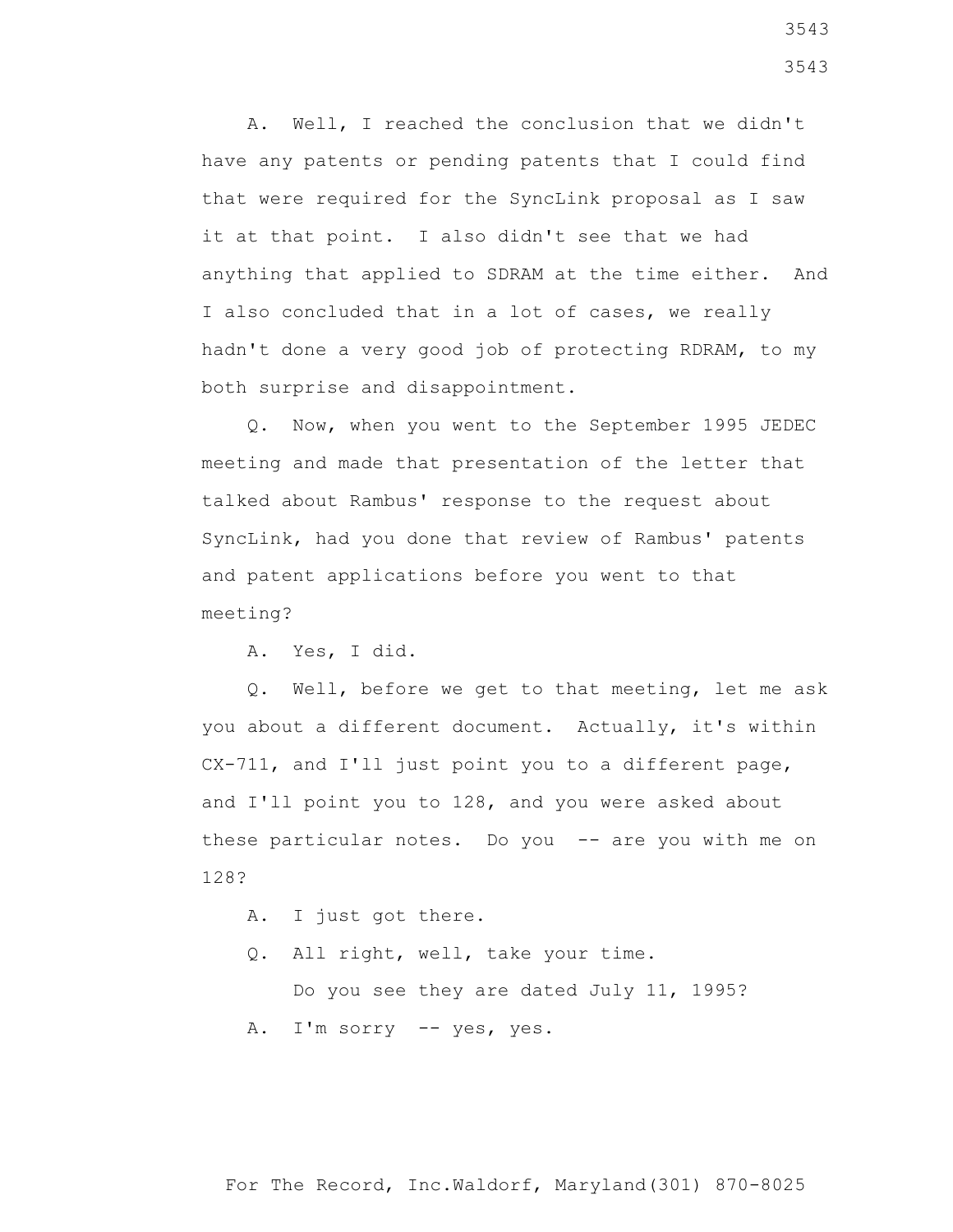Q. You're on page 128, right?

A. That's correct, yes.

Q. There's an email that starts on that page

that's dated July 12, 1995, right?

 A. Yeah, or it actually says July 11 down where it says "date."

Q. Oh, yeah, look at that.

A. That's what I was confused about.

 Q. I'm looking at the date at the top. I'm sorry, my fault.

 And your subject was, "SyncLink board meeting notes," correct?

- A. Yes, that's right.
- Q. You had been to a SyncLink meeting, right?

A. That's correct, yes.

Q. Okay. And Mr. Oliver showed you this

yesterday, but I want to ask you about a part of it we didn't see the other day, and that is at the bottom of page 129. Let's pull up everything from, "The talk is going like this," down to the bottom.

Do you see that -- is that a reference -- in that paragraph that I'm asking you to look at, is that a reference to what you heard going on at the SyncLink meeting?

A. I'm trying to find it here in this document.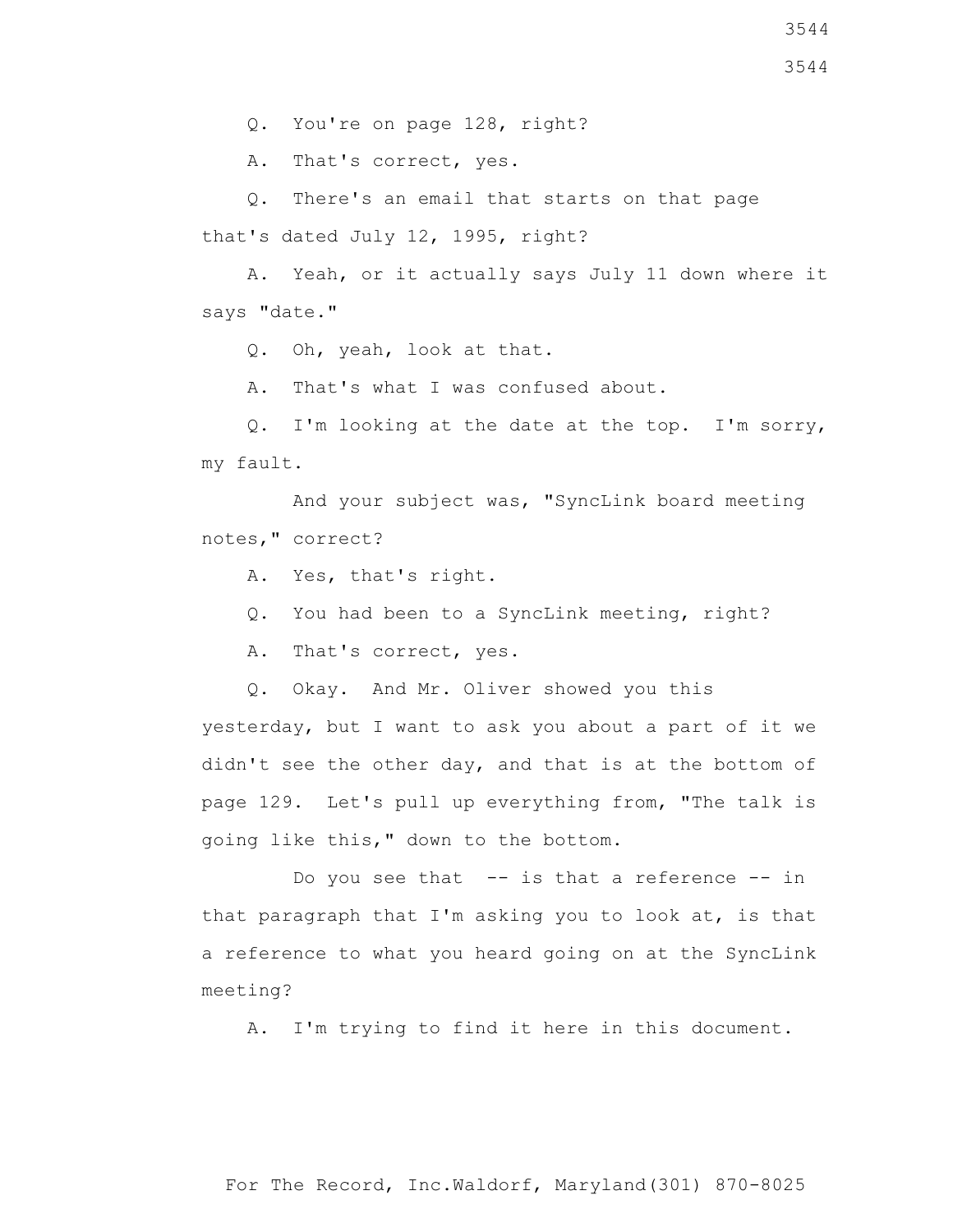This is on page 128?

Q. 129.

A. Oh, I'm sorry, I'm on the wrong page.

Q. Sorry.

A. Yes, I see that, "The talk is going like this."

 Q. "The talk is going like this," and I'm just trying to establish whether or not what you're doing is capturing what you saw going on at the meeting in that paragraph.

A. Okay.

Q. Is that right? Is that right, you're --

 A. Yes, that's what I was trying to do. I was trying to capture essentially what I saw occurring.

 Q. And here's where I'm headed. It then says, "The talk moved temporarily to patents."

Do you see that? At the very bottom.

A. Yes, I do.

Q. What did you mean by "the talk"?

A. Well, there was -- it was a meeting, and the focus of the discussion was what I was calling "the talk."

 Q. Okay. So, the discussion moved temporarily to patents, and Walther -- who is Walther?

 A. That's Terry Walther. He was a gentleman from Micron.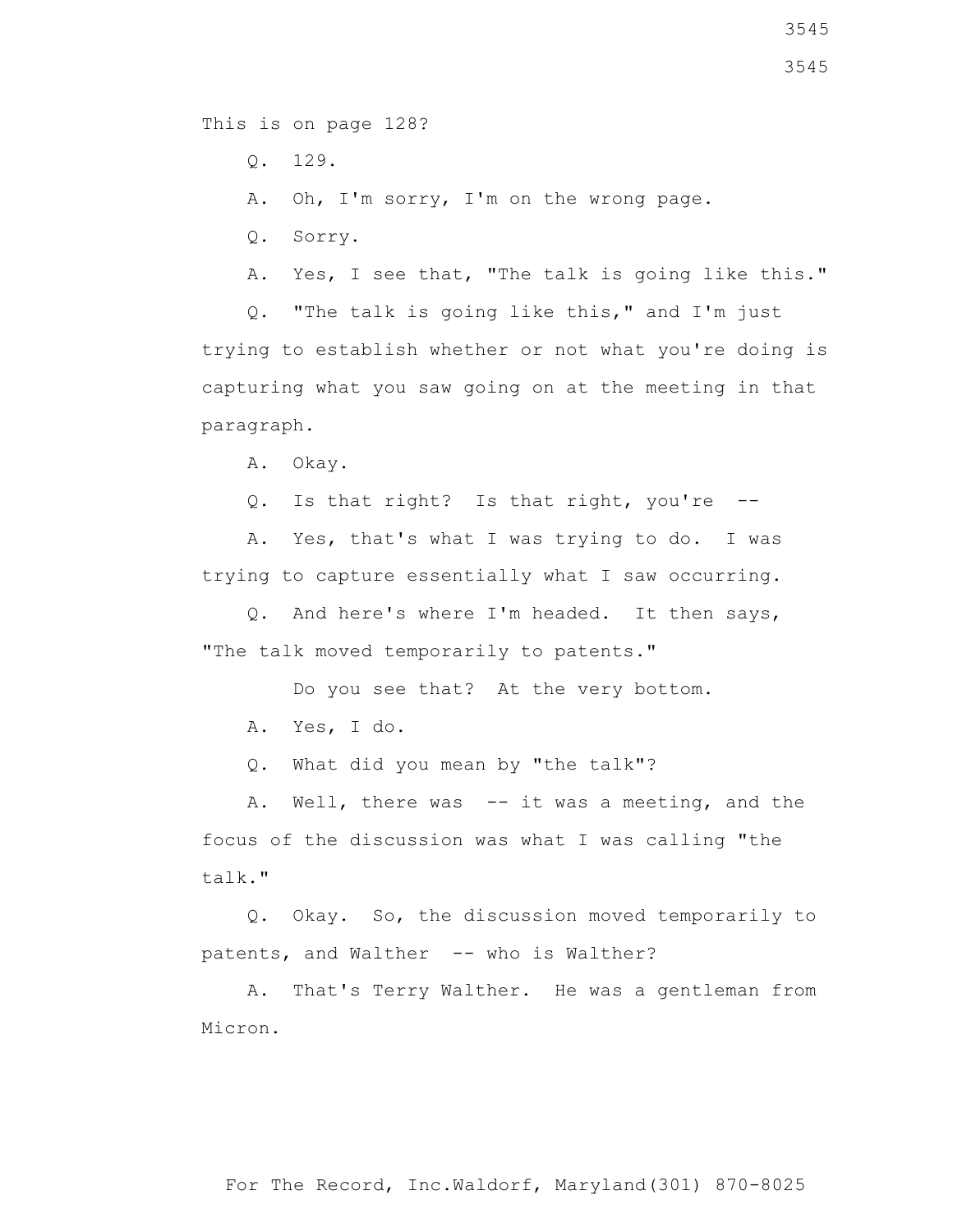Q. "And Walther was adamant in pointing out that the bylaws permit the member companies to retain their own intellectual property."

 Which bylaws did you understand him to be talking about?

 A. Those were either the SyncLink -- they had this consortium they were forming, I'm not sure if it was formed yet, either that or it was the IEEE bylaws, but anyhow, it was the bylaws under which the group was operating.

 Q. And then you said, "This further strengthens my contention that there will be intellectual property baggage, some will be Rambus, some will come from other companies, some of which are undoubtably in attendance at the meetings. So the way it is likely to work is that if the standard becomes real, ships in volume, that folks will attempt to collect royalties." (Sic)

Do you see that?

A. Yes, I do.

 Q. Then it says, "This totally shoots Farhad's number one premise that it will be free of patent encumbrances from my perspective."

Do you see that?

- A. Yes.
- Q. And did that give you any additional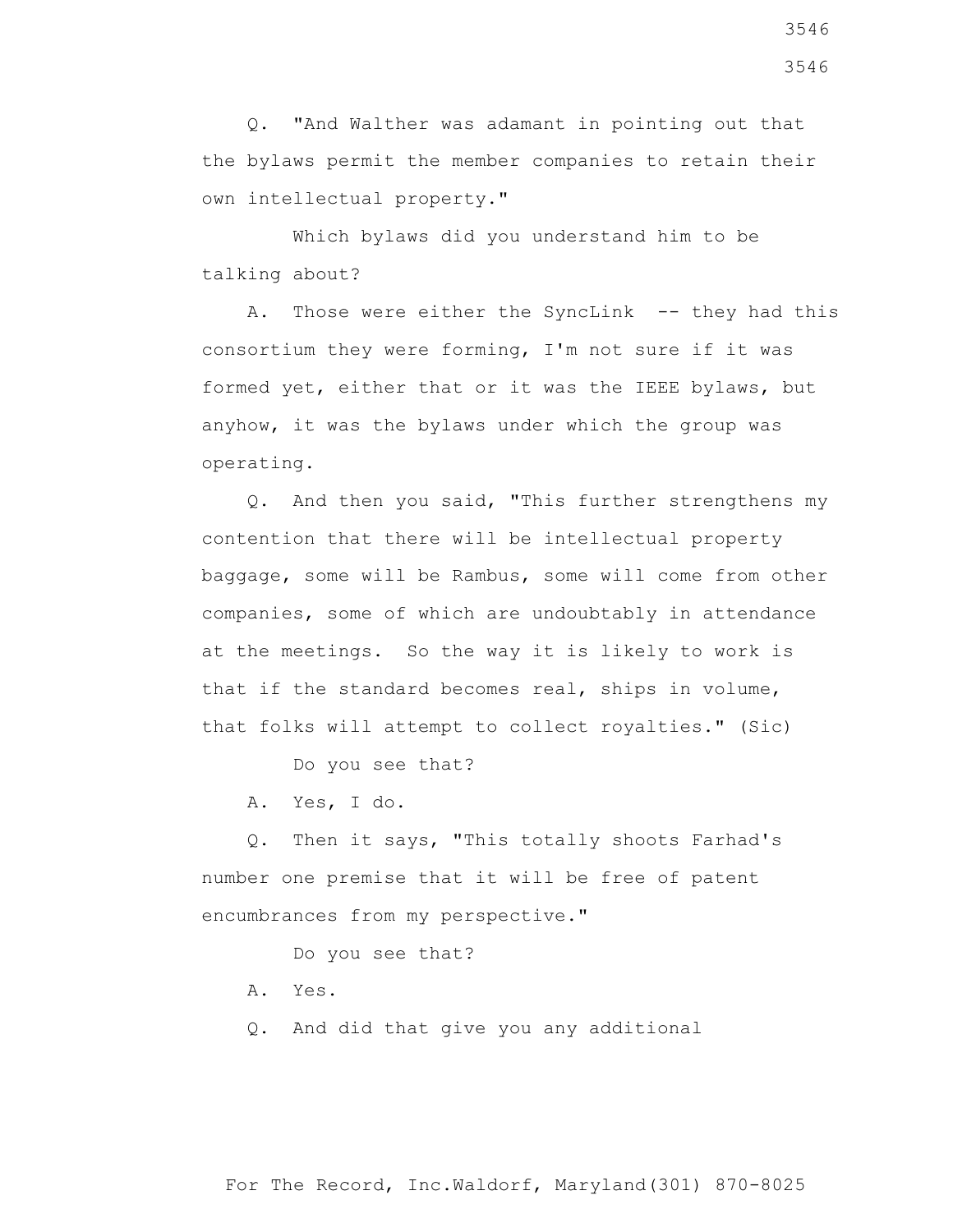information as to what you had referred to as Mr. Tabrizi's intellectual property trap?

 A. Well, again, that was my speculation. That was my reading of what I thought would happen in the future, and this further reinforced that belief in my mind, that what I had believed would happen would, in fact, turn out that way.

 Q. Now, one document before we get to the September 1995 meeting, it just happens to fall in this time period, is dated June 1995, RX-580.

> May I? JUDGE McGUIRE: Yes. BY MR. PERRY:

 Q. Now, this was produced to us from the JEDEC files. It's dated June 1995, June 30, 1995, to JC-42, and it appears to be an email header. Do you recognize that email header as being one that was used to send out mail to JEDEC members like yourself?

A. Yes, sir, there was a -- what they referred to as a reflector.

Q. A reflector?

A. Yes.

 Q. Was that some kind of internet email thing back then? To use a technical term.

A. It was something that I understood that Mr.

3547

3547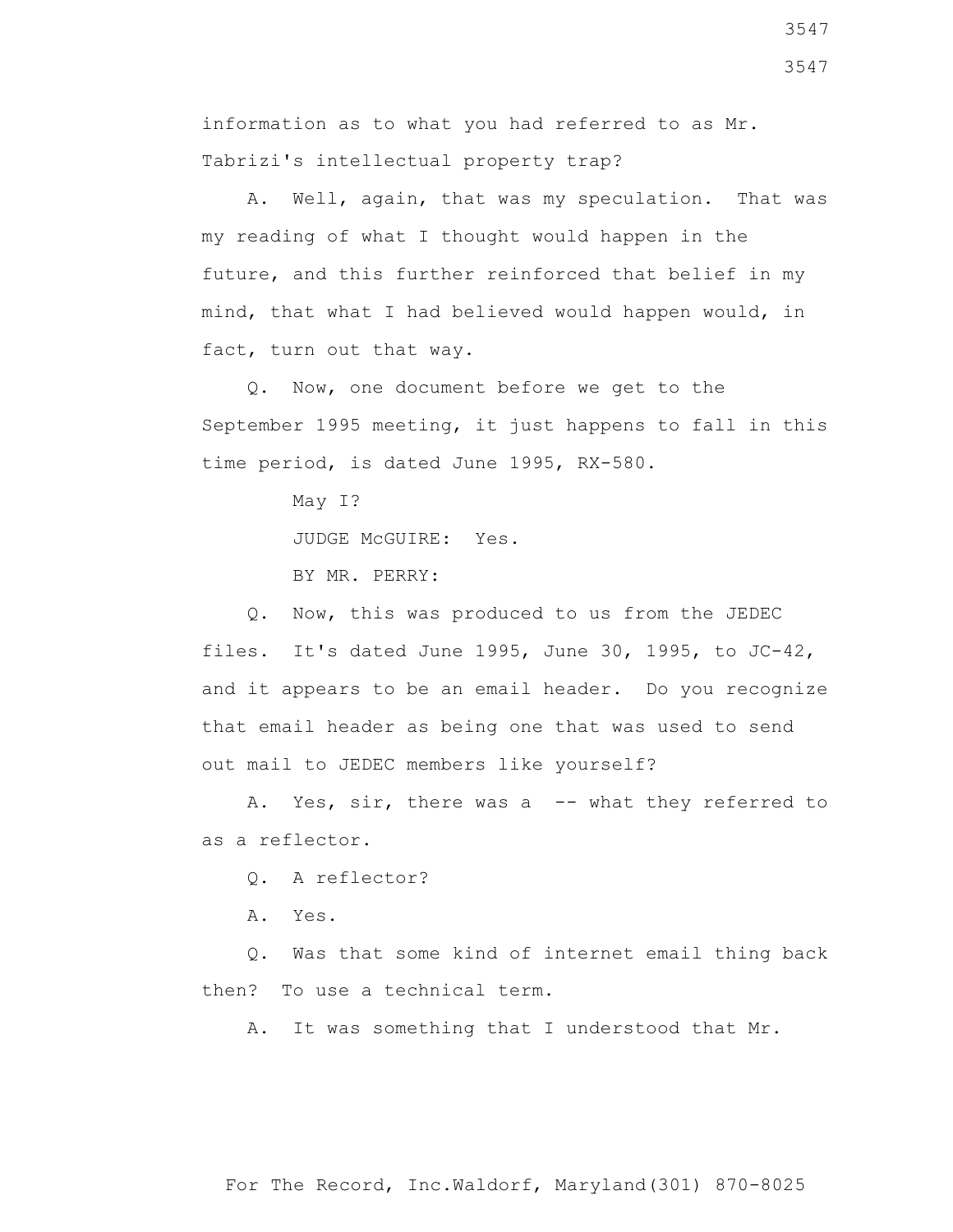Wiggers at HP had set up so that people that wanted to broadcast an email to the entire JEDEC working group could simply send it to that address, and it would go to everyone.

 Q. And it was at Hewlett Packard was where it was based?

A. That's correct.

 Q. All right. And you got information from time to time through that reflector, right?

 A. Yes, I was on their mailing list, and so anything that was sent to the reflector also I believe would have been sent to me.

 Q. And this email says it's from A. Cosoroa. Do you recognize who that is?

 A. Yes, that was Adrian Cosoroa, the Fugitsu representative.

Q. To JEDEC?

A. To JEDEC-42, that's right.

 Q. And then it says, "The new Patent office site on the WWW --" was that worldwide web?

 A. Yes, that's right. It was kind of a new thing in 1995 for people.

 Q. "The new Patent office site on the worldwide web that Richard Crisp posted some time ago is great for searches."

3548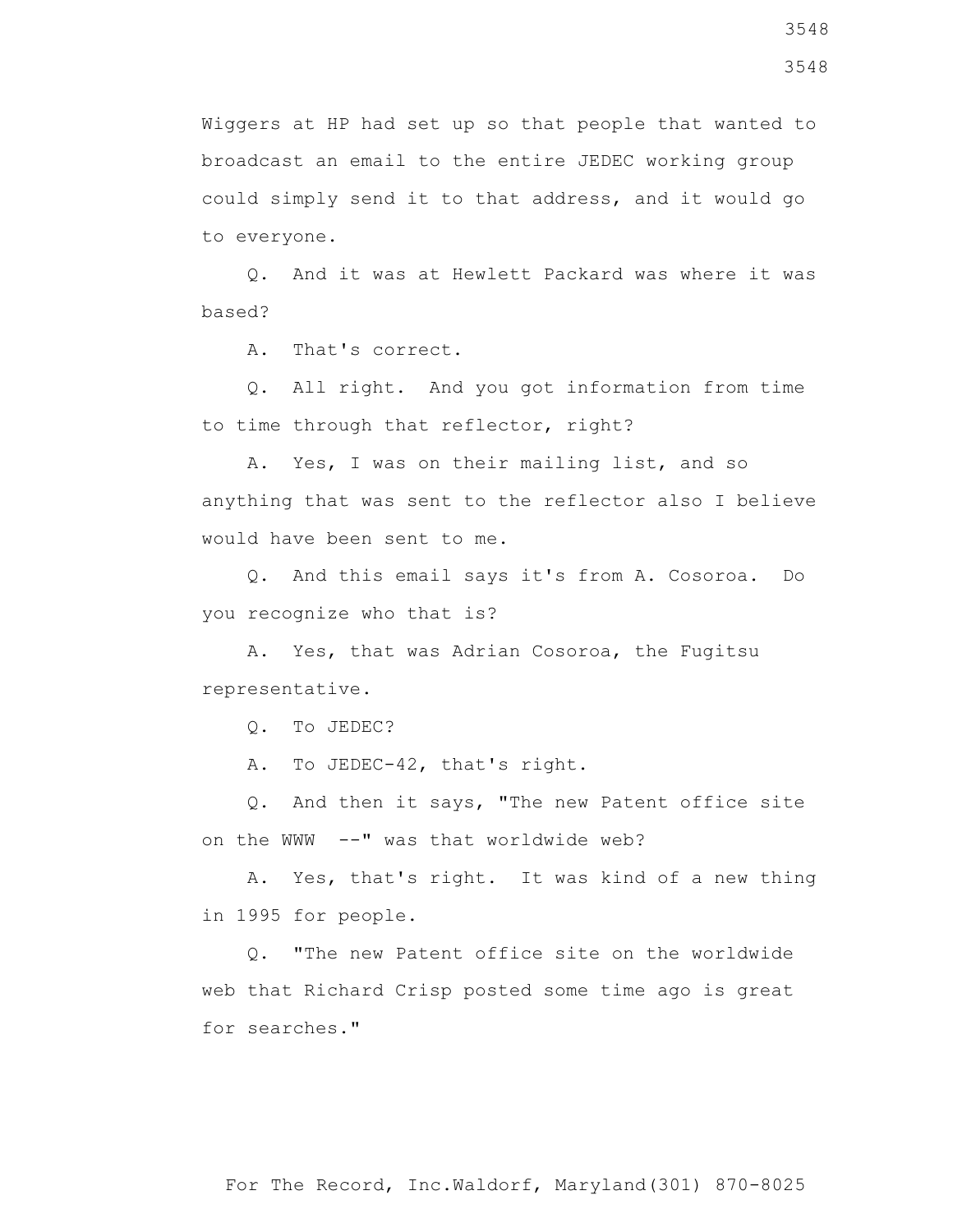Do you see that?

A. Yes, I do, sir.

 Q. Do you understand what that reference is to a patent office website that you had posted?

 A. Well, I had mentioned or told somebody in one of the JEDEC meetings that there was a place on the worldwide web where you could search the U.S. Patent Office database for issued patents. I don't know that it was really the U.S. Patent Office that ran that website, but it was some website that had that information.

 Q. And could you search it by like the word "SDRAM" or the word "synchronous" or that kind of thing? What do you remember about that?

A. It had a pretty -- a pretty good search engine, as I called it, where you could search by inventor's name or patent number or assignee company or key words or any combination of those things --

 $Q_1$  And  $-$ 

 A. -- depending on how clever you were at writing your search key.

 Q. And that's information you brought to the attention of JEDEC?

 A. That's correct, it -- I believe it was either in the minutes or somehow or another it came up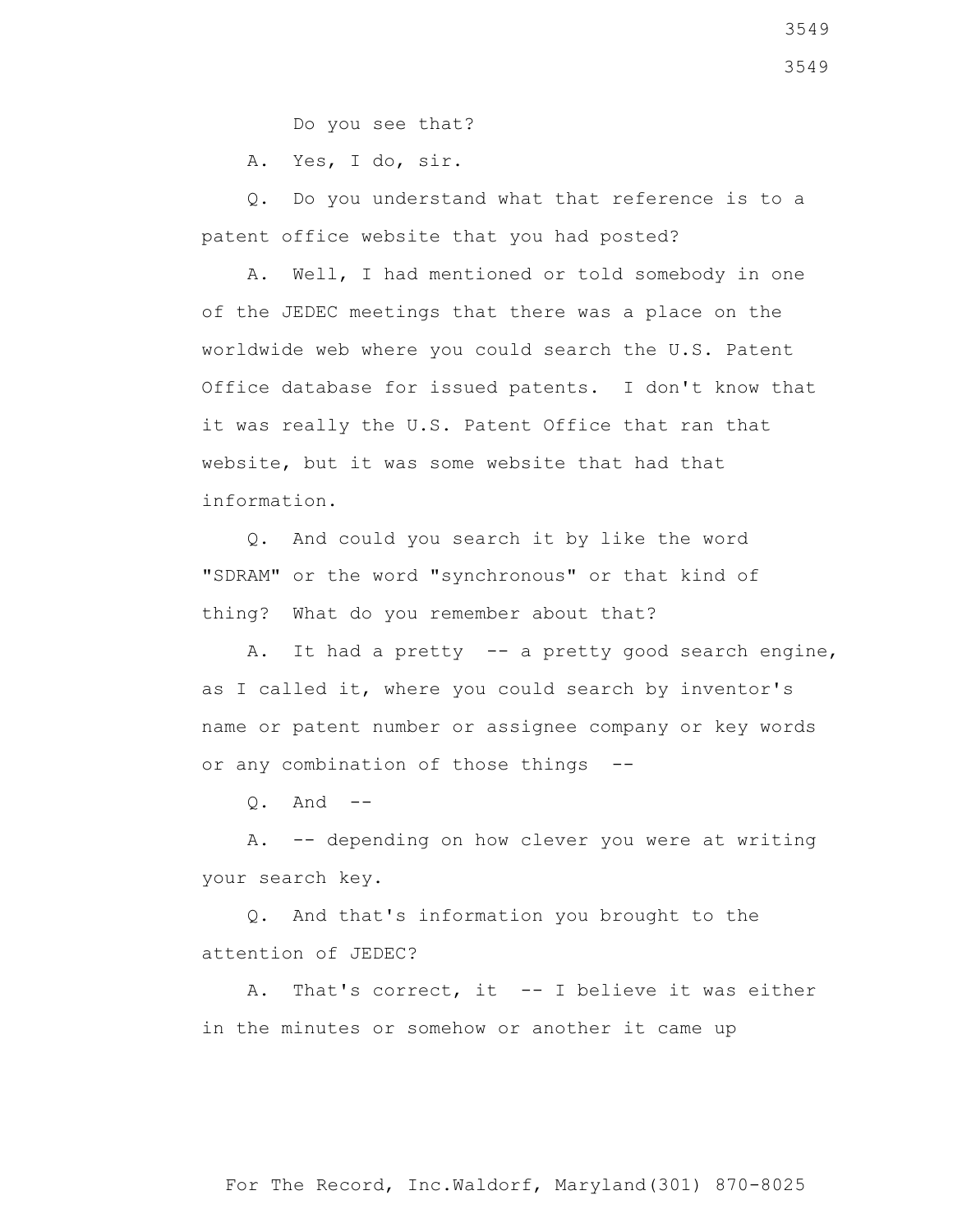publicly in JEDEC.

 Q. Well, let's look at the September 11, 1995 minutes, JX-27, very briefly that you were shown yesterday afternoon.

> May I? JUDGE McGUIRE: Yes. BY MR. PERRY:

 Q. And I'm just going to ask you one or two questions about the September 11 letter that's attached here at page 26, and I know it's hard to read, but I want to point you to the fifth paragraph which talks about SyncLink being sponsored by an organization with a less stringent patent policy than JEDEC.

Do you see that?

A. Yes, I do see that.

 Q. And Mr. Oliver asked you about that paragraph, and you say, "Furthermore, they are free to patent whatever they desire," and this is within IEEE?

A. Yes, sir, that was -- that was the context.

 Q. "And are not bound to relinquish any of their rights to their patents by presenting their ideas for standardization."

 Why did you talk about people who presented their ideas as being a distinction here?

A. Well, because my understanding of the JEDEC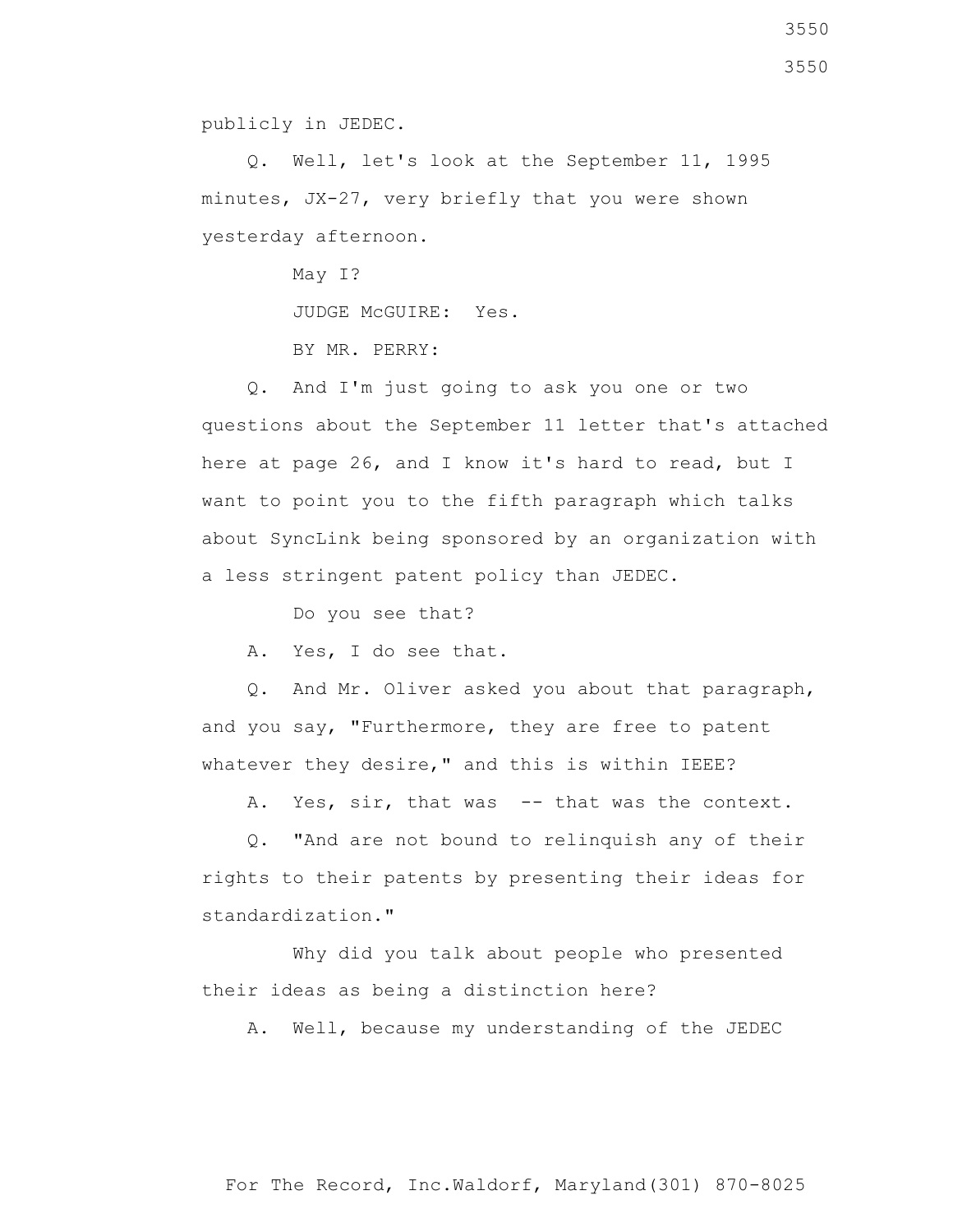patent policy was that if you were a presenter of a proposal, that you had additional burden in terms of patent application disclosure that you did not have if you were just a member or a person attending the meetings. And the IEEE had a -- had a different requirement in that regard.

 Q. Now, you did see I believe it was this morning a letter from IEEE, I don't know if you had seen it before, but let me show it to you again. It's CX-487.

May I?

JUDGE McGUIRE: Yes.

BY MR. PERRY:

 Q. Now, I think you were shown this this morning. It appears to be a letter from the IEEE to Geoff Tate that asks Rambus to advise whether or not any of Rambus' patented technology applies to a particular IEEE standard.

Do you see that?

A. Yes, I do.

 Q. And do you know whether that was talking about the SyncLink device that was being thought about to design for the future or something else?

 A. I think it was -- I think the P1596.4 standard was the RamLink and SyncLink standard. They were both carried together in the same standard from my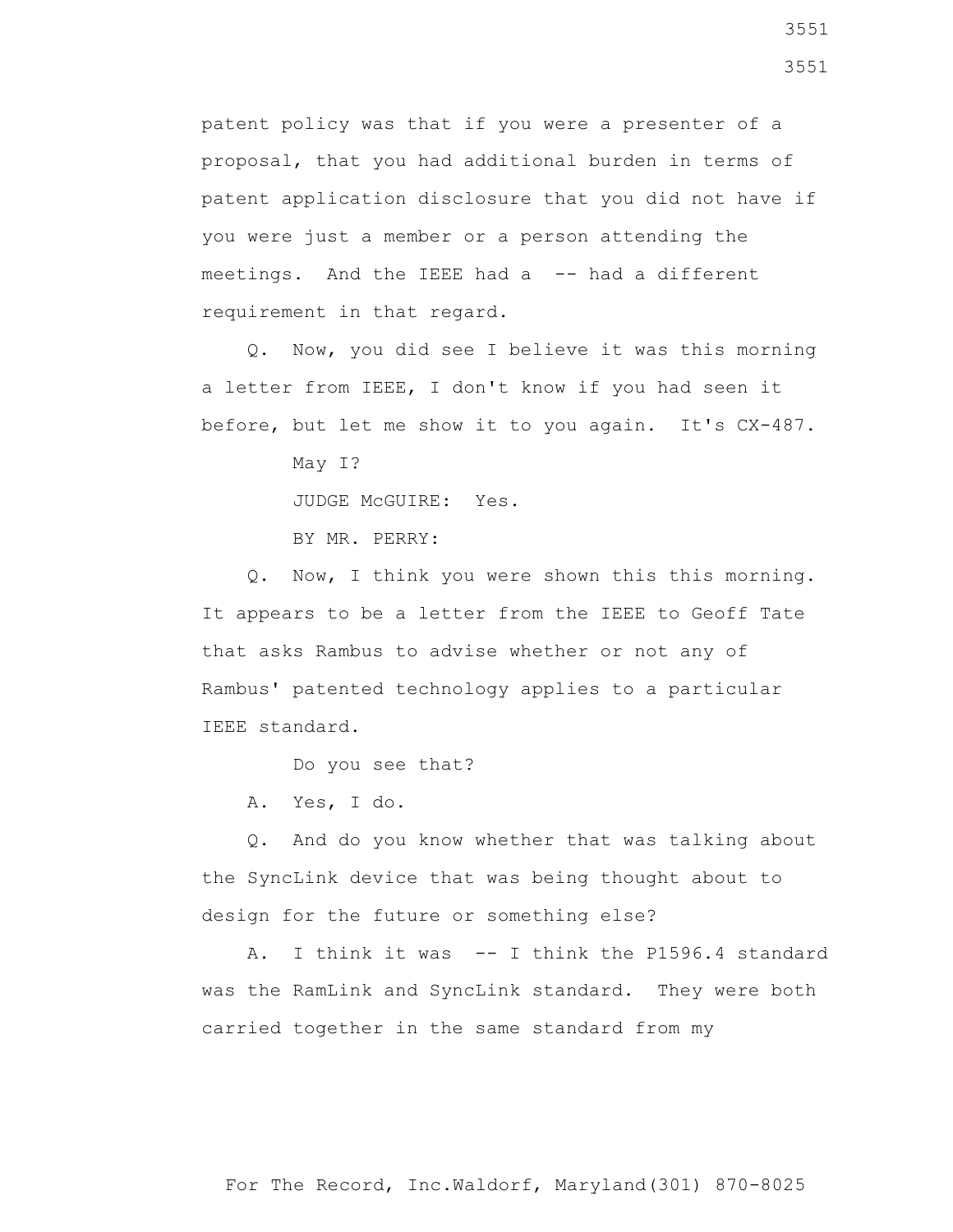recollection, and this was in reference to that.

 Q. Okay. Now, you knew a person named David Gustavson who was involved in the RamLink/SyncLink design work, correct?

 A. Yes, my recollection of Mr. Gustavson was he was the person that conducted all those meetings under the P1596.4 working group.

 Q. Well, I want to show you an email that he apparently wrote and was produced to us by the FTC describing a conversation he had with you, and this is CX-3031.

May I?

JUDGE McGUIRE: You may.

BY MR. PERRY:

 Q. Now, this is a series of emails, I believe, and I'm going to ask you to turn to page 6 of the exhibit. Now, I suspect that you haven't seen this before today, so I want you to take a minute, because I want to ask you about this telephone call. It says, "I had a call from Rambus' Richard Crisp," but just take a minute and read that to yourself. Just the first page is all I care about at this point.

A. (Document review.)

Q. You've had a chance to read this?

A. Yes, sir, I have.

3552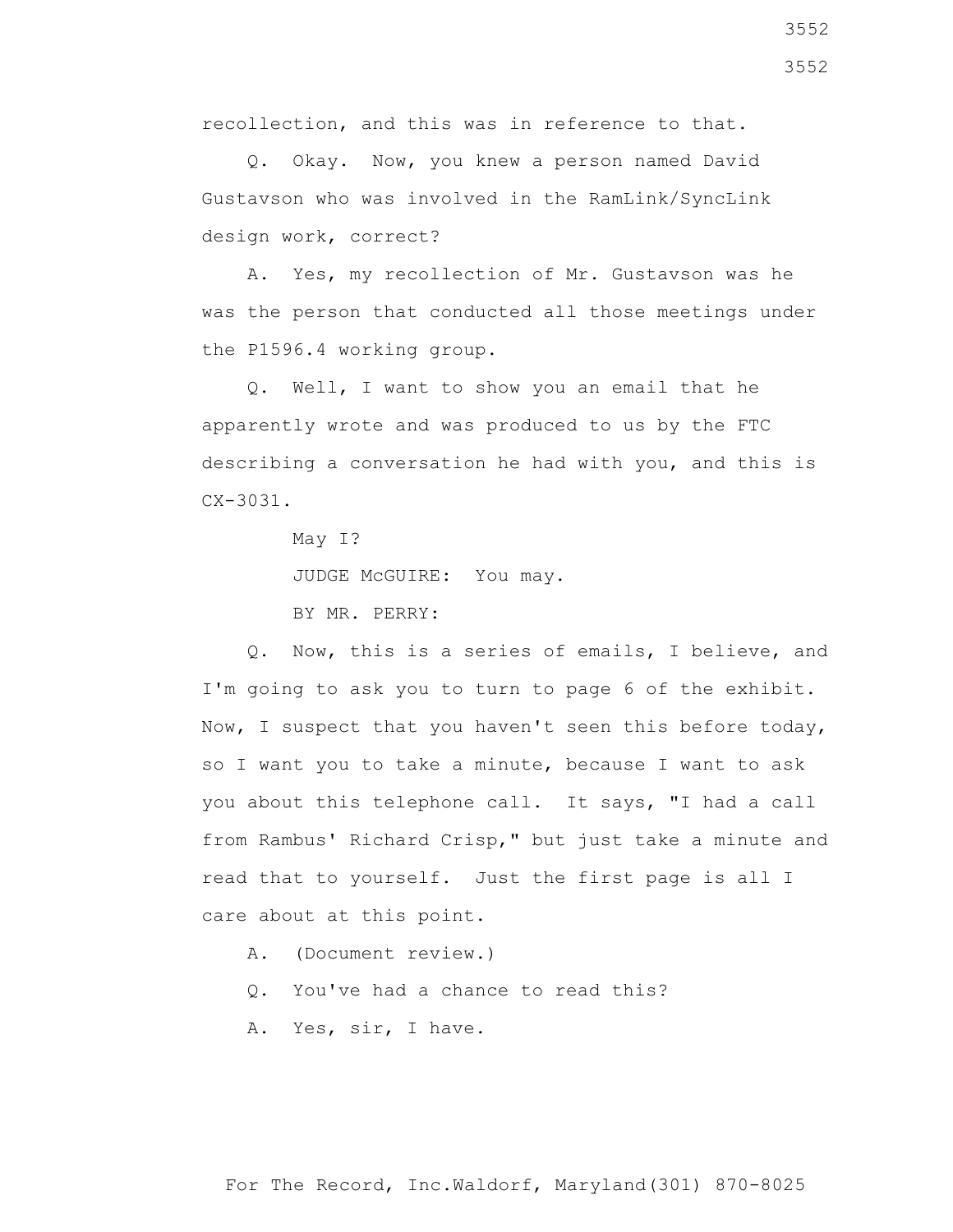3553

3553

 Q. Do you see it says it's from David B. Gustavson to Wiggers? Do you see that?

A. Yes, sir.

 Q. And there's a dkv@apple.com. Do you recognize that address?

A. Yes, that's David James.

Q. Was he at SyncLink meetings that you attended?

A. Yes, he was.

Q. And then I see Bill Vogley, do you see Mr.

Vogley's name?

A. That's correct.

 Q. Was he at SyncLink and some JEDEC meetings that you attended?

A. Yes, that's right.

Q. And then Farhad Tabrizi you've talked about.

A. That's correct.

 Q. And this February 23, 1996 email says, "I had a call from Rambus' Richard Crisp recently, reacting to a  $draff of -**"**$ 

A. Do you want some help with that one?

Q. Yes, please.

A. Przybylsi.

 Q. I believe you, "-- annual RAM update, which led him to believe I was misinterpreting Rambus's position relative to RamLink.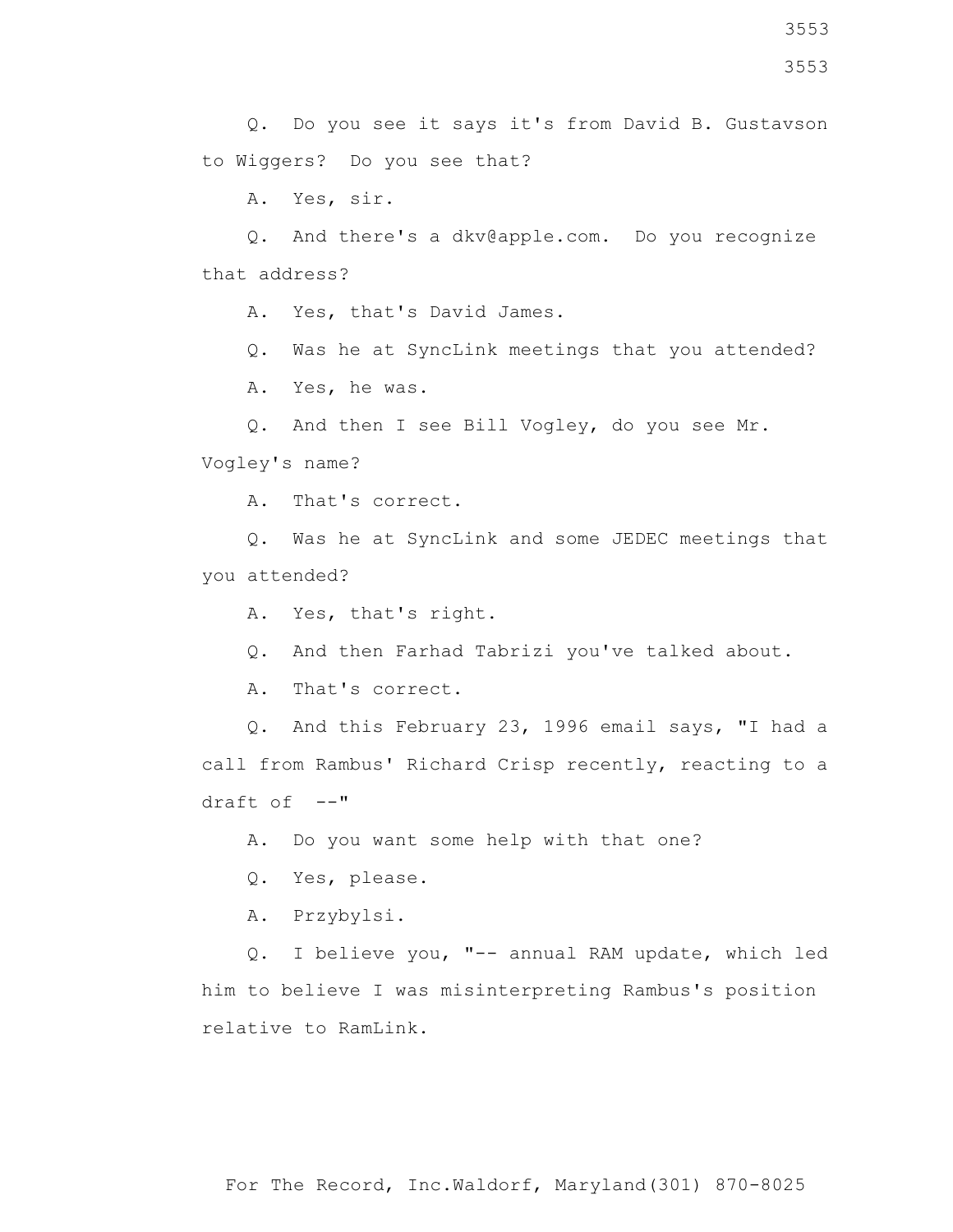"I had heard conflicting reports from the IEEE as to whether Rambus had responded to their request for a clear statement whether Rambus felt the standard conflicted with their patents.

 "Crisp explained that they did not respond --" I'm sorry, "Crisp explained that they did respond, but their response was basically to the effect that they were not able to determine at this time whether there was a conflict."

Was that true, that you couldn't determine at the time that Rambus was responding to the IEEE letter as to whether or not there was, in fact, a conflict with SyncLink?

 A. That was our belief, that it was impossible to make any determination at that point.

 Q. Now, then he says, "We discussed the situation re: patents in general, and seem to be in agreement that standards ought to make no assurance to the eventual user that no patent conflicts are involved."

Do you see that?

A. Yes, I do.

 Q. Then he goes on to say that, "Crisp's and Rambus's positions were entirely reasonable in this regard," at least as far as he could tell.

Do you see that?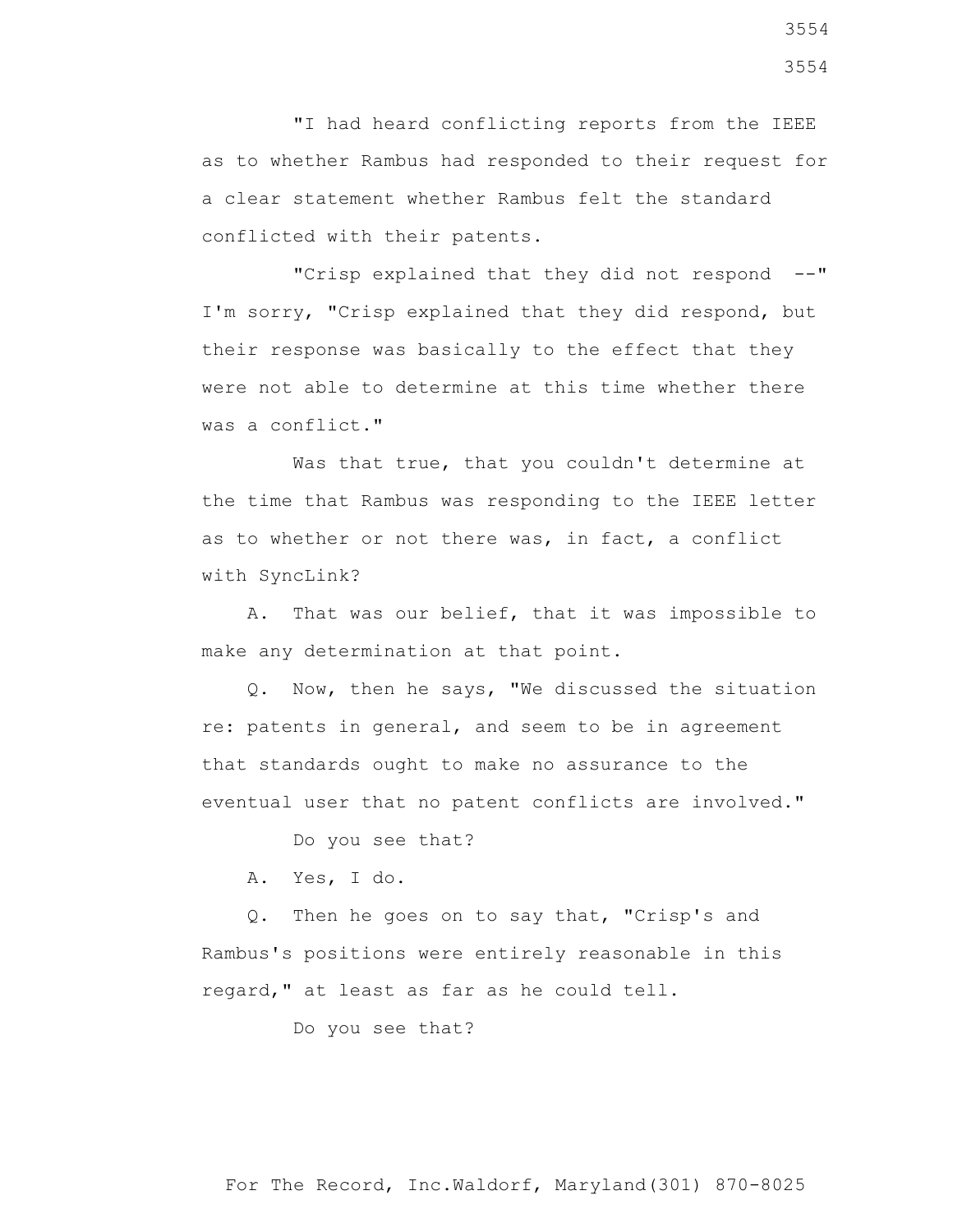A. Yes, I do.

 Q. Now, does looking at this bring back any memory of a conversation with Mr. Gustavson or Dr. Gustavson in this general time period about the response to the IEEE request?

A. No.

 Q. You do know that he was involved with RamLink and SyncLink, though.

A. Yes, I do know that, yes.

 MR. PERRY: Your Honor, we would move in  $CX - 3031$ .

JUDGE McGUIRE: Objection?

MR. OLIVER: No objection, Your Honor.

JUDGE McGUIRE: So entered.

 **(CX Exhibit Number 3031 was admitted into evidence.)**

BY MR. PERRY:

 Q. Now, moving a little bit further ahead with respect to SyncLink, one more SyncLink-related email that Mr. Oliver showed you all the way into 1996, and it's at page 183 of CX-711.

 Do you recognize this as an August 30, 1996 email that you sent with respect to SyncLink?

A. Yes. Yes, I do.

Q. Now, the point that -- the portion that Mr.

For The Record, Inc.Waldorf, Maryland(301) 870-8025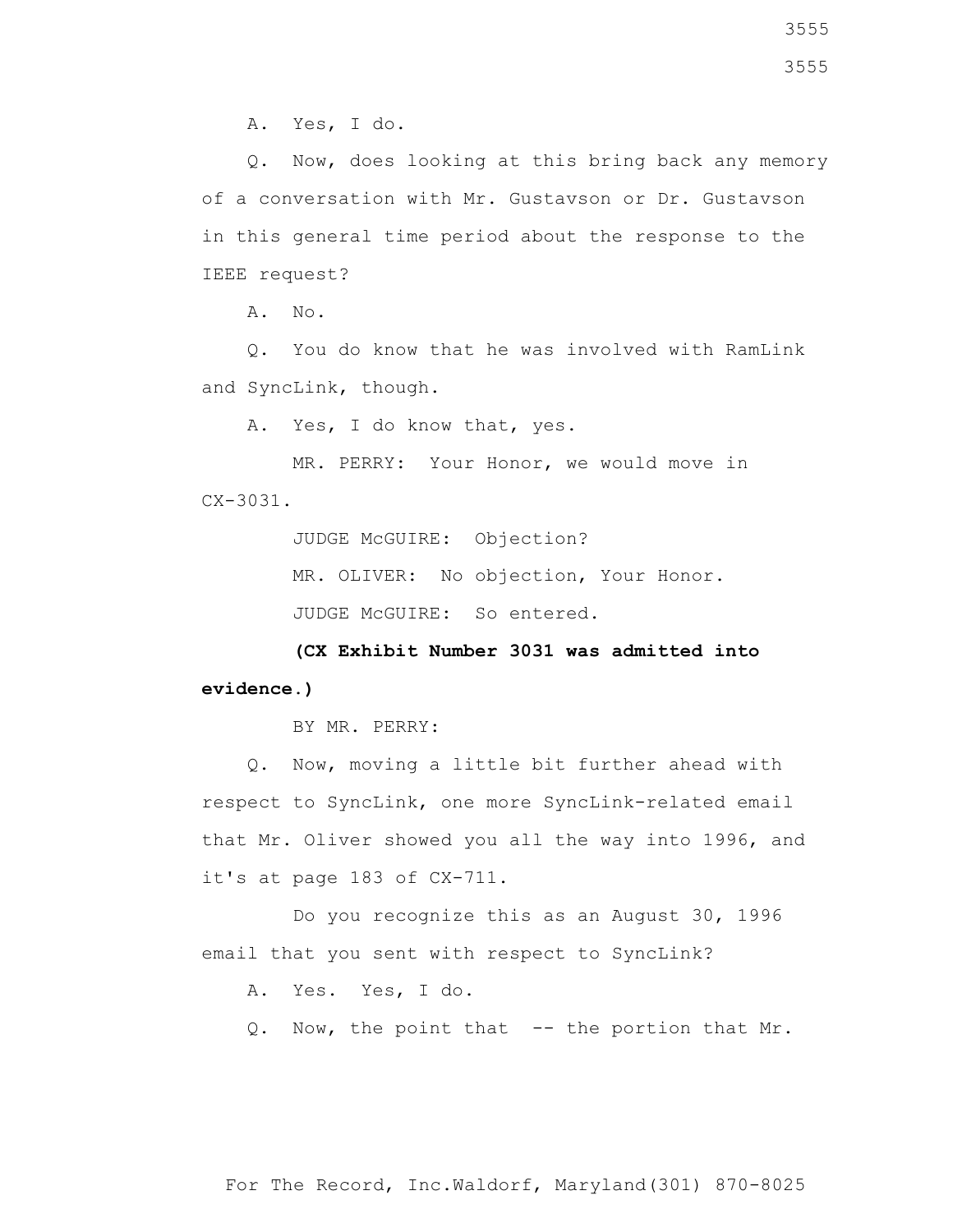Oliver asked you about, and in the interest of time, that's all I'm going to ask you about, is on page 185, and we can pull up the part that starts with, "Finally." You can read that part to yourself.

 Let me read it to you. It says, "Finally, I want to again bring up the issue of IP and the importance that we have our issued patents and any pending claims looked at long and hard to do as much as we can to anticipate the SL work."

By SL, did you mean SyncLink?

A. Yes, sir, that's correct.

 Q. And is it correct that as of the point in time that you're writing this in August 1996 -- well, let me ask you, at the point in time when you're writing this in 1996, August 1996, did you know at that point in time whether or not Rambus had patents or patent applications that covered the SyncLink DRAM or any portion of it? Did you know one way or the other?

A. I don't think I did, sir.

 Q. Is that one of the reasons you were saying we've got to take a long and hard look at it?

A. Very possibly.

 Q. Well, let me go back to just a few more things that Mr. Oliver covered with you this morning. I think it was this morning. I'm going to show you now CX-858.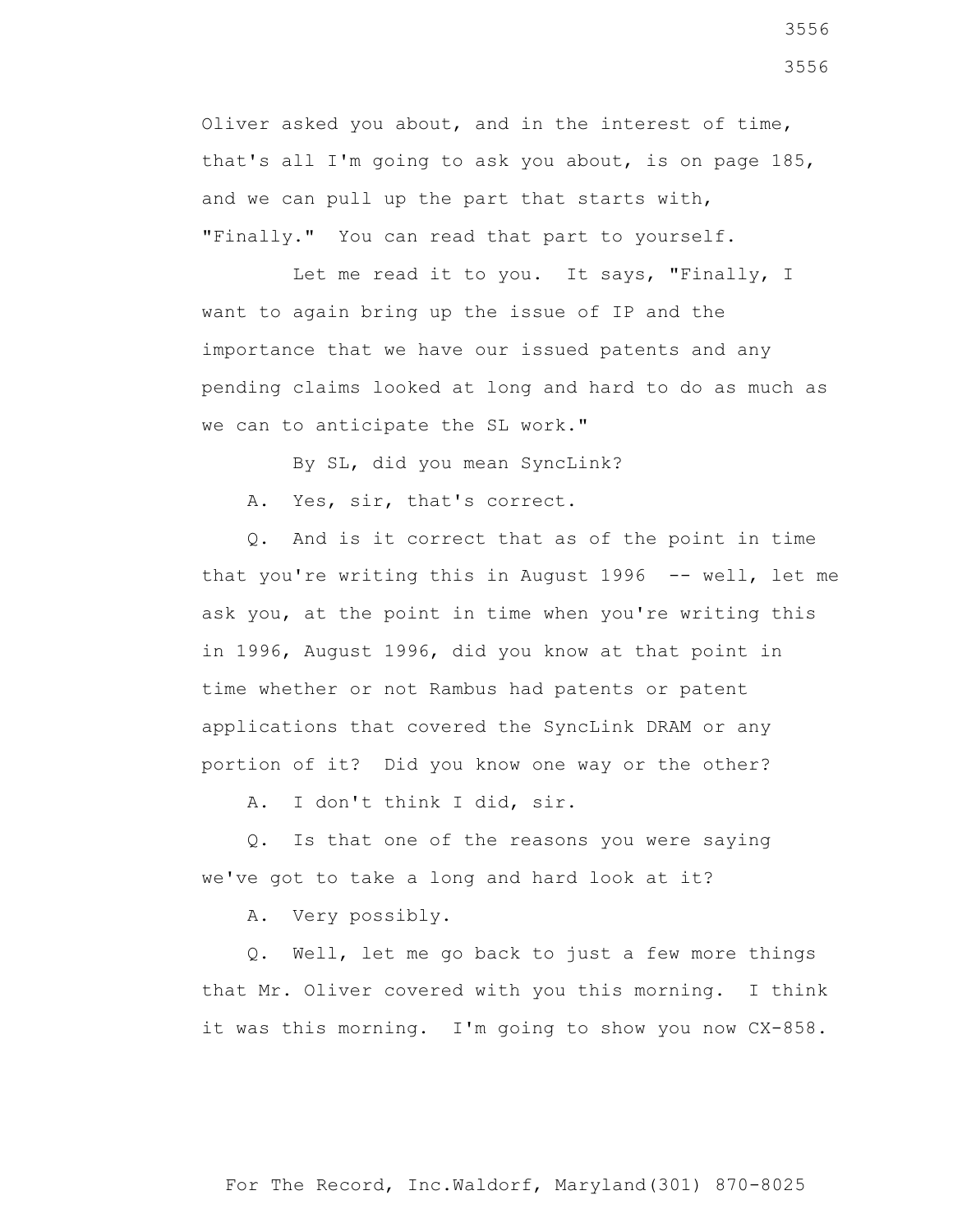What I'm going to be talking about now is the issues that we talked about this morning with respect to Rambus' departure from JEDEC. Are you focused on that? Rambus' withdrawal, Rambus' decision not to go to any more meetings, that's what I mean to talk about.

May I?

JUDGE McGUIRE: Yes.

BY MR. PERRY:

 Q. If you can please look at this memo just enough to confirm that it's an email that you wrote back in January of 1996.

A. Yes, sir, that's right.

 Q. Now, you were asked this morning about the reasons that were talked about in the meeting with Ed Taylor, and this email mentions Mr. Taylor. Who was Mr. Taylor?

 A. He was -- well, T for Taylor was BSTZ. He was one of the guys at Blakely, Sokoloff, Taylor & Zafman, the law firm.

Q. He was a named partner?

A. If that's the right term.

Q. His name was in the law firm's?

A. Right, exactly.

Q. That's what you were trying to say.

A. Thank you very much.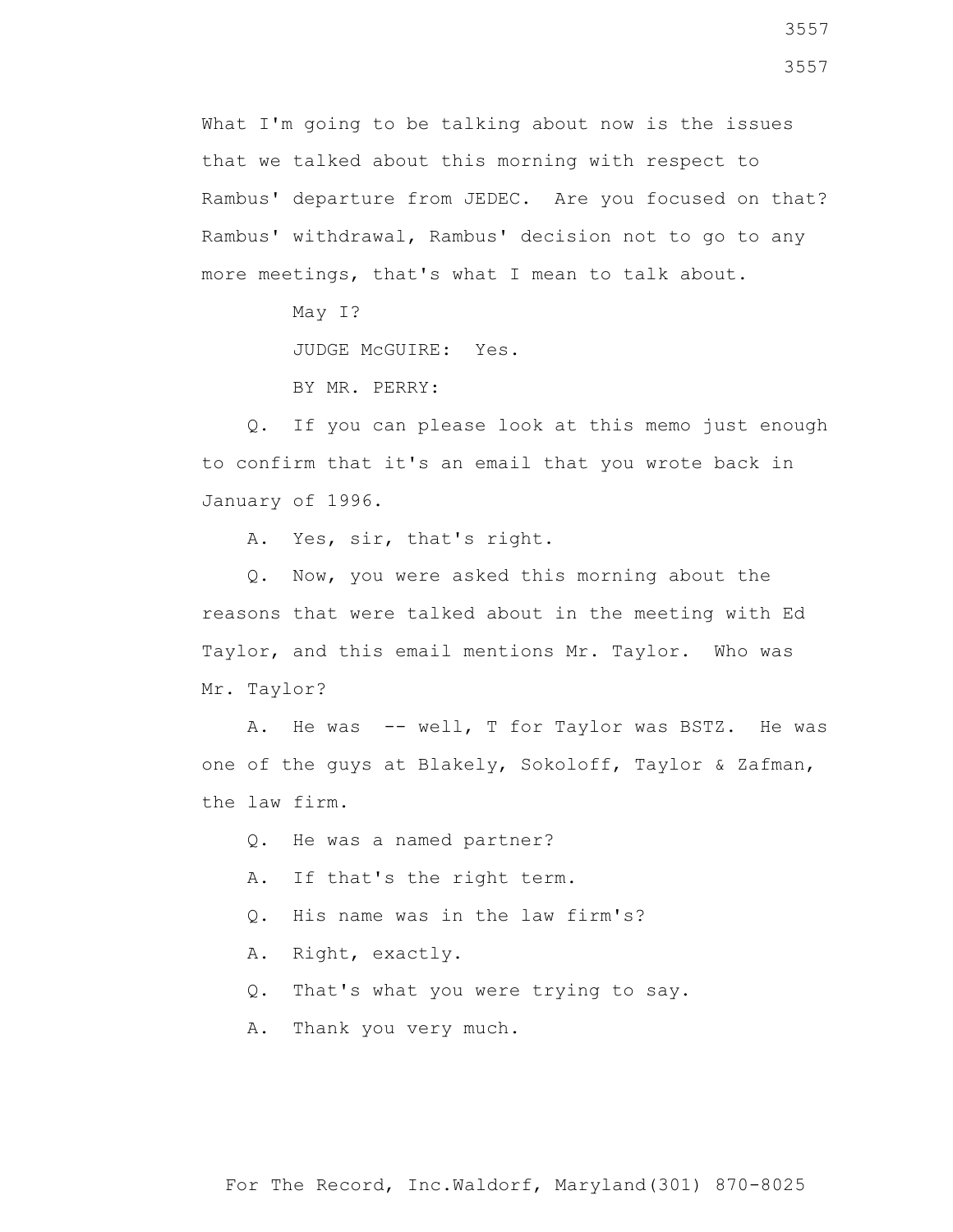Q. And did you understand him to be a lawyer at Rambus' outside law firm?

A. That's correct.

 Q. And you were talking this morning about some of the reasons that were discussed in a meeting where he was present and you were present?

A. That's right.

 Q. For either staying in or leaving out -- staying in or leaving JEDEC, right?

A. That's correct.

 Q. Okay. Now, I want you to describe more for us about what Mr. Taylor said that you can remember about up sides or down sides or -- what did he say? What did he say, if you can remember, about Rambus and whether or not Rambus ought to leave or stay in JEDEC?

 A. Well, he -- he said that we -- if we could get the information that we got in the JEDEC meetings and the contacts that we had there other ways, that that would be probably advisable to do that. He said that we haven't done anything wrong from our discussion that we had in the room, but he did express a concern that in the event that Rambus found itself in any sort of litigation involving our patents or whatever, that it might be misunderstood by a jury if somebody brought up the fact that we'd been in JEDEC meetings and maybe the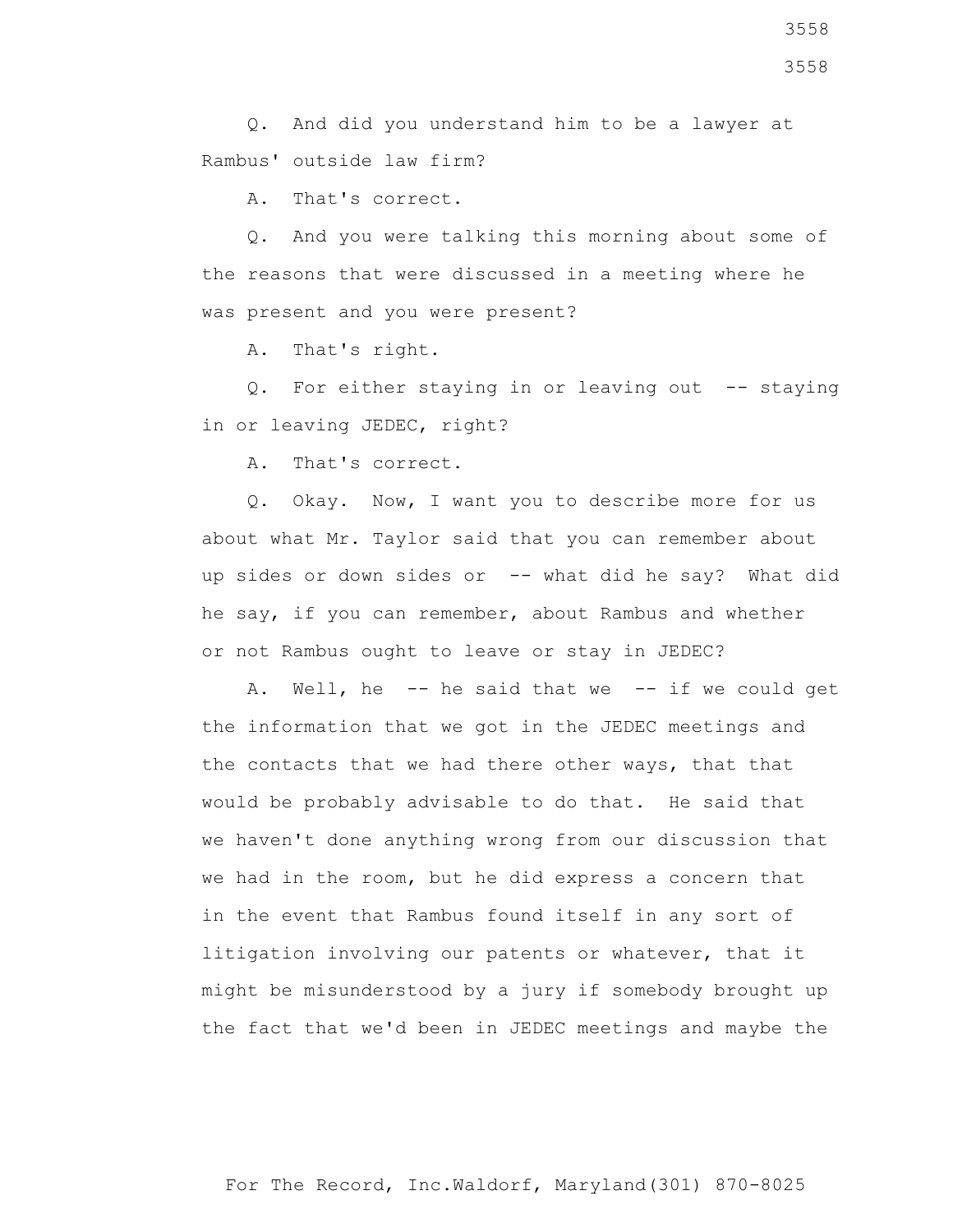litigation had some involvement with our participation in JEDEC. So, he recommended that, you know, unless there was a real compelling reason for us to continue staying within JEDEC, that we should get out.

 Q. Well, if you look on page 2 of your email, and let's pull up the middle paragraph that says, "This is precisely."

 The third sentence says, "However court opinions I have read on the subject of Equitable Estoppel and laches give me the feeling that these issues can be avoided by careful planning."

Do you see that?

A. Yes, sir, I do.

 Q. You had actually gone out and read some court opinions?

A. Yes.

Q. How did you get these?

 A. Mr. Diepenbrock gave me some documents that I guess either were -- I think they were just summaries of some court opinions.

 Q. Okay. Well, what did you mean by that you had the feeling that the issues of equitable estoppel and laches can be avoided by careful planning?

 A. Well, I meant that you should be able to avoid that by doing things properly.

3559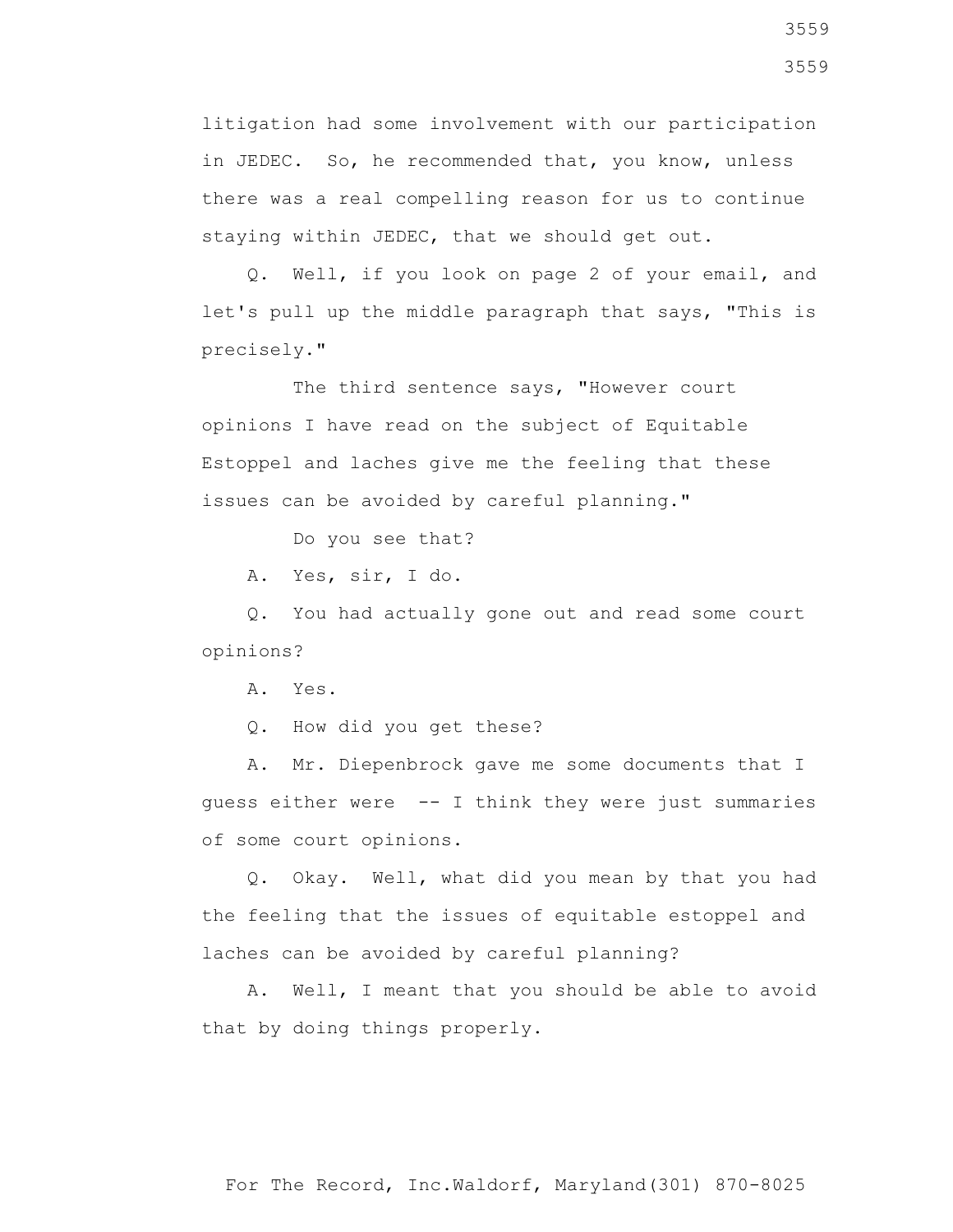Q. Now, did you think you had avoided it?

A. Yes, I did.

 Q. At any point in time while you were going to a JEDEC meeting, while you were going to JEDEC meetings, between whenever it was in early '92 and your last meeting in December of 1995, at any point in time did you get the feeling that you were doing something that violated a policy that was in place at JEDEC, a patent policy that was in place at JEDEC?

A. No.

 Q. At any point in time, did anyone at a JEDEC meeting say that any statement you had made violated some JEDEC patent policy?

A. No.

 Q. At any point in time, did you hear from anyone at Rambus that they thought you had violated JEDEC's patent policy?

A. No.

 Q. Now, I want to look at this February 20, 1996 email, and we're going to have to pull it up on the screen. It was used this morning, CX-068 -- CX-0868. Can you pull up the entire thing? It's not that big.

 This was used by Mr. Oliver this morning, and you described it as your February 20, 1996 email. I can use the screen if you would rather have a hard

3560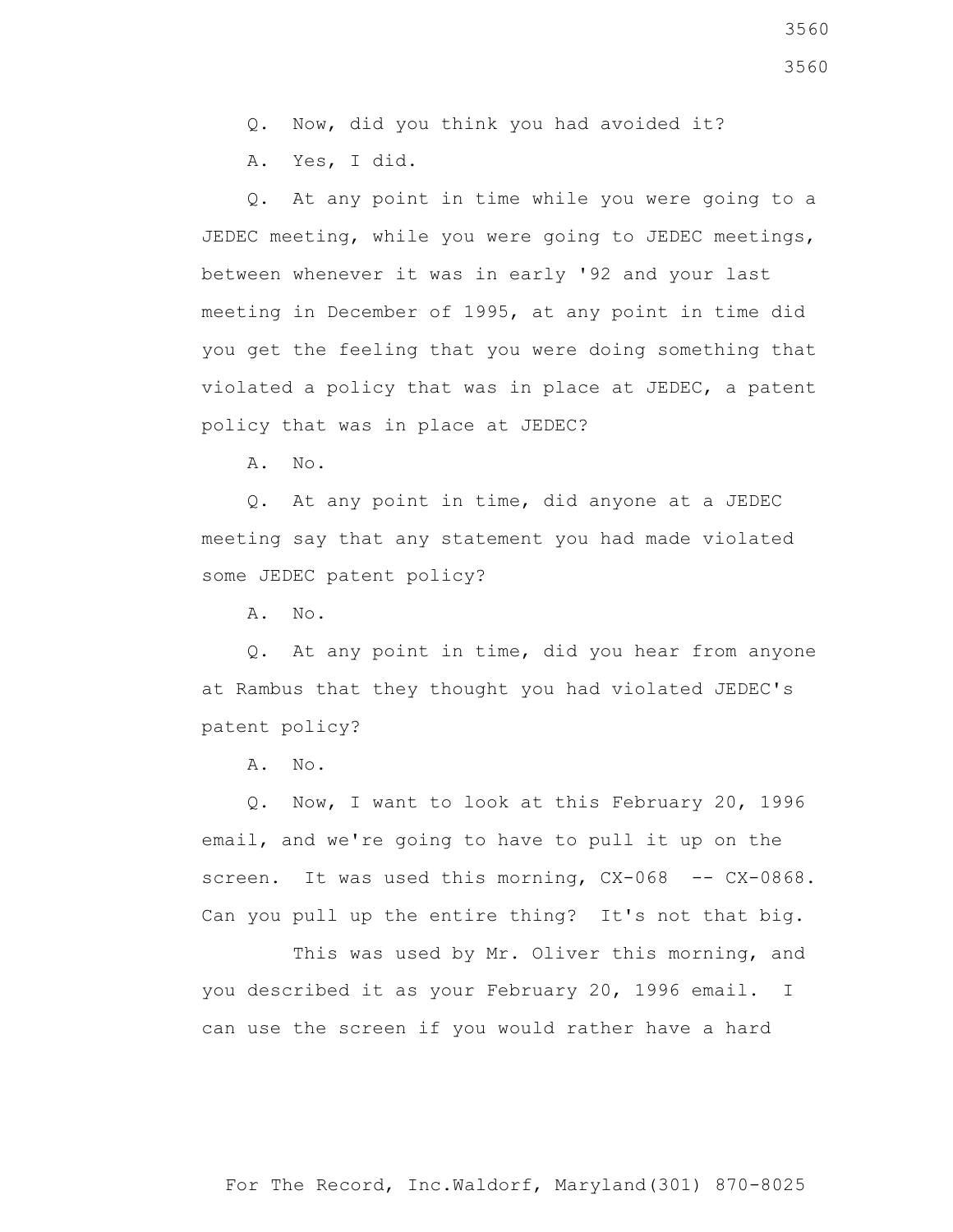copy.

 A. I would prefer a hard copy. It's easier to read.

JUDGE McGUIRE: Yes.

BY MR. PERRY:

Q. It's real short.

A. Thank you, sir.

 Q. This is your email where you had put copies of the January JEDEC minutes, 42.3 meeting minutes, in the mail slots of these folks at Rambus, right?

A. Yes, sir, that's correct.

 Q. And you said, "Notice the Micron presentation especially the part about the separate transmit and receive clocks." Then you said, "I think we should have a long, hard look at our IP and if there is a problem, I believe we should tell JEDEC that there is a problem."

Did you say that?

A. Yes, sir.

 Q. And at the time you wrote that, did you believe -- strike that.

At the time you wrote that part that I just read about taking a long, hard look at your IP, did you know at that point whether or not the IP covered the technology that Micron had presented at that meeting?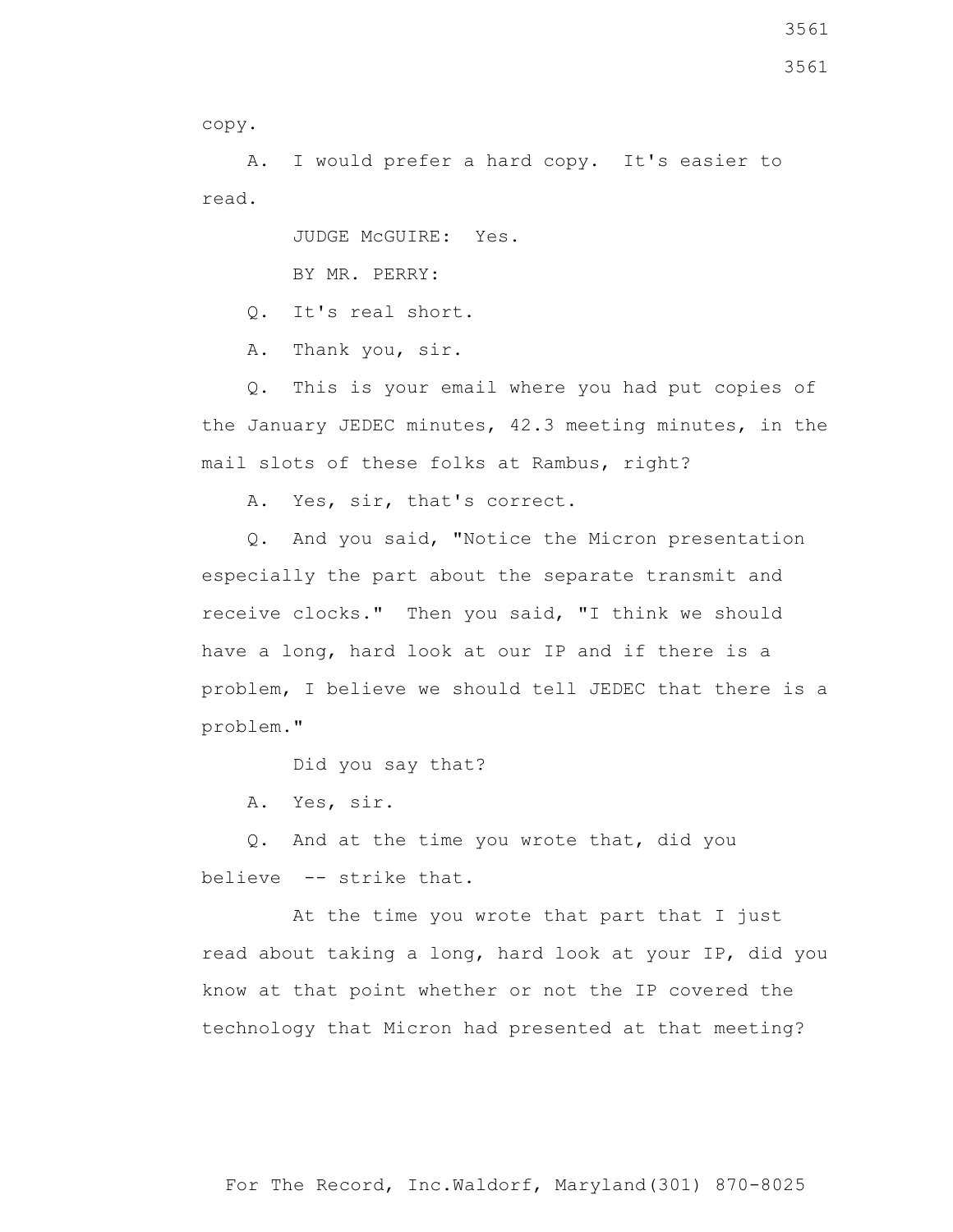A. No, I didn't know.

 Q. Is that why you were suggesting that somebody take a look at it?

A. Yes, sir, that's why.

 Q. Was it part of your job responsibilities in 1995 or 1996 to monitor patent prosecution efforts with respect to the Farmwald and Horowitz patents?

A. No, sir, it wasn't.

 Q. Let me ask you to look at a different document that we also looked at this morning, and that's the letter that was sent in June of 1996 to JEDEC, CX-887.

May I?

JUDGE McGUIRE: Yes.

BY MR. PERRY:

 Q. Now, this is the letter by which, as you understood it, Rambus was officially informing JEDEC that it was not going to pay the 1996 JEDEC dues.

Do you see that?

A. Yes, that's correct.

 Q. Now, the decision had been made, you've already testified, at Rambus to withdraw from JEDEC, the decision had been made -- what was it, December of '95 or January '96 or around that time period?

 A. My recollection is it was near the beginning of 1996 that we actually decided that we were, in fact,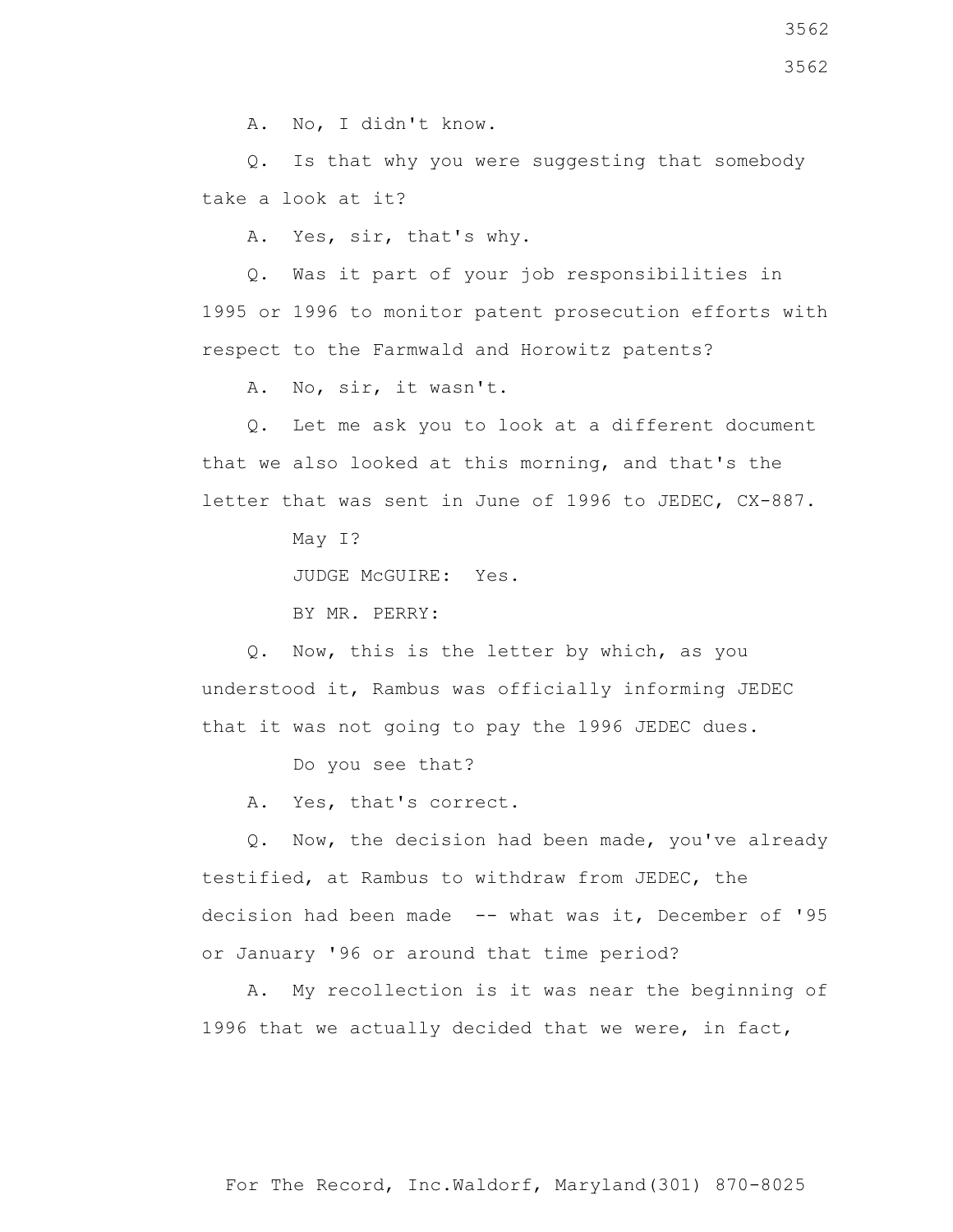going to leave JEDEC.

 Q. And in the three and a half years or so that you had been attending JEDEC meetings, had you gotten to know some people? You had some friends and acquaintances, right?

A. That's true, yes.

 Q. And do you think it likely that at some point in time around the time the decision was made to leave JEDEC that you told some of your friends and acquaintances you were going to not be going to JEDEC meetings anymore?

 MR. OLIVER: Objection, Your Honor, calls for speculation.

JUDGE McGUIRE: Sustained.

BY MR. PERRY:

 Q. Did you in January or February or March of 1996 tell some of your friends and acquaintances that you weren't going to be going to JEDEC anymore because Rambus was withdrawing?

A. I think that's possible.

 Q. And I want to show you now RX-695, see if that jogs your recollection, and I only have one copy. I'll give you my copy, RX-695.

May I?

JUDGE McGUIRE: Go ahead.

3563 3563

For The Record, Inc.Waldorf, Maryland(301) 870-8025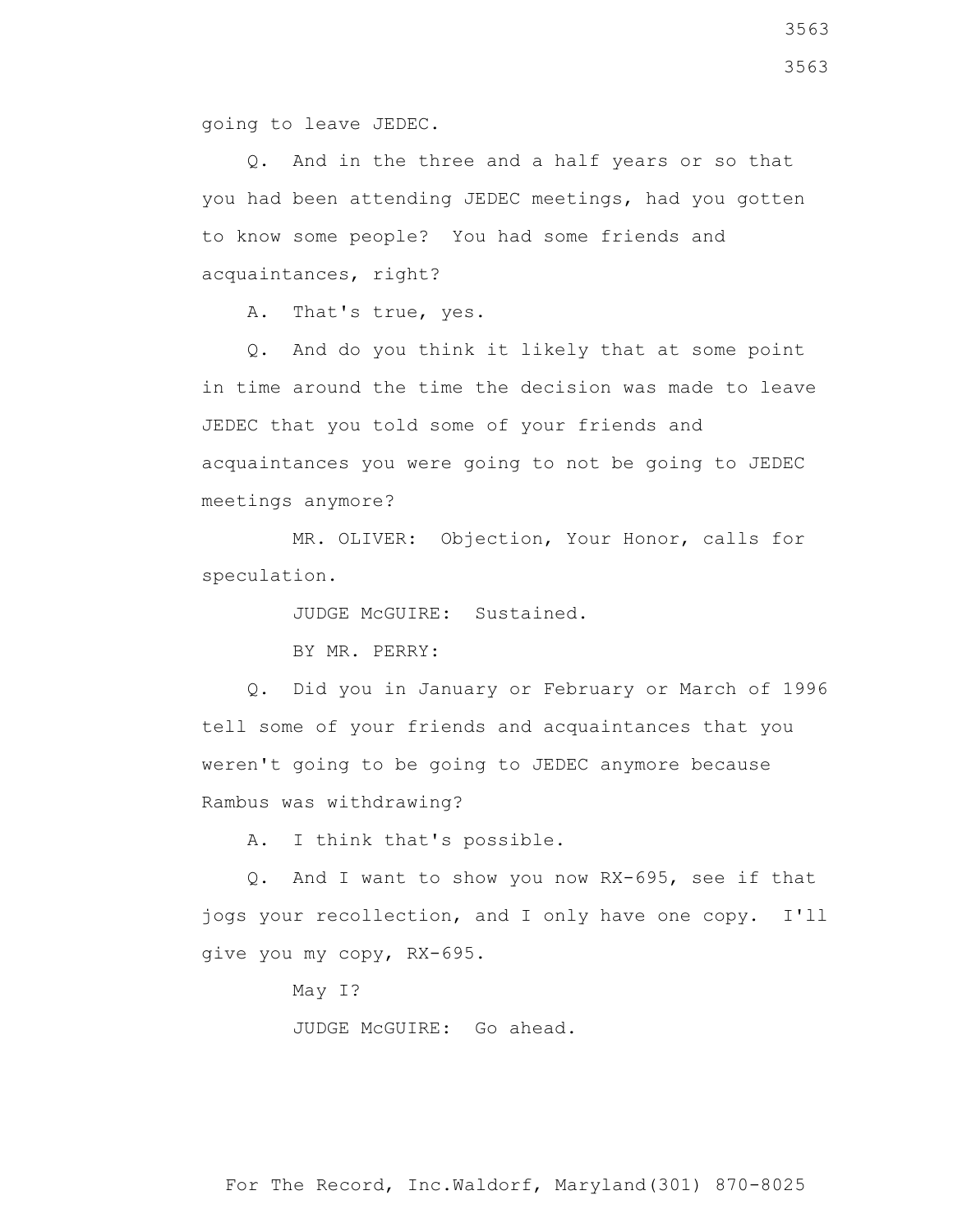BY MR. PERRY:

 Q. This was produced to us by Micron, but I understand it to be from Texas Instruments' files. Micron acquired, as I understand it, Texas Instruments' Memory Division. Will you pull up the "to" and "from" at the time, the Ramesh Gidwani, down to the first paragraph, the end of the first paragraph. Thanks, so I can see it.

 Now, I suspect you haven't seen this before today, but I'm just trying to see if this jogs your recollection. This is dated March 22, 1996.

Do you see that, Mr. Crisp?

A. Yes, I do.

 Q. And it says it's from Bill Vogley. Do you remember him from going to JEDEC meetings?

A. Yes, I remember Mr. Vogley.

Q. Was he a Texas Instruments representative?

 A. I'm not sure whether he was a representative or not, but he was a person employed by Texas Instruments that frequently attended those meetings.

 Q. And it appears to be written to someone named Ramesh, R A M E S H, do you see that?

A. Yes, Ramesh Gidwani.

Q. You knew him?

A. Yes, I did.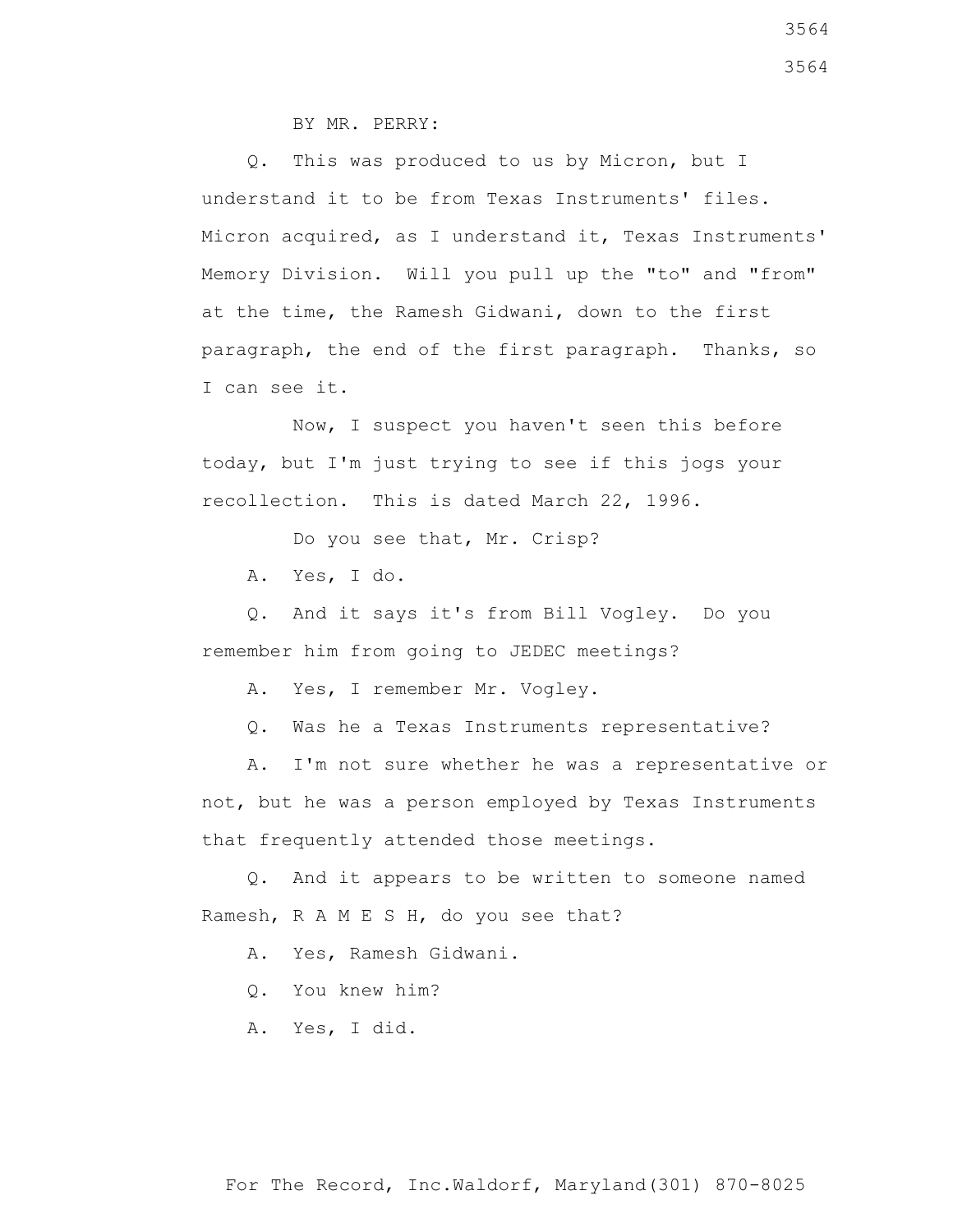Q. "Ramesh, I have attended JEDEC this week and learned that Rambus has been ousted from JEDEC because of their threats and other grievances presented by members." Then it says, "The IBM representative stated IBM held patents still in effect that cover Rambus and that anybody cross licensed with IBM did not have to worry about their patents."

Do you see that?

A. Yes, I do.

 Q. Does that refresh your recollection at all that you had let slip to anybody or told anybody that Rambus wasn't going to be attending JEDEC meetings anymore?

A. Well, it helps me remember -- yeah, it helps me remember a chance encounter I had with a person in Taiwan.

 Q. You told somebody in Taiwan you are not going to go to JEDEC anymore?

A. That's right.

 JUDGE McGUIRE: Now, who is "somebody in Taiwan"?

 MR. PERRY: I was going to ask that, Your Honor.

JUDGE McGUIRE: Please do.

BY MR. PERRY:

Q. Who's the somebody in Taiwan and when did you

3565 3565

For The Record, Inc.Waldorf, Maryland(301) 870-8025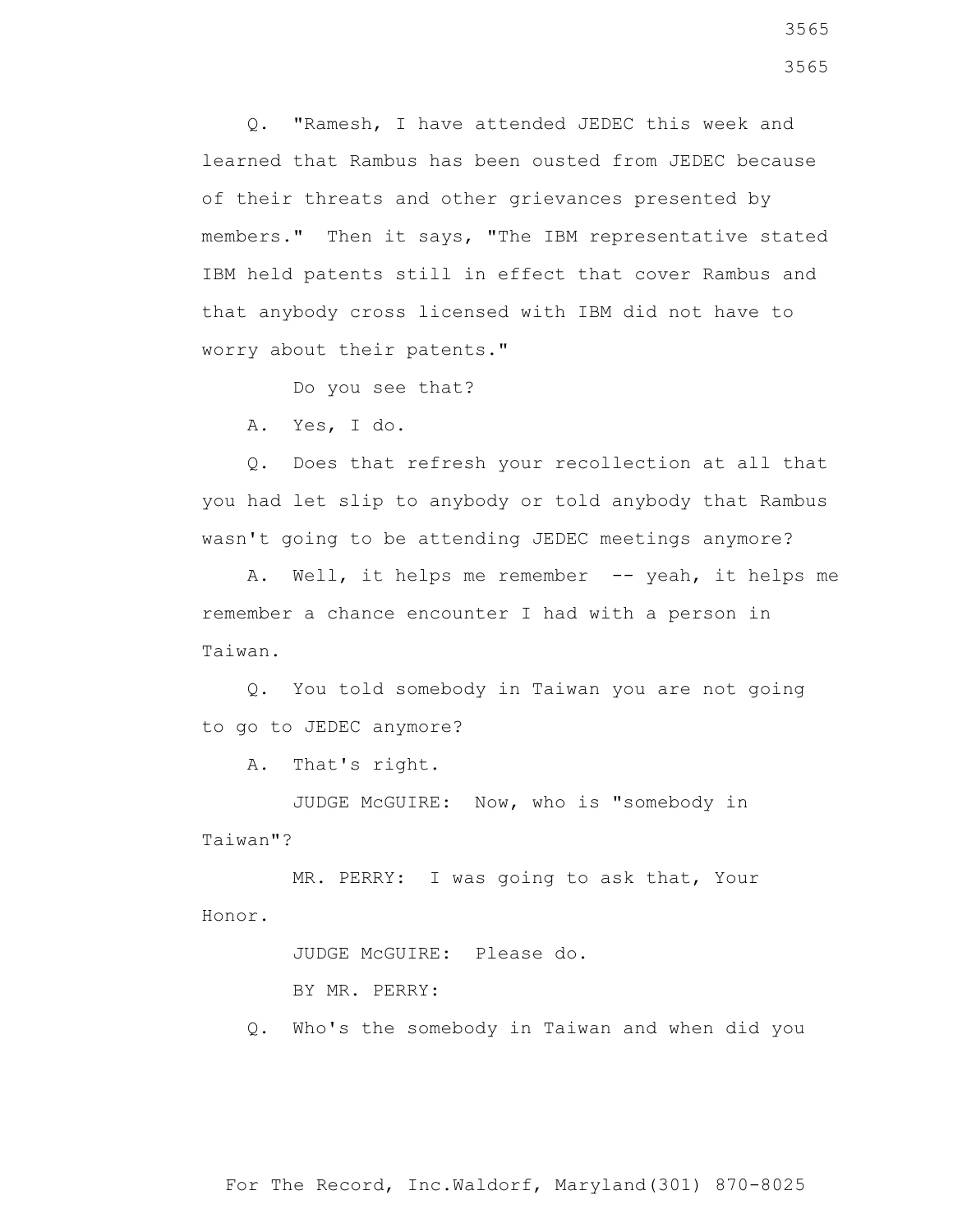tell them?

A. It was either Mr. Barnum or Mr. McGrath, and I always get those two people confused. They both work for connector companies and would frequently go to JEDEC meetings, and I bumped into one of them at the Cirrus Logic sales office in Taipei, and they were making connectors that we used with the R-Module, so we had some business relationships, and I think I mentioned to whichever of those two gentlemen it was that we were withdrawing from JEDEC.

 Q. Let's move on, if we can, to another few documents to talk about that you were shown this morning. Let's look at CX-919, and this is moving all the way into February of 1997.

> May I? JUDGE McGUIRE: Yes. BY MR. PERRY:

 Q. Now, this is dated February 10, 1997. I think it was represented this morning that it was from Mr. Tate. This is something from a DDR threat assessment meeting.

Do you see that?

A. Yes, sir, I do.

 Q. And the language that Mr. -- pardon me, the language that Mr. Oliver pointed you to down towards

For The Record, Inc.Waldorf, Maryland(301) 870-8025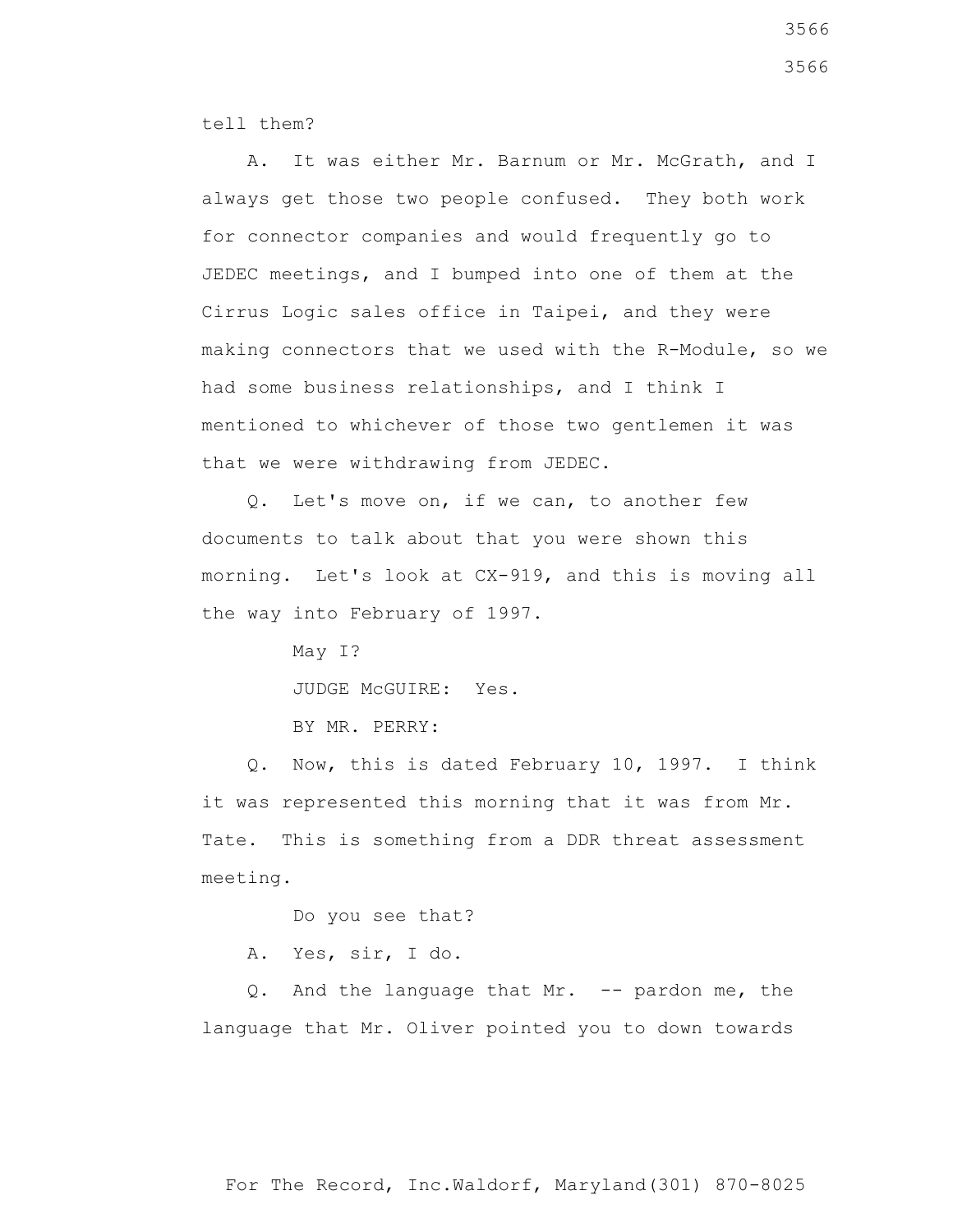3567 3567

the bottom, let's look at a little bit more. Let's start with item number 5 and pull up the rest.

That says -- do you see where it says, "Re: IP"?

A. Yes, sir, I do see that.

 Q. Okay. Then it says, "There are many issued and in-process patents that DDR SDRAMs/SGRAMs might infringe, but with so little hard data and no silicon there are no patents that we can definitely say are infringed."

Do you see that?

A. Yes, sir, I do.

 Q. Now, this was an internal memo from Mr. Tate to various people at Rambus, including you, right?

A. Yes, sir, that's correct.

 Q. Was it consistent with your understanding as of February 10, 1997 that Rambus didn't know at that point in time if a DDR SDRAM device would infringe any Rambus patent or patent application?

A. Yes, I think we didn't know.

 Q. Now, Mr. -- the portion that you were asked about this morning, it says, "Action: 1, keep pushing our patents through the patent office; 2, do not tell customers/partners that we feel DDR may infringe - our leverage is better to wait."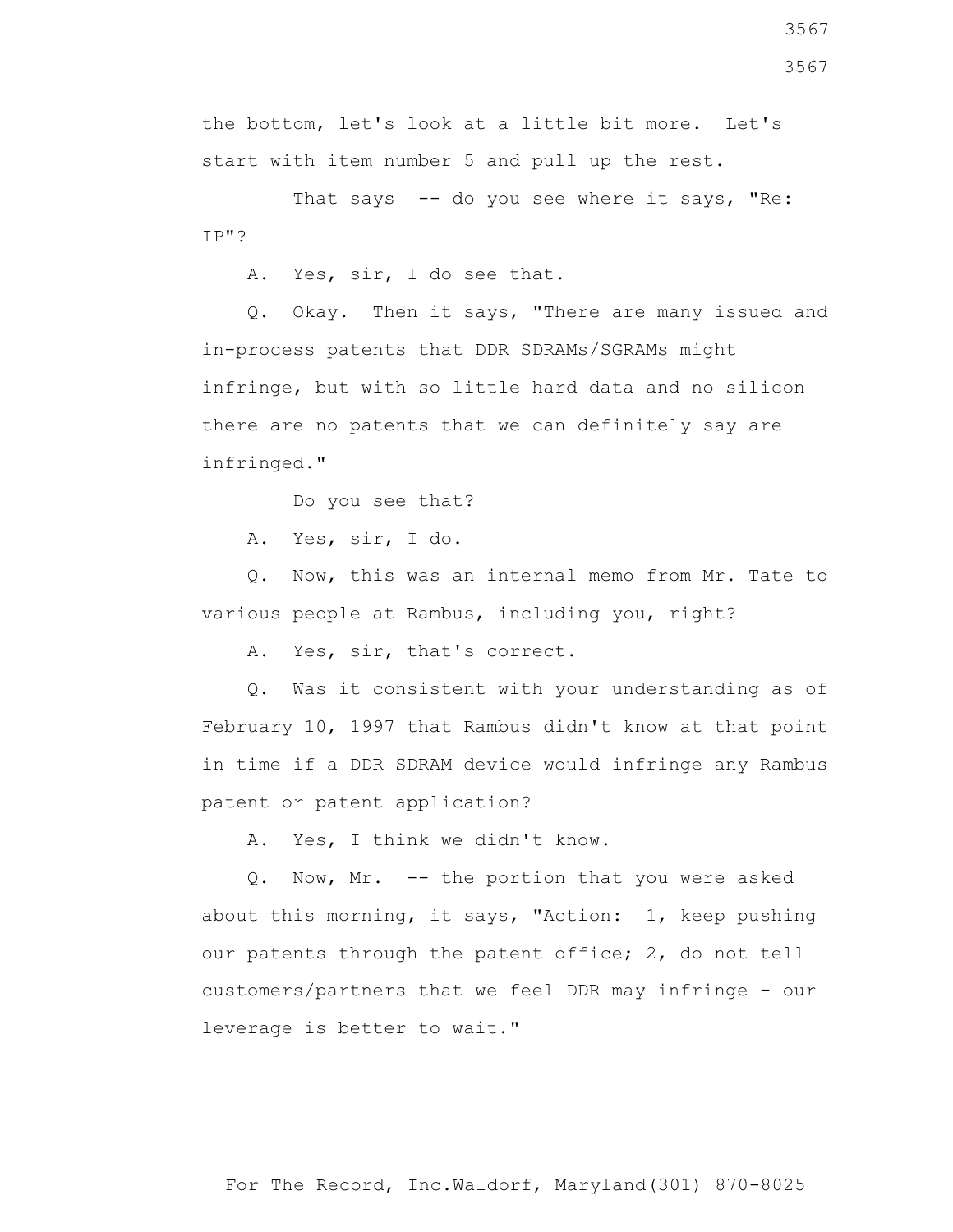Did you have an understanding of what -- at the time, when you got this, of what that meant by "leverage," it is better to wait until something happens?

 A. Perhaps a vague understanding. That word can mean different things to different people.

 Q. Well, let's look up above. It says, "There are many issued and in-process patents that DDR SDRAMs might infringe, but with so little hard data and no silicon there are no patents that we can definitely say are infringed," and then in the next sentence after that, it says, "Do not tell customers/partners that we feel DDR may infringe - our leverage is better to wait."

Did you have an understanding -- and I'm just asking from your memory -- from reading that what that was a reference to?

 MR. OLIVER: Objection, Your Honor, he's already testified he only has a vague understanding, that it means different things to different people.

 MR. PERRY: I'm just asking for his understanding, if he can give it to me.

 JUDGE McGUIRE: I know we talked about this during complaint counsel's inquiry. I'll let you go into it, but he has already answered on this once, so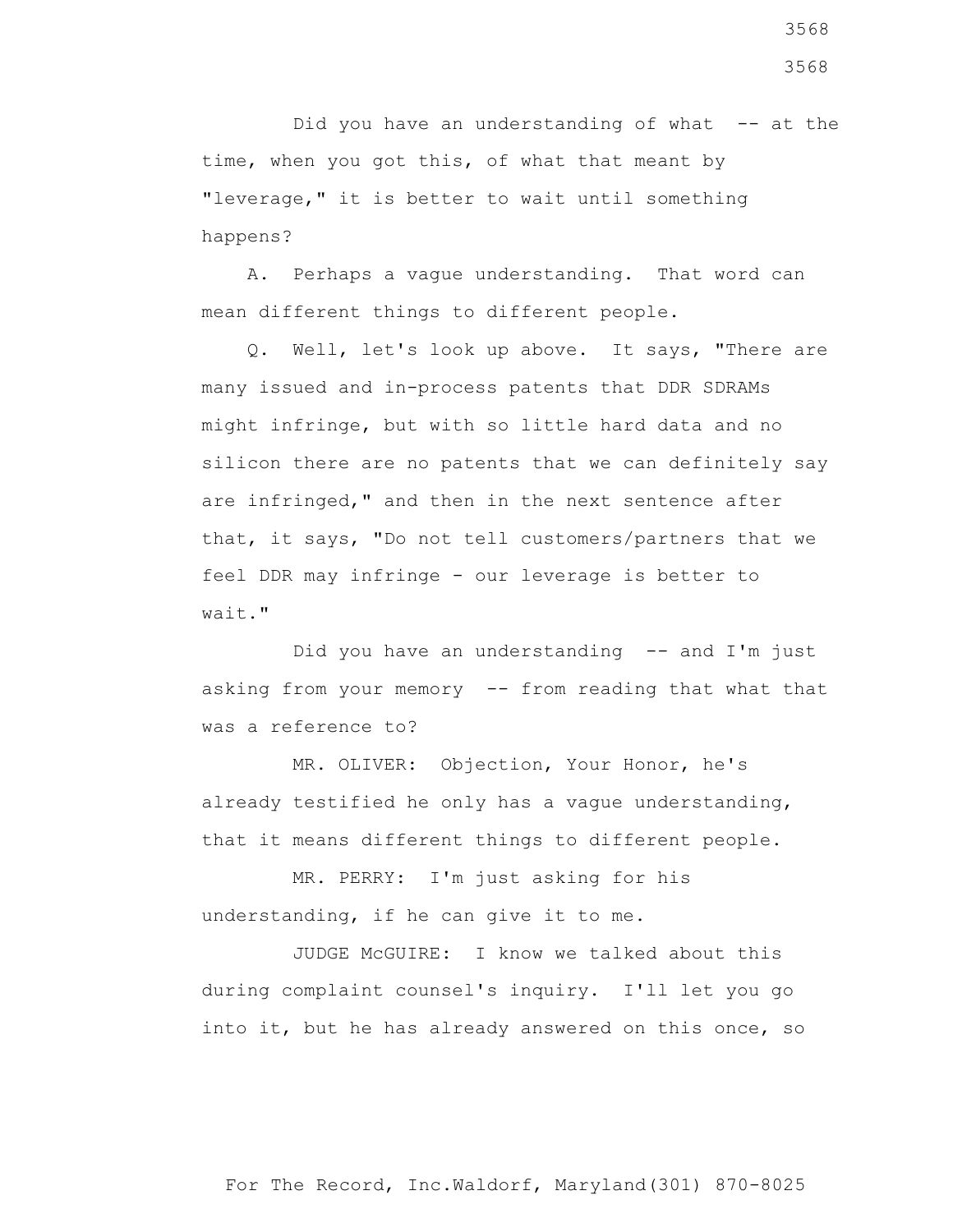if you want to --

 MR. PERRY: Well, can I ask him what his vague understanding was?

JUDGE McGUIRE: Yeah, you can ask him that.

BY MR. PERRY:

Q. What was your vague understanding, Mr. Crisp?

 A. Well, my vague understanding was that from a business perspective, it was better to wait until we were sure, that we would be in a stronger negotiating position with anybody that we thought was an infringer if we were absolutely certain that there was an infringement instead of a -- just a mere suspicion.

 Q. Did you ever have any understanding at any time of the possible consequences of a company making a public statement that a product infringes somebody's intellectual property?

A. I had some idea of what that could mean.

 Q. What was your understanding? What was your "some idea"?

 A. Well, if you tell somebody they're infringing a patent and you don't have a patent, I think you can get sued under that, and if you tell somebody they're infringing, they may also still sue you, and it's really important to make sure you're right before you play that card, so to speak.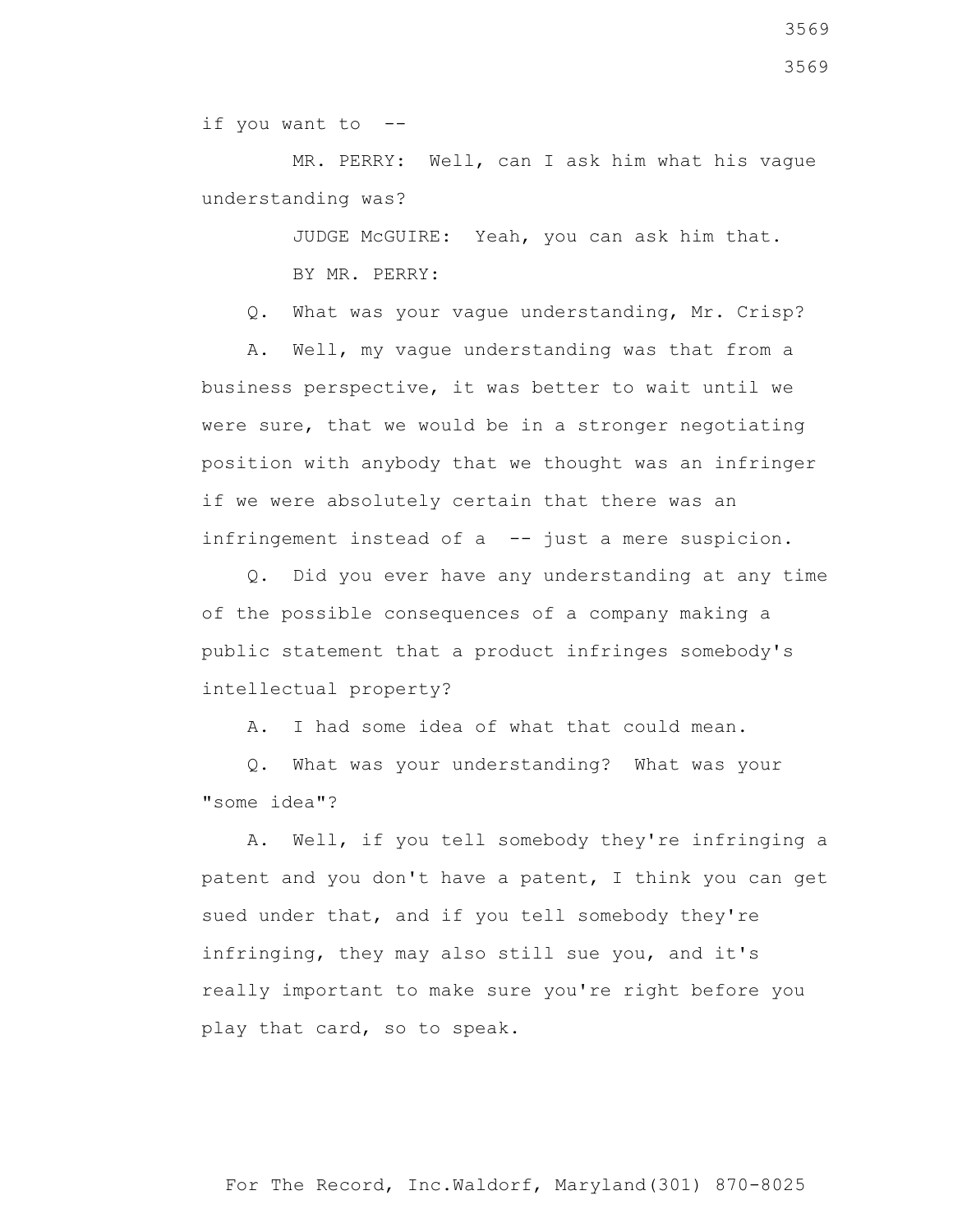May I?

JUDGE McGUIRE: You may.

BY MR. PERRY:

 Q. Now, this is one you were shown before, and I don't believe you were asked if you had ever seen it before, so my question to you is whether you've seen this June 17, 1996 letter at any time prior to today.

A. No, sir, I haven't.

 Q. Now, let's talk very briefly about the document retention program that Mr. Oliver talked to you a little bit about, and I want to show you again the document that he showed you, CX-1264.

May I?

JUDGE McGUIRE: You may.

BY MR. PERRY:

Q. Now, you talked this morning about

JEDEC-related materials. What -- can you describe for us what hard copy paper JEDEC-related materials that you had in your possession as of 1998?

 A. Yes, I had meeting minutes, such as I've been handed here in this proceeding.

Q. By "meeting minutes," what do you mean? Whose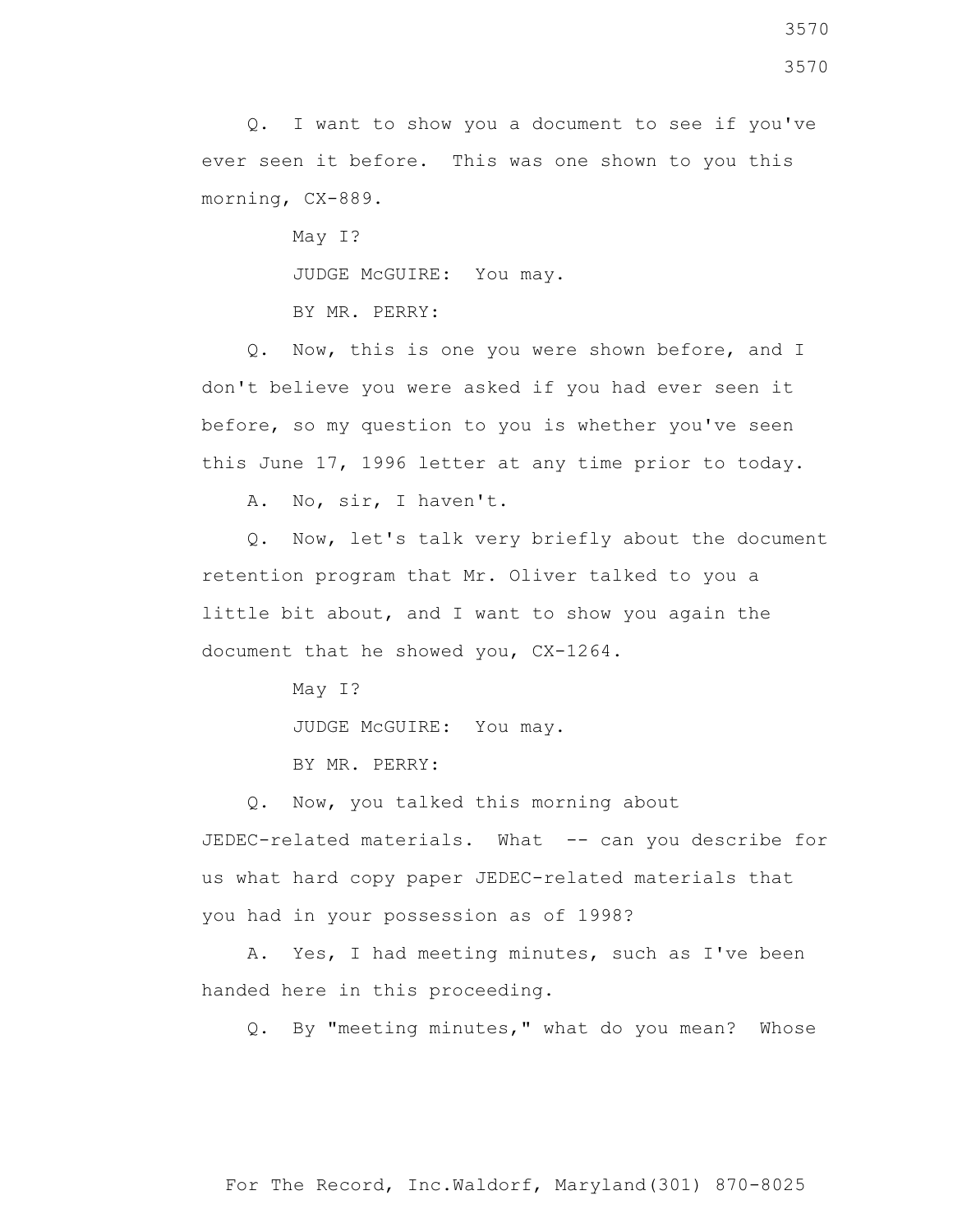A. I mean these documents that were supplied from the JEDEC office that were mailed to me.

Q. Okay.

 A. These kinds of things, I had a whole collection of those. I had a number of committee letter ballots that had been mailed to me, most of which were still in their original envelopes. I think that was pretty much all the paper material I ever had from JEDEC. It's possible -- wait a minute, there was one other thing I had. I had a binder that contained the Standard 21, which I think were their pinouts and other kinds of standards that had been passed. I believe I kept that one, but...

 Q. And the ballots and the unfilled-out ballots and the official JEDEC meeting minutes, did you throw those away as part of this --

 A. Yes, I did. Those were the things that I threw away.

 Q. And that's what you threw away as part of the document retention program?

A. That's correct.

 Q. Did you have at the same time electronic copies of other JEDEC-related materials?

A. Yes, sir, I did.

For The Record, Inc.Waldorf, Maryland(301) 870-8025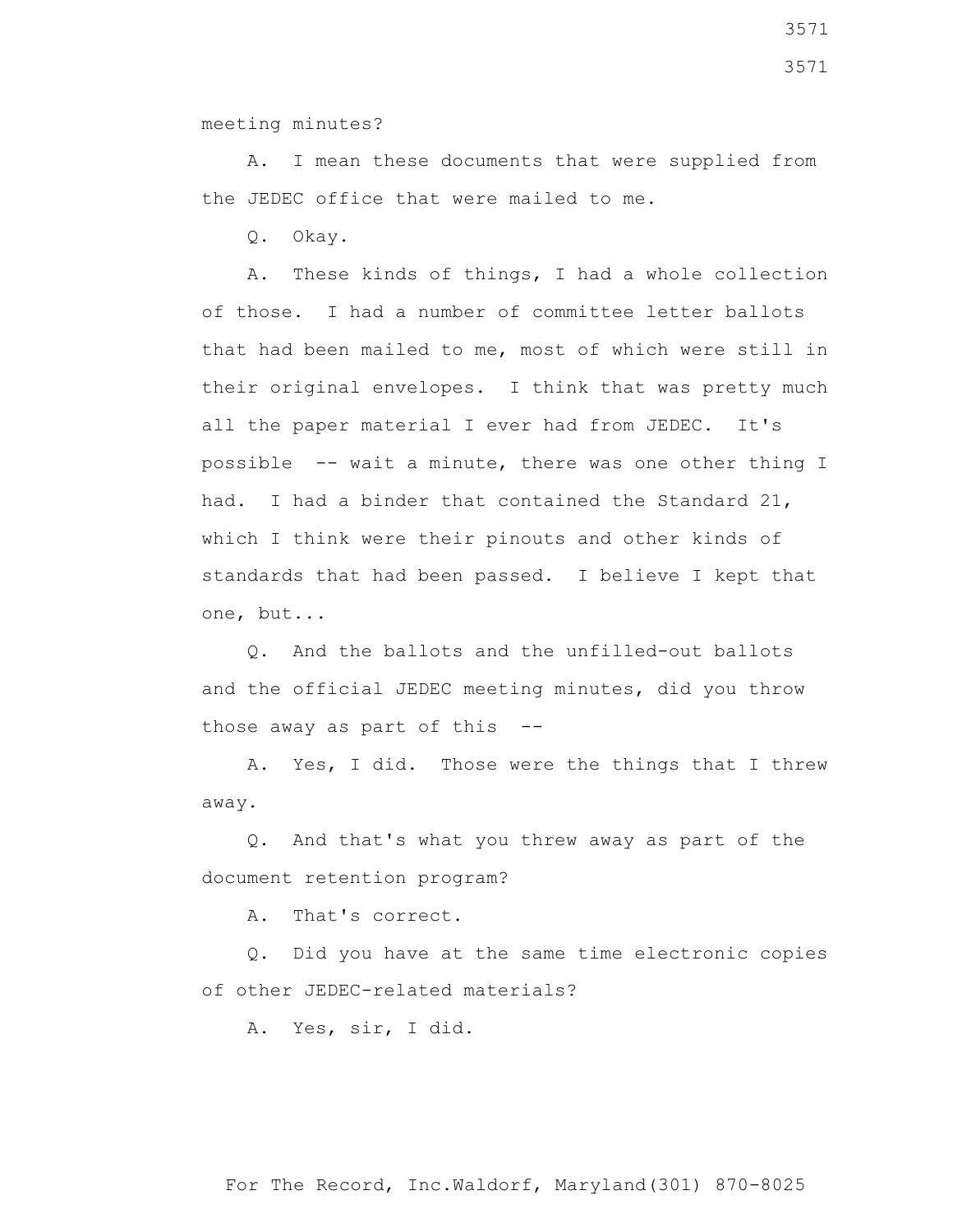Q. And what did you have electronically that was JEDEC related?

 A. Well, I had the trip reports or these contemporaneous notes that we've seen so many of in this proceeding, I had those. I had probably some number of -- some number of emails that had come from the JEDEC reflector. I'm not certain about that, but I may have had some of those.

 Q. Did you take any steps at any point in time to preserve electronic JEDEC-related materials?

A. Yes, sir, I did.

 Q. Did you at any time change computer systems at Rambus?

A. Yes, at least two different times.

 Q. Did you take any steps in connection with those changes to preserve JEDEC-related electronic materials?

A. Yes, I did.

Q. Tell us what you did briefly.

A. Well, when I -- when I got -- when we switched from Mcintoshes to IBM PCs, whatever year that was, I had a big file conversion problem to solve, and I effectively used our server with our network to copy files from my Macintosh onto the server, then from the server onto my PC, but unfortunately, not all of those files could go over the network because of funny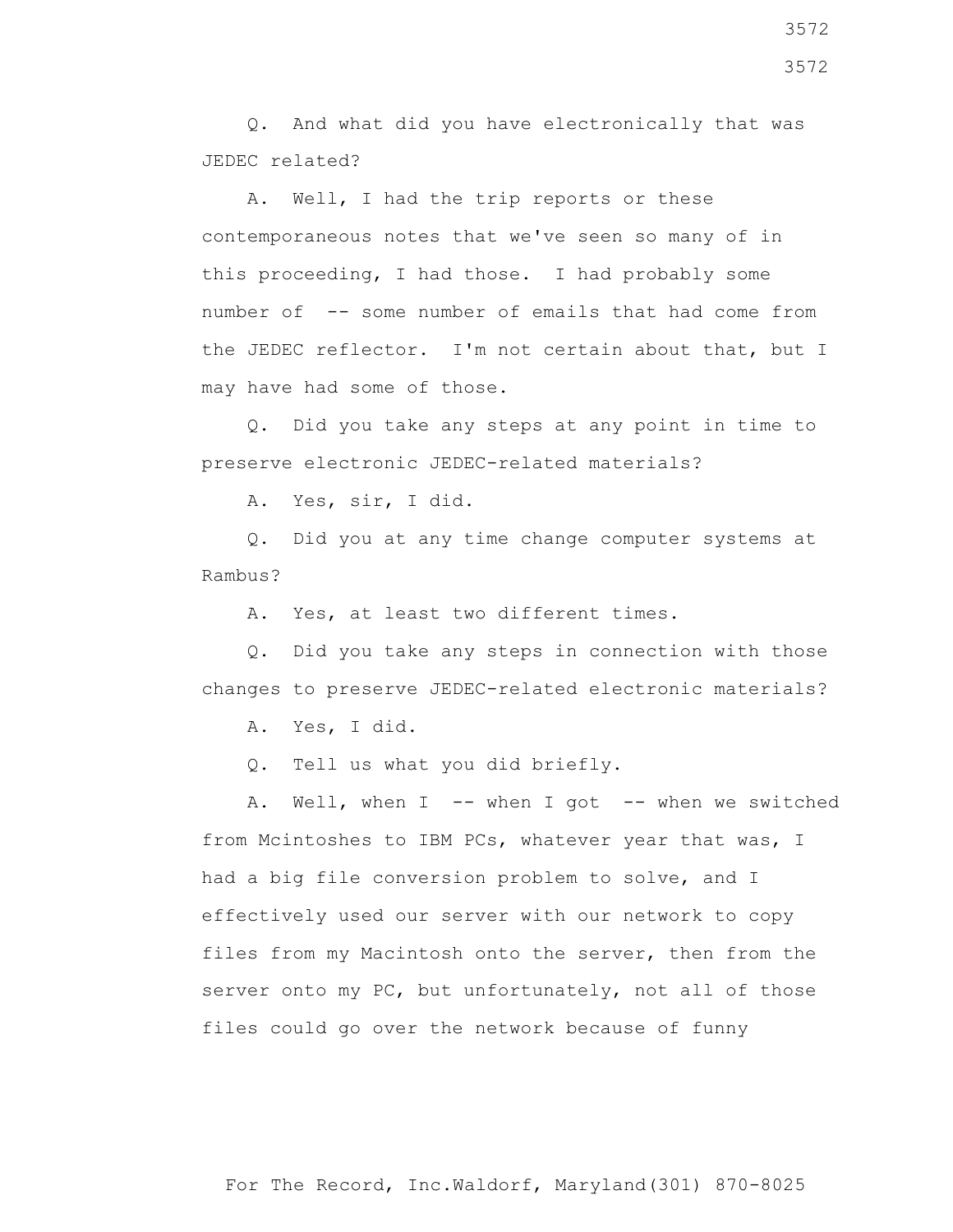Q. Too much information, Mr. Crisp.

A. I'm sorry.

Q. What did you do to preserve --

 A. Well, I tried to copy the files from one computer to another, and I did -- most of that I was able to do at work, and some of it I needed to use some tools I had at my home.

Q. You had home computer equipment?

 A. That's correct, and it was a little bit easier for me to do it at home because of the way I could take the computers apart and plug the disks into different computers.

 Q. And did that mean that there ended up being preserved at your home JEDEC-related emails?

 A. That's correct, because I copied them onto one computer and then copied it from that one to another one.

 Q. At some point in time, did you find -- after litigation had begun, did you find at your home these JEDEC-related emails?

- A. I did.
- Q. Did anybody else know about them?
- A. At what point in time?

For The Record, Inc.Waldorf, Maryland(301) 870-8025

3573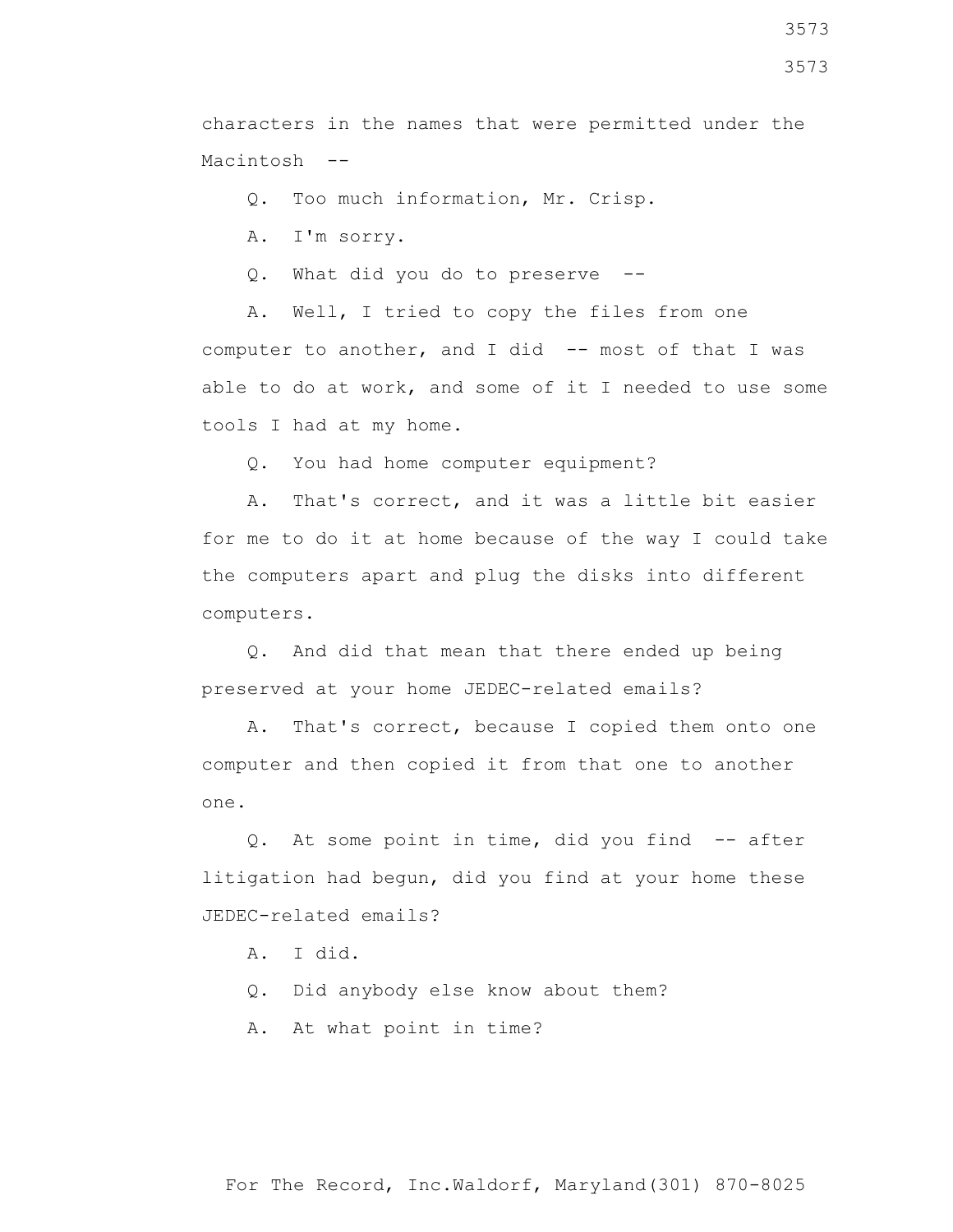- A. No, no.
- Q. What did you do with them?
- A. I turned them in.
- Q. Turned them in to who?
- A. I believe to Mr. Steinberg.
- Q. Neil Steinberg, the general counsel of Rambus?

 A. Yes, I believe that's who I gave them to. I recall handing him a floppy disk that had things in it that I thought were subject to the discovery order.

 Q. Now, you were asked this morning about what you were told about the document retention and document destruction policy. Do you remember that?

A. Yes, we talked -- we talked some about that this morning.

 Q. And there was a portion from the Micron deposition that you were asked about, and I asked to read another portion of it. Do you remember that part?

A. Yes, sir, I do remember that.

 Q. I want to show you that other portion about what you were told now and ask you some questions about it.

May I?

JUDGE McGUIRE: Yes.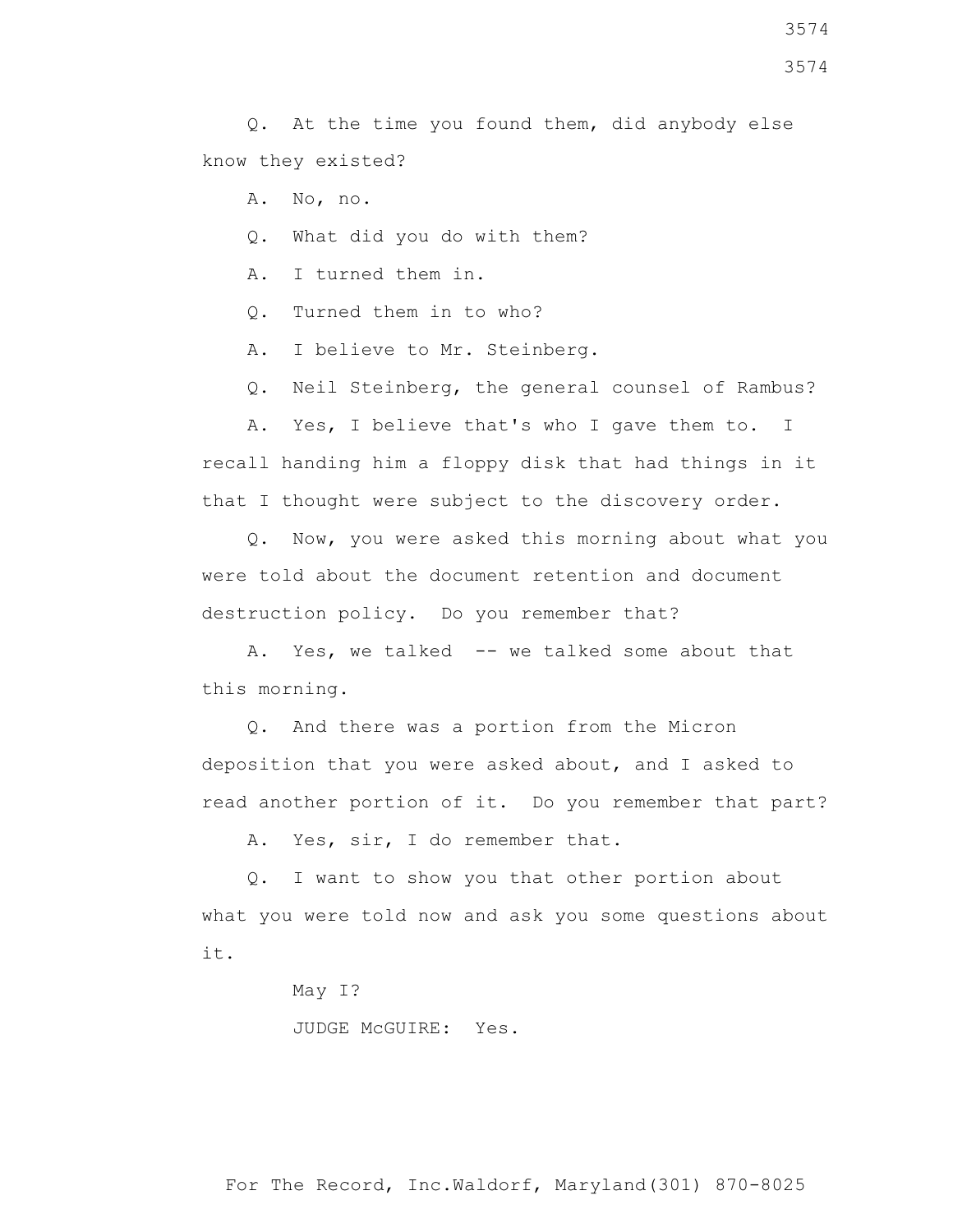Q. This is from page 237 of Volume 2. Do you see the question, "What's your understanding?"

 MR. OLIVER: Could I have just a moment, please?

MR. PERRY: Sure.

MR. OLIVER: Okay.

 MR. PERRY: Do you have it? May I lean over your shoulder?

MR. OLIVER: You may.

BY MR. PERRY:

 Q. Do you see the question at line 9, "What's your understanding of the document retention and destruction policy?"

A. Yes, I do.

 Q. Do you see, "I don't remember the exact details of it"? Do you see that?

A. Yes.

 Q. "QUESTION: Generally speaking, what do you recall?"

Do you see that?

A. Yes, sir.

Q. What was your answer?

A. May I read from the deposition?

Q. Yes, please do.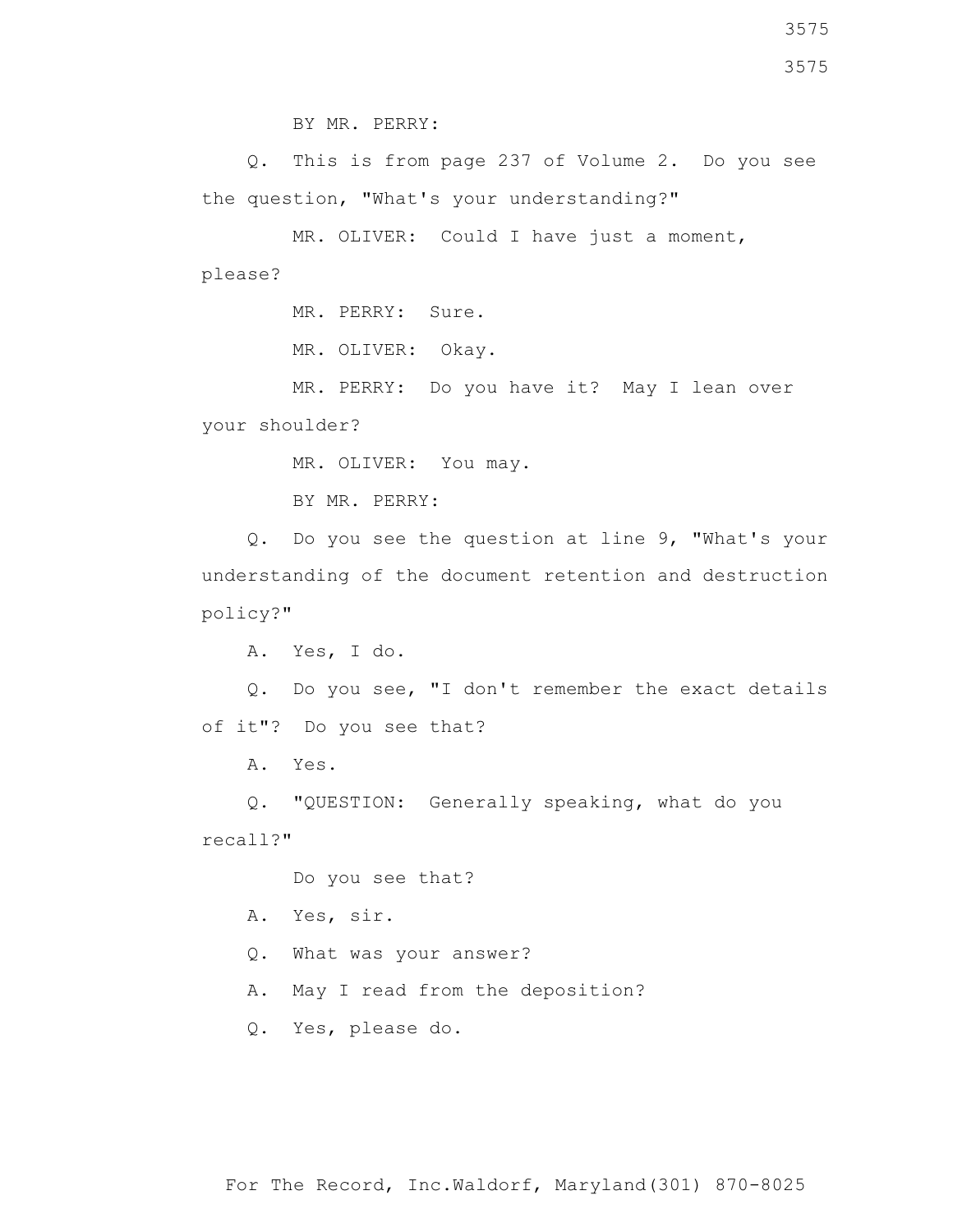A. "I remember being told that we should try to keep copies of documents that had been presented publicly, data sheets, architecture manuals, corporate presentations, that type of thing. If we had old emails that seemed important for whatever reason, perhaps we should keep those. You know, I don't remember a lot of the details."

> May I add something, a point of clarification? JUDGE McGUIRE: No, you may not add anything. BY MR. PERRY:

Q. No, you have finished reading. Thank you.

 Did you preserve JEDEC emails pursuant to the document retention policy?

A. Yes, I did.

 Q. Now, let me ask you just a few more questions, and then I'm done. You can put that away.

A. Okay.

 Q. I want to switch to some questions about some of these technologies at JEDEC that are listed as the title of this demonstrative that Mr. Oliver has been using, and I want to show you one document that you were shown yesterday, I suspect, CX-1945. It's a letter that appears to be to you from Mr. Vincent dated April 7, 1992.

May I?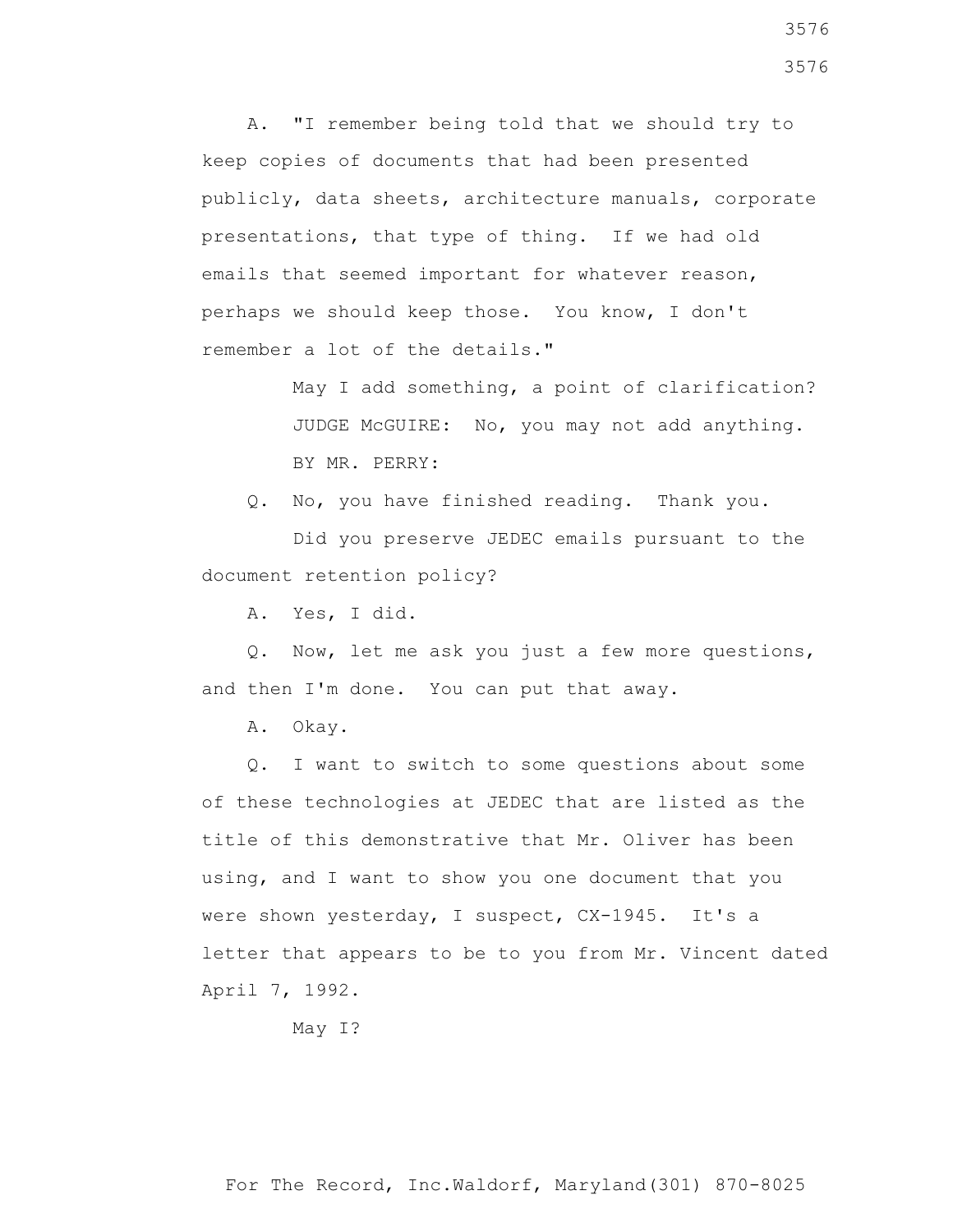BY MR. PERRY:

 Q. Now, Mr. Oliver showed you this letter that attaches various abstracts of patent applications. Do you see that?

A. Yes, I do.

 Q. Now, this lists it looks like about 10 to 12 patent applications. Do you see that?

A. Yes, sir.

 Q. Now, did Mr. Oliver reveal to you that many of these had been abandoned by Rambus?

A. No, sir, he didn't.

 Q. And did he tell you how many of these patent applications issued as patents and ended up on the list of patents that were given to JEDEC when the company withdrew from JEDEC?

A. No, sir, he didn't.

 Q. Well, let's talk for a minute about auto-precharge and look at the document you saw about auto-precharge, that's number 8 on his list, CX-738.

May I?

JUDGE McGUIRE: Yes.

BY MR. PERRY:

 Q. Now, this was from Mr. Dillon. Do you remember this? June 1994.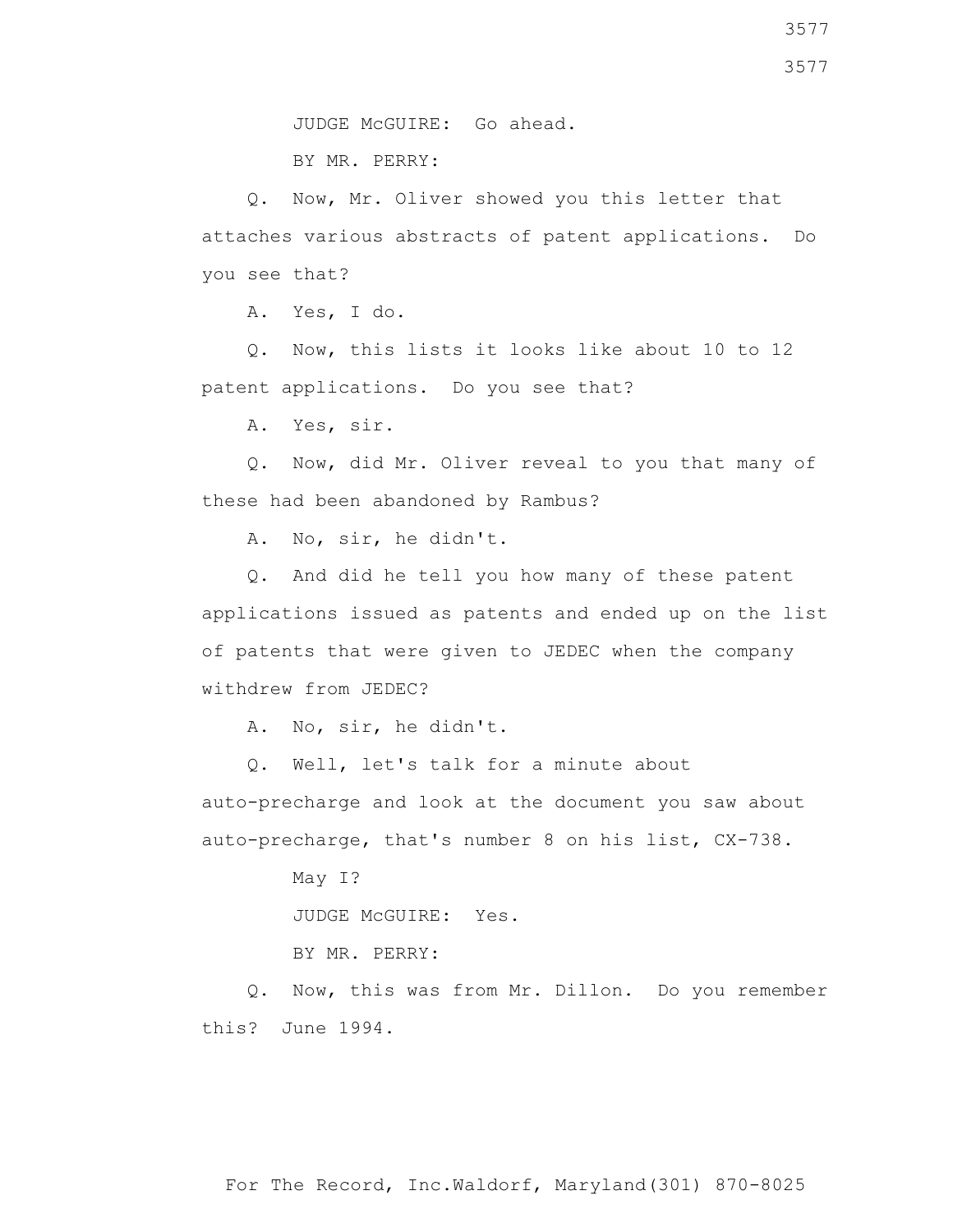A. Yes, I do.

 Q. And what you were pointed to was paragraph 4, "Claim 89 actually claims this feature. However, claim 89 is dependent on the much narrower claim 82 of a DRAM with internal select decoding. We may be able to make a broader claim on auto-precharge."

Do you see that?

A. Yes, sir, I do.

 Q. Did you at any point in time while you were still attending JEDEC meetings ever learn whether or not Rambus had, in fact, filed a broader claim on auto-precharge for any DRAM?

A. No.

 Q. Let me show you a document that Mr. Oliver showed you, CX-746.

May I?

JUDGE McGUIRE: Yes.

BY MR. PERRY:

 Q. I just want to know if you've ever seen this before.

A. In what time frame?

 Q. Oh, I'm sorry, prior to litigation commencing, prior to your participation in life as a deposition witness.

A. No.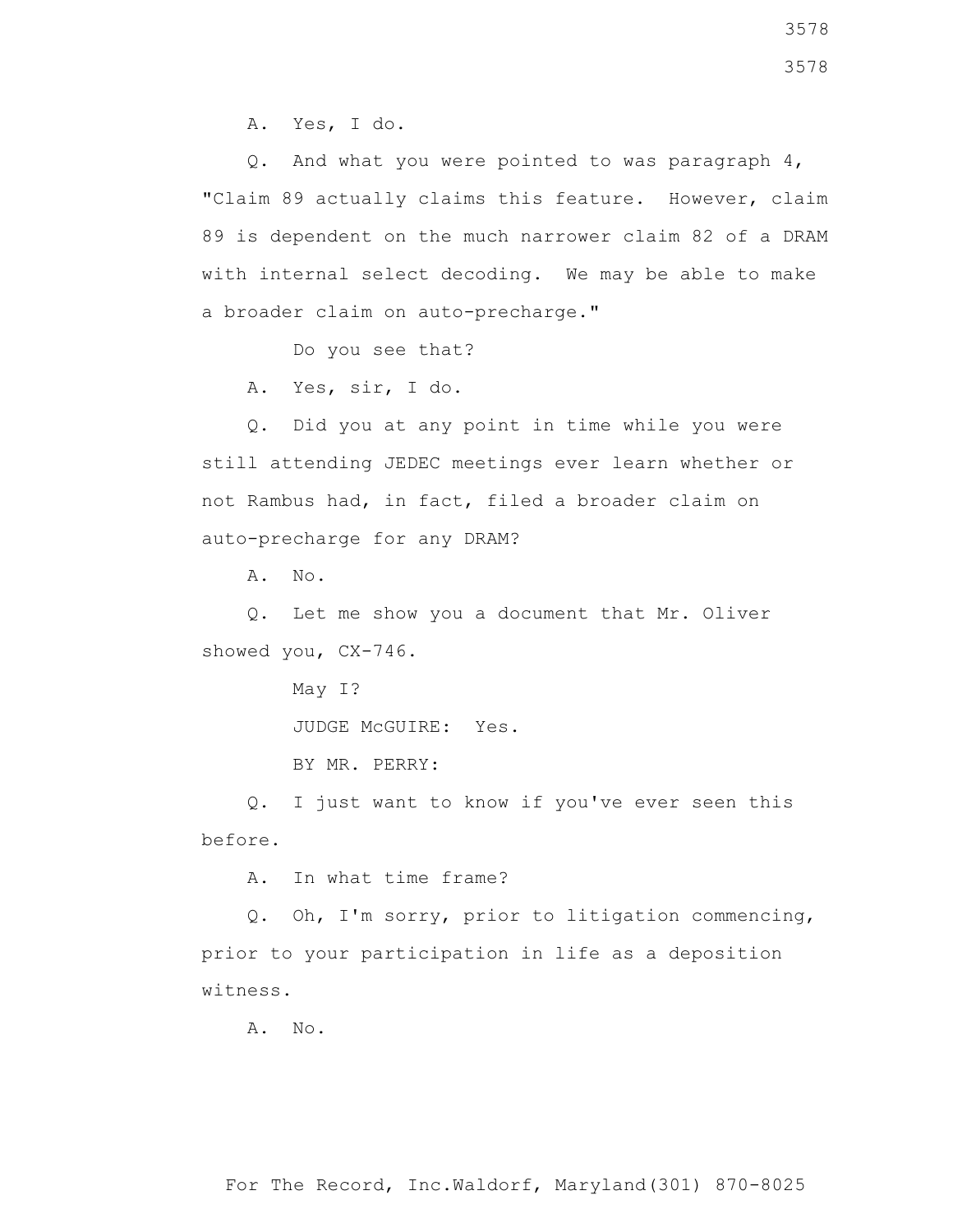Q. Thank you.

Let's talk for a minute about  $-$ - this is going to challenge me, but about external reference voltage, and I want to point you to JEDEC Standard 21-C. I believe you were shown this, November 1993, it's Exhibit JX-56, Joint Exhibit 56, Release 4 of JEDEC Standard Number 21-C.

 Now, do you think you had in your office at some point a 21-C? Is that right?

A. Yes, sir, I'm certain that I did.

Q. What did you understand -- may I? JUDGE McGUIRE: Yes.

BY MR. PERRY:

 Q. What did you understand JEDEC Standard 21-C to be, a compilation of what?

 A. It was primarily what we called pinouts of memory components that were standardized through JEDEC.

 Q. Now, I put that in your lap, and I pointed you to a particular page. What's the page number? Because I gave you my only copy.

A. 106, JX-0056-106.

Q. Thank you, let's pull that up.

What's this figure show?

 A. This shows a pinout of a 4-meg x4 SDRAM in a TSOP2 packaging.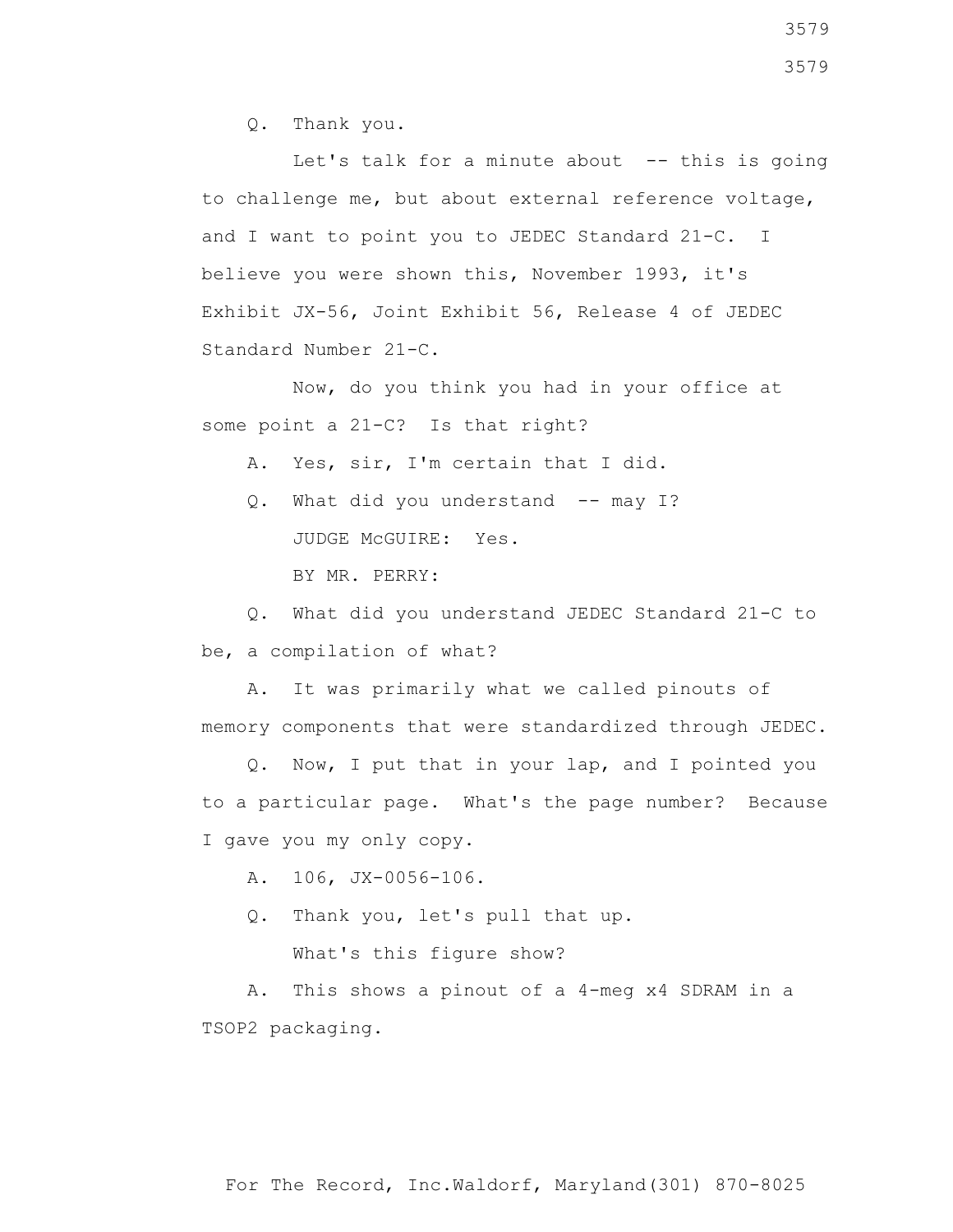A. Takes -- pardon?

 Q. Takes a charge? I'm not an expert in the external reference voltage, Mr. Crisp. Please - please tell us if you can look at -- can I ask a different question, Mr. Oliver?

MR. OLIVER: You may.

BY MR. PERRY:

 Q. You are familiar with external reference voltage, aren't you?

A. Yes, sir.

 Q. Can you tell from looking at this SDRAM pinout that's part of the 21-C Standard whether or not external reference voltage is referenced in the pinout picture?

 MR. OLIVER: Objection, Your Honor. He should be asking about his understanding at the time. I don't think it's permissible for Mr. Crisp to be offering expert testimony.

JUDGE McGUIRE: Sustained.

BY MR. PERRY:

 Q. Did you have an understanding at the time that this standard was passed in 1993 as to whether or not

For The Record, Inc.Waldorf, Maryland(301) 870-8025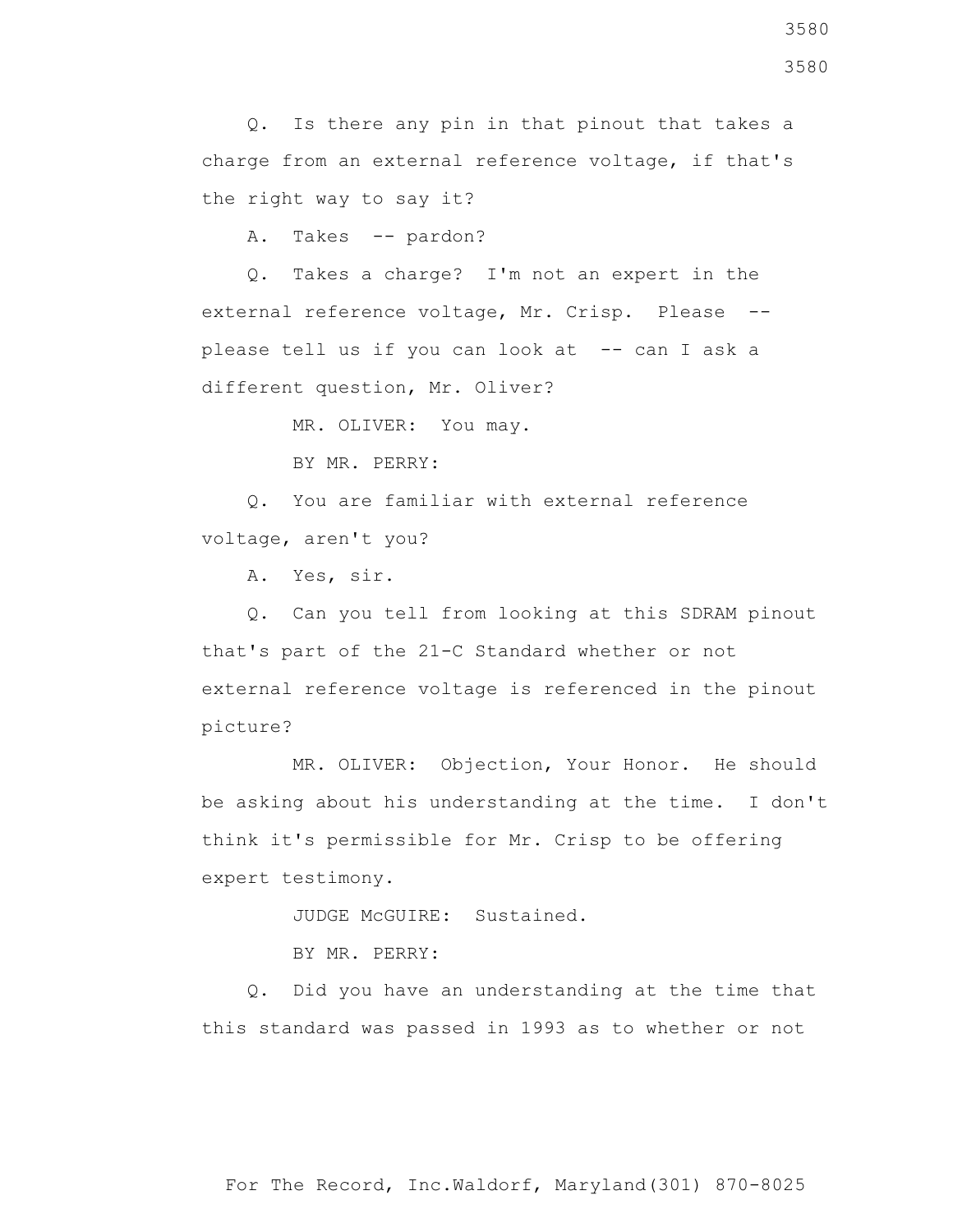external reference voltage was required to --

A. Yes. Yes, I did have an understanding.

Q. What was your understanding?

A. It was not required. There is no VREF here.

 Q. And did you have that understanding in part that there was no VREF pin from looking at the pinout?

 A. Well, I could certainly determine that from looking at the pinout.

 Q. Well, let's talk briefly then about low swing voltage, and you were shown the file wrapper for a Rambus patent by Mr. Crisp, and that's CX-3102. Let me bring it to you, if I could.

May I?

JUDGE McGUIRE: Go ahead.

BY MR. PERRY:

 Q. And I believe you represented that the file wrapper is a bunch of documents from the patent office, but what I'm going to point you to is a preliminary amendment contained within this collection of patent materials that's at page 171, which is the same document he showed you, and what he asked you to look at was a claim on page 172.

 Do you remember him asking you to look at this, inside this?

A. Yes, sir.

For The Record, Inc.Waldorf, Maryland(301) 870-8025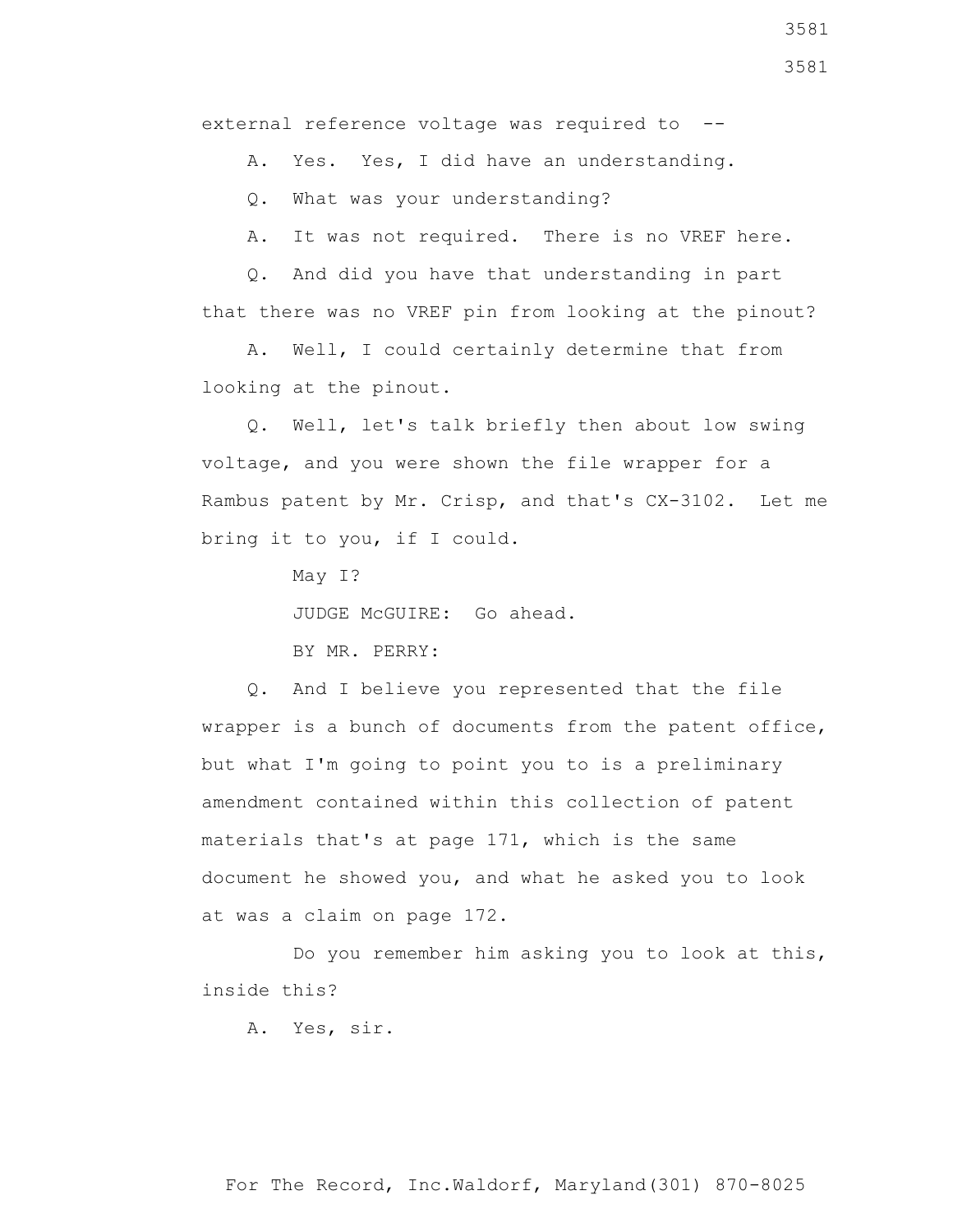Q. Well, here's the only point I'm making: This is the file wrapper for patent -- if you look on the front  $-5,473,575$ . Do you see that? Do you see that patent number?

A. Yes, sir, I do.

 Q. I want to show you the Rambus patent with that number. That's Exhibit CX-1486.

May I?

JUDGE McGUIRE: Go ahead.

BY MR. PERRY:

 Q. And do you see that that has the same number on that patent, that Farmwald patent, 5,473,575, as this file wrapper that Mr. Oliver showed you?

A. Yes, sir, I see that.

 Q. Now, I want you to look one more place for that number, and that's in Rambus' withdrawal letter from JEDEC, CX-887.

May I?

JUDGE McGUIRE: Go ahead.

BY MR. PERRY:

 Q. I want you to tell me whether on that list of patents that was delivered to JEDEC this 5,473,575 patent that Mr. Oliver said had something to do with low voltage swing shows up on that list.

A. It does.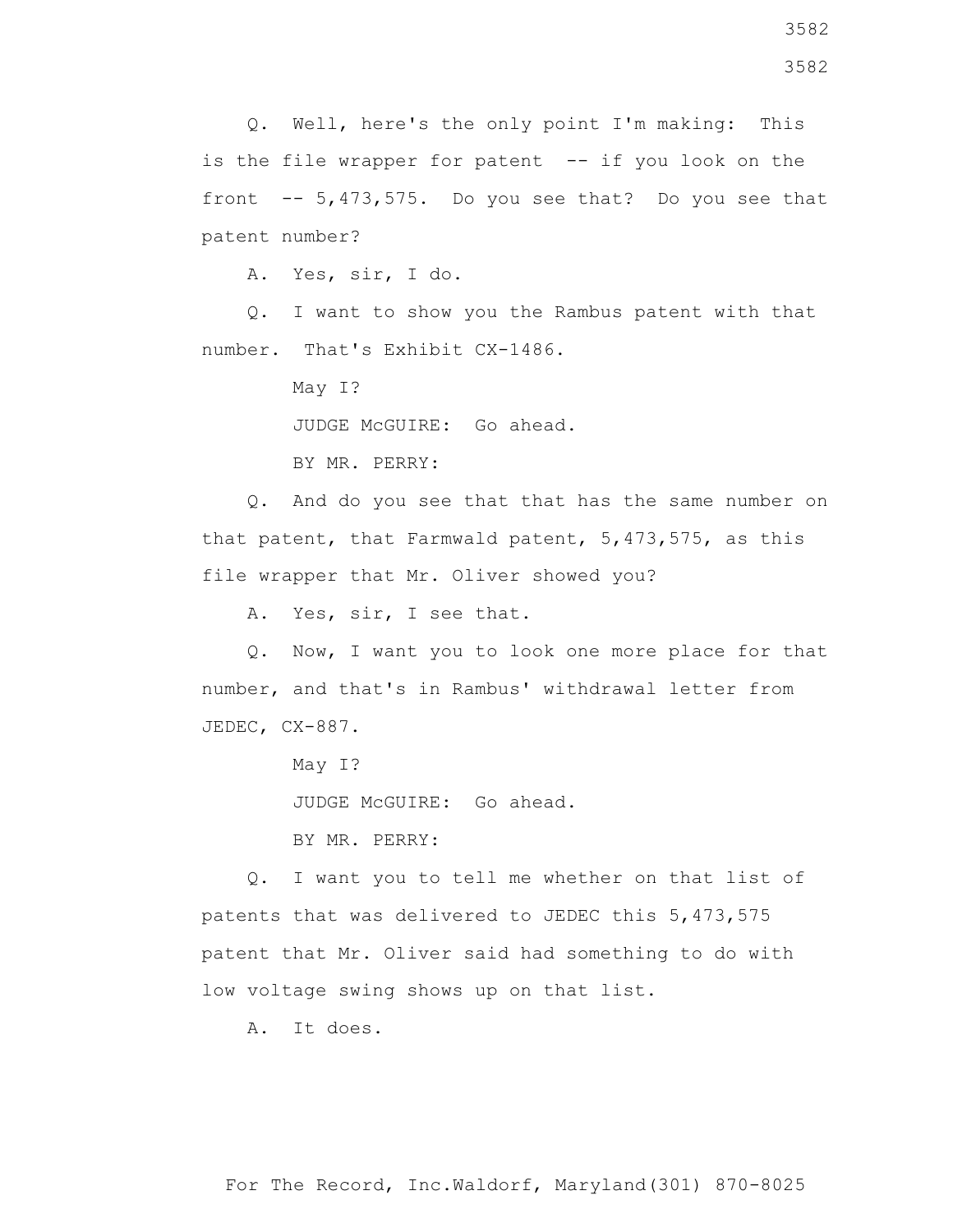Q. Now, did you put together that list of patents?

A. No, sir.

 MR. PERRY: I have nothing further, Your Honor. JUDGE McGUIRE: All right, thank you, Mr.

Oliver -- I'm sorry, Mr. Perry.

 Now, Mr. Oliver, you may proceed with your examination.

 MR. OLIVER: Thank you, Your Honor. May we have a few moments?

 JUDGE McGUIRE: Yeah, let's take a very short break, five minutes.

 MR. OLIVER: Thank you. Also, if I could ask -- you showed RX-695, and I would like to see a copy.

> MR. PERRY: I'll get it for you. MR. OLIVER: Thank you. JUDGE McGUIRE: Off the record.

 **(A brief recess was taken.)**

JUDGE McGUIRE: On the record.

Mr. Oliver, you may proceed.

MR. OLIVER: Thank you, Your Honor.

## **REDIRECT EXAMINATION**

BY MR. OLIVER:

 Q. Mr. Crisp, do you recall that Mr. Perry asked you some questions concerning a letter that you had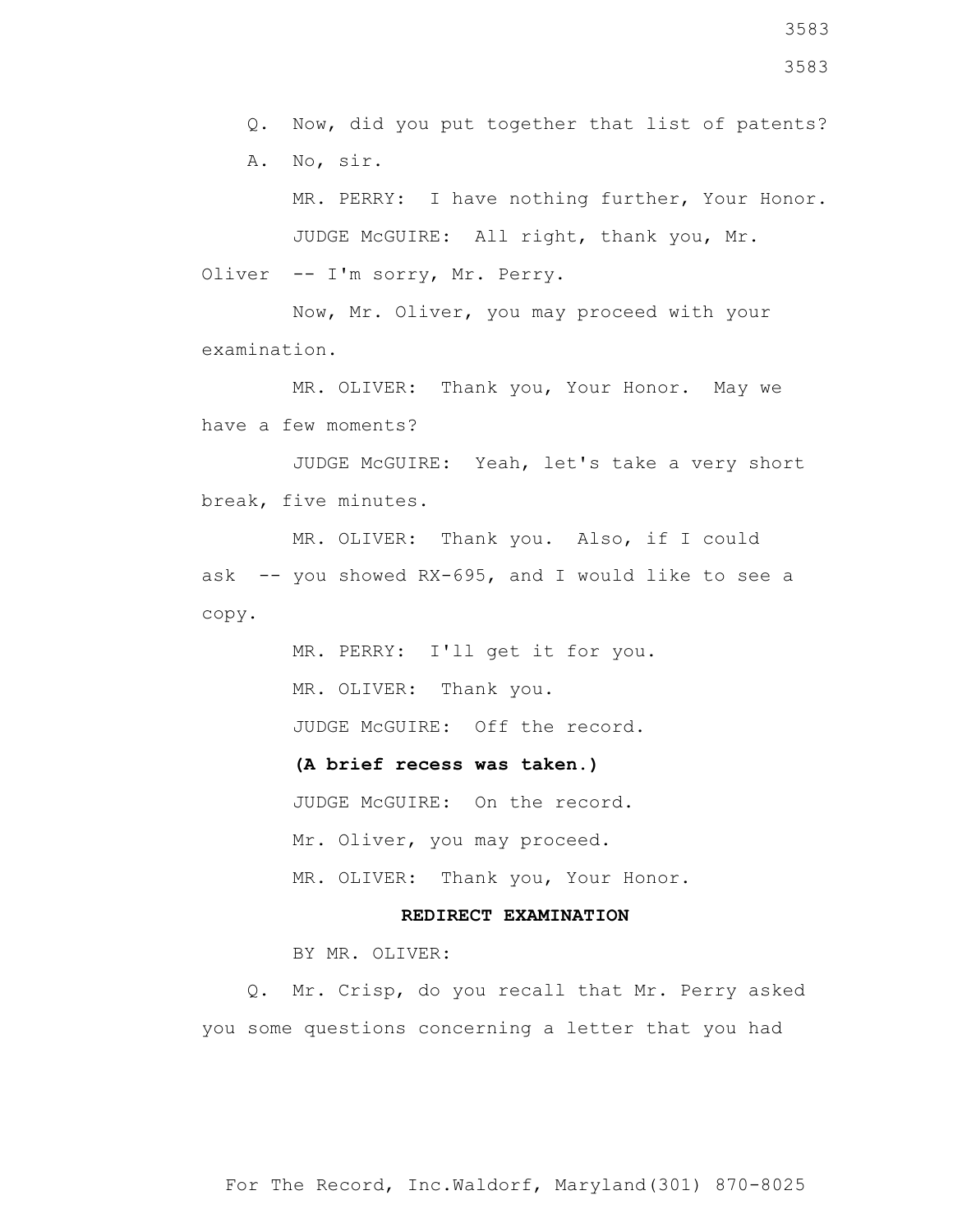written to I believe it was Hyundai in -- actually, I can't recall the date, but a letter in which you referred to low pin count. Do you recall that?

 A. I remember we had a discussion along those lines.

 Q. And Mr. Perry asked you to explain the concept of low pin count. Do you recall that?

A. Yes, sir, I do remember that.

 Q. Now, the pins connect to bus lines. Is that right?

A. Well, they connect to -- they can do more than connect to bus lines, but in part, yes. Some of them connect to bus lines.

 Q. To the extent that pins connect to bus lines, having low pin count would correspond to having fewer bus lines. Is that right?

A. Not necessarily.

 MR. OLIVER: May I approach, Your Honor? JUDGE McGUIRE: Yes, you may.

 **(Discussion off the record.)**

BY MR. OLIVER:

 Q. Mr. Crisp, I've handed you a document marked CX-798, consists of an email from Rick Barth to you dated June 6, 1995. Do you see it reads, "The procedure I have for making sure files return to the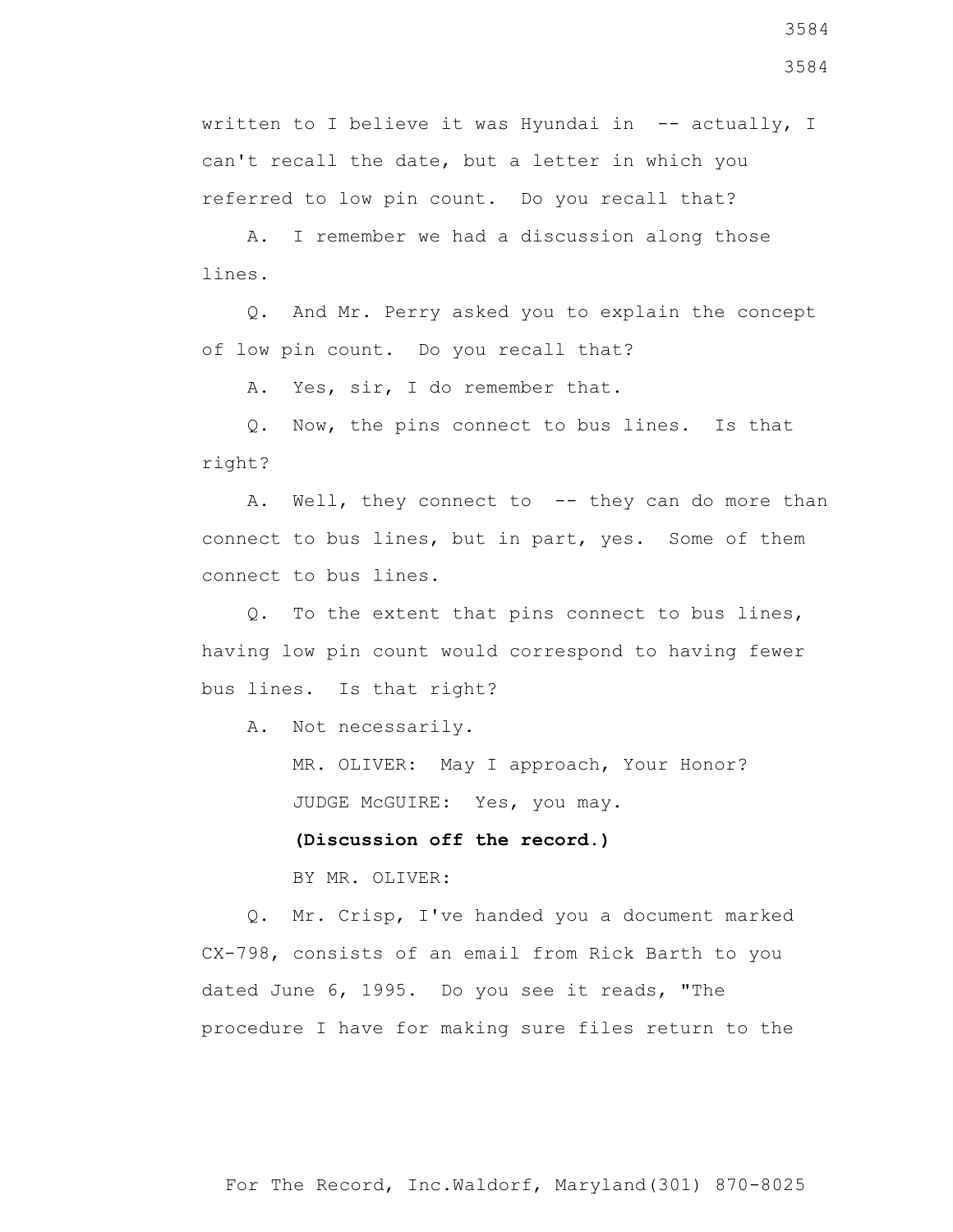cabinet is to never let them leave the cabinet except for my own use and duplication. The list you requested is roughly one to two legal file boxes. If you want the whole list then let me know and I will arrange to have them duplicated. That will likely take a day or two."

Do you see that?

A. Yes, sir, I do.

 Q. Then following that, there is a list of numbers. Do you see that?

A. Yes, sir.

 Q. And the numbers that are listed there correspond to Mr. Lester Vincent's numbering system for the Rambus patent applications. Is that right?

A. I believe that's correct.

 Q. So, basically Rick Barth is telling you here that you had access to all of these files listed in this email. Is that right?

 A. Well, I think what he's telling me, he's the gatekeeper, but other than that, I could have access to them.

 Q. Okay. And do you recall from this list which ones you had access to?

 A. I would think that I'd have access to all of them.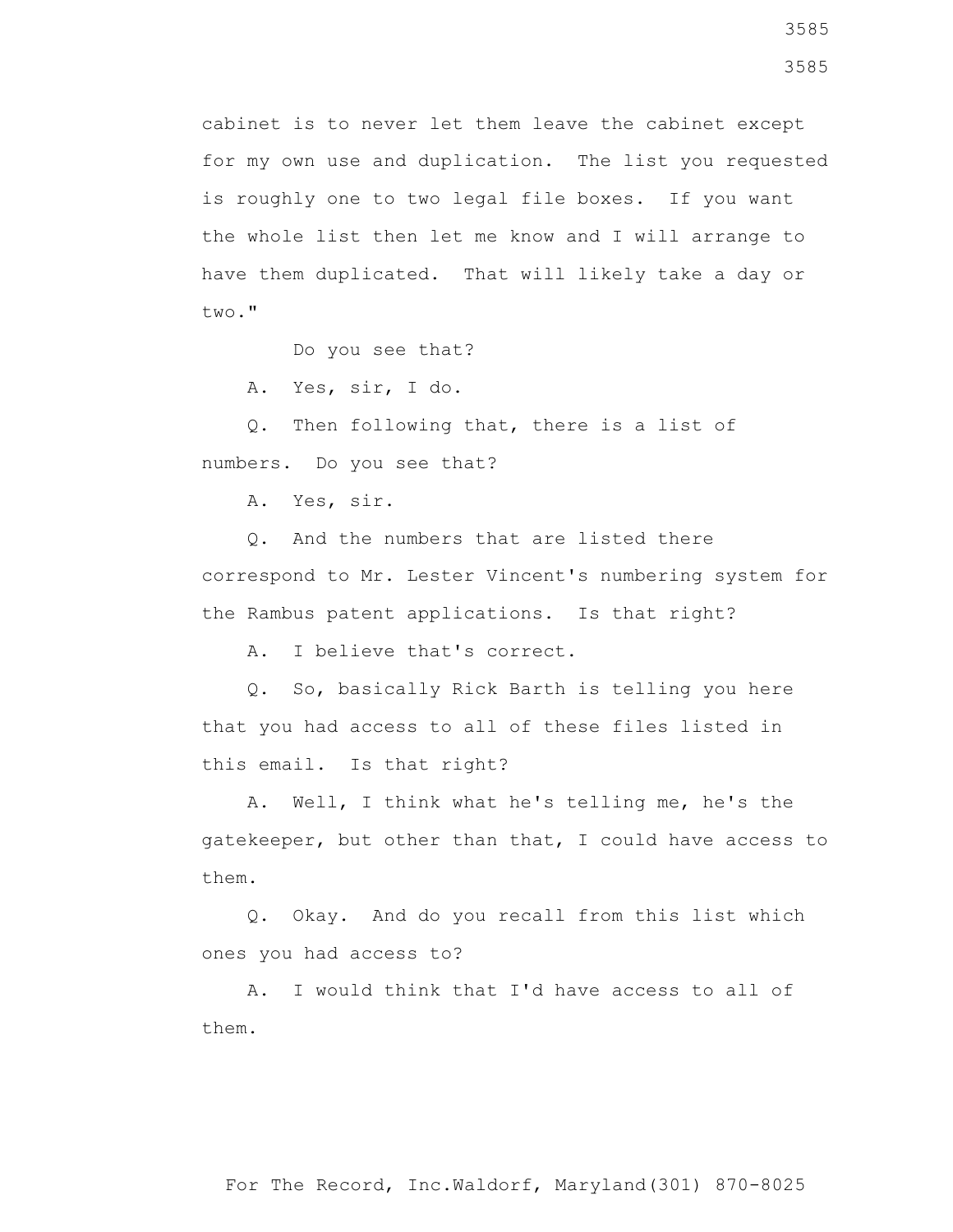Q. Do you recall which ones you actually looked at?

A. No, I'm sorry, I don't remember.

 Q. As you sit here today, do you recall whether you looked at amendments to the '961 application?

A. No, sir.

 Q. As you sit here today, do you recall whether you looked at an amendment to the '490 application?

 A. I don't think I looked at any amendments to any of these applications.

 Q. Do you recall whether you looked at the '490 application?

 A. I don't know which one it is of these. I can't say that I looked at that application.

 Q. So, sitting here today, you don't know one way or another whether you looked at that application?

 A. I don't remember it by that number. I might remember it if I saw it.

 Q. Do you recall sitting here today whether you looked at the '692 application?

A. No, sir.

Q. No, you don't remember?

A. That's correct, I don't remember.

 Q. Sitting here today, do you recall whether you looked at the '646 application?

For The Record, Inc.Waldorf, Maryland(301) 870-8025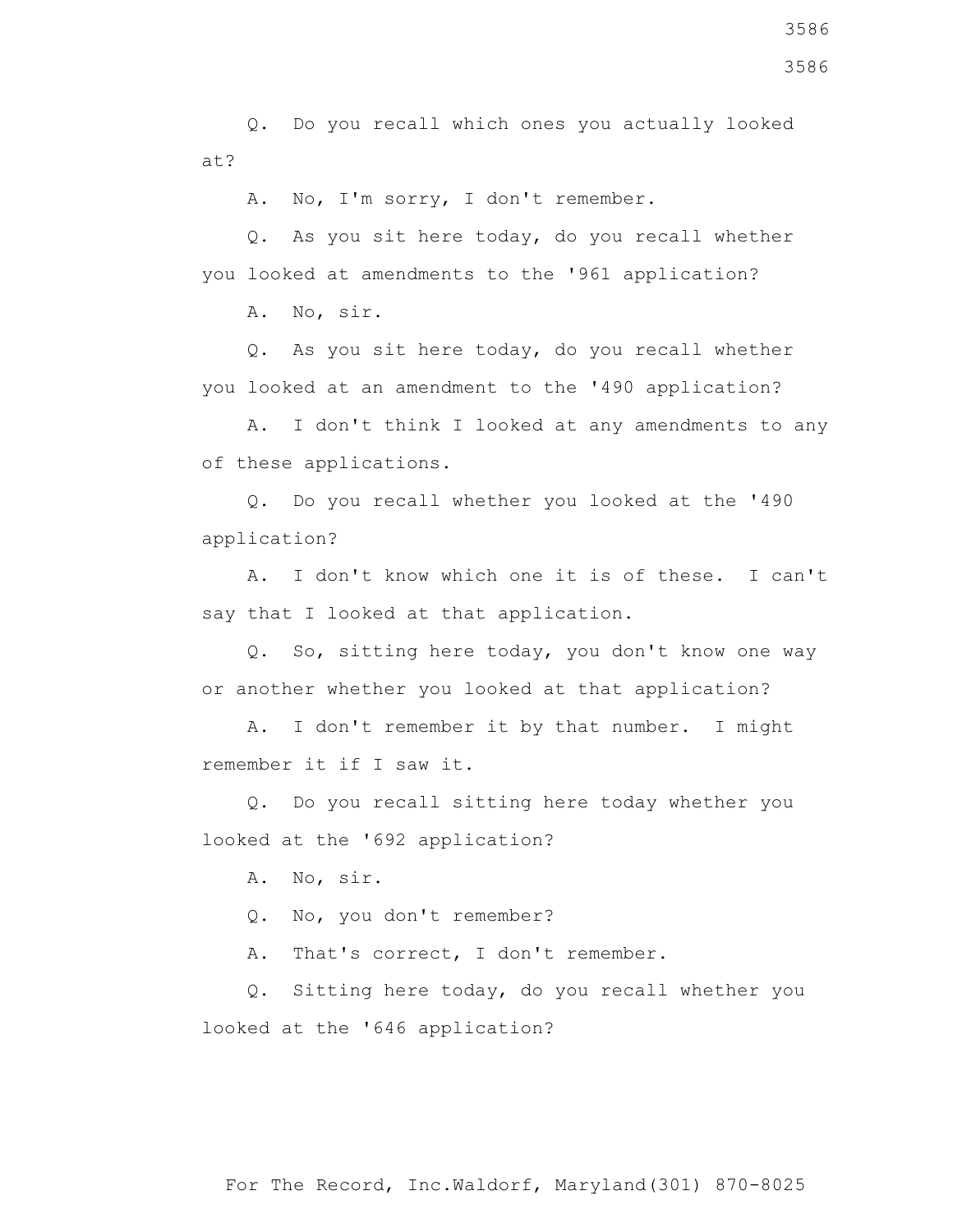A. No, sir, I don't recall.

 Q. Now, Mr. Perry asked you some questions about the electronic versions of certain documents. Do you recall that?

A. Yes, sir, I do.

 Q. And I believe you testified that they were preserved pursuant to the document retention policy. Is that right?

A. I think that's right.

 Q. We looked at a document over the course of the past couple of days, CX-711. Do you recall that?

A. Yes, sir.

 Q. Those are the 200-page collection of emails. Do you recall that?

A. Yes, sir, that's correct.

 Q. But that document was not produced from your files, was it?

 A. I'm not sure where it was produced from. I think the material came from my files.

 Q. You didn't have that in the paper files in your office, did you?

A. No, not the paper files, no.

 Q. You didn't have it on your computer either, did you?

A. I think I did.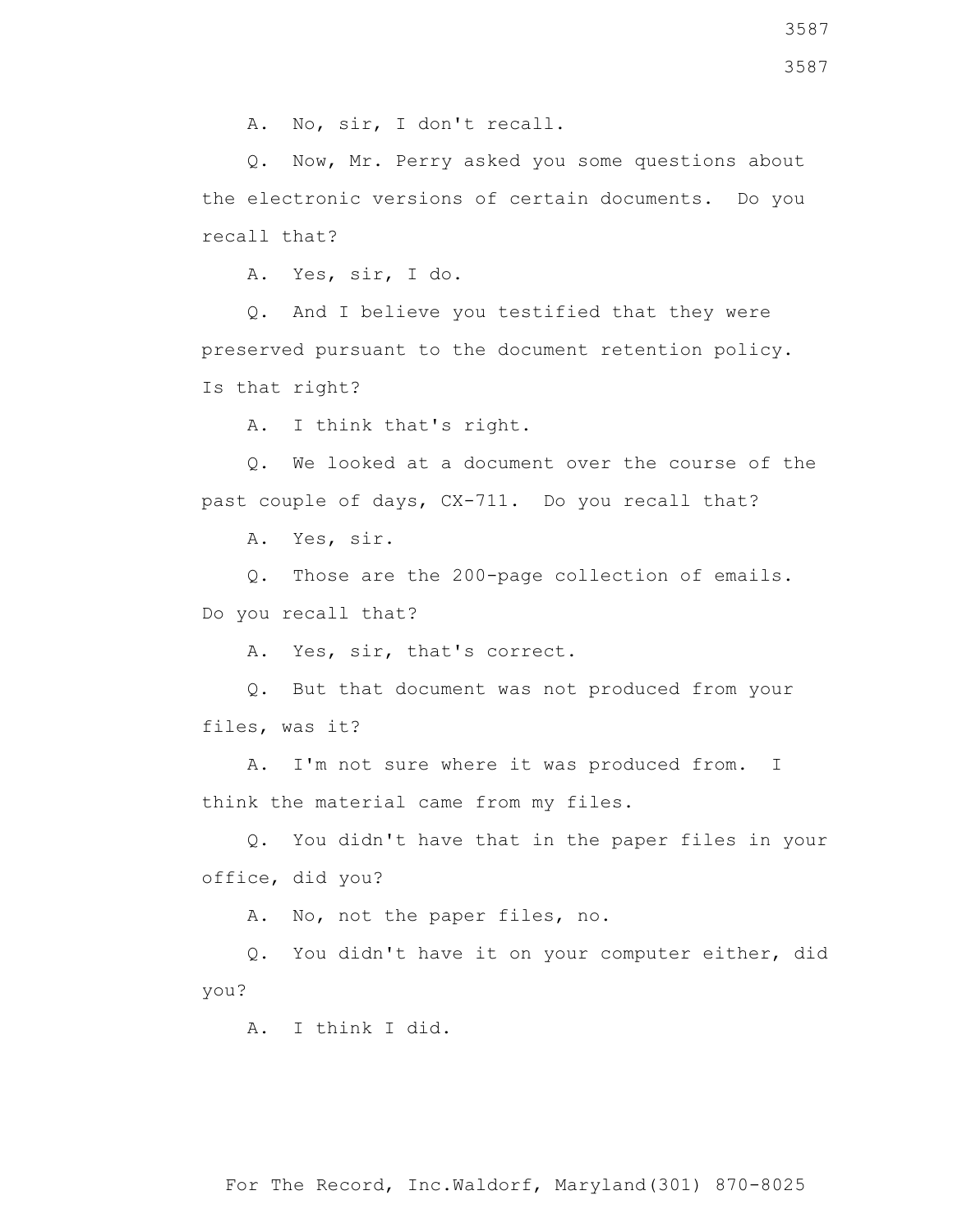Q. Isn't it true that that's a directory that was left on a server when you transferred the documents from the Macintosh and then you forgot about them?

 A. I think that's possible, that some of them were on there. I think some of them were on my laptop at work, some of them were on the server, and I think some of them may have been on that computer at home. I don't today remember where all of those files came from.

 Q. Sitting here today, you don't recall that the other documents you had were later found on Rambus' main server?

 A. I seem to remember that there were some files that were on the main server, and I think I do  $-$ - I drew Rambus' attention to that.

 Q. These are, again, from the documents that you had copied from your Macintosh laptop to your IBM PC by way of the main server. Isn't that right?

 A. I copied a lot of files that way. I had a directory on my PC that was called JEDEC.MBX, and that's where I kept those files.

 Q. And then you forgot about the directory on the main server, right?

 A. I think I forgot about it for some period of time, yes, that's right.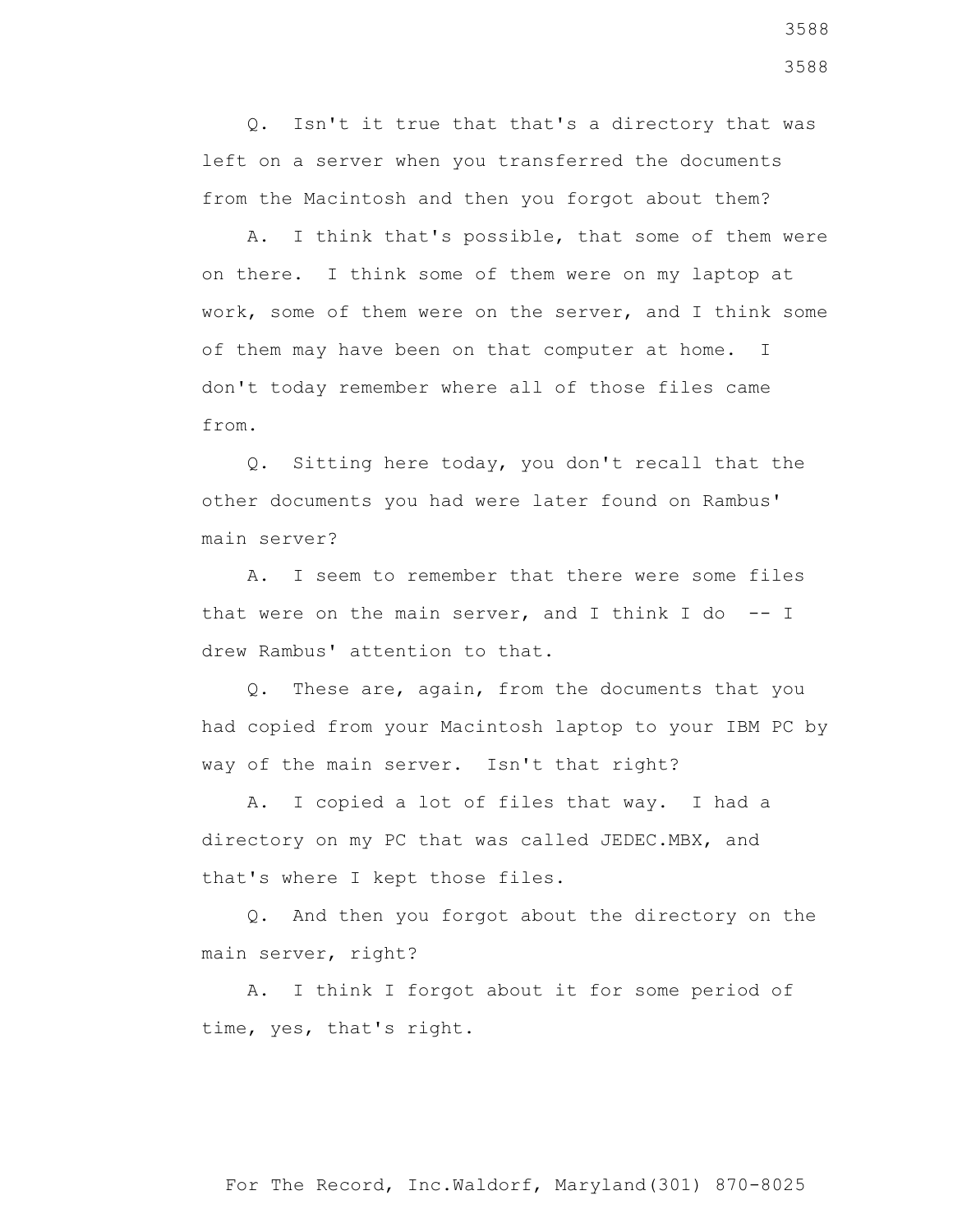Q. And that's where those documents were found, right?

 A. I'm not sure which documents you're referring to.

Q. CX-711.

A. May I look at them?

Q. Yes, you may.

 A. (Document review.) There may have been a second copy of them on the -- on the server, but I know I used the Eudora mail program, and that's where this notation JEDEC.MBX came from, because I created a folder under Eudora for storing JEDEC-related emails.

 Q. You're talking about files that were stored at the time you created them, right?

 A. No, at the time I went through my emails looking for documents to keep under the document retention program.

 Q. Well, you do recall that there was a set of documents that were found on the main server in a directory that you had forgotten about, right?

 A. I do recall testifying in some deposition that there were some documents that were found on the main server.

Q. In a file that you had forgotten about, right?

A. That's correct, and I think they were very

3589

3589

## For The Record, Inc.Waldorf, Maryland(301) 870-8025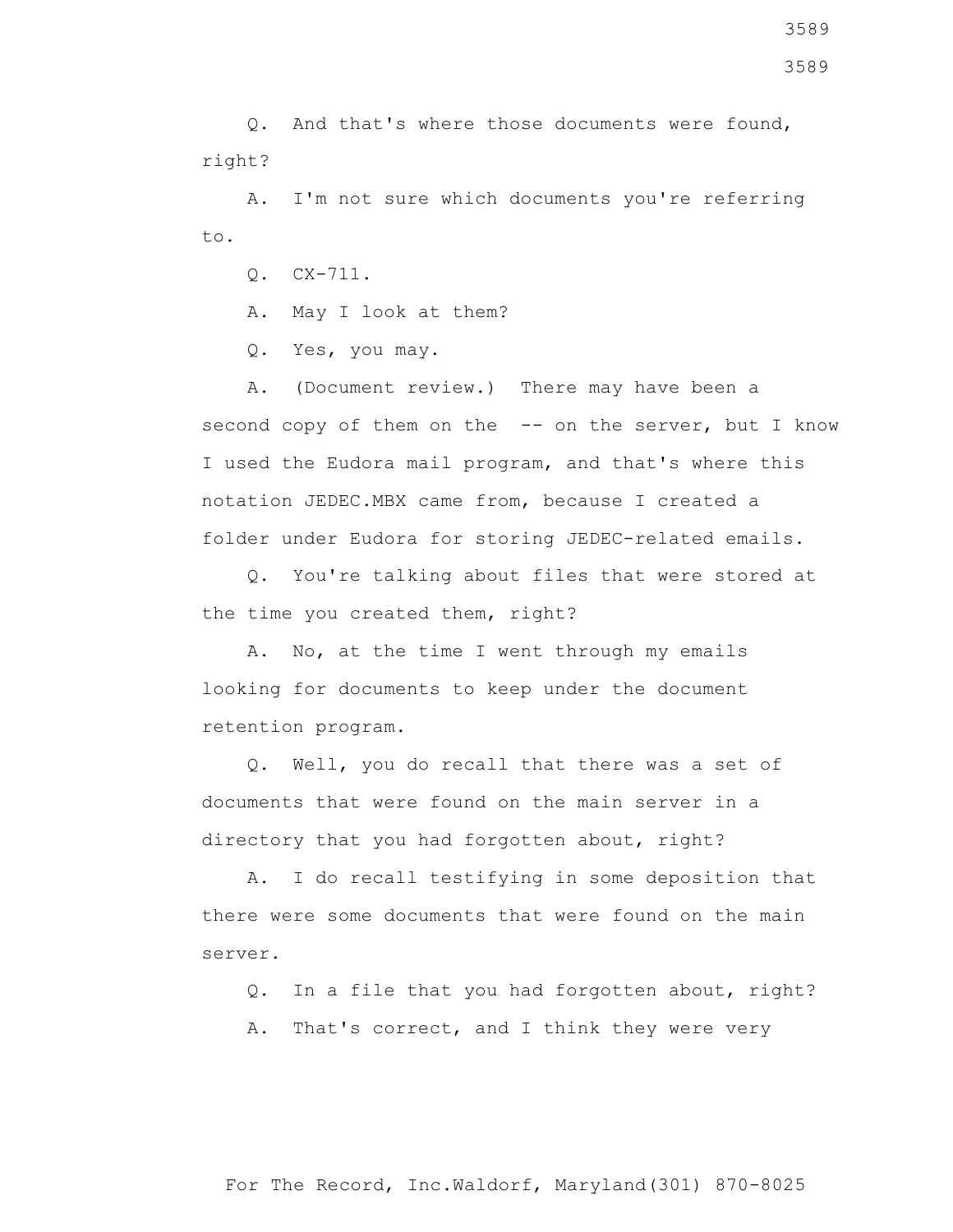early documents before we had our Mcintoshes, but I'm -- I don't remember precisely that. So, I think those are the 1992 documents.

 Q. Well, isn't it true, though, that the directory that you forgot about on the server was the directory created when you copied the documents from your Macintosh laptop?

 A. I don't think that's entirely true. I did create a temporary directory on the server when I copied the documents from the Macintosh to the PC, but long before we had the individual Macintosh laptops, we just used a UNIX-based email program, and I think it was that directory that there were some additional emails found that were on the server.

 Q. Well, perhaps we can take a look at certain of your prior deposition testimony.

> May I approach, Your Honor? JUDGE McGUIRE: Yes. Thank you. BY MR. OLIVER:

 Q. Mr. Crisp, I've handed you a copy of your deposition from the Infineon litigation dated April 13, 2001, and I'd like to ask you to turn, please, to page 841 in this transcript, and I'd like to direct your attention to line 23, specifically from page 841, line 23 to 842, line 12.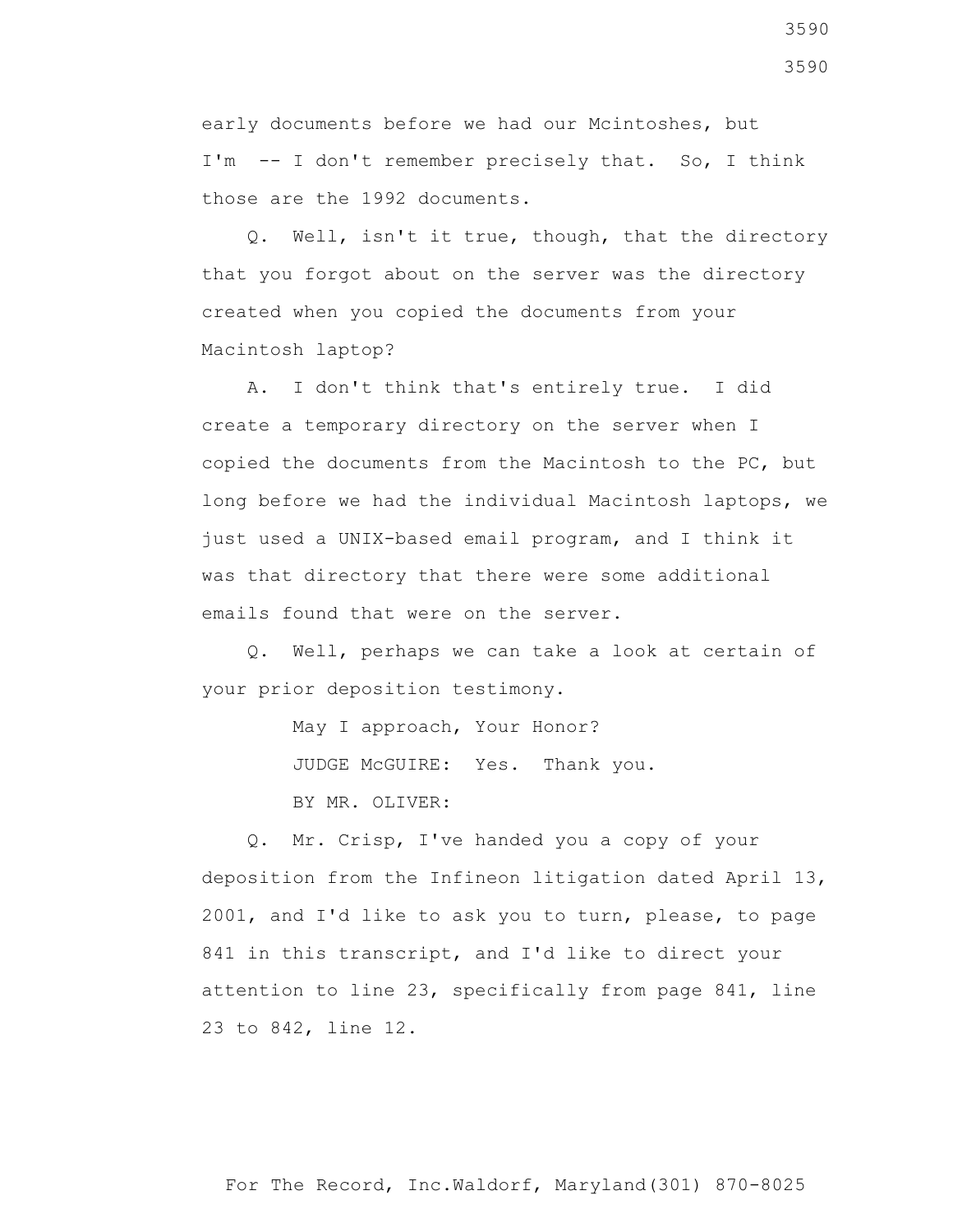Your Honor, we actually do have a video clip of this portion that I'd like to play.

JUDGE McGUIRE: All right, go ahead.

 "QUESTION: Why did you still have your JEDEC mailbox emails collected?

 "ANSWER: Well, some of those fell into the category of things that I had felt were things that fell in the category of things worth keeping, and there were some other documents that I had later found on our main server that I had apparently copied over to that machine as a means for converting from a Macintosh laptop to an IBM PC laptop that they had issued us. I had a problem that -- I had a bunch of files that were on my Mac laptop that I needed to transfer over to my PC, and I didn't have a very easy way to do it except to copy them to our server and then to copy them back, and then I forgot about the directory that was on there. So that's where the second group of documents came from."

> MR. OLIVER: May I approach, Your Honor? JUDGE McGUIRE: Yes.

BY MR. OLIVER:

 Q. Mr. Crisp, I've handed you a document marked CX-208. This is a copy of the JEDEC 21-I Manual dated October 1993. Do you recall that in responding to some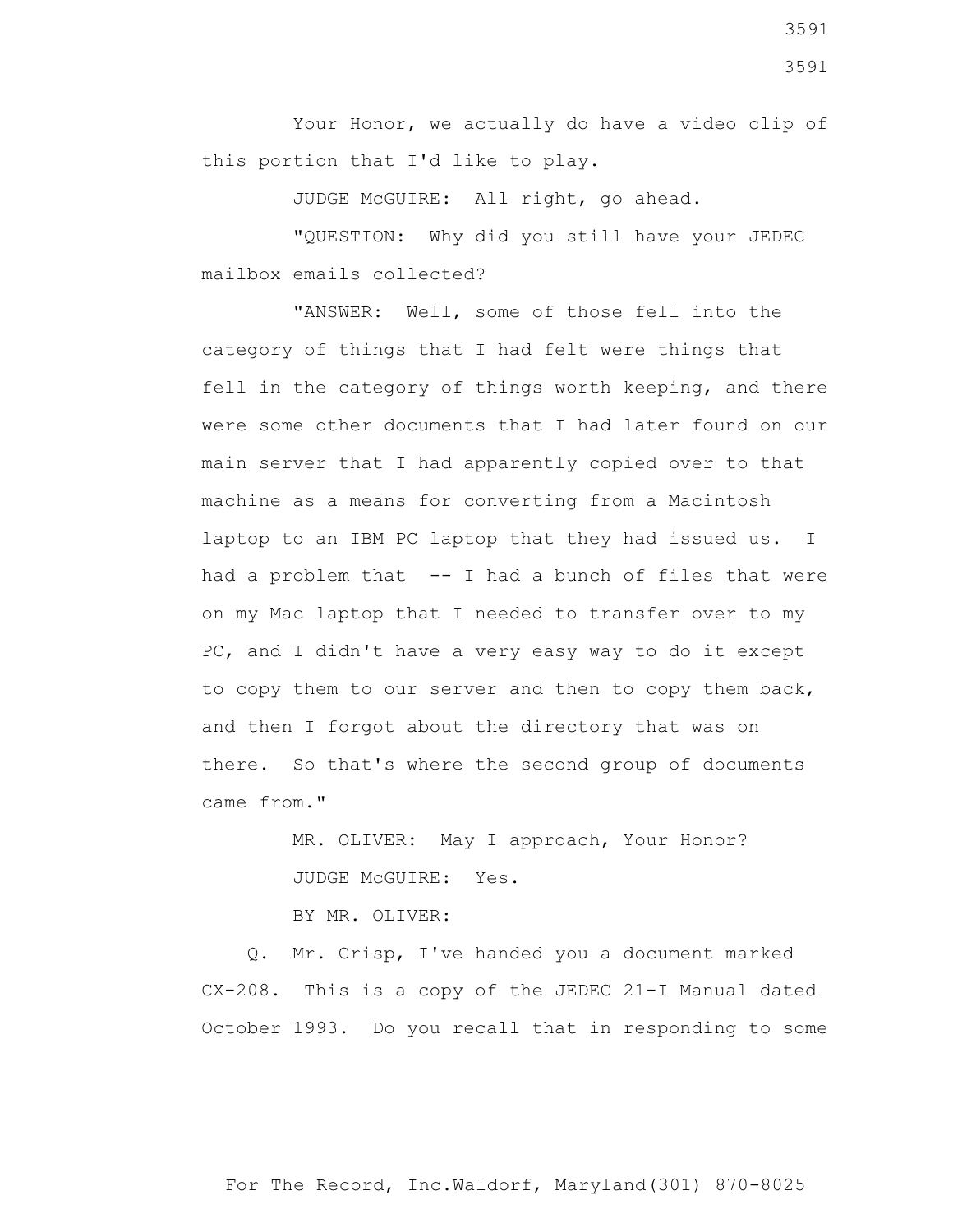questions by Mr. Perry you testified with respect to your understanding of the patent policy based in part on this document?

A. Yes, I remember that conversation.

Q. If I could ask you to turn, please, to page 19.

 Now, Mr. Crisp, I believe that you had testified earlier today that your understanding was that presenters had an obligation to disclose patent applications. Is that correct?

A. Yes, sir, that's correct.

 Q. Let me direct your attention, please, to Section 9.3.1, and you'll see that it reads there, "The chairperson of any JEDEC committee, subcommittee, or working group must call to the attention of all those present the requirements contained in EIA Legal Guides, and call attention to the obligation of all participants to inform the meeting of any knowledge they may have of any patents, or pending patents."

Do you see that?

A. Yes, sir, I do.

 Q. Now, I believe you also testified earlier today with respect to your understanding concerning disclosure at the time of a ballot?

A. Yes, that's correct.

Q. And do you see the language in the same section

For The Record, Inc.Waldorf, Maryland(301) 870-8025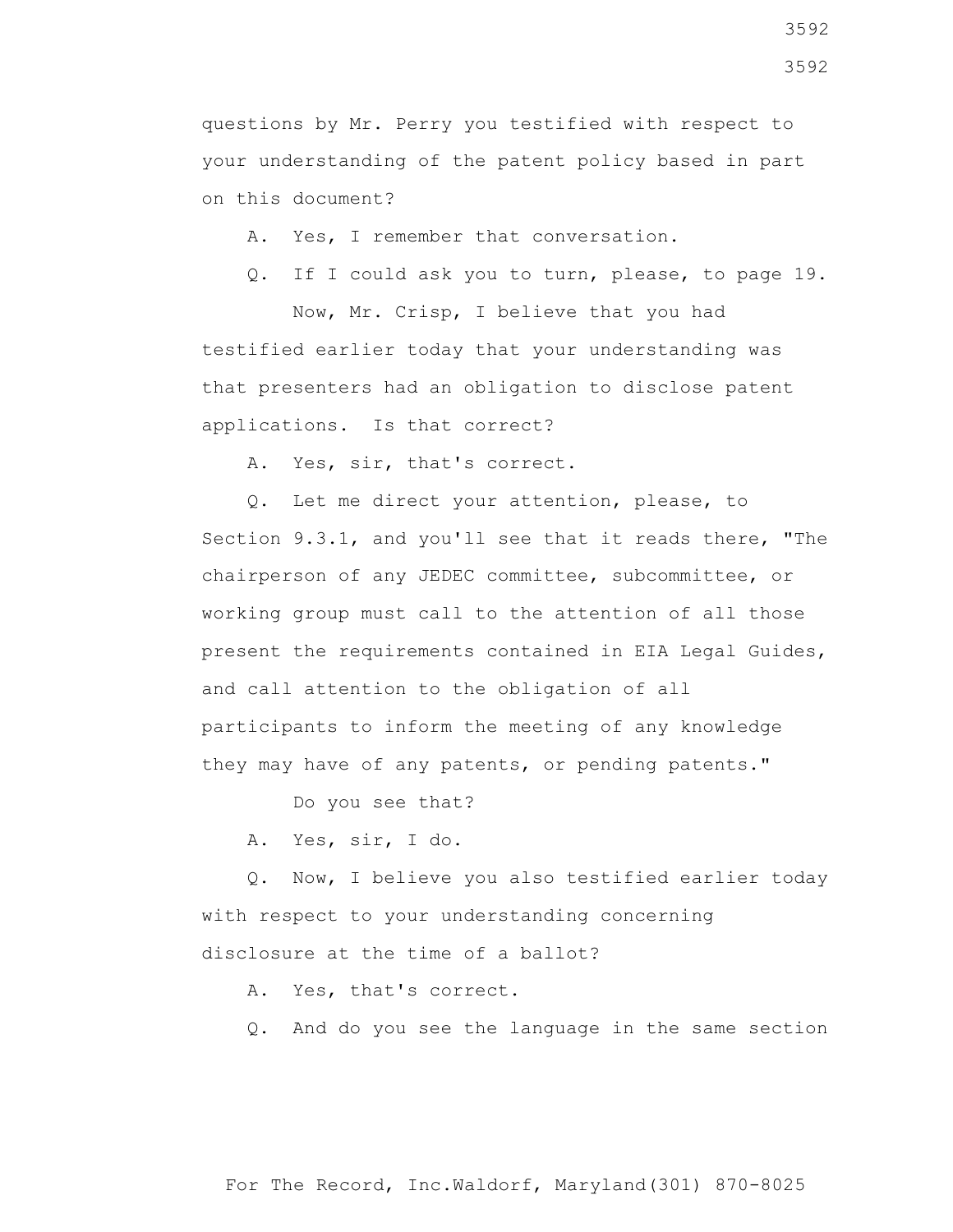we were just reading, "The obligation of all participants to inform the meeting of any knowledge they may have of any patents, or pending patents, that might be involved in the work they are undertaking"?

Do you see that?

 A. I'm not following you. Can you point to where we are?

Q. Yes, still within Section 9.3.1.

A. Okay, "All participants," yes.

 Q. I'll start reading with the third line, "the obligation of all participants to inform the meeting of any knowledge they may have of any patents, or pending patents, that might be involved in the work they are undertaking."

Do you see that?

A. Yes, I do.

 Q. So, in other words, based on your understanding, the words here "all participants" meant presenters. Is that right?

MR. PERRY: It misstates his testimony, but --

 JUDGE McGUIRE: How does it misstate his testimony?

MR. PERRY: He -- Your Honor, the record will speak for itself, but he set up a distinction between presenters and non-presenters in the testimony he gave.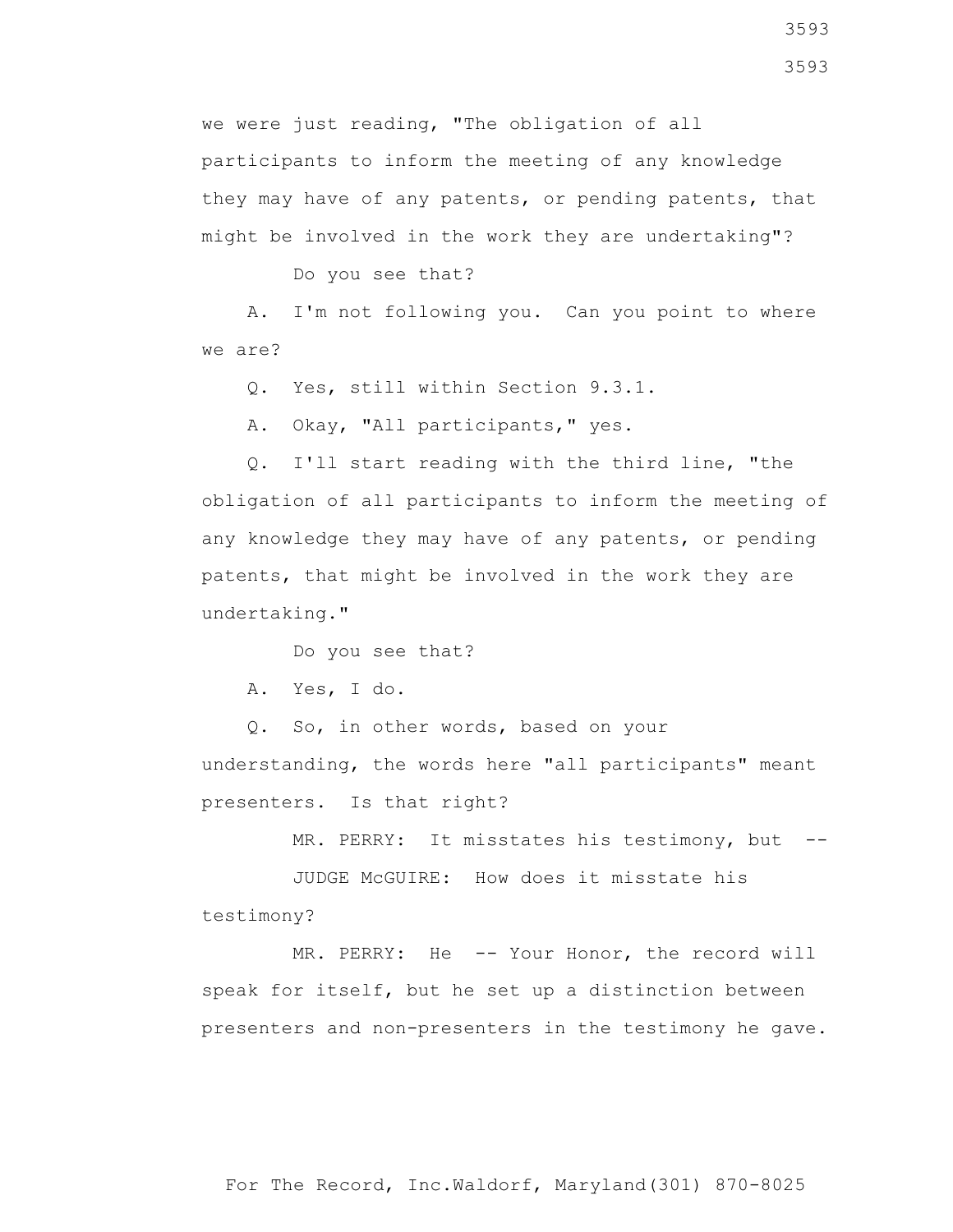JUDGE McGUIRE: Okay, Mr. Oliver?

 MR. OLIVER: My understanding was that he was testifying that his understanding was that only presenters had to disclose pending patents.

JUDGE McGUIRE: That was my understanding.

MR. PERRY: Right, right, that's what  $I$  -- yes, but the question was relating to both patents and pending patents, because "all" describes both. That was my only objection, but -- you hadn't tied it to pending patents.

 JUDGE McGUIRE: Well, can you restate on that, Mr. Oliver, and try to address the concern of opposing counsel?

MR. PERRY: I'm sorry.

MR. OLIVER: To the extent I understand it, Your Honor, I will try.

BY MR. OLIVER:

 Q. In the lines that I just read, "The obligation of all participants to inform the meeting of any knowledge they may have of any patents, or pending patents," your understanding as of 1995 of that sentence was that all participants meant all participants with respect to patents but meant something different, namely presenters, with respect to pending patents. Is that the way you understood that

3594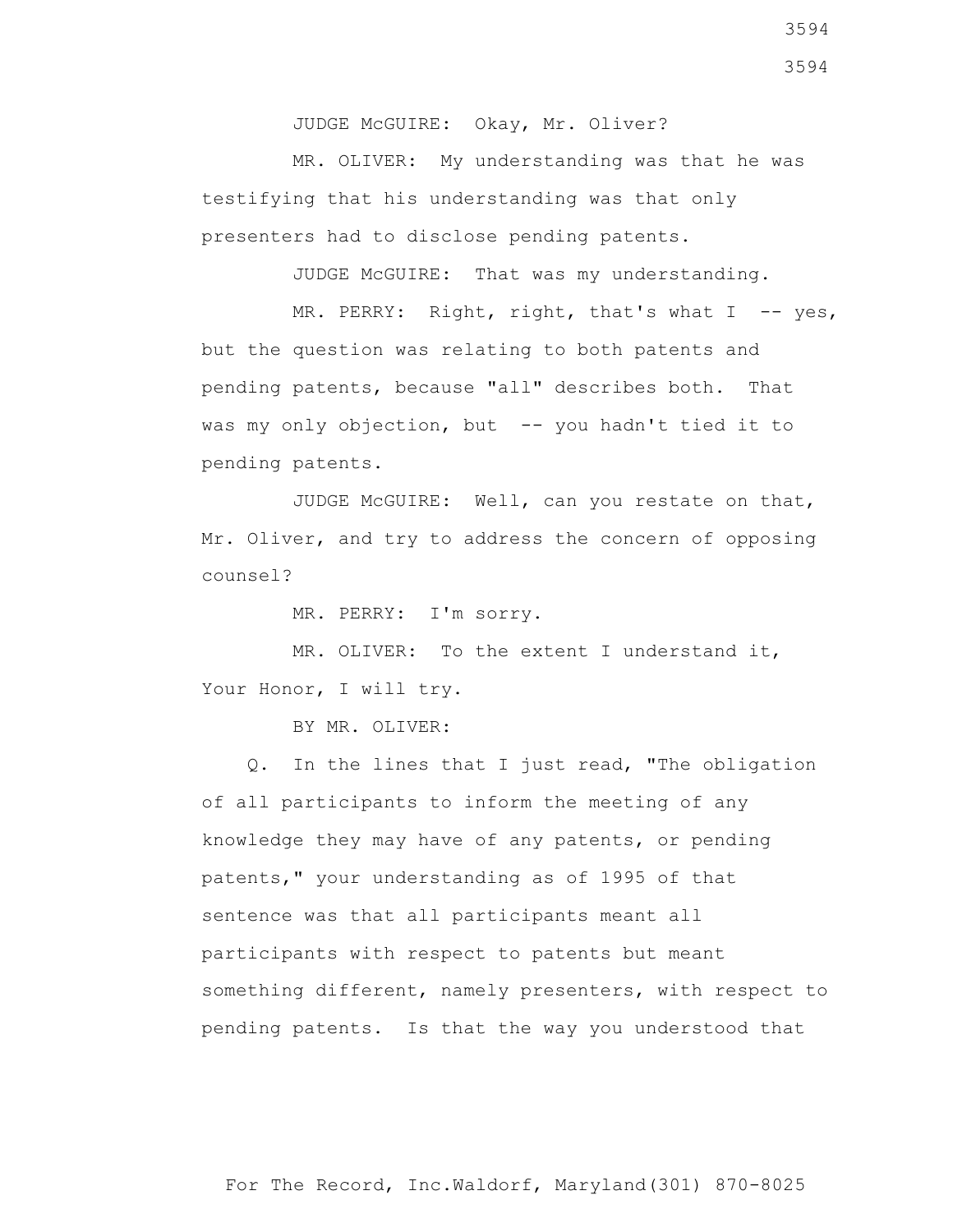sentence in 1995?

 A. I don't remember stating that. I think we saw something different in this when we looked at it earlier today.

 Q. I'm simply asking what your understanding was in 1995 when you reviewed the 21-I Manual, and my question is, with respect to that sentence, "the obligation of all participants to inform the meeting of any knowledge they may have of any patents, or pending patents, that might be involved in the work they are undertaking," my question is, was it your understanding of the term "all participants" at that time that all participants meant, in fact, all participants with reference to the word "patents" in that sentence but meant something different, namely presenters, with respect to the pending patents in that sentence?

 A. My understanding was that presenters was what participants meant.

 Q. So, your understanding of this sentence is that the term "all participants" was restricted to presenters. Is that right?

A. I'm sorry, could you ask that question again?

 Q. Yes. Your understanding of this manual in 1995 is that the term "all participants" was restricted to presenters. Is that right?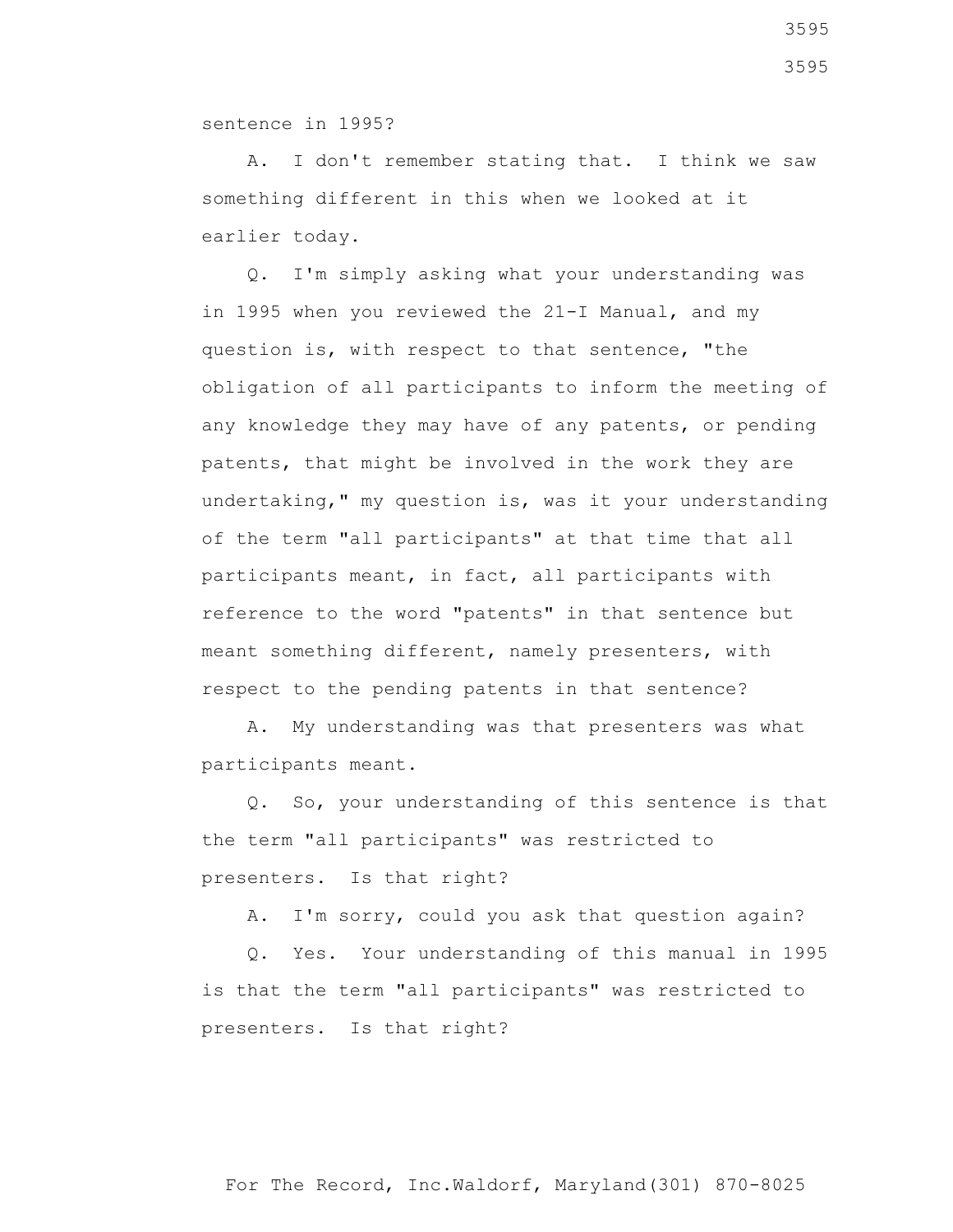A. I think that's what -- I think that's what I said just a moment ago.

 Q. And I believe you also testified earlier today that you understood an obligation to disclose at the time of the ballot. Is that correct?

A. Yes, that was in the JEDEC Members' Manual.

 Q. With reference to the language here in Manual 21-I that you testified you also consulted, is it your understanding that the term "the work they are undertaking" in the 21-I Manual was restricted only to ballots?

 A. I think I testified earlier that I drew my conclusions from reading two different manuals, sir.

 Q. And my question is how you interpret the language in this manual, the 21-I Manual.

 A. Well, I interpret this language different than the language that I saw in the 42 Members' Manual.

 Q. Well, did you understand the term "the work they are undertaking" to include presentations?

 A. I think I -- I think I saw a conflict in the description of the policy in this manual and in the Members' Manual, and so I asked people -- the leadership what the policy was and confirmed my understanding of it. So, I think what you've found here is the same conflict that I must have seen back at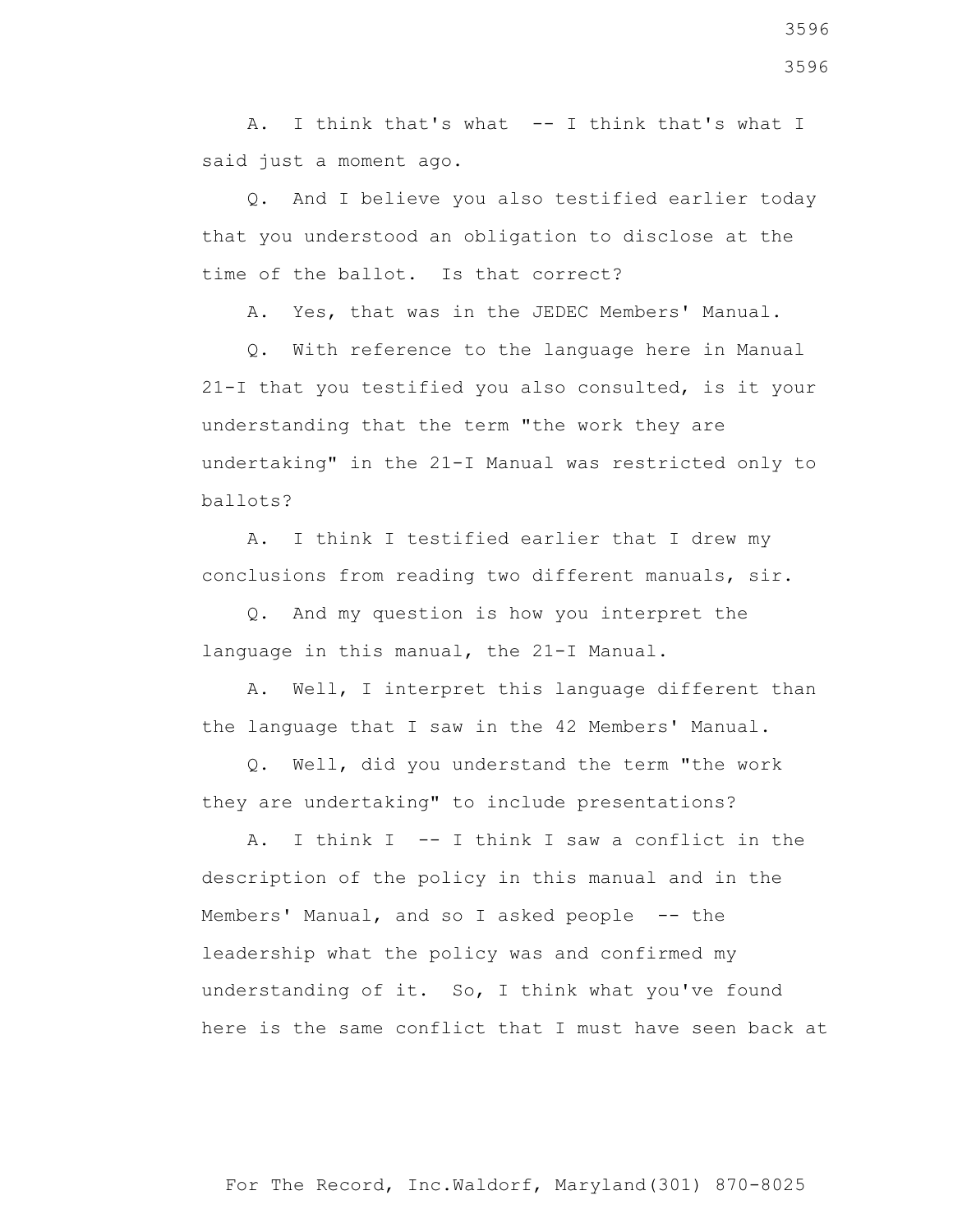MR. OLIVER: Your Honor, move to strike the answer as nonresponsive.

JUDGE McGUIRE: Sustained.

BY MR. OLIVER:

 Q. Mr. Crisp, with respect to your understanding of the term "the work they are undertaking," in 1995, did you understand that term to include presentations?

 MR. PERRY: Can we start with whether or not he had an understanding at all? That's how we've been doing it. Objection, lacks foundation. Did he have an understanding at the time?

 MR. OLIVER: Your Honor, he has testified that he read the 21-I Manual at the time, and this was one of the sources on which he based an understanding of the JEDEC patent policy.

 JUDGE McGUIRE: Well, he said in terms of your understanding, so I assume that's the import of the question, right?

MR. OLIVER: Yes, Your Honor.

 JUDGE McGUIRE: All right, Mr. Crisp, can you answer that?

THE WITNESS: Yes, sir, I'll try to. Could you please ask the question again?

BY MR. OLIVER:

For The Record, Inc.Waldorf, Maryland(301) 870-8025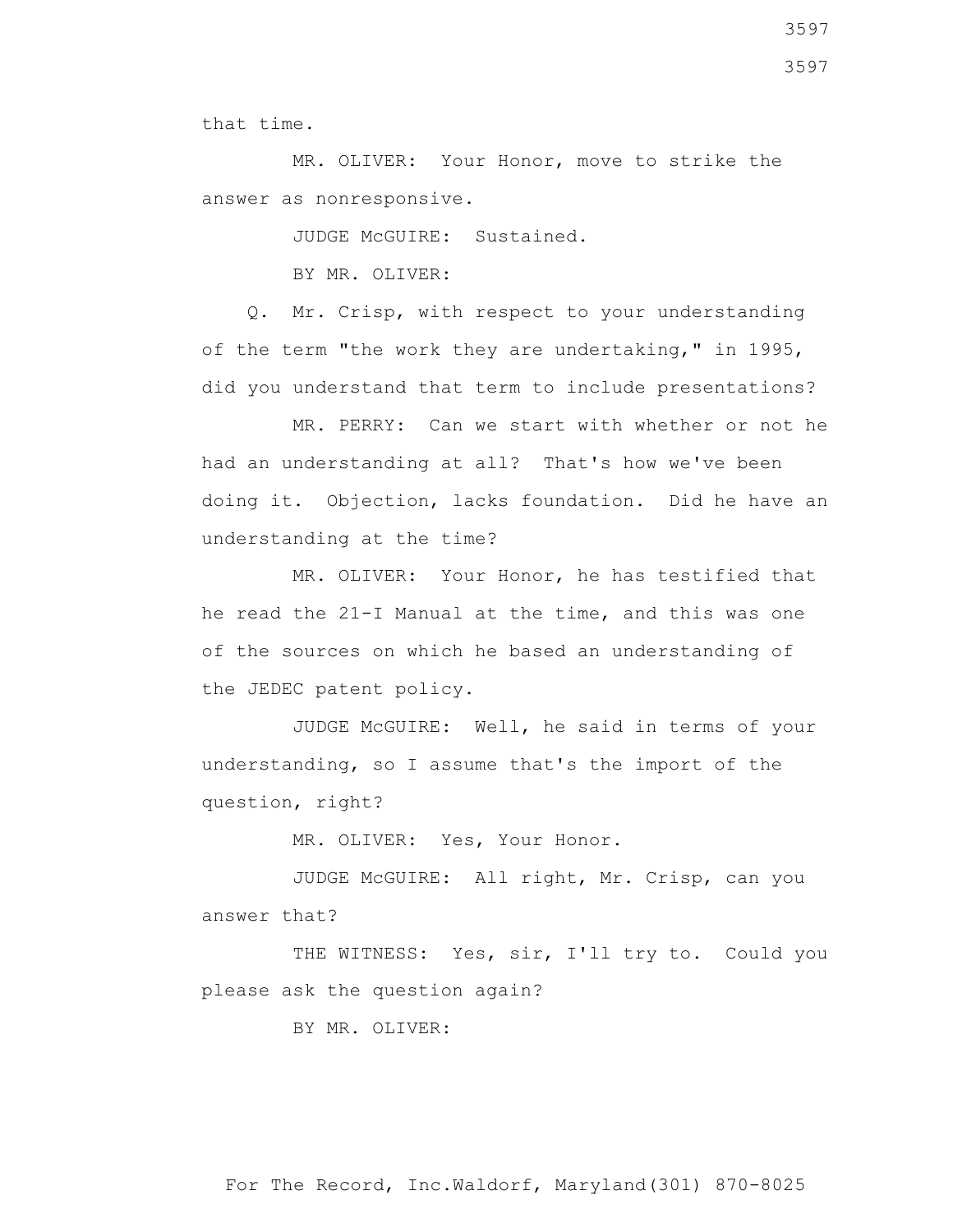Q. Yes. With respect to the term "the work they are undertaking" in Section 9.3.1 of the 21-I Manual, in 1995, did you understand the term "the work they are undertaking" to include presentations?

A. I must have.

 Q. Now, Mr. Crisp, you've been deposed a number of times in connection with the Infineon and the Micron cases. Is that right?

A. Yes, sir, that's correct.

 Q. And Mr. Crisp, your testimony has changed over time, hasn't it?

 MR. PERRY: Your Honor, that's vague and it's been two and a half, three days now.

JUDGE McGUIRE: Sustained.

 THE WITNESS: Perhaps you could show me where  $--$ 

 JUDGE McGUIRE: All right, there is no question on the floor at this point, Mr. Crisp. Let's wait until he asks you a question.

THE WITNESS: Excuse me, Your Honor.

BY MR. OLIVER:

 Q. Mr. Crisp, isn't it true that in your first Infineon deposition, you testified that you were never involved in any discussions at any time relating to the prosecution strategy of the Rambus portfolio?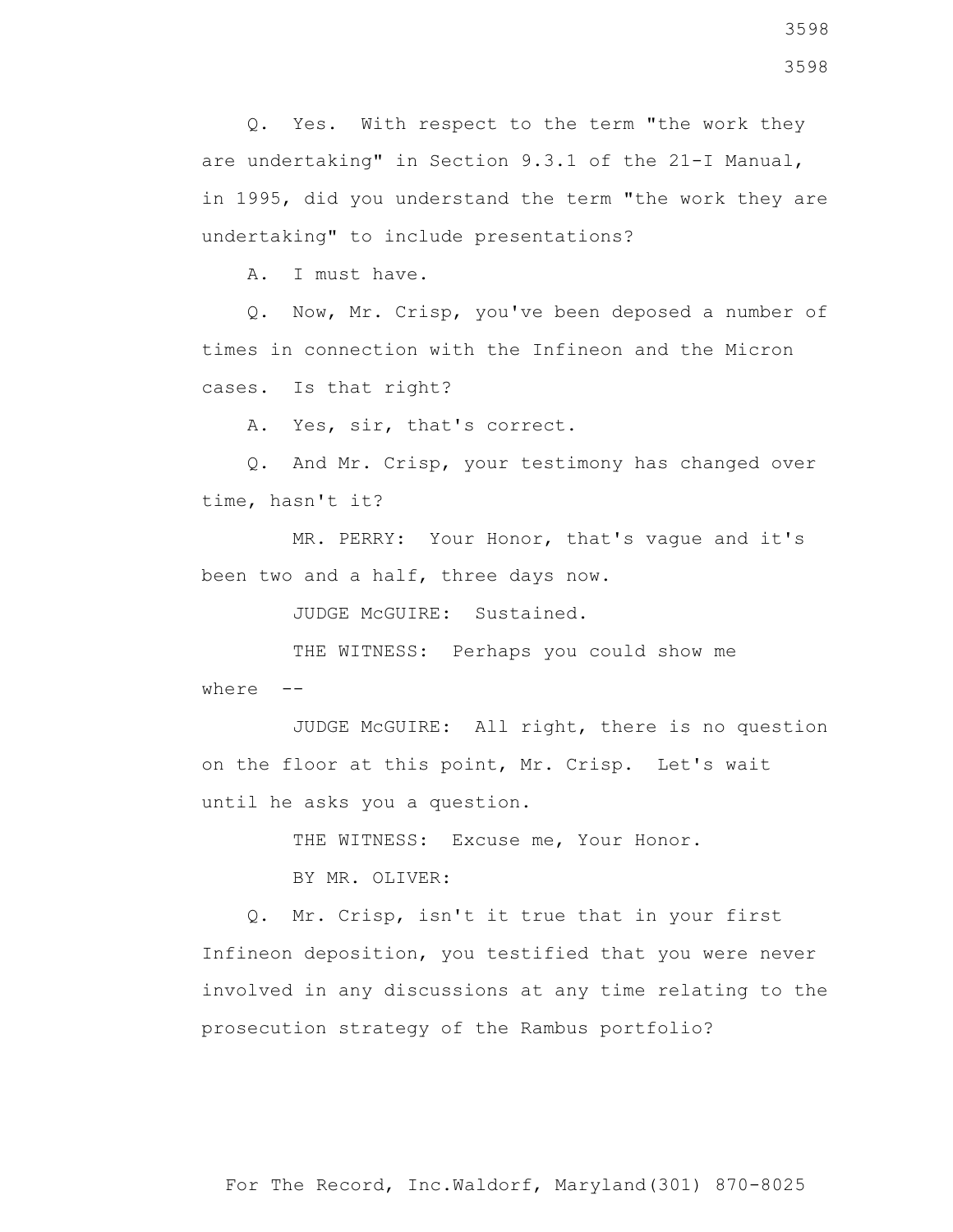MR. PERRY: Your Honor, it's beyond the scope. I didn't talk anything about what he said in Infineon. He's just trying to impeach him with stuff I didn't even talk about.

 MR. OLIVER: Your Honor, this goes to the witness' veracity. That's always an issue in testimony.

 MR. PERRY: It's a little late, Your Honor. He had him for two and a half days, and I object to him going beyond the scope.

JUDGE McGUIRE: How is this still in the scope?

 MR. OLIVER: Your Honor, this goes to the witness' veracity.

JUDGE McGUIRE: Okay.

 MR. OLIVER: Frankly, Your Honor, Judge Payne found --

 JUDGE McGUIRE: All right, make it very short. I will hear it.

MR. OLIVER: Thank you, Your Honor.

BY MR. OLIVER:

 Q. Mr. Crisp, isn't it true that you testified in the Infineon deposition that you were never involved in any discussions at any time relating to the prosecution strategy of the Rambus portfolio?

A. I may have made a statement like that. I think

3599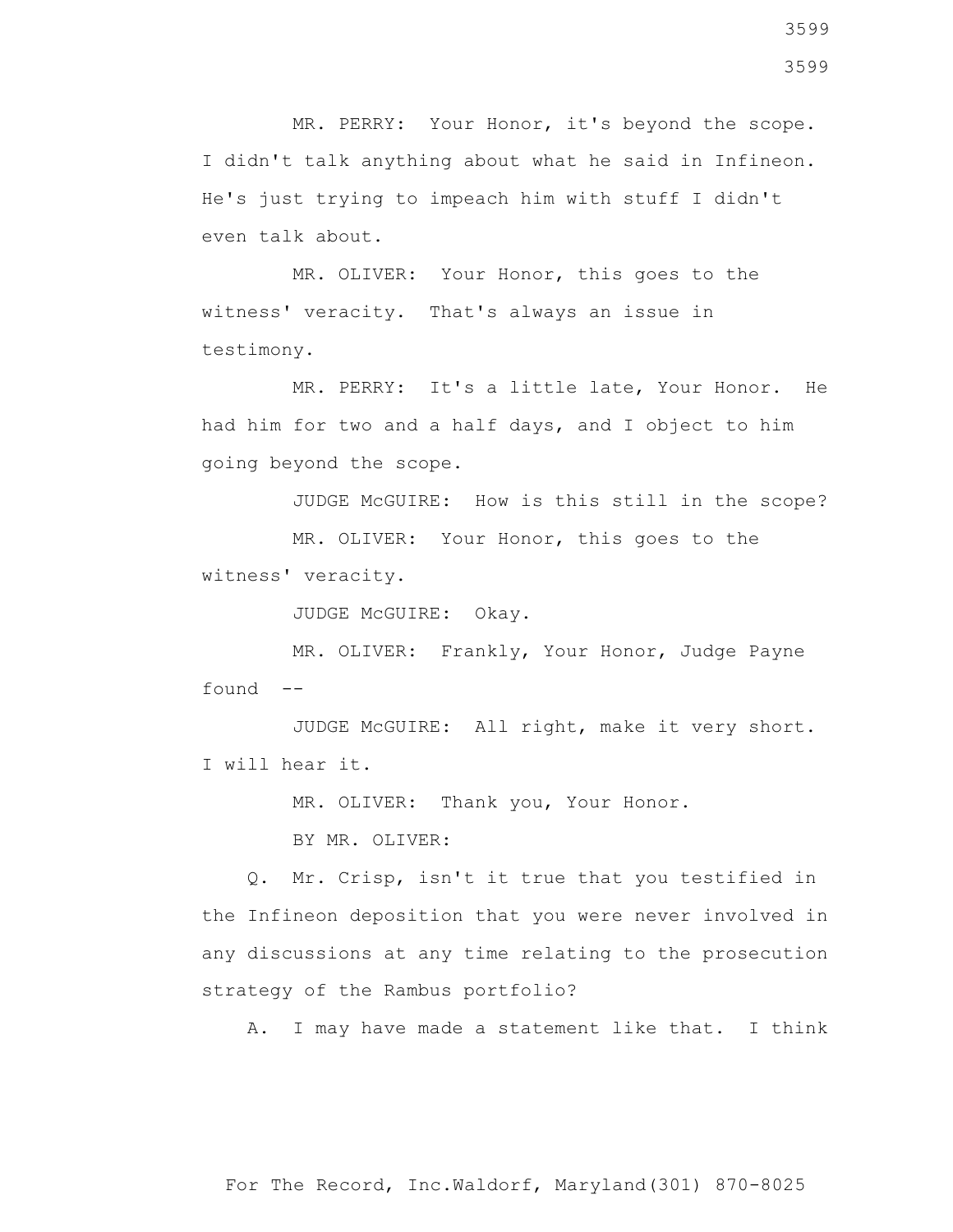at the time I didn't understand  $--$  I had a different meaning of the word understanding or prosecution than the questioner did. I think we've discovered what it was that I actually did in this.

 Q. Isn't it true that you also testified in November of 2000 that while Rambus was a JEDEC member, do you remember being concerned about making sure that Rambus had patents covering some of the key signaling technology and operative inventions protected in the context of the narrow bus and packet-oriented DRAM?

 A. It's possible I may have said that. I don't have a specific memory of that.

 Q. Isn't it also true that in November of 2000, you said that you didn't think that Rambus had claims covering SDRAMs in every case, you were always looking at that from the perspective of the narrow bus and the packet-oriented configuration? Isn't that right?

 MR. PERRY: Your Honor, it is not impeachment, and it's an improper use of deposition testimony, and it's a waste of time. He just  $-$  it's  $-$ 

 JUDGE McGUIRE: I'm not sure where you're going with this, Mr. Oliver.

 MR. OLIVER: Your Honor, I think the next couple of questions will show that his answers later were very different, and frankly, Your Honor, this is

3600 3600

For The Record, Inc.Waldorf, Maryland(301) 870-8025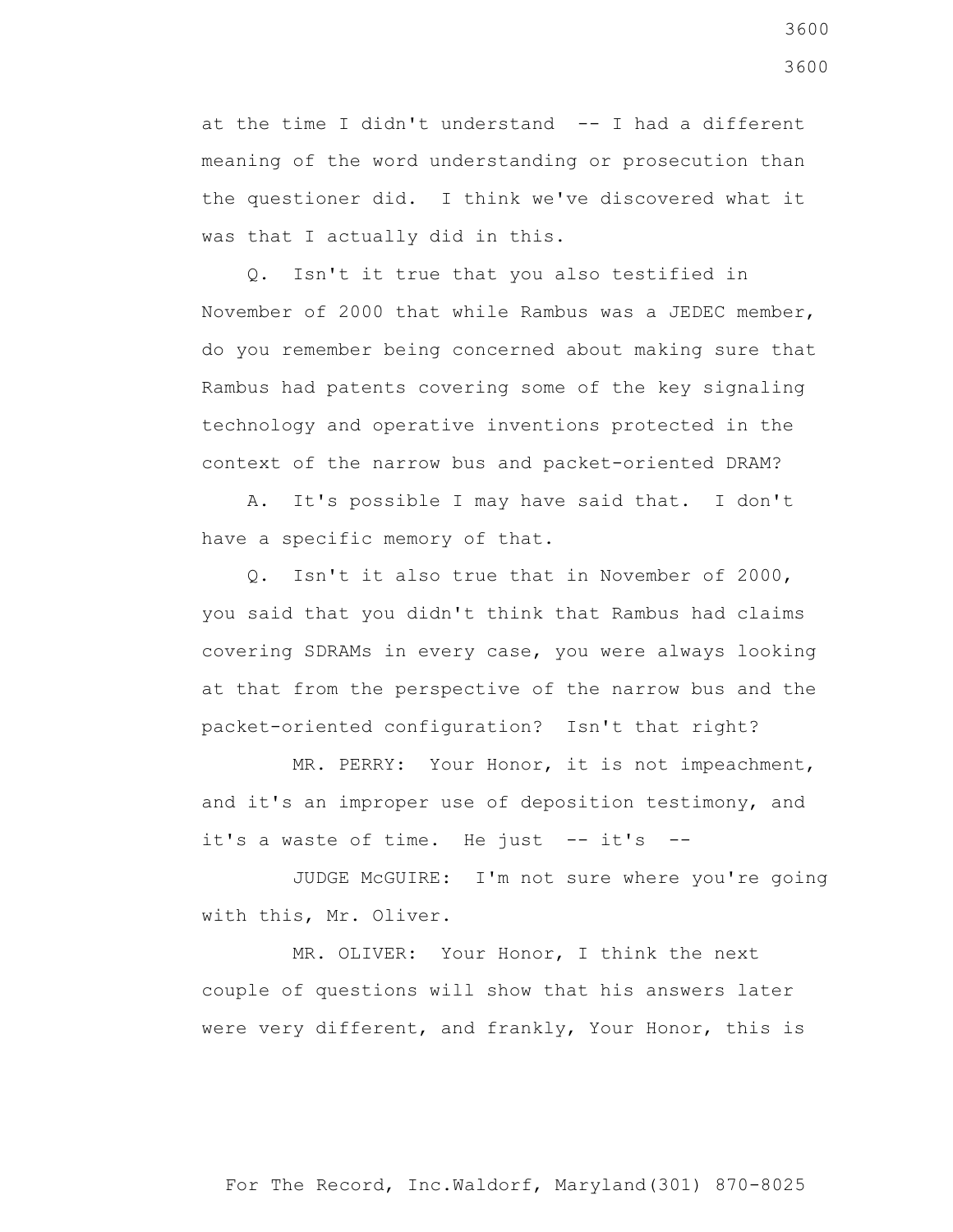what led Judge Payne to --

 MR. PERRY: Wait a second here, we are not here to try Judge Payne's case, and I object to him --

 JUDGE McGUIRE: All right, that last comment from Mr. Oliver shall be stricken.

 Now, let's keep this very tight. I don't want to go into this too much more. I'm going to give you some latitude here, but it's going to be a very short rope at this point. Now, if I have to intervene, then I am going to, and it's over. So, keep it short.

MR. OLIVER: Thank you, Your Honor.

 Could we have the last question read back, please?

## **(The record was read as follows:)**

 "QUESTION: Isn't it also true that in November of 2000, you said that you didn't think that Rambus had claims covering SDRAMs in every case, you were always looking at that from the perspective of the narrow bus and the packet-oriented configuration? Isn't that right?"

THE WITNESS: I don't remember. It's -- I may have said that. I don't remember.

BY MR. OLIVER:

 Q. Now, Mr. Crisp, isn't it also true that after the formerly attorney-client privilege documents were

For The Record, Inc.Waldorf, Maryland(301) 870-8025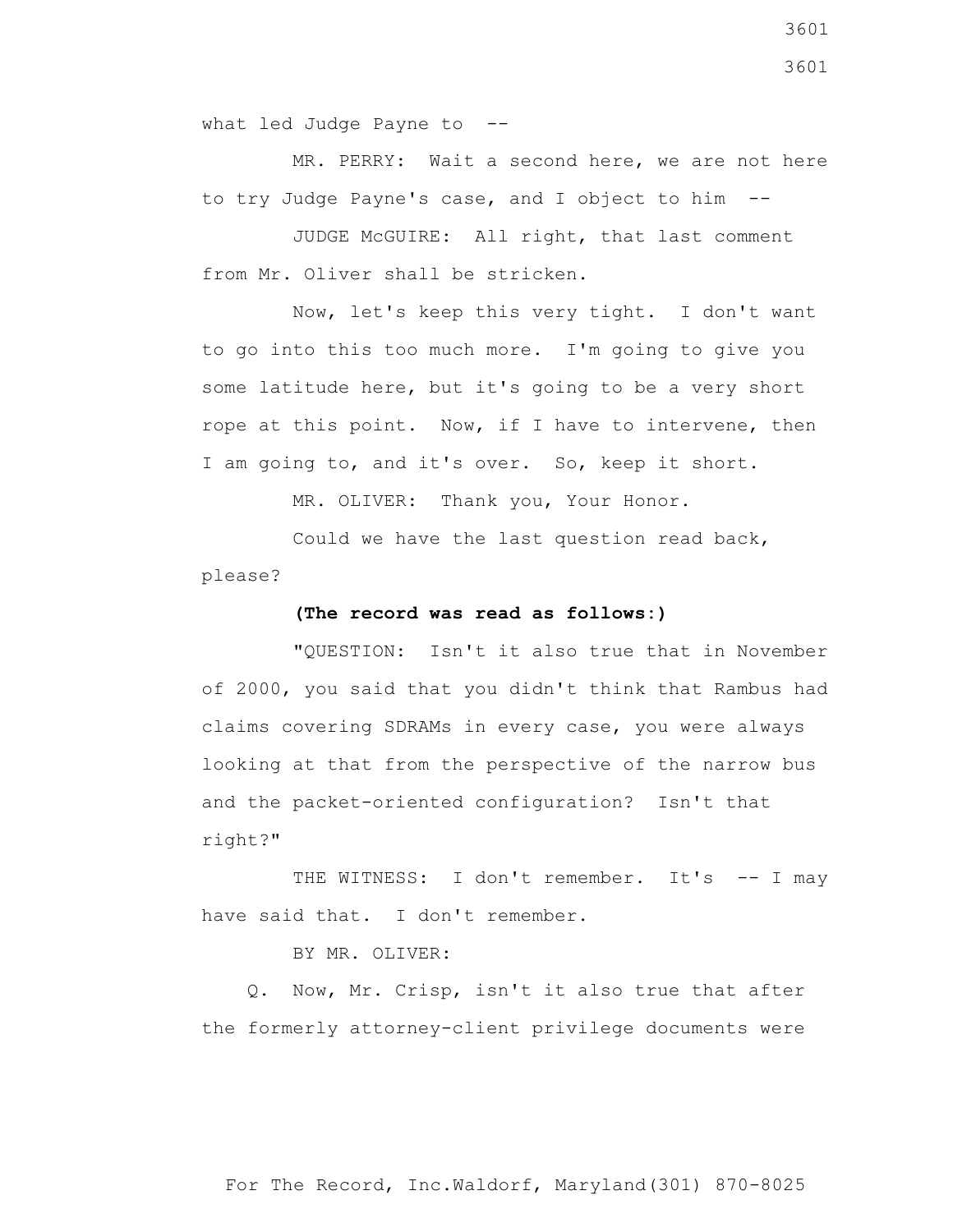released, at the subsequent deposition, you then testified that that you were, in fact, interested in claims relating to SDRAMs?

A. I believe that I may have -- may have said that. I don't remember.

 MR. OLIVER: Your Honor, if we could play a portion of his deposition, I think it might refresh his recollection.

 MR. PERRY: Your Honor, let me just say that they've got the right from you over our objection to put into this record all of his prior 72 hours of deposition testimony and trial testimony, and what they're now doing --

 JUDGE McGUIRE: I can't hear you very well, Mr. Perry, if you could move to the microphone.

 MR. PERRY: Yes, over our objection you allowed them to put into the record 72 hours of deposition testimony, and all they're trying to do now is put it into the record, and you gave them that right, even though he wasn't an employee at the time, and this is -- at 6:00, he's had two and a half days. They can put this in, and it will be part of the record. They can do it any time. You gave them that right. We don't have to sit here and show him what he said from time to time in 72 hours.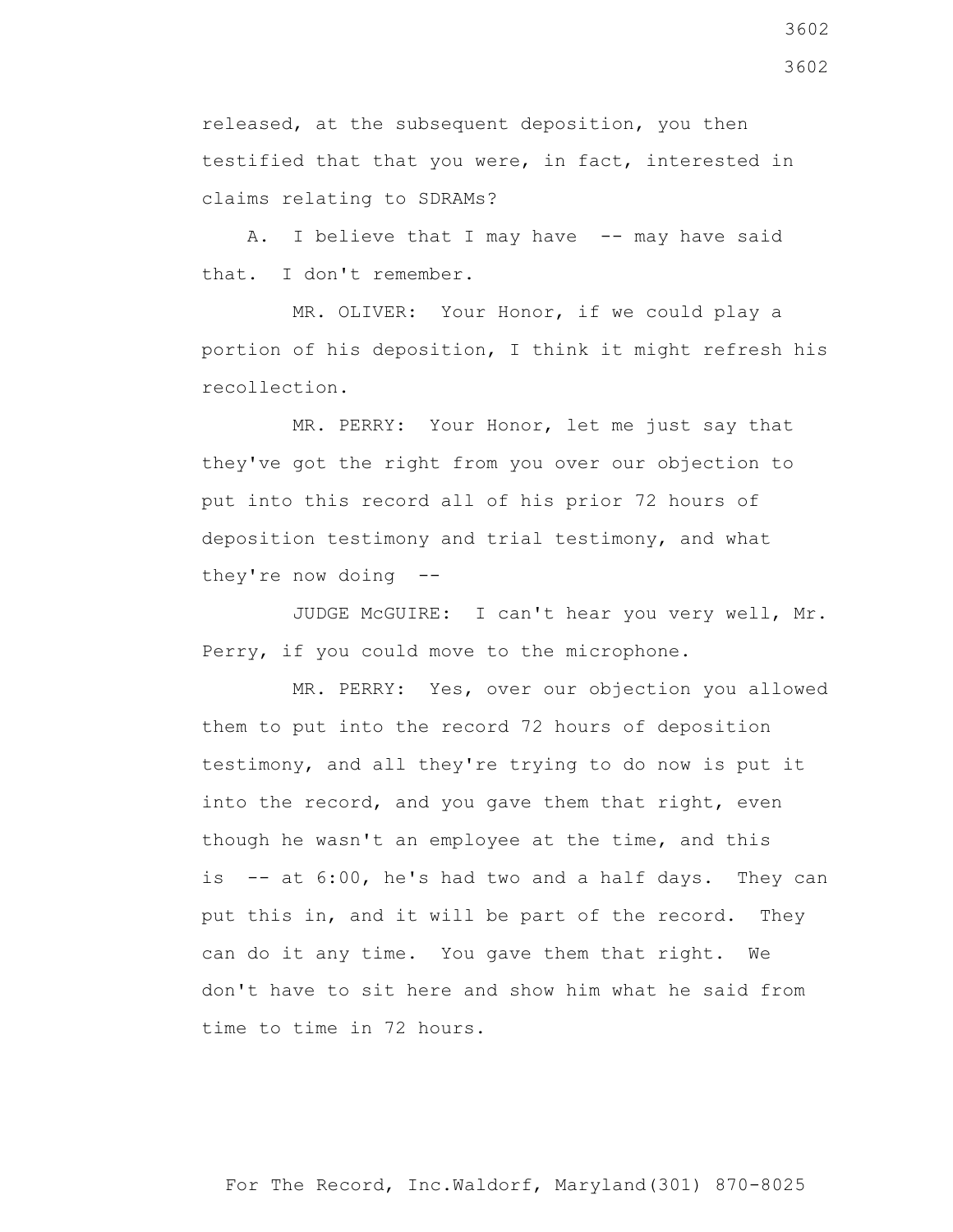JUDGE McGUIRE: Mr. Oliver, response?

 MR. OLIVER: First, Your Honor, I'm almost finished with this, but second, Your Honor, I do think it's important in judging the credibility and veracity of this witness to recognize the changes in his testimony over time. I'd like to play this portion of the video to help --

 JUDGE McGUIRE: Why does this have to be played at this point? Can't you put this in your brief or do you want to it introduced at this time?

 MR. OLIVER: Your Honor, I would prefer to introduce it at this time.

 JUDGE McGUIRE: How much longer is this going to take?

 MR. OLIVER: Your Honor, I would like to play a segment that I believe runs for about -- I believe it's about a minute? It's about a minute, Your Honor.

 JUDGE McGUIRE: All right, I will give him that one minute, Mr. Perry.

 MR. PERRY: I hear you, Your Honor. Let me just say, they obviously had this planned. They didn't come in with this just now and put it together. It didn't matter what my examination of him was. It's sandbagging, and it's wrong, because it's not related to anything he testified to today in my examination.

3603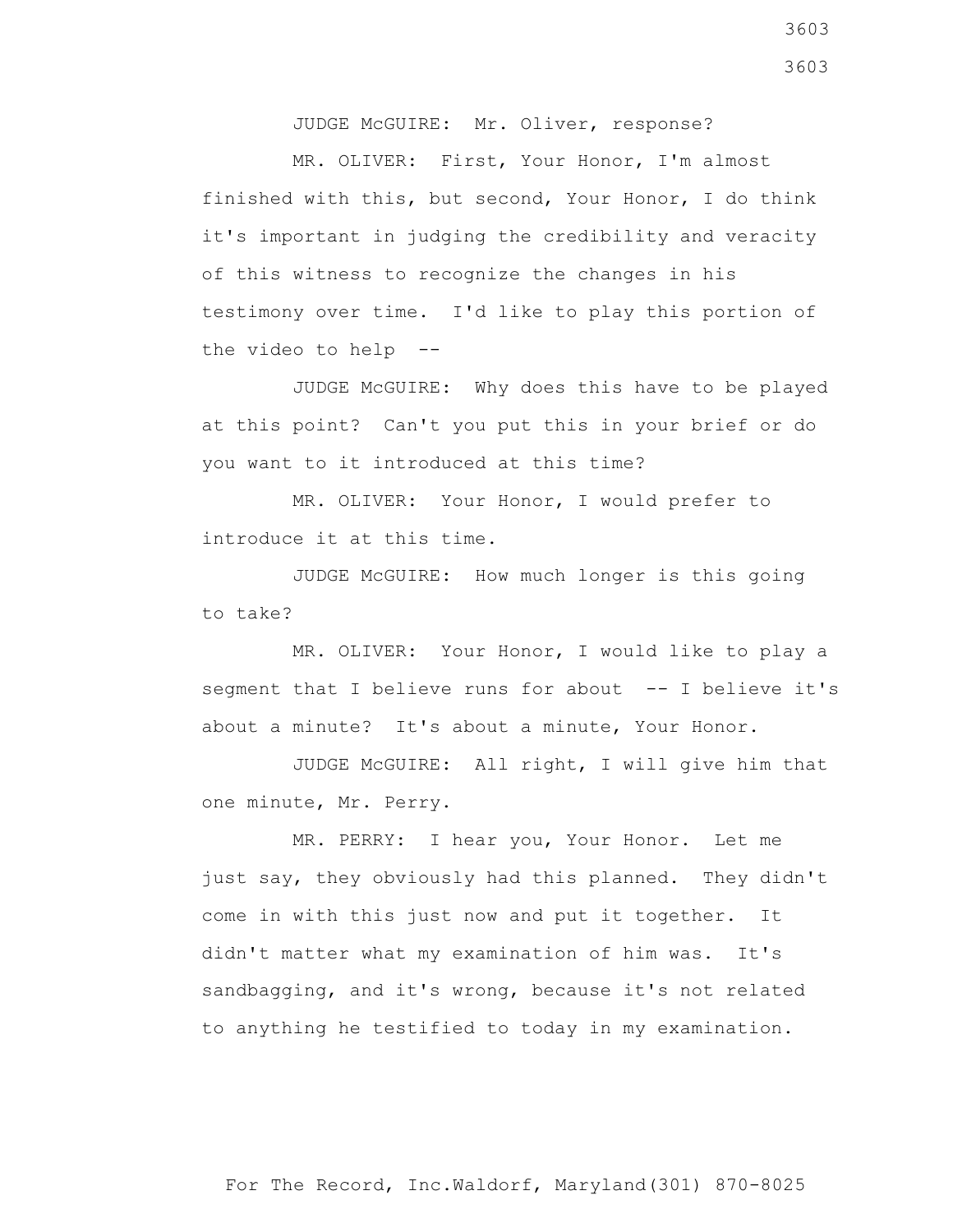They should have done this during their examination when I could have had the opportunity to visit it.

 JUDGE McGUIRE: How is this within his scope, Mr. Oliver? And don't tell me again that it's about impeaching.

 MR. OLIVER: Your Honor, it does relate to his testimony on --

 JUDGE McGUIRE: How does it relate to his testimony?

 MR. OLIVER: Well, the issue, Your Honor, is the credibility of this witness to the extent that he was testifying in response to Mr. --

 JUDGE McGUIRE: So, why didn't this come in at an earlier point? This is not, you know, two bites at the same apple. You're confined to within the scope. You could have brought this up earlier, could you not have?

MR. OLIVER: Your Honor, to the extent that I was asking questions tied to documents, I did control his testimony through the documents and through depositions. To the extent that Mr. Perry was asking the questions he chose to ask, I, of course, had no way to control that, and I simply want to point out that this is a witness who has changed testimony over time, and I believe that that is an important factor to

For The Record, Inc.Waldorf, Maryland(301) 870-8025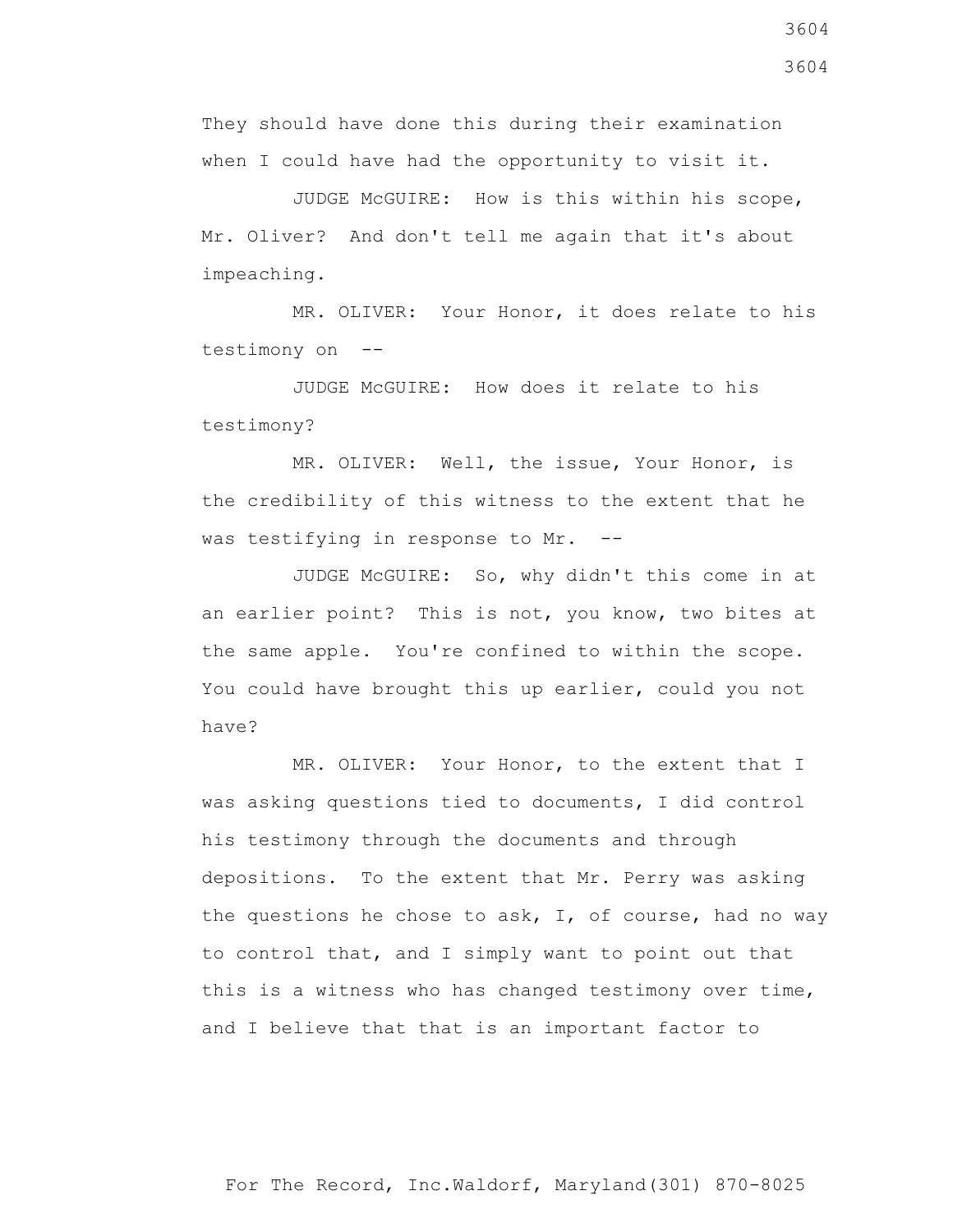JUDGE McGUIRE: All right, it is going to last how long?

MR. OLIVER: One minute, Your Honor.

 JUDGE McGUIRE: I will hear it, and this ultimately will go to the weight of the testimony. So, let's hear it and be done with it.

MR. OLIVER: Thank you, Your Honor.

 "QUESTION: And at least in part, the ideas you had for new claims were ideas so that the new claims would be directed specifically towards SDRAMs; right?

 "MR. MONAHAN: Overly broad, misstates his testimony.

 "THE WITNESS: There were certainly some claims that I had suggested that I felt would protect our inventions, that I had seen being applied to some SDRAMs.

 "QUESTION: So, those claims would apply to SDRAMs?

 "MR. MONAHAN: That assumes facts not in evidence.

 "THE WITNESS: The claims would apply to some of the SDRAMs that we had seen discussed -- that we had seen data sheets.

"QUESTION: I'm sorry?

For The Record, Inc.Waldorf, Maryland(301) 870-8025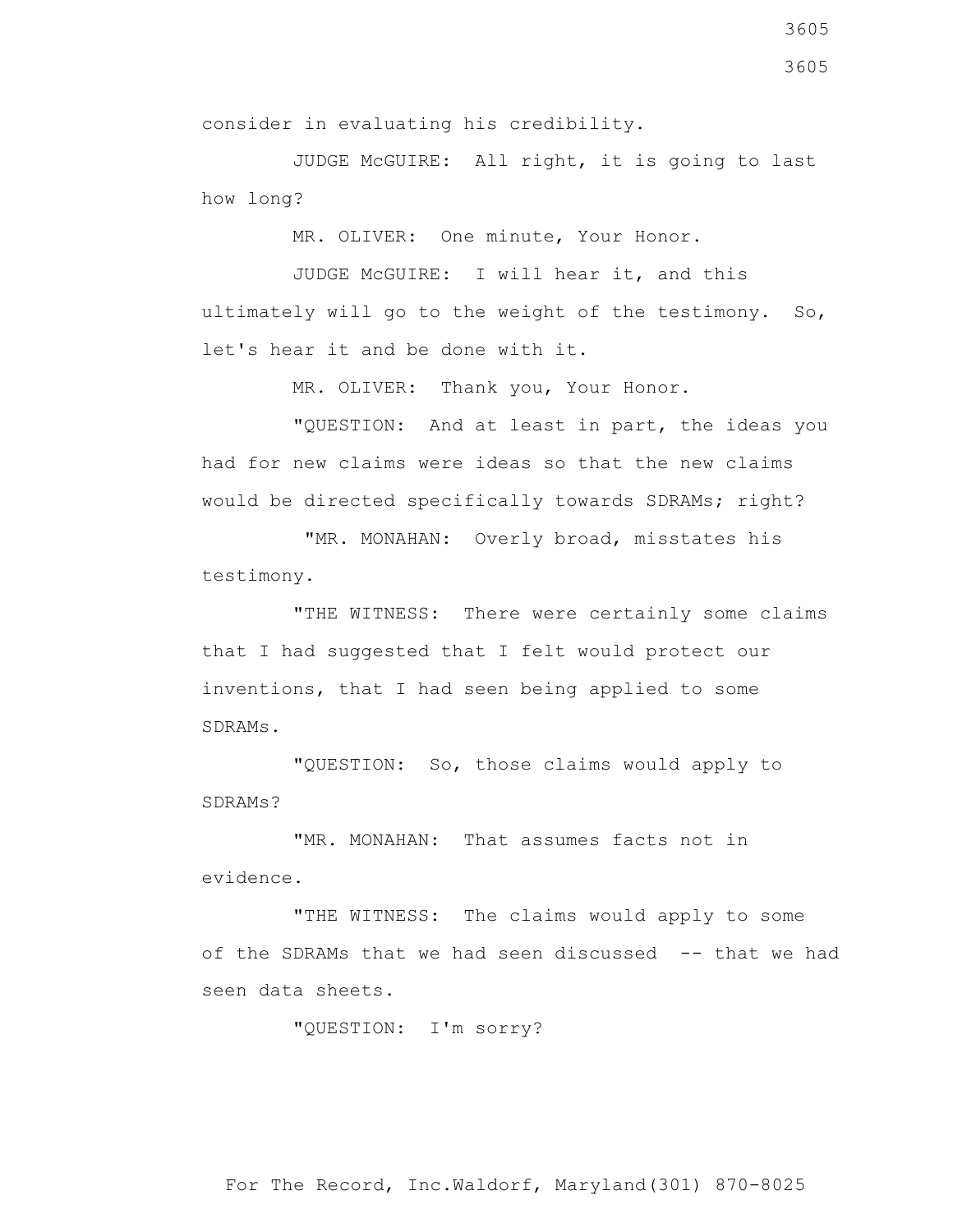"ANSWER: That we had seen data sheets." MR. OLIVER: Thank you, Your Honor.

 JUDGE McGUIRE: Okay. So, you're done with your examination?

MR. OLIVER: Yes, Your Honor.

 JUDGE McGUIRE: All right, Mr. Perry? MR. PERRY: I have nothing, Your Honor. JUDGE McGUIRE: Thank you.

 All right, sir, you're excused, and thank you for your testimony.

 I know we had mentioned earlier this afternoon there were some items counsel wanted to take up regarding trial I guess scheduling. Is that something you want to do now or --

 MR. STONE: Briefly I think, if I could, Your Honor.

 JUDGE McGUIRE: Should this be on the record? Is there any point in this being on the record?

 MR. STONE: I am ambivalent. It doesn't matter.

MR. PERRY: May Mr. Crisp be excused?

 JUDGE McGUIRE: Yes, I have excused him just a moment ago.

JUDGE McGUIRE: All right, off the record.

 **(Discussion off the record.)**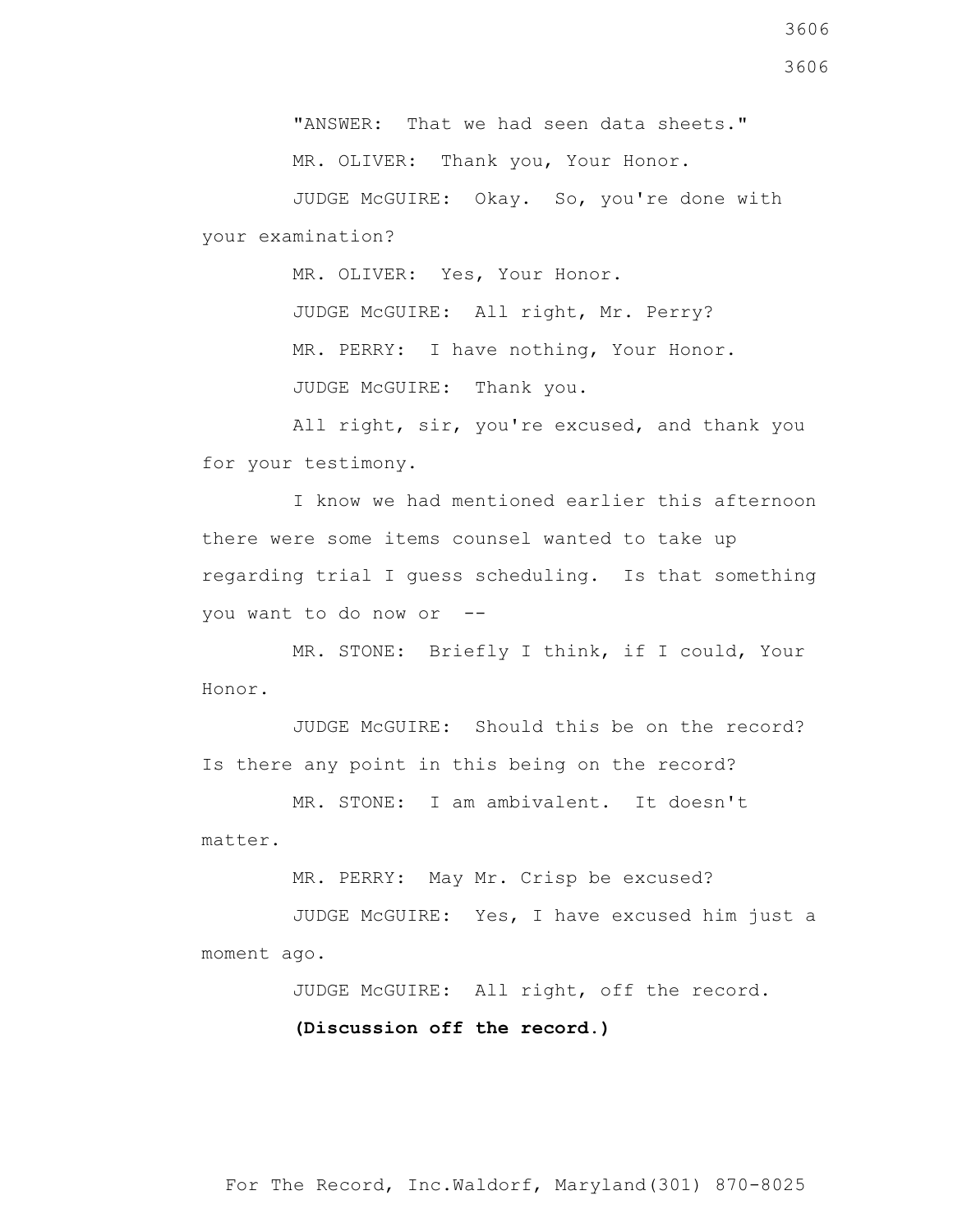JUDGE McGUIRE: This hearing is adjourned until quarter after 9:00 in the morning.

**(Whereupon, at 6:00 p.m., the hearing was adjourned.)**